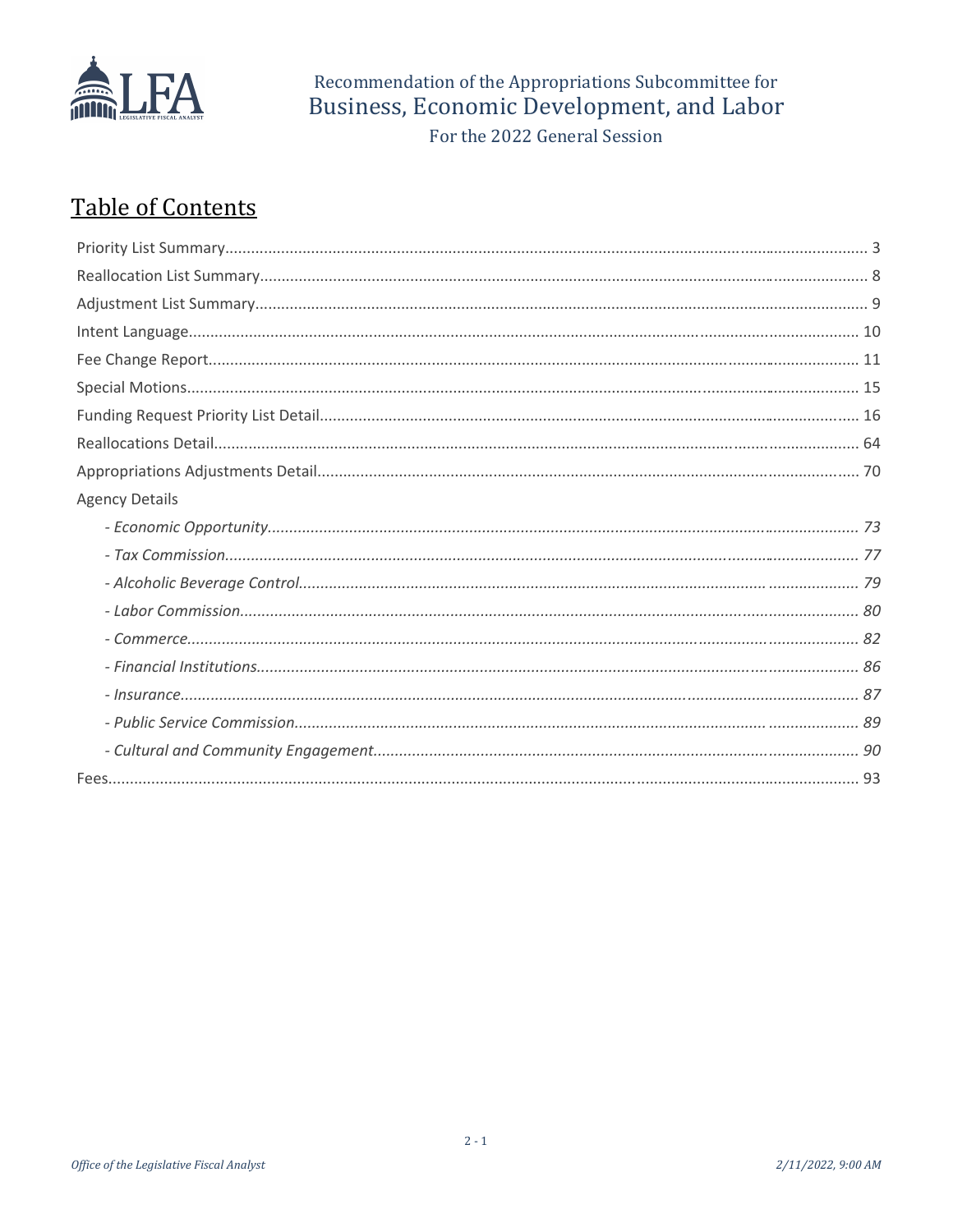

Recommendation of the Appropriations Subcommittee for Business, Economic Development, and Labor For the 2022 General Session

*Page Intentionally Left Blank*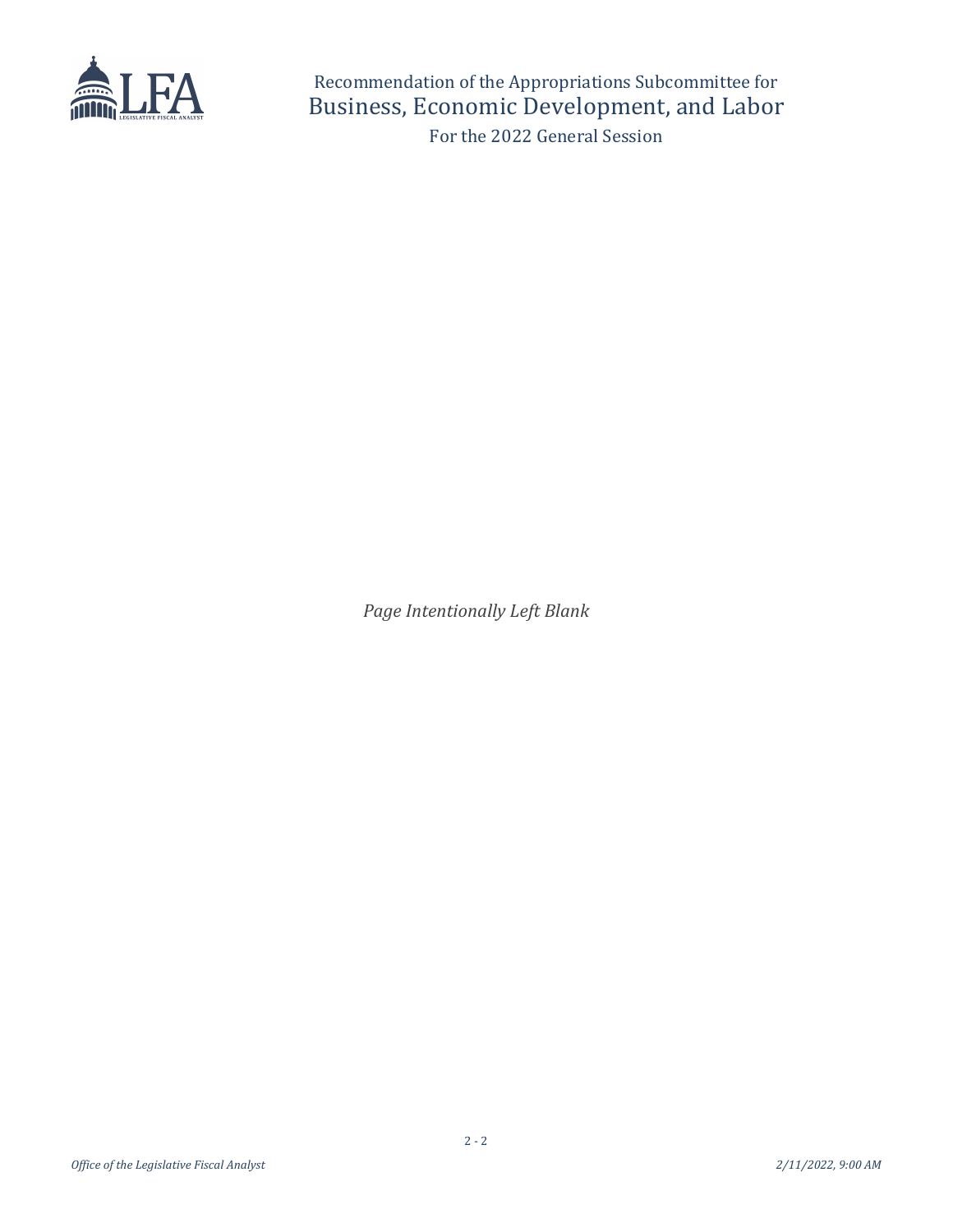

For the 2022 General Session

|                                                                                     | <b>General/Education Funds</b> |             |                    |
|-------------------------------------------------------------------------------------|--------------------------------|-------------|--------------------|
| <b>Funding Request</b>                                                              | Ongoing                        | One-time    | <b>Other Funds</b> |
| 1. (GOED) Rural County Grant Program                                                |                                | 1,450,000   |                    |
| 2. (DABC) Online Compliance System Upgrade                                          | 668,300                        | 1,059,600   |                    |
| 3. (COM) Restore Funding for Operations and Administration                          | 923,400                        |             |                    |
| 4. (INS) Restore Funding for Property and Casualty Assistance<br>Insurance Director | 128,500                        |             |                    |
| 5. (ULC) Elevator Inspector                                                         | 132,800                        | 24,000      |                    |
| 6. (CCE) National History Day Utah Staff                                            | 180,000                        |             |                    |
| 7. (GOED) Utah Manufacturing Modernization Initiative                               | 200,000                        | 10,000,000  |                    |
| 8. (DABC) Online "Click and Collect" Pilot Program                                  | 688,000                        | 2,496,000   |                    |
| 9. (INS) Restore Funding for Health Insurance Analyst                               | 115,000                        |             |                    |
| 10. (ULC) Restore Funding for Administrative Office and Travel                      | 140,000                        | 170,000     |                    |
| 11. (CCE) Museum of Utah Staff                                                      |                                | 300,000     |                    |
| 11. (CCE) Museum of Utah Staff (FY 2022)                                            |                                | 88,000      |                    |
| 12. (GOED) Administrative Assistant in the Utah Office of Tourism                   | 116,000                        |             |                    |
| 13. (DABC) Retail Store Technology Infrastructure Upgrade                           | 454,400                        | 2,311,200   |                    |
| 14. (INS) Restore Funding for Financial Examiners                                   | 275,000                        |             |                    |
| 15. (CCE) State Historical Collection Insurance                                     | 40,000                         |             |                    |
| 15. (CCE) State Historical Collection Insurance (FY 2022)                           |                                | 40,000      |                    |
| 16. (GOED) Rural Opportunity Fund (FY 2022)                                         |                                | 50,000,000  |                    |
| 17. (COM) Licensing and Enforcement Systems Upgrade                                 | 350,000                        | 700,000     |                    |
| 18. (GOED) Adopt-A-School Program                                                   |                                | 250,000     |                    |
| 19. (COM) E-Commerce Transaction Fee Payment                                        | 475,000                        |             |                    |
| 20. (TAX) Database Upgrade and System Maintenance                                   | 753,800                        |             | 96,700             |
| 20. (TAX) Database Upgrade and System Maintenance (FY 2022)                         |                                | 366,000     | 71,000             |
| 21. (TAX) Restore Funding for Taxpayer Services Positions                           | 261,500                        |             | 79,900             |
| 21. (TAX) Restore Funding for Taxpayer Services Positions (FY 2022)                 |                                | 40,200      | 12,300             |
| 22. (TAX) Application Programmers                                                   | 232,800                        |             | 45,100             |
| 22. (TAX) Application Programmers (FY 2022)                                         |                                | 38,800      | 7,500              |
| 23. (GOED) Talent Ready Apprenticeship Connection                                   | 2,000,000                      |             |                    |
| 24. (DABC) Park City Store Ongoing Staffing                                         | 873,100                        | (873, 100)  |                    |
| 25. (TAX) Certified Mail Costs                                                      | 126,400                        |             | 38,600             |
| 25. (TAX) Certified Mail Costs (FY 2022)                                            |                                | 126,400     | 38,600             |
| 26. (DABC) St. George Store Ongoing Staffing                                        | 873,100                        | (873, 100)  |                    |
| 27. (CCE) Golden Spike Monument                                                     |                                | 750,000     |                    |
| 28. (GOED) The Point Phase 1 Infrastructure                                         |                                | 145,254,900 |                    |
| 29. (GOED) Falcon Hill MIDA Project Area Addition (FY 2022)                         |                                | 4,160,000   |                    |
| 30. (GOED) Elevating Utah's Support of Winter Sport (FY 2022)                       |                                | 66,250,000  |                    |
| 31. (CCE) Capital Facilities Grant                                                  | 10,000,000                     |             |                    |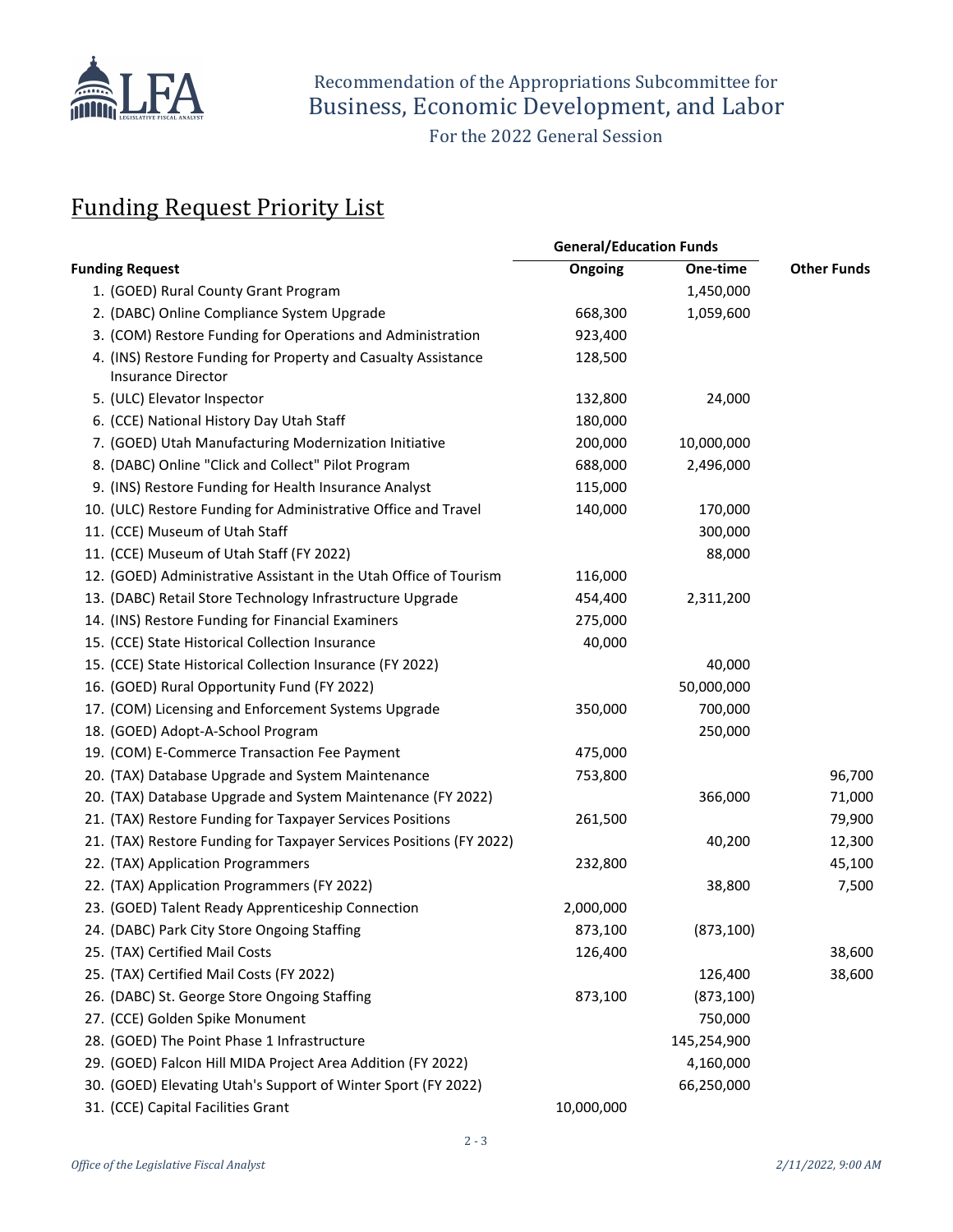

For the 2022 General Session

|                                                                                                                        | <b>General/Education Funds</b> |            |                    |
|------------------------------------------------------------------------------------------------------------------------|--------------------------------|------------|--------------------|
| <b>Funding Request</b>                                                                                                 | Ongoing                        | One-time   | <b>Other Funds</b> |
| 32. (GOED) Run Elite Program                                                                                           | 40,000                         | 450,000    |                    |
| 33. (GOED) Economic Assistance Grants                                                                                  | 5,000,000                      |            |                    |
| 34. (GOED) Utah Pickleball                                                                                             |                                | 5,000,000  |                    |
| 35. (CCE) Arts & Museums Cultural Grants                                                                               | 10,000,000                     |            |                    |
| 36. (GOED) Event Service Industry Revitalization (FY 2022)                                                             |                                | 5,000,000  |                    |
| 37. (CCE) Cultural Industry Economic Recovery Grants                                                                   |                                | 5,000,000  |                    |
| 38. (GOED) Rio Grande Depot Public Market Feasibility Study                                                            |                                | 235,000    |                    |
| 39. (GOED) Strategic Impact Grants (Rep. Moss, J)                                                                      |                                | 10,000,000 |                    |
| 40. (GOED) Jordan River Parkway Millcreek Extension                                                                    |                                | 369,700    |                    |
| 41. (GOED) Utah Manufacturers Automation and Technical<br><b>Assistance Grant</b>                                      |                                | 500,000    |                    |
| 42. (CCE) Documenting Rock Art and Supporting the State Site<br>Stewardship Program                                    |                                | 69,000     |                    |
| 43. (CCE) Additional Staff Support for the Cultural Stewardship<br>Program                                             | 230,000                        |            |                    |
| 44. (TAX) Targeted Increases for Agency Leadership (Equivalent to<br><b>DHRM Recommendation)</b>                       | 318,600                        |            | 119,400            |
| 44. (TAX) Targeted Increases for Agency Leadership (Equivalent to<br>DHRM Recommendation) (FY 2022)                    |                                | 51,000     | 19,000             |
| 45. (TAX) Targeted Increases for Commissioners and Executive<br>Director (Equivalent to DHRM Recommendation)           | 98,300                         |            | 36,200             |
| 45. (TAX) Targeted Increases for Commissioners and Executive<br>Director (Equivalent to DHRM Recommendation) (FY 2022) |                                | 18,200     | 6,800              |
| 46. (Rev-BEDL) Reduction in Fees (Securities/Corporations)                                                             | 5,331,400                      |            |                    |
| 47. (ULC) Appeals Board Funding                                                                                        | 25,000                         | 25,000     |                    |
| 48. (TAX) Auditing Positions Reclassification (Equivalent to DHRM<br>Recommendation)                                   | 360,000                        |            | 150,000            |
| 48. (TAX) Auditing Positions Reclassification (Equivalent to DHRM<br>Recommendation) (FY 2022)                         |                                | 60,000     | 25,000             |
| 49. (DABC) Additional Rover Team Staff                                                                                 | 383,000                        |            |                    |
| 50. (TAX) Property Tax Position Reclassification (Equivalent to<br><b>DHRM Recommendation)</b>                         | 108,600                        |            | 11,400             |
| 50. (TAX) Property Tax Position Reclassification (Equivalent to<br>DHRM Recommendation) (FY 2022)                      |                                | 18,100     | 1,900              |
| 51. (DABC) Department Vehicle Fleet Increase                                                                           |                                | 75,000     |                    |
| 52. (DABC) Store Security Staffing and Contract Rate Increase                                                          | 300,000                        |            |                    |
| 53. (COM) Office of Licensure Review                                                                                   | 483,000                        |            |                    |
| 54. (GOED) Utah Technology Innovation Fund                                                                             |                                | 2,000,000  |                    |
| 55. (DABC) 2023 Targeted Event Pop-Up Store                                                                            |                                | 200,000    |                    |
| 56. (COM) Data Analyst                                                                                                 | 120,000                        |            |                    |
|                                                                                                                        |                                |            |                    |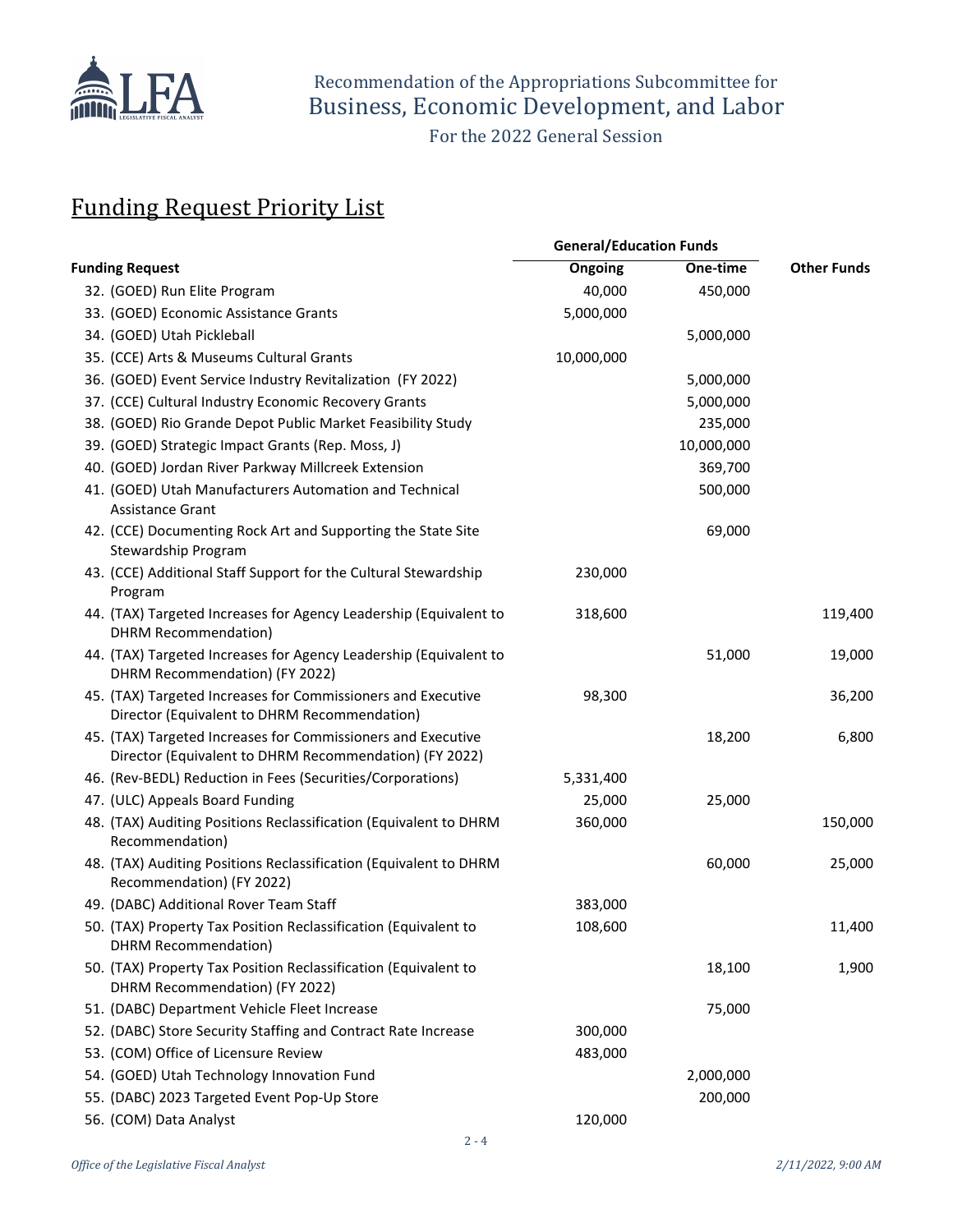

For the 2022 General Session

|                                                                                                            | <b>General/Education Funds</b> |           |                    |
|------------------------------------------------------------------------------------------------------------|--------------------------------|-----------|--------------------|
| <b>Funding Request</b>                                                                                     | Ongoing                        | One-time  | <b>Other Funds</b> |
| 57. (COM) Occupational Licensing Investigator                                                              | 93,000                         |           |                    |
| 58. (CCE) America250 Celebration Staff (FY 2022)                                                           |                                | 250,000   |                    |
| 59. (GOED) Sports and Olympic Event Funding                                                                | 1,000,000                      |           |                    |
| 59. (GOED) Sports and Olympic Event Funding (FY 2022)                                                      |                                | 3,000,000 |                    |
| 60. (GOED) Utah Coal Country Strike Team 2.0 (FY 2022)                                                     |                                | 1,000,000 |                    |
| 61. (CCE) Rehearsal, scenic, costume, education facility<br>construction                                   |                                | 1,500,000 |                    |
| 62. (GOED) Fullmer Legacy Center                                                                           |                                | 2,000,000 |                    |
| 63. (CCE) Native American Liaison Position                                                                 | 115,000                        |           |                    |
| 64. (GOED) Carbon Fiber Opportunity Feasibility Study                                                      |                                | 100,000   |                    |
| 65. (CCE) Statewide Symphony & Opera Touring                                                               |                                | 500,000   |                    |
| 66. (GOED) Stewardship for Wasatch Climbing Resources and<br><b>Education for Users</b>                    |                                | 150,000   |                    |
| 67. (GOED) Youth Bicycle Education Program                                                                 | 25,000                         | 50,000    |                    |
| 68. (GOED) BioHive                                                                                         |                                | 500,000   |                    |
| 69. (GOED) Womens Rural Entrepreneurship Program                                                           |                                | 350,100   |                    |
| 70. (GOED) Multicultural, Women & Veteran Owned Business<br>Services                                       | 200,000                        |           |                    |
| 71. (GOED) Heber Valley Historic Railroad (FY 2022)                                                        |                                | 4,000,000 |                    |
| 72. (GOED) Attorney General Costs Increases (Non ISF)                                                      | 25,300                         |           |                    |
| 73. (ULC) Utah Restaurant Rapid Recovery (FY 2022)                                                         |                                | 250,000   |                    |
| 74. (GOED) Encircle Family and Youth Resource Center                                                       | 100,000                        | 500,000   |                    |
| 75. (CCE) Utah Museum of Contemporary Art 90th Anniversary<br>Capital Campaign Facade & Entry Improvements |                                | 1,700,000 |                    |
| 76. (GOED) Utah County Junior Achievement City                                                             |                                | 500,000   |                    |
| 77. (GOED) USA Climbing National Training Center                                                           |                                | 4,000,000 |                    |
| 78. (COM) Division of Securities Increase in Services                                                      | 1,101,000                      |           |                    |
| 79. (COM) Division of Corporations Increase in Services                                                    | 1,135,000                      |           |                    |
| 80. (CCE) Youth Services Coordinator                                                                       | 100,000                        |           |                    |
| 81. (CCE) Technology and Innovation Coordinator                                                            | 100,000                        |           |                    |
| 82. (GOED) Iconic Structure Design Competition for Point of the<br>Mountain                                |                                | 500,000   |                    |
| 83. (CCE) Community Library Enhancement Fund Increase                                                      |                                | 250,000   |                    |
| 84. (CCE) Utah Cemeteries and Burial Program Grant Program                                                 |                                | 45,000    |                    |
| 84. (CCE) Utah Cemeteries and Burial Program Grant Program (FY<br>2022)                                    |                                | 25,000    |                    |
| 85. (GOED) State Outdoor Recreation Planning Coordinator                                                   | 150,000                        |           |                    |
| 86. (COM) Consumer Protection Investigator                                                                 | 93,000                         |           |                    |
| 87. (TAX) Tobacco Settlement Enforcement                                                                   | 235,200                        |           | 91,500             |
|                                                                                                            |                                |           |                    |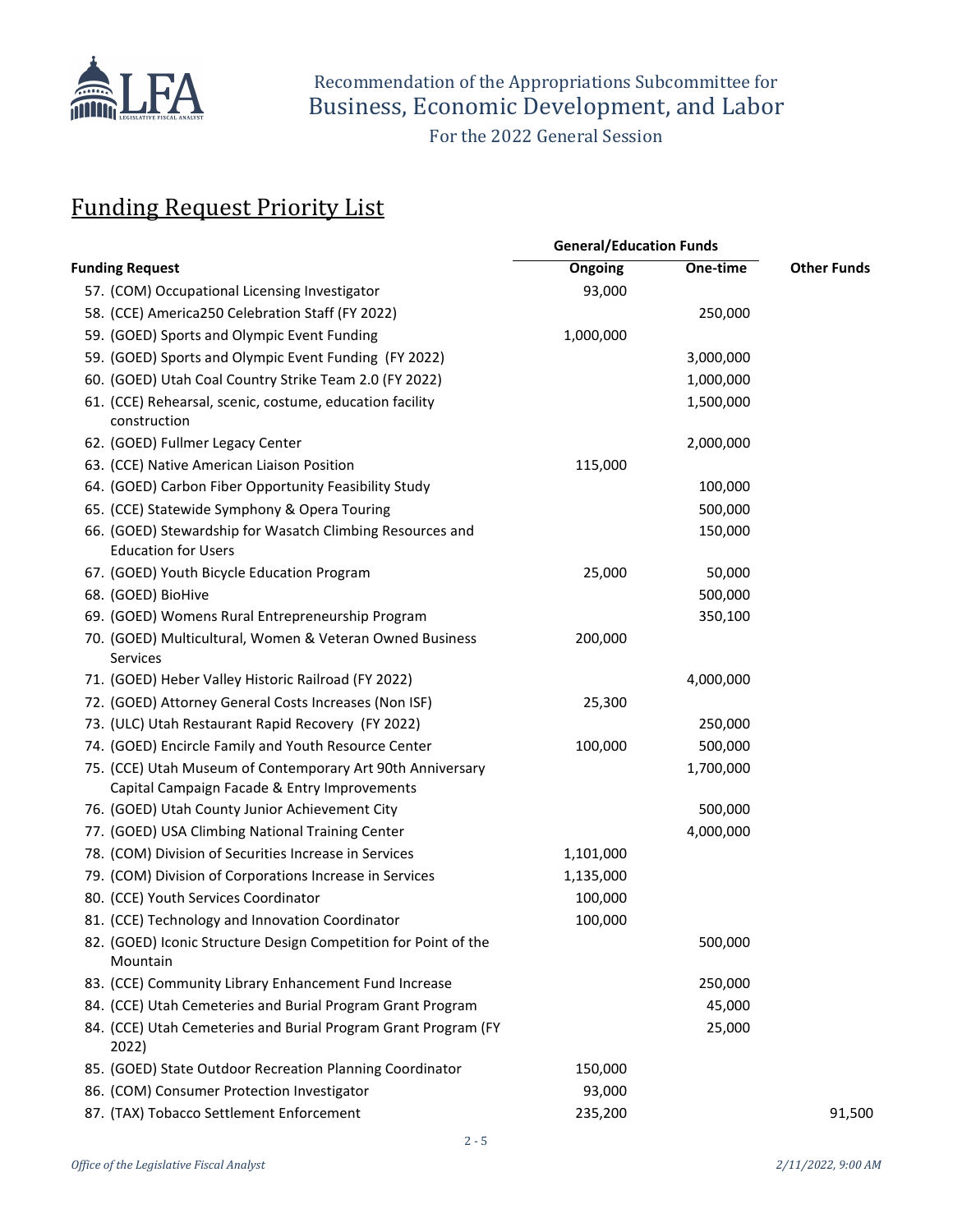

For the 2022 General Session

| <b>Funding Request</b>                                                            | Ongoing   | One-time   | <b>Other Funds</b>             |
|-----------------------------------------------------------------------------------|-----------|------------|--------------------------------|
| 88. (CCE) The Peoples of Utah Project                                             |           | 25,000     |                                |
| 88. (CCE) The Peoples of Utah Project (FY 2022)                                   |           | 350,000    |                                |
| 89. (COM) Property Rights Ombudsman - Planning Technical<br>Assistance            |           | 250,000    |                                |
| 90. (TAX) Refundable Tax Credit Auditors & System Programming                     | 350,000   | 500,000    |                                |
| 91. (CCE) State Flag Taskforce (FY 2022)                                          |           | 200,000    |                                |
| 92. (COM) Securities Restitution                                                  |           | 650,000    |                                |
| 93. (COM) Richfield Regional Office Building - Commerce                           | (12, 200) | 12,200     |                                |
| 94. (GOED) Corinne History Museum                                                 |           | 200,000    |                                |
| 95. (GOED) Technical Assistance for Women and Minority Owned<br><b>Businesses</b> |           | 1,000,000  |                                |
| 96. (GOED) Historic Pioneer Park Revitalization                                   |           | 3,500,000  |                                |
| 97. (TAX) Property Tax Deferral Amendments                                        |           | 10,000,000 |                                |
| 98. (GOED) Nonprofit Connection Center Facility (FY 2022)                         |           | 300,000    |                                |
| 99. (GOED) Box Elder Community Campus (FY 2022)                                   |           | 3,000,000  |                                |
| 100. (GOED) Magna Ethnic and Mining Museum                                        |           | 20,000     |                                |
| 101. (CCE) Opportunity Expansion Grants                                           | 3,000,000 |            |                                |
| 102. (GOED) Harrington Center for the Arts                                        |           | 1,000,000  |                                |
| 103. (GOED) Multicultural Economic Strategy (FY 2022)                             |           | 70,000     |                                |
| 104. (GOED) Small Business Development Center                                     | 205,500   |            |                                |
| 105. (CCE) Public Library Infrastructure Investment                               |           | 2,000,000  |                                |
| 106. (GOED) Wendover Historic Airfield Infr. Rest. Project                        |           | 1,000,000  |                                |
| 107. (CCE) 10th Annual Pacific Island Heritage Month                              | 140,000   |            |                                |
| 108. (CCE) St George Musical Theater (FY 2022)                                    |           | 1,000,000  |                                |
| 109. (CCE) Request for an Art Center                                              |           | 800,000    |                                |
| 110. (GOED) SLC Cemetery (FY 2022)                                                |           | 1,000,000  |                                |
| 111. (GOED) Helper River Revitalization Phase VI                                  |           | 250,000    |                                |
| 112. (CCE) Concerts featuring Utah musicians (FY 2022)                            |           | 300,000    |                                |
| 113. (GOED) Hopebox Theatre - Community Theatre Infrastructure                    |           | 200,000    |                                |
| 114. (GOED) Aquarium Animal Care                                                  |           | 500,000    |                                |
| 115. (GOED) Funding for Sanpete County Fair Park (FY 2022)                        |           | 500,000    |                                |
| 116. (CCE) Ute Stampede Economic Development                                      |           | 225,000    |                                |
| 117. (GOED) Statewide Visitor and Technology Growth Project (FY<br>2022)          |           | 1,000,000  |                                |
| 118. (CCE) Odyssey Dance 2022 (FY 2022)                                           |           | 100,000    |                                |
| 119. (CCE) Murray Theatre Renovation (FY 2022)                                    |           | 1,000,000  |                                |
| 120. (CCE) Hutchings Museum Institute Expansion                                   |           | 500,000    |                                |
| 121. (GOED) Ogden Pioneer Days Stadium Upgrade (FY 2022)                          |           | 3,000,000  |                                |
| 122. (GOED) Updates to Infrastructure at Juab County Fair Park (FY                |           | 250,000    |                                |
|                                                                                   |           |            | <b>General/Education Funds</b> |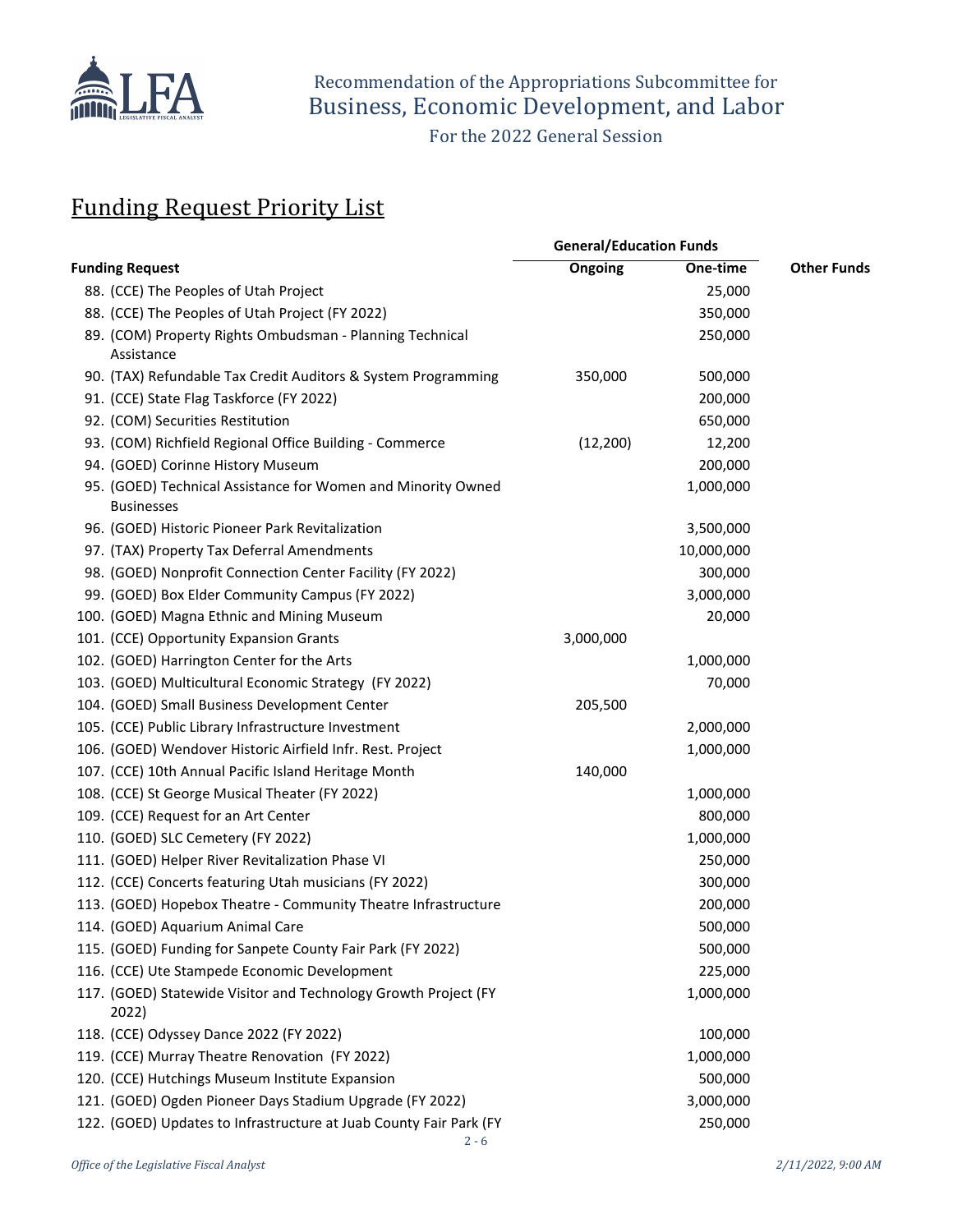

# For the 2022 General Session

# Funding Request Priority List

|                                                               | <b>General/Education Funds</b> |               |                    |
|---------------------------------------------------------------|--------------------------------|---------------|--------------------|
| <b>Funding Request</b>                                        | Ongoing                        | One-time      | <b>Other Funds</b> |
| 2022)                                                         |                                |               |                    |
| 123. (GOED) Improvements to Mount Pleasant's ConToy Arena     |                                | 340,000       |                    |
| 124. (GOED) BSA Youth Summer Workforce Dev. Program (FY 2022) |                                | 50.000        |                    |
| 125. (GOED) Covid Sick Leave Pay (FY 2022)                    |                                | 10,700,000    |                    |
| 126. (CCE) Utah Festival Opera and Musical Theatre Endowment  |                                | 3,000,000     |                    |
| Total:                                                        | \$50,960,800                   | \$383,162,200 | \$850,900          |

*Please visit https://cobi.utah.gov/2022/4/issues for updated funding item descriptions.*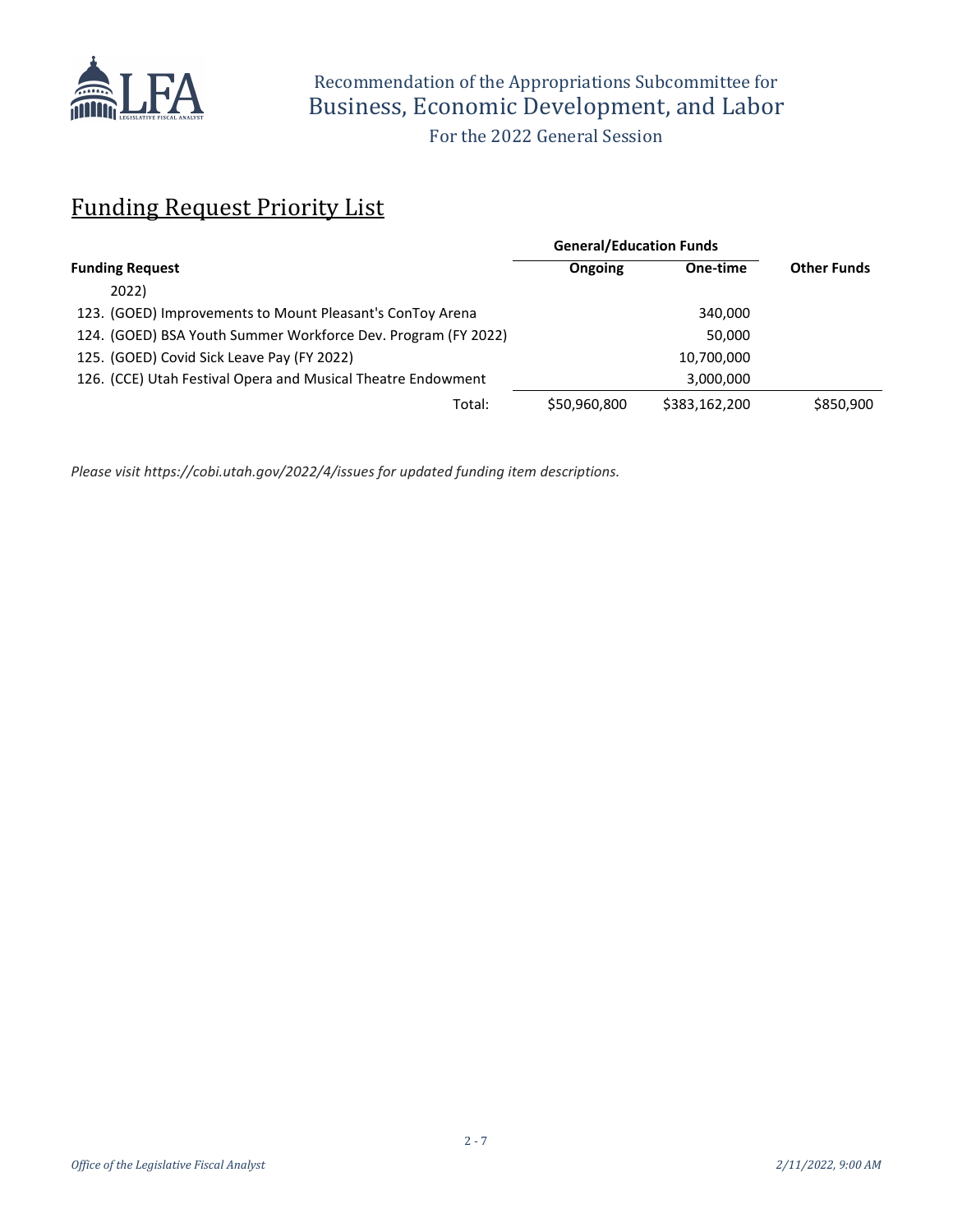

For the 2022 General Session

# Ongoing Reallocations

|                                                                          | <b>Subcommittee Reallocations Impact</b> |                    |                    |
|--------------------------------------------------------------------------|------------------------------------------|--------------------|--------------------|
| <b>Subcommittee Reallocations</b>                                        | Gen./Ed. Funds                           | <b>Other Funds</b> | <b>Total Funds</b> |
| America's Freedom Festival at Provo                                      | 100,000                                  |                    | 100,000            |
| Refugee Soccer                                                           | 50,000                                   |                    | 50,000             |
| Restoration of Funds for Utah Sports Hall of Fame Foundation<br>(USHOFF) | 40,000                                   |                    | 40,000             |
| USF Funding Restoration and Theatrical Equipment                         | 52,500                                   |                    | 52,500             |
| Delivery, Supplies, and Packaging Costs                                  | (58,000)                                 |                    | (58,000)           |
| Department of Commerce Travel Savings and Mileage Reduction              | (12,400)                                 |                    | (12, 400)          |
| Native American Repatriation Program Reduction                           | (10,000)                                 |                    | (10,000)           |
| Run Elite Program (Reallocation)                                         | 166,400                                  |                    | 166,400            |
| Senate Bill 137 (2021 General Session) Funding Adjustment                | (328, 500)                               |                    | (328, 500)         |
| Total:                                                                   | \$0                                      | \$0                | \$0                |

# One-time Reallocations

|                                                            | <b>Subcommittee Reallocations Impact</b> |                    |                    |  |  |
|------------------------------------------------------------|------------------------------------------|--------------------|--------------------|--|--|
| <b>Subcommittee Reallocations</b>                          | Gen./Ed. Funds                           | <b>Other Funds</b> | <b>Total Funds</b> |  |  |
| Davis County Support for Utah Championship (FY 2022)       | 75,000                                   |                    | 75,000             |  |  |
| <b>Outdoor Access and Vertical Trails</b>                  | 878,700                                  |                    | 878,700            |  |  |
| Refugee Soccer (FY 2022)                                   | 200,000                                  |                    | 200,000            |  |  |
| Targeted Youth Support Program                             | 1,100,000                                |                    | 1,100,000          |  |  |
| Tuacahn Center for the Arts                                | 535,000                                  |                    | 535,000            |  |  |
| USF Funding Restoration and Theatrical Equipment           | 540,000                                  |                    | 540,000            |  |  |
| Department of Insurance FTE Hire Delay Reduction (FY 2022) | (20, 400)                                |                    | (20, 400)          |  |  |
| Indian Affairs Director/Policy Changes                     | (30,000)                                 |                    | (30,000)           |  |  |
| Labor Commission Nonlapsing Balance Reduction (FY 2022)    | (716,900)                                |                    | (716,900)          |  |  |
| Native American Repatriation Program Reduction (FY 2022)   | (20,000)                                 |                    | (20,000)           |  |  |
| Savings from Unbuilt DABC Stores                           | (2,041,400)                              |                    | (2,041,400)        |  |  |
| Tax Commission Sales and Use Fee Funding Swap              | (500,000)                                | 500,000            |                    |  |  |
| Total:                                                     | \$0                                      | \$500,000          | \$500,000          |  |  |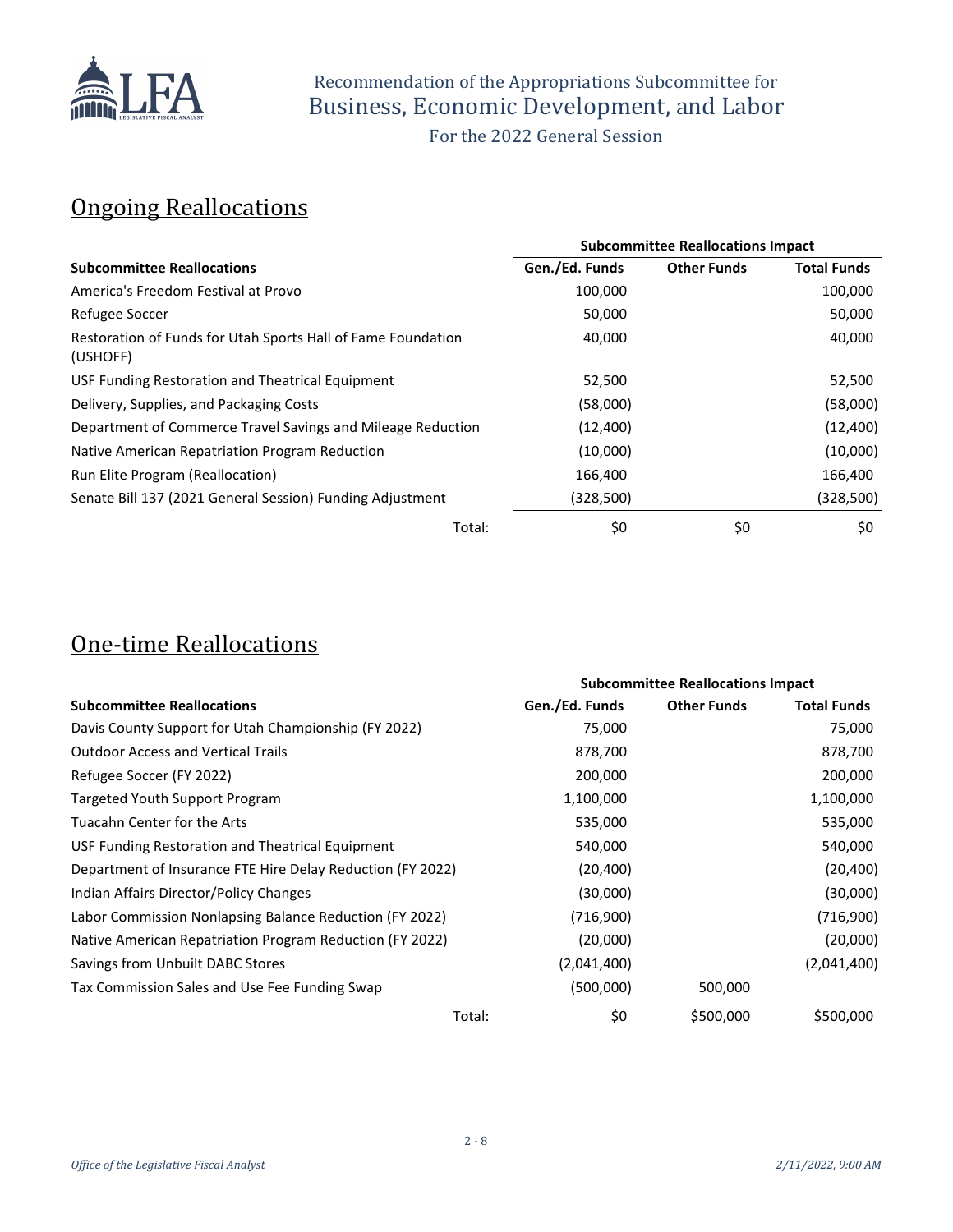

For the 2022 General Session

# Ongoing Appropriation Adjustments

|                                                                                                 | <b>Subcommittee Adjustment Impact</b> |                    |                    |
|-------------------------------------------------------------------------------------------------|---------------------------------------|--------------------|--------------------|
| <b>Subcommittee Adjustment</b>                                                                  | Gen./Ed. Funds                        | <b>Other Funds</b> | <b>Total Funds</b> |
| Electronic Payment Restricted Account Increase                                                  |                                       | 1,300,000          | 1,300,000          |
| Liquor Distribution - Alcohol Beverage Substance Abuse Enforcement                              |                                       | 760,800            | 760,800            |
| Motor Vehicle Enforcement Division Compensation Increase<br>(Equivalent to DHRM Recommendation) |                                       | 179,300            | 179,300            |
| Sunset of Federal Appraisal Grant                                                               |                                       | (60,000)           | (60,000)           |
| Utah Immigration Assistance                                                                     |                                       | 516,000            | 516,000            |
| Total:                                                                                          | \$0                                   | \$2,696,100        | \$2,696,100        |

# One-time Appropriation Adjustments

|                                                          |        |                | <b>Subcommittee Adjustment Impact</b> |                    |
|----------------------------------------------------------|--------|----------------|---------------------------------------|--------------------|
| <b>Subcommittee Adjustment</b>                           |        | Gen./Ed. Funds | <b>Other Funds</b>                    | <b>Total Funds</b> |
| Department of Insurance Technical Correction (FY 2022)   |        |                | 50,400                                | 50,400             |
| Electronic Payment Restricted Account Increase (FY 2022) |        |                | 1,300,000                             | 1,300,000          |
| <b>State Small Business Credit Initiative</b>            |        |                | 69,000,000                            | 69,000,000         |
| Westwater Transfer - OUT (FY 2022)                       |        | (500,000)      |                                       | (500,000)          |
|                                                          | Total: | ( \$500,000)   | \$70,350,400                          | \$69,850,400       |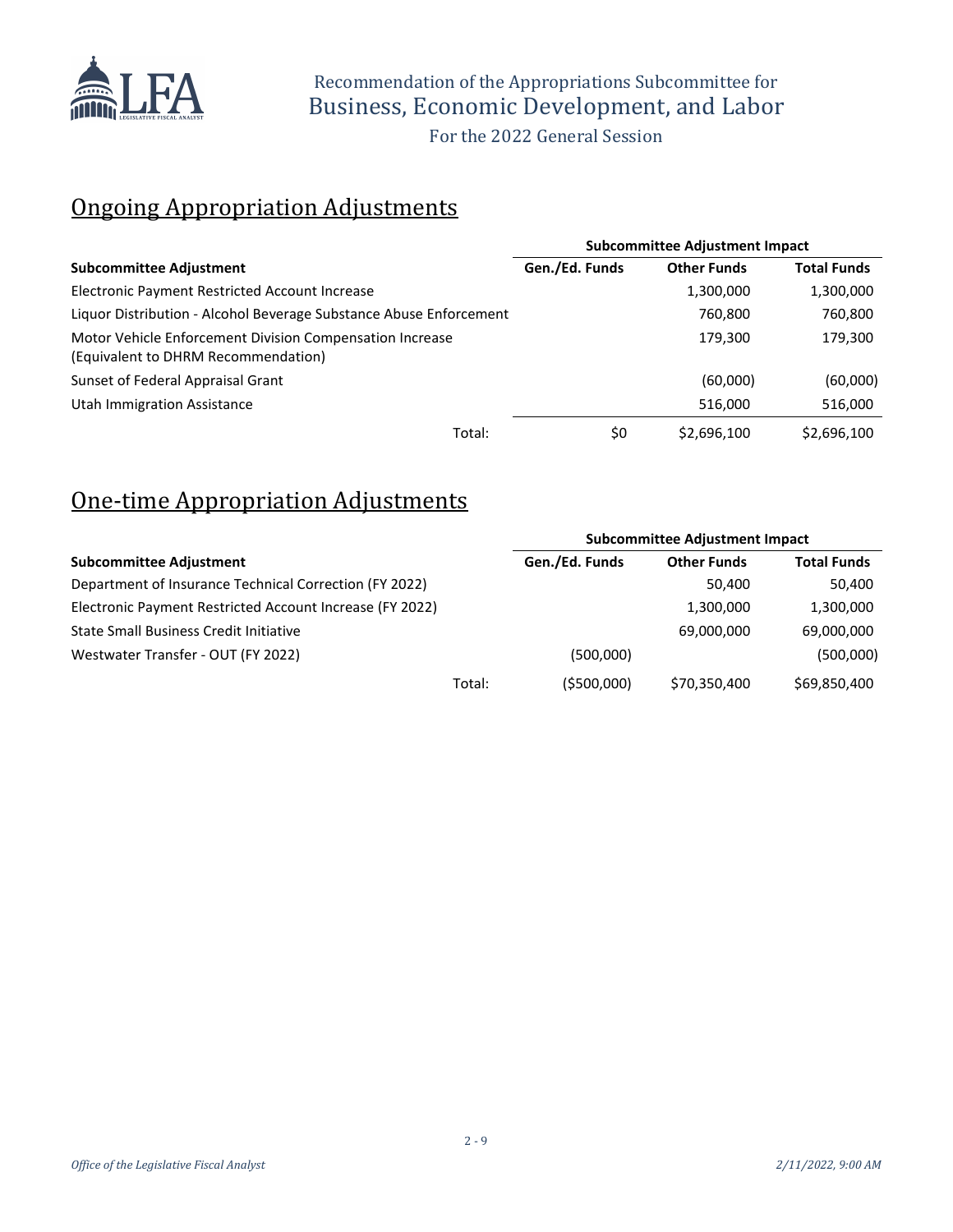

For the 2022 General Session

## Intent Language

### **Commerce ‐ Commerce General Regulation**

Under Section 63J-1-603 of the Utah Code, the Legislature intends that appropriations provided to Commerce Administration in Laws of Utah 2021 from Single Sign-On Expendable Special Revenue Fund, One-Time, shall not lapse at *the close of Fiscal Year 2022. The use of which is limited to \$300,000.* 1.

### **Cultural and Community Engagement ‐ Arts and Museums**

- The Legislature intends that the Division of Arts and Museums be allowed to purchase one new vehicle in FY 2022 or FY *2023.* 2.
- The Legislature intends that the Division of Arts and Museums be allowed to purchase one new vehicle in FY 2022 or FY *2023.* 3.
- Under section 63J-1-603 of the Utah Code, the Legislature intends that up to \$2,000,000 of the General Fund provided by Item 85, Chapter 2, Laws of Utah 2021 for the Department of Cultural and Community Engagement - Division of Arts and Museums not lapse at the close of Fiscal Year 2022. These funds will be used for the intended purpose of capital grants *to cultural organizations.* 4.

### **Cultural and Community Engagement ‐ State History**

- 5. The Legislature intends that the Division of State History be allowed to purchase one new vehicle in FY 2022 or FY 2023.
- 6. The Legislature intends that the Division of State History be allowed to purchase one new vehicle in FY 2022 or FY 2023.

### **Cultural and Community Engagement ‐ STEM Action Center**

Under section 63J-I-603 of the Utah Code, the Legislature intends that up to an additional \$1,000,000 of the General Fund provided by Item 92, Chapter 2, Laws of Utah 2021 for the Department of Heritage and Arts - STEM Action Center Division not lapse at the close of Fiscal Year 2022. These funds will be used for contractual obligations and support. 7.

*Intent language appearing twice would show up in more than one fiscal year.*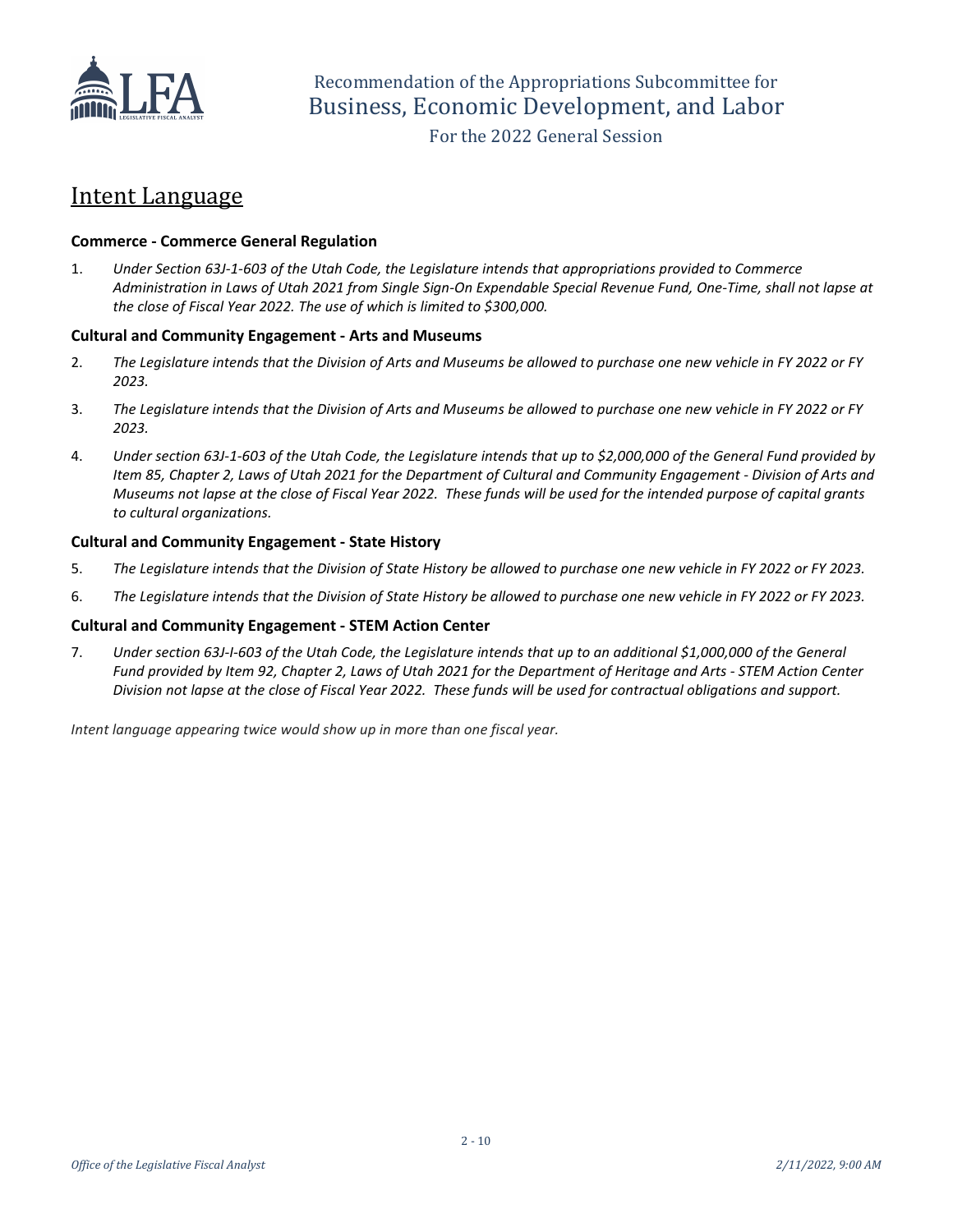

For the 2022 General Session

|     |                                                                                                         | Old Fee | <b>New Fee</b> | <b>Fee Change</b> | <b>Est Rev Chg</b> |
|-----|---------------------------------------------------------------------------------------------------------|---------|----------------|-------------------|--------------------|
|     | Alcoholic Beverage Control - DABC Operations - Executive Director                                       |         |                |                   |                    |
| 1.  | Label Approval Fee                                                                                      | 30.00   | 50.00          | 20.00             | \$10,000           |
| 2.  | Fee for DABC staff time for label approval process<br>Master Limited Restaurant License Application fee | 0.00    | 5,330.00       | 5,330.00          | \$53,300           |
|     | Master Limited Restaurant License Application fee                                                       |         |                |                   |                    |
| 3.  | Master Limited Restaurant License renewal fee                                                           | 0.00    | 4,250.00       | 4,250.00          | \$42,500           |
|     | Master Limited Restaurant License renewal fee                                                           |         |                |                   |                    |
|     | Subtotal, Executive Director                                                                            |         |                |                   | \$105,800          |
|     | Commerce - Commerce General Regulation - Corporations and Commercial Code                               |         |                |                   |                    |
| 4.  | Articles of Incorporation<br><b>Domestic Profit</b>                                                     | 70.00   | 54.00          | $-16.00$          | $-$113,024$        |
|     | Other                                                                                                   |         |                |                   |                    |
| 5.  | Pharmacy Benefit Manager                                                                                | 100.00  | 0.00           | $-100.00$         | $-$1,000$          |
|     | Articles of Incorporation                                                                               |         |                |                   |                    |
| 6.  | Foreign Profit                                                                                          | 70.00   | 54.00          | $-16.00$          | $-$42,672$         |
|     | Reinstatement                                                                                           |         |                |                   |                    |
| 7.  | Profit                                                                                                  | 70.00   | 54.00          | $-16.00$          | $-516$             |
|     | Annual Report                                                                                           |         |                |                   |                    |
| 8.  |                                                                                                         | 15.00   | 13.00          | $-2.00$           | $-$17,000$         |
| 9.  | Limited Partnership                                                                                     | 15.00   | 13.00          | $-2.00$           | -\$2               |
| 10. | Limited Liability Company                                                                               | 15.00   | 13.00          | $-2.00$           | $-$428,372$        |
| 11. | Other Foreign/Domestic                                                                                  | 15.00   | 13.00          | $-2.00$           | $-$132,986$        |
| 12. | Change Form                                                                                             | 15.00   | 13.00          | $-2.00$           | $-52$              |
|     | Limited Partnership                                                                                     |         |                |                   |                    |
| 13. | Reinstate                                                                                               | 70.00   | 54.00          | $-16.00$          | $-516$             |
|     | <b>DBA</b>                                                                                              |         |                |                   |                    |
| 14. | Registration                                                                                            | 27.00   | 22.00          | $-5.00$           | $-596,120$         |
| 15. | Renewals                                                                                                | 22.00   | 13.00          | $-9.00$           | $-$120,636$        |
| 16. | Business/Real Estate Investment Trust                                                                   | 27.00   | 22.00          | $-5.00$           | -\$5               |
|     | Limited Liability Company                                                                               |         |                |                   |                    |
| 17. | Articles of Organization/Qualification                                                                  | 70.00   | 54.00          | $-16.00$          | $-$867,088$        |
| 18. | Reinstate                                                                                               | 70.00   | 54.00          | $-16.00$          | $- $16$            |
|     | Subtotal, Corporations and Commercial Code                                                              |         |                |                   | $-$1,818,955$      |
|     | Commerce - Commerce General Regulation - Occupational and Professional Licensing                        |         |                |                   |                    |
|     | State Certified Veterinary Technician                                                                   |         |                |                   |                    |
| 19. | State Certified Veterinary Technician Renewal                                                           | 25.00   | 35.00          | 10.00             | \$400              |
|     |                                                                                                         |         |                |                   |                    |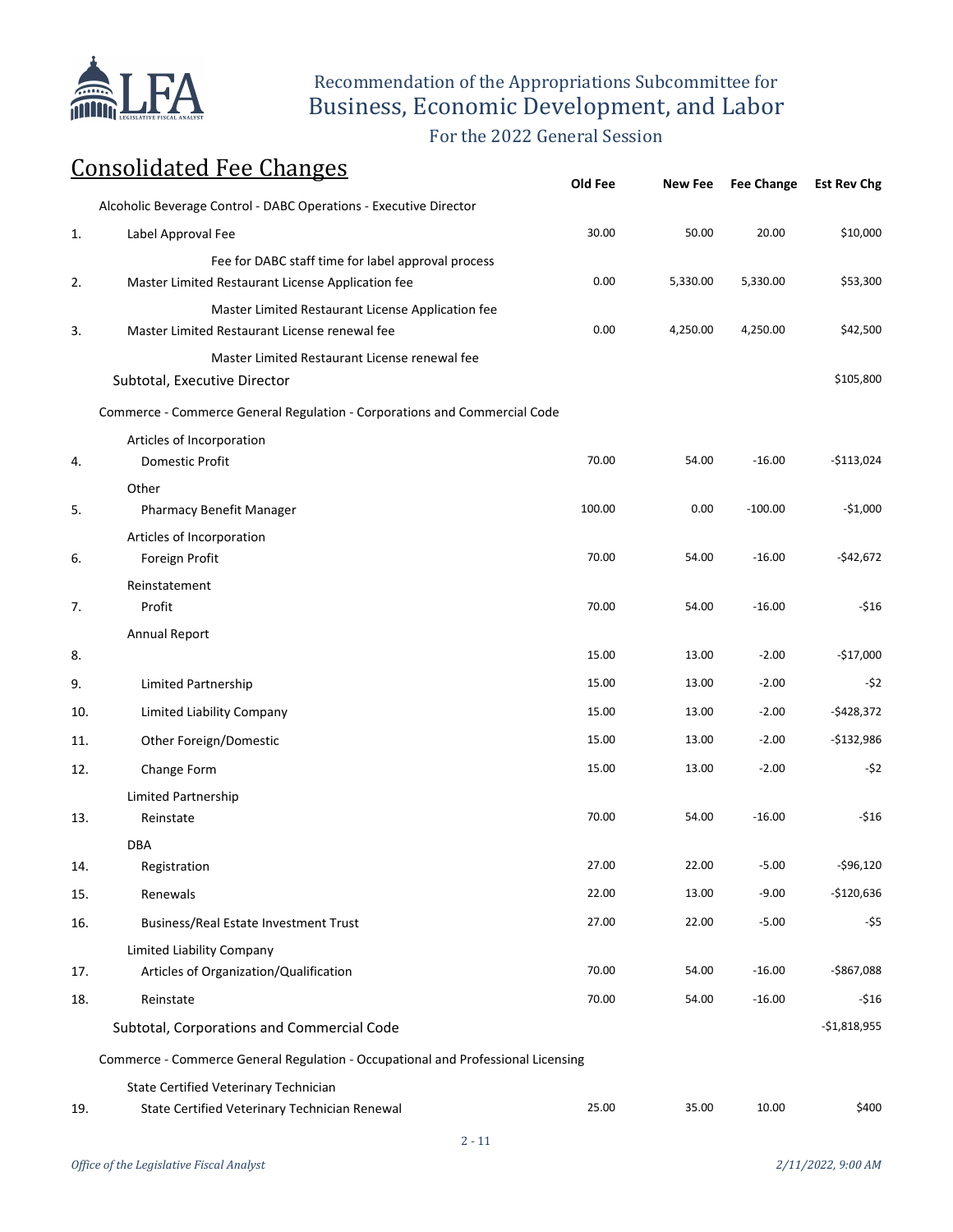

For the 2022 General Session

|     |                                                                                   | Old Fee | New Fee | <b>Fee Change</b> | <b>Est Rev Chg</b> |
|-----|-----------------------------------------------------------------------------------|---------|---------|-------------------|--------------------|
|     | Commerce - Commerce General Regulation - Occupational and Professional Licensing  |         |         |                   |                    |
|     | Subtotal, Occupational and Professional Licensing                                 |         |         |                   | \$400              |
|     | Commerce - Commerce General Regulation - Securities                               |         |         |                   |                    |
|     | Licensing                                                                         |         |         |                   |                    |
| 20. | Agent                                                                             | 60.00   | 40.00   | $-20.00$          | $-$3,400,000$      |
| 21. | Broker/Dealer                                                                     | 200.00  | 130.00  | $-70.00$          | $-$104,790$        |
|     | <b>Investment Advisor</b>                                                         |         |         |                   |                    |
| 22. | New and renewal                                                                   | 100.00  | 40.00   | $-60.00$          | $-514,880$         |
|     | <b>Investment Advisor Representative</b>                                          |         |         |                   |                    |
| 23. |                                                                                   | 50.00   | 30.00   | $-20.00$          | $-$121,200$        |
| 24. | <b>Federal Covered Adviser</b><br>New and Renewal                                 | 100.00  | 70.00   | $-30.00$          | $-5181,800$        |
|     | Subtotal, Securities                                                              |         |         |                   | $-$3,822,670$      |
|     | Cultural and Community Engagement - Utah Stem Foundation Fund                     |         |         |                   |                    |
| 25. | Innovation Hub Camp                                                               | 0.00    | 200.00  | 200.00            | \$5,000            |
| 26. | Innovation Hub Equipment Use (per hour)                                           | 0.00    | 10.00   | 10.00             | \$2,500            |
| 27. | Innovation Hub General Use (monthly) (per month)                                  | 0.00    | 25.00   | 25.00             | \$2,500            |
| 28. | Innovation Hub General Use (per Day)                                              | 0.00    | 5.00    | 5.00              | \$2,500            |
| 29. | Innovation Hub Premium PLA Filament Use (per gram)                                | 0.00    | .02     | .02               | \$100              |
| 30. | Innovation Hub Space Rental (per hour)                                            | 0.00    | 50.00   | 50.00             | \$25,000           |
| 31. | Innovation Hub Standard PLA Filament Use (per gram)                               | 0.00    | .01     | .01               | \$50               |
| 32. | Makerspace Class                                                                  | 0.00    | 100.00  | 100.00            | \$25,000           |
|     | Subtotal, Utah STEM Foundation Fund                                               |         |         |                   | \$62,650           |
|     | Cultural and Community Engagement - Historical Society - State Historical Society |         |         |                   |                    |
| 33. | <b>Business/Corporate</b>                                                         | 155.00  | 0.00    | $-155.00$         | -\$775             |
|     | Utah State Historical Society Two Year Membership                                 |         |         |                   |                    |
| 34. | History Conference - Member                                                       | 15.00   | 50.00   | 35.00             | \$7,000            |
|     | Annual History Conference                                                         |         |         |                   |                    |
|     | Registration fee for Utah State Historical Society Members                        |         |         |                   |                    |
| 35. | History Conference - Non member                                                   | 30.00   | 100.00  | 70.00             | \$14,000           |
|     | Annual History Conference                                                         |         |         |                   |                    |
|     | Registration for non historical society members                                   |         |         |                   |                    |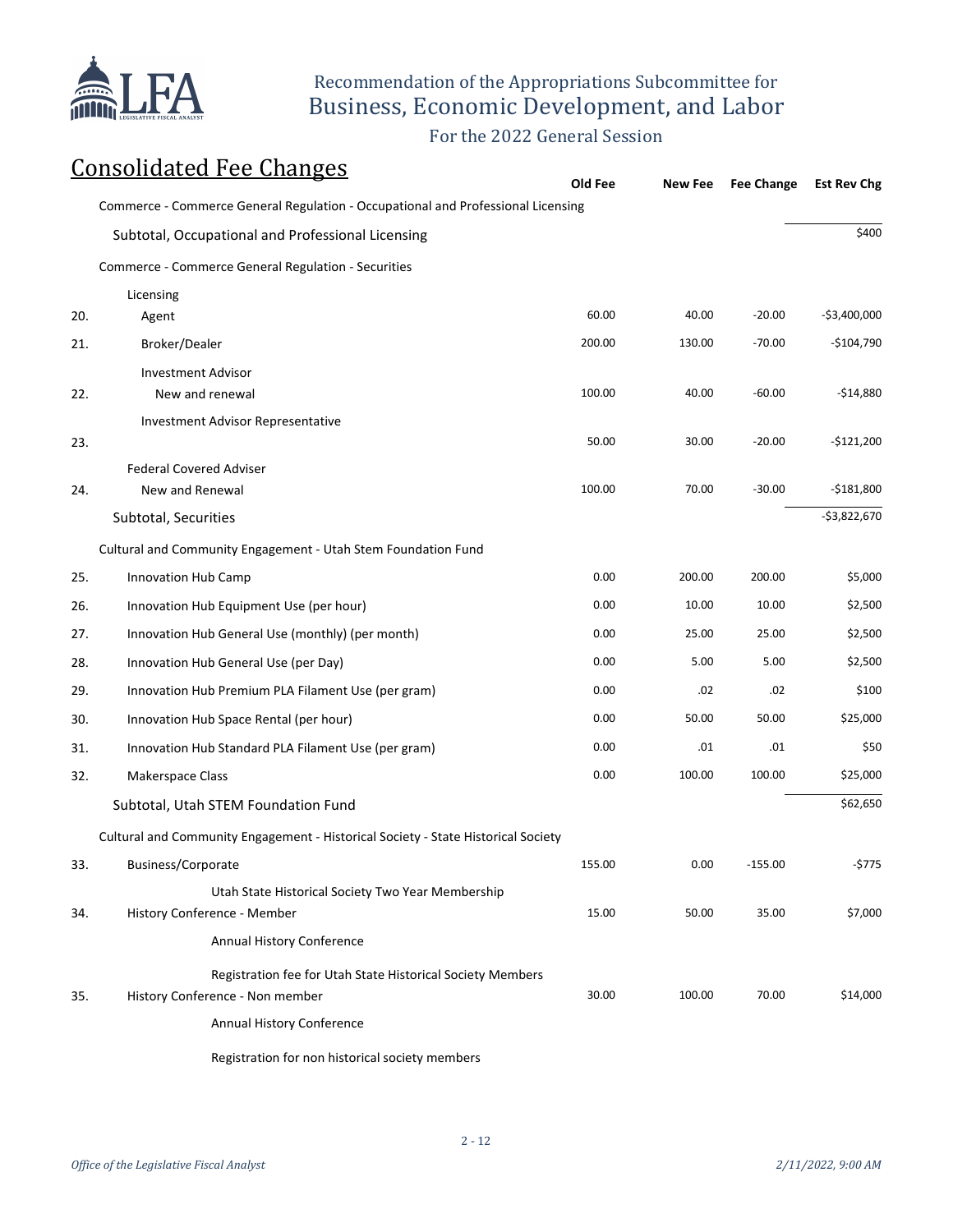

For the 2022 General Session

|     |                                                                                                                      | Old Fee  | New Fee  | <b>Fee Change</b> | <b>Est Rev Chg</b> |
|-----|----------------------------------------------------------------------------------------------------------------------|----------|----------|-------------------|--------------------|
|     | Cultural and Community Engagement - Historical Society - State Historical Society                                    |          |          |                   |                    |
| 36. | Individual                                                                                                           | 75.00    | 0.00     | $-75.00$          | -\$375             |
|     | Utah State Historical Society Two Year Membership                                                                    |          |          |                   |                    |
| 37. | Patron                                                                                                               | 140.00   | 0.00     | $-140.00$         | $-5700$            |
|     | Utah State Historical Society Two Year Membership                                                                    |          |          |                   |                    |
| 38. | Sponsor                                                                                                              | 195.00   | 0.00     | $-195.00$         | -\$975             |
|     | Utah State Historical Society Two Year Membership                                                                    |          |          |                   |                    |
| 39. | Student/Adjunct/Senior                                                                                               | 55.00    | 0.00     | $-55.00$          | $-5275$            |
| 40. | Utah State Historical Society Two Year Membership<br>Sustaining                                                      | 95.00    | 0.00     | $-95.00$          | $-5475$            |
|     | Utah State Historical Society Two Year Membership                                                                    |          |          |                   |                    |
|     | Utah Historical Society Annual Membership                                                                            |          |          |                   |                    |
| 41. | Student/Adjunct/Senior                                                                                               | 30.00    | 40.00    | 10.00             | \$4,750            |
| 42. | Individual                                                                                                           | 40.00    | 50.00    | 10.00             | \$2,750            |
| 43. | Sustaining/Business/Corporate                                                                                        | 50.00    | 250.00   | 200.00            | \$6,000            |
| 44. | Patron/Institution/Subscription Agencies/UIP                                                                         | 75.00    | 100.00   | 25.00             | \$750              |
| 45. | Sponsor                                                                                                              | 100.00   | 300.00   | 200.00            | \$6,000            |
| 46. | Lifetime                                                                                                             | 500.00   | 1,000.00 | 500.00            | \$1,000            |
|     | Subtotal, State Historical Society                                                                                   |          |          |                   | \$38,675           |
|     | Cultural and Community Engagement - State History - Historic Preservation and Antiquities                            |          |          |                   |                    |
| 47. | Literature Search - Self Service w/ Scans (per 1/2 Hour)                                                             | 25.00    | 0.00     | $-25.00$          | $-52,500$          |
| 48. | Literature Search - Staff Performed w/ Scans (per 1/2 Hour)                                                          | 50.00    | 0.00     | $-50.00$          | $-55,000$          |
| 49. | Literature Search/GIS Search - no show fee (per incident)                                                            | 60.00    | 0.00     | $-60.00$          | $-$ \$300          |
|     | Subtotal, Historic Preservation and Antiquities                                                                      |          |          |                   | $-57,800$          |
|     | Insurance - Individual & Small Employer Risk Adj. Ent. Fund - Individual & Small Employer Risk Adjustment Enterprise |          |          |                   |                    |
| 50. | Risk Adjustment                                                                                                      | .96      | 0.00     | $-.96$            | -\$480,000         |
|     | Subtotal, Individual & Small Employer Risk Adjustment Enterprise                                                     |          |          |                   | -\$480,000         |
|     | Insurance - Insurance Department Administration - Administration                                                     |          |          |                   |                    |
|     | Electronic                                                                                                           |          |          |                   |                    |
| 51. | Additional CD (per CD)                                                                                               | 1.00     | 0.00     | $-1.00$           | -\$25              |
|     | Subtotal, Administration                                                                                             |          |          |                   | $-525$             |
|     | Insurance - Insurance Department Administration - Captive Insurers                                                   |          |          |                   |                    |
|     | Captive Insurer                                                                                                      |          |          |                   |                    |
| 52. | Captive Initial License Issuance                                                                                     | 6,125.00 | 7,250.00 | 1,125.00          | \$112,500          |
|     | $2 - 13$                                                                                                             |          |          |                   |                    |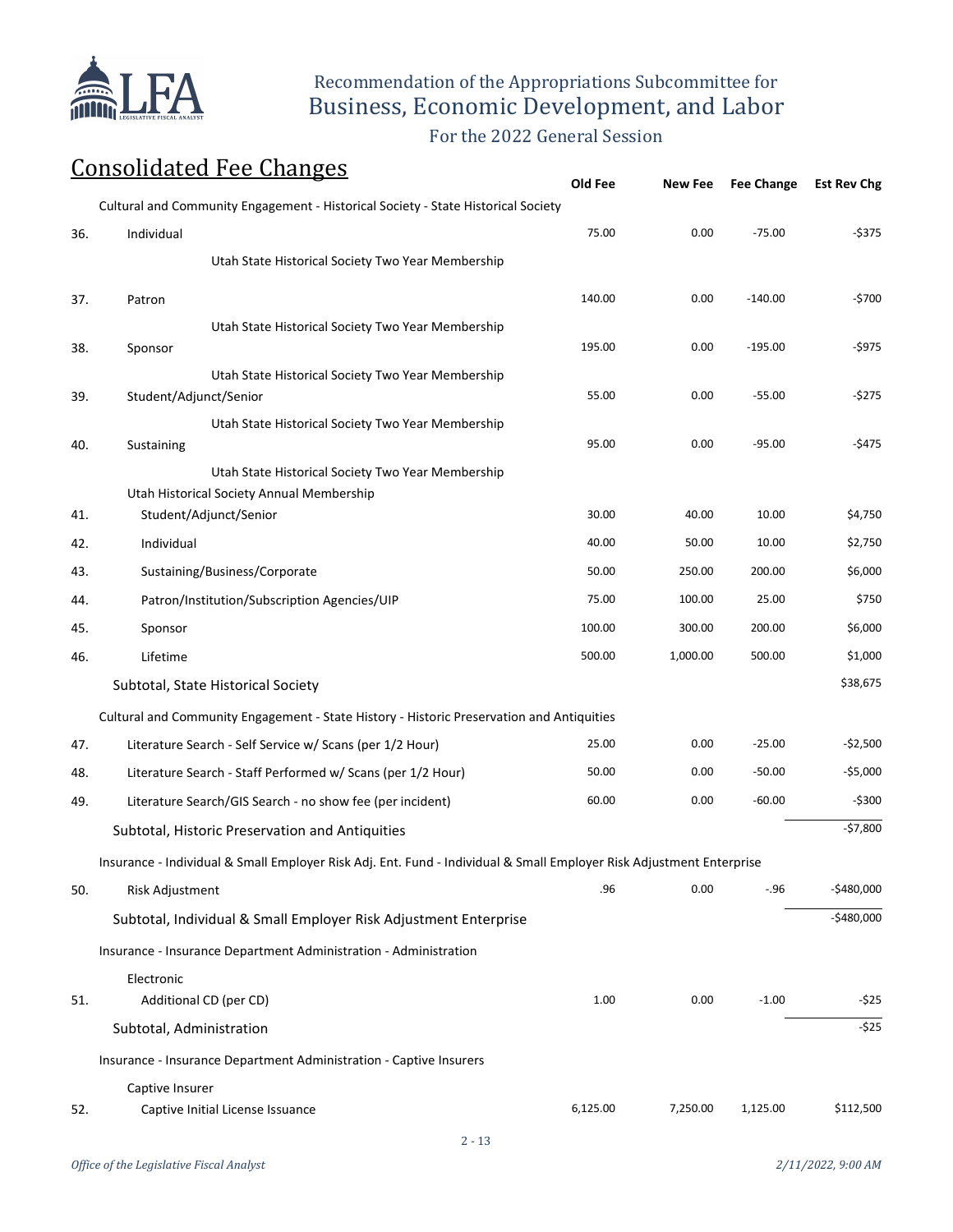

For the 2022 General Session

|     |                                                                               | <b>UID FEE</b> | <b>New Fee</b> | ree change | <b>EST REACHE</b> |
|-----|-------------------------------------------------------------------------------|----------------|----------------|------------|-------------------|
|     | Insurance - Insurance Department Administration - Captive Insurers            |                |                |            |                   |
| 53. | Captive Annual Renewal                                                        | 6,125.00       | 7,250.00       | 1,125.00   | \$393,750         |
| 54. | Captive Late Renewal                                                          | 5,050.00       | 7,300.00       | 2,250.00   | \$33,750          |
| 55. | Captive Reinstatement                                                         | 6,130.00       | 7,300.00       | 1,170.00   | \$5,850           |
|     | Subtotal, Captive Insurers                                                    |                |                |            | \$545,850         |
|     | Insurance - Insurance Department Administration - Electronic Commerce Fee     |                |                |            |                   |
|     | Access to rate and form filing database                                       |                |                |            |                   |
| 56. | Additional DVD (per DVD)                                                      | 2.00           | 0.00           | $-2.00$    | $-550$            |
|     | Subtotal, Electronic Commerce Fee                                             |                |                |            | $-550$            |
|     | <b>Public Service Commission - Administration</b>                             |                |                |            |                   |
| 57. | Certificates of convenience and necessity                                     | 0.00           | 100.00         | 100.00     | \$600             |
| 58. | Copies of papers and records not required to be certified or<br>authenticated | .15            | 0.00           | $-.15$     | $-5150$           |
|     | Subtotal, Administration                                                      |                |                |            | \$450             |
|     | Tax Commission - Tax Administration - Motor Vehicles                          |                |                |            |                   |
|     | Motor Vehicle                                                                 |                |                |            |                   |
| 59. | Motor Vehicle Transaction (per standard unit)                                 | 1.63           | 1.65           | .02        | \$46,000          |
|     | Subtotal, Motor Vehicles                                                      |                |                |            | \$46,000          |
|     | Subtotal, Business, Economic Development, and Labor                           |                |                |            | $-55,329,675$     |
|     |                                                                               |                |                |            |                   |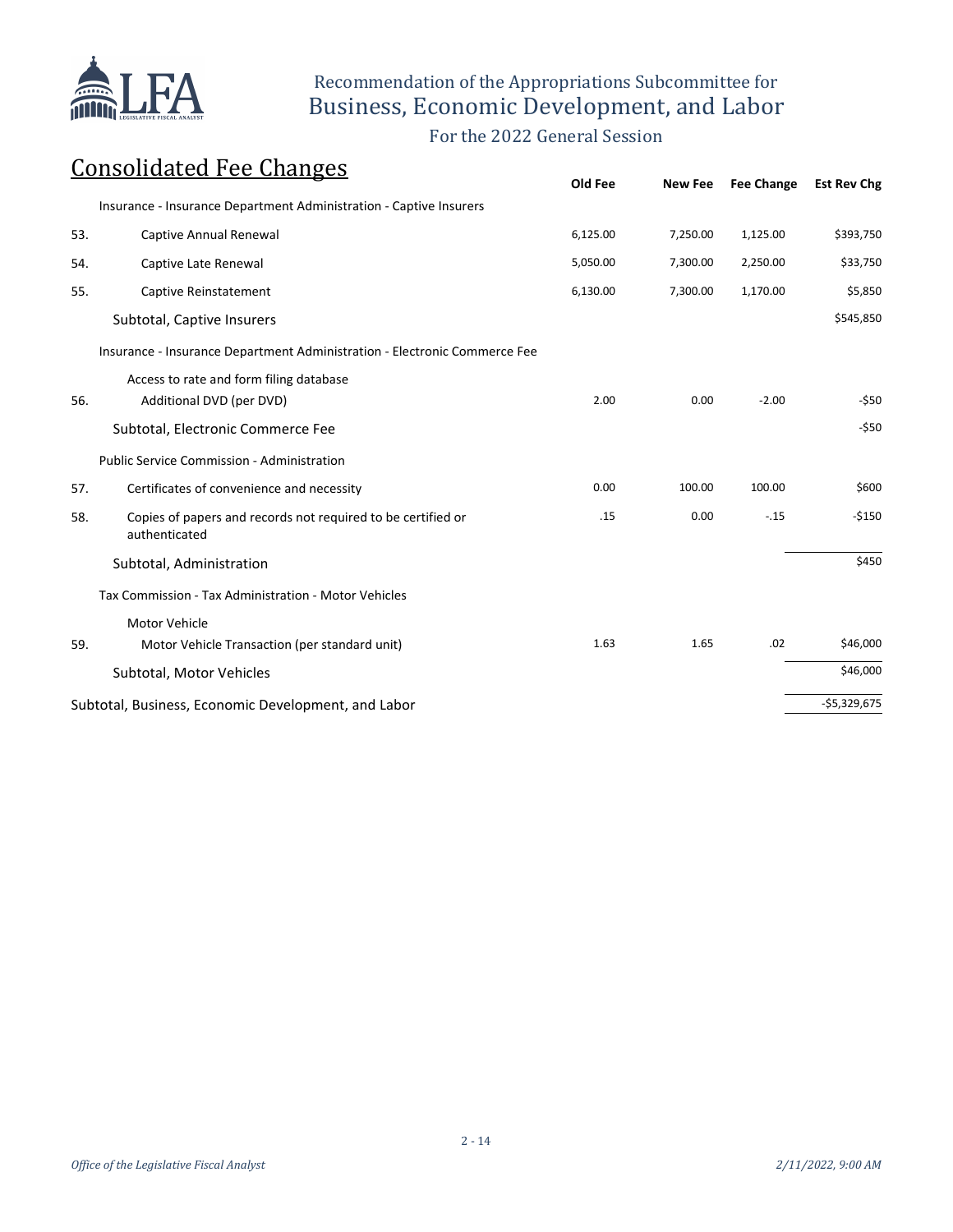

For the 2022 General Session

# Special Motions

Targeted Youth Support Program - If the Legislature chooses to fund item "Targeted Youth Support Program" it *be accompanied by the following intent language:* 1.

*The Legislature intends that the appropriation for Targeted Youth Support Program be distributed as follows: 1.* \$830,000 to address academic challenges and social-emotional needs of the state's at-risk youth; and 2. *\$270,000 for a facility in Carbon County for at‐risk youth programs.*

Utah Pickleball - If the Legislature chooses to fund item "Utah Pickleball" it be accompanied by the following *intent language:* 2.

*The Legislature intends that \$5,000,000 appropriated for Utah Pickleball be used for the construction of a championship level pickleball facility as directed by the Bingham Creek Regional Park Authority. The Legislature further intends that any unspent funding lapse back to the State.*

*Jordan River Parkway Millcreek Extension ‐ If the Legislature chooses to fund item " Jordan River Parkway Millcreek Extension" it be accompanied by the following intent language:* 3.

*Jordan River Parkway Millcreek Extension ‐ The Legislature intends that the appropriation for Jordan River Parkway Millcreek Extension, be matched 1:1 and that funds be distributed through GOEO only when matching funds are provided.*

BEDL Fee Motion - The following motion was made with regard to fees. Note that subsection (b) of the motion establishes a new set of fees for parts of the Department of Commerce Fee Schedule. These fees are now a range with the lowest possible fees being reflected in the current fee change table and the highest possible fees being the status quo. The direct "amounts" presented in the alternative text of the approved fee schedule will *not appear in the fee change information.* 4.

"I move to approve fees as shown in H.B. 8 'State Agency Fees and Internal Service Fund Rate Authorization *and*

*Appropriations' starting on line 3003 through line 4686 with the following changes:*

*(a) Approve Agency proposed fee changes (included in the Friday, February 4, 2022 meeting materials), and*

*(b) Substitute Commerce's proposed fee changes with the Chairs' proposed fee changes."*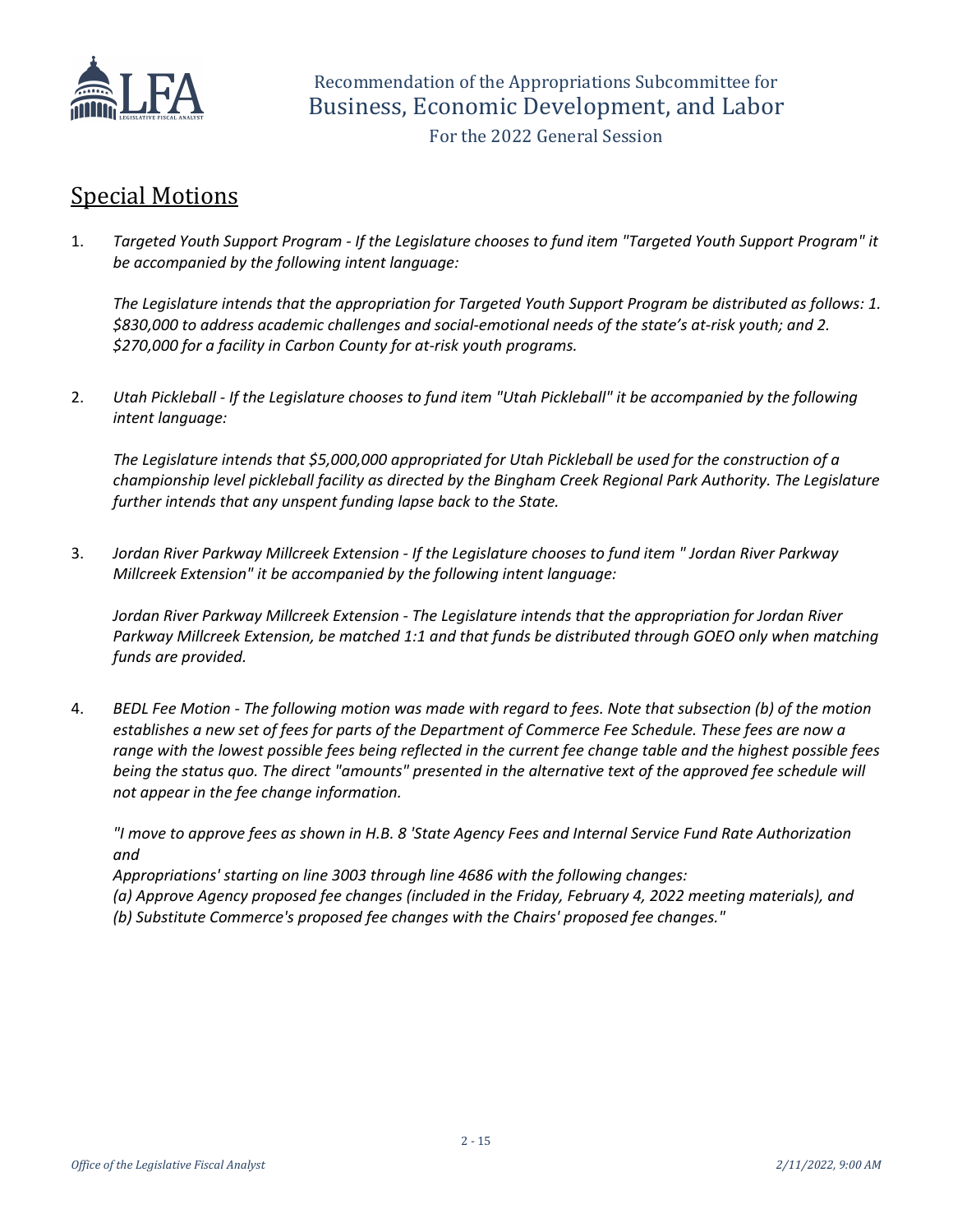

For the 2022 General Session

# Funding Request Priority List

### Ong 1x **Priority**

### 1 Rural County Grant Program

*During the 2020 general legislative session, the legislature created the Rural County Grant program* which contains two parts: Part A and Part B. At the time the program was created, it received \$8 million in funding. During the fifth special session of the legislature, and due to COVID-19 budgetary cuts, the *Rural County Grant program's funding was cut significantly. In FY2022, the program received additional* funding which amounted to \$6,550,000. Go Utah's ask is for an additional \$1,450,000 to get back to the *original \$8 million that was set aside for the program. The Rural County Grant program allocates money to rural counties to achieve their economic development goals. The funds are used for business retention and expansion, workforce development, etc.*

|                       |              | <b>FY 2022</b> | <b>FY 2023</b> |             |
|-----------------------|--------------|----------------|----------------|-------------|
| <b>Funding Source</b> |              | Supplemental   | Ongoing        | One-time    |
| General Fund          |              | Ś0             | Ś0             | \$1,450,000 |
|                       | <b>Total</b> | \$0            | \$0            | \$1,450,000 |

## 2 Online Compliance System Upgrade

*Develops an IT support framework, backend and frontend systems for both Compliance officers and the* licensees they service and audit. Currently, this process is paper-based and not conducive to the remote nature of their work in all areas of the State, including the ability for licensees to make online payments *instead of driving to our offices headquartered in SLC to deliver applications and license payments.*

|                       | <b>FY 2022</b> | <b>FY 2023</b> |             |
|-----------------------|----------------|----------------|-------------|
| <b>Funding Source</b> | Supplemental   | Ongoing        | One-time    |
| Liquor Control Fund   | \$0            | \$668,300      | \$1,059,600 |
|                       | \$0<br>Total   | \$668,300      | \$1,059,600 |

### 3 Restore Funding for Operations and Administration

*Restoration of funding from pandemic related cuts with Revenue that is available in the Commerce Service Fund. Commerce will have to reduce FTE's and cut programs that were backfilled through ceased or slowed agency activity and one time funding sources.*

|                             | <b>FY 2022</b> | <b>FY 2023</b> |          |
|-----------------------------|----------------|----------------|----------|
| <b>Funding Source</b>       | Supplemental   | Ongoing        | One-time |
| Commerce Service Fund (GFR) | \$0            | \$923,400      | \$0      |
| Total                       | \$0            | \$923,400      | \$0      |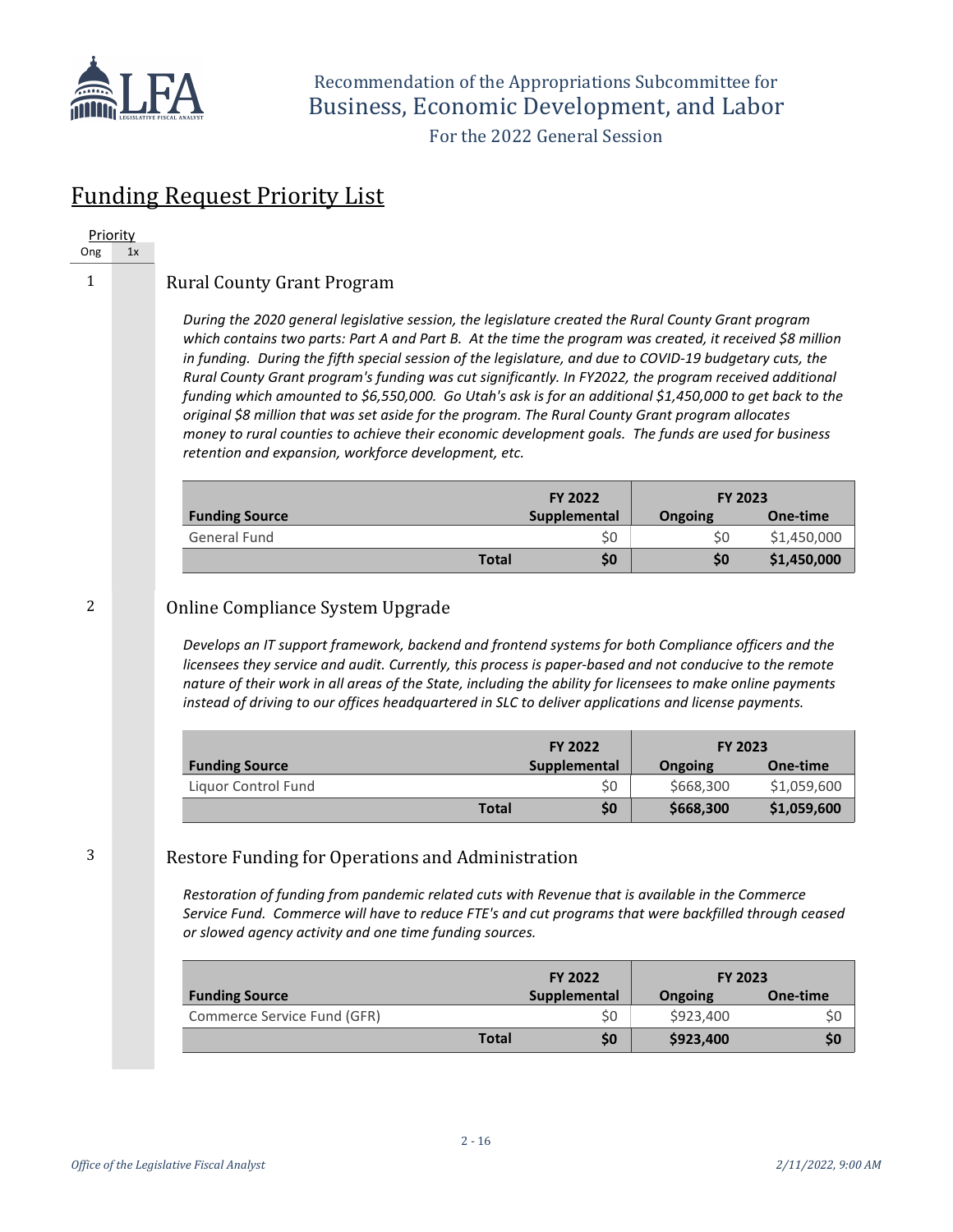

Recommendation of the Appropriations Subcommittee for Business, Economic Development, and Labor

For the 2022 General Session

# Funding Request Priority List

## 4 Restore Funding for Property and Casualty Assistance Insurance Director

*The Insurance Department is requesting restoration of funding of an Assistant Director position. The funding was eliminated in connection with the legislature's COVID‐19 related budget cuts in the 5th Special Session of 2020, SB5001. The position is within the Property & Casualty Division as supports training new employees; conducting quality audits; performing market analysis; serves as the department's emergency team leader continuity of operations leader; and create the annual comparison table.*

|                                    |       | <b>FY 2022</b> | <b>FY 2023</b> |          |
|------------------------------------|-------|----------------|----------------|----------|
| <b>Funding Source</b>              |       | Supplemental   | Ongoing        | One-time |
| Insurance Department Account (GFR) |       | \$0            | \$128,500      |          |
|                                    | Total | \$0            | \$128,500      | \$0      |

### 5 Elevator Inspector

*This FTE request helps the Labor Commission keep up with the inspection of all elevators and escalators* that have been installed in all the new constructions in Utah. No new inspectors have been hired since *1998.*

|                       | FY 2022             |           | <b>FY 2023</b> |
|-----------------------|---------------------|-----------|----------------|
| <b>Funding Source</b> | Supplemental        | Ongoing   | One-time       |
| General Fund          | \$0                 | \$132,800 | \$24,000       |
|                       | \$0<br><b>Total</b> | \$132,800 | \$24,000       |

## 6 National History Day Utah Staff

*Funding would support the National History Day program ‐ specifically \$70,000 in one‐time and \$110,000 in ongoing funds. This funding will: make the program coordinator's position full‐time and restore funds to programming that have been diverted to personnel as we expanded our services and products.*

|                       |       | <b>FY 2022</b> | <b>FY 2023</b> |          |
|-----------------------|-------|----------------|----------------|----------|
| <b>Funding Source</b> |       | Supplemental   | Ongoing        | One-time |
| General Fund          |       | \$0            | \$180,000      | \$0      |
|                       | Total | \$0            | \$180,000      | \$0      |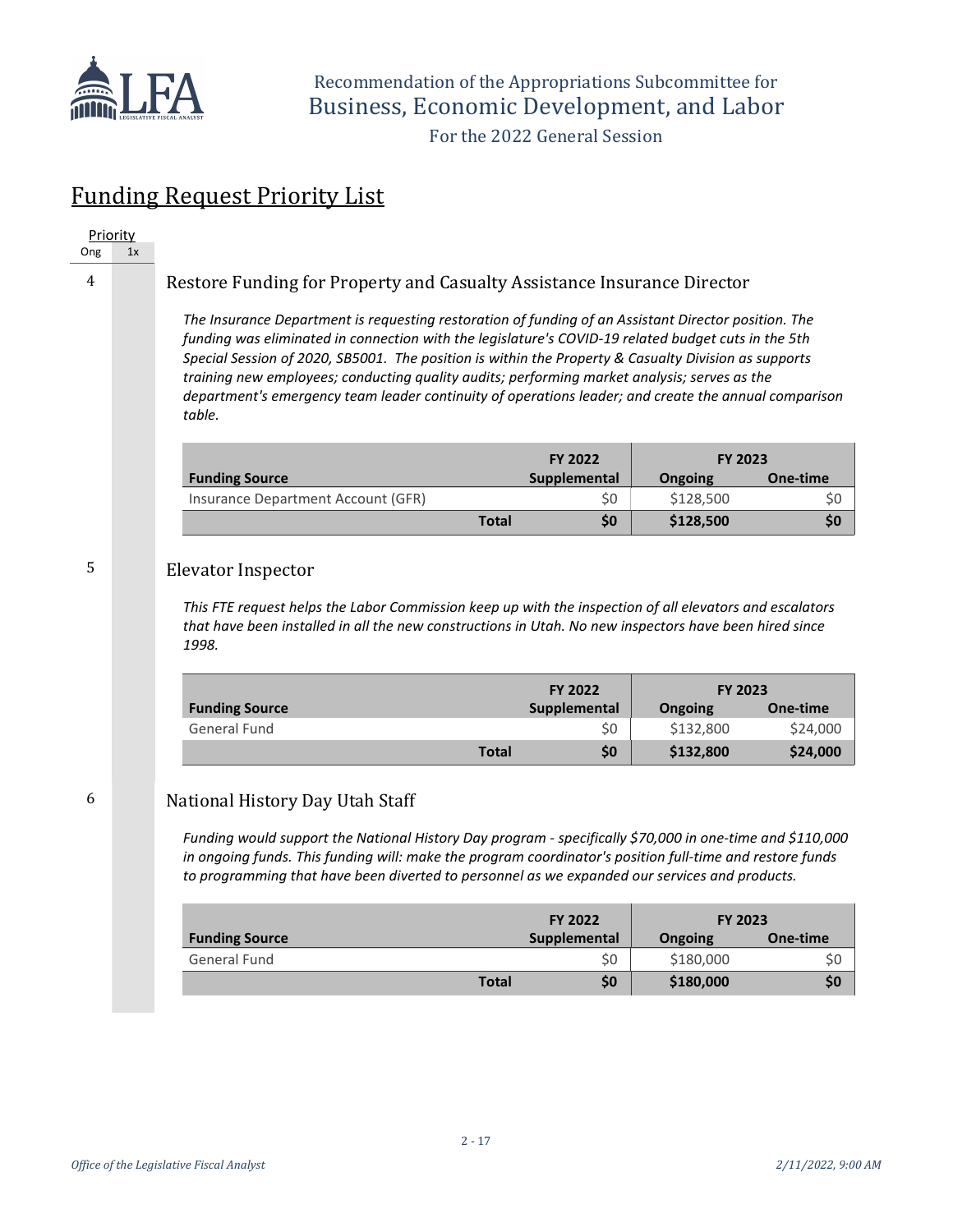

Recommendation of the Appropriations Subcommittee for Business, Economic Development, and Labor

For the 2022 General Session

# Funding Request Priority List

## 7 Utah Manufacturing Modernization Initiative

*The Governor's Office of Economic Opportunity will administer the Reshoring Utah Initiative bringing back or establishing critical supply chain manufacturing to the US that impacts way of life and national security.*

|                       | <b>FY 2022</b> | <b>FY 2023</b> |              |
|-----------------------|----------------|----------------|--------------|
| <b>Funding Source</b> | Supplemental   | Ongoing        | One-time     |
| General Fund          | \$0            | \$200,000      | \$10,000,000 |
|                       | \$0<br>Total   | \$200,000      | \$10,000,000 |

### 8 **Online "Click and Collect" Pilot Program**

*Funding would support a new program, the "Click and Collect: Buy Online Pickup In Store" Phase 1 Program. The Department proposes this as a way to incorporate improve service/convenience via e‐* commerce in a safe and secure way. Over the last 2 years, new retail stores have been built factoring in this program meaning making it easier to deploy the Phase 1 program. To deploy this program as *designed, they report needing 2 positions for each of the 2 designated locations for this phase. These additional FTEs would allow for a focus on "picking" operations throughout the day, which is the same labor resource allocation/model for market comparable retailers that have similar programs.*

|                       |              | <b>FY 2022</b> | <b>FY 2023</b> |             |
|-----------------------|--------------|----------------|----------------|-------------|
| <b>Funding Source</b> |              | Supplemental   | Ongoing        | One-time    |
| Liquor Control Fund   |              | \$0            | \$688,000      | \$2,496,000 |
|                       | <b>Total</b> | \$0            | \$688,000      | \$2,496,000 |

### 9 Restore Funding for Health Insurance Analyst

*The Insurance Department is requesting restoration of an Insurance Analyst position. The funding was eliminated in connection with the legislature's COVID‐19 related budget cuts in the 2020 5th Special* Session, SB5001. The position is a rate and form analyst within the Health & Life Division. The position *reviews rate and form filings submitted by health insurers to assure compliance with Utah laws and federal laws related to the Affordable Care Act.*

|                                    |              | <b>FY 2022</b> | <b>FY 2023</b> |          |
|------------------------------------|--------------|----------------|----------------|----------|
| <b>Funding Source</b>              |              | Supplemental   | Ongoing        | One-time |
| Insurance Department Account (GFR) |              | \$0            | \$115,000      | \$C      |
|                                    | <b>Total</b> | \$0            | \$115,000      | \$0      |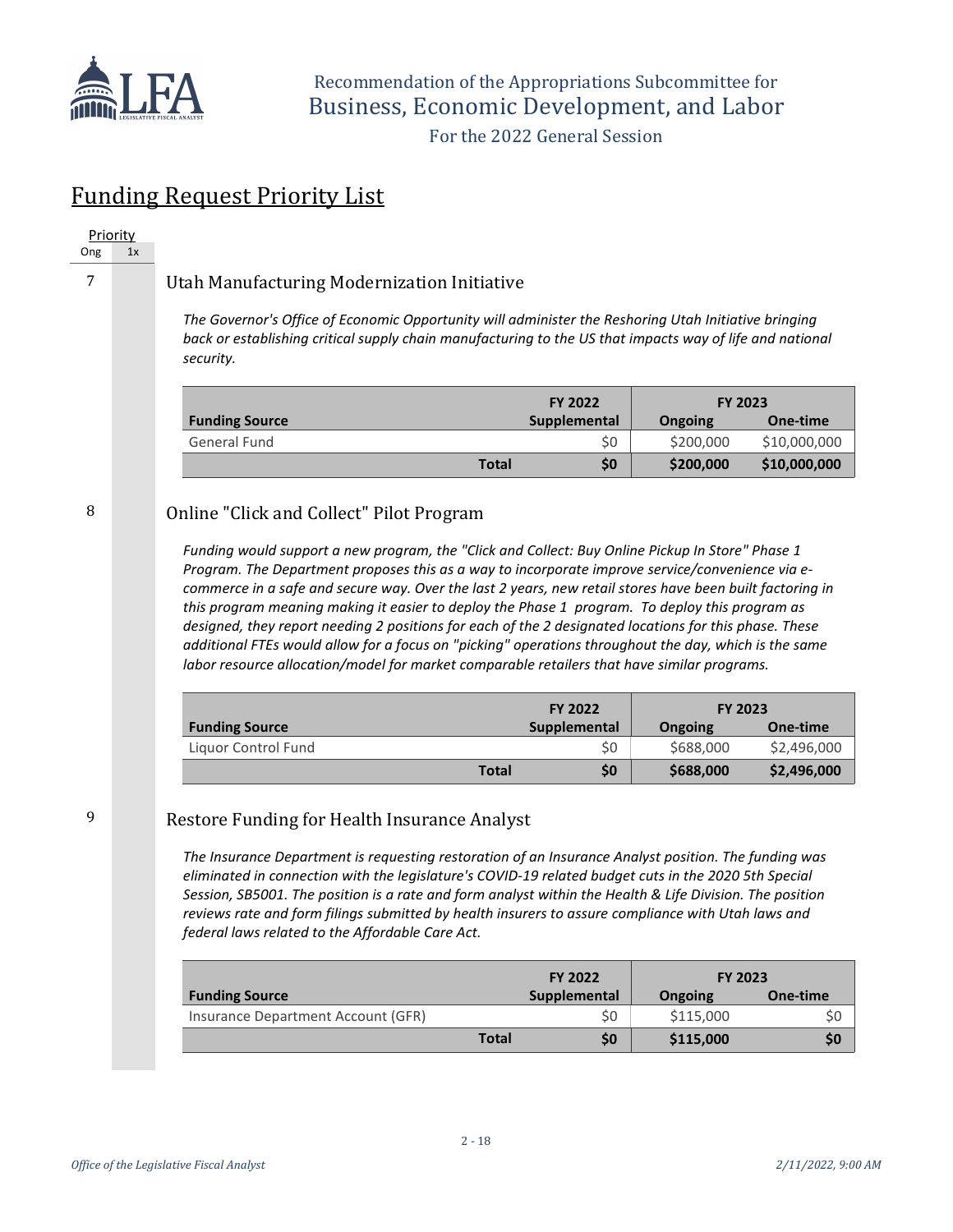

Recommendation of the Appropriations Subcommittee for Business, Economic Development, and Labor

For the 2022 General Session

# Funding Request Priority List

## 10 Restore Funding for Administrative Office and Travel

*Most of the Labor Commission's 25 printers, scanners and conference room‐equipment are over 12 years* old. Some of this equipment is nearing 20 years. The Labor Commission believes this makes maintenance *of quality service increasingly difficult. Most of the 120 computers and laptops at the Labor Commission* are either outdated or nearing the warranty expiration. It is essential to the Labor Commission to have *updated computers for its employees, especially as the majority of employees are teleworking and relying on computers and technology to communicate and perform their work. This funding would allow the division to replace their computers and computer‐related equipment. Prior to the pandemic, the Labor Commission spent over \$100,000 for travel. This amount was cut in 2020. Currently, many trainings and conferences are beginning to be held in person and many of these require attendance in person, as required by our federal partners. Restoration of these funds would allow Labor Commission employees to attend these required trainings and conferences.*

|                       |       | <b>FY 2022</b> | <b>FY 2023</b> |           |
|-----------------------|-------|----------------|----------------|-----------|
| <b>Funding Source</b> |       | Supplemental   | Ongoing        | One-time  |
| General Fund          |       | \$0            | \$140,000      | \$170,000 |
|                       | Total | \$0            | \$140,000      | \$170,000 |

### 11 Museum of Utah Staff

The Museum of Utah is a new museum that will be constructed as a part of the new North Building on Utah's Capitol Campus, to open in fall 2024. This facility will provide collections storage for the State's *vast collection of historic artifacts, letters, photographs, manuscripts and art, as well as exhibition,* education, and gathering spaces to share these collections with Utahns and with visitors to our State. The *Museum of Utah has the opportunity to bring Utahns together by sharing the stories of inventors, indigenous cultures, miners, settlers, artists, activists and more from their perspectives, side by side, while* inviting visitors to add their stories along the way. This funding request will allow the Department of *Cultural & Community Engagement to begin the staffing process for the museum, with funding requested for a Museum Exhibits Manager (\$125,000 supplemental and ongoing, to be hired immediately) and a Museum Director (\$175,000 ongoing, to be hired at the beginning of FY23). We are also requesting funding to begin work on the website design for the Museum of Utah (\$25,000 supplemental and \$10,000 ongoing).*

|                       |       | <b>FY 2022</b> | <b>FY 2023</b> |           |
|-----------------------|-------|----------------|----------------|-----------|
| <b>Funding Source</b> |       | Supplemental   | Ongoing        | One-time  |
| General Fund          |       | \$88,000       | S0             | \$300,000 |
|                       | Total | \$88,000       | \$0            | \$300,000 |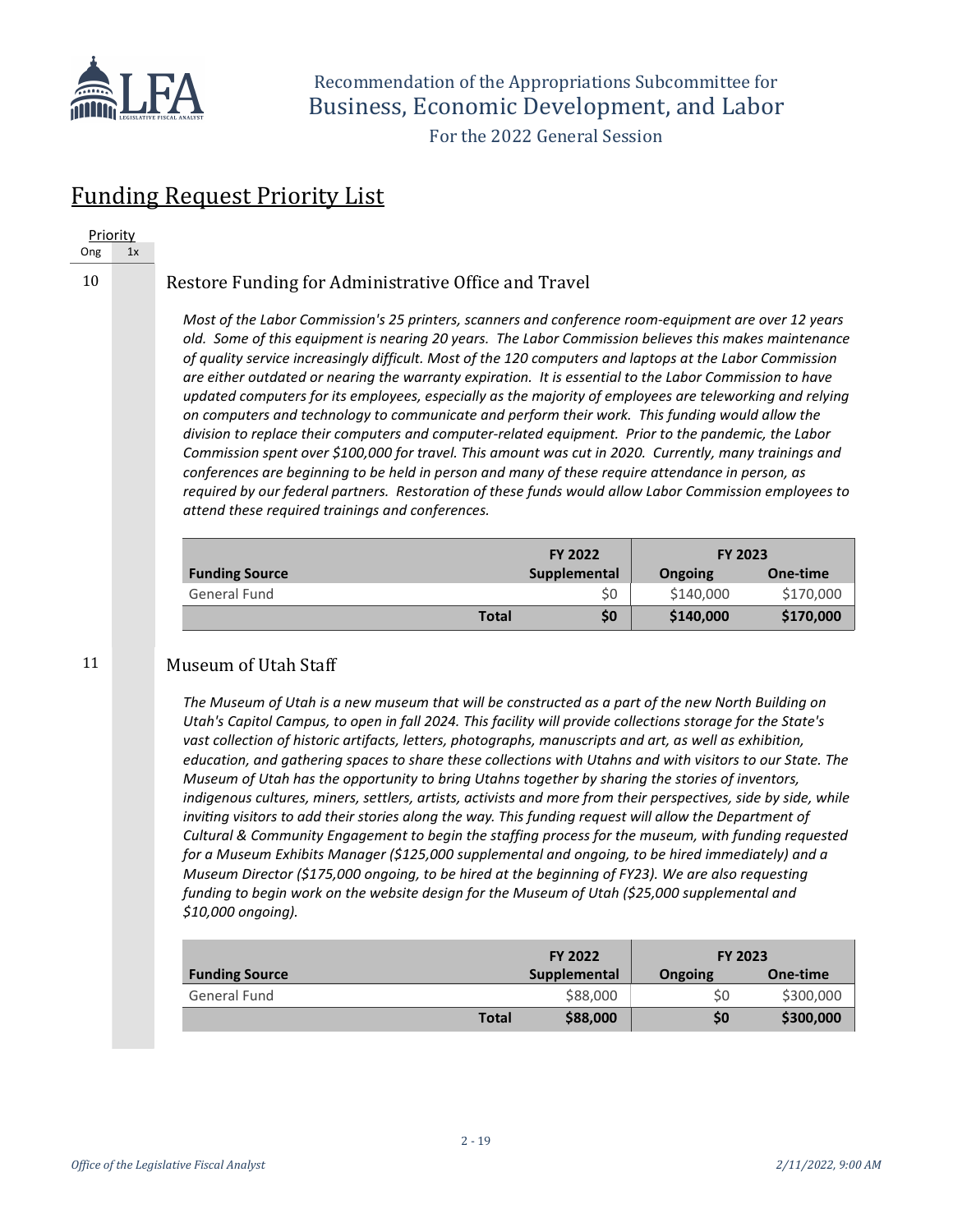

Recommendation of the Appropriations Subcommittee for Business, Economic Development, and Labor

For the 2022 General Session

# Funding Request Priority List

## 12 Administrative Assistant in the Utah Office of Tourism

*Unit 5110 Tourism Admin has an adjusted budget of \$623,812.21. Of that amount, \$471,329.67 is budgeted for personnel expenses for three people: managing director, associate managing director; office manager. We need an addiƟonal administraƟve assistant. The remaining \$152,482.54 goes* towards basic operations such as in-state and out-of-state travel, membership dues, attorney fees, *employee training, conventions and seminars, reception and meeting costs, wireless communication and telecommunicaƟon charges. Since the first year of the Tourism MarkeƟng Performance Fund (TMPF) in FY 2006 the office's operations budget has only grown 29%, while the TMPF has grown 2,600%. Current staff of 22 people is stretched and employees are leaving, partly because of work overload.*

|                       |              | <b>FY 2022</b> | <b>FY 2023</b> |          |
|-----------------------|--------------|----------------|----------------|----------|
| <b>Funding Source</b> |              | Supplemental   | Ongoing        | One-time |
| General Fund          |              | Ś0             | \$116,000      | Ś0       |
|                       | <b>Total</b> | \$0            | \$116,000      | \$0      |

## 13 Retail Store Technology Infrastructure Upgrade

*This funding request is to acquire technology infrastructure (wiring, credit card readers, handheld scanners) to address their reported current and future needs. Funding would support the replacement of aging and obsolete technology infrastructure and make certain business operations more efficient. These operations include bar code scanning, point of sale processing, look‐up processes that are antiquated. Much of the hardware would make up the backbone to then support some of these businesses processes.*

|                       | <b>FY 2022</b> | <b>FY 2023</b> |             |
|-----------------------|----------------|----------------|-------------|
| <b>Funding Source</b> | Supplemental   | Ongoing        | One-time    |
| Liquor Control Fund   | \$0            | \$454,400      | \$2,311,200 |
|                       | \$0<br>Total   | \$454,400      | \$2,311,200 |

### 14 Restore Funding for Financial Examiners

*The Insurance Department is requesting restoration of two Financial Regulator I positions. The funding was eliminated in connection with the legislature's COVID‐19 related budget cuts in the 5th Special Session of 2020, SB5001. The positions perform financial solvency analysis and examination of Utah domestic insurance companies to help ensure they have the financial ability to pay claims obligations to Utah policyholders.*

|                                    |       | <b>FY 2022</b> | <b>FY 2023</b> |          |
|------------------------------------|-------|----------------|----------------|----------|
| <b>Funding Source</b>              |       | Supplemental   | Ongoing        | One-time |
| Insurance Department Account (GFR) |       | Ś0             | \$275,000      | SC       |
|                                    | Total | SO             | \$275,000      | \$0      |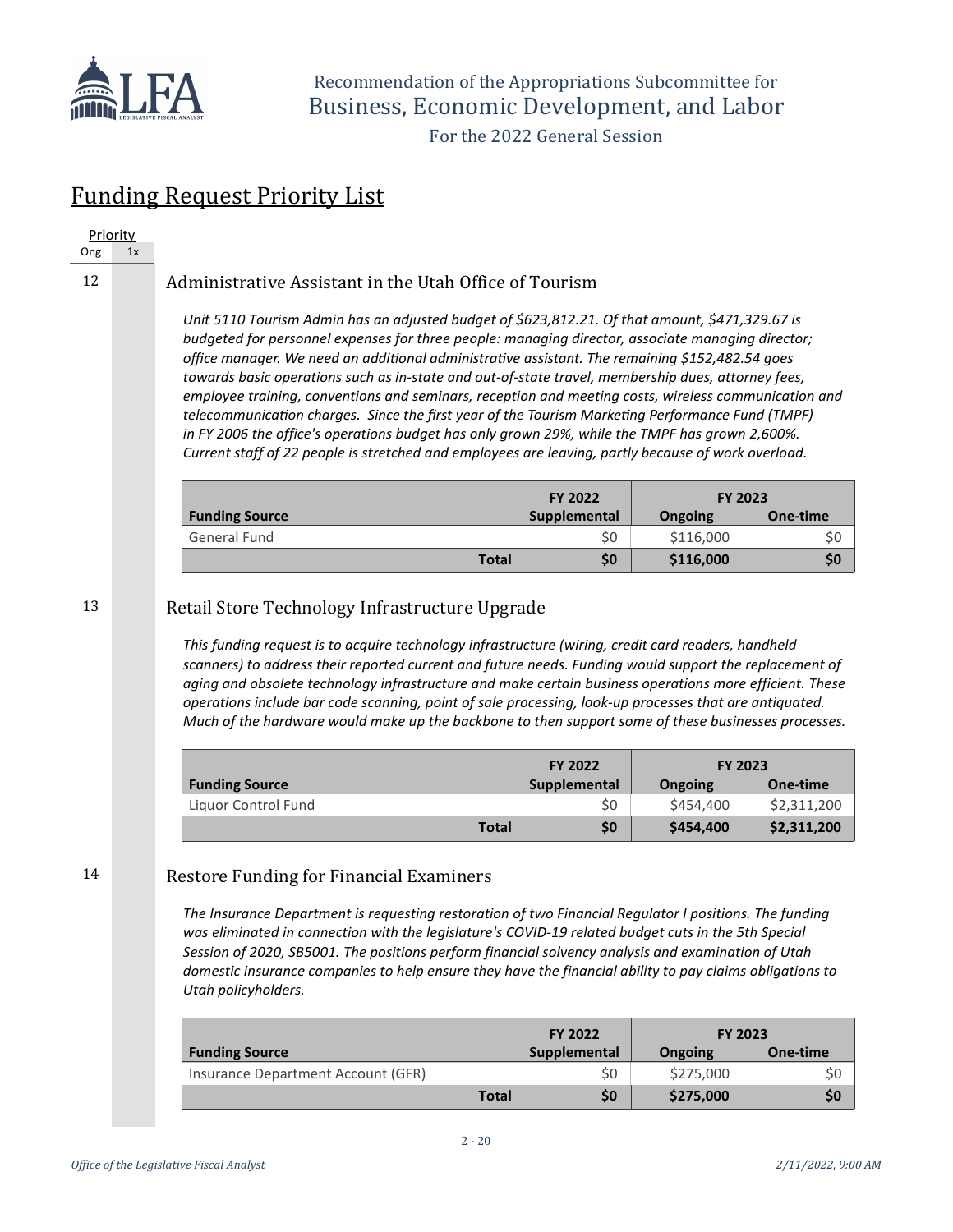

Recommendation of the Appropriations Subcommittee for Business, Economic Development, and Labor

For the 2022 General Session

# Funding Request Priority List

## 15 State Historical Collection Insurance

As the State's historical collection has grown in size, it has also grown in value. The current collection *consists of approximately 1.5 million photographs, 9,000 manuscripts, 31,000 artifacts, 27,000 books,* 30,000 maps, and numerous other materials. In 2016-2017, the collection was reevaluated and has an estimated value of over \$100 million dollars. The cost of insuring the collection increased by \$40,000. This *increase was unfunded, and exceeded our allocated program funding. Our Division is using one‐time* funds to cover the deficit, but this is unsustainable. This request will cover a shortfall that has prevented the program from dedicating funds to resources for the care and accessibility of the collection and pulled *funds from the Division that could have been allocated to other programs and priorities.*

|                       |       | <b>FY 2022</b> | <b>FY 2023</b> |          |
|-----------------------|-------|----------------|----------------|----------|
| <b>Funding Source</b> |       | Supplemental   | Ongoing        | One-time |
| General Fund          |       | \$40,000       | \$40,000       | \$0      |
|                       | Total | \$40,000       | \$40,000       | \$0      |

## 16 Rural Opportunity Fund

*This would be a revolving loan fund for rural economic development projects, including infrastructure (excluding state roads) to allow rural communities to benefit from lower interest rates and more favorable terms than they might be able to receive in the standard bonding market.*

|                       | <b>FY 2022</b> | <b>FY 2023</b> |          |
|-----------------------|----------------|----------------|----------|
| <b>Funding Source</b> | Supplemental   | Ongoing        | One-time |
| General Fund          | \$50,000,000   | Ś0             | Ś0       |
| <b>Total</b>          | \$50,000,000   | \$0            | \$0      |

## 17 Licensing and Enforcement Systems Upgrade

*Commerce has capital technological improvements that require multi‐year funding for enterprise level software acquisitions to replace antiquated software. Commerce Service Fund Revenue exists to fund this item if appropriated.*

|                             |       | <b>FY 2022</b> | <b>FY 2023</b> |           |
|-----------------------------|-------|----------------|----------------|-----------|
| <b>Funding Source</b>       |       | Supplemental   | Ongoing        | One-time  |
| Commerce Service Fund (GFR) |       | S0             | \$350,000      | \$700,000 |
|                             | Total | \$0            | \$350,000      | \$700,000 |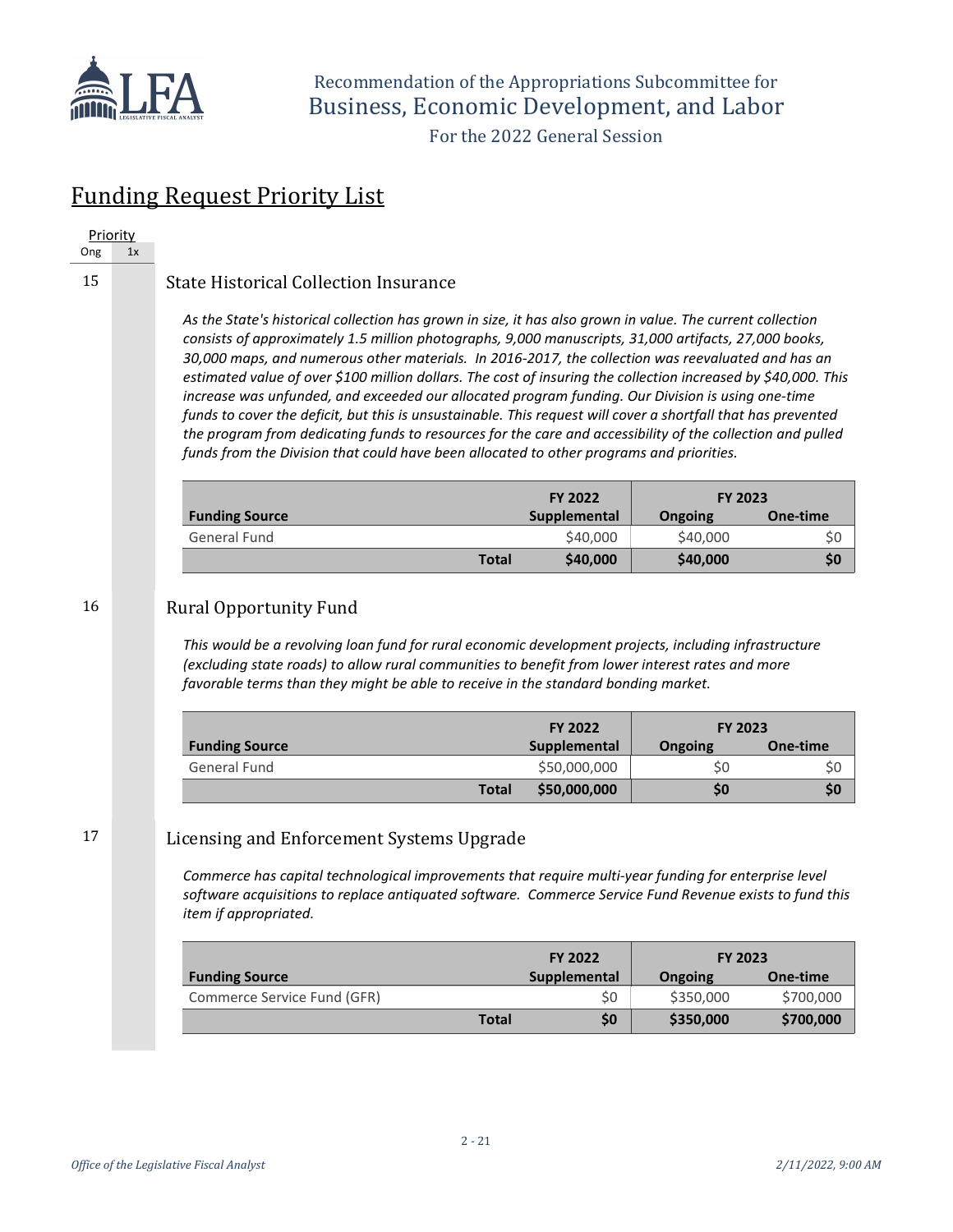

Recommendation of the Appropriations Subcommittee for Business, Economic Development, and Labor

For the 2022 General Session

# Funding Request Priority List

## 18 Adopt-A-School Program

*The Adopt a School program is designed to garner support from the private sector to support the educational experience for Utah's students both during and after graduation. This request will support education and outreach efforts for the program with both schools and businesses. It will also support efforts from the Talent Ready Utah staff who oversee the program including minimal travel, meetings, program design, and other operational expenses.*

|                       |              | <b>FY 2022</b> | <b>FY 2023</b> |           |
|-----------------------|--------------|----------------|----------------|-----------|
| <b>Funding Source</b> |              | Supplemental   | Ongoing        | One-time  |
| General Fund          |              | SO.            | Ś0             | \$250,000 |
|                       | <b>Total</b> | \$0            | \$0            | \$250,000 |

## 19 E-Commerce Transaction Fee Payment

*Reimbursement of incurred electronic payment fees the Department cannot charge licensees for separately.*

|                             |              | <b>FY 2022</b> | <b>FY 2023</b> |          |
|-----------------------------|--------------|----------------|----------------|----------|
| <b>Funding Source</b>       |              | Supplemental   | Ongoing        | One-time |
| Commerce Service Fund (GFR) |              | SO.            | \$475,000      |          |
|                             | <b>Total</b> | \$0            | \$475,000      | \$0      |

## 20 Database Upgrade and System Maintenance

*As technology becomes more crucial to ensuring that the agency can perform the core mission and* protect sensitive tax and motor vehicle information, costs also increase. In the past, the Tax Commission *has been able to fund these necessary increases through efficiencies and reallocations. The time has come when there are no longer funds available to cover these increases.*

|                                    | <b>FY 2022</b>            | <b>FY 2023</b> |             |
|------------------------------------|---------------------------|----------------|-------------|
| <b>Funding Source</b>              | Supplemental              | Ongoing        | One-time    |
| General Fund                       | \$194,700                 | \$401,000      | \$0         |
| <b>Education Fund</b>              | \$171,300                 | \$352,800      | \$0         |
| Sales and Use Tax Admin Fees (GFR) | \$71,000                  | \$146,200      | (549,500)   |
|                                    | \$437,000<br><b>Total</b> | \$900,000      | ( \$49,500) |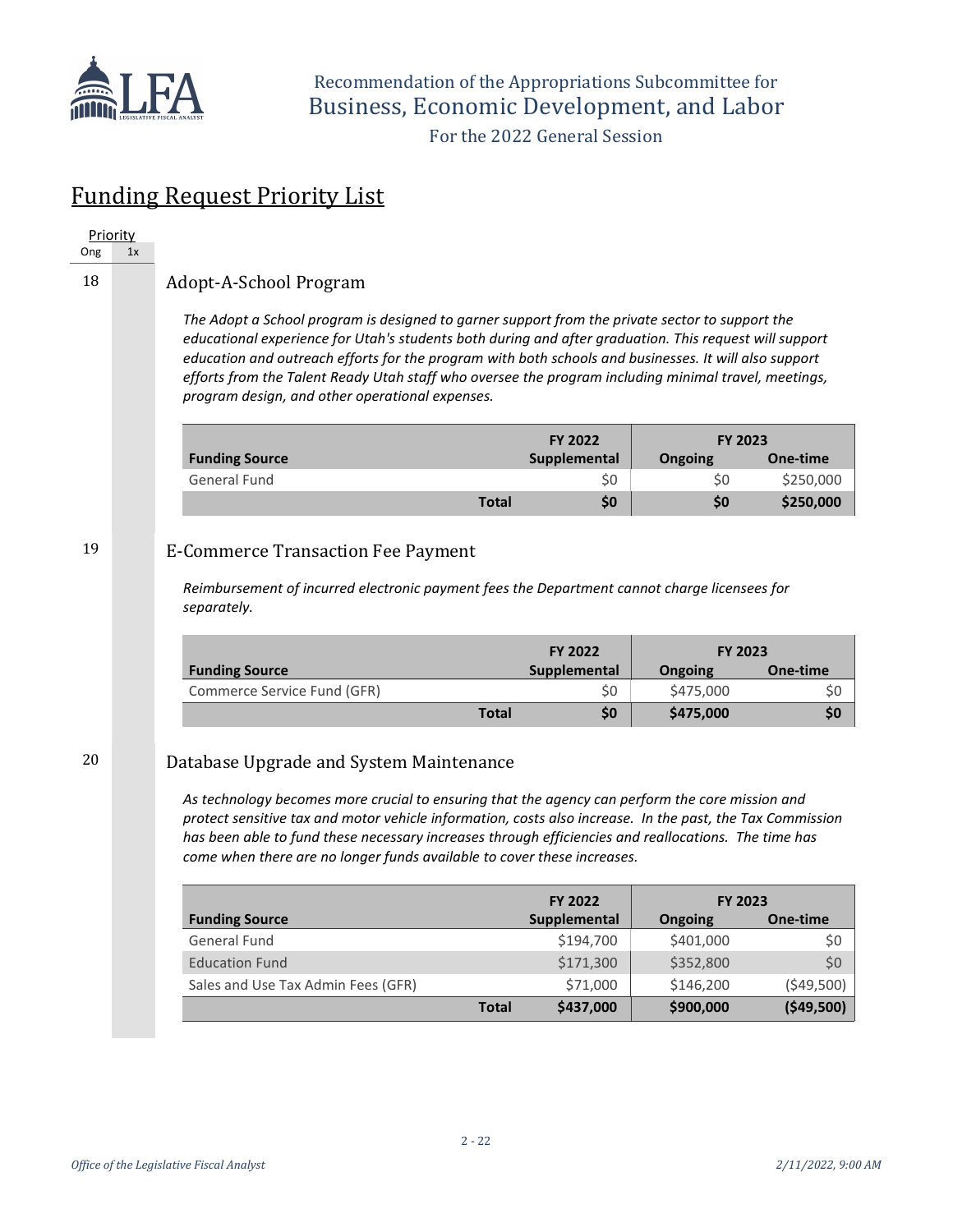

For the 2022 General Session

# Funding Request Priority List

## Ong 1x **Priority**

## 21 Restore Funding for Taxpayer Services Positions

*The restoration of the eight positions would increase the ability of the Taxpayers Services Division to collect delinquent tax liabilities.*

|                                    | <b>FY 2022</b> | <b>FY 2023</b> |          |
|------------------------------------|----------------|----------------|----------|
| <b>Funding Source</b>              | Supplemental   | Ongoing        | One-time |
| General Fund                       | \$21,700       | \$141,100      | \$0      |
| <b>Education Fund</b>              | \$18,500       | \$120,400      | \$0      |
| <b>Dedicated Credits Revenue</b>   | \$100          | \$900          | \$0      |
| Sales and Use Tax Admin Fees (GFR) | \$12,200       | \$79,000       | \$0      |
| <b>Total</b>                       | \$52,500       | \$341,400      | \$0      |

## 22 Application Programmers

The restoration of the funding for one Tier I and one Tier IIb application programmer would allow a focus *on online initiatives that will directly benefit citizens and businesses that interact with the Tax Commission on both tax and motor vehicle issues. With moving more services online during COVID we* found the citizens continuing to increase their use of online services and these positions will ensure those *services are available and working appropriately.*

|                                    |       | <b>FY 2022</b> | <b>FY 2023</b> |          |
|------------------------------------|-------|----------------|----------------|----------|
| <b>Funding Source</b>              |       | Supplemental   | Ongoing        | One-time |
| General Fund                       |       | \$20,600       | \$123,900      | \$0      |
| <b>Education Fund</b>              |       | \$18,200       | \$108,900      | \$0      |
| Sales and Use Tax Admin Fees (GFR) |       | \$7,500        | \$45,100       | \$0      |
|                                    | Total | \$46,300       | \$277,900      | \$0      |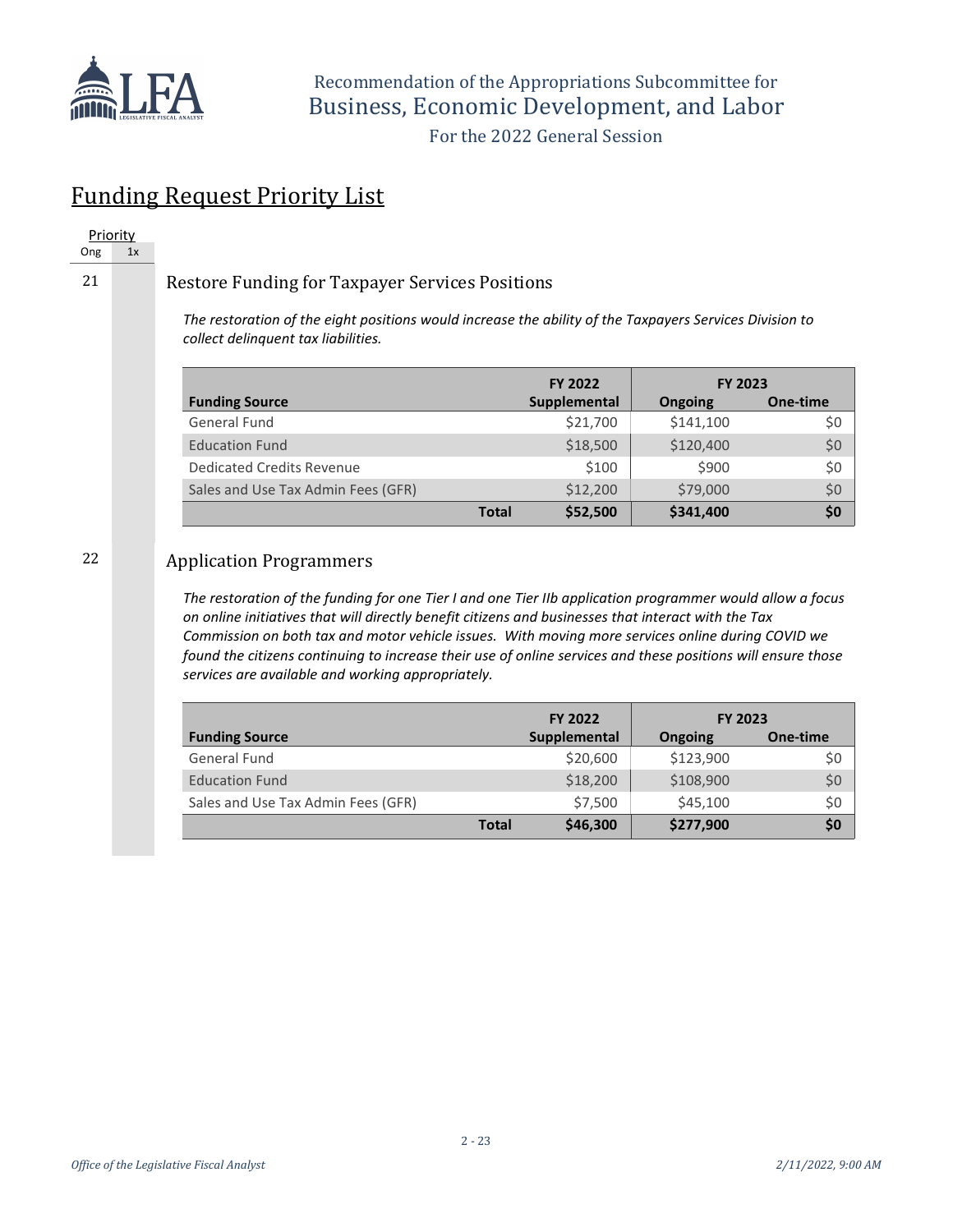

For the 2022 General Session

# Funding Request Priority List

|     | Priority |                                                                                                                                                                                                                                                                                                                                                                                                                                                                                                                                                                                                                                                                                                                                                                                                                                                                                                                  |       |              |                |          |
|-----|----------|------------------------------------------------------------------------------------------------------------------------------------------------------------------------------------------------------------------------------------------------------------------------------------------------------------------------------------------------------------------------------------------------------------------------------------------------------------------------------------------------------------------------------------------------------------------------------------------------------------------------------------------------------------------------------------------------------------------------------------------------------------------------------------------------------------------------------------------------------------------------------------------------------------------|-------|--------------|----------------|----------|
| Ong | 1x       |                                                                                                                                                                                                                                                                                                                                                                                                                                                                                                                                                                                                                                                                                                                                                                                                                                                                                                                  |       |              |                |          |
| 23  |          | <b>Talent Ready Apprenticeship Connection</b>                                                                                                                                                                                                                                                                                                                                                                                                                                                                                                                                                                                                                                                                                                                                                                                                                                                                    |       |              |                |          |
|     |          | The Talent Ready Apprenticeship Connections (TRAC) program is a youth and adult apprenticeship<br>program that Talent Ready Utah (TRU) utilizes to establish new apprenticeship programs for high<br>demand occupations in partnership with USHE, USBE and industry partners. Initially, the TRAC<br>program, under H.B. 68 in the 2020 General Legislative session, was established as \$2M in on-going<br>funding. But, due to the COVID-19 pandemic, the funding was changed to one-time funding. Currently<br>TRU is utilizing the one-time funding to stand up new apprenticeship programs and hire regional<br>apprenticeship coordinators employed with educational partners. However, long-term on-going funding<br>is greatly needed to establish additional apprenticeship programs and hire additional regional<br>apprenticeship coordinators as part of this proven workforce development strategy. |       |              |                |          |
|     |          |                                                                                                                                                                                                                                                                                                                                                                                                                                                                                                                                                                                                                                                                                                                                                                                                                                                                                                                  |       | FY 2022      | <b>FY 2023</b> |          |
|     |          | <b>Funding Source</b>                                                                                                                                                                                                                                                                                                                                                                                                                                                                                                                                                                                                                                                                                                                                                                                                                                                                                            |       | Supplemental | Ongoing        | One-time |
|     |          | General Fund                                                                                                                                                                                                                                                                                                                                                                                                                                                                                                                                                                                                                                                                                                                                                                                                                                                                                                     |       | \$0          | \$2,000,000    | \$0      |
|     |          |                                                                                                                                                                                                                                                                                                                                                                                                                                                                                                                                                                                                                                                                                                                                                                                                                                                                                                                  | Total | \$0          | \$2,000,000    | \$0      |

## 24 Park City Store Ongoing Staffing

*Funding would allow for full staffing to operate the newly proposed Park City store liquor store.*

|                       | <b>FY 2022</b>      | <b>FY 2023</b> |               |
|-----------------------|---------------------|----------------|---------------|
| <b>Funding Source</b> | Supplemental        | Ongoing        | One-time      |
| Liquor Control Fund   | \$0                 | \$873,100      | ( \$873,100)  |
|                       | \$0<br><b>Total</b> | \$873,100      | ( \$873, 100) |

### 25 Certified Mail Costs

*As the Taxpayer Services Division has become more efficient and increased its cleared cases, garnishments and overall pieces that require mailing, there has been a corresponding increase in mail costs. The division can no longer cover these increases internally.*

|                                    | <b>FY 2022</b> |           | <b>FY 2023</b> |
|------------------------------------|----------------|-----------|----------------|
| <b>Funding Source</b>              | Supplemental   | Ongoing   | One-time       |
| General Fund                       | \$68,200       | \$68,200  | \$0            |
| <b>Education Fund</b>              | \$58,200       | \$58,200  | \$0            |
| Dedicated Credits Revenue          | \$400          | \$400     | \$0            |
| Sales and Use Tax Admin Fees (GFR) | \$38,200       | \$38,200  | \$0            |
| <b>Total</b>                       | \$165,000      | \$165,000 | \$0            |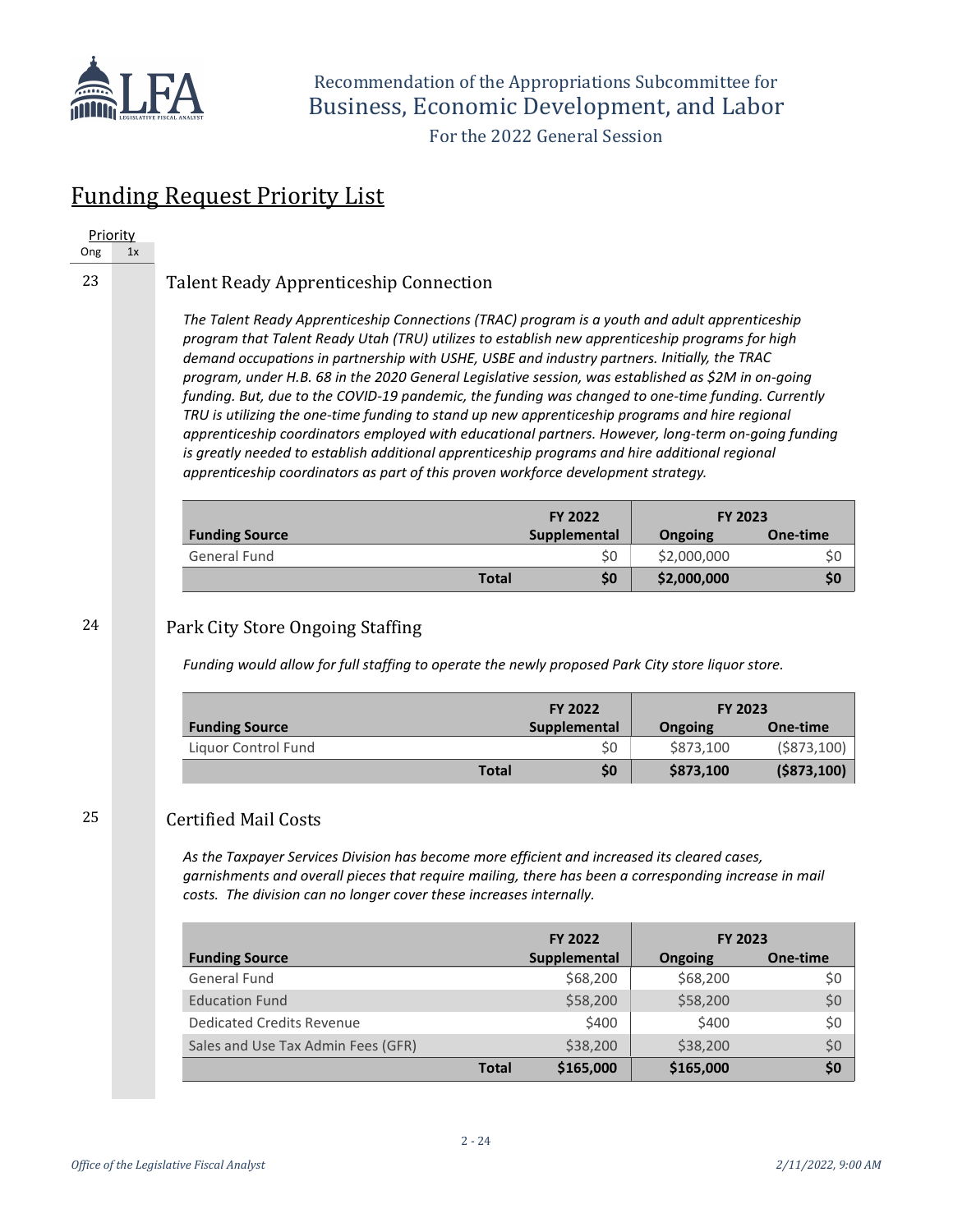

# Funding Request Priority List

## 26 St. George Store Ongoing Staffing

*Funding would allow for full staffing to operate the newly proposed St. George liquor store.*

|                       | <b>FY 2022</b> | <b>FY 2023</b> |                |
|-----------------------|----------------|----------------|----------------|
| <b>Funding Source</b> | Supplemental   | Ongoing        | One-time       |
| Liguor Control Fund   | Ś0             | \$873,100      | $($ \$873,100) |
| Total                 | \$0            | \$873,100      | ( \$873,100)   |

### 27 Golden Spike Monument

*The total budget for the Golden spike monument is \$2.6 million, this includes materials, artist fees, transportation, installation. Spike 150 has raised approximately \$700,000 and has additional funds pledged.*

|                       |       | <b>FY 2022</b> | <b>FY 2023</b> |           |
|-----------------------|-------|----------------|----------------|-----------|
| <b>Funding Source</b> |       | Supplemental   | Ongoing        | One-time  |
| General Fund          |       | Ś0             | Ś0             | \$750,000 |
|                       | Total | \$0            | S0             | \$750,000 |

### 28 The Point Phase 1 Infrastructure

*The Point of the Mountain State Land Authority is responsible for developing an innovation community* on the 608 acres of the state-owned land currently occupied by the Draper State Prison (UCA 11-59). This *appropriations request will provide essential backbone infrastructure to allow Phase 1 development to proceed, including major roadways, green infrastructure, utilities, electrical substation, smart mobility circulator, broadband infrastructure, associated construction, phasing, escalation and soft costs. Private‐ sector development partners will fund and construct most of the remaining infrastructure and buildings. Future revenues and economic development from the project will provide a significant return to taxpayers. This request anticipates that the costs of demolition, abatement, and earthwork (\$25,800,000) will be included in the DCFM budget. (Requested By: Rep. Snow, V. L.)*

|                       |       | <b>FY 2022</b> | <b>FY 2023</b> |               |
|-----------------------|-------|----------------|----------------|---------------|
| <b>Funding Source</b> |       | Supplemental   | Ongoing        | One-time      |
| General Fund          |       | Ś0             | SO.            | \$145,254,900 |
|                       | Total | \$0            | <b>SO</b>      | \$145,254,900 |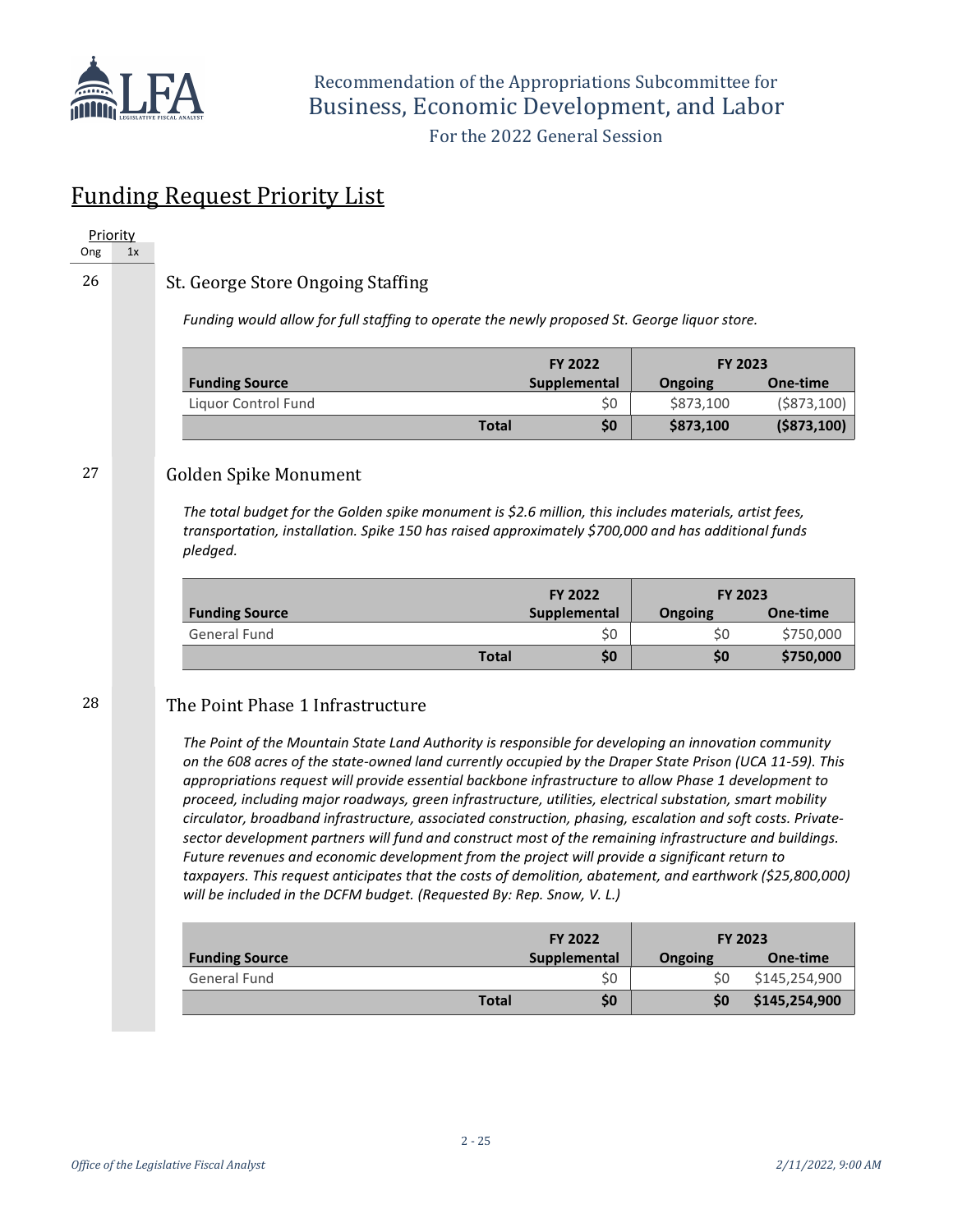

Recommendation of the Appropriations Subcommittee for Business, Economic Development, and Labor

For the 2022 General Session

# Funding Request Priority List

## 29 Falcon Hill MIDA Project Area Addition

*This appropriation increases the 2021 Falcon Hill MIDA Project Area Funding of \$40,956,000 provided in* SB 2, Item 55, by \$4,160,000 to pay for increased construction costs in the museum and the North Gate *at HAFB. (Requested By: Sen. Buxton, D. G.)*

|                       |              | <b>FY 2022</b> | <b>FY 2023</b> |          |
|-----------------------|--------------|----------------|----------------|----------|
| <b>Funding Source</b> |              | Supplemental   | Ongoing        | One-time |
| General Fund          |              | \$4,160,000    | Ś0             | Ś0       |
|                       | <b>Total</b> | \$4,160,000    | \$0            | \$0      |

### 30 Elevating Utah's Support of Winter Sport

*The Utah Olympic Legacy Foundation (ULOF) and the Salt Lake City‐Utah Committee for the Games want to advance impactful projects to renovate and/or expand Utah's Olympic and winter sport facilities. These projects would generate significantly positive economic impacts, increase athlete programming, event hosting, convention, lodging, retail, and other spending in the proposed host communities.* Renovations would proceed in a set of phases over the course of 5-8 years. The ULOF is asking the State of Utah to fund \$66.25 million. Most of the local communities have matching local funds from either local *governments or donors that will amount to \$28.2 million, creating a total of \$94.45 million needed for* funding. There is an expected \$6+ billion in economic benefits over the course of 8 years. (Requested By: *Rep. Hawkins, J.)*

|                       |              | <b>FY 2022</b> | <b>FY 2023</b> |          |
|-----------------------|--------------|----------------|----------------|----------|
| <b>Funding Source</b> |              | Supplemental   | Ongoing        | One-time |
| General Fund          |              | \$66,250,000   | ŚΟ             | Ś0       |
|                       | <b>Total</b> | \$66,250,000   | \$0            | \$0      |

### 31 Capital Facilities Grant

*Process will protect taxpayer dollars, involve specialists, promote projects in areas with fewer cultural facilities, and streamline the legislative process. (Requested By: Sen. Cullimore, K. A.)*

|                       | <b>FY 2022</b>      | <b>FY 2023</b> |          |
|-----------------------|---------------------|----------------|----------|
| <b>Funding Source</b> | Supplemental        | Ongoing        | One-time |
| General Fund          | \$0                 | \$10,000,000   | \$0      |
|                       | \$0<br><b>Total</b> | \$10,000,000   | \$0      |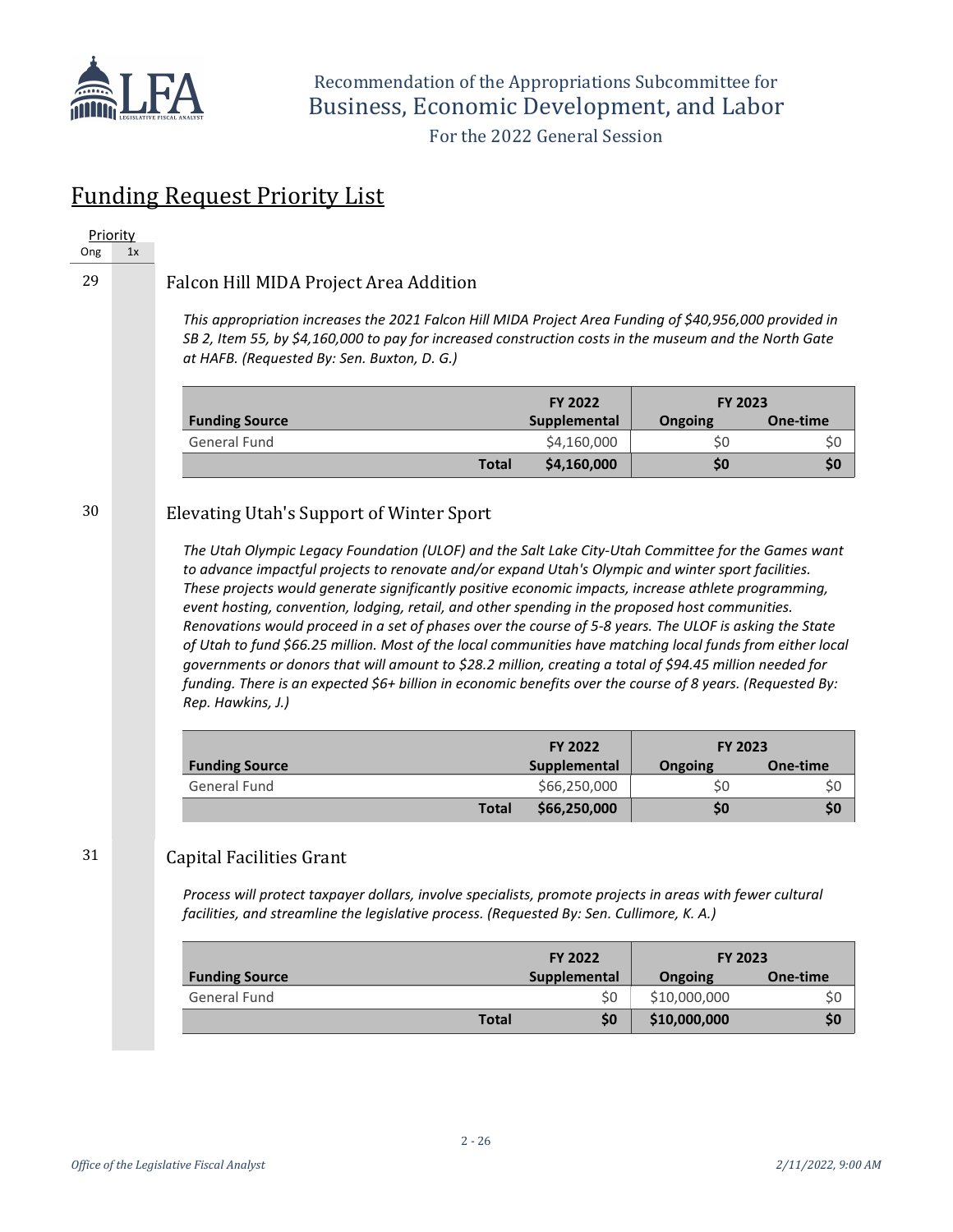

For the 2022 General Session

# Funding Request Priority List

## Ong 1x **Priority** 32 Run Elite Program Run Elite Program was created to support Olympic running talent in Utah. The mission of the program is *to support the professionals through community involvement (seminars, group runs, events, etc.) ‐‐ creating unique exposure for our athletes and benefiting the health and wellness of Utah communities through recreation. (Requested By: Sen. McKell, M.)* **Supplemental Ongoing One‐time FY 2022 FY 2023 Funding Source** General Fund \$40,000 \$450,000 \$0 **Total \$0 \$40,000 \$450,000** 33 Economic Assistance Grants *The program is intended to assist Utah organizations that promote and support economic opportunity and provide services related to industry, education, community, or infrastructure, giving priority to applications that create jobs and support targeted industries within the State. (Requested By: Rep. Spendlove, R.)* **Supplemental Ongoing One‐time FY 2022 FY 2023 Funding Source** General Fund \$5,000,000 \$0 \$0 **Total \$0 \$5,000,000 \$0** 34 Utah Pickleball *\$5M request for funds to build a championship‐level series of pickleball courts. (Requested By: Sen. McCay, D.)* **Supplemental Ongoing One‐time FY 2022 FY 2023 Funding Source** General Fund \$0 \$5,000,000 \$0

**Total \$0 \$0 \$5,000,000**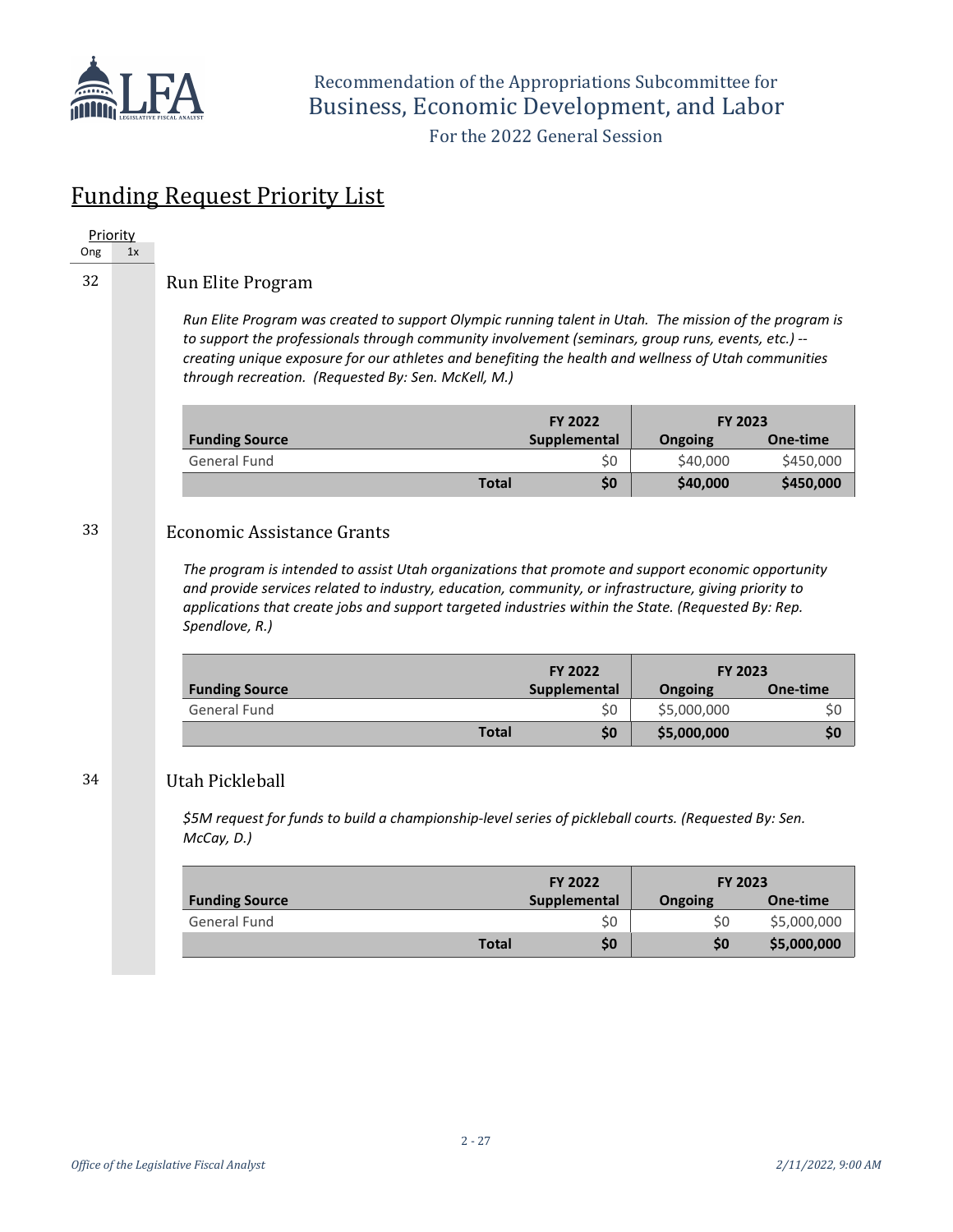

Recommendation of the Appropriations Subcommittee for Business, Economic Development, and Labor

For the 2022 General Session

# Funding Request Priority List

## 35 Arts & Museums Cultural Grants

*Ongoing investment will allow consistent investment in Utah's nonprofit cultural industry to weather any storm and expand recipients' ability to attract visitors. (Requested By: Sen. Cullimore, K. A.)*

|                       | <b>FY 2022</b>      |              | <b>FY 2023</b> |
|-----------------------|---------------------|--------------|----------------|
| <b>Funding Source</b> | Supplemental        | Ongoing      | One-time       |
| General Fund          | \$0                 | \$10,000,000 |                |
|                       | \$0<br><b>Total</b> | \$10,000,000 | \$0            |

### 36 Event Service Industry Revitalization

*One‐time funding from ARPA earmarked small business fund. Funding for Utah‐based privately owned event providers and professional businesses, operating primarily off‐premise, that continue to be Covid‐ impacted. Funds to be used for retaining staff and business continuity. Emphasis shall be placed on businesses which were not adequately covered by prior forgivable Covid‐19 grant relief. (Requested By: Sen. Winterton, R.)*

|                       |              | <b>FY 2022</b> | <b>FY 2023</b> |          |
|-----------------------|--------------|----------------|----------------|----------|
| <b>Funding Source</b> |              | Supplemental   | Ongoing        | One-time |
| General Fund          |              | \$5,000,000    | Ś0             | \$0      |
|                       | <b>Total</b> | \$5,000,000    | \$0            | \$0      |

## 37 Cultural Industry Economic Recovery Grants

*Investment will support recovery for small business within the cultural industry affected by the COVID‐19 pandemic and the Omicron surge. Cultural businesses include nonprofit and for‐profit arts, culture, entertainment, live events, film, as well as support businesses closely aligned with this industry behind‐* the-scenes. Preference given to businesses most able to demonstrate impact who have had less to access to prior state and federal COVID-19 grant relief. Funds will provide support for retaining staff, business *continuity, testing needs, general operating support, and to offset state income tax due from Shuttered Venue Operating Grants (SVOG). (Requested By: Sen. Cullimore, K. A.)*

|                       |              | <b>FY 2022</b> | <b>FY 2023</b> |             |
|-----------------------|--------------|----------------|----------------|-------------|
| <b>Funding Source</b> |              | Supplemental   | Ongoing        | One-time    |
| General Fund          |              | SO.            | S0             | \$5,000,000 |
|                       | <b>Total</b> | \$0            | \$0            | \$5,000,000 |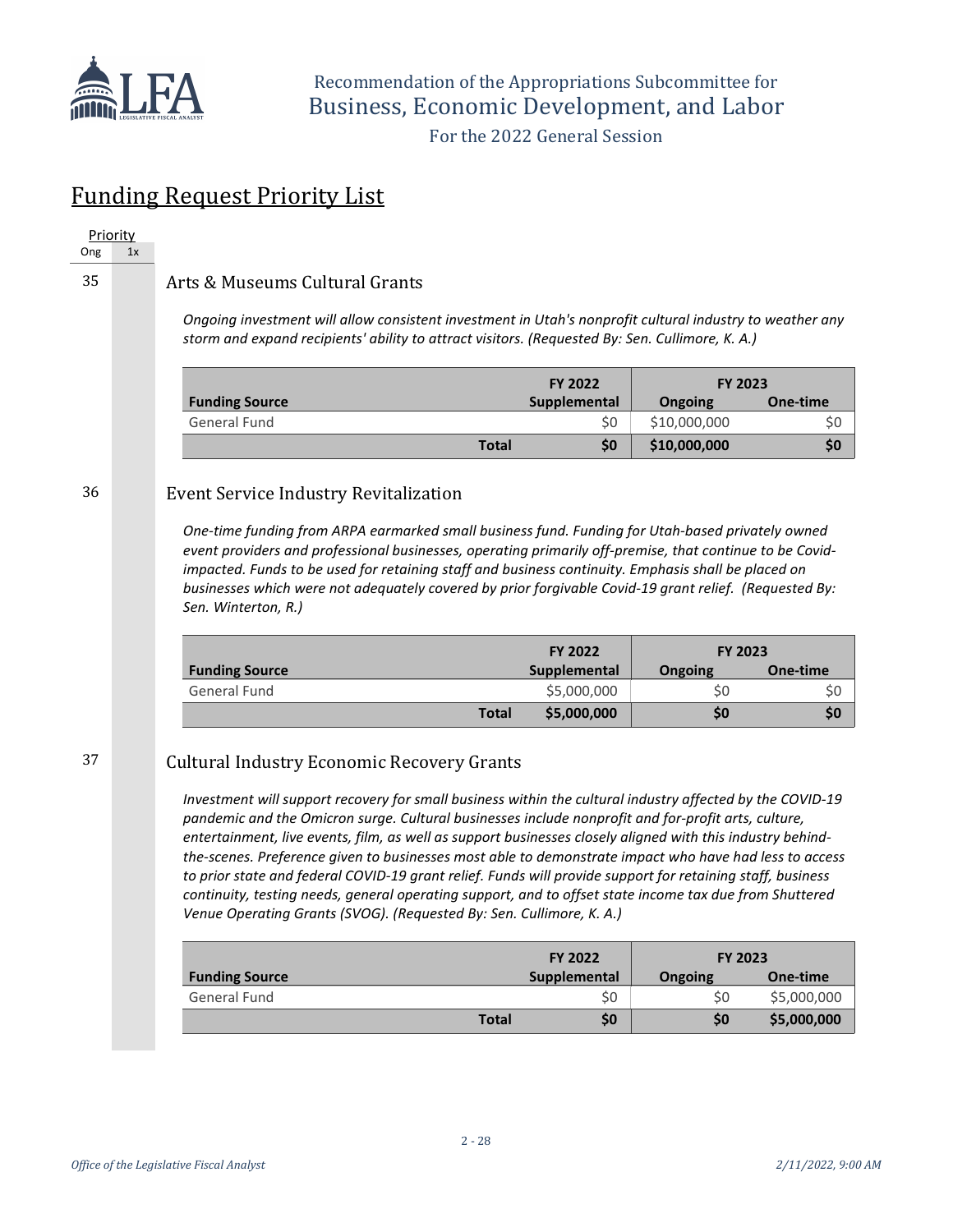

For the 2022 General Session

| Ong | Priority<br>1x |                                                                                                                                                                                                                                                                                                                                                                                                                                                                                                                                                                                                                                                                                                                                                                   |                |                 |              |
|-----|----------------|-------------------------------------------------------------------------------------------------------------------------------------------------------------------------------------------------------------------------------------------------------------------------------------------------------------------------------------------------------------------------------------------------------------------------------------------------------------------------------------------------------------------------------------------------------------------------------------------------------------------------------------------------------------------------------------------------------------------------------------------------------------------|----------------|-----------------|--------------|
| 38  |                | Rio Grande Depot Public Market Feasibility Study                                                                                                                                                                                                                                                                                                                                                                                                                                                                                                                                                                                                                                                                                                                  |                |                 |              |
|     |                | Urban Food Connections of Utah and the Salt Lake Chamber of Commerce request a one-time<br>appropriation to conduct a market analysis and feasibility study including market design and historic<br>renovation of the Rio Grande Depot as the site of a permanent public market similar to Pike Street in<br>Seattle, WA. The public market would support and enhance the U of Us Market Research Park node<br>development, etc. (Requested By: Rep. Handy, S.)                                                                                                                                                                                                                                                                                                   |                |                 |              |
|     |                |                                                                                                                                                                                                                                                                                                                                                                                                                                                                                                                                                                                                                                                                                                                                                                   | <b>FY 2022</b> | FY 2023         |              |
|     |                | <b>Funding Source</b>                                                                                                                                                                                                                                                                                                                                                                                                                                                                                                                                                                                                                                                                                                                                             | Supplemental   | <b>Ongoing</b>  | One-time     |
|     |                | <b>General Fund</b>                                                                                                                                                                                                                                                                                                                                                                                                                                                                                                                                                                                                                                                                                                                                               | \$0            | \$0             | \$235,000    |
|     |                | <b>Total</b>                                                                                                                                                                                                                                                                                                                                                                                                                                                                                                                                                                                                                                                                                                                                                      | \$0            | \$0             | \$235,000    |
| 39  |                | Strategic Impact Grants (Rep. Moss, J)<br>This pilot program would award grants to businesses to implement projects that address air quality or                                                                                                                                                                                                                                                                                                                                                                                                                                                                                                                                                                                                                   |                |                 |              |
|     |                | water conservation.                                                                                                                                                                                                                                                                                                                                                                                                                                                                                                                                                                                                                                                                                                                                               |                |                 |              |
|     |                |                                                                                                                                                                                                                                                                                                                                                                                                                                                                                                                                                                                                                                                                                                                                                                   | <b>FY 2022</b> | FY 2023         |              |
|     |                | <b>Funding Source</b>                                                                                                                                                                                                                                                                                                                                                                                                                                                                                                                                                                                                                                                                                                                                             | Supplemental   | Ongoing         | One-time     |
|     |                | <b>General Fund</b>                                                                                                                                                                                                                                                                                                                                                                                                                                                                                                                                                                                                                                                                                                                                               | \$0            | \$0             | \$10,000,000 |
|     |                | <b>Total</b>                                                                                                                                                                                                                                                                                                                                                                                                                                                                                                                                                                                                                                                                                                                                                      | \$0            | 50 <sub>2</sub> | \$10,000,000 |
| 40  |                | Jordan River Parkway Millcreek Extension                                                                                                                                                                                                                                                                                                                                                                                                                                                                                                                                                                                                                                                                                                                          |                |                 |              |
|     |                | Currently, Millcreek (population 65,000) is the largest city on the Jordan River for which there is no<br>extension of the Jordan River Parkway. Extending the Parkway onto the east bank of the river in this area<br>will not only increase access, but it will provide a very functional one-mile loop that is anticipated to be<br>extremely popular. The proposed Millcreek City Trailhead on the river would have easy access from the<br>Meadowbrook Expressway (4000 South). The project will result in a highly visible river trailhead with an<br>average of 27,000 cars per day passing by. There will be 25 parking spaces, restroom facilities, a mid-size<br>picnic pavilion, and a "Welcome to Millcreek" marker. (Requested By: Sen. Iwamoto, J.) |                |                 |              |
|     |                |                                                                                                                                                                                                                                                                                                                                                                                                                                                                                                                                                                                                                                                                                                                                                                   | <b>FY 2022</b> | FY 2023         |              |
|     |                | <b>Funding Source</b>                                                                                                                                                                                                                                                                                                                                                                                                                                                                                                                                                                                                                                                                                                                                             | Supplemental   | Ongoing         | One-time     |
|     |                | <b>General Fund</b>                                                                                                                                                                                                                                                                                                                                                                                                                                                                                                                                                                                                                                                                                                                                               | \$0            | \$0             | \$369,700    |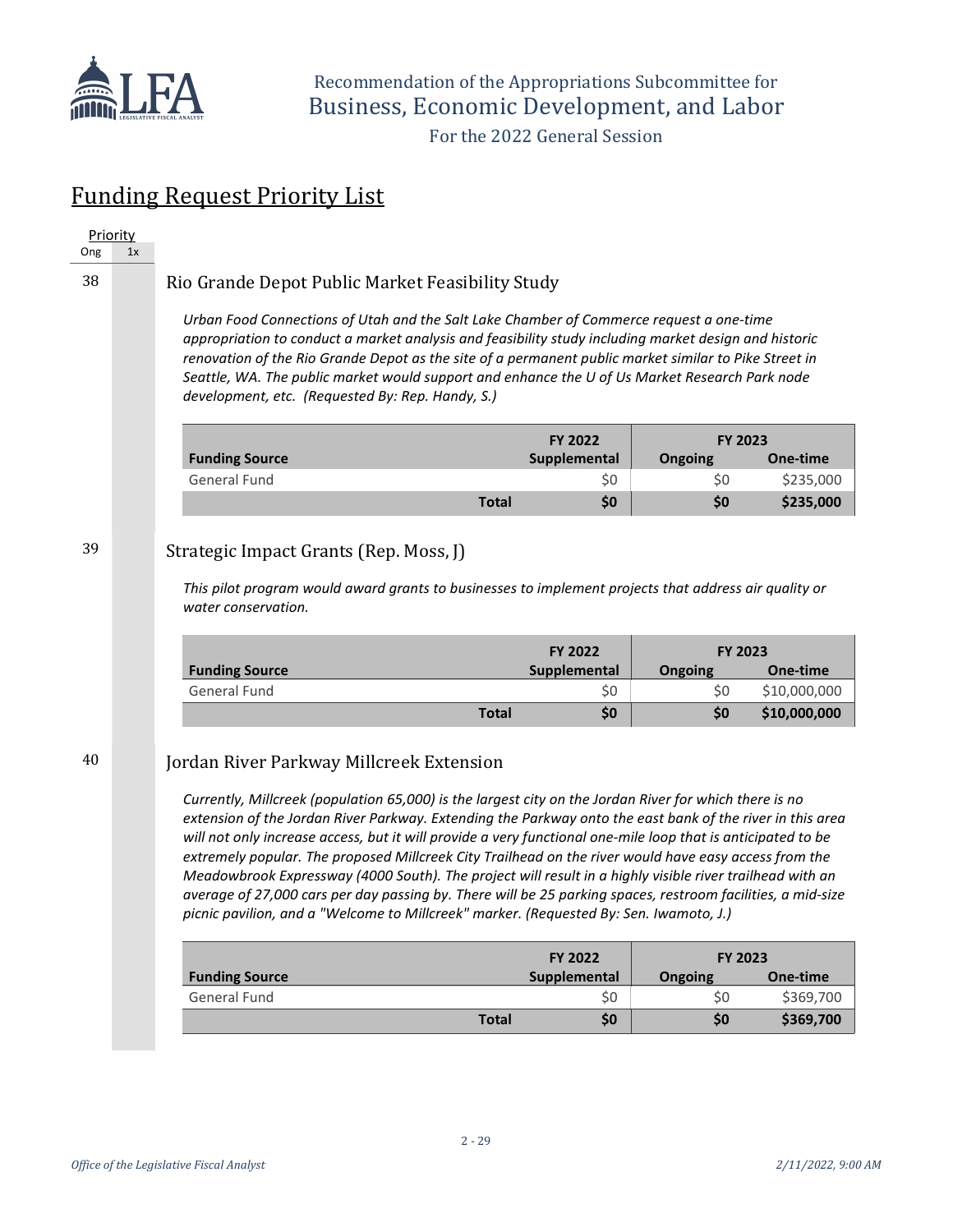

Recommendation of the Appropriations Subcommittee for Business, Economic Development, and Labor

For the 2022 General Session

# Funding Request Priority List

## 41 Utah Manufacturers Automation and Technical Assistance Grant

*This is an enhancement to the current \$250,000 on‐going program administered by Impact Utah. To address the severe labor shortage impacting the growth of all Utah Industries. Additional funds are to help manufacturers identify elements of their value stream that lend themselves to automation, and co‐ automation enhancement. Funds are for reimbursement to the manufacturer for system analysis, robot purchase reimbursement, and operational training. (Requested By: Sen. McKell, M.)*

|                       | <b>FY 2022</b>      | <b>FY 2023</b> |           |
|-----------------------|---------------------|----------------|-----------|
| <b>Funding Source</b> | Supplemental        | Ongoing        | One-time  |
| General Fund          | \$0                 | Ś0             | \$500,000 |
|                       | <b>Total</b><br>\$0 | \$0            | \$500,000 |

## 42 Documenting Rock Art and Supporting the State Site Stewardship Program

*The State Site Stewardship program is requesting funding for a vehicle, a Toyota Tacoma and fuel expenses. The program will also support an effort to create an electronic archive of important rock art imagery. (Requested By: Rep. Hawkes, T.)*

|                       | <b>FY 2022</b> | <b>FY 2023</b> |          |
|-----------------------|----------------|----------------|----------|
| <b>Funding Source</b> | Supplemental   | Ongoing        | One-time |
| General Fund          | S0             | Ś0             | \$69,000 |
|                       | \$0<br>Total   | \$0            | \$69,000 |

## 43 Additional Staff Support for the Cultural Stewardship Program

*This request would create two additional full time staff for Cultural Stewardship Program. This recently created program is so successful that the current single staff person is overwhelmed. These program trains volunteer stewards to survey and monitor sensitive historic and cultural sites around the state and generates extensive local and community engagement across Utah. The new staff members will be certified by training through the Utah Division of State History and help facilitate and train additional volunteers. They would actively visit different historical sites and produce reports of their findings. (Requested By: Rep. Hawkes, T.)*

|                       |              | <b>FY 2022</b> | <b>FY 2023</b> |          |
|-----------------------|--------------|----------------|----------------|----------|
| <b>Funding Source</b> |              | Supplemental   | Ongoing        | One-time |
| General Fund          |              | S0             | \$230,000      | \$0      |
|                       | <b>Total</b> | \$0            | \$230,000      | \$0      |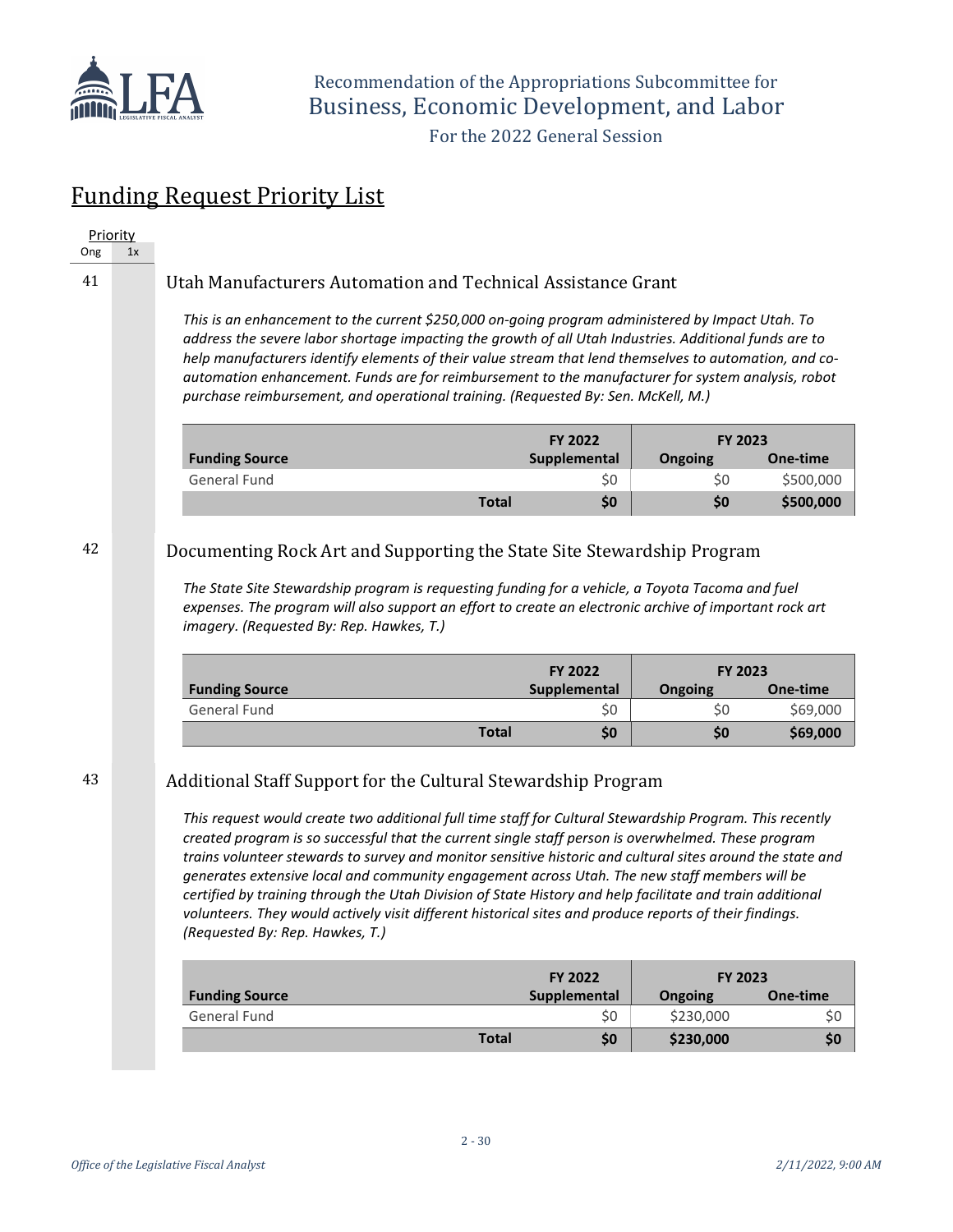

Recommendation of the Appropriations Subcommittee for Business, Economic Development, and Labor

For the 2022 General Session

# Funding Request Priority List

## 44 Targeted Increases for Agency Leadership (Equivalent to DHRM Recommendation)

*We requested that DHRM perform a review of the leadership positions in the agency. The justification behind the request was based upon the fact that agency leadership is required to have extensive* knowledge of the tax code and the motor vehicle code. The Utah tax statutes are over 800 pages and the *Utah motor vehicle statutes are over 400 pages.*

|                                    | <b>FY 2022</b> | <b>FY 2023</b> |          |
|------------------------------------|----------------|----------------|----------|
| <b>Funding Source</b>              | Supplemental   | Ongoing        | One-time |
| General Fund                       | \$24,300       | \$152,400      | \$0      |
| <b>Education Fund</b>              | \$26,700       | \$166,200      | \$0      |
| <b>Federal Funds</b>               | \$700          | \$4,000        | \$0      |
| Dedicated Credits Revenue          | \$5,700        | \$37,600       | \$0      |
| Sales and Use Tax Admin Fees (GFR) | \$12,400       | \$76,100       | \$0      |
| <b>Transfers</b>                   | \$100          | \$1,000        | \$0      |
| Uninsured Motorist I.D.            | \$100          | \$700          | \$0      |
| <b>Total</b>                       | \$70,000       | \$438,000      | \$0      |

### 45 Targeted Increases for Commissioners and Executive Director (Equivalent to DHRM Reco

As the duties of a tax commissioner were more aligned with the duties of a judge, SB196 (2007) tied their and the executive director's salary to judicial compensation (90% of district court judge). At the time, the *compensation of all five positions was 88.65% of a district court judge. SB19 (2014) added to the qualifications required to be a tax commissioner. This change significantly reduced the number of people* qualified to serve as a commissioner. Now only an attorney, CPA or certified appraiser would have the *minimum technical skills required to be a commissioner. In order to attract and retain qualified individuals, SB71 (2015) increased the maximum salary level of a commissioner from 90% to 100% of a district court judge. The commissioners and the executive director were still making around 88% of a district court judge. However, rather than coming closer to the 100% figure, the commissioners now make 78% and the commission chair and the executive director make 81% of a district court judge.*

|                                    | <b>FY 2022</b>    | <b>FY 2023</b> |          |
|------------------------------------|-------------------|----------------|----------|
| <b>Funding Source</b>              | Supplemental      | Ongoing        | One-time |
| General Fund                       | \$9,800           | \$53,000       | \$0      |
| <b>Education Fund</b>              | \$8,400           | \$45,300       | \$0      |
| Dedicated Credits Revenue          | \$100             | \$200          | \$0      |
| Sales and Use Tax Admin Fees (GFR) | \$6,700           | \$36,000       | \$0      |
|                                    | \$25,000<br>Total | \$134,500      | \$0      |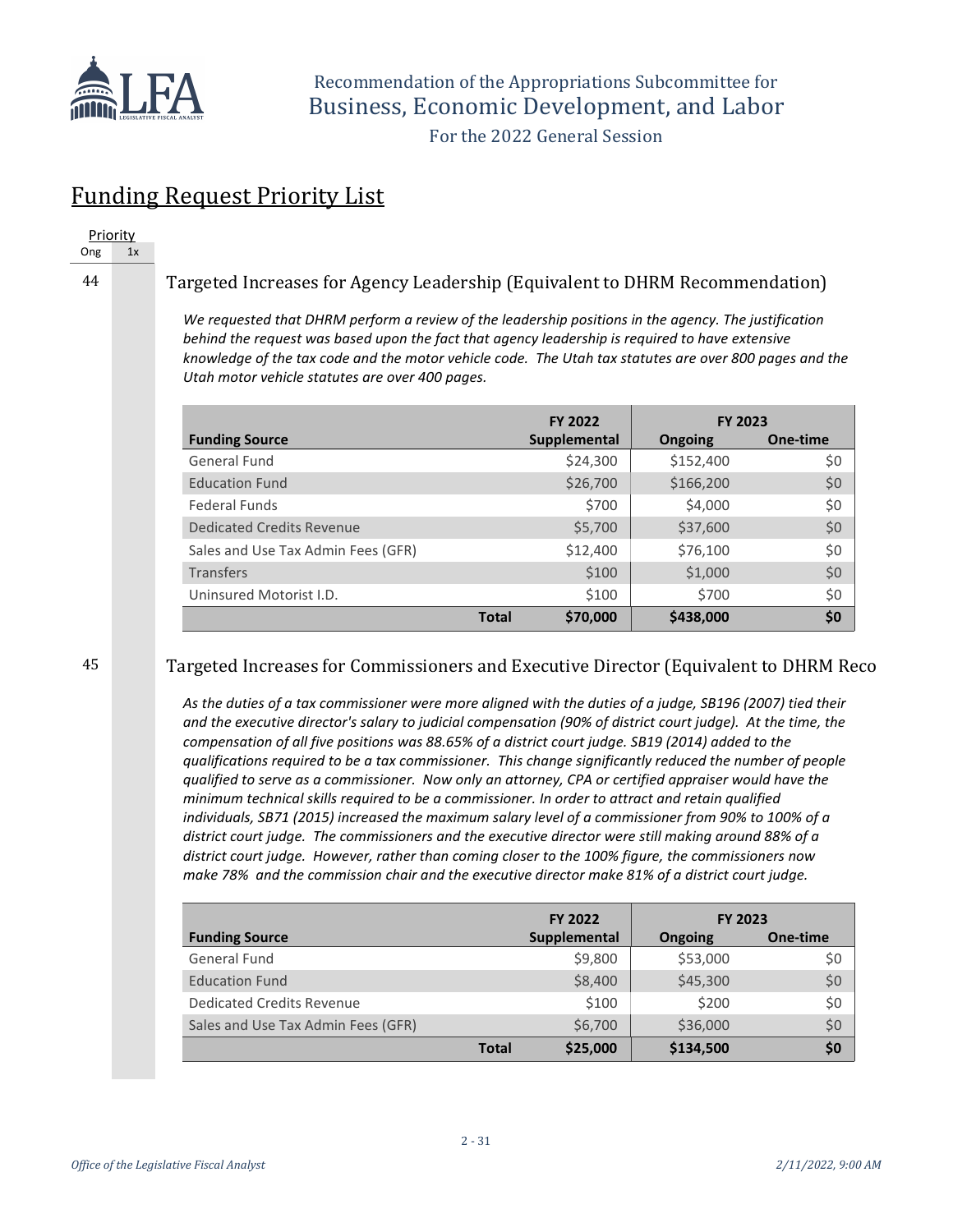

 $\overline{\phantom{0}}$ 

Recommendation of the Appropriations Subcommittee for Business, Economic Development, and Labor

For the 2022 General Session

| Ong | Priority<br>1x |                                                                                                                                                                                                                                                                                                                                                                                                                                                                                                                                                                                                                                                  |              |                |                      |                      |
|-----|----------------|--------------------------------------------------------------------------------------------------------------------------------------------------------------------------------------------------------------------------------------------------------------------------------------------------------------------------------------------------------------------------------------------------------------------------------------------------------------------------------------------------------------------------------------------------------------------------------------------------------------------------------------------------|--------------|----------------|----------------------|----------------------|
| 46  |                | Reduction in Fees (Securities/Corporations)                                                                                                                                                                                                                                                                                                                                                                                                                                                                                                                                                                                                      |              |                |                      |                      |
|     |                | Should the Legislature choose to reduce certain fees within Commerce's Securities and Corporations<br>division, it would reduce ongoing revenue. This reduction amount is based on Commerce's fee reduction<br>proposal. Depending on what the Legislature decides, specifically by how much fees change (if at all) this<br>estimate would proportionally change.                                                                                                                                                                                                                                                                               |              |                |                      |                      |
|     |                |                                                                                                                                                                                                                                                                                                                                                                                                                                                                                                                                                                                                                                                  |              | <b>FY 2022</b> | FY 2023              |                      |
|     |                | <b>Funding Source</b>                                                                                                                                                                                                                                                                                                                                                                                                                                                                                                                                                                                                                            |              | Supplemental   | Ongoing              | One-time             |
|     |                | Commerce Service Fund (GFR)                                                                                                                                                                                                                                                                                                                                                                                                                                                                                                                                                                                                                      |              | \$0            | (55, 331, 400)       | \$0                  |
|     |                |                                                                                                                                                                                                                                                                                                                                                                                                                                                                                                                                                                                                                                                  | <b>Total</b> | \$0            | ( \$5,331,400)       | \$0                  |
| 47  |                | <b>Appeals Board Funding</b><br>The Appeals Board is a statutorily-required appeals board made up of three independent individuals<br>appointed by the governor and approved by the Senate. The Appeals Board is an independent appeals<br>body which hears appeals of formal administrative cases which were originally decided by the Labor<br>Commission's Adjudication Division. Appeals of Adjudication Division decisions can either go to the<br>Appeals Board or to the Labor Commissioner. The Appeals Board is essential and necessary to provide<br>due process for parties who wish to appeal the Adjudication Division's decisions. |              |                |                      |                      |
|     |                |                                                                                                                                                                                                                                                                                                                                                                                                                                                                                                                                                                                                                                                  |              | FY 2022        | <b>FY 2023</b>       |                      |
|     |                | <b>Funding Source</b><br><b>General Fund</b>                                                                                                                                                                                                                                                                                                                                                                                                                                                                                                                                                                                                     |              | Supplemental   | Ongoing              | One-time             |
|     |                |                                                                                                                                                                                                                                                                                                                                                                                                                                                                                                                                                                                                                                                  | <b>Total</b> | \$0<br>\$0     | \$25,000<br>\$25,000 | \$25,000<br>\$25,000 |
| 48  |                | Auditing Positions Reclassification (Equivalent to DHRM Recommendation)<br>Auditing positions reclassification to more closely match titles with duties.                                                                                                                                                                                                                                                                                                                                                                                                                                                                                         |              |                |                      |                      |
|     |                |                                                                                                                                                                                                                                                                                                                                                                                                                                                                                                                                                                                                                                                  |              | <b>FY 2022</b> | <b>FY 2023</b>       |                      |
|     |                | <b>Funding Source</b>                                                                                                                                                                                                                                                                                                                                                                                                                                                                                                                                                                                                                            |              | Supplemental   | <b>Ongoing</b>       | One-time             |
|     |                | General Fund                                                                                                                                                                                                                                                                                                                                                                                                                                                                                                                                                                                                                                     |              | \$34,100       | \$204,700            | \$0                  |
|     |                | <b>Education Fund</b>                                                                                                                                                                                                                                                                                                                                                                                                                                                                                                                                                                                                                            |              | \$25,900       | \$155,300            | \$0                  |
|     |                | <b>Federal Funds</b>                                                                                                                                                                                                                                                                                                                                                                                                                                                                                                                                                                                                                             |              | \$4,000        | \$23,900             |                      |
|     |                | Sales and Use Tax Admin Fees (GFR)                                                                                                                                                                                                                                                                                                                                                                                                                                                                                                                                                                                                               |              |                |                      | \$0                  |
|     |                |                                                                                                                                                                                                                                                                                                                                                                                                                                                                                                                                                                                                                                                  |              | \$20,000       | \$119,800            | \$0                  |
|     |                | Transfers                                                                                                                                                                                                                                                                                                                                                                                                                                                                                                                                                                                                                                        |              | \$1,000        | \$6,300              | \$0                  |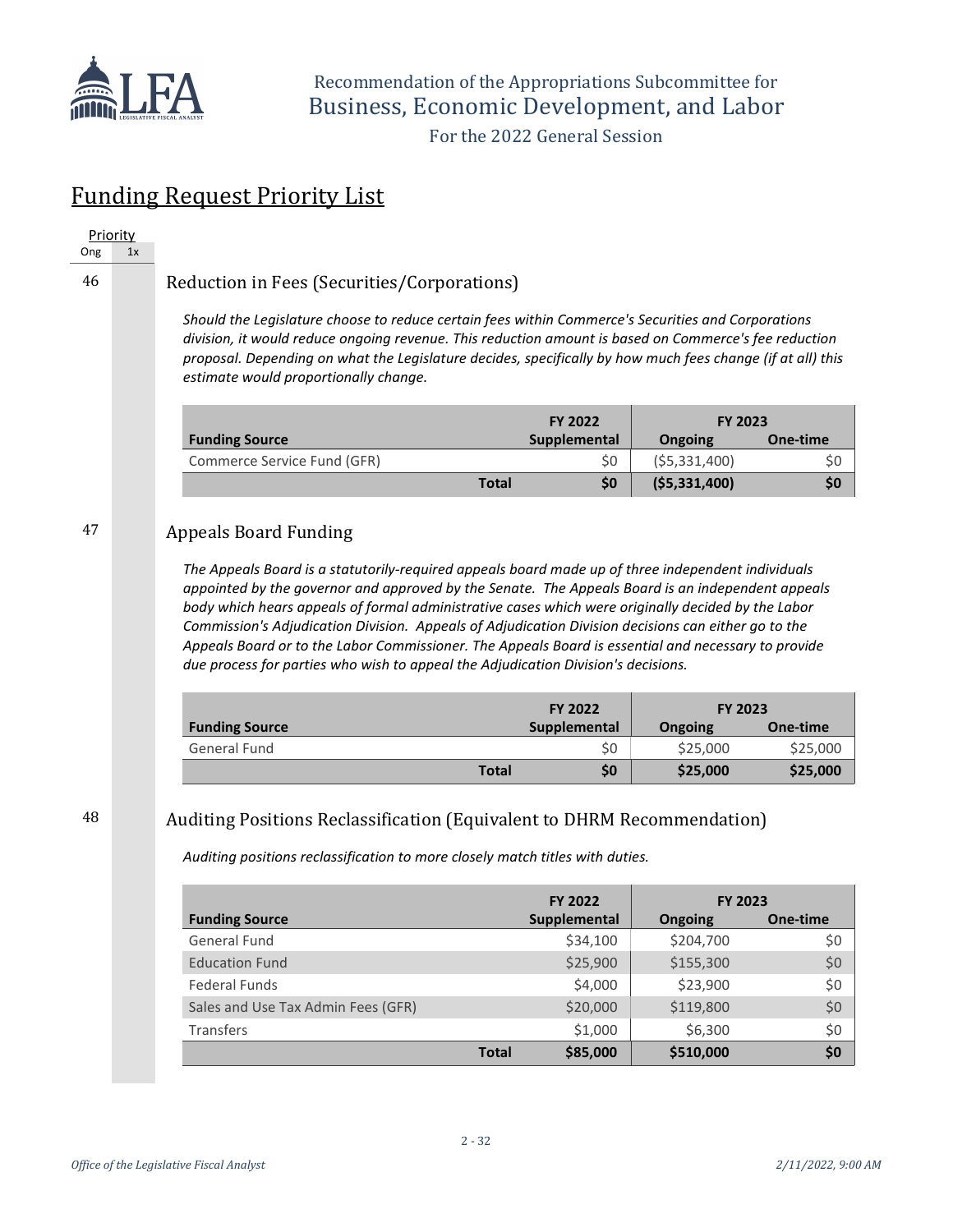

Recommendation of the Appropriations Subcommittee for Business, Economic Development, and Labor

For the 2022 General Session

# Funding Request Priority List

## 49 Additional Rover Team Staff

*The Roving Staffing team budget request asks for additional staffing to have a team of store employees* to cover our 51 stores in the case of an emergency closure. Depending on the location, the daily sales for one of the DABC retail stores can range from \$35,000 to \$150,000 in revenue. It is in the department's best interest to have a Roving Team in place to help keep stores open and operating in an emergency *situation or with extremely difficult workforce challenges (i.e.: Park City or Moab).*

|                       |       | <b>FY 2022</b> | <b>FY 2023</b> |          |
|-----------------------|-------|----------------|----------------|----------|
| <b>Funding Source</b> |       | Supplemental   | Ongoing        | One-time |
| Liquor Control Fund   |       | S0             | \$383,000      | S0       |
|                       | Total | \$0            | \$383,000      | \$0      |

## 50 Property Tax Position Reclassification (Equivalent to DHRM Recommendation)

*Property Tax position reclassification to more closely match titles with duties.*

|                                    | <b>FY 2022</b> | <b>FY 2023</b> |          |
|------------------------------------|----------------|----------------|----------|
| <b>Funding Source</b>              | Supplemental   | Ongoing        | One-time |
| General Fund                       | \$500          | \$2,700        | \$0      |
| <b>Education Fund</b>              | \$17,600       | \$105,900      | \$0      |
| Dedicated Credits Revenue          | \$400          | \$2,600        | \$0      |
| Sales and Use Tax Admin Fees (GFR) | \$1,500        | \$8,800        | \$0      |
| <b>Total</b>                       | \$20,000       | \$120,000      | \$0      |

### 51 Department Vehicle Fleet Increase

*Fleet usage by the DABC is increasing due to increased issued licenses to sell Alcohol, more compliance specialist and operation support are needed to support the department. This request to support those increased costs for additional vehicles would allow the department to accomplish its goals in prevention of underage drinking and overconsumption, and maintain compliance with State statute.*

|                       |       | <b>FY 2022</b> | FY 2023 |          |
|-----------------------|-------|----------------|---------|----------|
| <b>Funding Source</b> |       | Supplemental   | Ongoing | One-time |
| Liquor Control Fund   |       | Ś0             | S0      | \$75,000 |
|                       | Total | \$0            | \$0     | \$75,000 |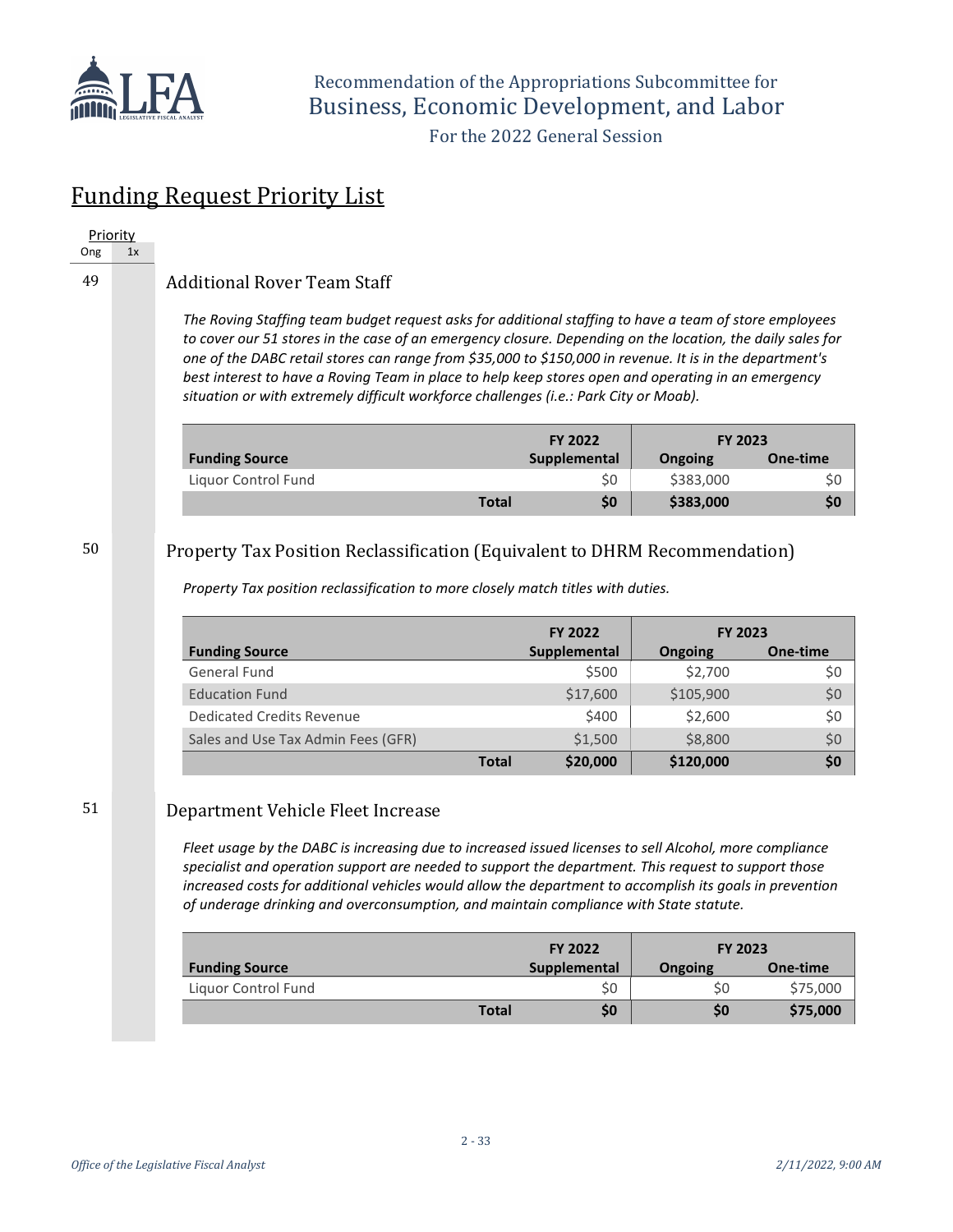

For the 2022 General Session

# Funding Request Priority List

## 52 Store Security Staffing and Contract Rate Increase

DABC had, five years ago, 45 stores in operation and now has 51 stores with two more coming online in the next fiscal year. The cost of security for these stores has increased our budget for security. This request is not to hire Security officers for the department but for funding to contract with security *companies who can supply security at an increased demand.*

|                       | <b>FY 2022</b>      | <b>FY 2023</b> |          |
|-----------------------|---------------------|----------------|----------|
| <b>Funding Source</b> | Supplemental        | Ongoing        | One-time |
| Liquor Control Fund   | \$0                 | \$300,000      | \$0      |
|                       | \$0<br><b>Total</b> | \$300,000      | \$0      |

## 53 Office of Licensure Review

*Requested in accordance with the governor's office and support from the legislature to conduct statewide* agency regulatory reviews. While it is anticipated this office will reside within Commerce it is an office for *ALL state agency regulatory reviews.*

|                             |              | <b>FY 2022</b> | <b>FY 2023</b> |          |
|-----------------------------|--------------|----------------|----------------|----------|
| <b>Funding Source</b>       |              | Supplemental   | Ongoing        | One-time |
| Commerce Service Fund (GFR) |              | SO.            | \$483,000      | \$0      |
|                             | <b>Total</b> | \$0            | \$483,000      | \$0      |

## 54 Utah Technology Innovation Fund

*The Utah Technology Innovation Funding (UTIF) pilot intends to leverage Utah small business success with the federal Small Business Innovation Research (SBIR) and Small Business Technology Transfer (STTR) programs. This program is aligned with the state's innovation and entrepreneurship efforts to become known globally as the Start‐Up State. Includes SBIR/STTR Microgrants and gap funding non‐ recourse loans.*

|                       |       | <b>FY 2022</b> | <b>FY 2023</b> |             |
|-----------------------|-------|----------------|----------------|-------------|
| <b>Funding Source</b> |       | Supplemental   | Ongoing        | One-time    |
| General Fund          |       | \$0            | S0             | \$2,000,000 |
|                       | Total | \$0            | \$0            | \$2,000,000 |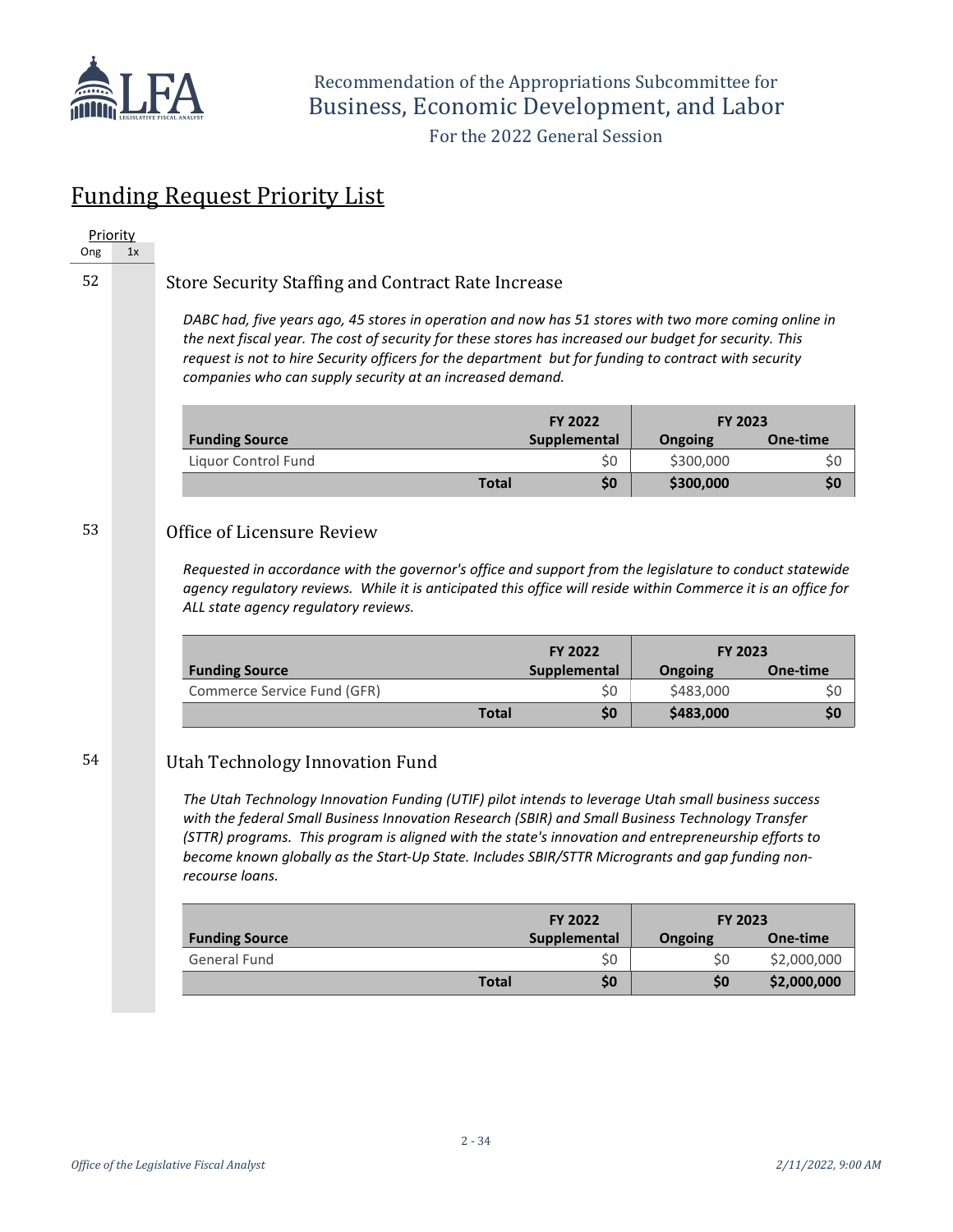

Recommendation of the Appropriations Subcommittee for Business, Economic Development, and Labor

For the 2022 General Session

# Funding Request Priority List

## 55 2023 Targeted Event Pop-Up Store

This Priority is designed to set up additional TEMPORARY state stores on an as-needed basis for large events. As an example those events could be for large events like when the state hosts the NBA All Star *game and/or the World Fair or Winter Olympics, or even increased demand during peak seasons of the year.*

|                       | <b>FY 2022</b>      | <b>FY 2023</b> |           |
|-----------------------|---------------------|----------------|-----------|
| <b>Funding Source</b> | Supplemental        | Ongoing        | One-time  |
| Liquor Control Fund   | Ś0                  | S0             | \$200,000 |
|                       | \$0<br><b>Total</b> | \$0            | \$200,000 |

### 56 Data Analyst

*This would be the 1st and only agency data analyst at Commerce, who will manage a centralized data dashboard for all divisions and use analytics for ROI's and decision making.*

|                             |       | <b>FY 2022</b> | <b>FY 2023</b> |          |
|-----------------------------|-------|----------------|----------------|----------|
| <b>Funding Source</b>       |       | Supplemental   | Ongoing        | One-time |
| Commerce Service Fund (GFR) |       | \$0            | \$120,000      | \$0      |
|                             | Total | \$0            | \$120,000      | \$0      |

### 57 Occupational Licensing Investigator

*DOPL investigator to address licensee growth and mitigate lead times in investigation completion.*

|                             |       | <b>FY 2022</b> | <b>FY 2023</b> |          |
|-----------------------------|-------|----------------|----------------|----------|
| <b>Funding Source</b>       |       | Supplemental   | Ongoing        | One-time |
| Commerce Service Fund (GFR) |       | S0             | \$93,000       |          |
|                             | Total | \$0            | \$93,000       |          |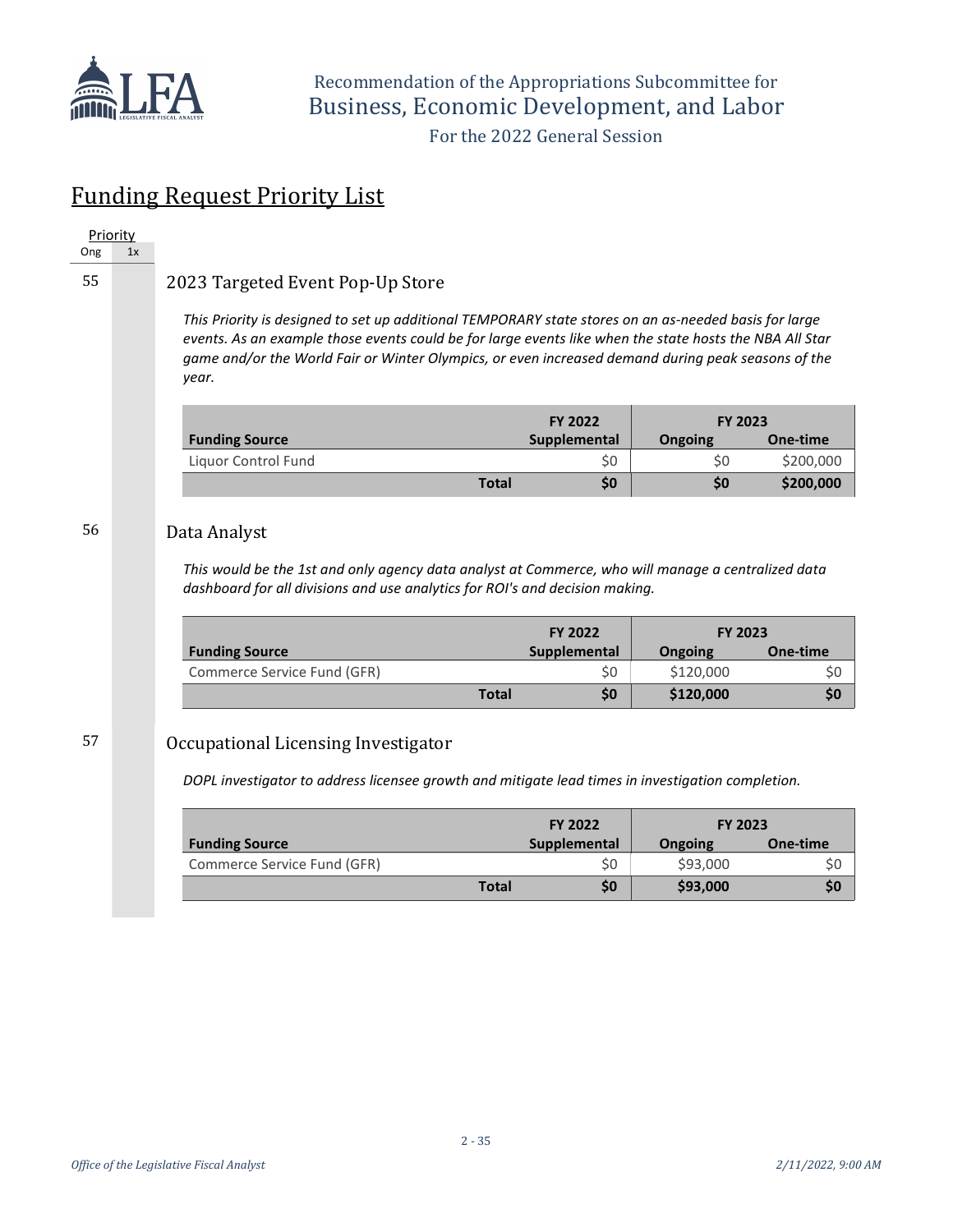

Recommendation of the Appropriations Subcommittee for Business, Economic Development, and Labor

For the 2022 General Session

# Funding Request Priority List

## 58 America250 Celebration Staff

Our country celebrates its 250th anniversary on July 24, 2026. Each state has been asked to participate in *this Semiquincentennial Celebration, and Utah has formed its own Utah250 commission. As the members* and co-chairs of this commission are selected over the next few months, it is important to have a parttime staff member in place to facilitate the work of the commission. This funding request would cover a *part‐time staff position from Spring 2022 through Spring 2026, as well as the costs of website development and monitoring for this iniƟaƟve.If funded, DCCE will need increased nonlapsing authority since this project will be multiple years.*

|                       |              | <b>FY 2022</b> | <b>FY 2023</b> |          |
|-----------------------|--------------|----------------|----------------|----------|
| <b>Funding Source</b> |              | Supplemental   | Ongoing        | One-time |
| General Fund          |              | \$250,000      | S0             | \$0      |
|                       | <b>Total</b> | \$250,000      | S0             | S0       |

### 59 Sports and Olympic Event Funding

*Funding to assist the state in attracting and hosting major national and international sporting events that generate significant economic impact, media value, and/or are of strategic importance in positioning the state as a global sports destination as Utah makes efforts to bring an Olympic Games back to Utah. (Requested By: Sen. McKell, M.)*

|                       | <b>FY 2022</b> | <b>FY 2023</b> |          |
|-----------------------|----------------|----------------|----------|
| <b>Funding Source</b> | Supplemental   | Ongoing        | One-time |
| General Fund          | \$3,000,000    | \$1,000,000    | Ś0       |
| <b>Total</b>          | \$3,000,000    | \$1,000,000    | \$0      |

### 60 Utah Coal Country Strike Team 2.0

In order to continue the successes of the CCST, there is a need for funding to implement the plans and *already started projects that the CCST identified. Through the plans and projects the CCST worked on* during the past two years, there have been gaps identified that need to be filled to be even more *successful. These gaps include a Main Street coordinator, main street improvements, an entrepreneurial ecosystem, and a housing fund. The Request for Appropriations will be implemented throughout a five‐ year period. (Requested By: Rep. Watkins, C.)*

|                       | <b>FY 2022</b> | <b>FY 2023</b> |          |
|-----------------------|----------------|----------------|----------|
| <b>Funding Source</b> | Supplemental   | Ongoing        | One-time |
| General Fund          | \$1,000,000    | \$0            | SC       |
| <b>Total</b>          | \$1,000,000    | \$0            | \$0      |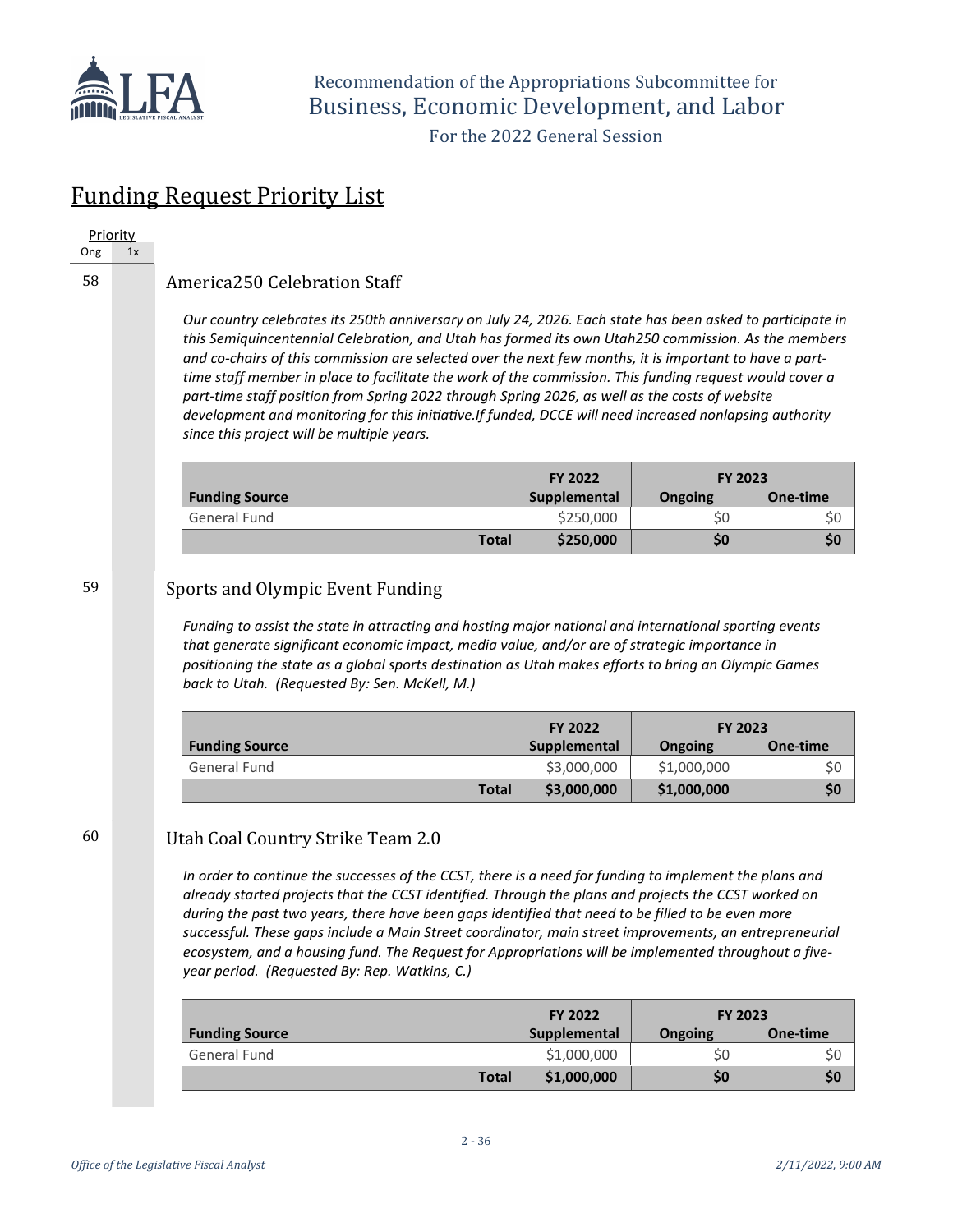

Priority

For the 2022 General Session

# Funding Request Priority List

# $Ong$  1x 61 Rehearsal, scenic, costume, education facility construction Hale Centre Theatre has a 20,000 sq. ft. parcel of land and is in need of a 60,000 sq. ft. facility that will *connect directly to the existing Theatre. The new building will include rehearsal spaces, a black box theatre, a scenic workshop and costume shop. There is already significant contributed private support. The state funds will ensure completion. (Requested By: Sen. Cullimore, K. A.)* **Supplemental Ongoing One‐time FY 2022 FY 2023 Funding Source** General Fund  $\begin{array}{c|c|c|c|c} \text{General Fund} & \text{S} & \text{S} & \text{S} & \text{S} & \text{S} & \text{S} & \text{S} & \text{S} & \text{S} & \text{S} & \text{S} & \text{S} & \text{S} & \text{S} & \text{S} & \text{S} & \text{S} & \text{S} & \text{S} & \text{S} & \text{S} & \text{S} & \text{S} & \text{S} & \text{S} & \text{S} & \text{S} & \text{S} & \text{S} & \text{S} & \text{S}$ **Total \$0 \$0 \$1,500,000** 62 Fullmer Legacy Center One-time legislative matching funds (approximately 1/3 of total cost-to-build) for construction of the *Fullmer Legacy Center‐a new training, educational, recreational, and event facility to house the Fullmer Boxing and Rocky Mountain Golden Gloves amateur boxing program. The facility will be host to other community events and programs. (Requested By: Sen. McCay, D.)* **Supplemental Ongoing One‐time FY 2022 FY 2023 Funding Source** General Fund \$0 \$2,000,000 \$0 **Total \$0 \$0 \$2,000,000** 63 Native American Liaison Position *This position would serve an estimated population of 45,000 Native Americans living in Utah's urban areas, as well as those living on reservations throughout the State. The Liaison would seek consultation with the eight Native American governments on State projects that either directly, or indirectly, affect* them. Therefore, the position would serve the interests of the entire State of Utah at any given time. *(Requested By: Rep. Hawkes, T.)* **Supplemental Ongoing One‐time FY 2022 FY 2023 Funding Source** General Fund  $\begin{array}{c|c|c|c|c} \text{General Fund} & \text{S} & \text{S} & \text{S} & \text{S} & \text{S} \end{array}$ **Total \$0 \$115,000 \$0**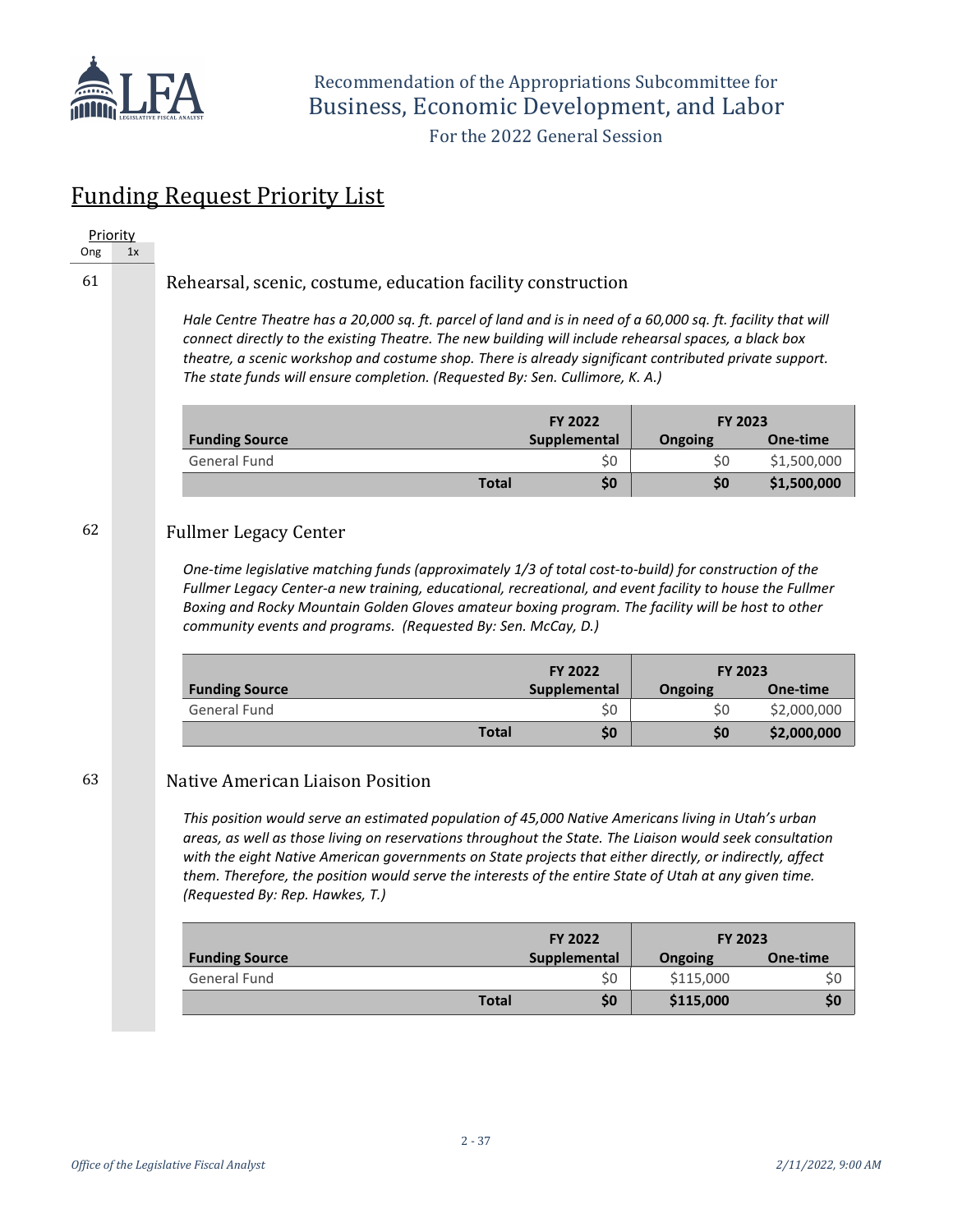

For the 2022 General Session

# Funding Request Priority List

|     | Priority |                                                                                                                                                                                                                                                                                                                                                                                                                                                                                                           |                |                |           |
|-----|----------|-----------------------------------------------------------------------------------------------------------------------------------------------------------------------------------------------------------------------------------------------------------------------------------------------------------------------------------------------------------------------------------------------------------------------------------------------------------------------------------------------------------|----------------|----------------|-----------|
| Ong | 1x       |                                                                                                                                                                                                                                                                                                                                                                                                                                                                                                           |                |                |           |
| 64  |          | Carbon Fiber Opportunity Feasibility Study                                                                                                                                                                                                                                                                                                                                                                                                                                                                |                |                |           |
|     |          | Coal and other resources in Carbon, Emery, and Sevier Counties are plentiful. Carbon fiber technologies<br>and uses have created potential opportunities to utilize these local resources to manufacture this<br>specialized material. The feasibility study would evaluate the usefulness of coal resources, the impacts to<br>other resources in the region, and investigate opportunities that could enhance community development,<br>particularly in rural areas. (Requested By: Sen. Winterton, R.) |                |                |           |
|     |          |                                                                                                                                                                                                                                                                                                                                                                                                                                                                                                           | <b>FY 2022</b> | <b>FY 2023</b> |           |
|     |          | <b>Funding Source</b>                                                                                                                                                                                                                                                                                                                                                                                                                                                                                     | Supplemental   | <b>Ongoing</b> | One-time  |
|     |          | <b>General Fund</b>                                                                                                                                                                                                                                                                                                                                                                                                                                                                                       | \$0            | \$0            | \$100,000 |
|     |          |                                                                                                                                                                                                                                                                                                                                                                                                                                                                                                           |                |                |           |
|     |          | <b>Total</b>                                                                                                                                                                                                                                                                                                                                                                                                                                                                                              | \$0            | \$0            | \$100,000 |

*strengthen communities, bringing them together through the intersection of art, culture, and nature. Tours provide opportunities for our organization to partner with local businesses and tourism offices,* affirm that USUO is an arts organization that belongs to the entire state, and raise awareness of the *state's cultural riches alongside its civic and natural treasures. The free concerts and associated events bring together residents who live across rural areas, creating occasions for them to connect with each other, as well as with tourists, in diverse venues. (Requested By: Sen. Wilson, C.)*

|                       |              | <b>FY 2022</b> | <b>FY 2023</b> |           |
|-----------------------|--------------|----------------|----------------|-----------|
| <b>Funding Source</b> |              | Supplemental   | Ongoing        | One-time  |
| General Fund          |              | Ś0             | Ś0             | \$500,000 |
|                       | <b>Total</b> | \$0            | \$0            | \$500,000 |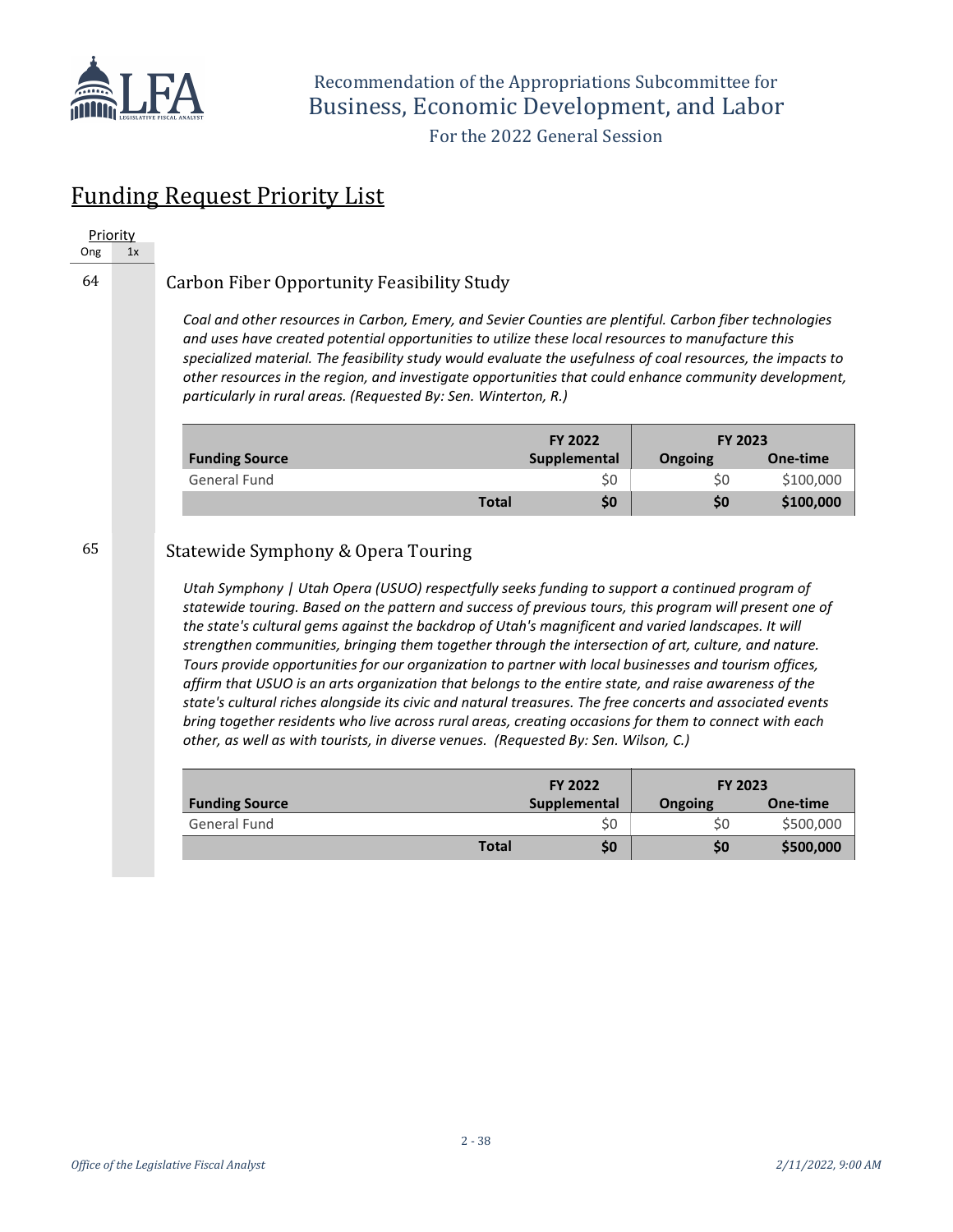

Recommendation of the Appropriations Subcommittee for Business, Economic Development, and Labor

For the 2022 General Session

# Funding Request Priority List

# 66 Stewardship for Wasatch Climbing Resources and Education for Users

*With the increase in popularity due to the introduction of climbing in the Olympics, mainstream climbing movies, and growth of indoor climbing gyms comes increased impacts to the natural landscape at outdoor climbing areas across the Wasatch. Funds will be directed towards employment of professionals in stewarding climbing infrastructure as well as for educational programming to ensure a safe and sustainable future for Wasatch climbers. (Requested By: Sen. Anderegg, J.)*

|                       |              | <b>FY 2022</b> | <b>FY 2023</b> |           |
|-----------------------|--------------|----------------|----------------|-----------|
| <b>Funding Source</b> |              | Supplemental   | Ongoing        | One-time  |
| General Fund          |              | Ś0             | Ś0             | \$150,000 |
|                       | <b>Total</b> | \$0            | \$0            | \$150,000 |

# 67 Youth Bicycle Education Program

*Bike Utah was originally allocated \$250,000 in ongoing funding to use for safety education and providing design and planning support to local communities looking to develop new trail systems in Utah. During* COVID, the funding was reduced to \$225,000 annually. Bike Utah is asking for a \$25,000 increase to its *ongoing funding to restore it back to the previous amount of \$250,000. This will positively affect the youth especially in underprivileged and rural areas, and overall increase the safety of the state. Additionally, the Statewide Needs Assessment indicated that an additional \$50,000 would be needed for* Bike Utah, with oversight from the Office of Outdoor Recreation, to advise and assess where to build the *remaining miles in the 1000 miles program created by the Governor's office. This would ensure that under‐served communities were represented in the Governor's investment in active transportation planning. (Requested By: Rep. Stenquist, J.)*

|                       |              | <b>FY 2022</b> | <b>FY 2023</b> |          |
|-----------------------|--------------|----------------|----------------|----------|
| <b>Funding Source</b> |              | Supplemental   | Ongoing        | One-time |
| General Fund          |              | \$0            | \$25,000       | \$50,000 |
|                       | <b>Total</b> | \$0            | \$25,000       | \$50,000 |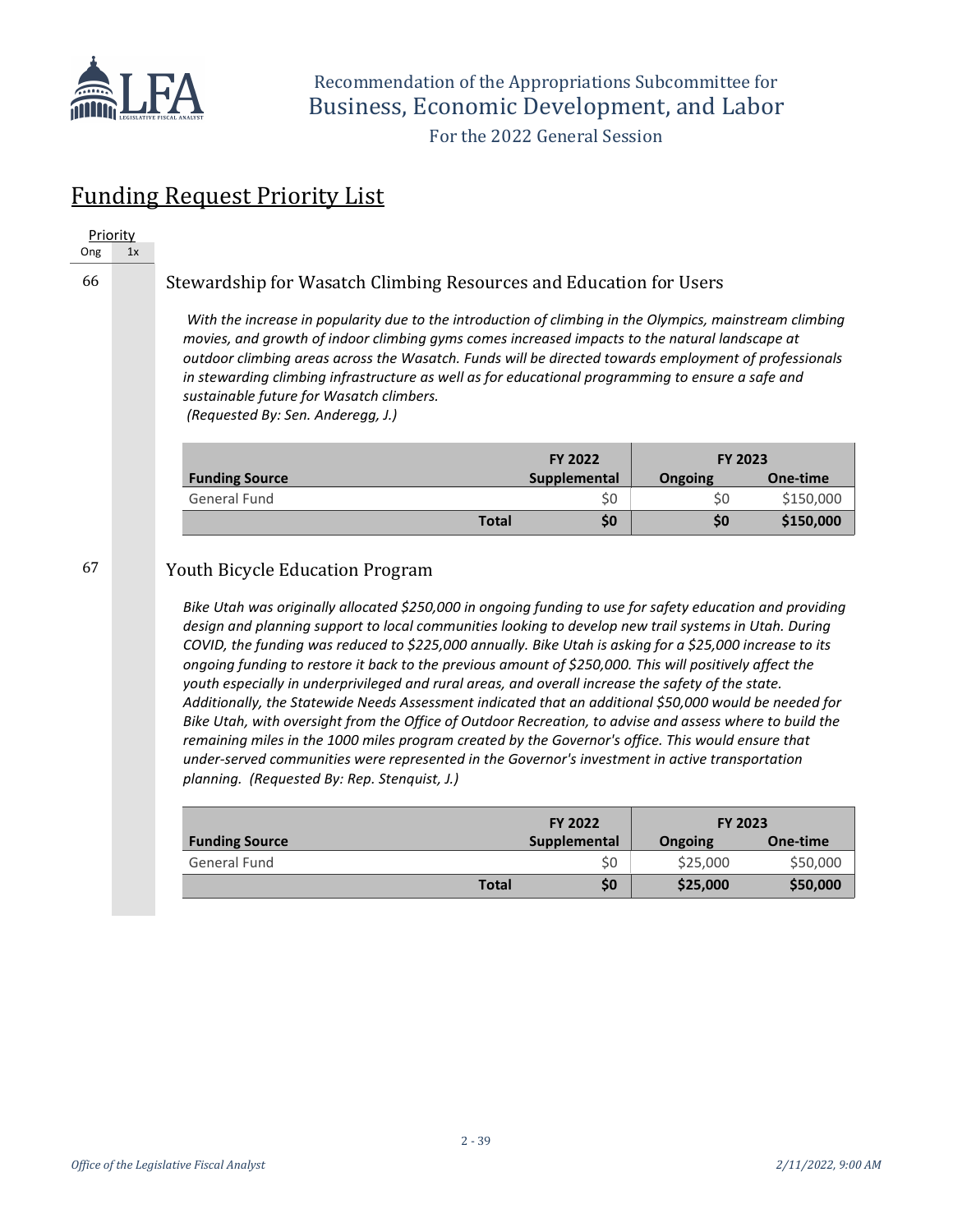

Ong **Priority**  For the 2022 General Session

# Funding Request Priority List

| 68<br><b>BioHive</b>                                                                                                                                                                                                                                                                                                                                                                     |                |          |
|------------------------------------------------------------------------------------------------------------------------------------------------------------------------------------------------------------------------------------------------------------------------------------------------------------------------------------------------------------------------------------------|----------------|----------|
|                                                                                                                                                                                                                                                                                                                                                                                          |                |          |
| GOEO has identified life sciences as a targeted industry for expenditure of economic development<br>resources. Economic Development is best achieved in partnership with the industry. BioHive is the life<br>science industry branding initiative to support the Governor's One Utah plan. This funding supports<br>branding and promotion of industry. (Requested By: Sen. McKell, M.) |                |          |
|                                                                                                                                                                                                                                                                                                                                                                                          |                |          |
| <b>FY 2022</b>                                                                                                                                                                                                                                                                                                                                                                           | <b>FY 2023</b> |          |
| Supplemental<br><b>Funding Source</b>                                                                                                                                                                                                                                                                                                                                                    | <b>Ongoing</b> | One-time |

## 69 Womens Rural Entrepreneurship Program

*This project will strengthen and scale women businesses by equipping women with financial knowledge, education, and access to capital and business networks. (Requested By: Rep. Watkins, C.)*

**Total \$0 \$0 \$500,000**

|                       |              | <b>FY 2022</b> | <b>FY 2023</b> |           |
|-----------------------|--------------|----------------|----------------|-----------|
| <b>Funding Source</b> |              | Supplemental   | Ongoing        | One-time  |
| General Fund          |              | Ś0             | Ś0             | \$350,100 |
|                       | <b>Total</b> | \$0            | \$0            | \$350,100 |

#### 70 Multicultural, Women & Veteran Owned Business Services

*The funding will help to provide financial support for multicultural small businesses. This appropriation* will provide specific full-time staff that can help provide technical assistance to small, minority-owned, *veteran‐owned, and women‐owned businesses. (Requested By: Sen. Escamilla, L.)*

|                       |              | <b>FY 2022</b> | <b>FY 2023</b> |          |
|-----------------------|--------------|----------------|----------------|----------|
| <b>Funding Source</b> |              | Supplemental   | Ongoing        | One-time |
| General Fund          |              | \$0            | \$200,000      | Ś0       |
|                       | <b>Total</b> | \$0            | \$200,000      | \$0      |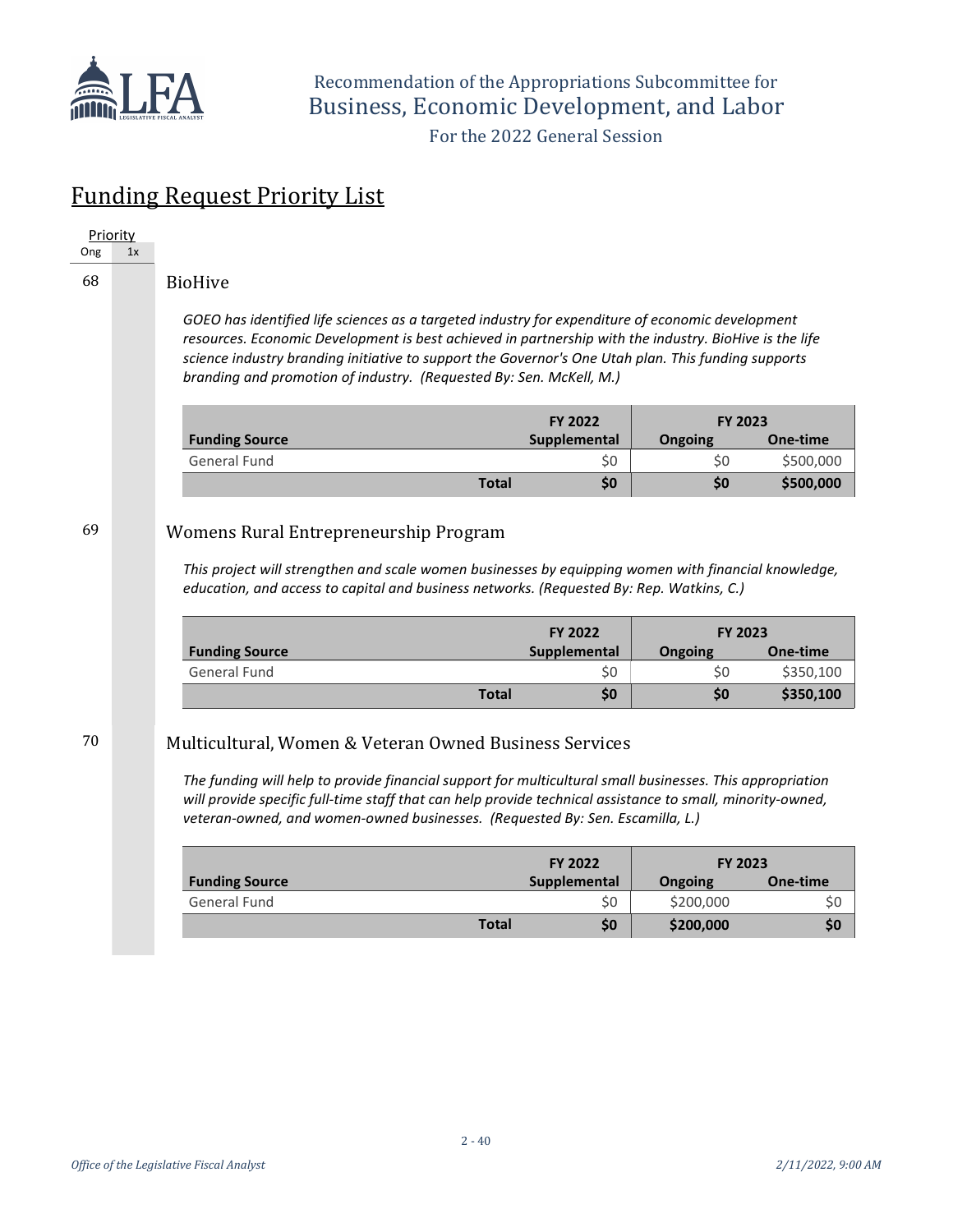

Recommendation of the Appropriations Subcommittee for Business, Economic Development, and Labor

For the 2022 General Session

# Funding Request Priority List

# 71 Heber Valley Historic Railroad

This appropriation will be used to pay debt incurred over the past few years. Loans were obtained to *accomplish required track maintenance in order to remain compliant with regulations as well as for the purchase of new equipment and storage facilities to increase the number of riders served and the experience of those riders. (Requested By: Rep. Kohler, M.)*

|                       | <b>FY 2022</b>       |         | <b>FY 2023</b> |          |
|-----------------------|----------------------|---------|----------------|----------|
| <b>Funding Source</b> | <b>Supplemental</b>  | Ongoing |                | One-time |
| General Fund          | \$4,000,000          |         | Ś0             | Ś0       |
|                       | \$4,000,000<br>Total |         | \$0            | \$0      |

## 72 Attorney General Costs Increases (Non ISF)

*All Go Utah's projects and programs utilize the service of the Attorney General's (AG) Office. For this request the funding will go specifically to the following: Go Utah Administration (Executive Director, Operations, Marketing & Communications), Unified Economic Opportunity Commission, Targeted Industries, Corporate Recruitment & Incentives, International Trade & Diplomacy, Talent Ready Utah, Utah Film Commission, Business Services, Utah Innovation Center, Utah Office of Outdoor Recreation, Pete Suazo Utah Athletic Commission, Utah Broadband Center, Office of Immigration Assistance Center, Go Utah tax credit programs, etc. (Requested By: Rep. Watkins, C.)*

|                       |       | <b>FY 2022</b> | <b>FY 2023</b> |          |
|-----------------------|-------|----------------|----------------|----------|
| <b>Funding Source</b> |       | Supplemental   | Ongoing        | One-time |
| General Fund          |       | S0             | \$25,300       | \$C      |
|                       | Total | \$0            | \$25,300       | \$0      |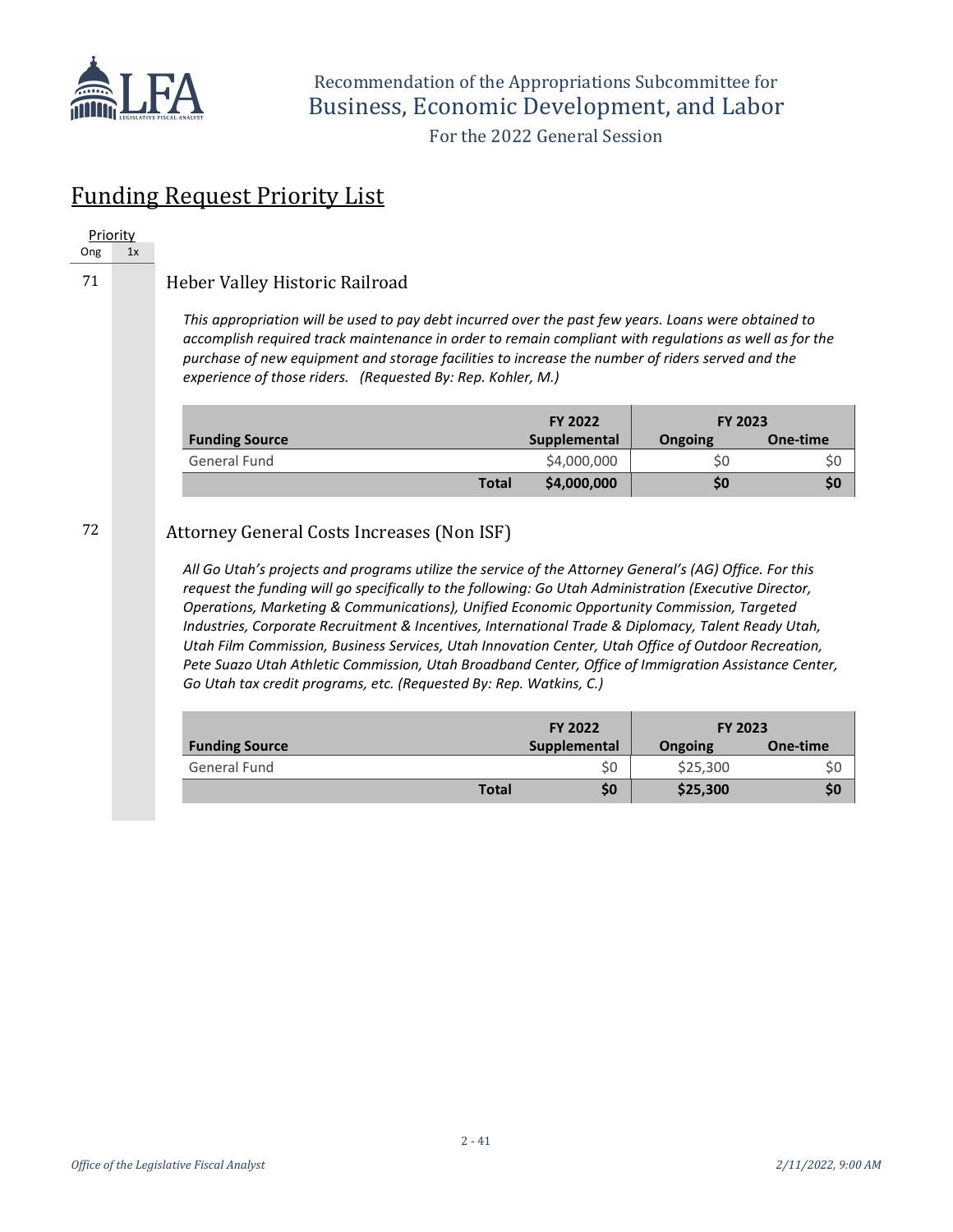

Recommendation of the Appropriations Subcommittee for Business, Economic Development, and Labor

For the 2022 General Session

# Funding Request Priority List

# 73 Utah Restaurant Rapid Recovery

*The Utah Restaurant Association has developed the Rapid Recovery Training program to assist the industry in training and re‐training those seeking employment in Utah's restaurant and foodservice industry. Utah's restaurant industry before the COVID 19 Pandemic employed over 111,000 Utah citizens. The sector dropped to 63,000 employees by May of 2020, and we are facing major workforce issues trying to recruit employees. The Utah Restaurant Association has developed the Rapid Recovery Training program to assist the industry in training and re‐training those seeking employment in Utah's restaurant and foodservice industry. Funding will be used to provide training and certification for food safety managers, food handlers, and alcohol servers to meet state training requirements for the restaurant industry as we work to stabilize our workforce. (Requested By: Sen. McKell, M.)*

|                       | <b>FY 2022</b> | <b>FY 2023</b> |          |
|-----------------------|----------------|----------------|----------|
| <b>Funding Source</b> | Supplemental   | Ongoing        | One-time |
| General Fund          | \$250,000      | S0             | \$0      |
| <b>Total</b>          | \$250,000      | \$0            | \$0      |

# 74 Encircle Family and Youth Resource Center

*Encircle is expanding its mental health services and facilities to Logan, Utah, in partnership with Utah State University. USU has provided land upon which Encircle will construct a new facility. We request \$500,000 in pass‐through funding to support the construction of this new facility. We also request* \$100,000 in ongoing support of Encircle's tele-health therapy serving rural at-risk youth. (Requested By: *Rep. Musselman, C.R.)*

|                       |              | <b>FY 2022</b> | <b>FY 2023</b> |           |
|-----------------------|--------------|----------------|----------------|-----------|
| <b>Funding Source</b> |              | Supplemental   | Ongoing        | One-time  |
| General Fund          |              | \$0            | \$100,000      | \$500,000 |
|                       | <b>Total</b> | \$0            | \$100,000      | \$500,000 |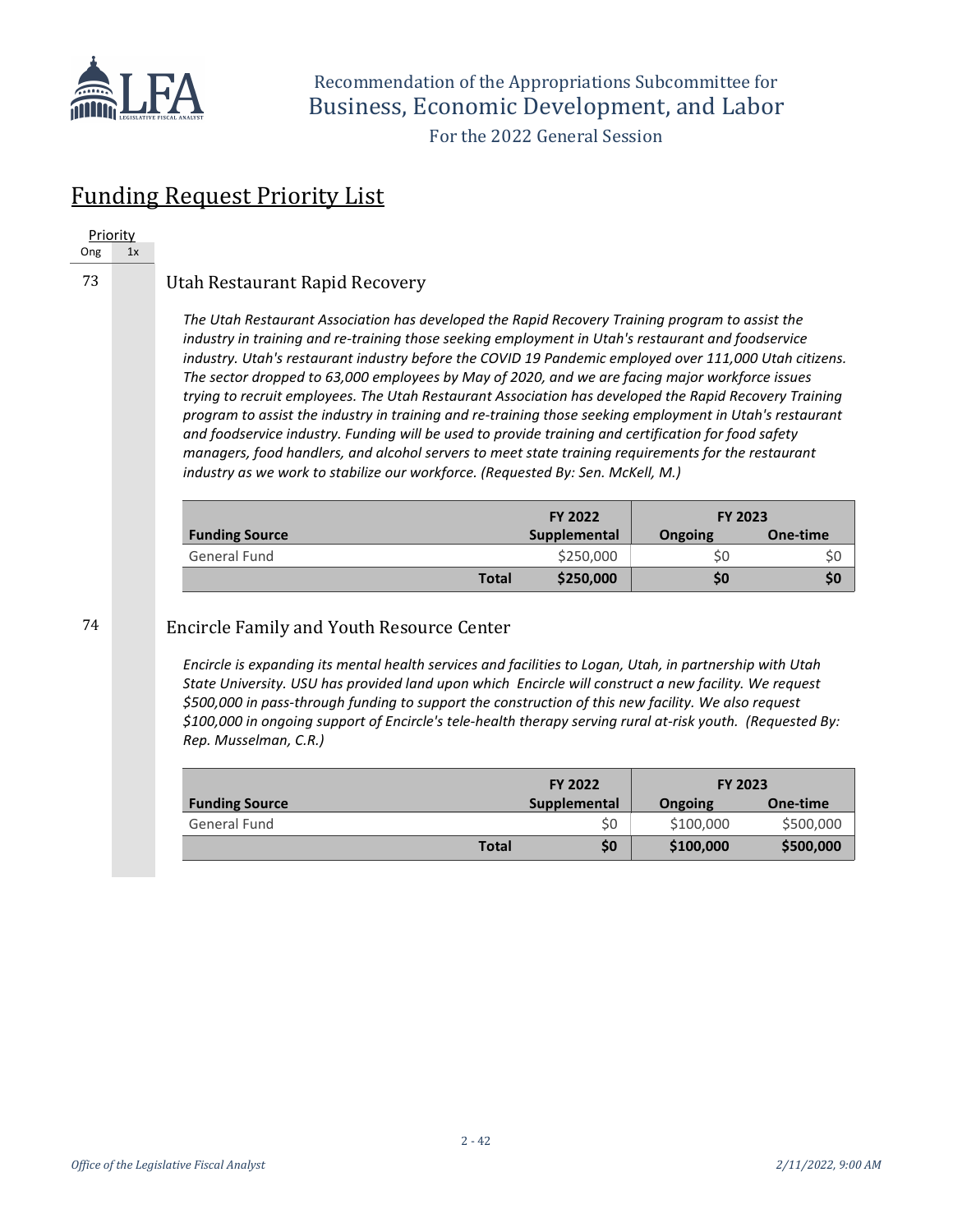

For the 2022 General Session

# Funding Request Priority List

|     | Priority |                                                                                                                                                                                                                                                                                                                                                                                                                                                                                                                                                                                                                                       |                |                |             |
|-----|----------|---------------------------------------------------------------------------------------------------------------------------------------------------------------------------------------------------------------------------------------------------------------------------------------------------------------------------------------------------------------------------------------------------------------------------------------------------------------------------------------------------------------------------------------------------------------------------------------------------------------------------------------|----------------|----------------|-------------|
| Ong | 1x       |                                                                                                                                                                                                                                                                                                                                                                                                                                                                                                                                                                                                                                       |                |                |             |
| 75  |          | Utah Museum of Contemporary Art 90th Anniversary Capital Campaign Facade & Entry I                                                                                                                                                                                                                                                                                                                                                                                                                                                                                                                                                    |                |                |             |
|     |          | The oldest art center in Utah, The Utah Museum of Contemporary Arts is requesting \$1.7 million dollars<br>in legislative appropriation for Phase One: Façade and Entry Improvements for the 1979 building that<br>houses Utah Museum of Contemporary Art, part of a 3-phased project, designed by VODA Landscape +<br>Planning, and is part of our 90th anniversary Strategic Planning revisioning efforts. The goal of the<br>project is to create an iconic and memorable publicly accessible landmark and grow the overall Utah<br>economy through the development benefits of placemaking. (Requested By: Sen. Cullimore, K. A.) |                |                |             |
|     |          |                                                                                                                                                                                                                                                                                                                                                                                                                                                                                                                                                                                                                                       | <b>FY 2022</b> | <b>FY 2023</b> |             |
|     |          | <b>Funding Source</b>                                                                                                                                                                                                                                                                                                                                                                                                                                                                                                                                                                                                                 | Supplemental   | Ongoing        | One-time    |
|     |          | General Fund                                                                                                                                                                                                                                                                                                                                                                                                                                                                                                                                                                                                                          | \$0            | \$0            | \$1,700,000 |
|     |          | <b>Total</b>                                                                                                                                                                                                                                                                                                                                                                                                                                                                                                                                                                                                                          | \$0            | \$0            | \$1,700,000 |
|     |          |                                                                                                                                                                                                                                                                                                                                                                                                                                                                                                                                                                                                                                       |                |                |             |
| 76  |          | JA of Utah is requesting funding to complete the buildout of a capstone facility in Utah county for 5th and<br>8th grade students. They will learn concepts about financial literacy and workforce readiness. JA city is an                                                                                                                                                                                                                                                                                                                                                                                                           |                |                |             |
|     |          | innovative learning center that helps students from all socioeconomic areas gain a fundamental<br>understanding of the free enterprise system provided through hands-on learning experiences that enable<br>young people to apply their classroom knowledge to real world situations. (Requested By: Rep. Peterson,<br>V.                                                                                                                                                                                                                                                                                                             |                |                |             |
|     |          |                                                                                                                                                                                                                                                                                                                                                                                                                                                                                                                                                                                                                                       | <b>FY 2022</b> |                |             |
|     |          | <b>Funding Source</b>                                                                                                                                                                                                                                                                                                                                                                                                                                                                                                                                                                                                                 | Supplemental   | <b>FY 2023</b> | One-time    |
|     |          | General Fund                                                                                                                                                                                                                                                                                                                                                                                                                                                                                                                                                                                                                          | \$0            | Ongoing<br>\$0 | \$500,000   |
|     |          | <b>Total</b>                                                                                                                                                                                                                                                                                                                                                                                                                                                                                                                                                                                                                          | \$0            | \$0            | \$500,000   |
| 77  |          | <b>USA Climbing National Training Center</b><br>Seeking to create the national headquarters and national training center for Olympic hopeful athletes<br>and olympic athletes. This will be a unique facility and house the nations top climbing athletes It will also<br>include community access with a focus on creating opportunities for underrepresented populations. The<br>facility will serve as host for national and international competitions. Support for this facility will improve<br>scoring on all Olympic whether summer or winter. (Requested By: Rep. Hawkins, J.)                                               |                |                |             |

|                       |              | <b>FY 2022</b> | <b>FY 2023</b> |             |
|-----------------------|--------------|----------------|----------------|-------------|
| <b>Funding Source</b> |              | Supplemental   | Ongoing        | One-time    |
| General Fund          |              | \$0            | \$0            | \$4,000,000 |
|                       | <b>Total</b> | \$0            | \$0            | \$4,000,000 |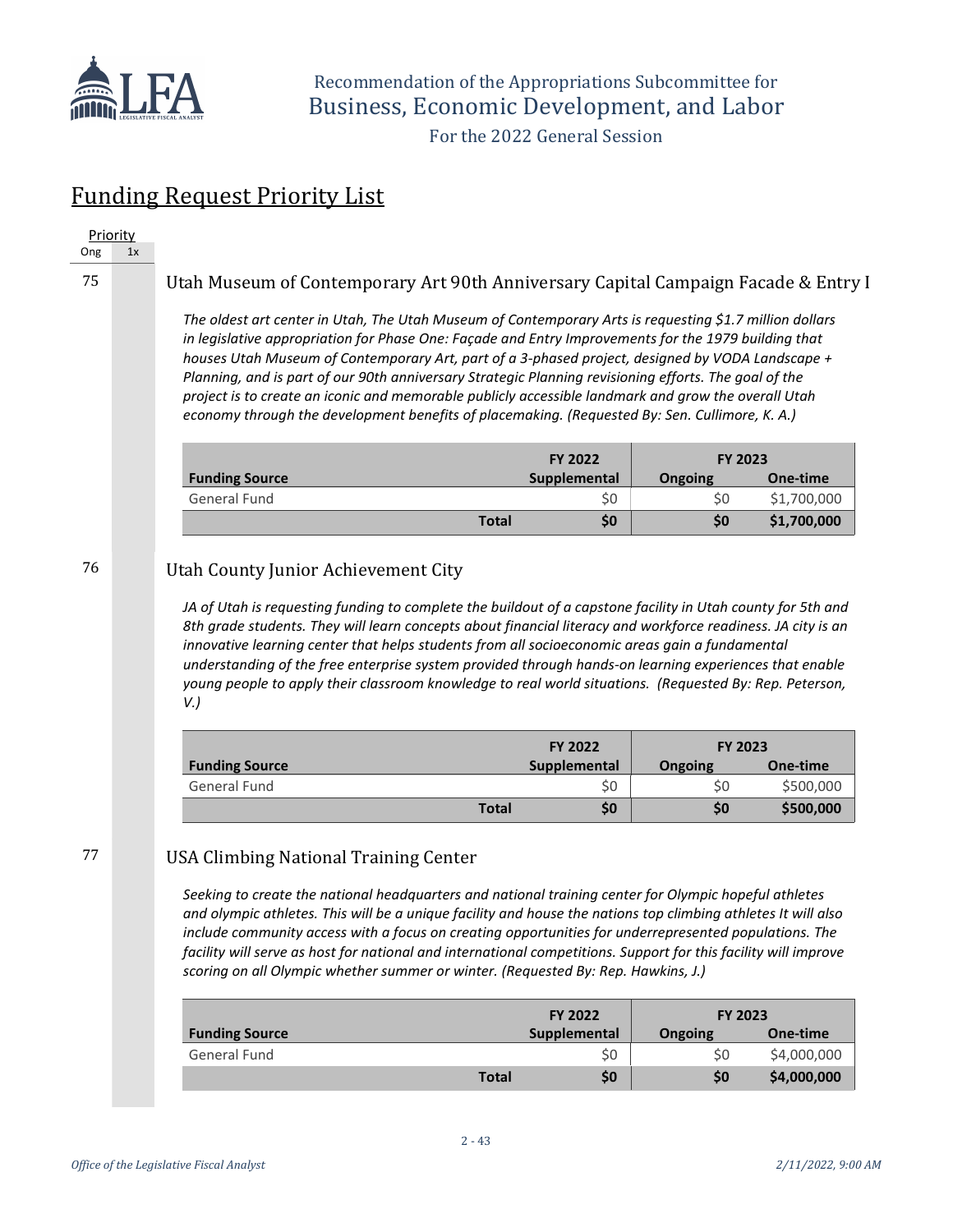

l.

Recommendation of the Appropriations Subcommittee for Business, Economic Development, and Labor

For the 2022 General Session

# Funding Request Priority List

| Priority<br>Ong | 1x |                                                                                                                                                                                                                                                                                                                                                                                                                                                                                                                                                                                                                                                                         |                            |                           |            |
|-----------------|----|-------------------------------------------------------------------------------------------------------------------------------------------------------------------------------------------------------------------------------------------------------------------------------------------------------------------------------------------------------------------------------------------------------------------------------------------------------------------------------------------------------------------------------------------------------------------------------------------------------------------------------------------------------------------------|----------------------------|---------------------------|------------|
| 78              |    | Division of Securities Increase in Services                                                                                                                                                                                                                                                                                                                                                                                                                                                                                                                                                                                                                             |                            |                           |            |
|                 |    | The Division of Securities plans to reduce its overage in fee collections by significantly reducing fees and<br>allocating more of the fee to the division for services and enforcement as intended.                                                                                                                                                                                                                                                                                                                                                                                                                                                                    |                            |                           |            |
|                 |    | <b>Funding Source</b>                                                                                                                                                                                                                                                                                                                                                                                                                                                                                                                                                                                                                                                   | FY 2022<br>Supplemental    | <b>FY 2023</b><br>Ongoing | One-time   |
|                 |    | Commerce Service Fund (GFR)                                                                                                                                                                                                                                                                                                                                                                                                                                                                                                                                                                                                                                             | \$0                        | \$1,101,000               | \$0        |
|                 |    |                                                                                                                                                                                                                                                                                                                                                                                                                                                                                                                                                                                                                                                                         | \$0<br><b>Total</b>        | \$1,101,000               | \$0        |
|                 |    |                                                                                                                                                                                                                                                                                                                                                                                                                                                                                                                                                                                                                                                                         |                            |                           |            |
| 79              |    | Division of Corporations Increase in Services                                                                                                                                                                                                                                                                                                                                                                                                                                                                                                                                                                                                                           |                            |                           |            |
|                 |    | The Division of Corporations plans to reduce its overage in fee collections by significantly reducing fees<br>and allocating more of the fee to the division for services and enforcement as intended.                                                                                                                                                                                                                                                                                                                                                                                                                                                                  |                            |                           |            |
|                 |    | <b>Funding Source</b>                                                                                                                                                                                                                                                                                                                                                                                                                                                                                                                                                                                                                                                   | FY 2022<br>Supplemental    | FY 2023<br>Ongoing        | One-time   |
|                 |    | Commerce Service Fund (GFR)                                                                                                                                                                                                                                                                                                                                                                                                                                                                                                                                                                                                                                             | \$0                        | \$1,135,000               | \$0        |
|                 |    |                                                                                                                                                                                                                                                                                                                                                                                                                                                                                                                                                                                                                                                                         | \$0<br><b>Total</b>        | \$1,135,000               | \$0        |
| 80              |    | <b>Youth Services Coordinator</b><br>This position provides statewide resources, programs, training, and services to libraries and library staff<br>serving children, tweens, and young adults from 0-17. They also offer extensive collection development                                                                                                                                                                                                                                                                                                                                                                                                              |                            |                           |            |
|                 |    | resources and support to make sure libraries are offering a robust, age appropriate, print and digital<br>collection to promote literacy. The Youth Services Coordinator conducts research and development in the<br>area of youth services for libraries. They offer best practice advice, and coordinate state and national<br>funding opportunities. They develop and participate in collaborations, and partnerships available for<br>youth services in libraries. They especially work on initiatives that support STEM, literacy programming,<br>and opportunities to maximize services and opportunities for Utah's youth, their families, and the<br>community. |                            |                           |            |
|                 |    |                                                                                                                                                                                                                                                                                                                                                                                                                                                                                                                                                                                                                                                                         | FY 2022                    | <b>FY 2023</b>            |            |
|                 |    | <b>Funding Source</b>                                                                                                                                                                                                                                                                                                                                                                                                                                                                                                                                                                                                                                                   | Supplemental               | Ongoing                   | One-time   |
|                 |    | <b>General Fund</b>                                                                                                                                                                                                                                                                                                                                                                                                                                                                                                                                                                                                                                                     | \$0<br>\$0<br><b>Total</b> | \$100,000<br>\$100,000    | \$0<br>\$0 |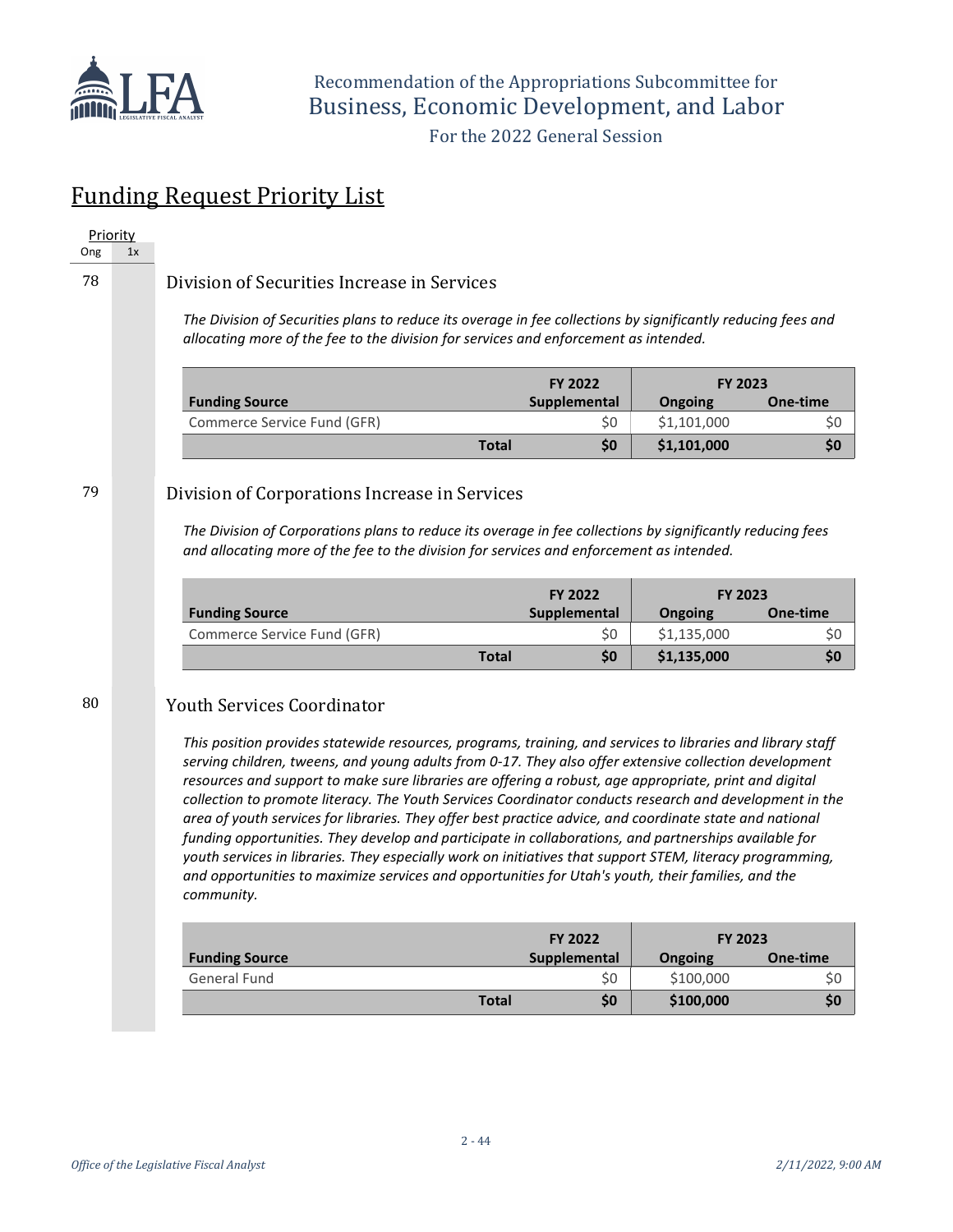

Recommendation of the Appropriations Subcommittee for Business, Economic Development, and Labor

For the 2022 General Session

# Funding Request Priority List

# 81 Technology and Innovation Coordinator

Technology & Innovation Coordinator, Utah State LibraryThis position is vital to being able to keep *Utah's libraries up to date with technology, access and education, and to continue moving libraries forward in this digital age. The Technology & Innovation Coordinator works with all types of libraries; public, school, academic, special, and tribal. This position assesses and consults on infrastructure and technology needs for libraries. They provide training and consulting to help maximize technical resources and provide learning opportunities through the development and implementations of digital projects in Utah's libraries. They also conduct research and development of current and emerging technologies used in libraries. They offer best practice advice, and coordinate state and national funding opportunities. They develop and participate in collaborations, and partnerships on digital access and education. They especially work on initiatives that support STEM and opportunities for Utah's libraries and communities to maximize investment in technology and digital ciƟzenship.*

|                       |              | <b>FY 2022</b> | <b>FY 2023</b> |          |
|-----------------------|--------------|----------------|----------------|----------|
| <b>Funding Source</b> |              | Supplemental   | Ongoing        | One-time |
| General Fund          |              | \$0            | \$100,000      |          |
|                       | <b>Total</b> | \$0            | \$100,000      | \$0      |

# 82 Iconic Structure Design Competition for Point of the Mountain

The Point of the Mountain is a redevelopment project following the relocation of the prison. These funds would be used to create a design competition and make an award to the winner of such competition to *design an "iconic structure" or park at the point of the mountain. Design competitions are standard* processes for this type of project throughout the US and the world (e.g., new world trade center, Eiffel *tower, Seattle space needle, etc.).*

|                       |              | <b>FY 2022</b> | <b>FY 2023</b> |           |
|-----------------------|--------------|----------------|----------------|-----------|
| <b>Funding Source</b> |              | Supplemental   | Ongoing        | One-time  |
| General Fund          |              | Ś0             | ŚΟ             | \$500,000 |
|                       | <b>Total</b> | \$0            | \$0            | \$500,000 |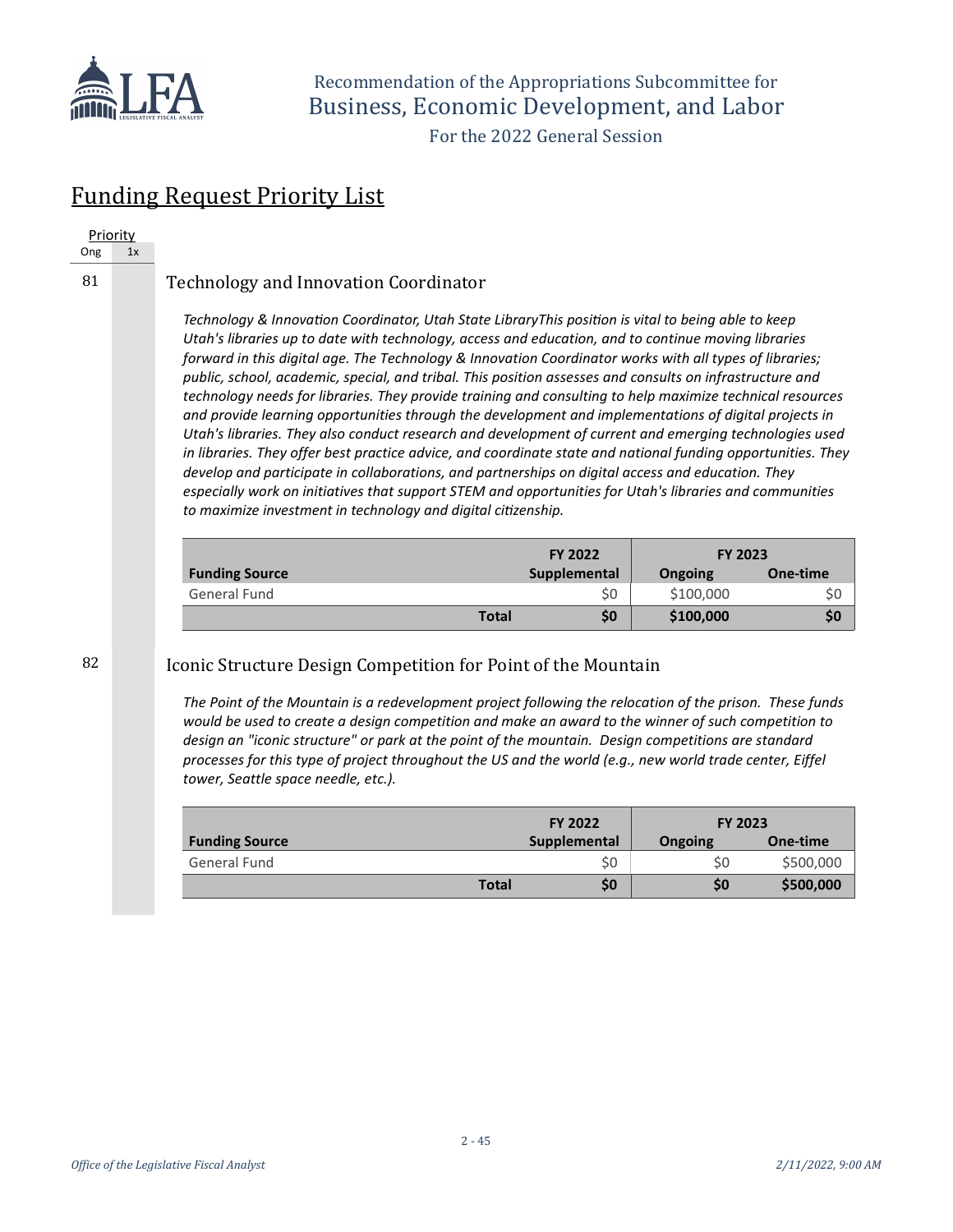

Recommendation of the Appropriations Subcommittee for Business, Economic Development, and Labor

For the 2022 General Session

# Funding Request Priority List

# 83 Community Library Enhancement Fund Increase

*All Utah public libraries that fulfill the requirements for State Library Certification are eligible for an annual Community Library Enhancement Fund (CLEF) allotment. Community Library Enhancement Funds are calculated for all qualified and certified public libraries annually. The funds are generally distributed* in the 3rd quarter of the fiscal year. CLEF payments are based on a formula that takes into account the *population the library serves, the prosperity of the community, and the fiscal contribution from the local government to support library services. Libraries are able to use CLEF in three specific areas: technology for public use, collection development, and library programs. These three areas are key components to exceptional library service.*

|                       |              | <b>FY 2022</b> | <b>FY 2023</b> |           |
|-----------------------|--------------|----------------|----------------|-----------|
| <b>Funding Source</b> |              | Supplemental   | Ongoing        | One-time  |
| General Fund          |              | Ś0             | S0             | \$250,000 |
|                       | <b>Total</b> | \$0            | \$0            | \$250,000 |

# 84 Utah Cemeteries and Burial Program Grant Program

*Currently, the Utah Cemeteries & Burials Program administers a grant of \$25,000 to help primarily rural cemeteries digitize their records, create maps, and conduct preservation projects. All funds are passed directly to the applicant. The limited grant funds have not been adequate to address the need and interest from cemeteries around the state. For the past few years, funds have been stretched and reduced* amounts awarded to try and spread the money to as many entities as possible. This is becoming a burden *for the majority of applicants. In FY 2022, 98% of applicants were rural communities. The reduced awards are creating obstacles to them as there aren't enough funds for them to pursue their projects. Additionally, the Utah Cemeteries & Burials program manager offers to help do some technical* preservation projects free-of-charge to help redirect funds to other projects. The program gives hands-on *direction through workshops to teach proper cleaning methods and repairs. Both of these approaches are proving to be inadequate to meet the growing needs of the rural cemeteries.*

|                       |              | <b>FY 2022</b> | <b>FY 2023</b> |          |
|-----------------------|--------------|----------------|----------------|----------|
| <b>Funding Source</b> |              | Supplemental   | Ongoing        | One-time |
| General Fund          |              | \$25,000       | \$0            | \$45,000 |
|                       | <b>Total</b> | \$25,000       | \$0            | \$45,000 |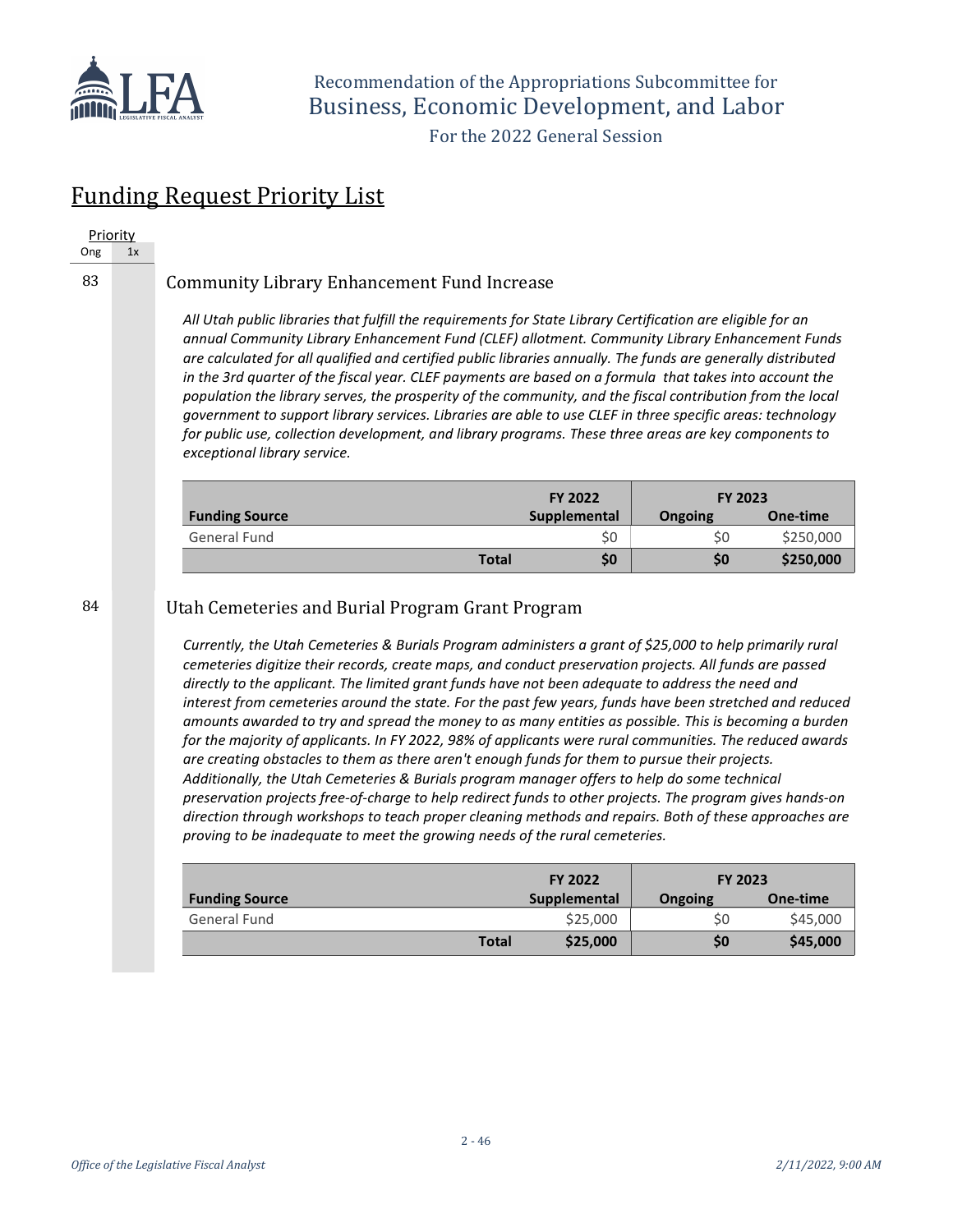

Recommendation of the Appropriations Subcommittee for Business, Economic Development, and Labor

For the 2022 General Session

# Funding Request Priority List

# 85 State Outdoor Recreation Planning Coordinator

This is a full time position within the Office of Outdoor Recreation. The primary purpose of this position is *to serve as the Statewide Outdoor Recreation Planning Coordinator; helping to shape and grow outdoor recreation opportunities across the state, providing technical planning assistance, coordination, and support for outdoor recreation and trail projects for regions and communities across Utah. Such outdoor recreation project plans should be centered on meeting the unique needs of Utah's communities, including enhancing local economic development and improving area residents' quality of life. This position will staff the newly formed Outdoor Adventure Commission as well as provide technical assistance to communities with trail and recreation master plans. They will be the coordinating point for regional projects and support to engage mulƟple communiƟes and land management agencies. This* proposed position would not only support the OOR but would in turn help each county to take advantage of the UORG and other state-based grant programs. A strong focus will be made to assist rural *communities that do not have the personnel or expertise to orchestrate such efforts.*

|                       |              | <b>FY 2022</b> | <b>FY 2023</b> |          |
|-----------------------|--------------|----------------|----------------|----------|
| <b>Funding Source</b> |              | Supplemental   | Ongoing        | One-time |
| General Fund          |              | \$0            | \$150,000      | Ś0       |
|                       | <b>Total</b> | \$0            | \$150,000      | \$0      |

## 86 **Consumer Protection Investigator**

*Consumer Protection new FTE resulting from Legislative Fiscal Analyst Audit recommendation to add capacity for business opportunity registrant investigations.*

|                             |       | <b>FY 2022</b> | <b>FY 2023</b> |          |
|-----------------------------|-------|----------------|----------------|----------|
| <b>Funding Source</b>       |       | Supplemental   | Ongoing        | One-time |
| Commerce Service Fund (GFR) |       | \$0            | \$93,000       | Ś0       |
|                             | Total | \$0            | \$93,000       | \$0      |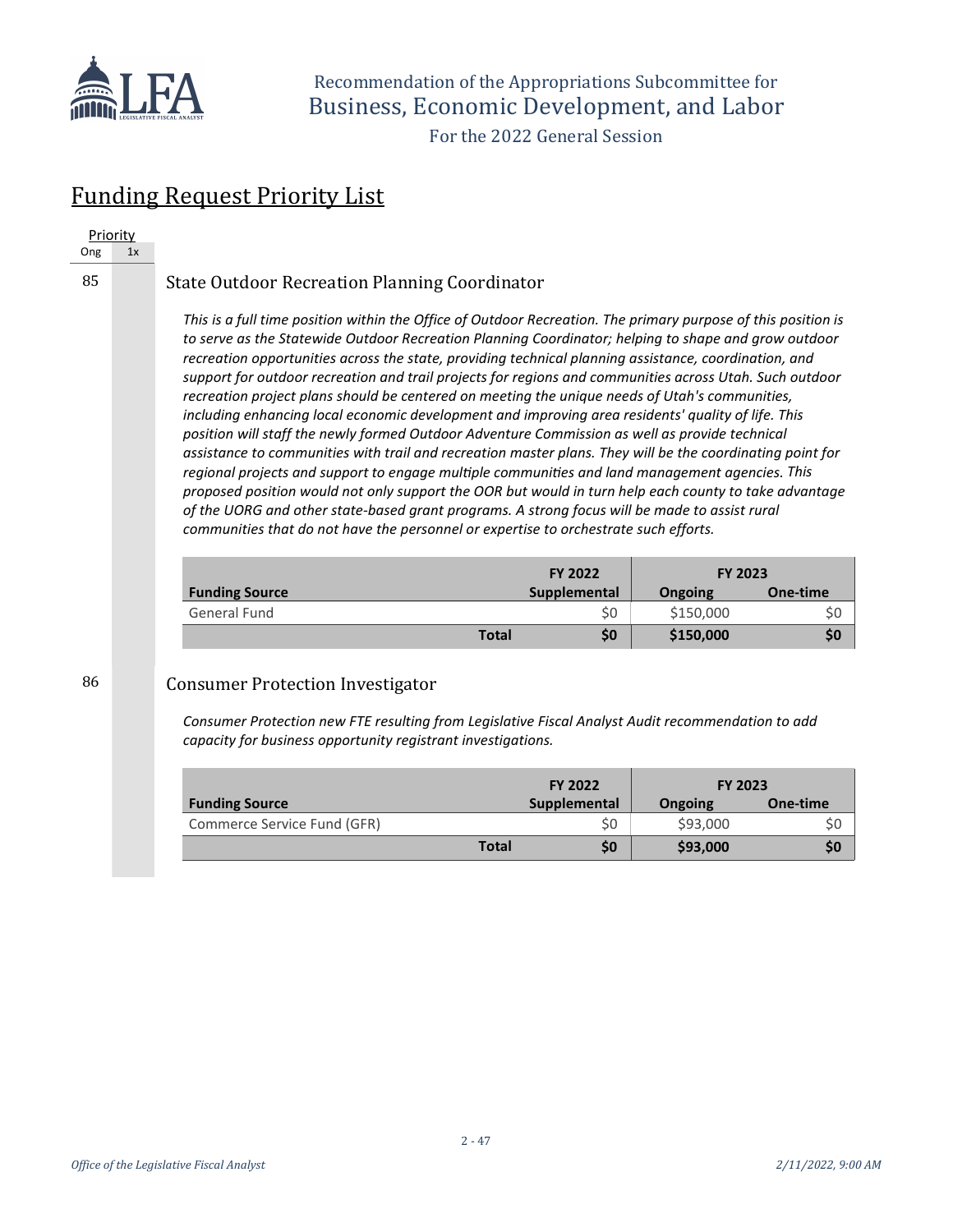

For the 2022 General Session

# Funding Request Priority List

## Ong 1x Priority

## 87 Tobacco Settlement Enforcement

*The Tax, Financial Services and Antitrust Division of the Utah Attorney General's Office and the Utah State Tax Commission in a joint effort to "diligently enforce" Utah's Tobacco Laws, the Master Settlement Agreement (MSA), the NPM Adjustment Settlement Agreement and the Term Sheet. The Term Sheet was recently signed in May 2018 and has new enforcement requirements for both the Attorney General's* office and the Auditing Division of the Utah State Tax Commission. This request is so that the State can *meet those requirements.*

|                                    | <b>FY 2022</b> | <b>FY 2023</b> |          |
|------------------------------------|----------------|----------------|----------|
| <b>Funding Source</b>              | Supplemental   | Ongoing        | One-time |
| General Fund                       | \$0            | \$129,700      | \$0      |
| <b>Education Fund</b>              | \$0            | \$105,500      | \$0      |
| Federal Funds                      | \$0            | \$6,300        | \$0      |
| Dedicated Credits Revenue          | \$0            | \$300          | \$0      |
| Sales and Use Tax Admin Fees (GFR) | \$0            | \$83,200       | \$0      |
| <b>Transfers</b>                   | \$0            | \$1,700        | \$0      |
|                                    | \$0<br>Total   | \$326,700      | \$0      |

## 88 The Peoples of Utah Project

*Utah Division of State History ‐ The Peoples of Utah represents our division's flagship initiative for America 250, which in 2026 will commemorate the year 1776, when our nation articulated its highest ideals of liberty and equality for all. As we look toward this commemoration in 2026, we have the opportunity and responsibility to reflect on the people and communities who have come together in Utah* since 1776. In this place, people from all over the world have made their homes and helped to create the vibrant culture and strong economy of Utah today. Yet, many of their stories remain untold In line with *Governor Spencer Cox's commitment to the Utah Compact on Racial Equity, Diversity, and Inclusion and One Utah Roadmap, the Peoples of Utah will engage with different ethnic, racial, disability, and other communiƟes to amplify their voices and demonstrate their place and belonging in our state.If funded, DCCE will need increased nonlapsing authority since this project will be multiple years.*

|                       |              | <b>FY 2022</b> | <b>FY 2023</b> |          |
|-----------------------|--------------|----------------|----------------|----------|
| <b>Funding Source</b> |              | Supplemental   | Ongoing        | One-time |
| General Fund          |              | \$350,000      | S0             | \$25,000 |
|                       | <b>Total</b> | \$350,000      | \$0            | \$25,000 |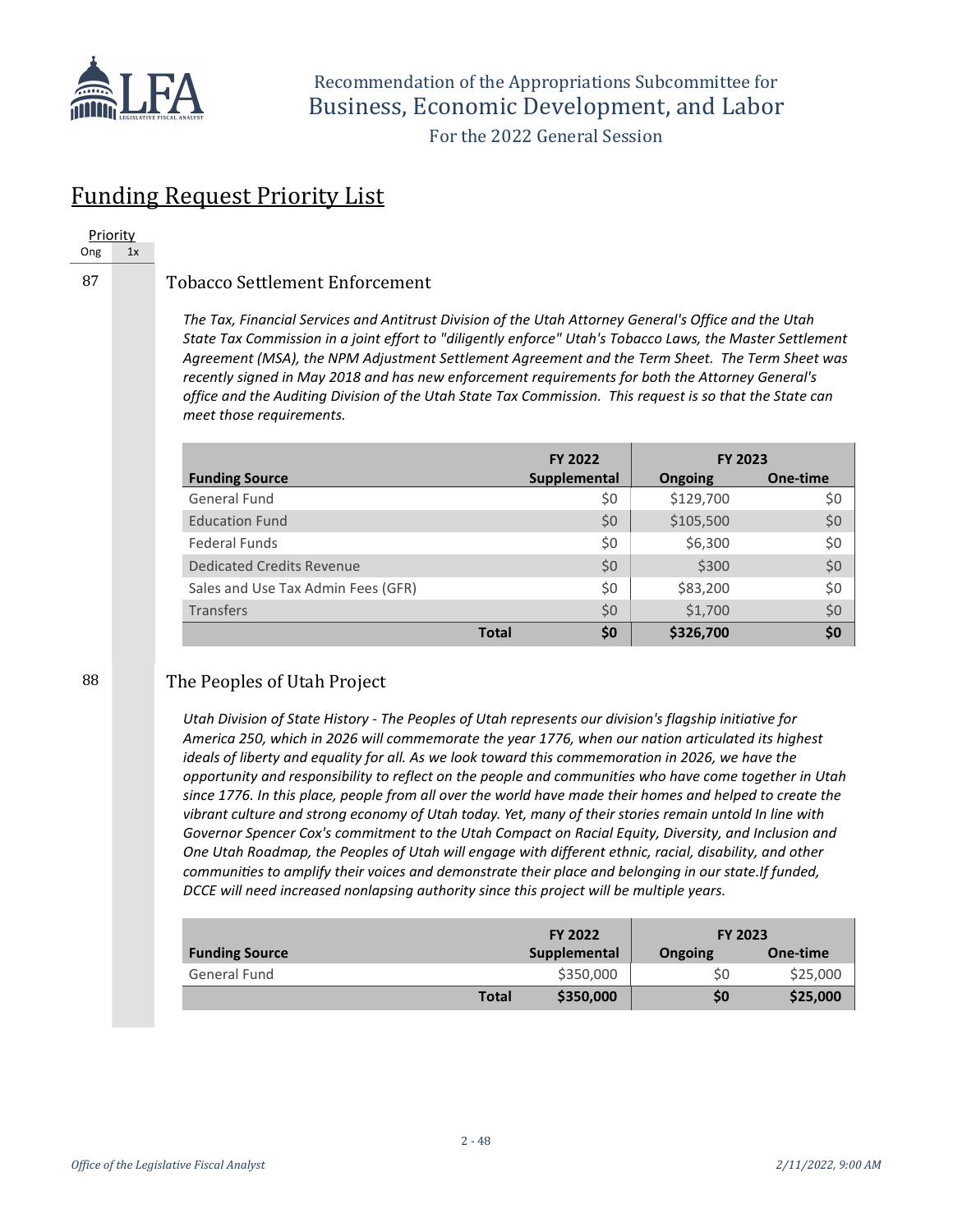

For the 2022 General Session

# Funding Request Priority List

| Ong | Priority<br>1x |                                                                                                                                                                                                                                                                                                                                                                                                                                                                                                                                                                                                                                                                                                                                                                                                                                                                                                                                                                                                                                                                                                                                                                                                                                                                                                                                                          |              |                |                |           |
|-----|----------------|----------------------------------------------------------------------------------------------------------------------------------------------------------------------------------------------------------------------------------------------------------------------------------------------------------------------------------------------------------------------------------------------------------------------------------------------------------------------------------------------------------------------------------------------------------------------------------------------------------------------------------------------------------------------------------------------------------------------------------------------------------------------------------------------------------------------------------------------------------------------------------------------------------------------------------------------------------------------------------------------------------------------------------------------------------------------------------------------------------------------------------------------------------------------------------------------------------------------------------------------------------------------------------------------------------------------------------------------------------|--------------|----------------|----------------|-----------|
| 89  |                | Property Rights Ombudsman - Planning Technical Assistance                                                                                                                                                                                                                                                                                                                                                                                                                                                                                                                                                                                                                                                                                                                                                                                                                                                                                                                                                                                                                                                                                                                                                                                                                                                                                                |              |                |                |           |
|     |                |                                                                                                                                                                                                                                                                                                                                                                                                                                                                                                                                                                                                                                                                                                                                                                                                                                                                                                                                                                                                                                                                                                                                                                                                                                                                                                                                                          |              |                |                |           |
|     |                | A new FTE and training resources housed in OPRO to take a lead role in coordinating the various training<br>programs and opportunities offered by various Utah organizations (ULCT, ULUI, Utah APA and OPRO).                                                                                                                                                                                                                                                                                                                                                                                                                                                                                                                                                                                                                                                                                                                                                                                                                                                                                                                                                                                                                                                                                                                                            |              |                |                |           |
|     |                |                                                                                                                                                                                                                                                                                                                                                                                                                                                                                                                                                                                                                                                                                                                                                                                                                                                                                                                                                                                                                                                                                                                                                                                                                                                                                                                                                          |              | <b>FY 2022</b> | <b>FY 2023</b> |           |
|     |                | <b>Funding Source</b>                                                                                                                                                                                                                                                                                                                                                                                                                                                                                                                                                                                                                                                                                                                                                                                                                                                                                                                                                                                                                                                                                                                                                                                                                                                                                                                                    |              | Supplemental   | Ongoing        | One-time  |
|     |                | Commerce Service Fund (GFR)                                                                                                                                                                                                                                                                                                                                                                                                                                                                                                                                                                                                                                                                                                                                                                                                                                                                                                                                                                                                                                                                                                                                                                                                                                                                                                                              |              | \$0            | \$0            | \$250,000 |
|     |                |                                                                                                                                                                                                                                                                                                                                                                                                                                                                                                                                                                                                                                                                                                                                                                                                                                                                                                                                                                                                                                                                                                                                                                                                                                                                                                                                                          | <b>Total</b> | \$0            | \$0            | \$250,000 |
| 90  |                | Refundable Tax Credit Auditors & System Programming<br>Auditors to implement the Governor's Refundable Tax Credit item if it is funded.                                                                                                                                                                                                                                                                                                                                                                                                                                                                                                                                                                                                                                                                                                                                                                                                                                                                                                                                                                                                                                                                                                                                                                                                                  |              | FY 2022        | FY 2023        |           |
|     |                | <b>Funding Source</b>                                                                                                                                                                                                                                                                                                                                                                                                                                                                                                                                                                                                                                                                                                                                                                                                                                                                                                                                                                                                                                                                                                                                                                                                                                                                                                                                    |              | Supplemental   | Ongoing        | One-time  |
|     |                | <b>Education Fund</b>                                                                                                                                                                                                                                                                                                                                                                                                                                                                                                                                                                                                                                                                                                                                                                                                                                                                                                                                                                                                                                                                                                                                                                                                                                                                                                                                    |              | \$0            | \$350,000      | \$500,000 |
|     |                |                                                                                                                                                                                                                                                                                                                                                                                                                                                                                                                                                                                                                                                                                                                                                                                                                                                                                                                                                                                                                                                                                                                                                                                                                                                                                                                                                          | <b>Total</b> | \$0            | \$350,000      | \$500,000 |
| 91  |                | <b>State Flag Taskforce</b><br>In the 2021 legislative session, the Utah legislature passed a bill establishing a task force to redesign<br>Utah's state flag. Since last March, a commission has been formed, and the Governor and Lt. Governor<br>decided this commission was essential enough that each of them would personally sit on the commission,<br>rather than assign a representative. They serve alongside six legislators, as well as the CCE Executive<br>Director Jill Love. We look to a new state flag to unify, educate, and build civic pride, as it reflects the<br>symbols and values of all within our state - a true representation of "One Utah". Key to a state flag<br>redesign process is broad community outreach and inclusion of all voices. The requested funds will<br>support statewide community outreach, including work with a strategic communications firm to establish<br>and convene subcommittees in history, education, multicultural communities, tourism, and design;<br>curriculum materials for teachers and schools; website and social media design and monitoring;<br>statewide advertising, surveys, and awareness building; and a selection process and compensation for<br>the final design. If funded, DCCE will need increased nonlapsing authority since this project will be<br>multiple years. |              |                |                |           |
|     |                |                                                                                                                                                                                                                                                                                                                                                                                                                                                                                                                                                                                                                                                                                                                                                                                                                                                                                                                                                                                                                                                                                                                                                                                                                                                                                                                                                          |              | FY 2022        | FY 2023        |           |
|     |                | <b>Funding Source</b>                                                                                                                                                                                                                                                                                                                                                                                                                                                                                                                                                                                                                                                                                                                                                                                                                                                                                                                                                                                                                                                                                                                                                                                                                                                                                                                                    |              | Supplemental   | <b>Ongoing</b> | One-time  |
|     |                | General Fund                                                                                                                                                                                                                                                                                                                                                                                                                                                                                                                                                                                                                                                                                                                                                                                                                                                                                                                                                                                                                                                                                                                                                                                                                                                                                                                                             |              | \$200,000      | \$0            | \$0       |
|     |                |                                                                                                                                                                                                                                                                                                                                                                                                                                                                                                                                                                                                                                                                                                                                                                                                                                                                                                                                                                                                                                                                                                                                                                                                                                                                                                                                                          | <b>Total</b> | \$200,000      | \$0            | \$0       |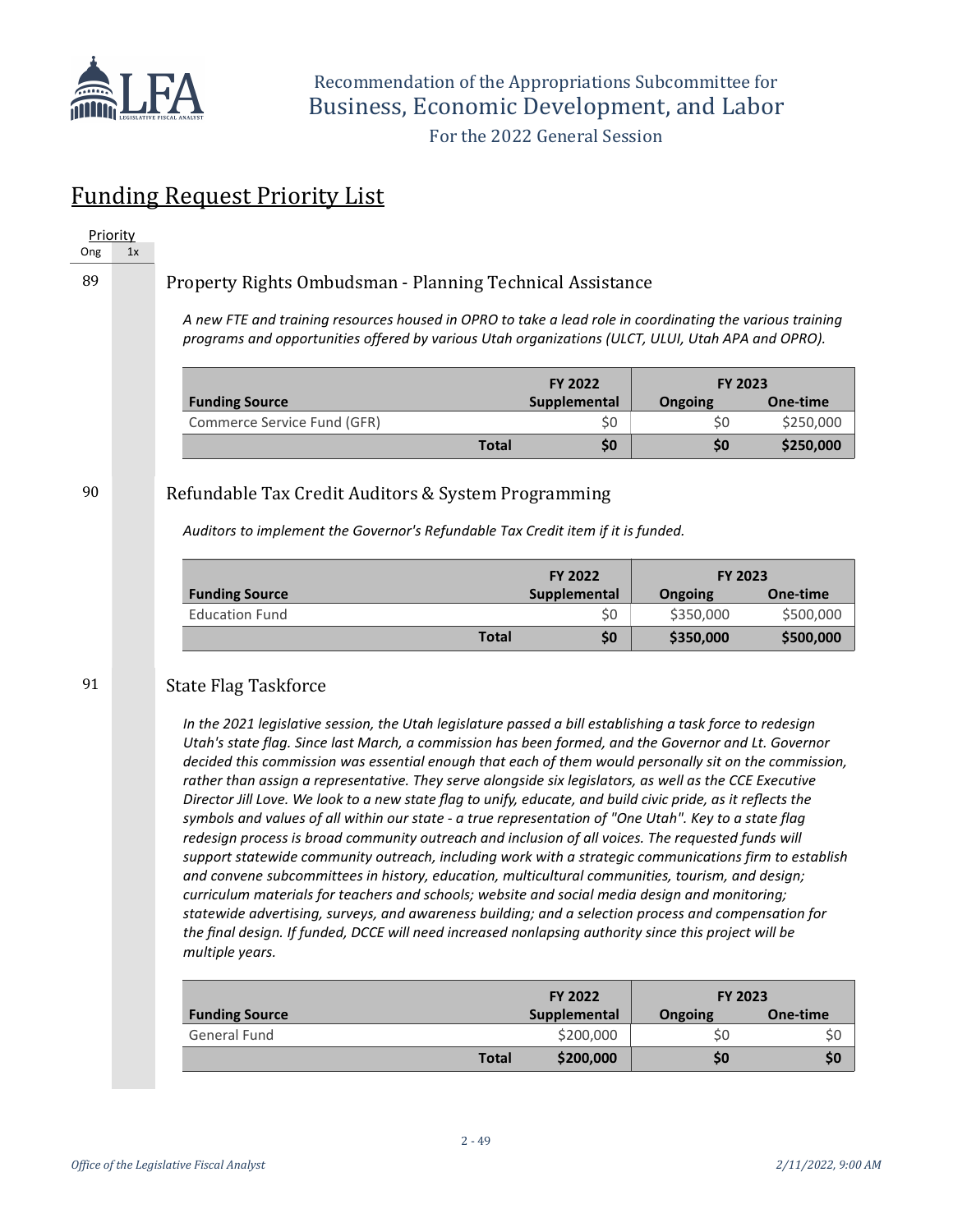

# Funding Request Priority List

# 92 Securities Restitution

*Pending*

|                             | <b>FY 2022</b>      | <b>FY 2023</b> |           |
|-----------------------------|---------------------|----------------|-----------|
| <b>Funding Source</b>       | Supplemental        | Ongoing        | One-time  |
| Commerce Service Fund (GFR) | SO.                 | Ś0             | \$650,000 |
|                             | \$0<br><b>Total</b> | \$0            | \$650,000 |

# 93 Richfield Regional Office Building - Commerce

*Funding changes reflected are contingent on the funding and construction of a new Richfield Regional Office building. Presumably, efficiencies would be gained by co‐locating with other state entities in the area.*

|                             |       | <b>FY 2022</b> | <b>FY 2023</b> |          |
|-----------------------------|-------|----------------|----------------|----------|
| <b>Funding Source</b>       |       | Supplemental   | Ongoing        | One-time |
| Commerce Service Fund (GFR) |       | \$0            | (512, 200)     | \$12,200 |
|                             | Total | \$0            | (512, 200)     | \$12,200 |

# 94 **Corinne History Museum**

The Corinne History Museum works to preserve Corinne's rich history. A key part of that history is the *Corinne Methodist Church, the oldest non‐LDS church in the state. The requested \$200,000 one‐time funding would go towards restoring the church and museum. When the project is complete and the* museum and church have been restored, it will not only bring tourists to the city, but also host local *events such as weddings and funerals. (Requested By: Rep. Ferry, J.)*

|                       |              | <b>FY 2022</b> | <b>FY 2023</b> |           |
|-----------------------|--------------|----------------|----------------|-----------|
| <b>Funding Source</b> |              | Supplemental   | Ongoing        | One-time  |
| General Fund          |              | Ś0             | Ś0             | \$200,000 |
|                       | <b>Total</b> | \$0            | \$0            | \$200,000 |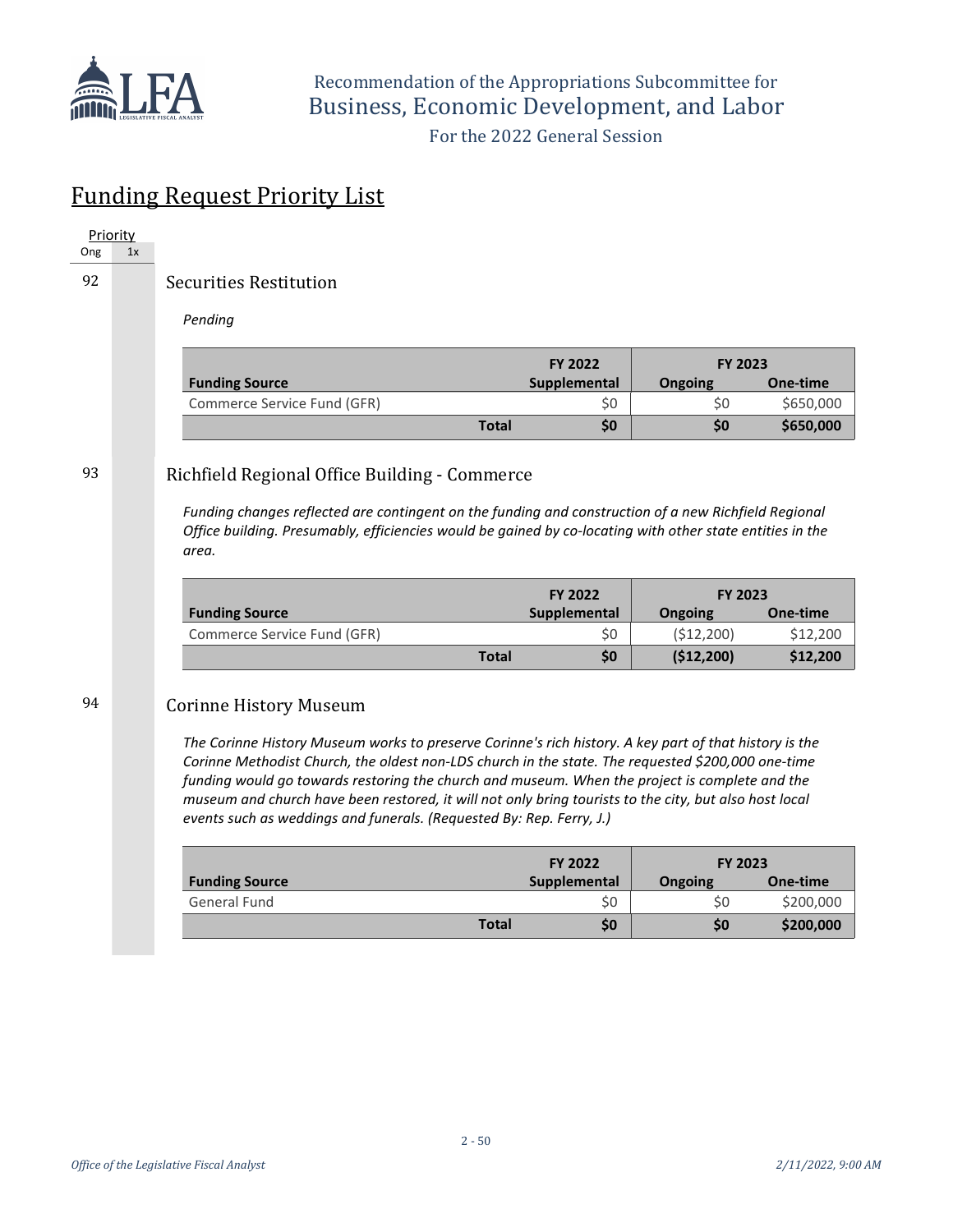

Recommendation of the Appropriations Subcommittee for Business, Economic Development, and Labor

For the 2022 General Session

# Funding Request Priority List

# 95 Technical Assistance for Women and Minority Owned Businesses

*This funding will be used to assist organizations that provides technical assistance, counseling, and support for business planning for minority‐owned and women‐owned businesses. (Requested By: Sen. Escamilla, L.)*

|                       | <b>FY 2022</b>      | <b>FY 2023</b> |             |
|-----------------------|---------------------|----------------|-------------|
| <b>Funding Source</b> | Supplemental        | Ongoing        | One-time    |
| General Fund          | Ś0                  | S0             | \$1,000,000 |
|                       | \$0<br><b>Total</b> | \$0            | \$1,000,000 |

# 96 Historic Pioneer Park Revitalization

To develop a Public-Private-Partnership with Salt Lake City to provide safety and security and to revitalize the Park. To repair, improve and add infrastructure to the Park which will attract people from all over to *enjoy its facilities. To create an environment for economic development to thrive in the area. (Requested By: Sen. Vickers, E.)*

|                       |       | <b>FY 2022</b> | <b>FY 2023</b> |             |
|-----------------------|-------|----------------|----------------|-------------|
| <b>Funding Source</b> |       | Supplemental   | Ongoing        | One-time    |
| General Fund          |       | \$0            | Ś0             | \$3,500,000 |
|                       | Total | \$0            | \$0            | \$3,500,000 |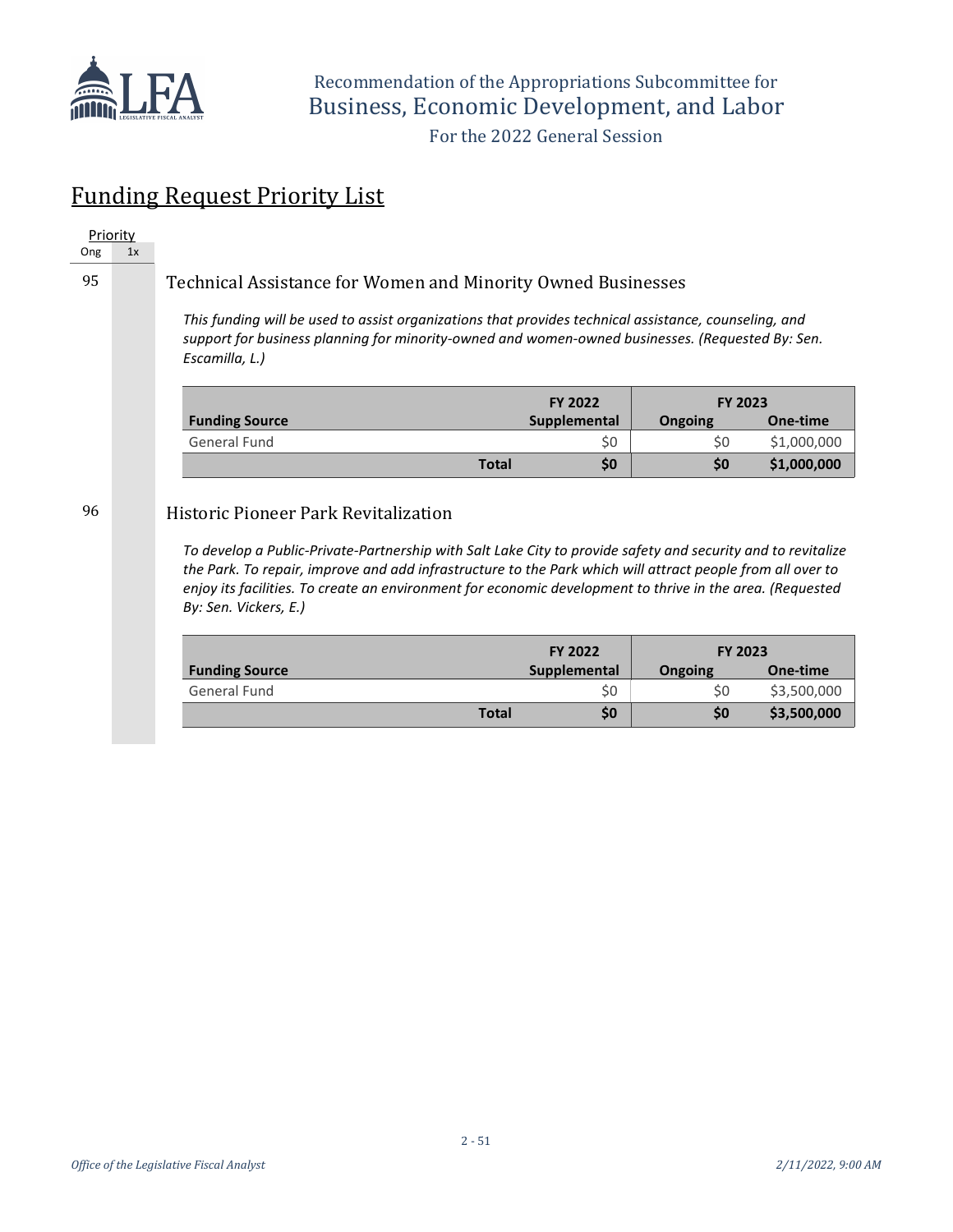

For the 2022 General Session

# Funding Request Priority List

Ong 1x Priority

## 97 Property Tax Deferral Amendments

*State Revenue Impact: Enactment of this legislation would result in a one‐time appropriation of \$10,000,000 from the General Fund in FY2023 to a new General Fund Restricted ‐ Property Tax Deferral Restricted Account. Revenue could accrue to the General Fund as properties are sold and deferrals repaid, but those one‐time amounts are unknown at this time.*

State Expenditure Impact: Enactment of this legislation could result in a one-time \$10 million expenditure from the General Fund in FY2023 to be deposited into the new General Fund Restricted - Property Tax Deferral Restricted Account. It could also cost the Tax Commission as much as \$10 million one-time in *FY2023 for loans from the newly created restricted account to reimburse counties for property tax deferral. FY 2023 amounts could be lower with higher reimbursements occurring in later years, but that flow is unknown. Enactment of this legislation could also cost the Division of Finance \$1,000 ongoing* from the General Fund, beginning in FY2023, and \$600 one-time from the General Fund in FY2023 for *costs associated with establishing and maintaining a new restricted account.*

*Local Government Impact: Enactment of this legislation could lead to local governments forgoing up to approximately \$15 million annually in property tax receipts due to deferring payments for qualifying residential property owners, but receiving original amounts due plus interest totaling about \$22 million at the end of each tranche of deferment. This assumes about 94,000 properties valued under \$500,000 are* owned by individuals over 75 years of age, and about 8,400 of these owners defer payment for about 10 *years with the deferred amount accruing interesting at about 3.8 percent annually. However, enactment* of this legislation could also result in local governments receiving up to \$10 million in aggregate from a *new restricted account to offset the deferred revenue.*

*Individual / Business Impact: Enactment of this legislation could lead to qualifying homeowners deferring up to approximate (Requested By: Sen. Fillmore, L.)*

|                       |              | <b>FY 2022</b> | <b>FY 2023</b> |              |
|-----------------------|--------------|----------------|----------------|--------------|
| <b>Funding Source</b> |              | Supplemental   | Ongoing        | One-time     |
| General Fund          |              | \$0            | S0             | \$10,000,000 |
|                       | <b>Total</b> | \$0            | \$0            | \$10,000,000 |

## 98 **Nonprofit Connection Center Facility**

*The purpose of the request is to build the capabilities of Northern Utah's Nonprofit Sector through the Nonprofit Connection of Northern Utah (NPC). Seeking funding to assist the United Way of Northern Utah* in making needed capital improvements to their facility to create a state-of-the-art designated space for *the NPC and provide adequate office facilities for a significant number of Weber‐area nonprofit organizations. (Requested By: Rep. Waldrip, S.)*

|                       |              | <b>FY 2022</b> | <b>FY 2023</b> |          |
|-----------------------|--------------|----------------|----------------|----------|
| <b>Funding Source</b> |              | Supplemental   | Ongoing        | One-time |
| General Fund          |              | \$300,000      | S0             | \$C      |
|                       | <b>Total</b> | \$300,000      | \$0            | \$0      |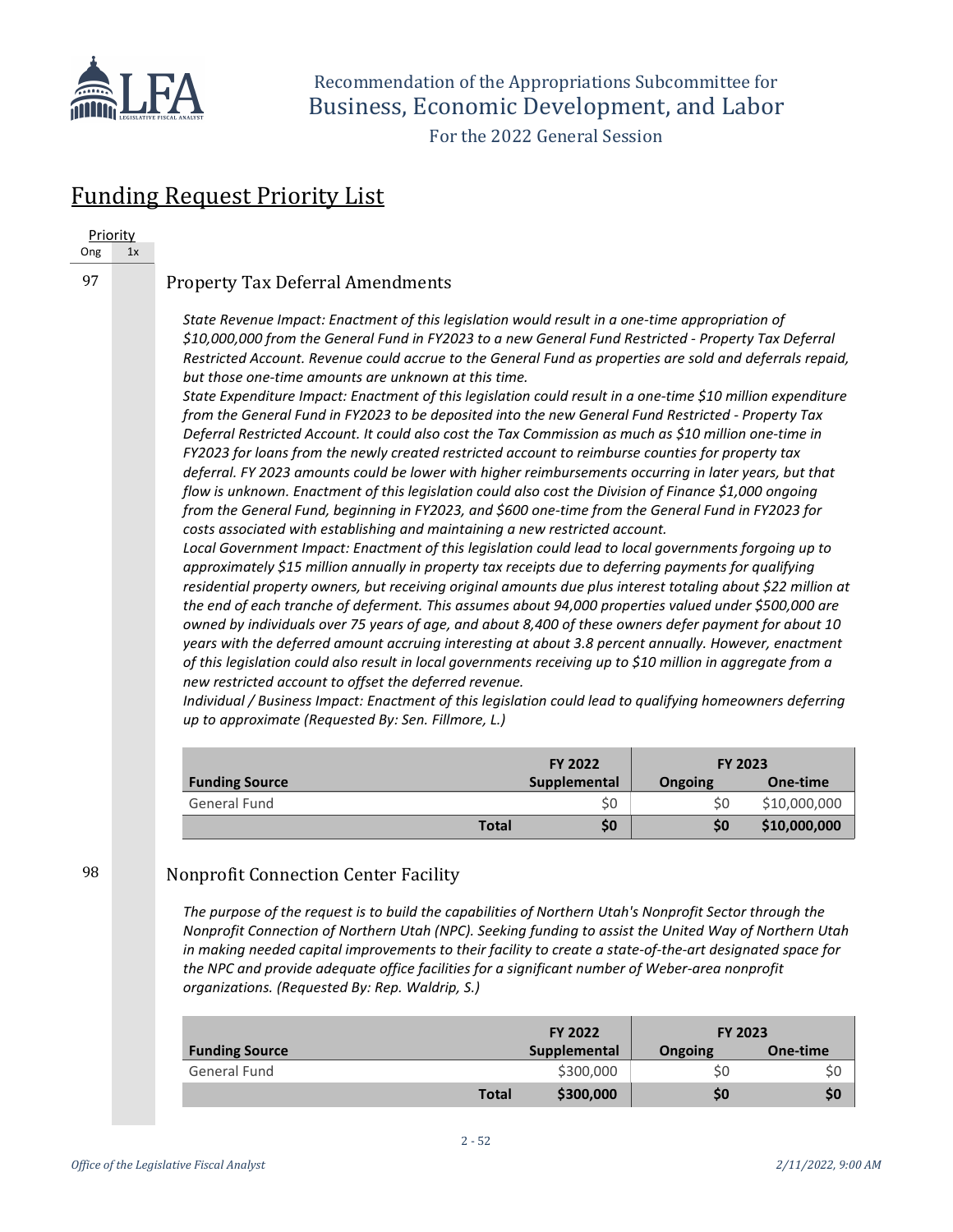

 $\overline{a}$ 

Recommendation of the Appropriations Subcommittee for Business, Economic Development, and Labor

For the 2022 General Session

# Funding Request Priority List

| Priority<br>Ong | 1x |                                                                                                                                                                                                           |                     |                |          |
|-----------------|----|-----------------------------------------------------------------------------------------------------------------------------------------------------------------------------------------------------------|---------------------|----------------|----------|
| 99              |    | <b>Box Elder Community Campus</b>                                                                                                                                                                         |                     |                |          |
|                 |    | Purchase and repurpose existing elementary school to use as a campus for Boys and Girls Club, New Hope<br>Crisis Center etc. (Requested By: Sen. Sandall, S.)                                             |                     |                |          |
|                 |    |                                                                                                                                                                                                           | <b>FY 2022</b>      | FY 2023        |          |
|                 |    | <b>Funding Source</b>                                                                                                                                                                                     | Supplemental        | <b>Ongoing</b> | One-time |
|                 |    | <b>General Fund</b>                                                                                                                                                                                       | \$3,000,000         | \$0            | \$0      |
|                 |    | <b>Total</b>                                                                                                                                                                                              | \$3,000,000         | \$0            | \$0      |
|                 |    | Funding would repair the Museum's building foundation and make upgrades to the building, making it                                                                                                        |                     |                |          |
|                 |    | possible for the museum to continue to protect, archive, and display items in its possession. (Requested<br>By: Rep. Collard)                                                                             | FY 2022             | FY 2023        |          |
|                 |    | <b>Funding Source</b>                                                                                                                                                                                     | <b>Supplemental</b> | Ongoing        | One-time |
|                 |    | <b>General Fund</b>                                                                                                                                                                                       | \$0                 | \$0            | \$20,000 |
|                 |    | <b>Total</b>                                                                                                                                                                                              | \$0                 | \$0            | \$20,000 |
|                 |    | <b>Opportunity Expansion Grants</b><br>Ensures that our nonprofits serving diverse Utahns have the investment necessary to expand opportunity<br>throughout the state. (Requested By: Sen. Escamilla, L.) |                     |                |          |
| 101             |    |                                                                                                                                                                                                           | <b>FY 2022</b>      | <b>FY 2023</b> |          |
|                 |    | <b>Funding Source</b>                                                                                                                                                                                     | Supplemental        | Ongoing        | One-time |
|                 |    | General Fund                                                                                                                                                                                              | \$0                 | \$3,000,000    | \$0      |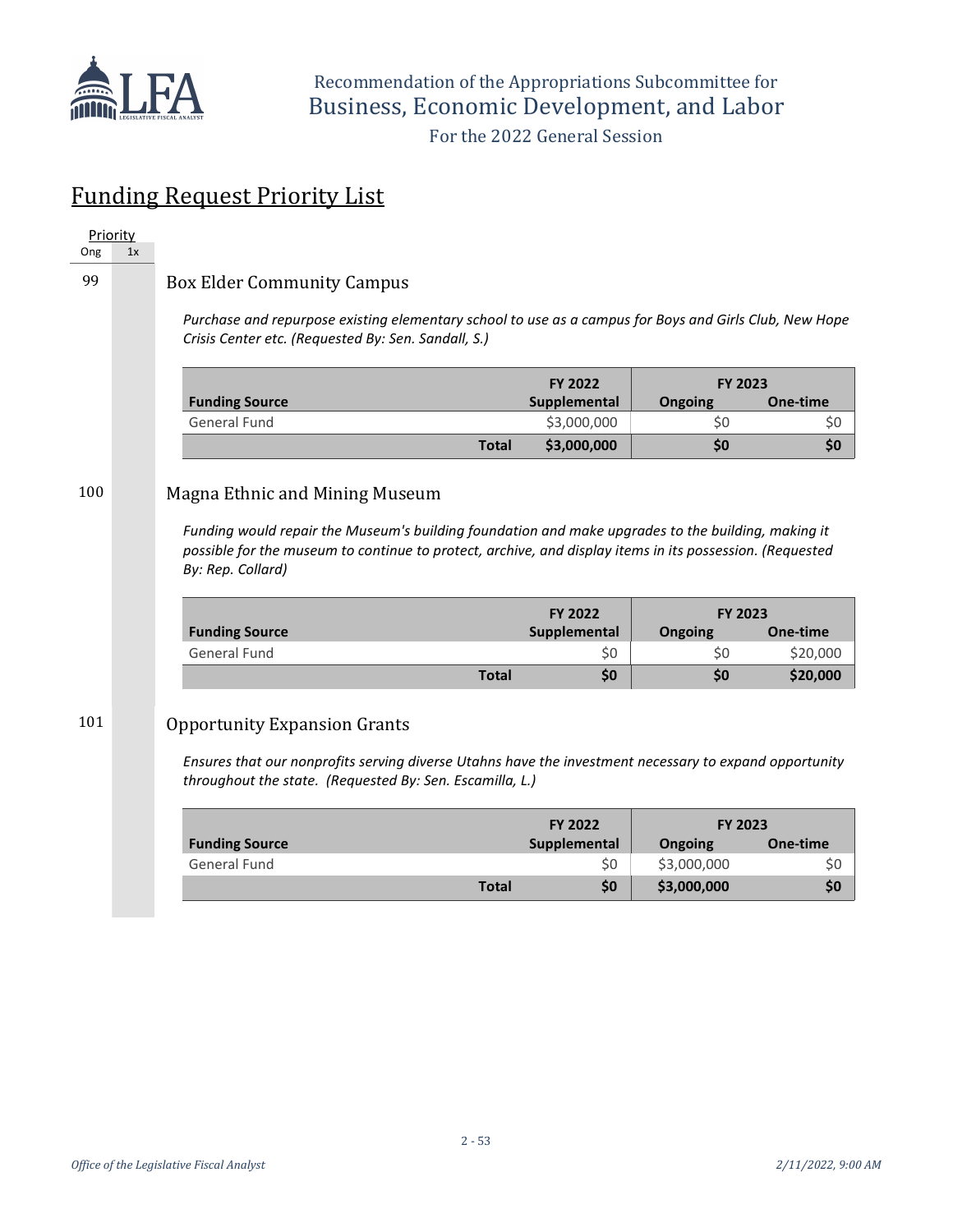

For the 2022 General Session

# Funding Request Priority List

# Ong 1x **Priority**

102 Harrington Center for the Arts

*Harrington Center for the Arts (HCA) is preparing for construction beginning Summer 2022 to renovate the historic Harrington School in American Fork with the addition of a Studio Theater to create a* permanent community home for the arts. With the support of the State of Utah, HCA plans to establish this \$27M premiere facility for the arts as the foundation for a vibrant and viable arts community in *northern Utah County. HCA's 2021 appropriation request of \$135,000 was matched by private donations and funds were directed towards the architectural design of the Studio Theater, studies, and preliminary investigation. American Fork City surplussed the needed property for the Studio Theater and entered into a lease agreement with HCA. \$15M of the total cost of the project has been secured through private* investment, and in 2022 HCA is requesting \$1,899,286 that will be used to cover 10% of the construction *cost of the Studio Theater, 50% of permits, and the remaining 42% of A&E. (Requested By: Rep. Christofferson, K.)*

|                       |              | <b>FY 2022</b> | <b>FY 2023</b> |             |
|-----------------------|--------------|----------------|----------------|-------------|
| <b>Funding Source</b> |              | Supplemental   | Ongoing        | One-time    |
| General Fund          |              | Ś0             | S0             | \$1,000,000 |
|                       | <b>Total</b> | \$0            | \$0            | \$1,000,000 |

# 103 Multicultural Economic Strategy

*This funding will help to provide a strategy for the multicultural community with regards to helping with licensures and developing a best practices strategy. This will also help with the development of Utah's Multicultural Economy Legacy Blueprint to identify long and short‐term policy and investment strategies* for government, business, and the private sector to work collectively to close disparities in the four pillars *of Economy, Education, Housing and Healthcare. (Requested By: Sen. Escamilla, L.)*

|                       |              | <b>FY 2022</b> | FY 2023 |          |
|-----------------------|--------------|----------------|---------|----------|
| <b>Funding Source</b> |              | Supplemental   | Ongoing | One-time |
| General Fund          |              | \$70,000       | S0      | \$C      |
|                       | <b>Total</b> | \$70,000       | \$0     | \$0      |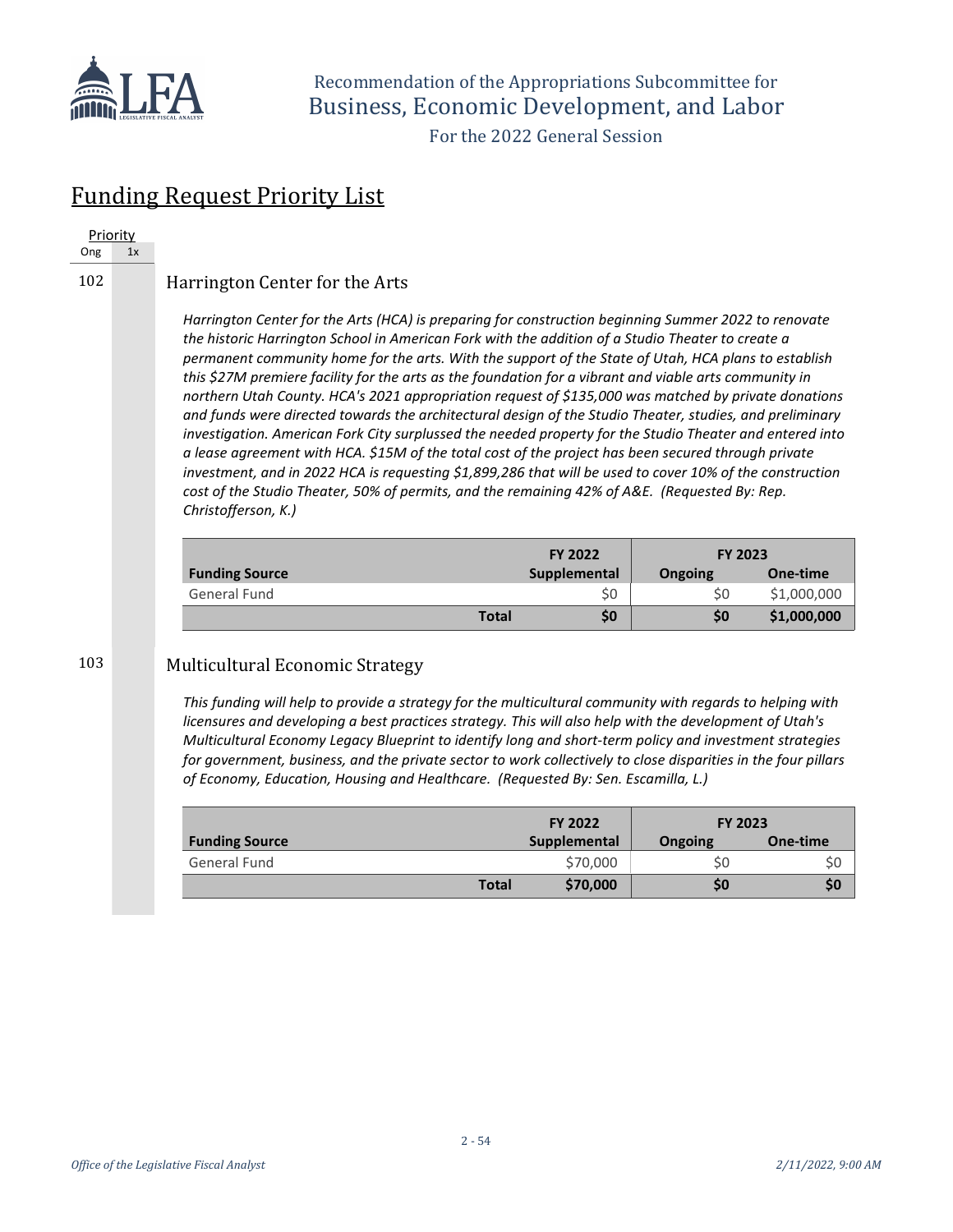

Recommendation of the Appropriations Subcommittee for Business, Economic Development, and Labor

For the 2022 General Session

# Funding Request Priority List

# 104 Small Business Development Center

*To hire two full‐time positions for the Utah SBDC Entrepreneur Academy. A Web Developer/Programmer and an Instructional Designer. Both positions will further the work already completed by the Utah SBDC to manage client load and increase market share. (Requested By: Sen. Owens, D.R.)*

|                       | <b>FY 2022</b>      | <b>FY 2023</b> |          |
|-----------------------|---------------------|----------------|----------|
| <b>Funding Source</b> | Supplemental        | Ongoing        | One-time |
| General Fund          | SO.                 | \$205,500      | \$0      |
|                       | \$0<br><b>Total</b> | \$205,500      | \$0      |

## 105 Public Library Infrastructure Investment

*This funding will be used to improve public library infrastructure across the state. Libraries are vital spaces in our communities, providing needed access to reliable broadband, supporting student success, and helping to nurture and support entrepreneurs and small businesses. Libraries, which offer convenient locations and night/weekend hours; provide unique and heavily‐used flexible community space. In addition to providing reading materials, and early literacy and other learning programs, libraries also partner with food banks to provide food to kids; offer technology and meeting space to our mobile workforce and much‐needed meeting spaces for small businesses, community events, government* meetings, non-profits, and art and cultural events. This funding will be used to improve energy efficiency, *upgrade heating, HVAC, air quality systems, improve safety/accessibility, upgrade technology and improve usability of spaces. The funding would be provided to the Utah State Library which would administer it through a competitive grant process made available to Utah public libraries. (Requested By: Sen. Escamilla, L.)*

|                       |       | <b>FY 2022</b> | FY 2023 |             |
|-----------------------|-------|----------------|---------|-------------|
| <b>Funding Source</b> |       | Supplemental   | Ongoing | One-time    |
| General Fund          |       | Ś0             | Ś0      | \$2,000,000 |
|                       | Total | \$0            | \$0     | \$2,000,000 |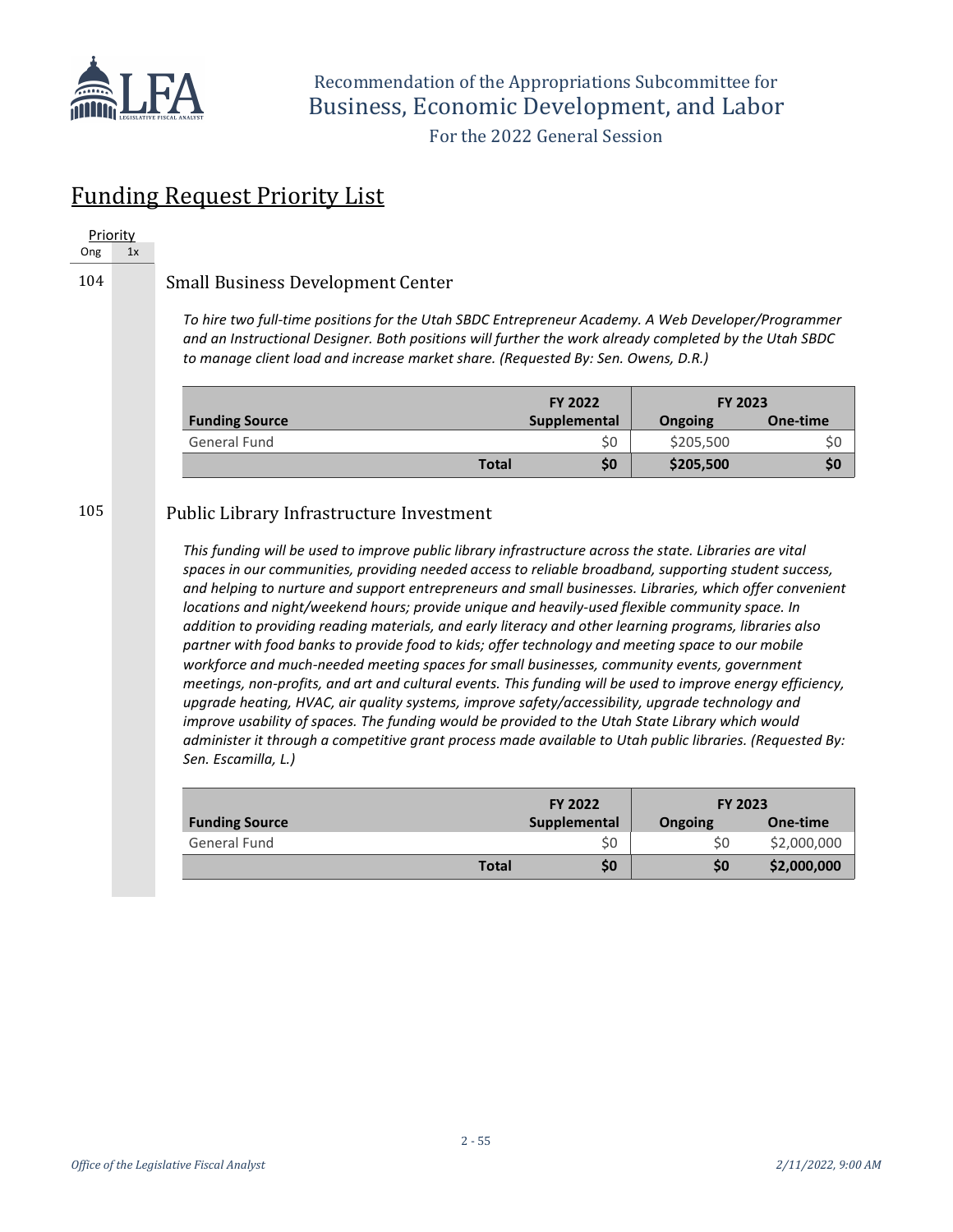

Recommendation of the Appropriations Subcommittee for Business, Economic Development, and Labor

For the 2022 General Session

# Funding Request Priority List

# 106 Wendover Historic Airfield Infrastructural Restoration Project

The Wendover Airfield is a historic airport used by the military during World War II. This funding would go toward a multi-phase restoration project. It will provide more opportunities to educate the public on this *important historic airport while providing much needed income to Wendover, where 33% of people live below the poverty line. This project aims to make much needed infrastructural repairs so that the Airfield's restoration can be complete and can provide educational and economic benefits. (Requested By: Rep. Nelson, M.)*

|                       |              | <b>FY 2022</b> | <b>FY 2023</b> |             |
|-----------------------|--------------|----------------|----------------|-------------|
| <b>Funding Source</b> |              | Supplemental   | Ongoing        | One-time    |
| General Fund          |              | \$0            | S0             | \$1,000,000 |
|                       | <b>Total</b> | \$0            | \$0            | \$1,000,000 |

# 107 10th Annual Pacific Island Heritage Month

*The 10th annual Utah Pacific Islander Heritage Month celebration bridges neighbors throughout the* state in a fun, educational variety of events and activities that include art exhibits, live traditional music *and performing arts, traditional foods for the entire month of August.*

*Utah Pacific Island Heritage Month provides a platform for Pacific Island businesses, entrepreneurs, and community organizations to educate our youth and the wider community about our cultural assets, services, and programs to counter negative stereotypes of Pacific Islanders, instill positive self‐identity in our youth, to preserve and promote Pacific Island cultural heritage and traditions, acknowledge the similarities and embrace the differences among ALL cultures, and to honor our wayfinders and trailblazers across the Pacific Islands. (Requested By: Sen. Harper, W.)*

|                       |              | <b>FY 2022</b> | <b>FY 2023</b> |          |
|-----------------------|--------------|----------------|----------------|----------|
| <b>Funding Source</b> |              | Supplemental   | Ongoing        | One-time |
| General Fund          |              | \$0            | \$140,000      | \$0      |
|                       | <b>Total</b> | \$0            | \$140,000      | \$0      |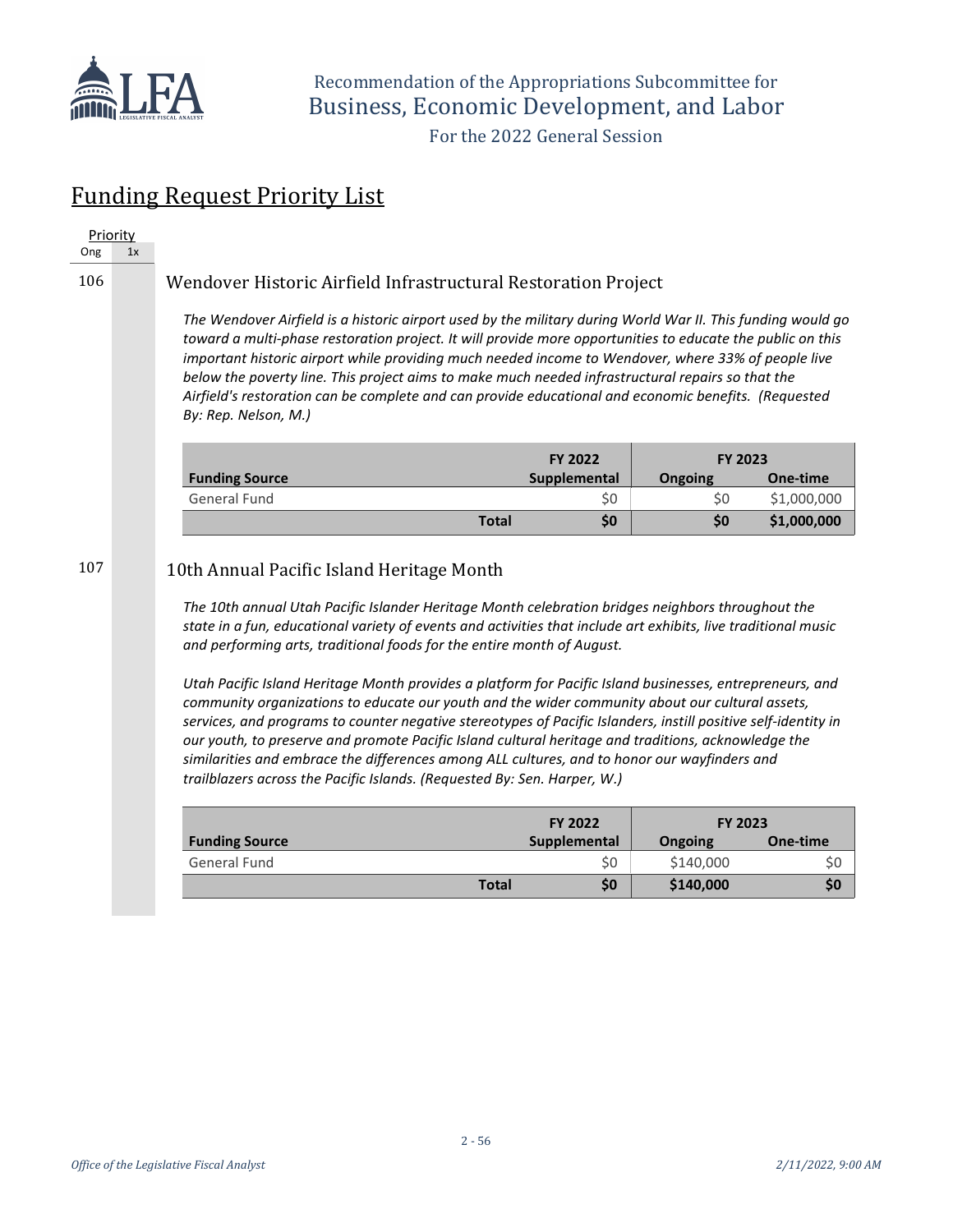

Recommendation of the Appropriations Subcommittee for Business, Economic Development, and Labor

For the 2022 General Session

# Funding Request Priority List

# 108 St George Musical Theater

Request for building a musical theatre for Southern, its residents and countless visitors that come visit in *Southern Utah.*

*Representative Walt Brooks (Requested By: Rep. Brooks, W.)*

|                       |              | <b>FY 2022</b> | <b>FY 2023</b> |          |
|-----------------------|--------------|----------------|----------------|----------|
| <b>Funding Source</b> |              | Supplemental   | Ongoing        | One-time |
| General Fund          |              | \$1,000,000    | Ś0             | Ś0       |
|                       | <b>Total</b> | \$1,000,000    | \$0            | \$0      |

## 109 Request for an Art Center

This project will acquire, preserve and renovate the historic 122 year old 15th Ward Chapel to create a *community gathering space, a creative industries incubator, and an immersive art attraction that will be regional draw for those that would like to experience and participate in new emerging art forms. (Requested By: Rep. Hollins, S.)*

|                       |              | <b>FY 2022</b> | <b>FY 2023</b> |           |
|-----------------------|--------------|----------------|----------------|-----------|
| <b>Funding Source</b> |              | Supplemental   | Ongoing        | One-time  |
| General Fund          |              | \$0            | Ś0             | \$800,000 |
|                       | <b>Total</b> | \$0            | \$0            | \$800,000 |

# 110 SLC Cemetery

The Total estimated cost of the needed irrigation work is \$7.4 million. We propose that the City pledge up *to \$3 million. Additionally, we will reach out to key interested parties and companies that would be* interested in contributing to this project, as they are very invested in the care of the cemetery. The total request to the state would be \$4.4 million and any contribution from private entities. (Requested By: Sen. *Weiler, T.)*

|                       |              | <b>FY 2022</b> | FY 2023 |          |
|-----------------------|--------------|----------------|---------|----------|
| <b>Funding Source</b> |              | Supplemental   | Ongoing | One-time |
| General Fund          |              | \$1,000,000    | Ś0      | \$0      |
|                       | <b>Total</b> | \$1,000,000    | \$0     | \$0      |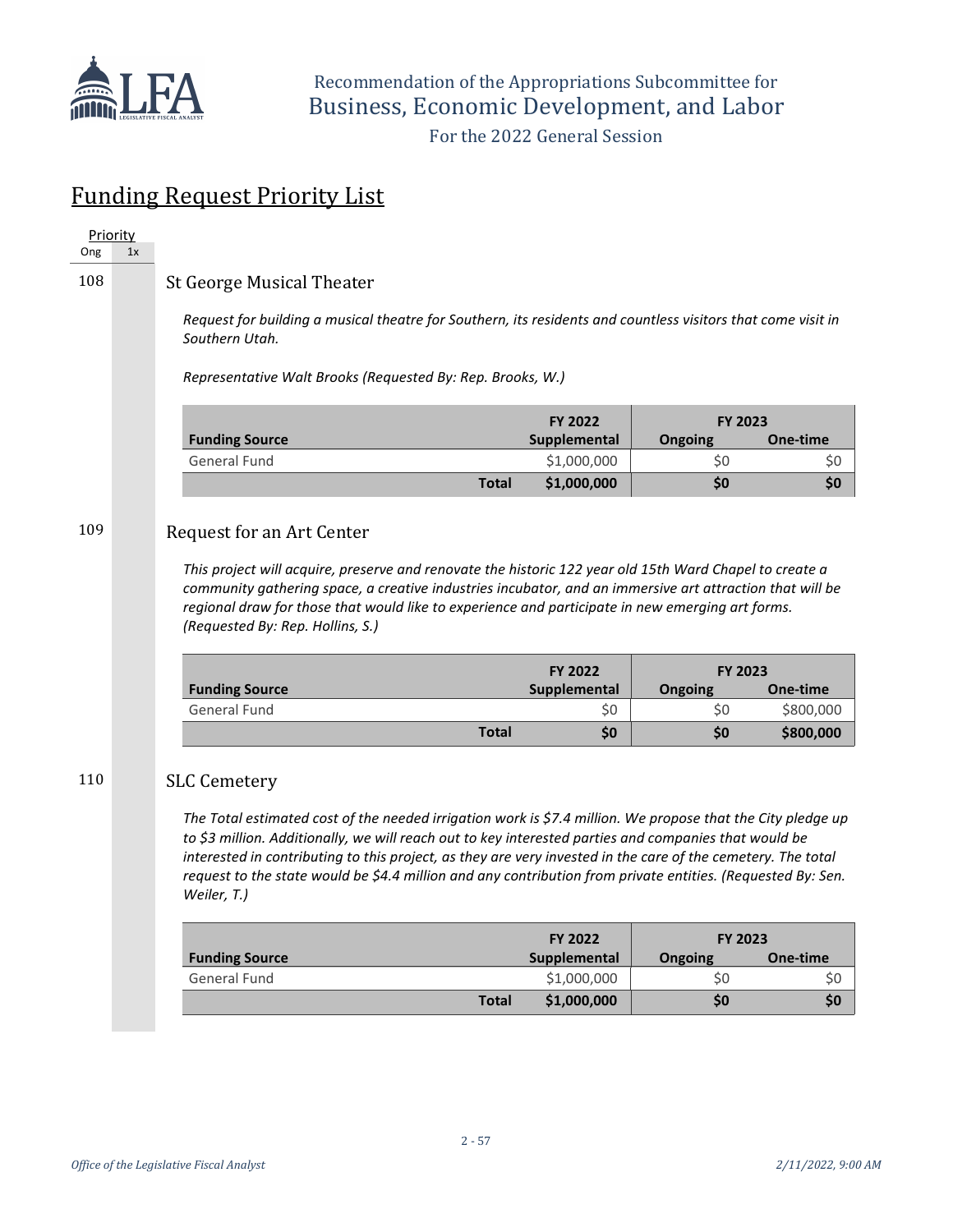

For the 2022 General Session

# Funding Request Priority List

| Ong | Priority<br>1x |                                                                                                                                                                                                                                                                                                                                                                                                                                            |                           |                |           |
|-----|----------------|--------------------------------------------------------------------------------------------------------------------------------------------------------------------------------------------------------------------------------------------------------------------------------------------------------------------------------------------------------------------------------------------------------------------------------------------|---------------------------|----------------|-----------|
| 111 |                |                                                                                                                                                                                                                                                                                                                                                                                                                                            |                           |                |           |
|     |                | Helper River Revitalization Phase VI                                                                                                                                                                                                                                                                                                                                                                                                       |                           |                |           |
|     |                | Request is to complete recreation and river improvements on the Price River in Helper City to improve<br>recreation access, water quality, and river ecosystem. (Requested By: Rep. Owens, D.)                                                                                                                                                                                                                                             |                           |                |           |
|     |                |                                                                                                                                                                                                                                                                                                                                                                                                                                            | <b>FY 2022</b>            | <b>FY 2023</b> |           |
|     |                | <b>Funding Source</b>                                                                                                                                                                                                                                                                                                                                                                                                                      | Supplemental              | Ongoing        | One-time  |
|     |                | <b>General Fund</b>                                                                                                                                                                                                                                                                                                                                                                                                                        | \$0                       | \$0            | \$250,000 |
|     |                | <b>Total</b>                                                                                                                                                                                                                                                                                                                                                                                                                               | \$0                       | \$0            | \$250,000 |
|     |                | This is a program which provides musical concerts performed by Utah musicians throughout the state.<br>The concerts allows Utahns to able to experience live performances and provides for employment for<br>Utah musicians and the concert support staff. (Requested By: Rep. Lesser, R.)                                                                                                                                                 |                           |                |           |
|     |                |                                                                                                                                                                                                                                                                                                                                                                                                                                            |                           |                |           |
|     |                |                                                                                                                                                                                                                                                                                                                                                                                                                                            | <b>FY 2022</b>            | FY 2023        | One-time  |
|     |                | <b>Funding Source</b><br><b>General Fund</b>                                                                                                                                                                                                                                                                                                                                                                                               | Supplemental<br>\$300,000 | Ongoing<br>\$0 | \$0       |
|     |                | <b>Total</b>                                                                                                                                                                                                                                                                                                                                                                                                                               | \$300,000                 | \$0            | \$0       |
| 113 |                | Hopebox Theatre - Community Theatre Infrastructure<br>The Hopebox Theatre is an organization that produces live theater in Kaysville, Utah. Wholly relying on<br>volunteer actors in the community, Hopebox Théâtre raises money for families impacted by cancer.<br>Funding is needed to facilitate the growth of the project and needs it necessitates in order to continue the<br>mission going forward. (Requested By: Rep. Handy, S.) |                           |                |           |
|     |                |                                                                                                                                                                                                                                                                                                                                                                                                                                            | <b>FY 2022</b>            | FY 2023        |           |
|     |                | <b>Funding Source</b>                                                                                                                                                                                                                                                                                                                                                                                                                      | Supplemental              | Ongoing        | One-time  |
|     |                | General Fund                                                                                                                                                                                                                                                                                                                                                                                                                               | \$0                       | \$0            | \$200,000 |
|     |                | <b>Total</b>                                                                                                                                                                                                                                                                                                                                                                                                                               | \$0                       | \$0            | \$200,000 |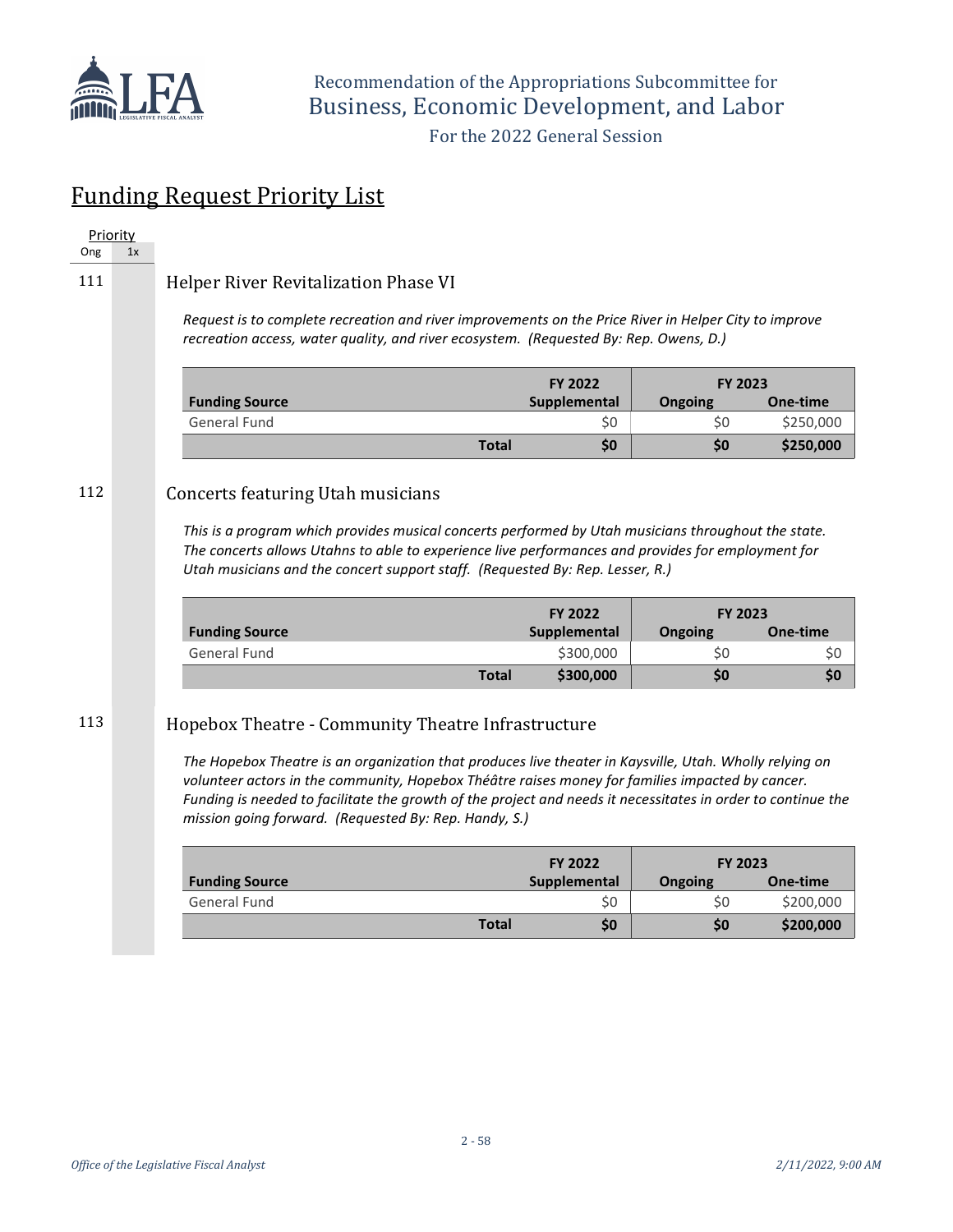

Recommendation of the Appropriations Subcommittee for Business, Economic Development, and Labor

For the 2022 General Session

# Funding Request Priority List

# 114 Aquarium Animal Care

*During the pandemic shut down of 2022, the Loveland Living Planet Aquarium was closed and thus had* no revenue, though it still had \$1,100,000 in cost to feed their animals. The Aquarium did receive grants to compensate for employees, but real costs for animal feed did not fit well into available grant formulas. *(Requested By: Sen. Cullimore, K. A.)*

|                       |       | <b>FY 2022</b> | <b>FY 2023</b> |           |
|-----------------------|-------|----------------|----------------|-----------|
| <b>Funding Source</b> |       | Supplemental   | Ongoing        | One-time  |
| General Fund          |       | Ś0             | Ś0             | \$500,000 |
|                       | Total | \$0            | \$0            | \$500,000 |

# 115 Funding for Sanpete County Fair Park

Sanpete County Fair Park sits in a beautiful location, however it is an unfinished project. The Fair Board *raised enough money to rebuild the arena, but need more funding to complete the restroom and concession facilities. The engineering firm estimates that amount at \$500,000.00. The past pandemic caused Sanpete County to cancel the Sanpete County Fair two years ago, and allowed a sparsely* populated fair last year. This Fair Park venue is capable of many activities that will strengthen the mental and physical health of the residents of Sanpete County. The Fair Park is adjacent to Manti High School. *(Requested By: Rep. Lund, S.)*

|                       |              | <b>FY 2022</b> | <b>FY 2023</b> |          |
|-----------------------|--------------|----------------|----------------|----------|
| <b>Funding Source</b> |              | Supplemental   | Ongoing        | One-time |
| General Fund          |              | \$500,000      | Ś0             | \$C      |
|                       | <b>Total</b> | \$500,000      | \$0            | \$0      |

# 116 Ute Stampede Economic Development

*This request will help grow one of the states oldest community events (Ute Stampede) by bringing in more funds for advertisement and prizes. In doing that we will bring in more National attention, tourism, and economic growth in Juab and surrounding counties. by continuing to make this a nationally* recognized event by holding both a three day rodeo in July and a premier Extreme bull riding event in *September. (Requested By: Sen. Owens, D.R.)*

|                       |              | <b>FY 2022</b> | <b>FY 2023</b> |           |
|-----------------------|--------------|----------------|----------------|-----------|
| <b>Funding Source</b> |              | Supplemental   | Ongoing        | One-time  |
| General Fund          |              | Ś0             | S0             | \$225,000 |
|                       | <b>Total</b> | \$0            | S0             | \$225,000 |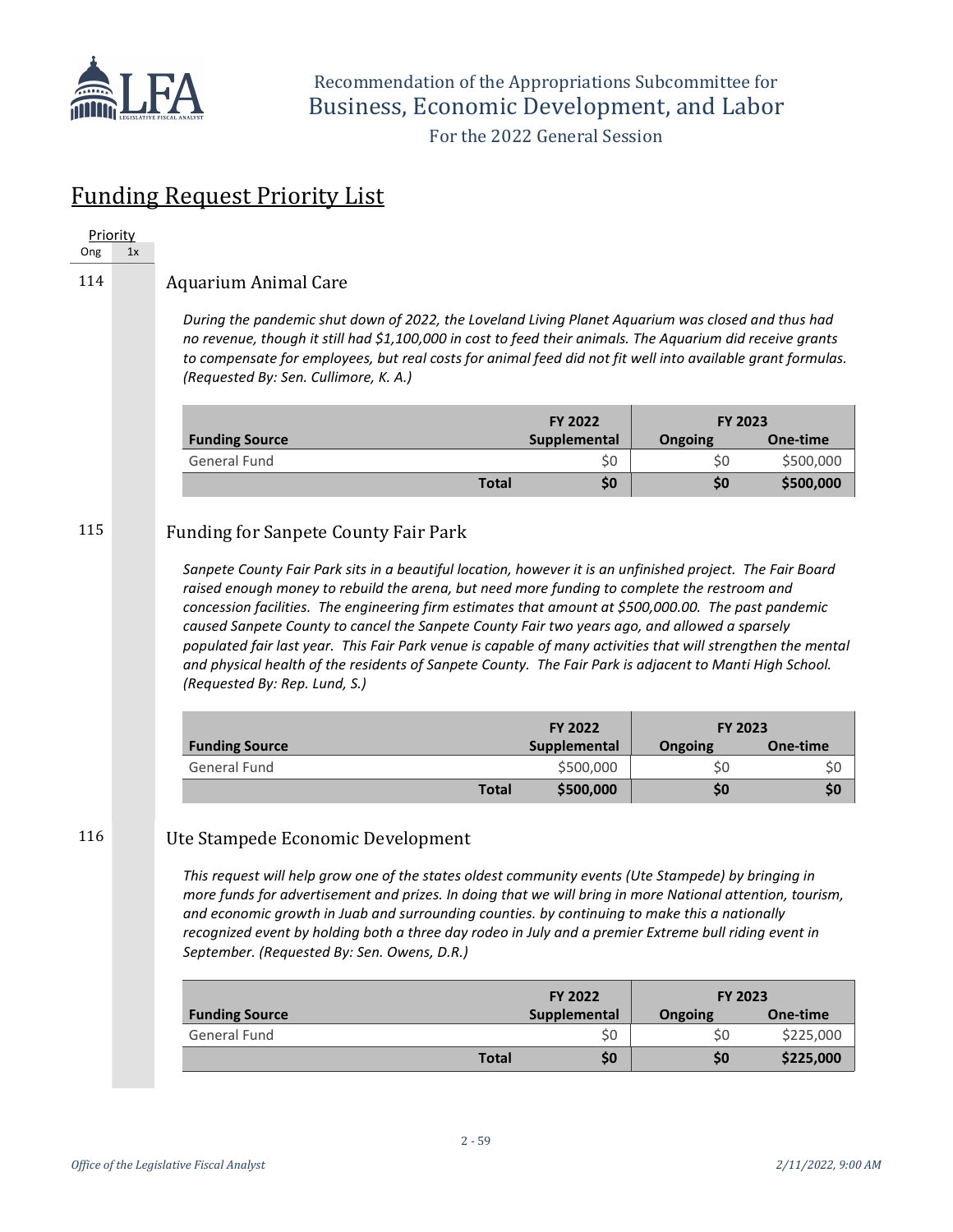

 $\overline{a}$ 

For the 2022 General Session

# Funding Request Priority List

|     | Priority |                                                                                                                                                                                                                                                                                                                                                                                                                                                           |                            |                    |            |
|-----|----------|-----------------------------------------------------------------------------------------------------------------------------------------------------------------------------------------------------------------------------------------------------------------------------------------------------------------------------------------------------------------------------------------------------------------------------------------------------------|----------------------------|--------------------|------------|
| Ong | 1x       |                                                                                                                                                                                                                                                                                                                                                                                                                                                           |                            |                    |            |
| 117 |          | Statewide Visitor and Technology Growth Project                                                                                                                                                                                                                                                                                                                                                                                                           |                            |                    |            |
|     |          | Silicon Slopes is requesting a total of \$20,000,000 to fund a four-year project known as "The Statewide<br>Visitor and Technology Growth and Development Project." The funding will be deployed at a rate of<br>\$5,000,000 each year for four consecutive years, and the funding will build upon the existing network and<br>event programming that Silicon Slopes has been developing since its creation in 2017. (Requested By:<br>Sen. Anderegg, J.) |                            |                    |            |
|     |          |                                                                                                                                                                                                                                                                                                                                                                                                                                                           | <b>FY 2022</b>             | <b>FY 2023</b>     |            |
|     |          | <b>Funding Source</b>                                                                                                                                                                                                                                                                                                                                                                                                                                     | Supplemental               | Ongoing            | One-time   |
|     |          | <b>General Fund</b>                                                                                                                                                                                                                                                                                                                                                                                                                                       | \$1,000,000                | \$0                | \$0        |
|     |          | <b>Total</b>                                                                                                                                                                                                                                                                                                                                                                                                                                              | \$1,000,000                | \$0                | \$0        |
|     |          | One time monies requested for Odyssey Dance. Impacted by COVID gathering rules. Supports low-income                                                                                                                                                                                                                                                                                                                                                       |                            |                    |            |
|     |          | students & families. (Requested By: Sen. Davis, G.)                                                                                                                                                                                                                                                                                                                                                                                                       | <b>FY 2022</b>             |                    |            |
|     |          | <b>Funding Source</b>                                                                                                                                                                                                                                                                                                                                                                                                                                     | Supplemental               | FY 2023<br>Ongoing | One-time   |
|     |          | <b>General Fund</b>                                                                                                                                                                                                                                                                                                                                                                                                                                       | \$100,000                  | \$0                | \$0        |
|     |          | <b>Total</b>                                                                                                                                                                                                                                                                                                                                                                                                                                              | \$100,000                  | \$0                | \$0        |
| 119 |          | <b>Murray Theatre Renovation</b><br>To help fund the redevelopment and revitalization of Murray's downtown. Promotes the arts and<br>preserves Murray's rich culture. (Requested By: Sen. Davis, G.)                                                                                                                                                                                                                                                      |                            |                    |            |
|     |          |                                                                                                                                                                                                                                                                                                                                                                                                                                                           | <b>FY 2022</b>             | <b>FY 2023</b>     |            |
|     |          | <b>Funding Source</b>                                                                                                                                                                                                                                                                                                                                                                                                                                     | Supplemental               | Ongoing            | One-time   |
|     |          | General Fund<br><b>Total</b>                                                                                                                                                                                                                                                                                                                                                                                                                              | \$1,000,000<br>\$1,000,000 | \$0<br>\$0         | \$0<br>\$0 |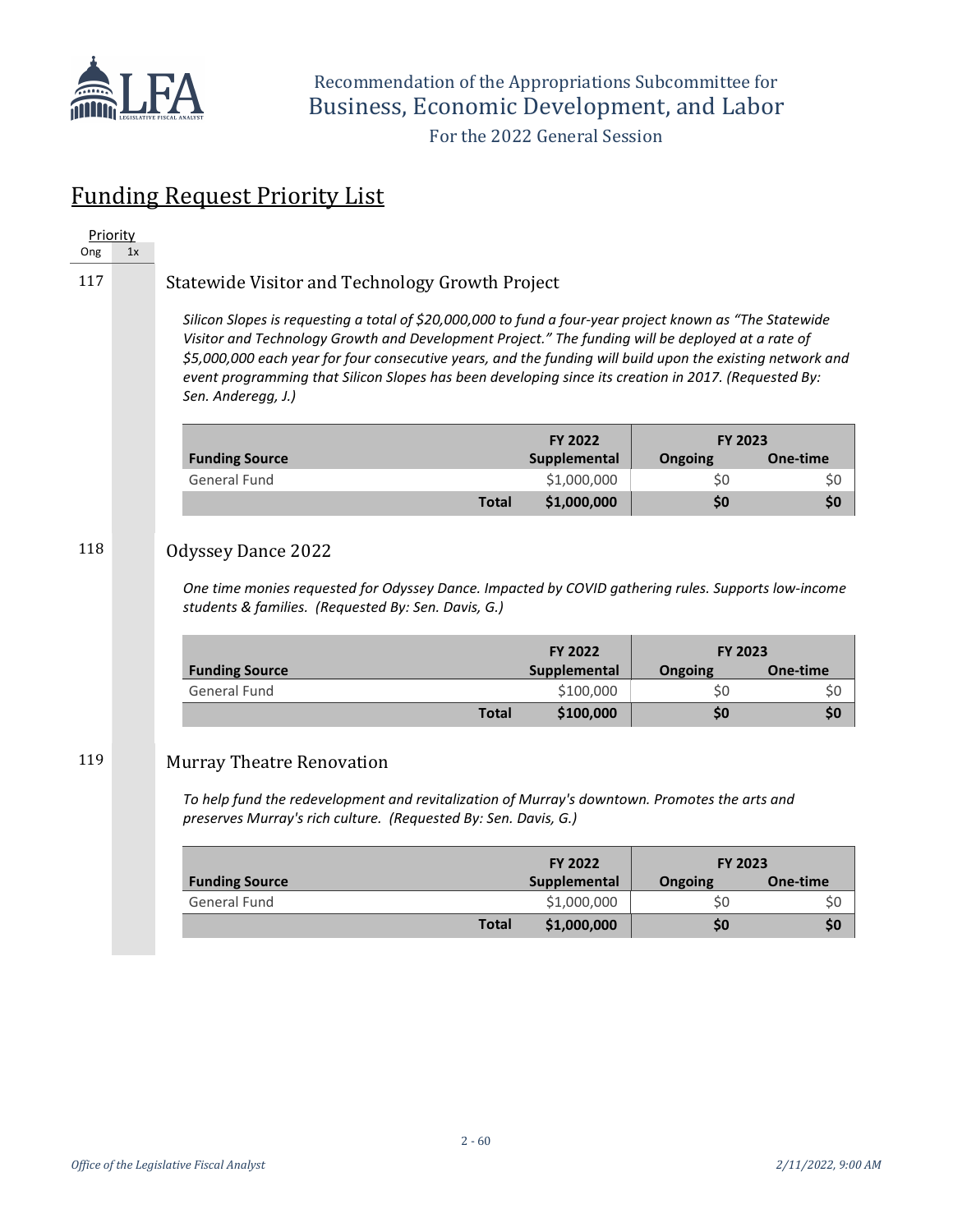

Recommendation of the Appropriations Subcommittee for Business, Economic Development, and Labor

For the 2022 General Session

# Funding Request Priority List

# 120 Hutchings Museum Institute Expansion

*This request is for \$1,000,000 towards the 70,000 square foot, \$18,000,000 expansion of the Hutchings Museum Institute. The appropriation will help fund the design engineering and construct a dome structure that will provide room for restoring and preserving artifacts, and space for classroom* education. In 2019, Hutchings Museum hosted 55,000 visitors from all over Utah. The funding is planned *to come from private donations, federal government grants and other public funding, and in‐kind donations. The museum not only hosts tours and activities on‐site, but conducts outreach programs, virtual tours, and on‐line courses. (Requested By: Rep. Christofferson, K.)*

|                       |              | <b>FY 2022</b> | <b>FY 2023</b> |           |
|-----------------------|--------------|----------------|----------------|-----------|
| <b>Funding Source</b> |              | Supplemental   | Ongoing        | One-time  |
| General Fund          |              | SO.            | Ś0             | \$500,000 |
|                       | <b>Total</b> | \$0            | \$0            | \$500,000 |

# 121 Ogden Pioneer Days Stadium Upgrade

*Established in 1934, Ogden Pioneer Days has for 80 years celebrated Utah's Pioneer Heritage. Attendees are primarily from Weber and Davis Counties although rodeo and parade participants come from throughout the U.S. The celebration includes a world‐champion PRCA Rodeo, Queen Contests, Parades and Art Exhibits. Ogden Pioneer Days privatized from full Ogden City sponsorship some 20 years ago. The* championship rodeo is held in the historic Ogden Pioneer Days Stadium and is need of further upgrades *(Requested By: Rep. Handy, S.)*

|                       |              | <b>FY 2022</b> | <b>FY 2023</b> |          |
|-----------------------|--------------|----------------|----------------|----------|
| <b>Funding Source</b> |              | Supplemental   | Ongoing        | One-time |
| General Fund          |              | \$3,000,000    | Ś0             | SÜ       |
|                       | <b>Total</b> | \$3,000,000    | \$0            | \$0      |

# 122 Funding to update infrastructure facilities at the Juab County Fair Park

*The Juab County Fair Park accommodates large crowds of people for outdoor events. The restrooms and* concession facilities are showing their age and wear. They need to be updated for the coming Summer and to provide relief in the event a new Pandemic grips the mental and physical health of Utah Citizens. *Estimate, \$250,000 (Requested By: Rep. Lund, S.)*

|                       | <b>FY 2022</b> | <b>FY 2023</b> |          |
|-----------------------|----------------|----------------|----------|
| <b>Funding Source</b> | Supplemental   | Ongoing        | One-time |
| General Fund          | \$250,000      | Ś0             | SU       |
| <b>Total</b>          | \$250,000      | \$0            | \$0      |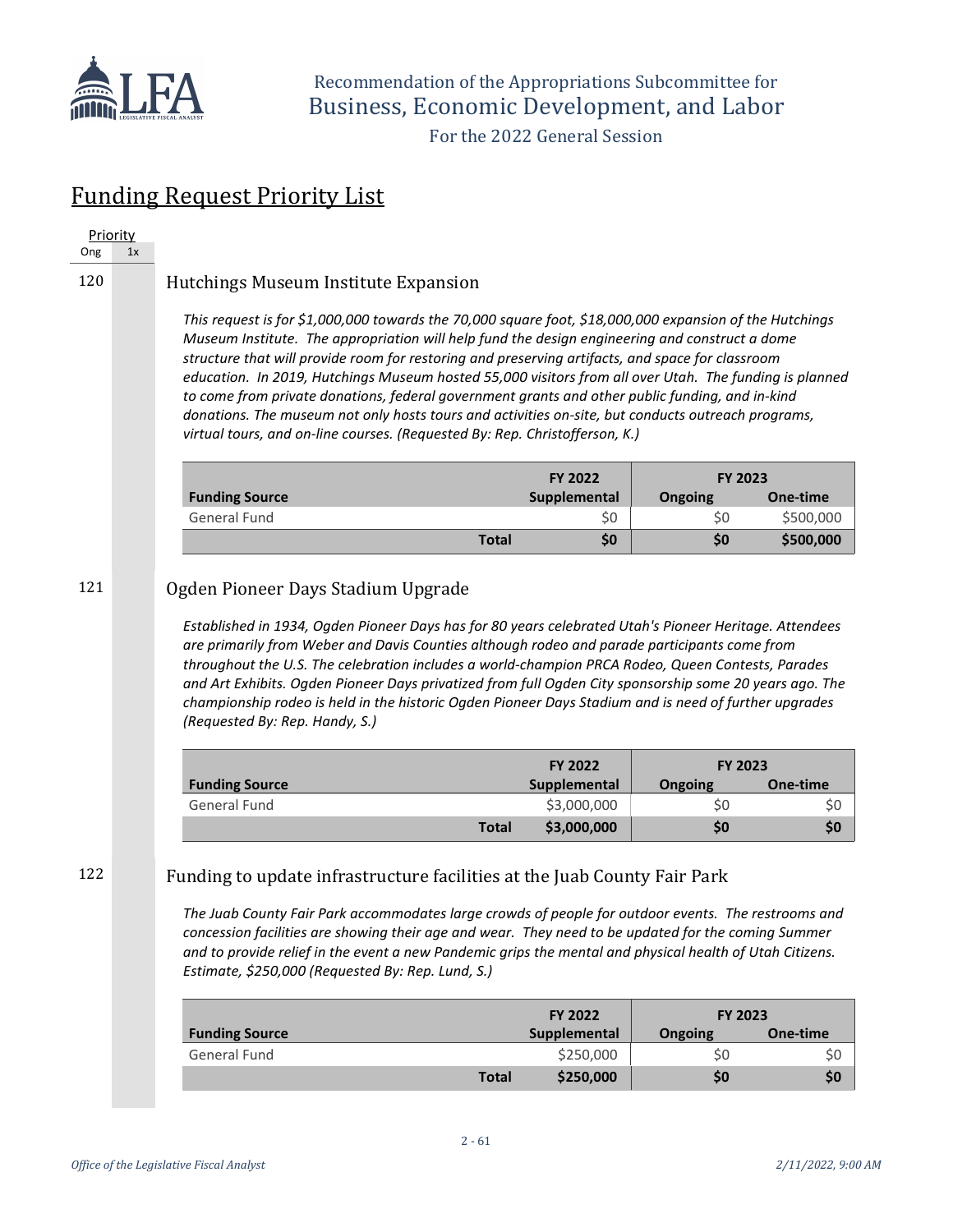

Recommendation of the Appropriations Subcommittee for Business, Economic Development, and Labor

For the 2022 General Session

# Funding Request Priority List

# 123 Request for funding to expand and improve Mount Pleasant's ConToy Arena

A warm-up building west of the Arena is badly needed to address congestion that affects riders and horses waiting to enter the arena for events and alleviate serious safety issues that have been raised by *event organizers and participants. The proposed project will construct a building to meet this need. (Requested By: Rep. Lund, S.)*

|                       | <b>FY 2022</b>      | <b>FY 2023</b> |           |
|-----------------------|---------------------|----------------|-----------|
| <b>Funding Source</b> | Supplemental        | Ongoing        | One-time  |
| General Fund          | \$0                 | Ś0             | \$340,000 |
|                       | \$0<br><b>Total</b> | \$0            | \$340,000 |

## 124 BSA Youth Summer Workforce Dev. Program

This request for \$250,000 will support a \$2.9 million summer-training camp experience for over 200 Utah teens. A strong Utah economy hinges on our youth developing and having the necessary skills to secure *meaningful, well‐paid employment. Crossroads of the West Boy Scouts of America's Teen Workforce Development Program prepares young people for success in jobs and career learning by teaching workforce skills in an outdoor setting. Scout Summer Camps throughout Utah employ over 200 teens and attract campers and tourists from through the country. These proven and long‐tested outdoor training programs encourage environmental stewardship along with outdoor recreational opportunities. (Requested By: Rep. Handy, S.)*

|                       |              | <b>FY 2022</b> | <b>FY 2023</b> |          |
|-----------------------|--------------|----------------|----------------|----------|
| <b>Funding Source</b> |              | Supplemental   | Ongoing        | One-time |
| General Fund          |              | \$50,000       | S0             | \$0      |
|                       | <b>Total</b> | \$50,000       | \$0            | \$0      |

# 125 Covid Sick Leave Pay

Many workers do not have sick leave benefits, resulting in lost revenue when they catch COVID and miss work. To encourage these workers not to go to work when sick, they can apply to receive up to 5-days *pay through a state‐funded sick‐leave pool. (Requested By: Rep. King, Brian S.)*

|                       | <b>FY 2022</b> | <b>FY 2023</b> |          |
|-----------------------|----------------|----------------|----------|
| <b>Funding Source</b> | Supplemental   | Ongoing        | One-time |
| General Fund          | \$10,700,000   | SO             | \$0      |
| <b>Total</b>          | \$10,700,000   | \$0            | \$0      |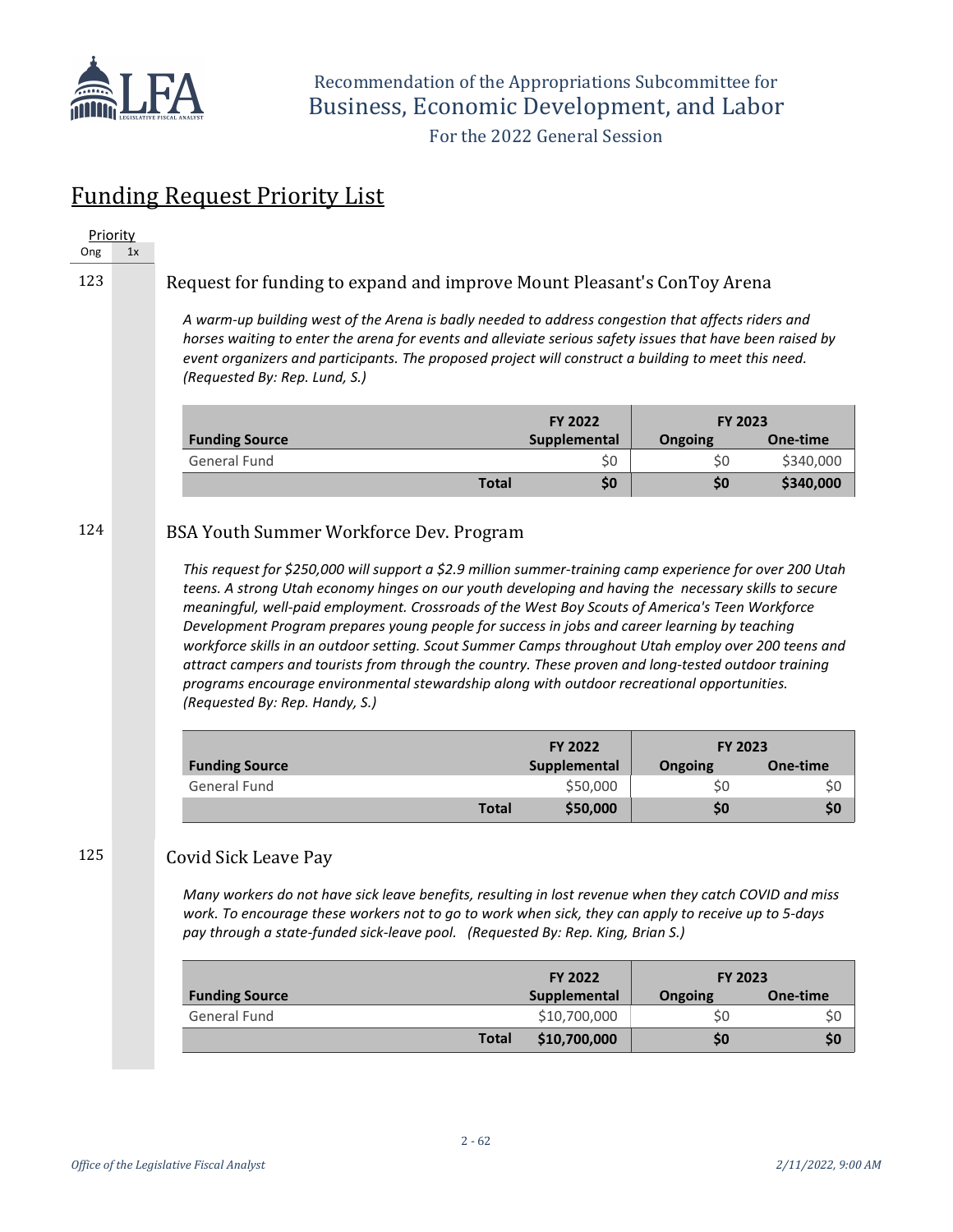

For the 2022 General Session

General Fund **60 \$3,000,000** \$0 \$3,000,000 \$0 \$3,000,000 \$1,000 \$1,000 \$1,000 \$1,000 \$1,000 \$1,000 \$1,000 \$1,000

**Total \$0 \$0 \$3,000,000**

# Funding Request Priority List

|          |    | <b>Funding Source</b>                                                                                                                                                                                                                                                                                                                                                                                                                                                                                                           | <b>FY 2022</b><br>Supplemental | <b>FY 2023</b><br>Ongoing<br>One-time |
|----------|----|---------------------------------------------------------------------------------------------------------------------------------------------------------------------------------------------------------------------------------------------------------------------------------------------------------------------------------------------------------------------------------------------------------------------------------------------------------------------------------------------------------------------------------|--------------------------------|---------------------------------------|
|          |    | The funding will provide the foundation for a perpetual endowment for UFOMT. We will use this as<br>leverage to approach major donors for large donations. What is unique to this application is that UFOMT<br>will generate an additional \$7 million from large private and public donors and a capital campaign from<br>our regular donors. The initial state funding of \$3 million will be restricted and only the growth will be<br>used to fund productions and operations for UFOMT. (Requested By: Rep. Johnson, D.N.) |                                |                                       |
| 126      |    | Utah Festival Opera and Musical Theatre Endowment                                                                                                                                                                                                                                                                                                                                                                                                                                                                               |                                |                                       |
| Ong      | 1x |                                                                                                                                                                                                                                                                                                                                                                                                                                                                                                                                 |                                |                                       |
| Priority |    |                                                                                                                                                                                                                                                                                                                                                                                                                                                                                                                                 |                                |                                       |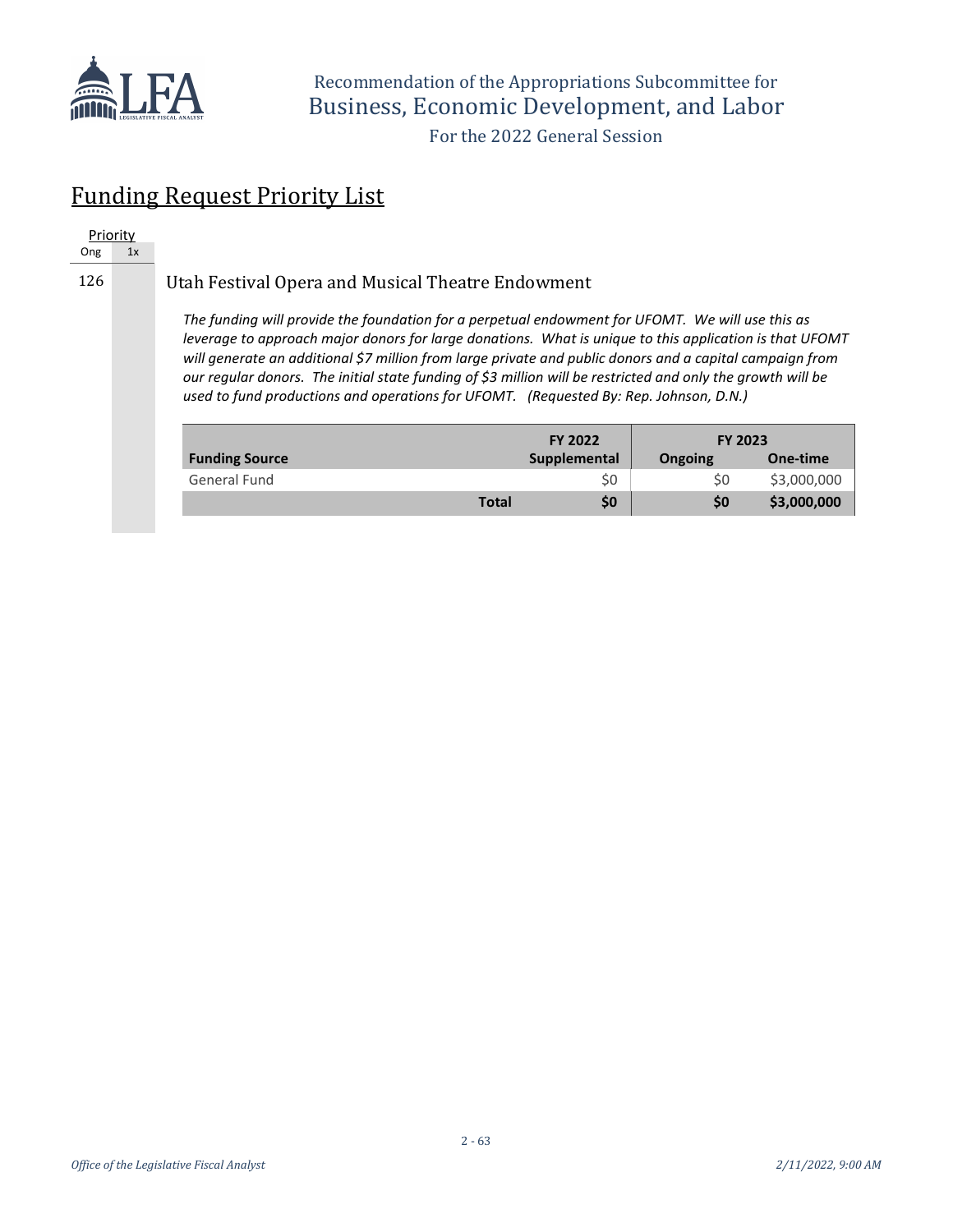

For the 2022 General Session

# Reallocations

# America's Freedom Festival at Provo

The Freedom Festival in Provo is one of the nation's largest July 4th celebration with a significant regional and statewide audience and impact. The request for \$100,000 represents approximately 3-4% of their total budget. Between all of the venues - Stadium of Fire show, parade, balloon fest, Hope of America (youth), Freedom Gala, etc., collectively attract several hundred thousand attendees, many from out of state. (Requested By: Sen. Bramble, C.)

|                       |              | <b>FY 2022</b> | <b>FY 2023</b> |          |
|-----------------------|--------------|----------------|----------------|----------|
| <b>Funding Source</b> |              | Supplemental   | Ongoing        | One-time |
| General Fund          |              | \$0            | \$100,000      | ŚС       |
|                       | <b>Total</b> | SO             | \$100,000      | \$0      |

## Davis County Support for Utah Championship

Funding to help support and retain the states only PGA Tour Golf event. The Utah Championship is in Davis County at *the Oakridge Country Club. (Requested By: Rep. Barlow, S.)*

|                       |              | <b>FY 2022</b> | <b>FY 2023</b> |          |
|-----------------------|--------------|----------------|----------------|----------|
| <b>Funding Source</b> |              | Supplemental   | Ongoing        | One-time |
| General Fund          |              | \$75,000       | \$0            | Ś0       |
|                       | <b>Total</b> | \$75,000       | \$0            | \$0      |

# Delivery, Supplies, and Packaging Costs

Per the fiscal note follow-up report, this estimate is based on lower than expected costs of doing business for FY 2023 to be included in the base budget per statute and main components includes credit card fees, Transportation/delivery, *and package agencies.*

|                       |              | <b>FY 2022</b> | <b>FY 2023</b> |          |
|-----------------------|--------------|----------------|----------------|----------|
| <b>Funding Source</b> |              | Supplemental   | Ongoing        | One-time |
| Liguor Control Fund   |              | \$0            | (558,000)      |          |
|                       | <b>Total</b> | SO             | (558,000)      | \$C      |

## Department of Commerce Travel Savings and Mileage Reduction

The Department of Commerce has indicated that due to the pandemic and operational efficiencies, they can absorb a *\$12,400 ongoing reduction.*

|                             | <b>FY 2022</b>     | <b>FY 2023</b> |          |
|-----------------------------|--------------------|----------------|----------|
| <b>Funding Source</b>       | Supplemental       | Ongoing        | One-time |
| Commerce Service Fund (GFR) | S0                 | (512,400)      | SΟ       |
|                             | <b>Total</b><br>S0 | (\$12,400)     | \$0      |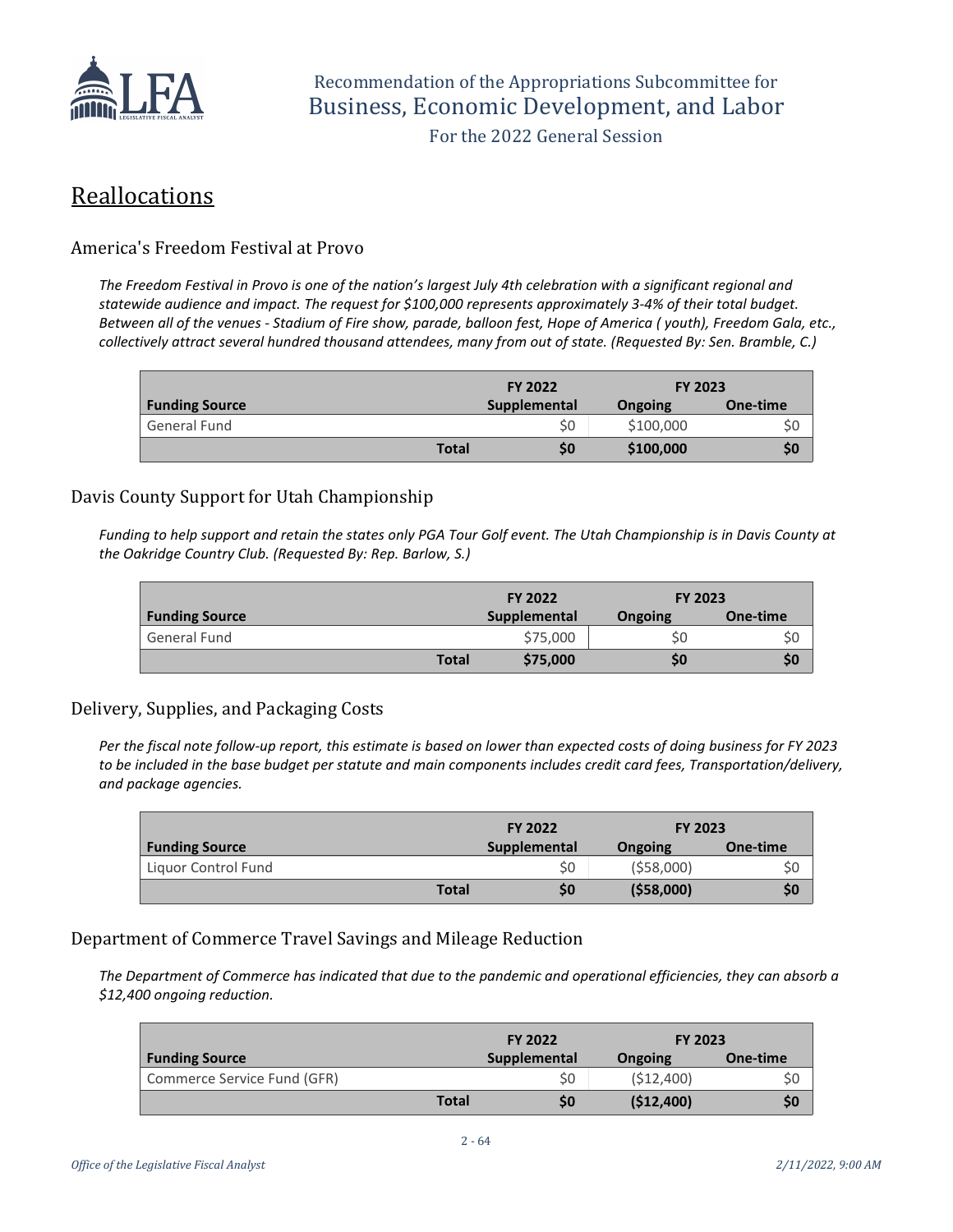

For the 2022 General Session

# Reallocations

# Department of Insurance FTE Hire Delay Reduction

Funding was restored for H.B. 272, Pharmacy Benefit Amendments, during the 2021 General Session. Along with programmatic expenses, the bill called for hiring two FTE's at an expected total personnel cost of \$163,100. One position was not hired until October of 2021. Accordingly \$20,400 can be taken one-time from the initial appropriation. This item was approved in BEDL's October Appropriations Subcommittee meeting as part of the Fiscal *Note Follow‐Up Report.*

|                                    |              | <b>FY 2022</b> | <b>FY 2023</b> |          |
|------------------------------------|--------------|----------------|----------------|----------|
| <b>Funding Source</b>              |              | Supplemental   | Ongoing        | One-time |
| Insurance Department Account (GFR) |              | (520, 400)     | Ś0             |          |
|                                    | <b>Total</b> | ( \$20,400)    | \$0            | \$0      |

# Indian Affairs Director/Policy Changes

Funding was to supplement the ability for the Department of Cultural and Community Engagement (CCE) to better recruit and retain a director position for the Indian Affairs program. Half of the appropriation was used to pay for the increased salary of the division director due to the additional requirements placed on the position. At this time, this division director is choosing to not receive certain benefits. CCE reports that this still needs to be funded at full capacity *because at any time the division director could request benefits.*

|                       |              | <b>FY 2022</b> |         | <b>FY 2023</b> |
|-----------------------|--------------|----------------|---------|----------------|
| <b>Funding Source</b> |              | Supplemental   | Ongoing | One-time       |
| General Fund          |              | \$0            |         | ( \$30,000)    |
|                       | <b>Total</b> | S0             | \$0     | ( \$30,000]    |

## Labor Commission Nonlapsing Balance Reduction

During the 2020 COVID-19 Pandemic, the Small Business Quarantine Grant program provided reimbursement to small business employers (Less than 50 employees) who paid employees to stay home during quarantine or isolation for a maximum of 40 hours per week for a period of up to two calendar weeks. This program has since shut down, leaving a *balance of \$716,900 in nonlapsing funds for potential reallocation.*

|                       |              | <b>FY 2022</b> | <b>FY 2023</b> |          |
|-----------------------|--------------|----------------|----------------|----------|
| <b>Funding Source</b> |              | Supplemental   | Ongoing        | One-time |
| General Fund          |              | (5716,900)     | SO             | \$0      |
|                       | <b>Total</b> | ( \$716, 900)  | \$0            | \$0      |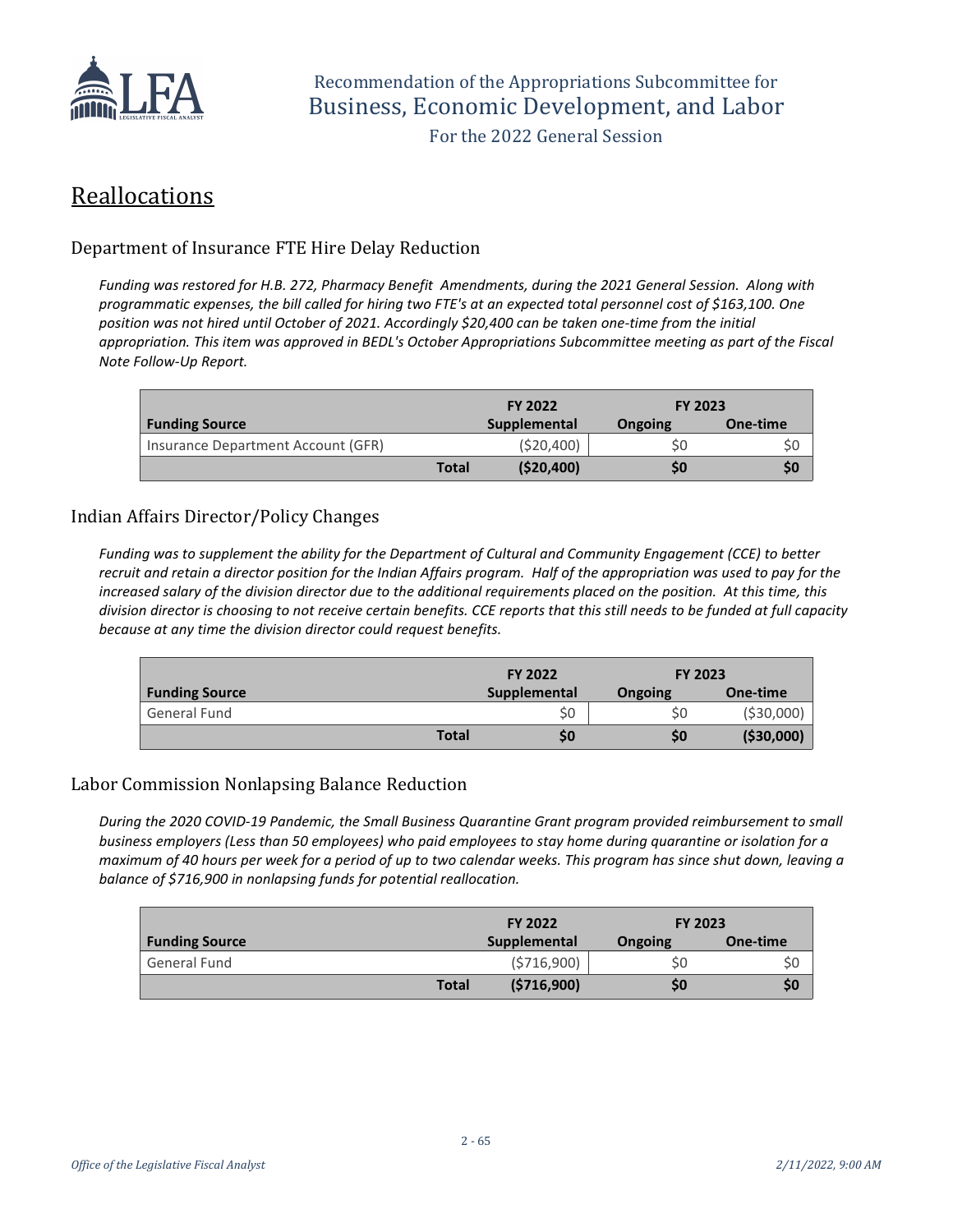

For the 2022 General Session

# Reallocations

# Native American Repatriation Program Reduction

This item reflects a funding reduction for the Native American Repatriation Program. This would better realign ongoing revenue expenses for this program. This program began in 2017 to assist costs for the repatriation of remains of *Native Americans found within the state. To date, the Department has not expended funds for this program.*

|                       |              | <b>FY 2022</b> | <b>FY 2023</b> |          |
|-----------------------|--------------|----------------|----------------|----------|
| <b>Funding Source</b> |              | Supplemental   | Ongoing        | One-time |
| General Fund          |              | (520,000)      | ( \$10,000]    | \$0      |
|                       | <b>Total</b> | ( \$20,000]    | ( \$10,000]    | \$0      |

## Outdoor Access and Vertical Trails

Help lower barriers to outdoor access by building vertical trails (Via Ferrata) and engage other opportunities across the *state of Utah. (Requested By: Rep. Stenquist, J.)*

|                       |       | <b>FY 2022</b> |         | <b>FY 2023</b> |
|-----------------------|-------|----------------|---------|----------------|
| <b>Funding Source</b> |       | Supplemental   | Ongoing | One-time       |
| General Fund          |       | Ś0             | S0      | \$878,700      |
|                       | Total | \$0            | \$0     | \$878,700      |

## Refugee Soccer

Refugee Soccer helps refugee children and families assimilate in a positive way into the community by providing *community clinics, gear and supplies and ongoing support and scholarship. (Requested By: Rep. Watkins, C.)*

|                       |              | <b>FY 2022</b> | <b>FY 2023</b> |          |
|-----------------------|--------------|----------------|----------------|----------|
| <b>Funding Source</b> |              | Supplemental   | Ongoing        | One-time |
| General Fund          |              | \$200,000      | \$50,000       | S0       |
|                       | <b>Total</b> | \$200,000      | \$50,000       | \$0      |

# Restoration of Funds for Utah Sports Hall of Fame Foundation (USHOFF)

Restoration of funds for USHOFF. USHOFF is a nonprofit organization that brings the state's sports history to life, while preserving and honoring the legacies of heroes and role models of Utah. (Requested By: Sen. Davis, G.)

|                       |              | <b>FY 2022</b> | <b>FY 2023</b> |          |
|-----------------------|--------------|----------------|----------------|----------|
| <b>Funding Source</b> |              | Supplemental   | Ongoing        | One-time |
| General Fund          |              | \$0            | \$40,000       | ŚС       |
|                       | <b>Total</b> | \$0            | \$40,000       | \$0      |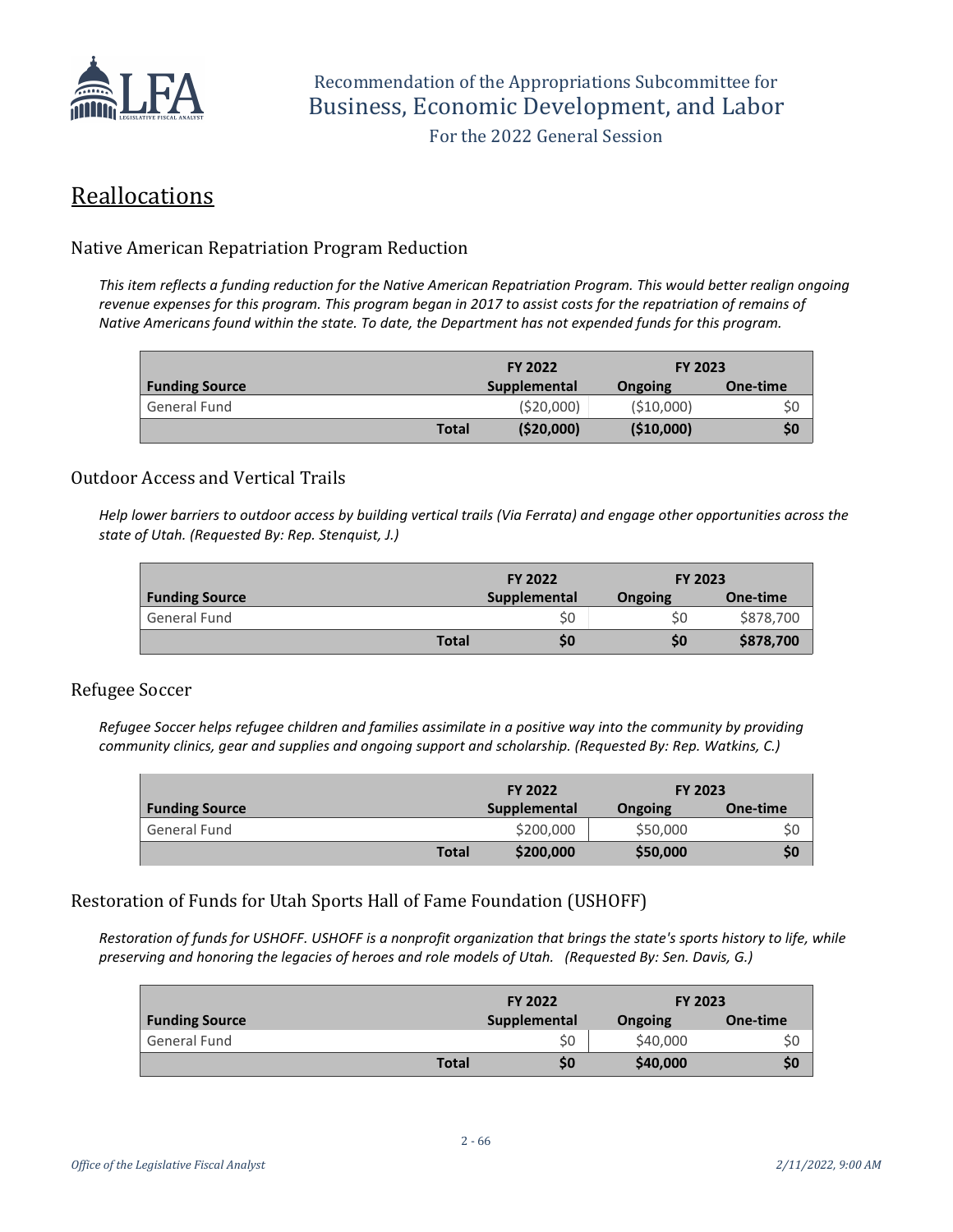

For the 2022 General Session

# Reallocations

# Run Elite Program (Reallocation)

Run Elite Program was created to support Olympic running talent in Utah. The mission of the program is to support *the professionals through community involvement (seminars, group runs, events, etc.) ‐‐ creating unique exposure for* our athletes and benefiting the health and wellness of Utah communities through recreation. (Requested By: Sen. *McKell, M.)*

|                       |              | <b>FY 2022</b> | <b>FY 2023</b> |          |
|-----------------------|--------------|----------------|----------------|----------|
| <b>Funding Source</b> |              | Supplemental   | Ongoing        | One-time |
| General Fund          |              | \$0            | \$166,400      |          |
|                       | <b>Total</b> | \$0            | \$166,400      | \$0      |

## Savings from Unbuilt DABC Stores

DABC was funded by these amounts ongoing during the 2021 General Session, however they report that these stores will either not be ready to open in FY 2022 or they haven't been built yet and should be returned for FY 2022. This *change would better reflect when these stores would open and encourage the Department not spend this appropriation until it can be addressed in an appropriations bill.*

|                       |              | <b>FY 2022</b> |           | <b>FY 2023</b> |
|-----------------------|--------------|----------------|-----------|----------------|
| <b>Funding Source</b> |              | Supplemental   | Ongoing   | One-time       |
| Liquor Control Fund   |              | S0             |           | ( \$2,041,400) |
|                       | <b>Total</b> | S0             | <b>SO</b> | ( \$2,041,400) |

# Senate Bill 137 (2021 General Session) Funding Adjustment

Funding reduction is related to Senate Bill 137 from the 2021 General Session. To implement this bill, the Legislature appropriated \$4.3M ongoing appropriated as an estimate for compensation increases for front-line staff. After review *this was overapropriated by about \$328,500 ongoing according to statutory requirements and could be reduced by this amount and still be in compliance.*

|                       | <b>FY 2022</b>     |              | <b>FY 2023</b> |
|-----------------------|--------------------|--------------|----------------|
| <b>Funding Source</b> | Supplemental       | Ongoing      | One-time       |
| Liguor Control Fund   | \$0                | ( \$328,500) |                |
|                       | S0<br><b>Total</b> | ( \$328,500) | \$0            |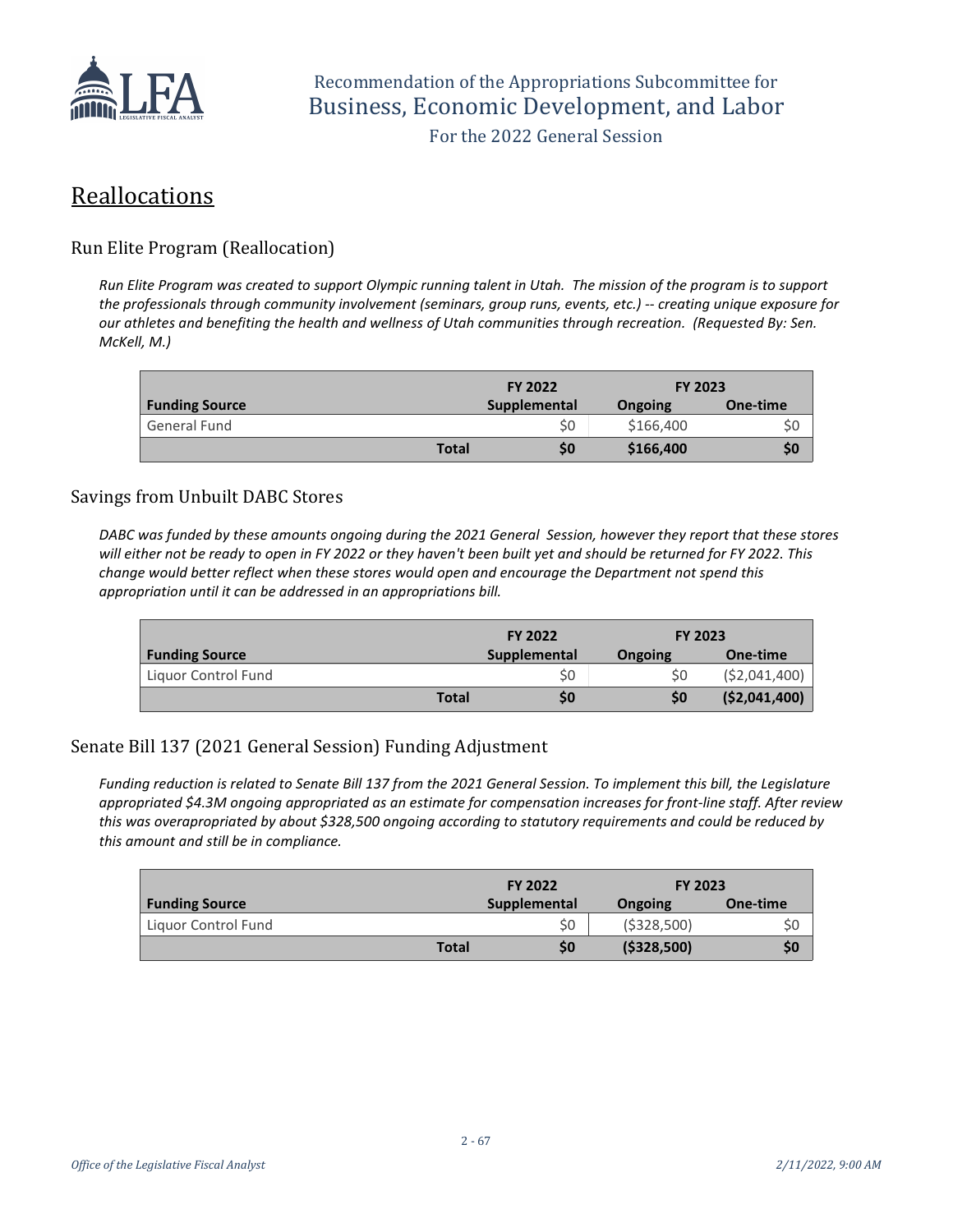

For the 2022 General Session

# Reallocations

# Targeted Youth Support Program

*The Proposed Targeted After school & Summer Youth Support program would target and address the academic* challenges and social-emotional needs of the state's most at-risk youth while supporting working families. The oneyear grant to the Utah Alliance of Boys & Girls Clubs, a statewide network of youth development community-based organizations with 31 locations in 18 communities, will provide targeted interventions to 500 of the state's low*income, most at‐risk children and teens. (Requested By: Sen. Sandall, S.)*

|                       |              | FY 2022      |         | <b>FY 2023</b> |
|-----------------------|--------------|--------------|---------|----------------|
| <b>Funding Source</b> |              | Supplemental | Ongoing | One-time       |
| General Fund          |              | \$0          | S0      | \$1,100,000    |
|                       | <b>Total</b> | \$0          | \$0     | \$1,100,000    |

## Tax Commission Sales and Use Fee Funding Swap

One of the main sources of ongoing funding for a number of Tax Commission programs is the State Tax Commission Administrative Charge Account. The funds are related specifically to an admin fee that can charged for services rendered and can be up to 1.5% of sales or use tax imposed. This General Fund Restricted Revenue was decreased to nearly empty in 2014, then allowed to rebuild a balance. In the last two years, revenue has increased to around 8.9 million from 6.6 million. This one-time decrease of \$500,000 to the restricted account may become an expected *ongoing recommendation if the trend continues upward for revenue in subsequent years.*

|                                    |              | <b>FY 2022</b> | <b>FY 2023</b> |              |
|------------------------------------|--------------|----------------|----------------|--------------|
| <b>Funding Source</b>              |              | Supplemental   | Ongoing        | One-time     |
| General Fund                       |              | \$0            | \$0            | ( \$500,000) |
| Sales and Use Tax Admin Fees (GFR) |              | \$0            | \$0            | \$500,000    |
|                                    | <b>Total</b> | \$0            | \$0            | \$0          |

# Tuacahn Center for the Arts

Road construction to widen existing entry and exits to allow for Emergency Services to enter the property during sold out performances, when patron parking impedes access to the main amphitheater facility. Two new lanes to Tuacahn *Drive will allow for 40% faster exit from Tuacahn.*

*In 2020/2021, Tuacahn spent nearly \$460,000 on Covid‐19 testing and infection control.*

This request supports ongoing Covid-19 testing essential to opening the 2022/2023 Broadway Season. (Requested By: *Sen. Vickers, E.)*

|                       |              | <b>FY 2022</b> |         | <b>FY 2023</b> |
|-----------------------|--------------|----------------|---------|----------------|
| <b>Funding Source</b> |              | Supplemental   | Ongoing | One-time       |
| General Fund          |              | \$0            | S0      | \$535,000      |
|                       | <b>Total</b> | \$0            | \$0     | \$535,000      |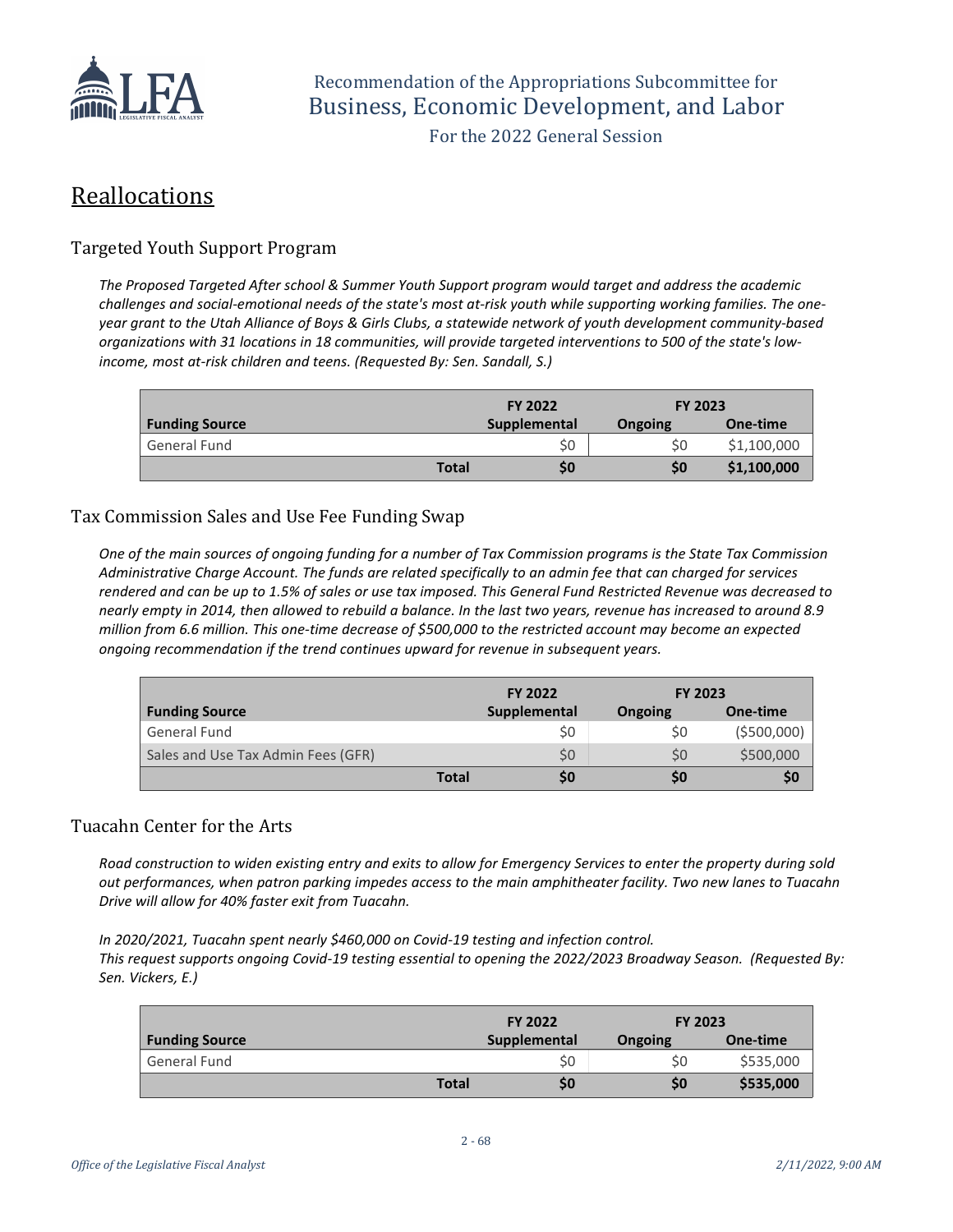

For the 2022 General Session

# Reallocations

# USF Funding Restoration and Theatrical Equipment

To maintain the world-class quality of the professional theatre experience, the Utah Shakespeare Festival is requesting the following: First, a \$52,500 restoration of our ongoing appropriation reduced from \$350,000 to \$297,500 in FY20 *due to COVID related budget cuts.*

Second, the Festival must upgrade or replace theatrical equipment in our theatres and production facilities (all of which are state assets). Our capital request of \$540,000 in one-time funding is a continuation of an initiative that began in 2020 to address deferred maintenance of mission-critical equipment and facility needs. (Requested By: Sen. *Vickers, E.)*

|                       |                            | <b>FY 2022</b> | <b>FY 2023</b> |                |
|-----------------------|----------------------------|----------------|----------------|----------------|
| <b>Funding Source</b> |                            | Supplemental   | Ongoing        | One-time       |
| General Fund          |                            | \$0            | \$52,500       | \$540,000      |
|                       | <b>Total</b>               | \$0            | \$52,500       | \$540,000      |
|                       |                            |                |                |                |
|                       | General / Education Funds  | ( \$461,900)   | \$398,900      | \$2,523,700    |
|                       | Other Funds                | ( \$20,400)    | (5398,900)     | ( \$1,541,400) |
|                       | <b>Reallocations Total</b> | (5482,300)     | \$0            | \$982,300      |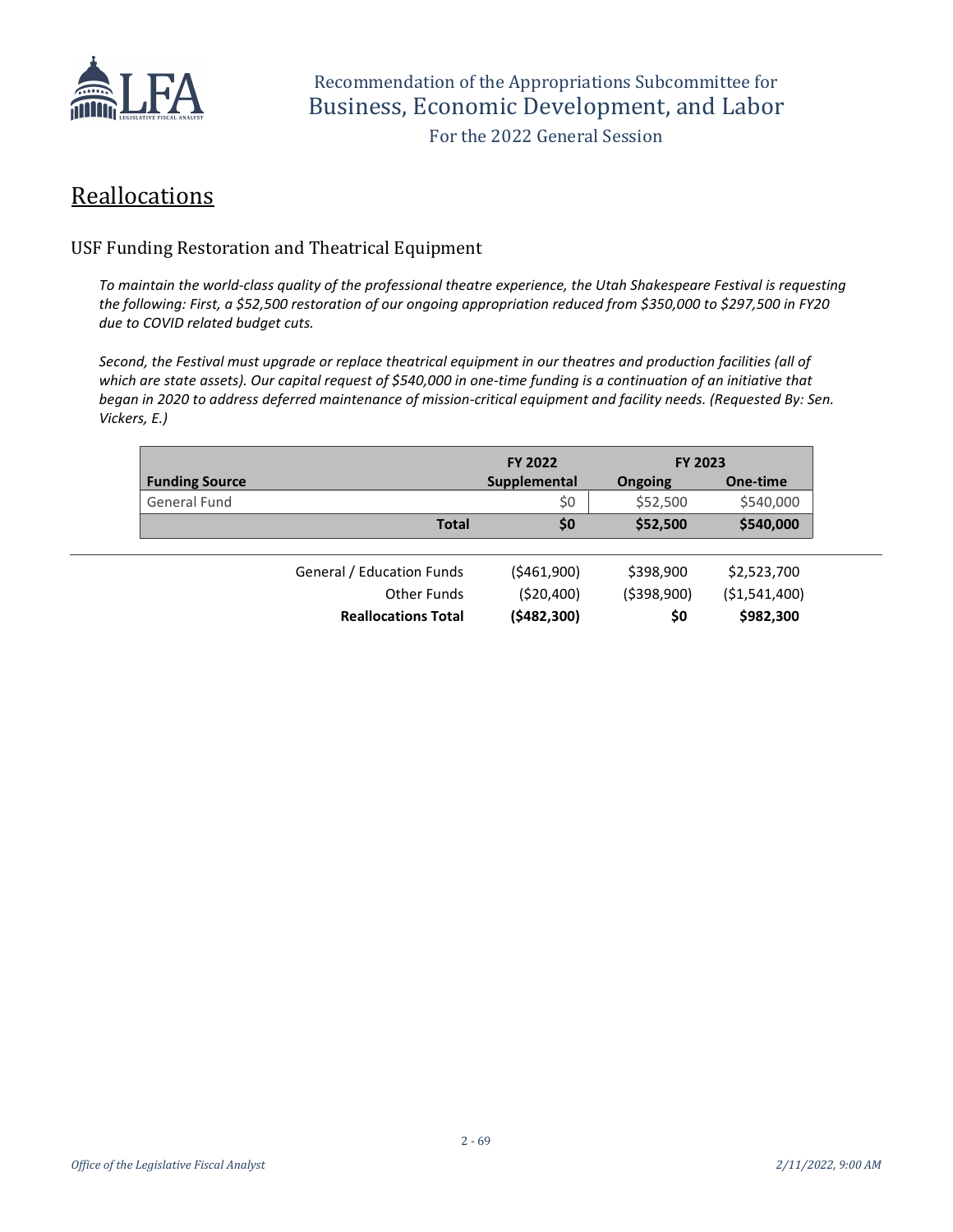

# Appropriations Adjustments

# Department of Insurance Technical Correction

*This item is a fix of an inadvertent reduction of federal funds from the base budget bill.*

|                                      |              | <b>FY 2022</b> | <b>FY 2023</b> |          |
|--------------------------------------|--------------|----------------|----------------|----------|
| <b>Funding Source</b>                |              | Supplemental   | Ongoing        | One-time |
| Federal Funds - American Rescue Plan |              | \$50,400       | S0             |          |
|                                      | <b>Total</b> | \$50,400       | \$0            | S0       |

## Electronic Payment Restricted Account Increase

*This increase is necessary due to the increased use of credit cards.*

|                                         |              | <b>FY 2022</b> | <b>FY 2023</b> |          |
|-----------------------------------------|--------------|----------------|----------------|----------|
| <b>Funding Source</b>                   |              | Supplemental   | Ongoing        | One-time |
| Electronic Payment Fee Rest. Acct (GFR) |              | \$1,300,000    | \$1,300,000    | ŚС       |
|                                         | <b>Total</b> | \$1,300,000    | \$1,300,000    | \$0      |

## Liquor Distribution - Alcohol Beverage Substance Abuse Enforcement

This request of a requirement outlined in Utah Code 59-15-109 and 32B-2-403. It states that 40 percent of the beer tax collected two years preceding the fiscal year being budgeted, less \$30,000, shall be deposited into the Alcohol *Beverage Enforcement and Treatment Restricted Account. Since this tax changes each year, an appropriation adjustment is required each year.*

|                                 |       | <b>FY 2022</b> | <b>FY 2023</b> |          |
|---------------------------------|-------|----------------|----------------|----------|
| <b>Funding Source</b>           |       | Supplemental   | Ongoing        | One-time |
| Alc Bev Enf and Treatment (GFR) |       | \$0            | \$760,800      | ŚС       |
|                                 | Total | \$0            | \$760,800      | S0       |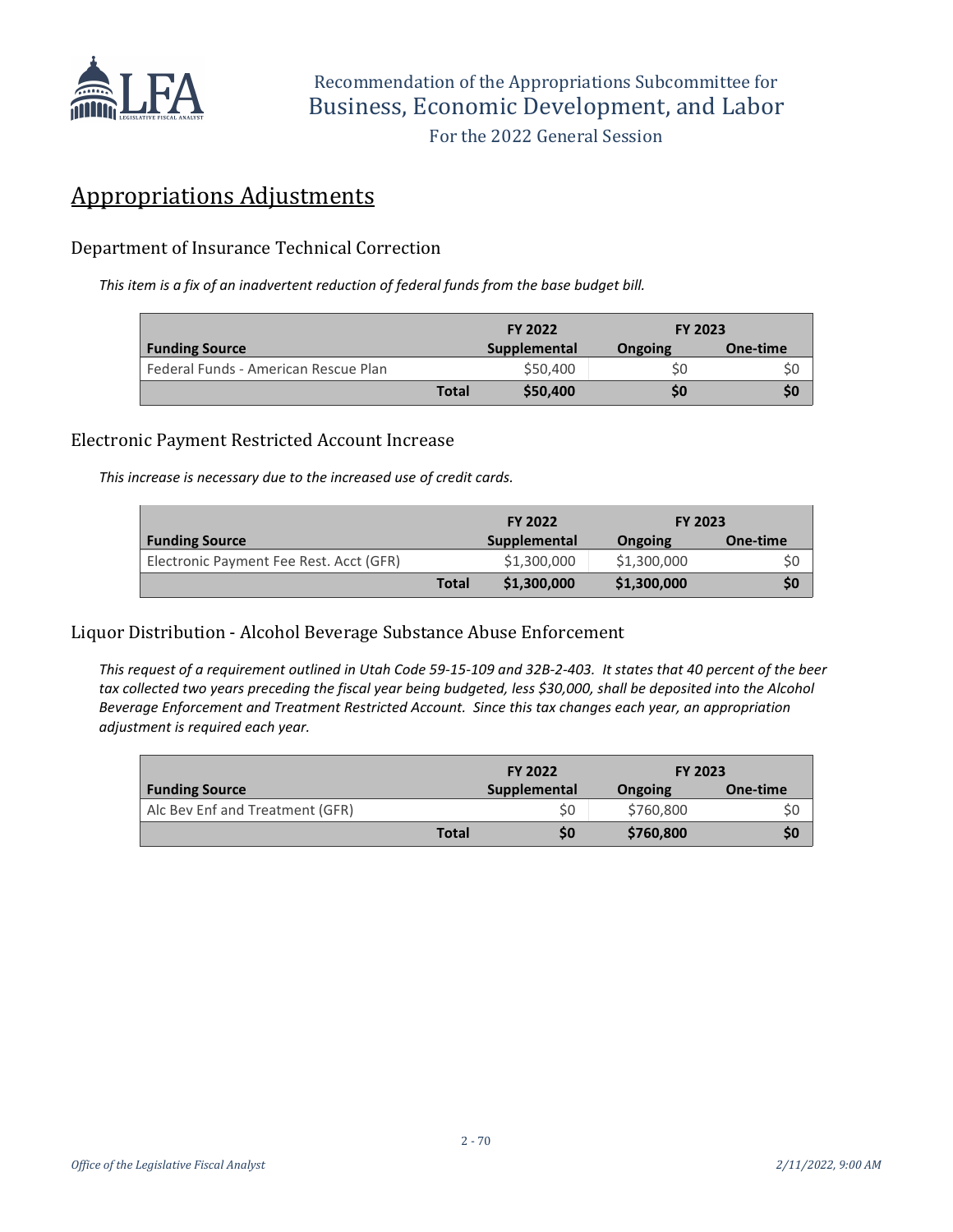

For the 2022 General Session

# Appropriations Adjustments

# Motor Vehicle Enforcement Division Compensation Increase (Equivalent to DHRM Recommendation)

The Motor Vehicle Enforcement Division is a law enforcement division that regulates motor vehicle dealers and other *associated entities. As other law enforcement agencies throughout the state are poised to provide significant* compensation increases, MVED runs the risk of losing seasoned investigators to other agencies. The request increase is intended to retain the best POST certified investigators as well as recruit high caliber candidates in the future.

|                                       | <b>FY 2022</b> |           | <b>FY 2023</b> |
|---------------------------------------|----------------|-----------|----------------|
| <b>Funding Source</b>                 | Supplemental   | Ongoing   | One-time       |
| <b>Dedicated Credits Revenue</b>      | \$0            | \$5,000   | \$0            |
| MV Enforcement Temp Permit Acct (GFR) | \$0            | \$173,800 | \$0            |
| <b>Transfers</b>                      | \$0            | \$500     | \$0            |
|                                       | Total<br>S0    | \$179,300 | \$0            |

## State Small Business Credit Initiative

*Federal Funds Authority to receive a SSBCI grant from the federal government*

|                       |       | <b>FY 2022</b> |           | <b>FY 2023</b> |
|-----------------------|-------|----------------|-----------|----------------|
| <b>Funding Source</b> |       | Supplemental   | Ongoing   | One-time       |
| Federal Funds         |       | \$0            | S0        | \$69,000,000   |
|                       | Total | \$0            | <b>SO</b> | \$69,000,000   |

# Sunset of Federal Appraisal Grant

Real Estate Federal Appraisal grant ended \$0 budget for UAF federal funds to remove the \$60,000 previously allocated.

|                       |              | <b>FY 2022</b> | <b>FY 2023</b> |          |
|-----------------------|--------------|----------------|----------------|----------|
| <b>Funding Source</b> |              | Supplemental   | Ongoing        | One-time |
| Federal Funds         |              | \$0            | (560,000)      | SΟ       |
|                       | <b>Total</b> | \$0            | ( \$60,000]    | \$0      |

#### Utah Immigration Assistance

*Dedicated Credits Authority to cover FTE related to grant funds at the Utah Immigration Assistance Center.*

|                           | <b>FY 2022</b> |           | <b>FY 2023</b> |
|---------------------------|----------------|-----------|----------------|
| <b>Funding Source</b>     | Supplemental   | Ongoing   | One-time       |
| Dedicated Credits Revenue | S0             | \$516,000 |                |
|                           | Total<br>S0    | \$516,000 | \$0            |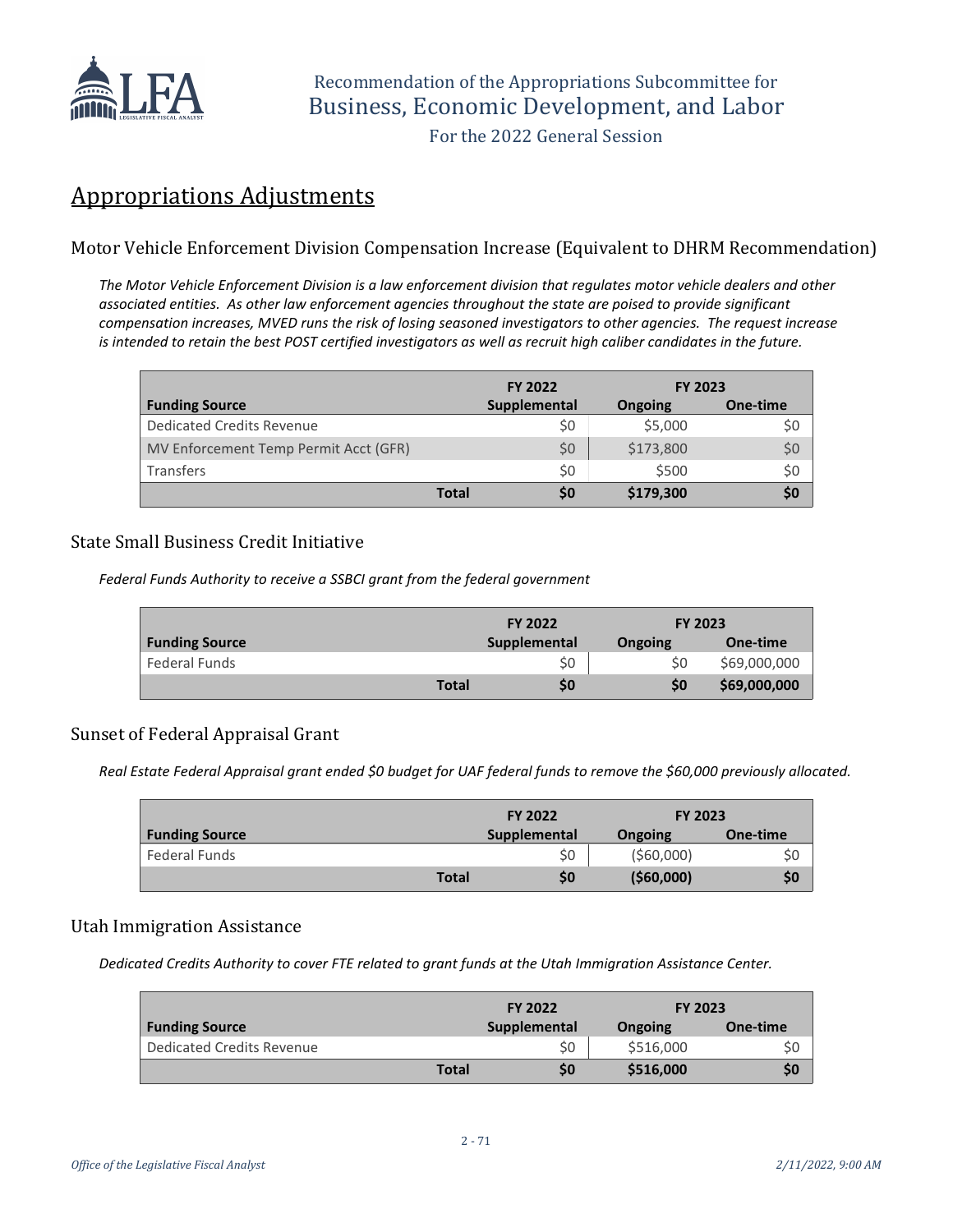

For the 2022 General Session

# Appropriations Adjustments

# Westwater Transfer - OUT

As has been agreed, CCE is planning on transferring a \$500,000 appropriation to DEQ. Until an appropriation adjustment is made by the legislature, DEQ will record these as interagency transfers. This request will move the *appropriated funding to DEQ.*

*DEQ will manage the pass through funding for Westwater Community water and power projects. DEQ requests nonlapsing authority on the funding to carry over from FY 2022 to FY 2023.*

|                       |                                         | FY 2022      | FY 2023     |              |
|-----------------------|-----------------------------------------|--------------|-------------|--------------|
| <b>Funding Source</b> |                                         | Supplemental | Ongoing     | One-time     |
| General Fund          |                                         | ( \$500,000) | \$0         | \$0          |
|                       | <b>Total</b>                            | ( \$500,000] | \$0         | \$0          |
|                       |                                         |              |             |              |
|                       | General / Education Funds               | ( \$500,000) | \$0         | \$0          |
|                       | <b>Other Funds</b>                      | \$1,350,400  | \$2,696,100 | \$69,000,000 |
|                       | <b>Appropriations Adjustments Total</b> | \$850,400    | \$2,696,100 | \$69,000,000 |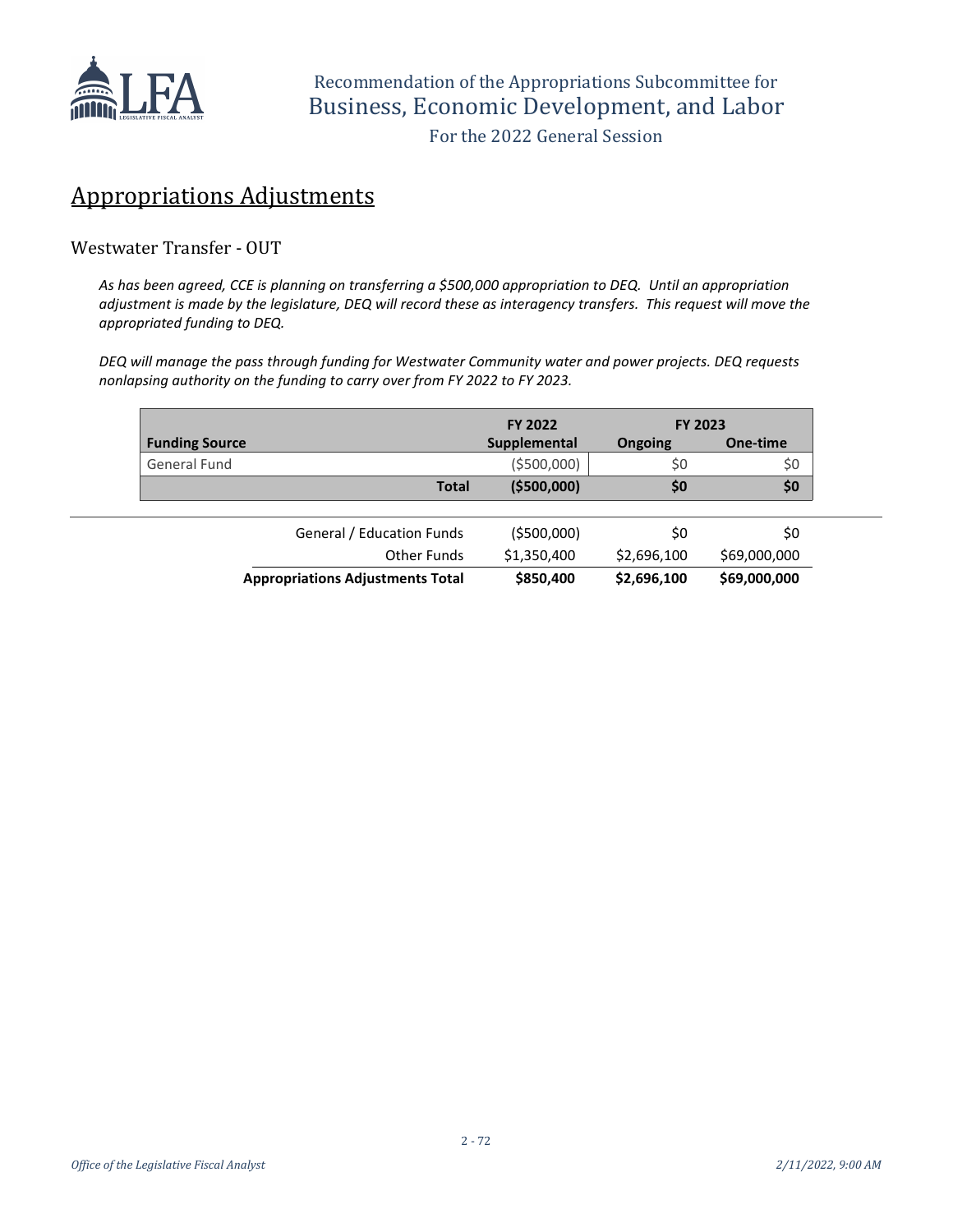

For the 2022 General Session

|                                                     | FY 2022 Adj. | FY 2022 Revised   |               |           | FY 2023 Adj. | FY 2023 Revised |
|-----------------------------------------------------|--------------|-------------------|---------------|-----------|--------------|-----------------|
| Financing                                           | Supplemental | Appropriation     | Base          | Ongoing   | One Time     | Appropriation   |
| General Fund                                        | \$275,000    | \$160,931,100     | \$67,859,000  | \$316,400 | \$1,978,700  | \$70,154,100    |
| Industrial Assistance (GFR)                         | \$           | \$260,600         | \$260,100     | \$        | \$           | \$260,100       |
| Motion Picture Incentive (GFR)                      | \$           | \$1,440,200       | \$1,438,300   | \$        | Ś.           | \$1,438,300     |
| <b>Transportation Fund</b>                          | \$           | \$118,000         | \$118,000     | \$        | \$           | \$118,000       |
| Tourism Marketing Perform. (GFR)                    | \$           | \$22,822,800      | \$22,822,800  | \$        | \$           | \$22,822,800    |
| <b>Transfers</b>                                    | \$           | \$1,384,900       | \$1,384,900   | \$        | \$           | \$1,384,900     |
| <b>Federal Funds</b>                                | \$           | \$691,800         | \$690,700     | \$        | \$69,000,000 | \$69,690,700    |
| Federal Funds - American Rescue Plan                | \$           | \$46,000,000      | \$            | \$        | \$           | S               |
| <b>Dedicated Credits Revenue</b>                    | \$           | \$5,837,400       | \$5,834,400   | \$516,000 | Ś.           | \$6,350,400     |
| Utah Capital Investment Restricted Account<br>(GFR) | \$           | \$10,000,000      | \$            | \$        | \$           | \$              |
| <b>Beginning Nonlapsing</b>                         | \$           | \$75,738,400      | \$35,335,000  | \$        | Ś.           | \$35,335,000    |
| <b>Closing Nonlapsing</b>                           | \$           | ( \$32, 335, 000) | \$            | \$        | \$           | \$              |
| Total                                               | \$275,000    | \$292,890,200     | \$135,743,200 | \$832,400 | \$70,978,700 | \$207,554,300   |

|                     | FY 2022 Adj. | FY 2022 Revised |      | FY 2023 Adj. |                 | FY 2023 Revised |
|---------------------|--------------|-----------------|------|--------------|-----------------|-----------------|
| FTE / Other         | Supplemental | Appropriation   | Base | Ongoing      | One-Time        | Appropriation   |
| <b>Budgeted FTE</b> |              | 95.5            | 93.1 |              | ٠υ              | 93.1            |
| Vehicles            |              | 8.0             | 8.0  | .0           | .0 <sub>1</sub> | 8.0             |

|                                        | FY 2022 Adj. | FY 2022 Revised |              | FY 2023 Adj. |              | FY 2023 Revised |
|----------------------------------------|--------------|-----------------|--------------|--------------|--------------|-----------------|
| <b>Adjustments by Line Item</b>        | Supplemental | Appropriated    | Base         | Ongoing      | One-time     | Appropriated    |
| <b>Operating and Capital Budgets</b>   |              |                 |              |              |              |                 |
| Administration                         |              |                 |              |              |              |                 |
| Appropriated in Previous Session       |              | \$4,426,400     |              |              |              |                 |
| <b>Base Budget Appropriation</b>       |              | \$3,117,400     | \$2,800,100  |              |              | \$2,800,100     |
| <b>Administration Subtotal</b>         | 50           | \$7,543,800     | \$2,800,100  | \$0          | \$0          | \$2,800,100     |
| <b>Business Development</b>            |              |                 |              |              |              |                 |
| Appropriated in Previous Session       |              | \$21,898,100    |              |              |              |                 |
| <b>Base Budget Appropriation</b>       |              | \$6,868,900     | \$15,961,900 |              |              | \$15,961,900    |
| State Small Business Credit Initiative |              |                 |              |              | \$69,000,000 | \$69,000,000    |
| <b>Utah Immigration Assistance</b>     |              |                 |              | \$516,000    |              | \$516,000       |
| <b>Business Development Subtotal</b>   | 50           | \$28,767,000    | \$15,961,900 | \$516,000    | \$69,000,000 | \$85,477,900    |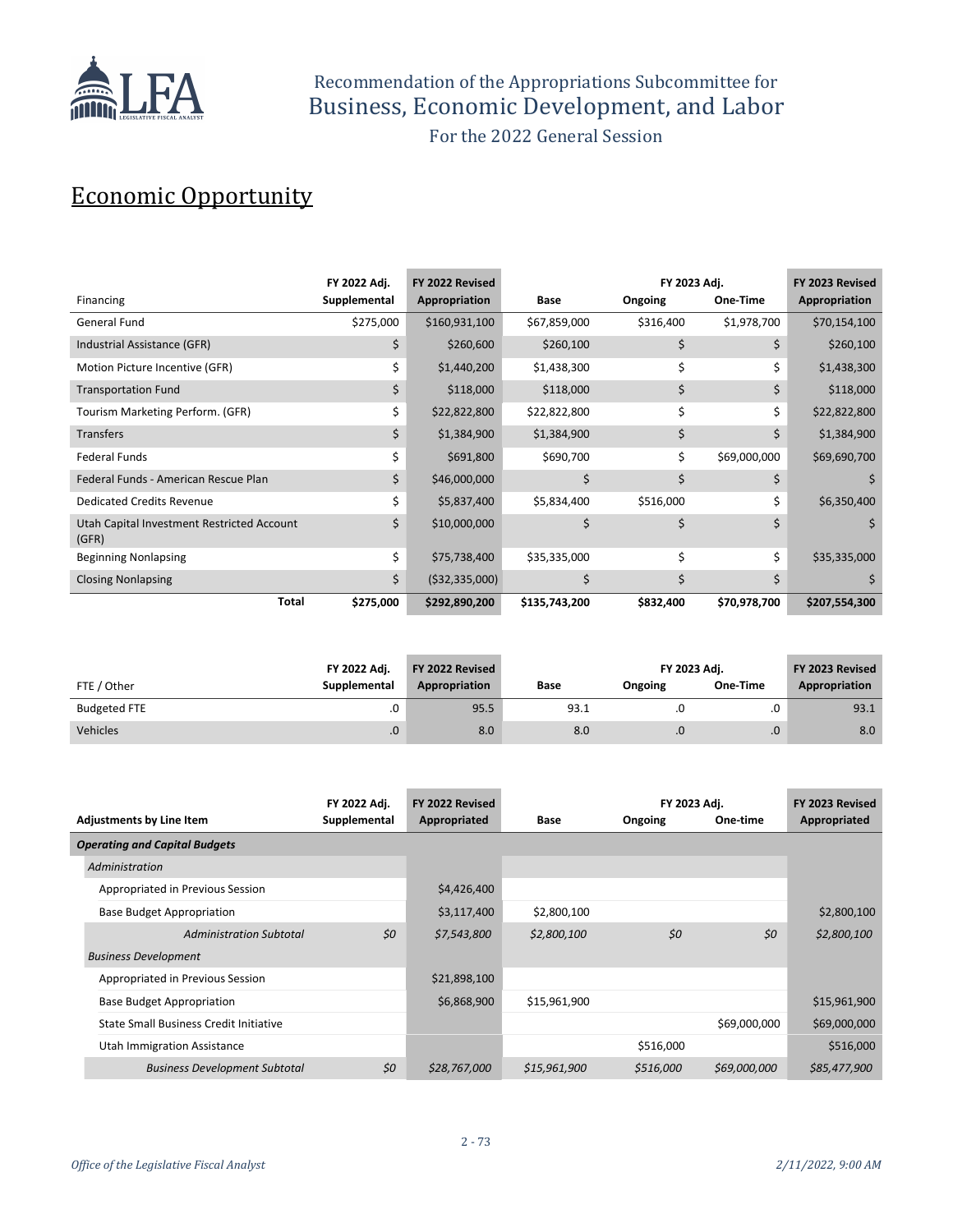

Î

## Recommendation of the Appropriations Subcommittee for Business, Economic Development, and Labor

For the 2022 General Session

|                                                                     | FY 2022 Adj. | FY 2022 Revised |              | FY 2023 Adj. |             | FY 2023 Revised |
|---------------------------------------------------------------------|--------------|-----------------|--------------|--------------|-------------|-----------------|
| <b>Adjustments by Line Item</b>                                     | Supplemental | Appropriated    | Base         | Ongoing      | One-time    | Appropriated    |
| <b>Operating and Capital Budgets</b>                                |              |                 |              |              |             |                 |
| <b>Office of Tourism</b>                                            |              |                 |              |              |             |                 |
| Appropriated in Previous Session                                    |              | \$33,843,600    |              |              |             |                 |
| <b>Base Budget Appropriation</b>                                    |              | (54,600)        | \$32,409,200 |              |             | \$32,409,200    |
| <b>Office of Tourism Subtotal</b>                                   | \$0          | \$33,839,000    | \$32,409,200 | \$0          | \$0         | \$32,409,200    |
| <b>Outdoor Recreation Infrastructure Account</b>                    |              |                 |              |              |             |                 |
| Appropriated in Previous Session                                    |              | \$16,407,200    |              |              |             |                 |
| <b>Base Budget Appropriation</b>                                    |              | ( \$1,950,200)  | \$10,006,600 |              |             | \$10,006,600    |
| <b>Outdoor Recreation Infrastructure</b><br><b>Account Subtotal</b> | \$0          | \$14,457,000    | \$10,006,600 | \$0          | \$0         | \$10,006,600    |
| Pass-Through                                                        |              |                 |              |              |             |                 |
| America's Freedom Festival at Provo                                 |              |                 |              | \$100,000    |             | \$100,000       |
| Appropriated in Previous Session                                    |              | \$115,053,800   |              |              |             |                 |
| <b>Base Budget Appropriation</b>                                    |              | \$1,804,500     | \$11,377,900 |              |             | \$11,377,900    |
| Davis County Support for Utah<br>Championship                       | \$75,000     | \$75,000        |              |              |             |                 |
| <b>Outdoor Access and Vertical Trails</b>                           |              |                 |              |              | \$878,700   | \$878,700       |
| Refugee Soccer                                                      | \$200,000    | \$200,000       |              | \$50,000     |             | \$50,000        |
| Run Elite Program (Reallocation)                                    |              |                 |              | \$166,400    |             | \$166,400       |
| Targeted Youth Support Program                                      |              |                 |              |              | \$1,100,000 | \$1,100,000     |
| Pass-Through Subtotal                                               | \$275,000    | \$117,133,300   | \$11,377,900 | \$316,400    | \$1,978,700 | \$13,673,000    |
| Pete Suazo Utah Athletics Commission                                |              |                 |              |              |             |                 |
| Appropriated in Previous Session                                    |              | \$313,600       |              |              |             |                 |
| <b>Base Budget Appropriation</b>                                    |              | \$3,900         | \$246,400    |              |             | \$246,400       |
| Pete Suazo Utah Athletics Commission<br>Subtotal                    | 50           | \$317,500       | \$246,400    | \$0          | \$0         | \$246,400       |
| <b>Transient Room Tax Fund</b>                                      |              |                 |              |              |             |                 |
| Appropriated in Previous Session                                    |              | \$1,384,900     |              |              |             |                 |
| <b>Base Budget Appropriation</b>                                    |              |                 | \$1,384,900  |              |             | \$1,384,900     |
| <b>Transient Room Tax Fund Subtotal</b>                             | \$0          | \$1,384,900     | \$1,384,900  | \$0          | \$0         | \$1,384,900     |
| Utah Office of Outdoor Recreation                                   |              |                 |              |              |             |                 |
| <b>Base Budget Appropriation</b>                                    |              | \$34,900        |              |              |             |                 |
| <b>Utah Office of Outdoor Recreation</b><br>Subtotal                | $50\,$       | \$34,900        | $$50$        | $$50$        | \$0         | \$0             |
| Rural Employment Expansion Program                                  |              |                 |              |              |             |                 |
| Appropriated in Previous Session                                    |              | \$2,294,000     |              |              |             |                 |
| <b>Base Budget Appropriation</b>                                    |              | \$120,000       | \$2,500,000  |              |             | \$2,500,000     |
| <b>Rural Employment Expansion Program</b><br>Subtotal               | \$0          | \$2,414,000     | \$2,500,000  | $$50$        | \$0         | \$2,500,000     |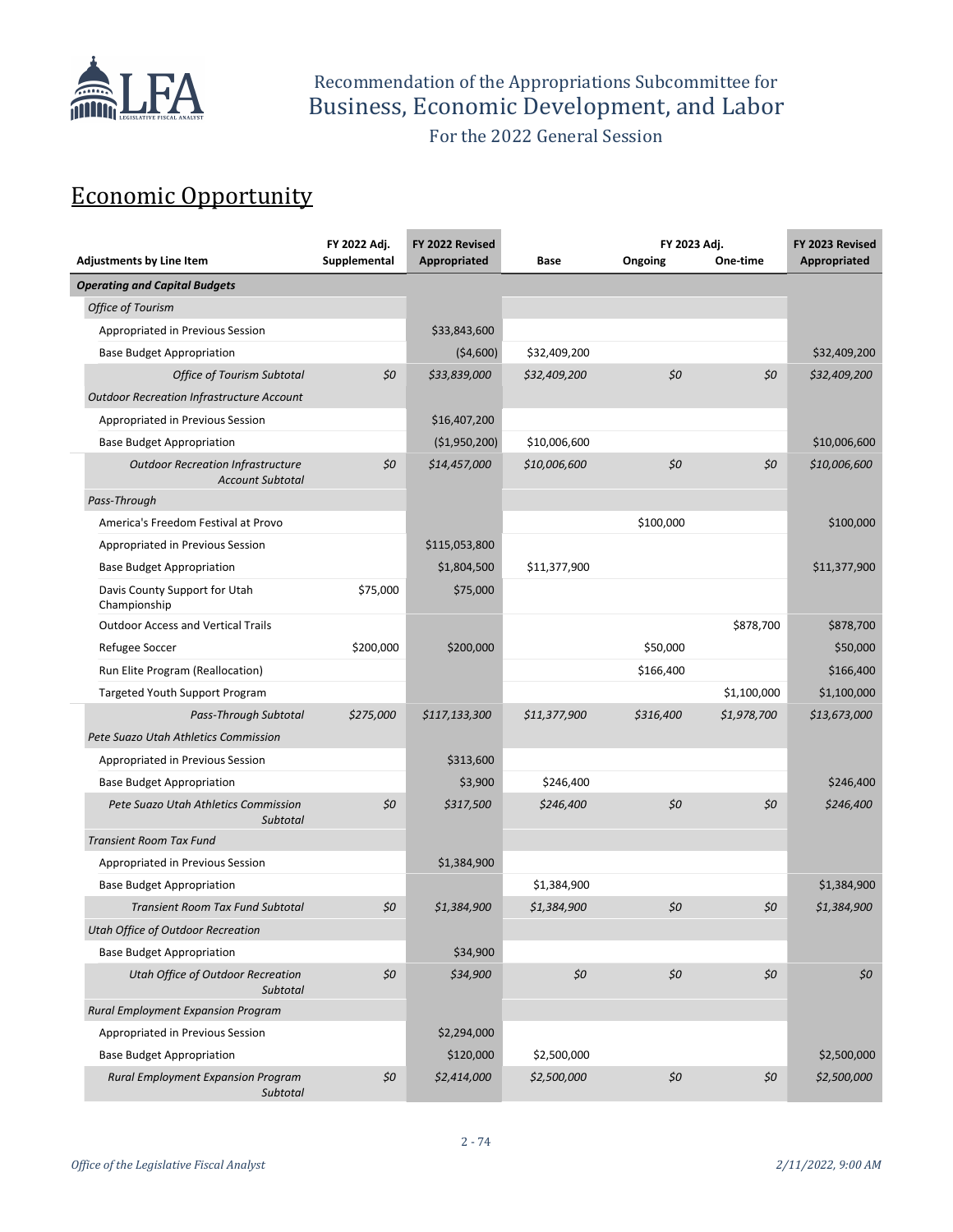

For the 2022 General Session

| <b>Adjustments by Line Item</b>                                 | FY 2022 Adj.<br>Supplemental | FY 2022 Revised<br>Appropriated | Base         | FY 2023 Adj.<br>Ongoing | One-time     | FY 2023 Revised<br>Appropriated |
|-----------------------------------------------------------------|------------------------------|---------------------------------|--------------|-------------------------|--------------|---------------------------------|
| <b>Operating and Capital Budgets</b>                            |                              |                                 |              |                         |              |                                 |
| <b>Talent Ready Utah Center</b>                                 |                              |                                 |              |                         |              |                                 |
| Appropriated in Previous Session                                |                              | \$8,080,000                     |              |                         |              |                                 |
| <b>Base Budget Appropriation</b>                                |                              | \$13,185,700                    | \$3,478,400  |                         |              | \$3,478,400                     |
| <b>Talent Ready Utah Center Subtotal</b>                        | \$0                          | \$21,265,700                    | \$3,478,400  | \$0                     | \$0          | \$3,478,400                     |
| Rural Coworking & Innovat. Center Grant Prog                    |                              |                                 |              |                         |              |                                 |
| Appropriated in Previous Session                                |                              | \$1,330,000                     |              |                         |              |                                 |
| <b>Base Budget Appropriation</b>                                |                              | \$374,500                       | \$750,000    |                         |              | \$750,000                       |
| Rural Coworking & Innovat. Center Grant<br><b>Prog Subtotal</b> | \$0                          | \$1,704,500                     | \$750,000    | \$0                     | \$0          | \$750,000                       |
| <b>Rural Rapid Manufacturing Grant</b>                          |                              |                                 |              |                         |              |                                 |
| <b>Base Budget Appropriation</b>                                |                              | \$72,300                        |              |                         |              |                                 |
| Rural Rapid Manufacturing Grant Subtotal                        | \$0                          | \$72,300                        | \$0          | \$0                     | \$0          | \$0                             |
| <b>Inland Port Authority</b>                                    |                              |                                 |              |                         |              |                                 |
| Appropriated in Previous Session                                |                              | \$9,949,400                     |              |                         |              |                                 |
| <b>Base Budget Appropriation</b>                                |                              |                                 | \$3,049,400  |                         |              | \$3,049,400                     |
| <b>Inland Port Authority Subtotal</b>                           | \$0                          | \$9,949,400                     | \$3,049,400  | \$0                     | \$0          | \$3,049,400                     |
| Point of the Mountain Authority                                 |                              |                                 |              |                         |              |                                 |
| Appropriated in Previous Session                                |                              | \$8,250,100                     |              |                         |              |                                 |
| <b>Base Budget Appropriation</b>                                |                              |                                 | \$1,750,100  |                         |              | \$1,750,100                     |
| Point of the Mountain Authority Subtotal                        | \$0                          | \$8,250,100                     | \$1,750,100  | \$0                     | \$0          | \$1,750,100                     |
| <b>Rural County Grants Program</b>                              |                              |                                 |              |                         |              |                                 |
| Appropriated in Previous Session                                |                              | \$6,550,000                     |              |                         |              |                                 |
| <b>Base Budget Appropriation</b>                                |                              |                                 | \$6,550,000  |                         |              | \$6,550,000                     |
| <b>Rural County Grants Program Subtotal</b>                     | \$0                          | \$6,550,000                     | \$6,550,000  | \$0                     | \$0          | \$6,550,000                     |
| <b>Operating and Capital Budgets Subtotal</b>                   | \$275,000                    | \$253,683,400                   | \$92,264,900 | \$832,400               | \$70,978,700 | \$164,076,000                   |
| <b>Restricted Fund and Account Transfers</b>                    |                              |                                 |              |                         |              |                                 |
| <b>GFR</b> - Industrial Assistance Account                      |                              |                                 |              |                         |              |                                 |
| Appropriated in Previous Session                                |                              | \$10,250,000                    |              |                         |              |                                 |
| <b>Base Budget Appropriation</b>                                |                              | \$4,713,500                     | \$19,235,000 |                         |              | \$19,235,000                    |
| <b>GFR</b> - Industrial Assistance Account<br>Subtotal          | \$0                          | \$14,963,500                    | \$19,235,000 | $50$                    | \$0          | \$19,235,000                    |
| <b>GFR - Motion Picture Incentive Fund</b>                      |                              |                                 |              |                         |              |                                 |
| Appropriated in Previous Session                                |                              | \$1,420,500                     |              |                         |              |                                 |
| <b>Base Budget Appropriation</b>                                |                              |                                 | \$1,420,500  |                         |              | \$1,420,500                     |
| <b>GFR</b> - Motion Picture Incentive Fund<br>Subtotal          | \$0                          | \$1,420,500                     | \$1,420,500  | \$0                     | \$0          | \$1,420,500                     |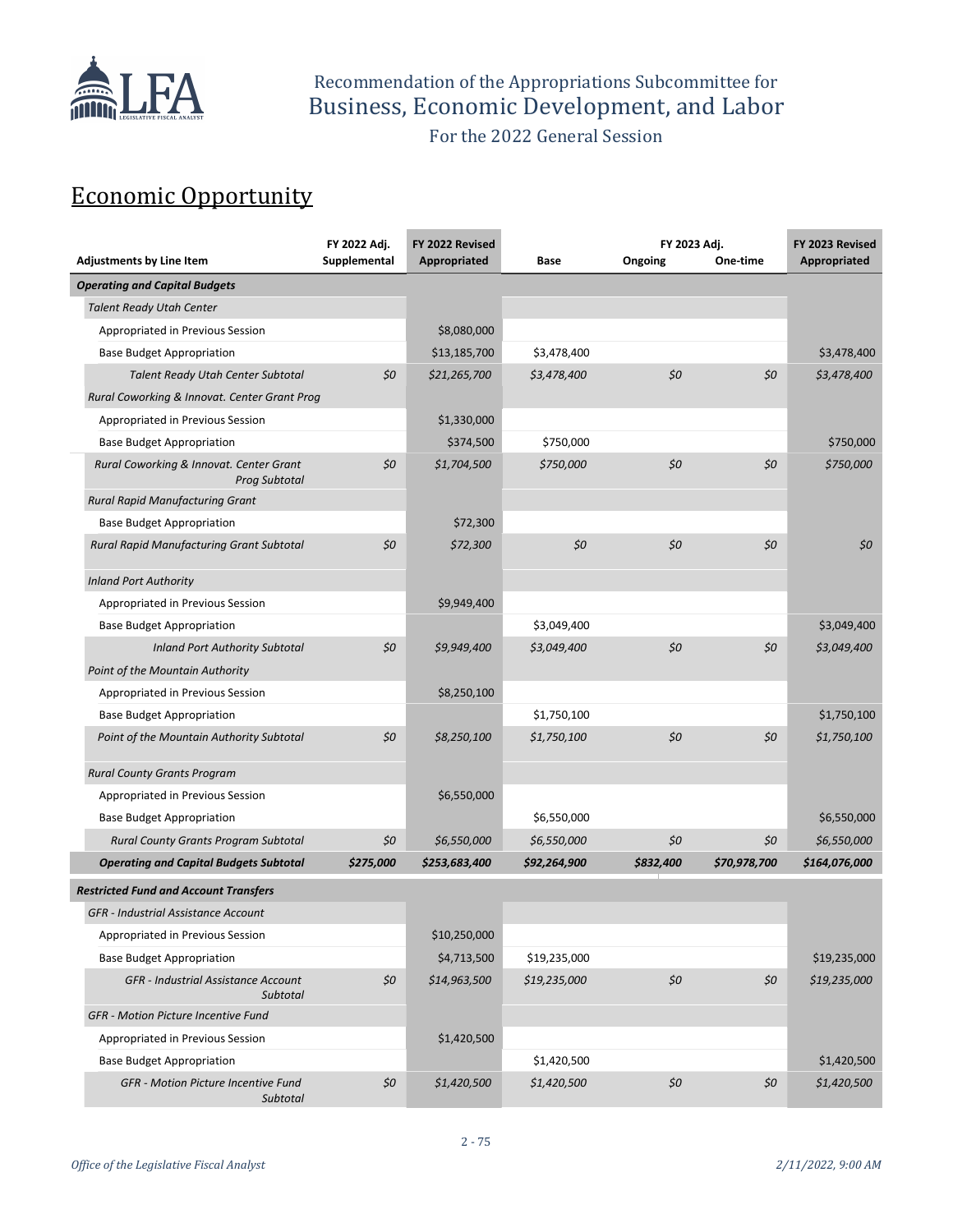

For the 2022 General Session

|                                                                    | FY 2022 Adj. | FY 2022 Revised |               | FY 2023 Adi. |              | FY 2023 Revised |
|--------------------------------------------------------------------|--------------|-----------------|---------------|--------------|--------------|-----------------|
| <b>Adjustments by Line Item</b>                                    | Supplemental | Appropriated    | <b>Base</b>   | Ongoing      | One-time     | Appropriated    |
| <b>Restricted Fund and Account Transfers</b>                       |              |                 |               |              |              |                 |
| GFR - Tourism Marketing Performance Fund                           |              |                 |               |              |              |                 |
| Appropriated in Previous Session                                   |              | \$22,822,800    |               |              |              |                 |
| <b>Base Budget Appropriation</b>                                   |              |                 | \$22,822,800  |              |              | \$22,822,800    |
| <b>GFR - Tourism Marketing Performance</b><br><b>Fund Subtotal</b> | \$0          | \$22,822,800    | \$22,822,800  | \$0          | \$0          | \$22,822,800    |
| <b>Restricted Fund and Account Transfers</b><br>Subtotal           | \$0          | \$39,206,800    | \$43,478,300  | \$0          | \$0          | \$43,478,300    |
| <b>Economic Opportunity Total</b>                                  | \$275,000    | \$292.890.200   | \$135,743,200 | \$832,400    | \$70,978,700 | \$207,554,300   |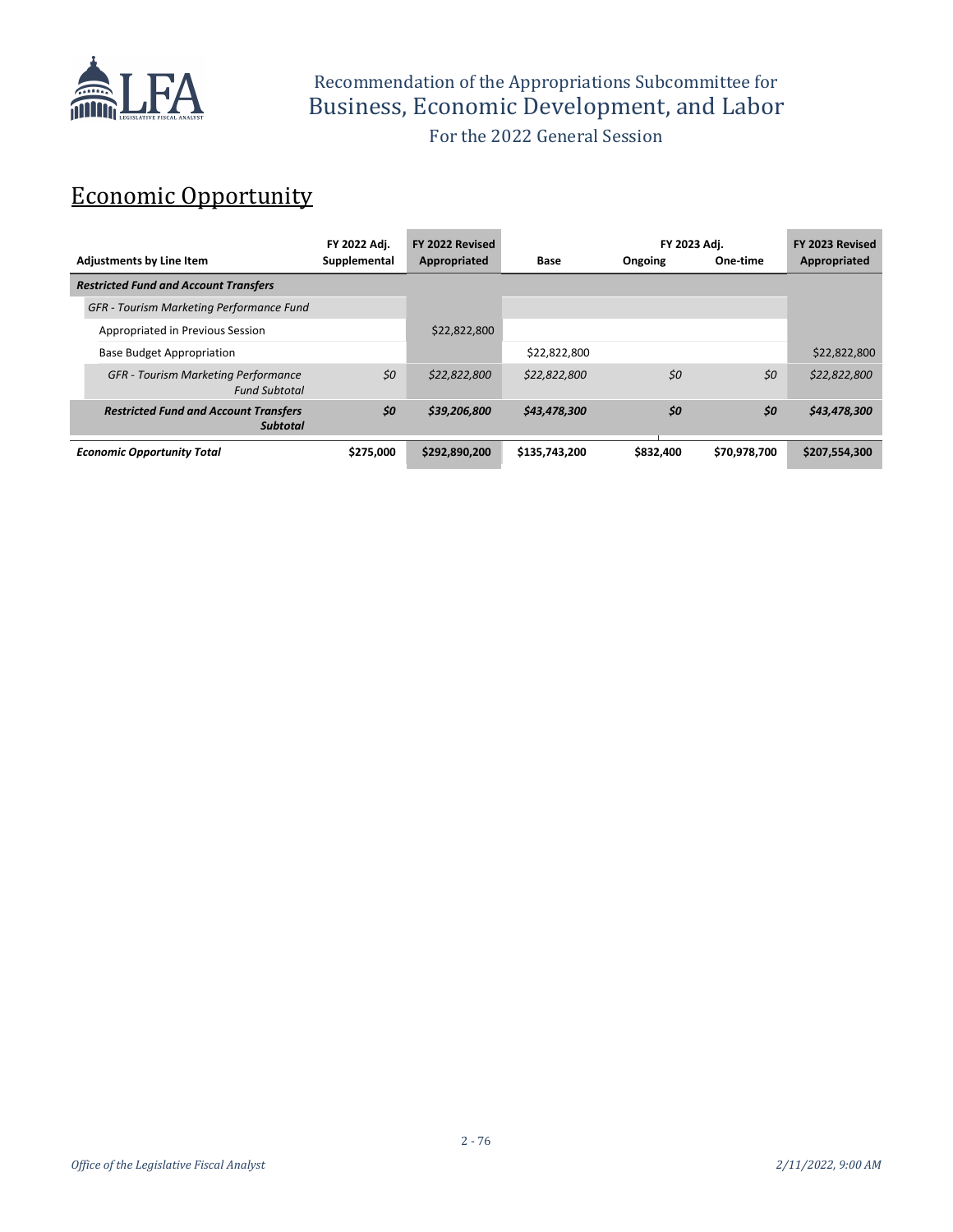

For the 2022 General Session

## Tax Commission

|                                                                                                  | FY 2022 Adj. | FY 2022 Revised |                |             | FY 2023 Adj. | FY 2023 Revised |
|--------------------------------------------------------------------------------------------------|--------------|-----------------|----------------|-------------|--------------|-----------------|
| Financing                                                                                        | Supplemental | Appropriation   | Base           | Ongoing     | One-Time     | Appropriation   |
| <b>General Fund</b>                                                                              | \$           | \$29,671,100    | \$29,536,100   | \$          | ( \$500,000) | \$29,036,100    |
| Alc Bev Enf and Treatment (GFR)                                                                  | \$           | \$6,365,000     | \$6,365,000    | \$760,800   | \$           | \$7,125,800     |
| <b>Electronic Payment Fee Restricted Account</b><br>(GFR)                                        | \$1,300,000  | \$8,909,700     | \$7,609,700    | \$1,300,000 | \$           | \$8,909,700     |
| <b>Education Fund</b>                                                                            | \$           | \$23,604,800    | \$23,517,900   | \$          | \$           | \$23,517,900    |
| MV Enforcement Temp Permit Acct (GFR)                                                            | \$           | \$4,299,200     | \$4,288,100    | \$173,800   | \$           | \$4,461,900     |
| Public Safety and Firefighter tier II<br><b>Retirements Benefits Restricted Account</b><br>(GFR) | \$           | \$1,200         | \$1,200        | \$          | \$           | \$1,200         |
| <b>Transportation Fund</b>                                                                       | \$           | \$5,857,400     | \$5,857,400    | \$          | \$           | \$5,857,400     |
| Rural Healthcare Facilities Account (GFR)                                                        | \$           | \$218,900       | \$218,900      | \$          | \$           | \$218,900       |
| Sales and Use Tax Admin Fees (GFR)                                                               | \$           | \$12,151,600    | \$12,104,300   | \$          | \$500,000    | \$12,604,300    |
| <b>Tobacco Settlement (GFR)</b>                                                                  | \$           | \$18,500        | \$18,500       | \$          | \$           | \$18,500        |
| <b>Transfers</b>                                                                                 | \$           | \$178,400       | \$177,600      | \$500       | \$           | \$178,100       |
| Uninsured Motorist I.D.                                                                          | \$           | \$146,800       | \$146,100      | \$          | \$           | \$146,100       |
| <b>Federal Funds</b>                                                                             | \$           | \$632,000       | \$629,300      | \$          | \$           | \$629,300       |
| Federal Funds - American Rescue Plan                                                             | \$           | \$112,000       | \$             | \$          | \$           | Ś               |
| <b>Dedicated Credits Revenue</b>                                                                 | \$           | \$11,811,800    | \$11,769,000   | \$5,000     | \$           | \$11,774,000    |
| <b>Beginning Nonlapsing</b>                                                                      | \$           | \$2,298,100     | \$1,698,100    | \$          | \$           | \$1,698,100     |
| <b>Closing Nonlapsing</b>                                                                        | \$           | ( \$1,698,100)  | ( \$1,618,300) | \$          | \$           | ( \$1,618,300)  |
| <b>Total</b>                                                                                     | \$1,300,000  | \$104,578,400   | \$102,318,900  | \$2,240,100 | \$0          | \$104,559,000   |

|                     | FY 2022 Adj.    | FY 2022 Revised |             | FY 2023 Adj. | FY 2023 Revised |               |
|---------------------|-----------------|-----------------|-------------|--------------|-----------------|---------------|
| FTE / Other         | Supplemental    | Appropriation   | <b>Base</b> | Ongoing      | One-Time        | Appropriation |
| <b>Budgeted FTE</b> |                 | 706.5           | 709.5       |              | .0              | 709.5         |
| <b>Vehicles</b>     | .0 <sub>1</sub> | 67.0            | 67.0        |              | .0              | 67.0          |

|                                      | FY 2022 Adj. | FY 2022 Revised |             | FY 2023 Adj. |          | FY 2023 Revised |
|--------------------------------------|--------------|-----------------|-------------|--------------|----------|-----------------|
| <b>Adjustments by Line Item</b>      | Supplemental | Appropriated    | Base        | Ongoing      | One-time | Appropriated    |
| <b>Operating and Capital Budgets</b> |              |                 |             |              |          |                 |
| License Plates Production            |              |                 |             |              |          |                 |
| Appropriated in Previous Session     |              | \$4,093,200     |             |              |          |                 |
| <b>Base Budget Appropriation</b>     |              | \$520,200       | \$4,085,700 |              |          | \$4,085,700     |
| License Plates Production Subtotal   | \$0          | \$4,613,400     | \$4,085,700 | \$0          | \$0      | \$4,085,700     |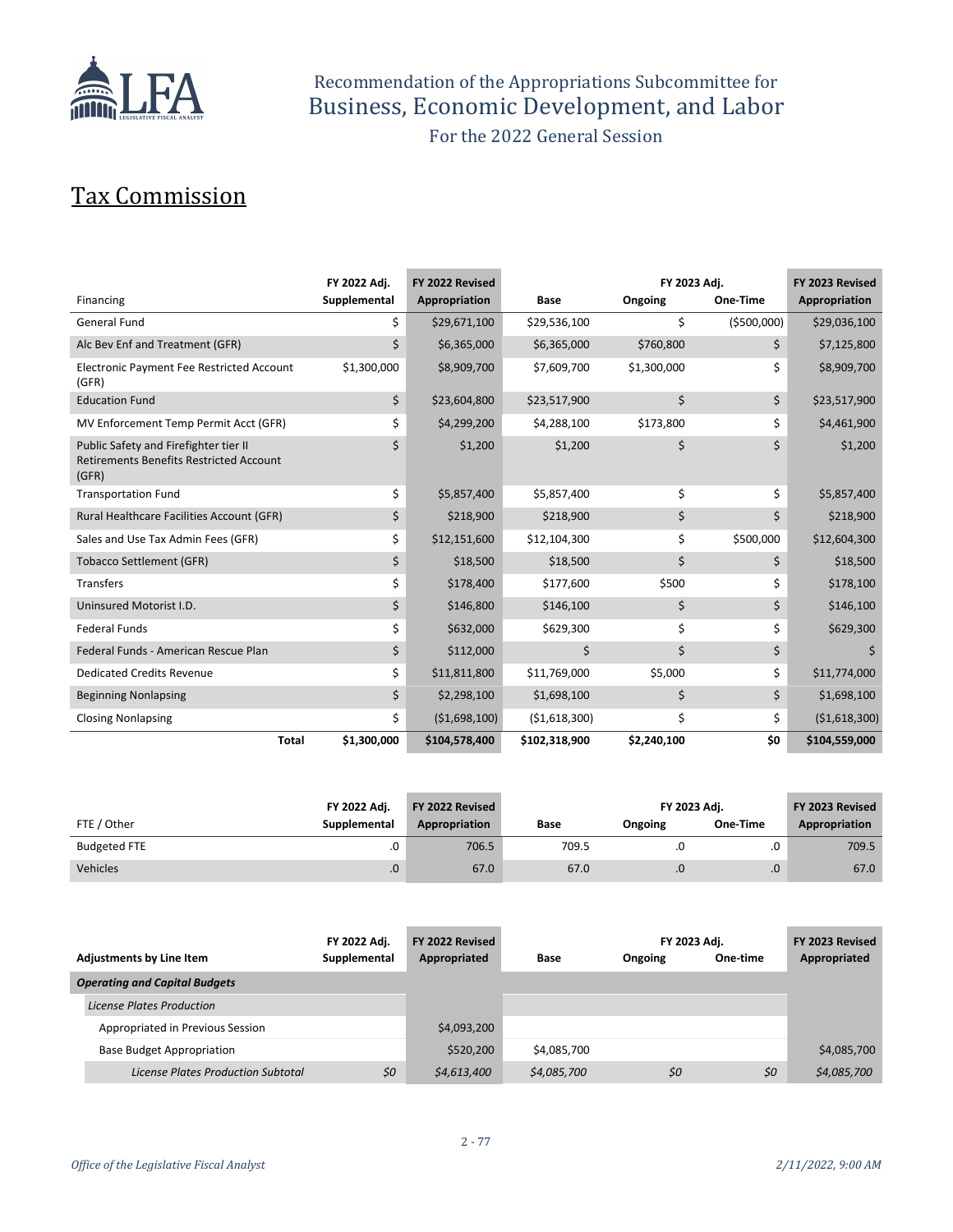

For the 2022 General Session

## Tax Commission

|                                                                                                           | FY 2022 Adj. | FY 2022 Revised |               | FY 2023 Adj. |          | FY 2023 Revised |
|-----------------------------------------------------------------------------------------------------------|--------------|-----------------|---------------|--------------|----------|-----------------|
| <b>Adjustments by Line Item</b>                                                                           | Supplemental | Appropriated    | Base          | Ongoing      | One-time | Appropriated    |
| <b>Operating and Capital Budgets</b>                                                                      |              |                 |               |              |          |                 |
| Liquor Profit Distribution                                                                                |              |                 |               |              |          |                 |
| Appropriated in Previous Session                                                                          |              | \$6,365,000     |               |              |          |                 |
| <b>Base Budget Appropriation</b>                                                                          |              |                 | \$6,365,000   |              |          | \$6,365,000     |
| Liquor Distribution - Alcohol Beverage<br><b>Substance Abuse Enforcement</b>                              |              |                 |               | \$760,800    |          | \$760,800       |
| <b>Liquor Profit Distribution Subtotal</b>                                                                | \$0          | \$6,365,000     | \$6,365,000   | \$760,800    | 50       | \$7,125,800     |
| Rural Health Care Facilities Distribution                                                                 |              |                 |               |              |          |                 |
| Appropriated in Previous Session                                                                          |              | \$218,900       |               |              |          |                 |
| <b>Base Budget Appropriation</b>                                                                          |              |                 | \$218,900     |              |          | \$218,900       |
| <b>Rural Health Care Facilities Distribution</b><br>Subtotal                                              | \$0          | \$218,900       | \$218,900     | \$0          | \$0      | \$218,900       |
| <b>Tax Administration</b>                                                                                 |              |                 |               |              |          |                 |
| Appropriated in Previous Session                                                                          |              | \$91,862,200    |               |              |          |                 |
| <b>Base Budget Appropriation</b>                                                                          |              |                 | \$91,430,400  |              |          | \$91,430,400    |
| <b>Electronic Payment Restricted Account</b><br>Increase                                                  | \$1,300,000  | \$1,300,000     |               | \$1,300,000  |          | \$1,300,000     |
| Motor Vehicle Enforcement Division<br>Compensation Increase (Equivalent to<br><b>DHRM Recommendation)</b> |              |                 |               | \$179,300    |          | \$179,300       |
| <b>Tax Administration Subtotal</b>                                                                        | \$1,300,000  | \$93,162,200    | \$91,430,400  | \$1,479,300  | \$0      | \$92,909,700    |
| <b>Operating and Capital Budgets Subtotal</b>                                                             | \$1,300,000  | \$104,359,500   | \$102,100,000 | \$2,240,100  | \$0      | \$104,340,100   |
| <b>Restricted Fund and Account Transfers</b>                                                              |              |                 |               |              |          |                 |
| <b>GFR - Rural Health Care Facilities</b>                                                                 |              |                 |               |              |          |                 |
| Appropriated in Previous Session                                                                          |              | \$218,900       |               |              |          |                 |
| <b>Base Budget Appropriation</b>                                                                          |              |                 | \$218,900     |              |          | \$218,900       |
| <b>GFR</b> - Rural Health Care Facilities Subtotal                                                        | \$0          | \$218,900       | \$218,900     | 50           | \$0      | \$218,900       |
| <b>Restricted Fund and Account Transfers</b><br><b>Subtotal</b>                                           | \$0          | \$218,900       | \$218,900     | \$0          | \$0      | \$218,900       |
| <b>Tax Commission Total</b>                                                                               | \$1,300,000  | \$104,578,400   | \$102,318,900 | \$2,240,100  | \$0      | \$104,559,000   |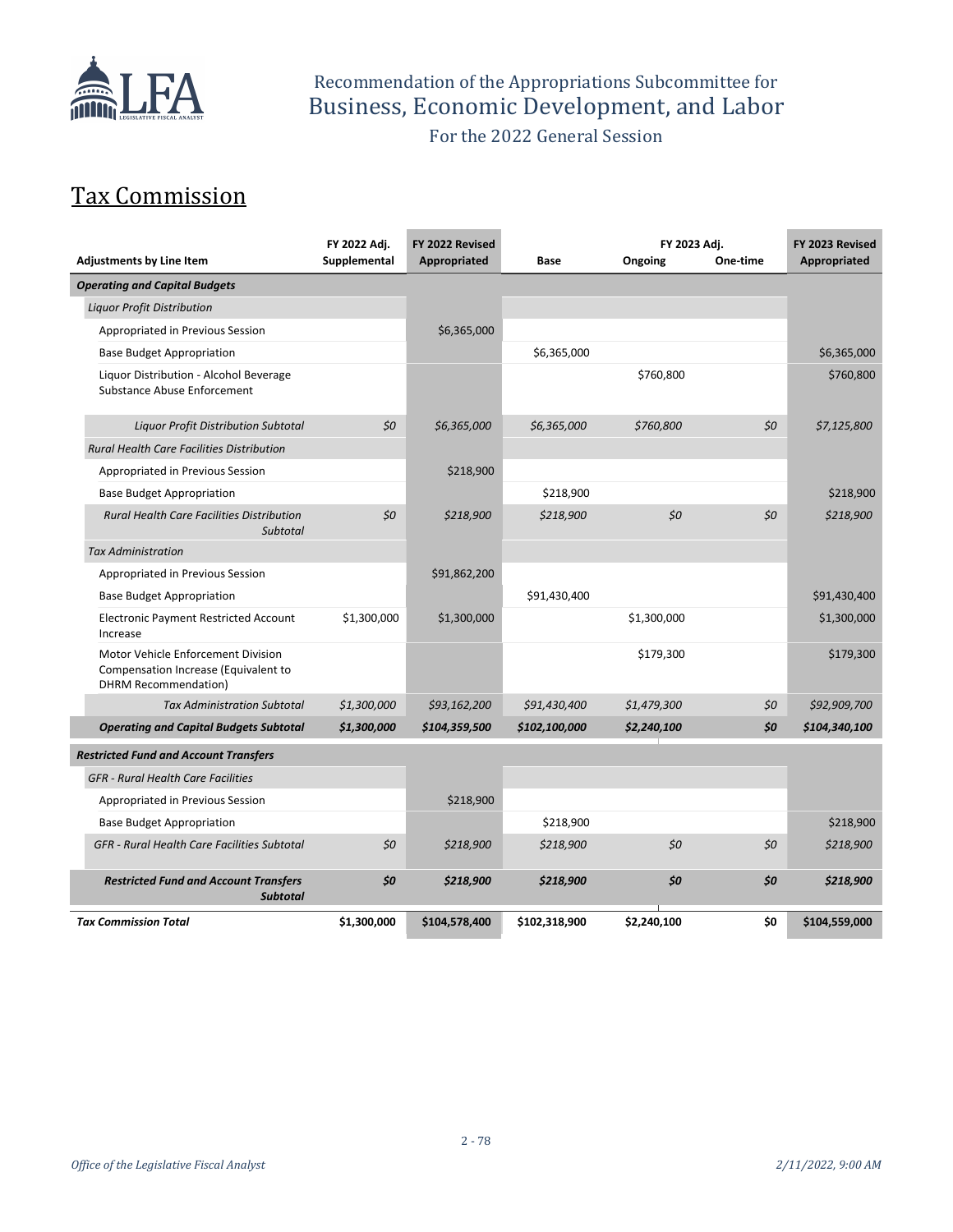

For the 2022 General Session

# Alcoholic Beverage Control

| Financing                          | FY 2022 Adj.<br>Supplemental | FY 2022 Revised<br>Appropriation | <b>Base</b>  | FY 2023 Adj.<br>Ongoing | One-Time       | FY 2023 Revised<br>Appropriation |
|------------------------------------|------------------------------|----------------------------------|--------------|-------------------------|----------------|----------------------------------|
| Liguor Control Fund                |                              | \$69,142,100                     | \$69,173,200 | ( \$386, 500)           | ( \$2,041,400) | \$66,745,300                     |
| Underage Drinking Prevention (GFR) |                              | \$2,340,900                      | \$2,444,100  |                         |                | \$2,444,100                      |
| <b>Beginning Nonlapsing</b>        |                              | \$5,593,400                      | \$5,500,000  |                         |                | \$5,500,000                      |
| <b>Closing Nonlapsing</b>          |                              | ( \$5,500,000)                   | (55,500,000) |                         |                | ( \$5,500,000)                   |
|                                    | \$0<br>Total                 | \$71,576,400                     | \$71,617,300 | ( \$386, 500)           | ( \$2,041,400) | \$69,189,400                     |

|                     | FY 2022 Adj. | FY 2022 Revised |       | FY 2023 Adj. | FY 2023 Revised |               |
|---------------------|--------------|-----------------|-------|--------------|-----------------|---------------|
| FTE / Other         | Supplemental | Appropriation   | Base  | Ongoing      | One-Time        | Appropriation |
| <b>Budgeted FTE</b> | .0           | 521.7           | 548.5 |              | .v              | 548.5         |
| Vehicles            |              | 20.0            | 20.0  |              | .0 <sub>1</sub> | 20.0          |

|                                                                     | FY 2022 Adj. | FY 2022 Revised |              | FY 2023 Adj.  |                | FY 2023 Revised |
|---------------------------------------------------------------------|--------------|-----------------|--------------|---------------|----------------|-----------------|
| <b>Adjustments by Line Item</b>                                     | Supplemental | Appropriated    | <b>Base</b>  | Ongoing       | One-time       | Appropriated    |
| <b>Operating and Capital Budgets</b>                                |              |                 |              |               |                |                 |
| <b>DABC</b> Operations                                              |              |                 |              |               |                |                 |
| Appropriated in Previous Session                                    |              | \$68,481,800    |              |               |                |                 |
| <b>Base Budget Appropriation</b>                                    |              |                 | \$67,932,900 |               |                | \$67,932,900    |
| Delivery, Supplies, and Packaging Costs                             |              |                 | \$580,000    | ( \$58,000)   |                | \$522,000       |
| Savings from Unbuilt DABC Stores                                    |              |                 |              |               | ( \$2,041,400) | ( \$2,041,400)  |
| Senate Bill 137 (2021 General Session)<br><b>Funding Adjustment</b> |              |                 |              | ( \$328,500)  |                | ( \$328,500)    |
| <b>DABC Operations Subtotal</b>                                     | 50           | \$68,481,800    | \$68,512,900 | ( \$386, 500) | (52,041,400)   | \$66,085,000    |
| <b>Parents Empowered</b>                                            |              |                 |              |               |                |                 |
| Appropriated in Previous Session                                    |              | \$3,001,200     |              |               |                |                 |
| <b>Base Budget Appropriation</b>                                    |              | \$93,400        | \$3,104,400  |               |                | \$3,104,400     |
| <b>Parents Empowered Subtotal</b>                                   | \$0          | \$3,094,600     | \$3,104,400  | \$0           | \$0            | \$3,104,400     |
| <b>Operating and Capital Budgets Subtotal</b>                       | \$0          | \$71,576,400    | \$71,617,300 | (5386,500)    | (52,041,400)   | \$69,189,400    |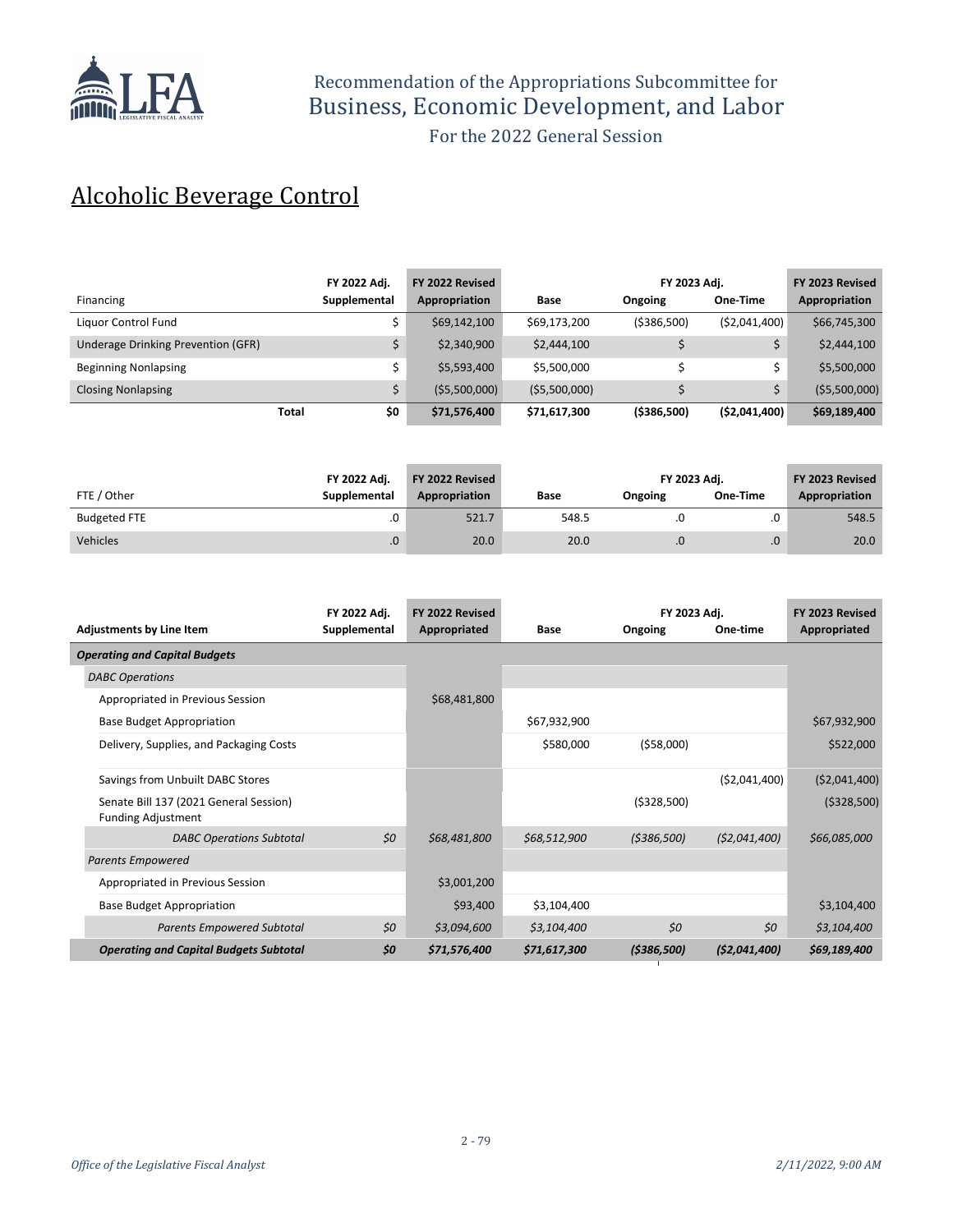

For the 2022 General Session

# Labor Commission

|                                              | FY 2022 Adj. | FY 2022 Revised |               | FY 2023 Adj. |          | FY 2023 Revised |
|----------------------------------------------|--------------|-----------------|---------------|--------------|----------|-----------------|
| Financing                                    | Supplemental | Appropriation   | Base          | Ongoing      | One-Time | Appropriation   |
| General Fund                                 | (5716,900)   | \$6,168,200     | \$6,860,600   | \$           | \$       | \$6,860,600     |
| Employers' Reinsurance Fund                  | \$           | \$85,600        | \$85,300      | \$           | \$       | \$85,300        |
| Industrial Accident Restricted Account (GFR) | \$           | \$3,694,100     | \$3,679,900   | \$           | \$       | \$3,679,900     |
| <b>Premium Tax Collections</b>               | \$           | \$7,438,100     | \$18,650,400  | \$           | \$       | \$18,650,400    |
| <b>Trust and Agency Funds</b>                | \$           | \$20,200        | \$20,200      | \$           | \$       | \$20,200        |
| Workplace Safety (GFR)                       | \$           | \$1,678,600     | \$1,676,100   | \$           | \$       | \$1,676,100     |
| <b>Federal Funds</b>                         | \$           | \$3,145,300     | \$3,130,700   | \$           | Ś.       | \$3,130,700     |
| <b>Dedicated Credits Revenue</b>             | \$           | \$9,761,800     | \$9,761,400   | \$           | \$       | \$9,761,400     |
| Interest Income                              | \$           | \$1,568,500     | \$1,568,500   | \$           | \$       | \$1,568,500     |
| <b>Beginning Nonlapsing</b>                  | \$           | \$58,495,700    | \$48,433,400  | \$           | \$       | \$48,433,400    |
| <b>Closing Nonlapsing</b>                    | \$           | (548, 433, 400) | (549,583,400) | \$           | \$       | (549,583,400)   |
| Lapsing Balance                              | \$           | ( \$1,060,800)  | \$            | \$           | \$       |                 |
| <b>Total</b>                                 | (\$716,900)  | \$42,561,900    | \$44,283,100  | \$0          | \$0      | \$44,283,100    |

|                     | FY 2022 Adj.    | FY 2022 Revised |       | FY 2023 Adj. |                 | FY 2023 Revised |
|---------------------|-----------------|-----------------|-------|--------------|-----------------|-----------------|
| FTE / Other         | Supplemental    | Appropriation   | Base  | Ongoing      | One-Time        | Appropriation   |
| <b>Budgeted FTE</b> |                 | 116.6           | 117.9 | .0           |                 | 117.9           |
| Vehicles            | .0 <sub>1</sub> | 38.0            | 38.0  | .0           | .0 <sub>1</sub> | 38.0            |

|                                                  | FY 2022 Adj. | FY 2022 Revised |              | FY 2023 Adj. |          | FY 2023 Revised |
|--------------------------------------------------|--------------|-----------------|--------------|--------------|----------|-----------------|
| <b>Adjustments by Line Item</b>                  | Supplemental | Appropriated    | Base         | Ongoing      | One-time | Appropriated    |
| <b>Operating and Capital Budgets</b>             |              |                 |              |              |          |                 |
| <b>Labor Commission</b>                          |              |                 |              |              |          |                 |
| Appropriated in Previous Session                 |              | \$15,607,900    |              |              |          |                 |
| <b>Base Budget Appropriation</b>                 |              | (\$1,060,800)   | \$15,551,400 |              |          | \$15,551,400    |
| Labor Commission Nonlapsing Balance<br>Reduction | (5716,900)   | (5716,900)      |              |              |          |                 |
| <b>Labor Commission Subtotal</b>                 | (5716,900)   | \$13,830,200    | \$15,551,400 | \$0          | \$0      | \$15,551,400    |
| <b>Operating and Capital Budgets Subtotal</b>    | (5716,900)   | \$13,830,200    | \$15,551,400 | \$0          | \$0      | \$15,551,400    |
| <b>Business-like Activities</b>                  |              |                 |              |              |          |                 |
| <b>Employers Reinsurance Fund</b>                |              |                 |              |              |          |                 |
| Appropriated in Previous Session                 |              | \$21,766,000    |              |              |          |                 |
| <b>Base Budget Appropriation</b>                 |              |                 | \$21,766,000 |              |          | \$21,766,000    |
| <b>Employers Reinsurance Fund Subtotal</b>       | \$0          | \$21,766,000    | \$21,766,000 | \$0          | \$0      | \$21,766,000    |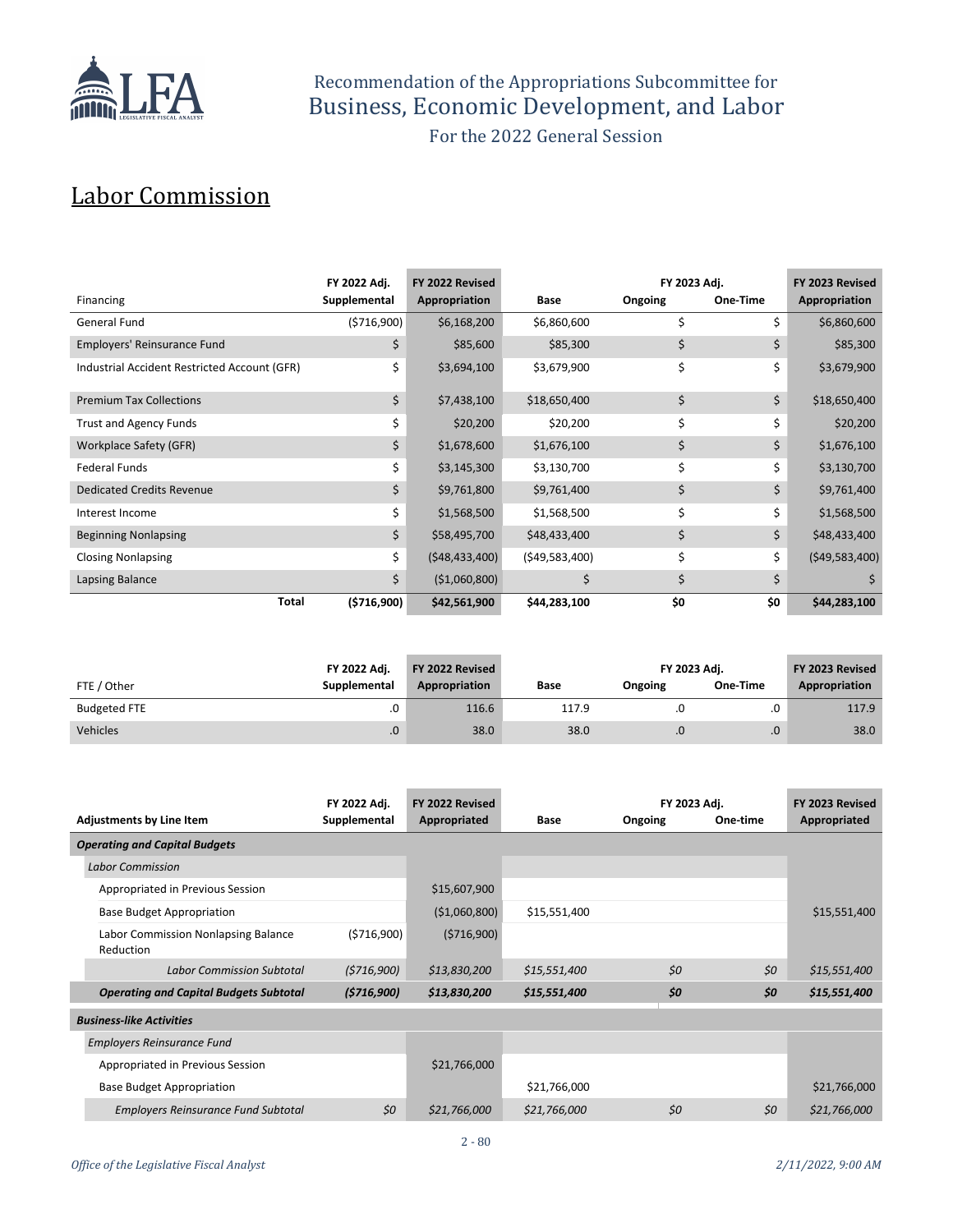

For the 2022 General Session

# Labor Commission

|                                          | FY 2022 Adj. | FY 2022 Revised |              | FY 2023 Adj. |          | FY 2023 Revised |
|------------------------------------------|--------------|-----------------|--------------|--------------|----------|-----------------|
| <b>Adjustments by Line Item</b>          | Supplemental | Appropriated    | <b>Base</b>  | Ongoing      | One-time | Appropriated    |
| <b>Business-like Activities</b>          |              |                 |              |              |          |                 |
| <b>Uninsured Employers Fund</b>          |              |                 |              |              |          |                 |
| Appropriated in Previous Session         |              | \$6,515,700     |              |              |          |                 |
| <b>Base Budget Appropriation</b>         |              |                 | \$6,515,700  |              |          | \$6,515,700     |
| Uninsured Employers Fund Subtotal        | \$0          | \$6,515,700     | \$6,515,700  | \$0          | \$0      | \$6,515,700     |
| <b>Business-like Activities Subtotal</b> | \$0          | \$28,281,700    | \$28,281,700 | \$0          | \$0      | \$28,281,700    |
| <b>Fiduciary Funds</b>                   |              |                 |              |              |          |                 |
| Wage Claim Agency Fund                   |              |                 |              |              |          |                 |
| Appropriated in Previous Session         |              | \$450,000       |              |              |          |                 |
| <b>Base Budget Appropriation</b>         |              |                 | \$450,000    |              |          | \$450,000       |
| Wage Claim Agency Fund Subtotal          | 50           | \$450,000       | \$450,000    | \$0          | \$0      | \$450,000       |
| <b>Fiduciary Funds Subtotal</b>          | \$0          | \$450,000       | \$450,000    | \$0          | \$0      | \$450,000       |
| <b>Labor Commission Total</b>            | (5716,900)   | \$42,561,900    | \$44,283,100 | \$0          | \$0      | \$44,283,100    |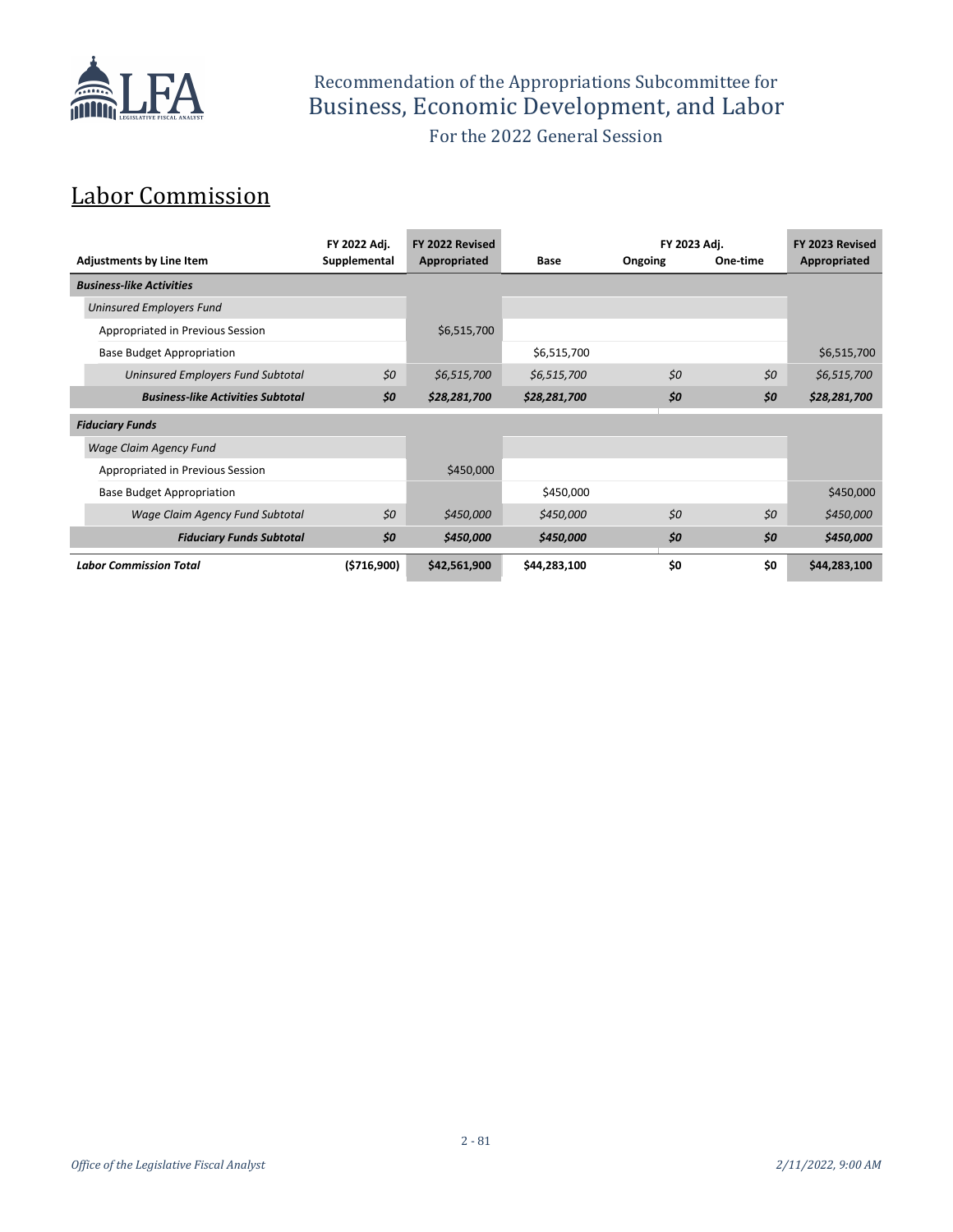

For the 2022 General Session

### **Commerce**

|                                                      | FY 2022 Adj. | FY 2022 Revised |                | FY 2023 Adj. |          | FY 2023 Revised |
|------------------------------------------------------|--------------|-----------------|----------------|--------------|----------|-----------------|
| Financing                                            | Supplemental | Appropriation   | <b>Base</b>    | Ongoing      | One-Time | Appropriation   |
| <b>General Fund</b>                                  | \$           | \$600           | \$600          | \$           | \$       | \$600           |
| <b>Commerce Service Fund</b>                         | \$           | \$27,021,000    | \$26,917,900   | (\$12,400)   | \$       | \$26,905,500    |
| Factory Built Housing Fees (GFR)                     | \$           | \$107,200       | \$106,800      | \$           | \$       | \$106,800       |
| Geologist Ed. and Enf. (GFR)                         | \$           | \$21,200        | \$21,100       | \$           | \$       | \$21,100        |
| Latino Community Support Restricted<br>Account (GFR) | \$           | \$12,500        | \$12,500       | \$           | \$       | \$12,500        |
| Nurses Ed and Enf Account (GFR)                      | \$           | \$51,600        | \$51,400       | \$           | \$       | \$51,400        |
| Pawnbroker Operations (GFR)                          | \$           | \$145,600       | \$144,700      | \$           | \$       | \$144,700       |
| <b>Public Utility Restricted Account (GFR)</b>       | \$           | \$6,845,800     | \$6,825,500    | \$           | \$       | \$6,825,500     |
| Single Sign-On Expendable Special Revenue<br>Fund    | \$           | \$300,000       | \$             | \$           | \$       | Ś               |
| <b>Transfers</b>                                     | \$           | \$1,004,000     | \$1,003,100    | \$           | \$       | \$1,003,100     |
| Utah Housing Opportunity Restricted<br>Account (GFR) | \$           | \$20,400        | \$20,400       | \$           | \$       | \$20,400        |
| <b>Federal Funds</b>                                 | \$           | \$494,200       | \$492,700      | ( \$60,000)  | \$       | \$432,700       |
| Federal Funds - American Rescue Plan                 | \$           | \$78,400        | \$             | \$           | \$       | Ś               |
| <b>Dedicated Credits Revenue</b>                     | \$           | \$2,520,400     | \$2,512,400    | \$           | \$       | \$2,512,400     |
| Licenses/Fees                                        | \$           | \$785,900       | \$783,900      | \$           | \$       | \$783,900       |
| Interest Income                                      | \$           | \$11,400        | \$11,400       | \$           | \$       | \$11,400        |
| Pass-through                                         | \$           | \$137,300       | \$136,700      | \$           | \$       | \$136,700       |
| <b>Beginning Nonlapsing</b>                          | \$           | \$21,055,000    | \$7,121,500    | \$           | \$       | \$7,121,500     |
| <b>Closing Nonlapsing</b>                            | \$           | (57,087,900)    | (54, 712, 400) | \$           | \$       | (54, 712, 400)  |
| <b>Total</b>                                         | \$0          | \$53,524,600    | \$41,450,200   | (572, 400)   | \$0      | \$41,377,800    |

|                     | FY 2022 Adj.    | FY 2022 Revised |       |         | FY 2023 Adj. | FY 2023 Revised |
|---------------------|-----------------|-----------------|-------|---------|--------------|-----------------|
| FTE / Other         | Supplemental    | Appropriation   | Base  | Ongoing | One Time     | Appropriation   |
| <b>Budgeted FTE</b> |                 | 275.0           | 278.2 |         |              | 278.2           |
| Vehicles            | .0 <sub>1</sub> | 36.0            | 36.0  |         | .0           | 36.0            |

|                                      |                                             | FY 2022 Adj. | FY 2022 Revised |             |         | FY 2023 Adj. | FY 2023 Revised |
|--------------------------------------|---------------------------------------------|--------------|-----------------|-------------|---------|--------------|-----------------|
| <b>Adjustments by Line Item</b>      |                                             | Supplemental | Appropriated    | <b>Base</b> | Ongoing | One-time     | Appropriated    |
| <b>Operating and Capital Budgets</b> |                                             |              |                 |             |         |              |                 |
|                                      | Architecture Education and Enforcement Fund |              |                 |             |         |              |                 |
|                                      | Appropriated in Previous Session            |              | \$15,000        |             |         |              |                 |
| <b>Base Budget Appropriation</b>     |                                             |              |                 | \$15,000    |         |              | \$15,000        |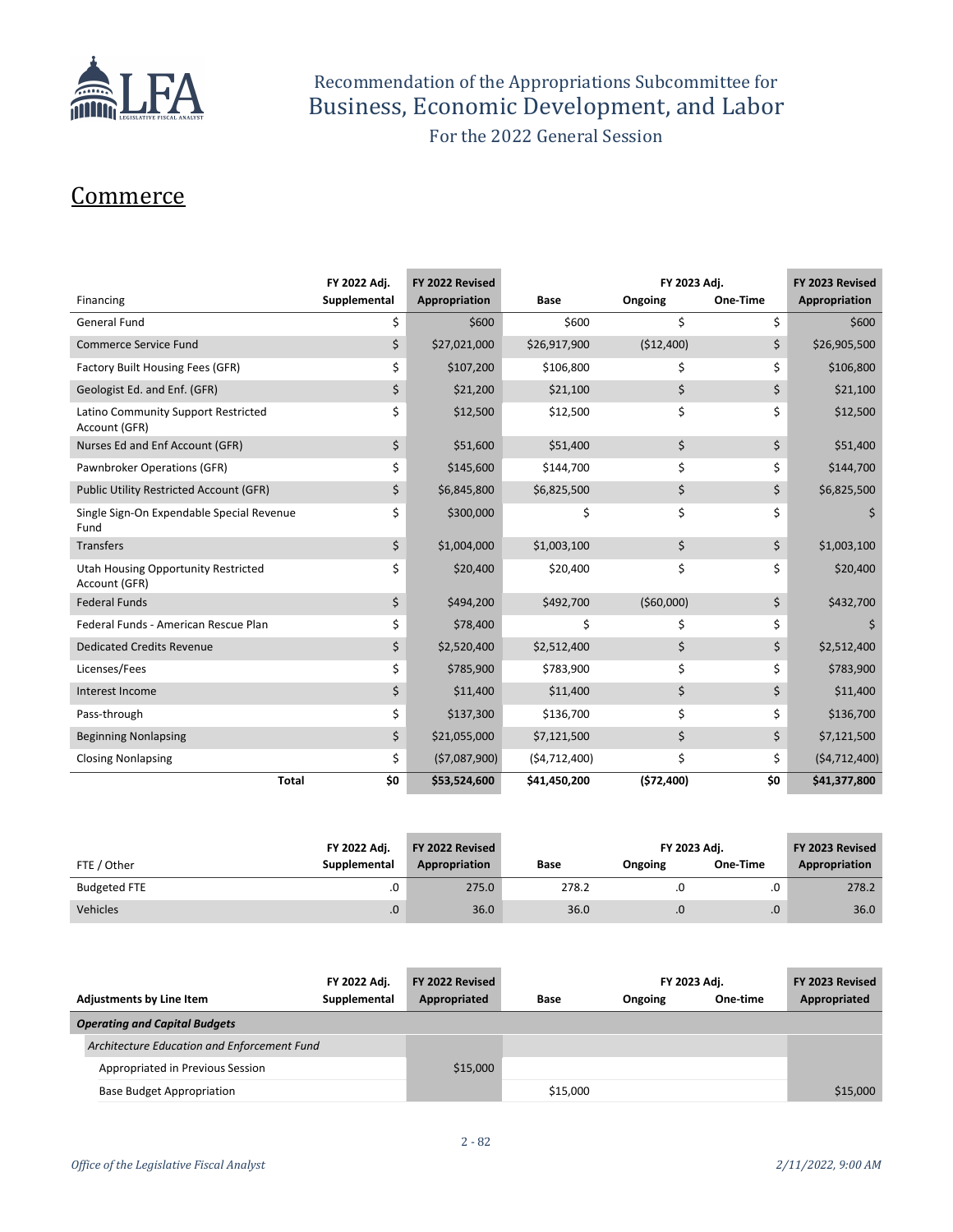

For the 2022 General Session

### **Commerce**

Ī

| <b>Adjustments by Line Item</b>                                       | FY 2022 Adj.<br>Supplemental | FY 2022 Revised<br>Appropriated | Base         | FY 2023 Adj.<br>Ongoing | One-time | FY 2023 Revised<br>Appropriated |
|-----------------------------------------------------------------------|------------------------------|---------------------------------|--------------|-------------------------|----------|---------------------------------|
| <b>Operating and Capital Budgets</b>                                  |                              |                                 |              |                         |          |                                 |
| Architecture Education and Enforcement Fund                           |                              |                                 |              |                         |          |                                 |
| Architecture Education and Enforcement<br><b>Fund Subtotal</b>        | \$0                          | \$15,000                        | \$15,000     | \$0                     | \$0      | \$15,000                        |
| <b>Building Inspector Training</b>                                    |                              |                                 |              |                         |          |                                 |
| Appropriated in Previous Session                                      |                              | \$853,000                       |              |                         |          |                                 |
| <b>Base Budget Appropriation</b>                                      |                              | \$180,600                       | \$2,100,000  |                         |          | \$2,100,000                     |
| <b>Building Inspector Training Subtotal</b>                           | \$0                          | \$1,033,600                     | \$2,100,000  | \$0                     | \$0      | \$2,100,000                     |
| <b>Commerce General Regulation</b>                                    |                              |                                 |              |                         |          |                                 |
| Appropriated in Previous Session                                      |                              | \$37,354,800                    |              |                         |          |                                 |
| <b>Base Budget Appropriation</b>                                      |                              | \$4,155,400                     | \$36,791,400 |                         |          | \$36,791,400                    |
| Department of Commerce Travel<br>Savings and Mileage Reduction        |                              |                                 |              | (\$12,400)              |          | (\$12,400)                      |
| Sunset of Federal Appraisal Grant                                     |                              |                                 |              | ( \$60,000]             |          | ( \$60,000]                     |
| <b>Commerce General Regulation Subtotal</b>                           | \$0                          | \$41,510,200                    | \$36,791,400 | (572, 400)              | \$0      | \$36,719,000                    |
| <b>Consumer Protection Educ. And Training Fund</b>                    |                              |                                 |              |                         |          |                                 |
| Appropriated in Previous Session                                      |                              | \$261,400                       |              |                         |          |                                 |
| <b>Base Budget Appropriation</b>                                      |                              | \$800,000                       | \$261,400    |                         |          | \$261,400                       |
| <b>Consumer Protection Educ. And Training</b><br><b>Fund Subtotal</b> | 50                           | \$1,061,400                     | \$261,400    | \$0                     | \$0      | \$261,400                       |
| Cosmet/Barber, Esthetician, Electrologist Fund                        |                              |                                 |              |                         |          |                                 |
| Appropriated in Previous Session                                      |                              | \$88,000                        |              |                         |          |                                 |
| <b>Base Budget Appropriation</b>                                      |                              |                                 | \$87,300     |                         |          | \$87,300                        |
| Cosmet/Barber, Esthetician, Electrologist<br><b>Fund Subtotal</b>     | \$0                          | \$88,000                        | \$87,300     | \$0                     | \$0      | \$87,300                        |
| Land Surveyor/Engineer Educ & Enforce Fund                            |                              |                                 |              |                         |          |                                 |
| Appropriated in Previous Session                                      |                              | \$31,400                        |              |                         |          |                                 |
| <b>Base Budget Appropriation</b>                                      |                              |                                 | \$31,400     |                         |          | \$31,400                        |
| Land Surveyor/Engineer Educ & Enforce<br><b>Fund Subtotal</b>         | \$0                          | \$31,400                        | \$31,400     | \$0                     | \$0      | \$31,400                        |
| Landscapes Architects Educ & Enforce Fund                             |                              |                                 |              |                         |          |                                 |
| Appropriated in Previous Session                                      |                              | \$5,000                         |              |                         |          |                                 |
| <b>Base Budget Appropriation</b>                                      |                              |                                 | \$5,000      |                         |          | \$5,000                         |
| Landscapes Architects Educ & Enforce<br><b>Fund Subtotal</b>          | \$0                          | \$5,000                         | \$5,000      | $50$                    | \$0      | \$5,000                         |
| Ofc of Consumer Services Prof & Tech Services                         |                              |                                 |              |                         |          |                                 |
| Appropriated in Previous Session                                      |                              | \$503,100                       |              |                         |          |                                 |
| <b>Base Budget Appropriation</b>                                      |                              | \$4,393,800                     | \$503,100    |                         |          | \$503,100                       |
| Ofc of Consumer Services Prof & Tech<br>Services Subtotal             | \$0                          | \$4,896,900                     | \$503,100    | \$0                     | \$0      | \$503,100                       |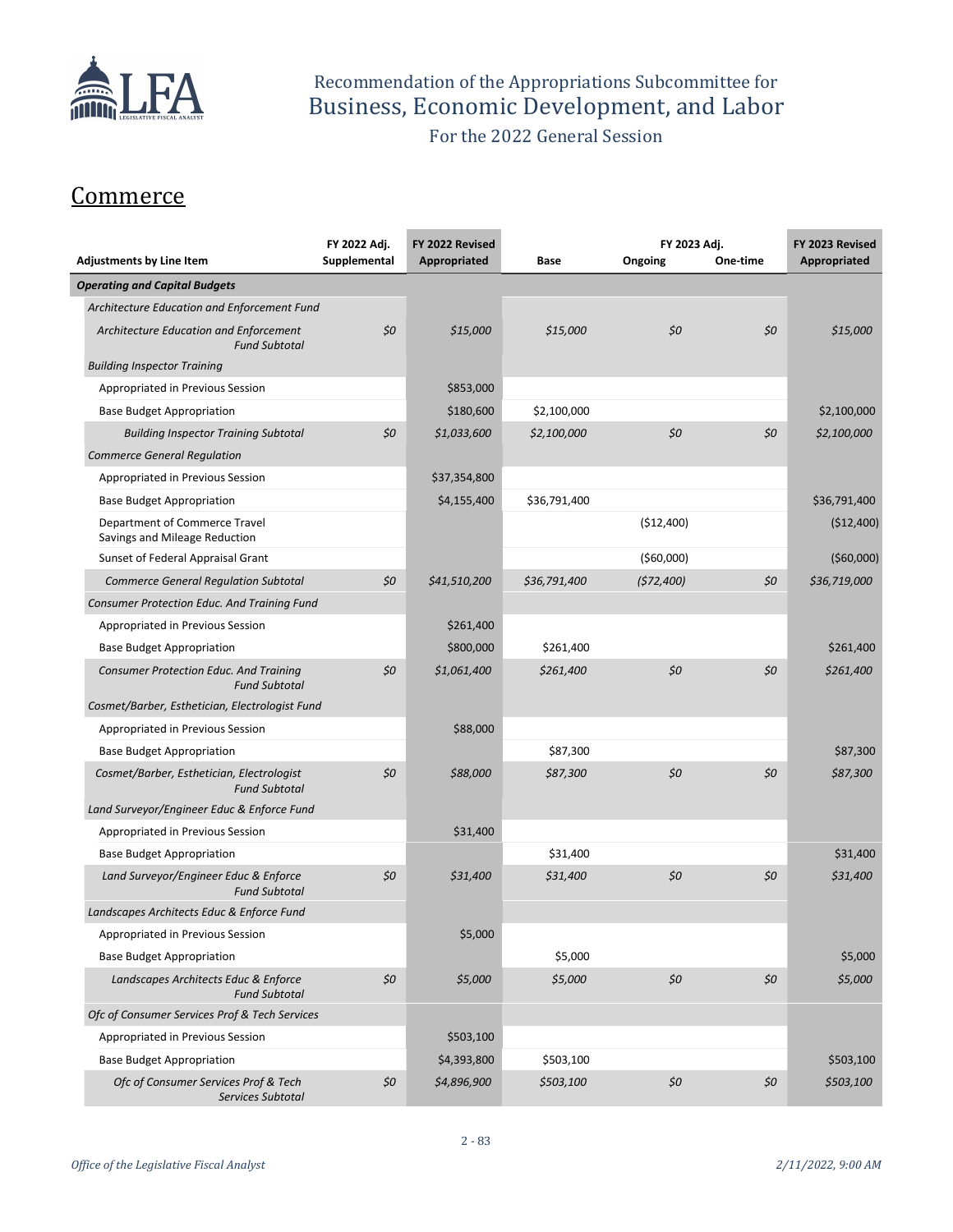

For the 2022 General Session

### **Commerce**

| <b>Adjustments by Line Item</b>                                  | FY 2022 Adj.<br>Supplemental | FY 2022 Revised<br><b>Appropriated</b> | Base         | FY 2023 Adj.<br>Ongoing | One-time | FY 2023 Revised<br>Appropriated |
|------------------------------------------------------------------|------------------------------|----------------------------------------|--------------|-------------------------|----------|---------------------------------|
| <b>Operating and Capital Budgets</b>                             |                              |                                        |              |                         |          |                                 |
| <b>Physicians Education Fund</b>                                 |                              |                                        |              |                         |          |                                 |
| Appropriated in Previous Session                                 |                              | \$25,000                               |              |                         |          |                                 |
| <b>Base Budget Appropriation</b>                                 |                              |                                        | \$25,000     |                         |          | \$25,000                        |
| <b>Physicians Education Fund Subtotal</b>                        | \$0                          | \$25,000                               | \$25,000     | \$0                     | \$0      | \$25,000                        |
| <b>Public Utilities Prof &amp; Tech Services</b>                 |                              |                                        |              |                         |          |                                 |
| Appropriated in Previous Session                                 |                              | \$150,000                              |              |                         |          |                                 |
| <b>Base Budget Appropriation</b>                                 |                              | \$3,225,500                            | \$150,000    |                         |          | \$150,000                       |
| <b>Public Utilities Prof &amp; Tech Services</b><br>Subtotal     | 50                           | \$3,375,500                            | \$150,000    | 50                      | \$0      | \$150,000                       |
| Real Estate Educ, Research, and Recovery Fund                    |                              |                                        |              |                         |          |                                 |
| Appropriated in Previous Session                                 |                              | \$461,700                              |              |                         |          |                                 |
| <b>Base Budget Appropriation</b>                                 |                              |                                        | \$461,000    |                         |          | \$461,000                       |
| Real Estate Educ, Research, and Recovery<br><b>Fund Subtotal</b> | \$0                          | \$461,700                              | \$461,000    | \$0                     | \$0      | \$461,000                       |
| Residence Lien Recovery Fund                                     |                              |                                        |              |                         |          |                                 |
| Appropriated in Previous Session                                 |                              | \$500,000                              |              |                         |          |                                 |
| <b>Base Budget Appropriation</b>                                 |                              |                                        | \$500,000    |                         |          | \$500,000                       |
| Residence Lien Recovery Fund Subtotal                            | \$0                          | \$500,000                              | \$500,000    | 50                      | \$0      | \$500,000                       |
| Resid. Mort. Loan Educ, Res, & Recov Fund                        |                              |                                        |              |                         |          |                                 |
| Appropriated in Previous Session                                 |                              | \$187,000                              |              |                         |          |                                 |
| <b>Base Budget Appropriation</b>                                 |                              |                                        | \$186,400    |                         |          | \$186,400                       |
| Resid. Mort. Loan Educ, Res, & Recov Fund<br>Subtotal            | \$0                          | \$187,000                              | \$186,400    | \$0                     | \$0      | \$186,400                       |
| Securities Invest Ed/Trn/Enf Fund                                |                              |                                        |              |                         |          |                                 |
| Appropriated in Previous Session                                 |                              | \$281,100                              |              |                         |          |                                 |
| <b>Base Budget Appropriation</b>                                 |                              |                                        | \$280,400    |                         |          | \$280,400                       |
| Securities Invest Ed/Trn/Enf Fund Subtotal                       | \$0                          | \$281,100                              | \$280,400    | \$0                     | \$0      | \$280,400                       |
| <b>Electrician Education Fund</b>                                |                              |                                        |              |                         |          |                                 |
| Appropriated in Previous Session                                 |                              | \$28,800                               |              |                         |          |                                 |
| <b>Base Budget Appropriation</b>                                 |                              |                                        | \$28,800     |                         |          | \$28,800                        |
| <b>Electrician Education Fund Subtotal</b>                       | \$0                          | \$28,800                               | \$28,800     | \$0                     | \$0      | \$28,800                        |
| <b>Plumber Education Fund</b>                                    |                              |                                        |              |                         |          |                                 |
| Appropriated in Previous Session                                 |                              | \$11,500                               |              |                         |          |                                 |
| <b>Base Budget Appropriation</b>                                 |                              |                                        | \$11,500     |                         |          | \$11,500                        |
| <b>Plumber Education Fund Subtotal</b>                           | \$0                          | \$11,500                               | \$11,500     | \$0                     | \$0      | \$11,500                        |
| <b>Operating and Capital Budgets Subtotal</b>                    | \$0\$                        | \$53,512,100                           | \$41,437,700 | (572, 400)              | \$0      | \$41,365,300                    |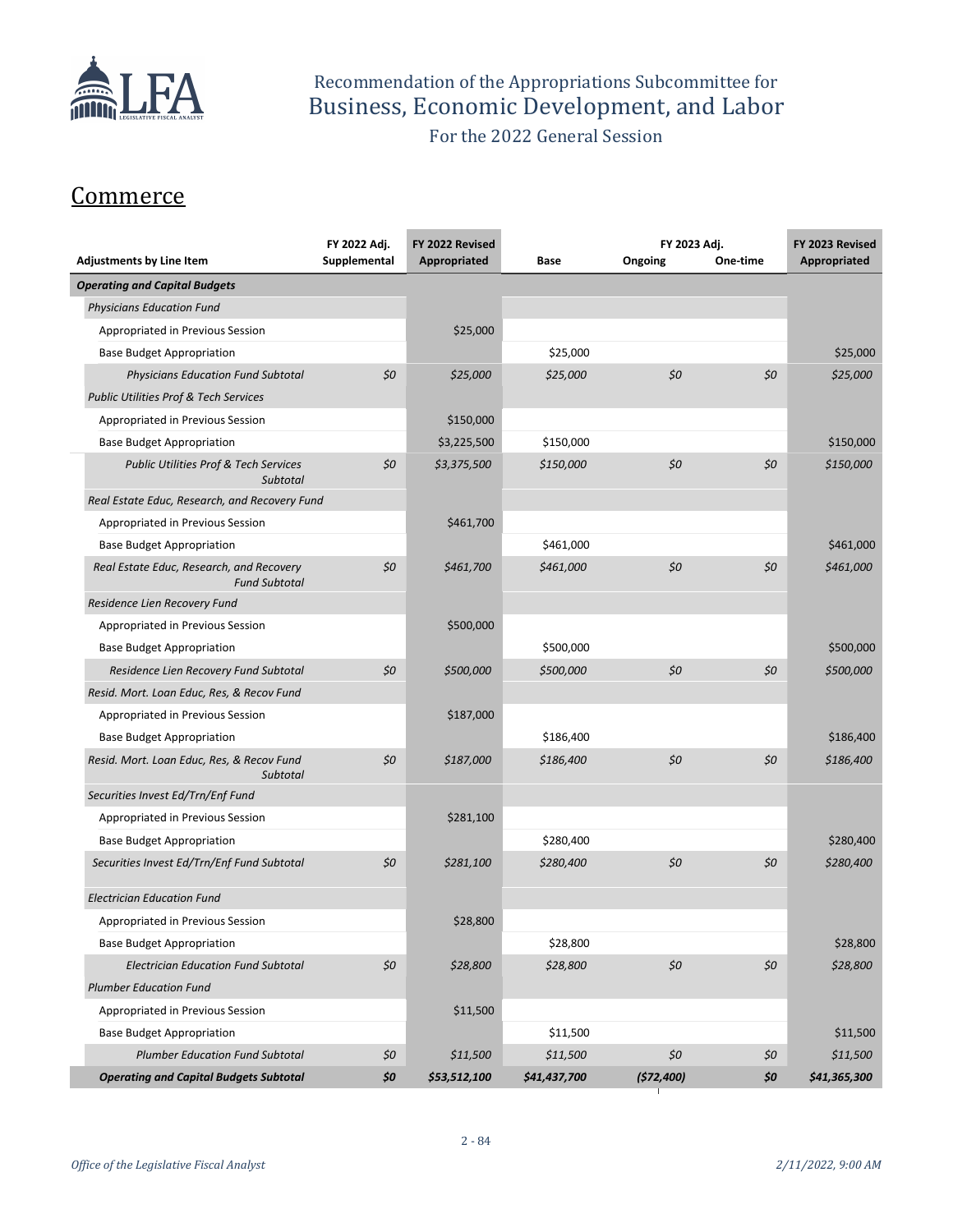

For the 2022 General Session

### **Commerce**

|                                                                | FY 2022 Adj. | FY 2022 Revised |              | FY 2023 Adi. |          | FY 2023 Revised |
|----------------------------------------------------------------|--------------|-----------------|--------------|--------------|----------|-----------------|
| <b>Adjustments by Line Item</b>                                | Supplemental | Appropriated    | <b>Base</b>  | Ongoing      | One-time | Appropriated    |
| <b>Restricted Fund and Account Transfers</b>                   |              |                 |              |              |          |                 |
| Latino Community Support Restricted Account                    |              |                 |              |              |          |                 |
| Appropriated in Previous Session                               |              | \$12,500        |              |              |          |                 |
| <b>Base Budget Appropriation</b>                               |              |                 | \$12,500     |              |          | \$12,500        |
| Latino Community Support Restricted<br><b>Account Subtotal</b> | \$0          | \$12,500        | \$12,500     | \$0          | \$0      | \$12,500        |
| <b>Restricted Fund and Account Transfers</b><br>Subtotal       | \$0          | \$12,500        | \$12,500     | \$0          | \$0      | \$12,500        |
| <b>Commerce Total</b>                                          | \$0          | \$53,524,600    | \$41,450,200 | (572, 400)   | \$0      | \$41,377,800    |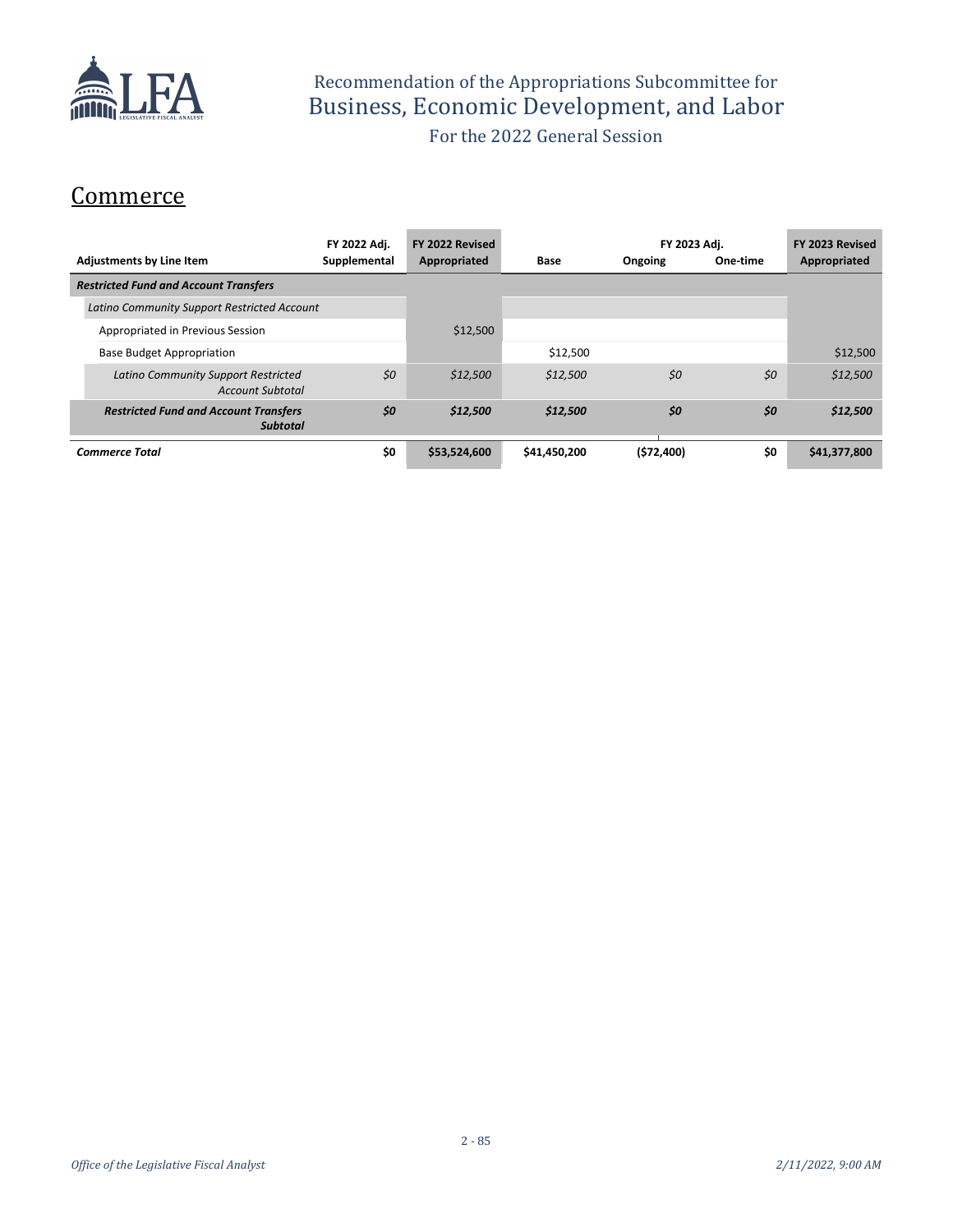

For the 2022 General Session

## Financial Institutions

|                                              | FY 2022 Adj. | FY 2022 Revised                       |             | FY 2023 Adj. |          | FY 2023 Revised |
|----------------------------------------------|--------------|---------------------------------------|-------------|--------------|----------|-----------------|
| Financing                                    | Supplemental | Appropriation                         | Base        | Ongoing      | One-Time | Appropriation   |
| Financial Institutions (GFR)                 | \$           | \$8,625,100                           | \$8,557,700 | \$           | \$       | \$8,557,700     |
|                                              | \$0<br>Total | \$8,625,100                           | \$8,557,700 | \$0          | \$0      | \$8,557,700     |
|                                              |              |                                       |             |              |          |                 |
|                                              |              |                                       |             |              |          |                 |
|                                              | FY 2022 Adj. | FY 2022 Revised                       |             | FY 2023 Adj. |          | FY 2023 Revised |
| FTE / Other                                  | Supplemental | Appropriation                         | Base        | Ongoing      | One-Time | Appropriation   |
| <b>Budgeted FTE</b>                          | .0           | 56.0                                  | 56.0        | .0           | .0       | 56.0            |
|                                              |              |                                       |             |              |          |                 |
|                                              |              |                                       |             |              |          |                 |
|                                              | FY 2022 Adj. | FY 2022 Revised                       |             | FY 2023 Adj. |          | FY 2023 Revised |
| <b>Adjustments by Line Item</b>              | Supplemental | Appropriated                          | Base        | Ongoing      | One-time | Appropriated    |
| <b>Operating and Capital Budgets</b>         |              |                                       |             |              |          |                 |
| <b>Financial Institutions Administration</b> |              |                                       |             |              |          |                 |
| .                                            |              | $\lambda$ and $\lambda$ and $\lambda$ |             |              |          |                 |

| <b>Operating and Capital Budgets Subtotal</b>            | \$0 | \$8,625,100 | \$8,557,700 | \$0 | \$0 | \$8,557,700 |
|----------------------------------------------------------|-----|-------------|-------------|-----|-----|-------------|
| <b>Financial Institutions Administration</b><br>Subtotal | 50  | \$8,625,100 | \$8,557,700 | \$0 | \$0 | \$8,557,700 |
| <b>Base Budget Appropriation</b>                         |     |             | \$8,557,700 |     |     | \$8,557,700 |
| Appropriated in Previous Session                         |     | \$8,625,100 |             |     |     |             |
| Financial Institutions Administration                    |     |             |             |     |     |             |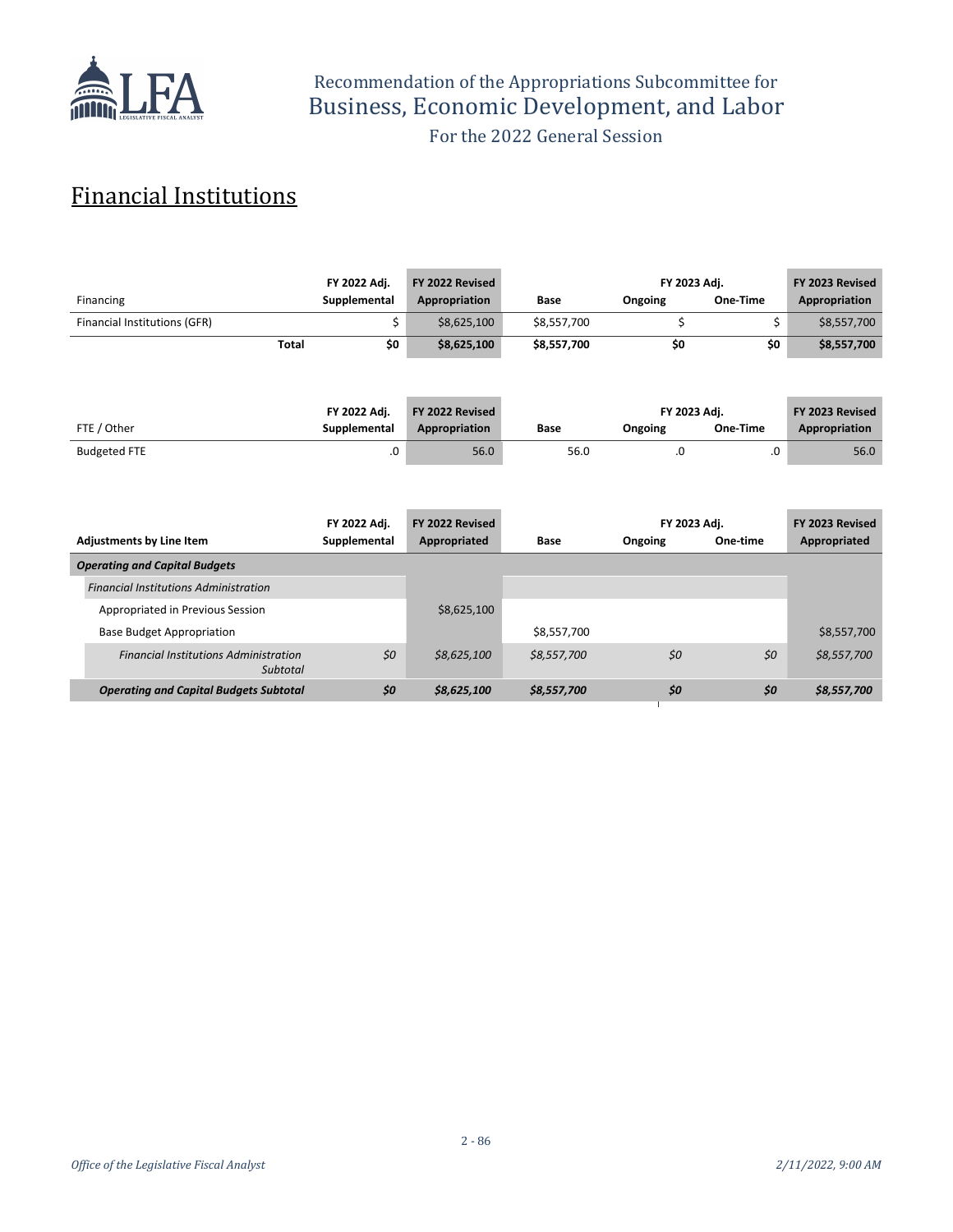

For the 2022 General Session

#### **Insurance**

| Financing                                                                                 | FY 2022 Adj.<br>Supplemental | FY 2022 Revised<br>Appropriation | Base           | FY 2023 Adj.<br>Ongoing | One-Time | FY 2023 Revised<br>Appropriation |
|-------------------------------------------------------------------------------------------|------------------------------|----------------------------------|----------------|-------------------------|----------|----------------------------------|
| <b>General Fund</b>                                                                       | \$                           | \$10,000                         | \$10,000       | \$                      | \$       | \$10,000                         |
| Bail Bond Surety Admin (GFR)                                                              | \$                           | \$40,000                         | \$39,700       | \$                      | \$       | \$39,700                         |
| Captive Insurance (GFR)                                                                   | \$                           | \$1,424,900                      | \$1,418,800    | \$                      | \$       | \$1,418,800                      |
| Criminal Background Check (GFR)                                                           | \$                           | \$165,000                        | \$165,000      | \$                      | \$       | \$165,000                        |
| <b>Guaranteed Asset Protection Waiver (GFR)</b>                                           | \$                           | \$129,100                        | \$129,100      | \$                      | \$       | \$129,100                        |
| Health Insurance Actuarial Review (GFR)                                                   | \$                           | \$207,700                        | \$207,400      | \$                      | \$       | \$207,400                        |
| Insurance Department Acct (GFR)                                                           | ( \$20,400)                  | \$9,280,600                      | \$9,271,600    | \$                      | \$       | \$9,271,600                      |
| Insurance Fraud Investigation (GFR)                                                       | \$                           | \$2,499,300                      | \$2,499,300    | \$                      | \$       | \$2,499,300                      |
| Public Safety and Firefighter tier II<br>Retirements Benefits Restricted Account<br>(GFR) | \$                           | \$3,300                          | \$3,300        | \$                      | \$       | \$3,300                          |
| Relative Value Study (GFR)                                                                | \$                           | \$119,000                        | \$119,000      | \$                      | \$       | \$119,000                        |
| Technology Development (GFR)                                                              | \$                           | \$625,000                        | \$625,000      | \$                      | \$       | \$625,000                        |
| Title Licensee Enforcement (GFR)                                                          | \$                           | \$129,400                        | \$128,700      | \$                      | \$       | \$128,700                        |
| <b>Federal Funds</b>                                                                      | \$                           | \$52,800                         | \$333,200      | \$                      | \$       | \$333,200                        |
| Federal Funds - American Rescue Plan                                                      | \$50,400                     | \$50,400                         | \$             | \$                      | \$       | Ś                                |
| <b>Dedicated Credits Revenue</b>                                                          | \$                           | \$56,800                         | \$56,800       | \$                      | \$       | \$56,800                         |
| Licenses/Fees                                                                             | \$                           | \$425,000                        | \$425,000      | \$                      | \$       | \$425,000                        |
| <b>Beginning Nonlapsing</b>                                                               | \$                           | \$5,878,100                      | \$4,788,800    | \$                      | \$       | \$4,788,800                      |
| <b>Closing Nonlapsing</b>                                                                 | \$                           | (54, 788, 800)                   | ( \$3,567,400) | \$                      | \$       | ( \$3,567,400)                   |
| Lapsing Balance                                                                           | \$                           | ( \$124,500)                     | \$             | \$                      | Ś        |                                  |
| <b>Total</b>                                                                              | \$30,000                     | \$16,183,100                     | \$16,653,300   | \$0                     | \$0      | \$16,653,300                     |

|                     | FY 2022 Adj. | FY 2022 Revised |      | FY 2023 Adj. |          | FY 2023 Revised |
|---------------------|--------------|-----------------|------|--------------|----------|-----------------|
| FTE / Other         | Supplemental | Appropriation   | Base | Ongoing      | One-Time | Appropriation   |
| <b>Budgeted FTE</b> | .0           | 96.5            | 91.0 |              | ٠.       | 91.0            |
| Vehicles            |              | 12.0            | 12.0 | .0           | .0       | 12.0            |

| <b>Adjustments by Line Item</b>      | FY 2022 Adj.<br>Supplemental | FY 2022 Revised<br>Appropriated | Base     | Ongoing | FY 2023 Adj.<br>One-time | FY 2023 Revised<br>Appropriated |
|--------------------------------------|------------------------------|---------------------------------|----------|---------|--------------------------|---------------------------------|
| <b>Operating and Capital Budgets</b> |                              |                                 |          |         |                          |                                 |
| <b>Bail Bond Program</b>             |                              |                                 |          |         |                          |                                 |
| Appropriated in Previous Session     |                              | \$40,000                        |          |         |                          |                                 |
| <b>Base Budget Appropriation</b>     |                              |                                 | \$39,700 |         |                          | \$39,700                        |
| <b>Bail Bond Program Subtotal</b>    | \$0                          | \$40,000                        | \$39,700 | \$0     | \$0                      | \$39,700                        |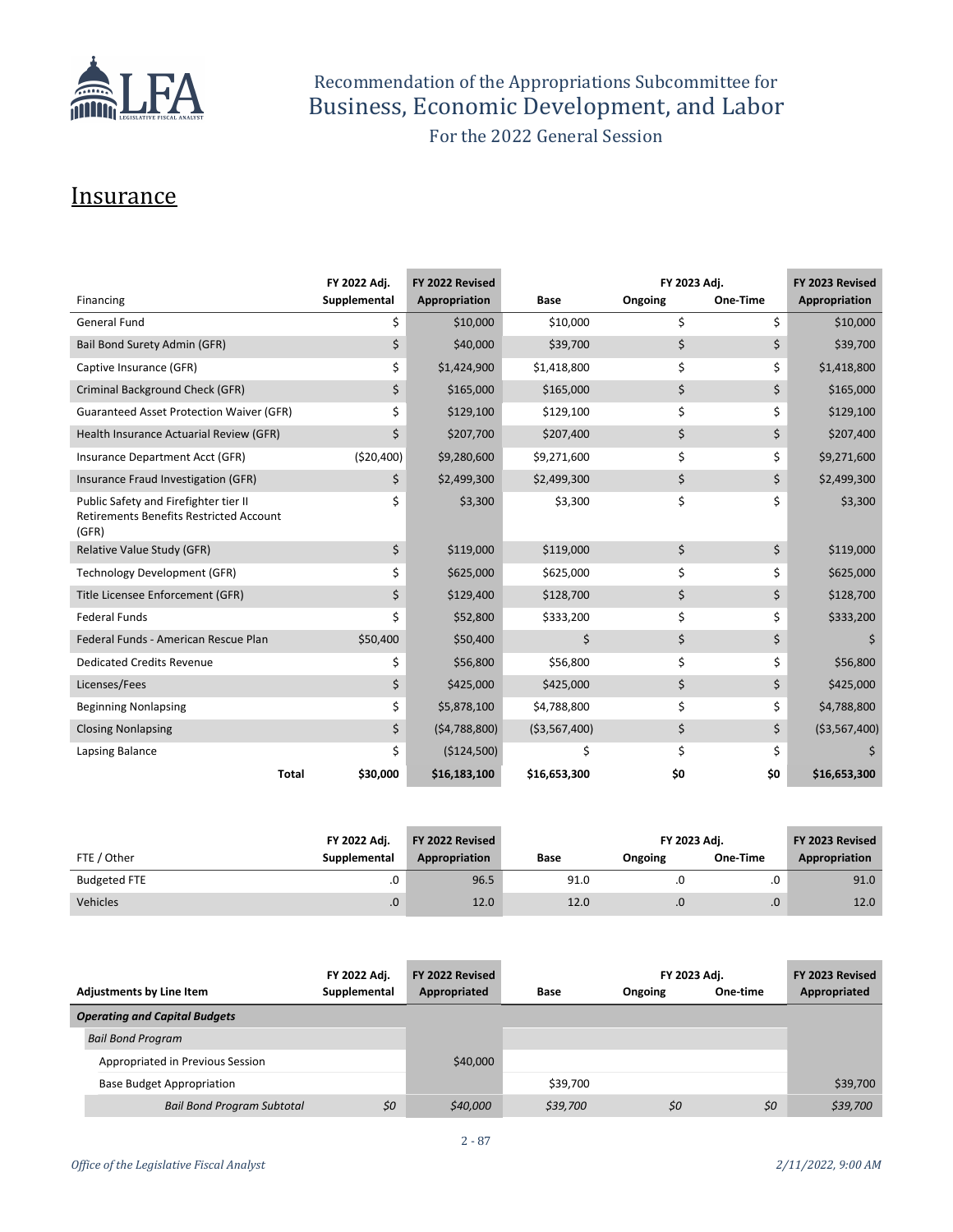

For the 2022 General Session

#### **Insurance**

| <b>Adjustments by Line Item</b>                                    | FY 2022 Adj.<br>Supplemental | FY 2022 Revised<br>Appropriated | Base         | FY 2023 Adj.<br>Ongoing | One-time  | FY 2023 Revised<br>Appropriated |
|--------------------------------------------------------------------|------------------------------|---------------------------------|--------------|-------------------------|-----------|---------------------------------|
| <b>Operating and Capital Budgets</b>                               |                              |                                 |              |                         |           |                                 |
| <b>Health Insurance Actuary</b>                                    |                              |                                 |              |                         |           |                                 |
| Appropriated in Previous Session                                   |                              | \$273,600                       |              |                         |           |                                 |
| <b>Base Budget Appropriation</b>                                   |                              |                                 | \$273,300    |                         |           | \$273,300                       |
| Health Insurance Actuary Subtotal                                  | \$0                          | \$273,600                       | \$273,300    | \$0                     | \$0       | \$273,300                       |
| Insurance Department Administration                                |                              |                                 |              |                         |           |                                 |
| Appropriated in Previous Session                                   |                              | \$15,267,600                    |              |                         |           |                                 |
| <b>Base Budget Appropriation</b>                                   |                              | ( \$196, 100)                   | \$15,570,400 |                         |           | \$15,570,400                    |
| Department of Insurance FTE Hire Delay<br>Reduction                | ( \$20,400)                  | ( \$20,400)                     |              |                         |           |                                 |
| Department of Insurance Technical<br>Correction                    | \$50,400                     | \$50,400                        |              |                         |           |                                 |
| Insurance Department Administration<br>Subtotal                    | \$30,000                     | \$15,101,500                    | \$15,570,400 | \$0                     | 50        | \$15,570,400                    |
| <b>Insurance Fraud Victim Restitution Fund</b>                     |                              |                                 |              |                         |           |                                 |
| Appropriated in Previous Session                                   |                              | \$425,000                       |              |                         |           |                                 |
| <b>Base Budget Appropriation</b>                                   |                              | \$97,300                        | \$525,000    |                         |           | \$525,000                       |
| Insurance Fraud Victim Restitution Fund<br>Subtotal                | \$0                          | \$522,300                       | \$525,000    | \$0                     | \$0       | \$525,000                       |
| Title Insurance Program                                            |                              |                                 |              |                         |           |                                 |
| Appropriated in Previous Session                                   |                              | \$149,800                       |              |                         |           |                                 |
| <b>Base Budget Appropriation</b>                                   |                              |                                 | \$149,100    |                         |           | \$149,100                       |
| Title Insurance Program Subtotal                                   | \$0                          | \$149,800                       | \$149,100    | 50                      | \$0       | \$149,100                       |
| Title Insurance Recovery Edu & Res Fund                            |                              |                                 |              |                         |           |                                 |
| Appropriated in Previous Session                                   |                              | \$95,800                        |              |                         |           |                                 |
| <b>Base Budget Appropriation</b>                                   |                              | \$100                           | \$95,800     |                         |           | \$95,800                        |
| Title Insurance Recovery Edu & Res Fund<br>Subtotal                | \$0                          | \$95,900                        | \$95,800     | \$0                     | \$0       | \$95,800                        |
| <b>Operating and Capital Budgets Subtotal</b>                      | \$30,000                     | \$16,183,100                    | \$16,653,300 | \$0                     | \$0       | \$16,653,300                    |
| <b>Business-like Activities</b>                                    |                              |                                 |              |                         |           |                                 |
| Individual & Small Employer Risk Adj. Ent. Fund                    |                              |                                 |              |                         |           |                                 |
| Appropriated in Previous Session                                   |                              | \$265,000                       |              |                         |           |                                 |
| <b>Base Budget Appropriation</b>                                   |                              | (\$265,000)                     |              |                         |           |                                 |
| Individual & Small Employer Risk Adj. Ent.<br><b>Fund Subtotal</b> | \$0                          | \$0                             | $$50$        | $$50$                   | $\zeta_0$ | \$0                             |
| <b>Business-like Activities Subtotal</b>                           | \$0                          | \$0                             | \$0          | \$0                     | \$0       | \$0                             |
| <b>Insurance Total</b>                                             | \$30,000                     | \$16,183,100                    | \$16,653,300 | \$0                     | \$0       | \$16,653,300                    |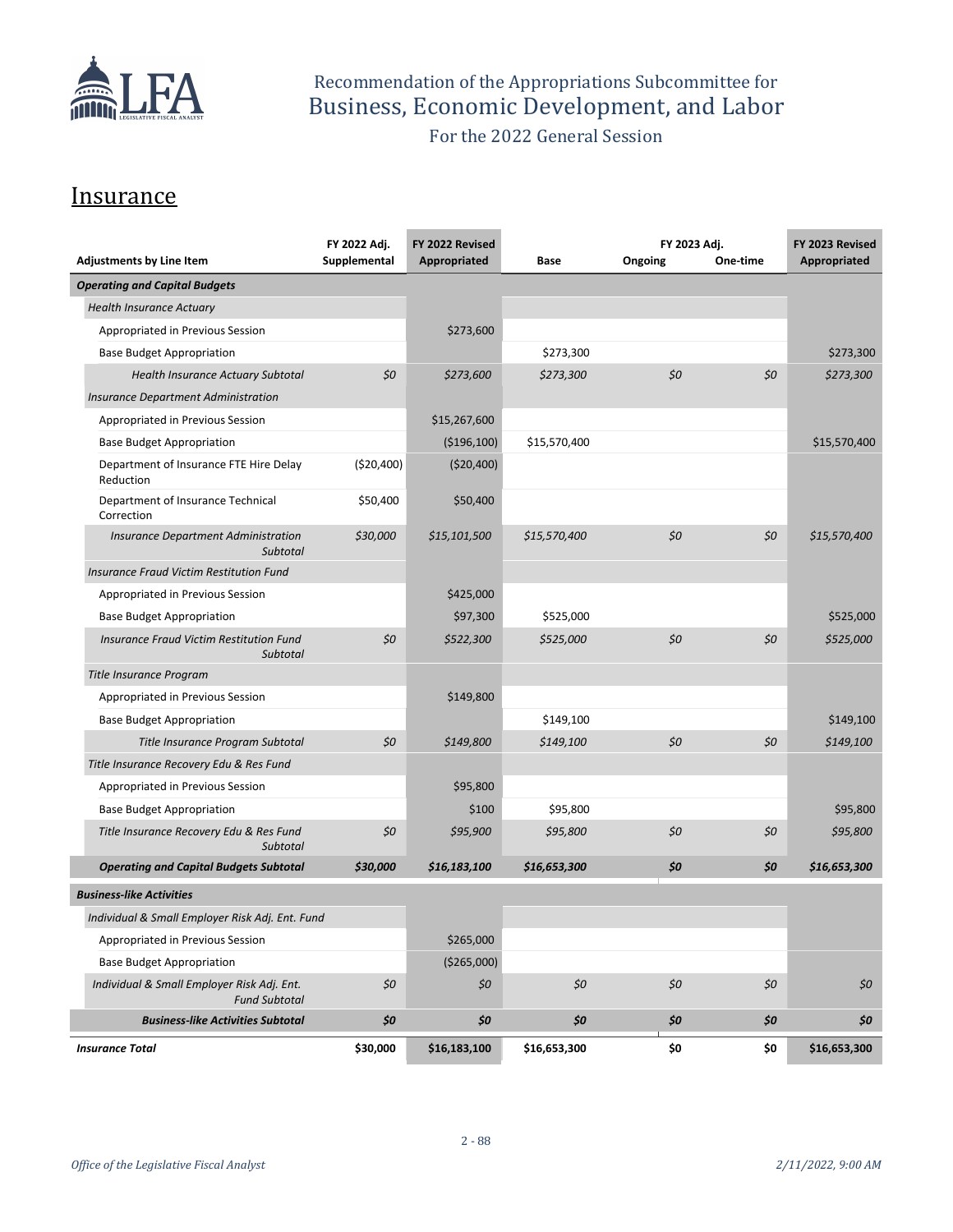

For the 2022 General Session

# Public Service Commission

|                                                | FY 2022 Adj. | FY 2022 Revised |                | FY 2023 Adj. |          | FY 2023 Revised |
|------------------------------------------------|--------------|-----------------|----------------|--------------|----------|-----------------|
| Financing                                      | Supplemental | Appropriation   | Base           | Ongoing      | One-Time | Appropriation   |
| <b>Public Utility Restricted Account (GFR)</b> |              | \$2,695,700     | \$2,684,900    |              |          | \$2,684,900     |
| <b>Transfers</b>                               | Ś.           | \$11,200        | \$11,200       | \$           |          | \$11,200        |
| <b>Dedicated Credits Revenue</b>               | Ś.           | \$18,501,300    | \$16,500,600   |              |          | \$16,500,600    |
| <b>Beginning Nonlapsing</b>                    | Ś.           | \$17,989,200    | \$15,432,800   |              |          | \$15,432,800    |
| <b>Closing Nonlapsing</b>                      | Ś.           | ( \$15,432,800) | ( \$8,947,100) | Ś            |          | ( \$8,947,100)  |
|                                                | \$0<br>Total | \$23,764,600    | \$25,682,400   | \$0          | \$0      | \$25,682,400    |

|              | FY 2022 Adi. | FY 2022 Revised | FY 2023 Adi. |         | FY 2023 Revised |               |
|--------------|--------------|-----------------|--------------|---------|-----------------|---------------|
| FTE / Other  | Supplemental | Appropriation   | Base         | Ongoing | One Time        | Appropriation |
| Budgeted FTE |              | 18.5            | 19.3         |         |                 | 19.3          |

|                                               | FY 2022 Adj. | FY 2022 Revised |              | FY 2023 Adj. |          | FY 2023 Revised |
|-----------------------------------------------|--------------|-----------------|--------------|--------------|----------|-----------------|
| <b>Adjustments by Line Item</b>               | Supplemental | Appropriated    | Base         | Ongoing      | One-time | Appropriated    |
| <b>Operating and Capital Budgets</b>          |              |                 |              |              |          |                 |
| <b>Public Service Commission</b>              |              |                 |              |              |          |                 |
| Appropriated in Previous Session              |              | \$2,820,700     |              |              |          |                 |
| <b>Base Budget Appropriation</b>              |              | \$400           | \$2,833,900  |              |          | \$2,833,900     |
| <b>Public Service Commission Subtotal</b>     | \$0          | \$2,821,100     | \$2,833,900  | \$0          | 50       | \$2,833,900     |
| Universal Public Telecom Service              |              |                 |              |              |          |                 |
| Appropriated in Previous Session              |              | \$23,499,500    |              |              |          |                 |
| <b>Base Budget Appropriation</b>              |              | ( \$2,556,000)  | \$22,848,500 |              |          | \$22,848,500    |
| Universal Public Telecom Service Subtotal     | 50           | \$20,943,500    | \$22,848,500 | \$0          | \$0      | \$22,848,500    |
| <b>Operating and Capital Budgets Subtotal</b> | \$0          | \$23,764,600    | \$25,682,400 | \$0          | \$0      | \$25,682,400    |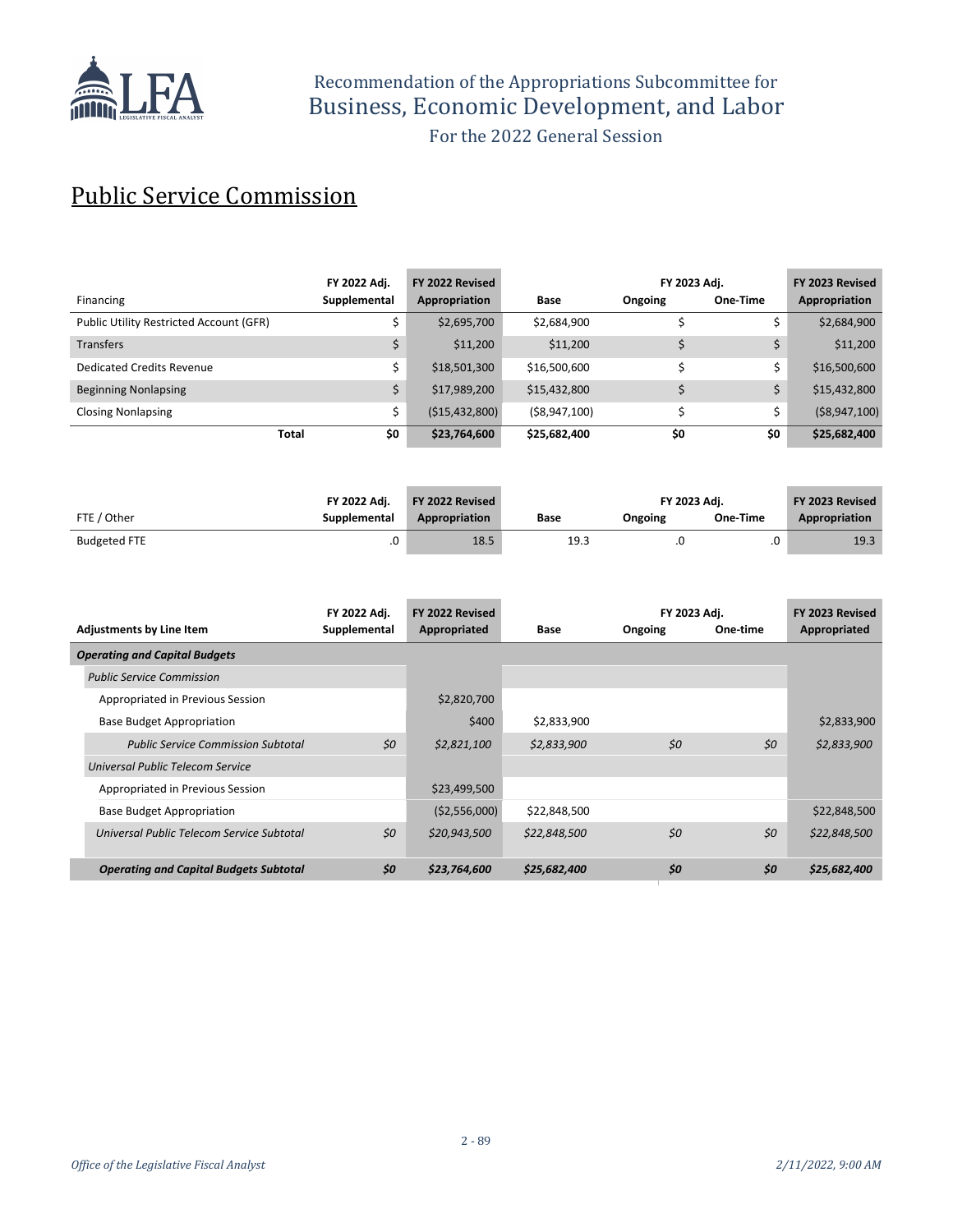

For the 2022 General Session

## Cultural and Community Engagement

|                                                                                  | FY 2022 Adj. | FY 2022 Revised |                | FY 2023 Adj. |             | FY 2023 Revised |
|----------------------------------------------------------------------------------|--------------|-----------------|----------------|--------------|-------------|-----------------|
| Financing                                                                        | Supplemental | Appropriation   | Base           | Ongoing      | One-Time    | Appropriation   |
| <b>General Fund</b>                                                              | ( \$520,000) | \$37,852,700    | \$33,451,300   | \$82,500     | \$1,045,000 | \$34,578,800    |
| Humanitarian Service Rest. Account (GFR)                                         | \$           | \$6,000         | \$6,000        | \$           | \$          | \$6,000         |
| Martin Luther King Jr Civ Rights Supp Restr<br>Acct (GFR)                        | \$           | \$7,500         | \$7,500        | \$           | Ś.          | \$7,500         |
| National Professional Men's Soccer Team<br>Support of Building Communities (GFR) | \$           | \$100,000       | \$100,000      | \$           | \$          | \$100,000       |
| Native American Repatriation Restricted<br>Account (GFR)                         | \$           | \$61,200        | \$61,200       | \$           | Ś.          | \$61,200        |
| <b>Federal Funds</b>                                                             | \$           | \$11,586,700    | \$9,276,100    | \$           | \$          | \$9,276,100     |
| <b>Dedicated Credits Revenue</b>                                                 | \$           | \$3,873,900     | \$3,811,300    | \$           | Ś.          | \$3,811,300     |
| Interest Income                                                                  | \$           | \$7,600         | \$7,600        | \$           | \$          | \$7,600         |
| Pass-through                                                                     | \$           | \$500,000       | \$500,000      | \$           | \$          | \$500,000       |
| <b>Beginning Nonlapsing</b>                                                      | \$           | \$16,687,900    | \$6,342,500    | \$           | \$          | \$6,342,500     |
| <b>Closing Nonlapsing</b>                                                        | \$           | (56, 470, 300)  | (56, 109, 300) | \$           | \$          | (56, 109, 300)  |
| Lapsing Balance                                                                  | \$           | ( \$186,500)    | (5209,500)     | \$           | \$          | ( \$209,500)    |
| <b>Total</b>                                                                     | ( \$520,000] | \$64,026,700    | \$47,244,700   | \$82,500     | \$1,045,000 | \$48,372,200    |

|                     | FY 2022 Adj.    | FY 2022 Revised |             | FY 2023 Adj. |          | FY 2023 Revised |
|---------------------|-----------------|-----------------|-------------|--------------|----------|-----------------|
| FTE / Other         | Supplemental    | Appropriation   | <b>Base</b> | Ongoing      | One-Time | Appropriation   |
| <b>Budgeted FTE</b> | .0              | 144.7           | 145.3       | .0           | .0       | 145.3           |
| <b>Actual FTE</b>   | .0 <sub>1</sub> | 1.0             | .U          | .0           | .0       | .0 <sub>1</sub> |
| Vehicles            | $.0\,$          | 22.0            | 22.0        | .0           | .0       | 22.0            |

|                                      | FY 2022 Adj. | FY 2022 Revised |              | FY 2023 Adj. |          | FY 2023 Revised |
|--------------------------------------|--------------|-----------------|--------------|--------------|----------|-----------------|
| <b>Adjustments by Line Item</b>      | Supplemental | Appropriated    | <b>Base</b>  | Ongoing      | One-time | Appropriated    |
| <b>Operating and Capital Budgets</b> |              |                 |              |              |          |                 |
| Administration                       |              |                 |              |              |          |                 |
| Appropriated in Previous Session     |              | \$4,897,500     |              |              |          |                 |
| <b>Base Budget Appropriation</b>     |              | \$182,300       | \$4,878,600  |              |          | \$4,878,600     |
| <b>Administration Subtotal</b>       | 50           | \$5,079,800     | \$4,878,600  | \$0          | \$0      | \$4,878,600     |
| <b>Arts and Museums</b>              |              |                 |              |              |          |                 |
| Appropriated in Previous Session     |              | \$10,600,600    |              |              |          |                 |
| <b>Base Budget Appropriation</b>     |              | \$7,462,300     | \$10,365,800 |              |          | \$10,365,800    |
| <b>Arts and Museums Subtotal</b>     | \$0          | \$18,062,900    | \$10,365,800 | \$0          | \$0      | \$10,365,800    |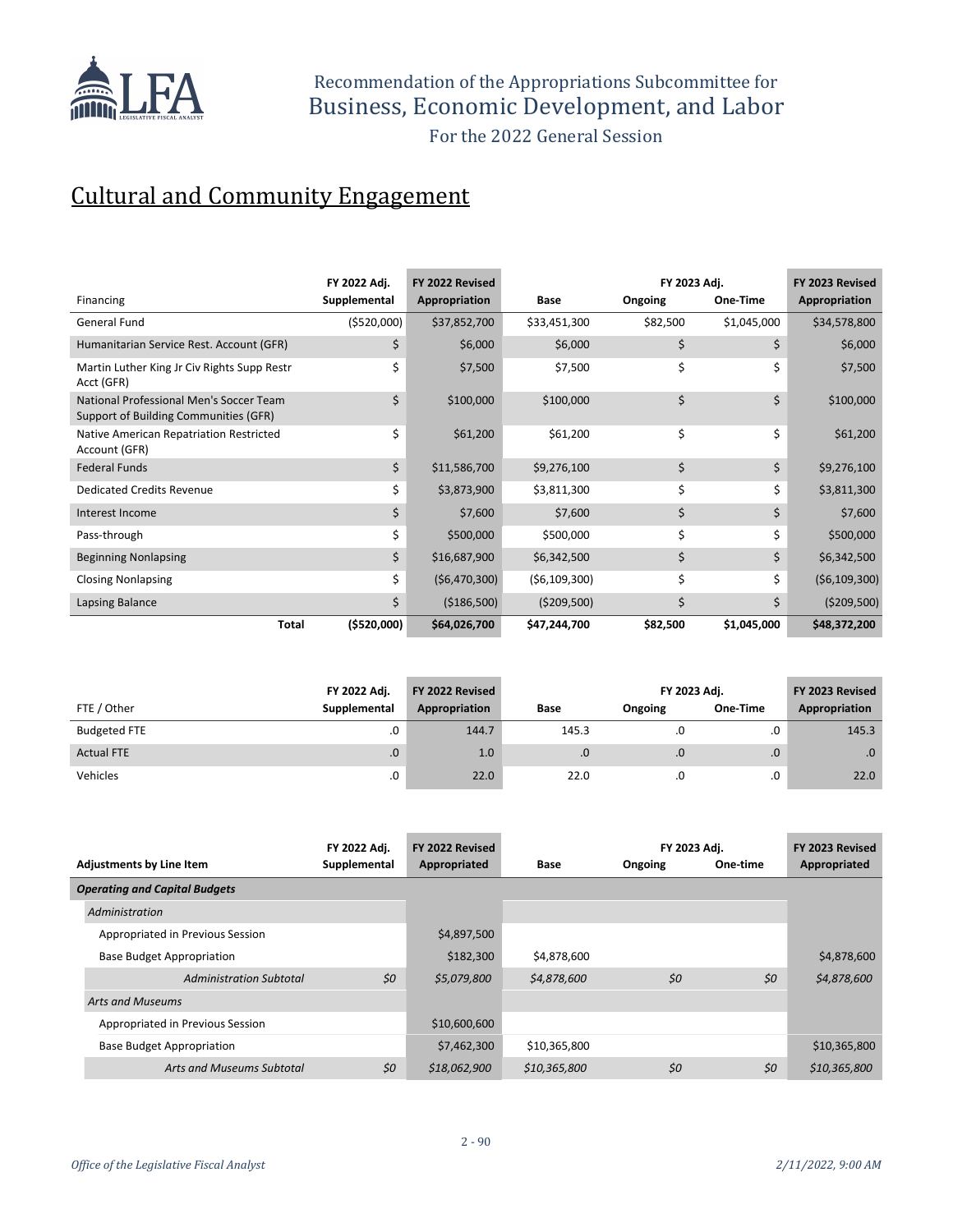

ĺ

Recommendation of the Appropriations Subcommittee for Business, Economic Development, and Labor

For the 2022 General Session

## Cultural and Community Engagement

|                                                                          | FY 2022 Adj. | FY 2022 Revised |             | FY 2023 Adj.               |             | FY 2023 Revised |
|--------------------------------------------------------------------------|--------------|-----------------|-------------|----------------------------|-------------|-----------------|
| <b>Adjustments by Line Item</b>                                          | Supplemental | Appropriated    | Base        | Ongoing                    | One-time    | Appropriated    |
| <b>Operating and Capital Budgets</b>                                     |              |                 |             |                            |             |                 |
| Commission on Service and Volunteerism                                   |              |                 |             |                            |             |                 |
| Appropriated in Previous Session                                         |              | \$5,455,800     |             |                            |             |                 |
| <b>Base Budget Appropriation</b>                                         |              | \$81,300        | \$5,401,900 |                            |             | \$5,401,900     |
| Commission on Service and Volunteerism<br>Subtotal                       | \$0          | \$5,537,100     | \$5,401,900 | \$0                        | \$0         | \$5,401,900     |
| <b>Historical Society</b>                                                |              |                 |             |                            |             |                 |
| Appropriated in Previous Session                                         |              | \$137,300       |             |                            |             |                 |
| <b>Base Budget Appropriation</b>                                         |              | \$12,700        | \$150,000   |                            |             | \$150,000       |
| <b>Historical Society Subtotal</b>                                       | \$0          | \$150,000       | \$150,000   | 50                         | \$0         | \$150,000       |
| <b>History Donation Fund</b>                                             |              |                 |             |                            |             |                 |
| <b>Base Budget Appropriation</b>                                         |              |                 |             |                            |             |                 |
| <b>History Donation Fund Subtotal</b>                                    | 50           | \$0             | \$0         | 50                         | \$0         | \$0\$           |
| <b>Indian Affairs</b>                                                    |              |                 |             |                            |             |                 |
| Appropriated in Previous Session                                         |              | \$786,000       |             |                            |             |                 |
| <b>Base Budget Appropriation</b>                                         |              | \$3,700         | \$582,300   |                            |             | \$582,300       |
| Indian Affairs Director/Policy Changes                                   |              |                 |             |                            | ( \$30,000) | ( \$30,000)     |
| <b>Indian Affairs Subtotal</b>                                           | 50           | \$789,700       | \$582,300   | 50                         | (530,000)   | \$552,300       |
| Pass-Through                                                             |              |                 |             |                            |             |                 |
| Appropriated in Previous Session                                         |              | \$3,161,900     |             |                            |             |                 |
| <b>Base Budget Appropriation</b>                                         |              | \$1,589,000     | \$1,626,900 |                            |             | \$1,626,900     |
| Restoration of Funds for Utah Sports<br>Hall of Fame Foundation (USHOFF) |              |                 |             | \$40,000                   |             | \$40,000        |
| Tuacahn Center for the Arts                                              |              |                 |             |                            | \$535,000   | \$535,000       |
| USF Funding Restoration and Theatrical<br>Equipment                      |              |                 |             | \$52,500                   | \$540,000   | \$592,500       |
| Westwater Transfer - OUT                                                 | ( \$500,000) | ( \$500,000]    |             |                            |             |                 |
| Pass-Through Subtotal                                                    | (5500,000)   | \$4,250,900     | \$1,626,900 | \$92,500                   | \$1,075,000 | \$2,794,400     |
| <b>State Arts Endowment Fund</b>                                         |              |                 |             |                            |             |                 |
| Appropriated in Previous Session                                         |              | \$13,700        |             |                            |             |                 |
| <b>Base Budget Appropriation</b>                                         |              | ( \$13,700)     |             |                            |             |                 |
| <b>State Arts Endowment Fund Subtotal</b>                                | 50           | \$0             | \$0         | $50$                       | \$0         | \$0\$           |
| <b>State History</b>                                                     |              |                 |             |                            |             |                 |
| Appropriated in Previous Session                                         |              | \$4,690,500     |             |                            |             |                 |
| <b>Base Budget Appropriation</b>                                         |              | ( \$392, 200)   | \$4,126,000 |                            |             | \$4,126,000     |
| <b>State History Subtotal</b>                                            | \$0          | \$4,298,300     | \$4,126,000 | $\boldsymbol{\mathit{50}}$ | \$0         | \$4,126,000     |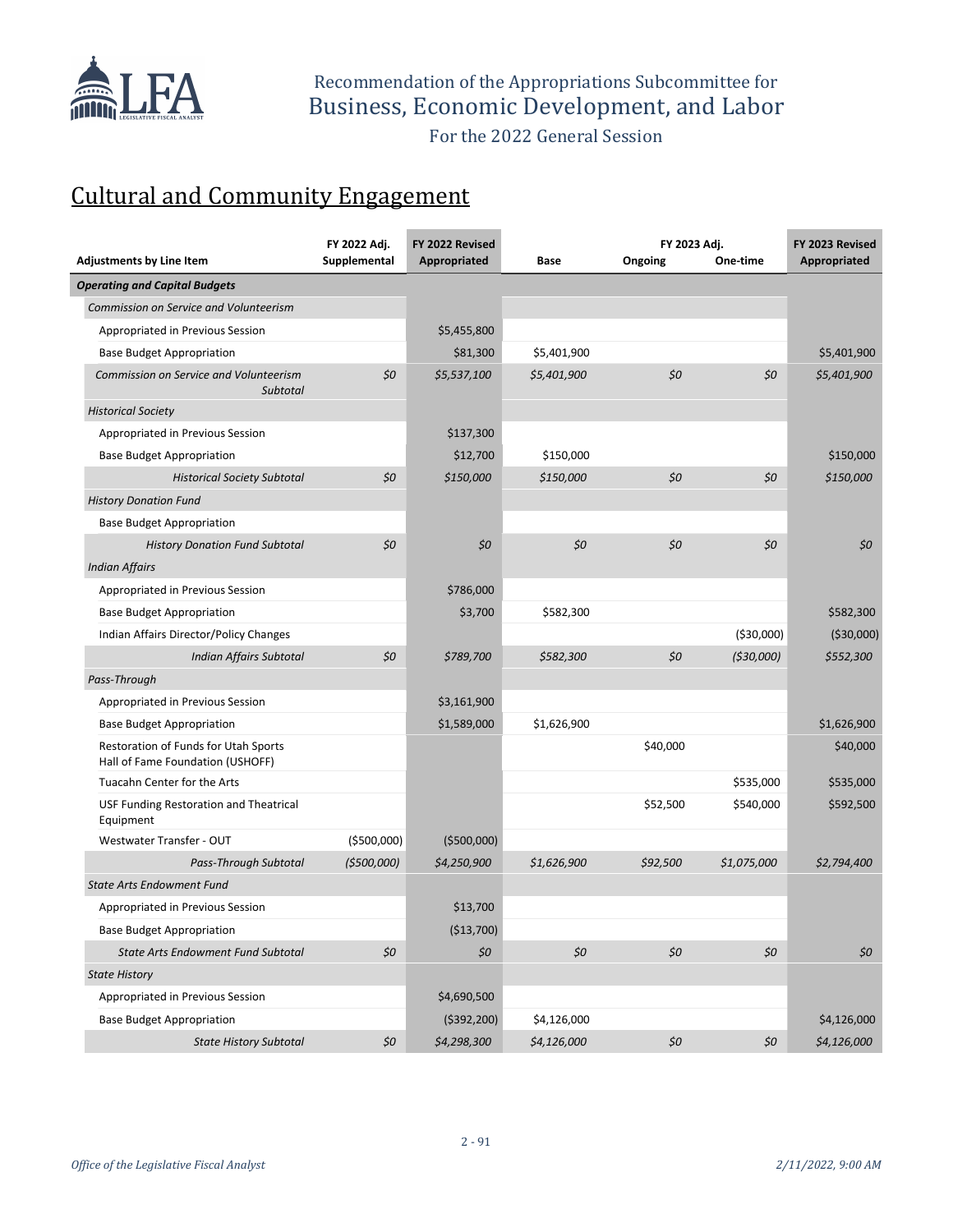

For the 2022 General Session

## Cultural and Community Engagement

| <b>Adjustments by Line Item</b>                                        | FY 2022 Adj.<br>Supplemental | FY 2022 Revised<br>Appropriated | Base         | FY 2023 Adj.<br>Ongoing | One-time    | FY 2023 Revised<br>Appropriated |
|------------------------------------------------------------------------|------------------------------|---------------------------------|--------------|-------------------------|-------------|---------------------------------|
|                                                                        |                              |                                 |              |                         |             |                                 |
| <b>Operating and Capital Budgets</b>                                   |                              |                                 |              |                         |             |                                 |
| <b>State Library</b>                                                   |                              |                                 |              |                         |             |                                 |
| Appropriated in Previous Session                                       |                              | \$9,816,200                     |              |                         |             |                                 |
| <b>Base Budget Appropriation</b>                                       |                              | (5207,800)                      | \$7,387,500  |                         |             | \$7,387,500                     |
| <b>State Library Subtotal</b>                                          | \$0                          | \$9,608,400                     | \$7,387,500  | \$0                     | \$0         | \$7,387,500                     |
| <b>State Library Donation Fund</b>                                     |                              |                                 |              |                         |             |                                 |
| <b>Base Budget Appropriation</b>                                       |                              |                                 |              |                         |             |                                 |
| <b>State Library Donation Fund Subtotal</b>                            | \$0                          | \$0                             | \$0          | \$0                     | \$0         | \$0\$                           |
| <b>STEM Action Center</b>                                              |                              |                                 |              |                         |             |                                 |
| Appropriated in Previous Session                                       |                              | \$11,183,400                    |              |                         |             |                                 |
| <b>Base Budget Appropriation</b>                                       |                              | \$1,926,400                     | \$11,082,700 |                         |             | \$11,082,700                    |
| <b>STEM Action Center Subtotal</b>                                     | \$0                          | \$13,109,800                    | \$11,082,700 | \$0                     | \$0         | \$11,082,700                    |
| One Percent for Arts                                                   |                              |                                 |              |                         |             |                                 |
| Appropriated in Previous Session                                       |                              | \$867,800                       |              |                         |             |                                 |
| <b>Base Budget Appropriation</b>                                       |                              | \$275,200                       | \$1,143,000  |                         |             | \$1,143,000                     |
| One Percent for Arts Subtotal                                          | \$0                          | \$1,143,000                     | \$1,143,000  | \$0                     | \$0         | \$1,143,000                     |
| Heritage and Arts Foundation Fund                                      |                              |                                 |              |                         |             |                                 |
| Appropriated in Previous Session                                       |                              | \$500,000                       |              |                         |             |                                 |
| <b>Base Budget Appropriation</b>                                       |                              | \$1,516,800                     | \$500,000    |                         |             | \$500,000                       |
| Heritage and Arts Foundation Fund<br>Subtotal                          | \$0                          | \$2,016,800                     | \$500,000    | 50                      | \$0         | \$500,000                       |
| <b>Operating and Capital Budgets Subtotal</b>                          | (5500,000)                   | \$64,046,700                    | \$47,244,700 | \$92,500                | \$1,045,000 | \$48,382,200                    |
| <b>Restricted Fund and Account Transfers</b>                           |                              |                                 |              |                         |             |                                 |
| <b>GFR - Native American Repatriation Rest Acct</b>                    |                              |                                 |              |                         |             |                                 |
| <b>Base Budget Appropriation</b>                                       |                              |                                 |              |                         |             |                                 |
| Native American Repatriation Program<br>Reduction                      | (520,000)                    | ( \$20,000)                     |              | (\$10,000)              |             | (\$10,000)                      |
| <b>GFR - Native American Repatriation Rest</b><br><b>Acct Subtotal</b> | (520,000)                    | (520,000)                       | \$0          | (510,000)               | \$0         | (\$10,000)                      |
| <b>Restricted Fund and Account Transfers</b><br>Subtotal               | (520,000)                    | (520,000)                       | \$0          | (510,000)               | \$0         | (510,000)                       |
| <b>Cultural and Community Engagement Total</b>                         | ( \$520,000]                 | \$64,026,700                    | \$47,244,700 | \$82,500                | \$1,045,000 | \$48,372,200                    |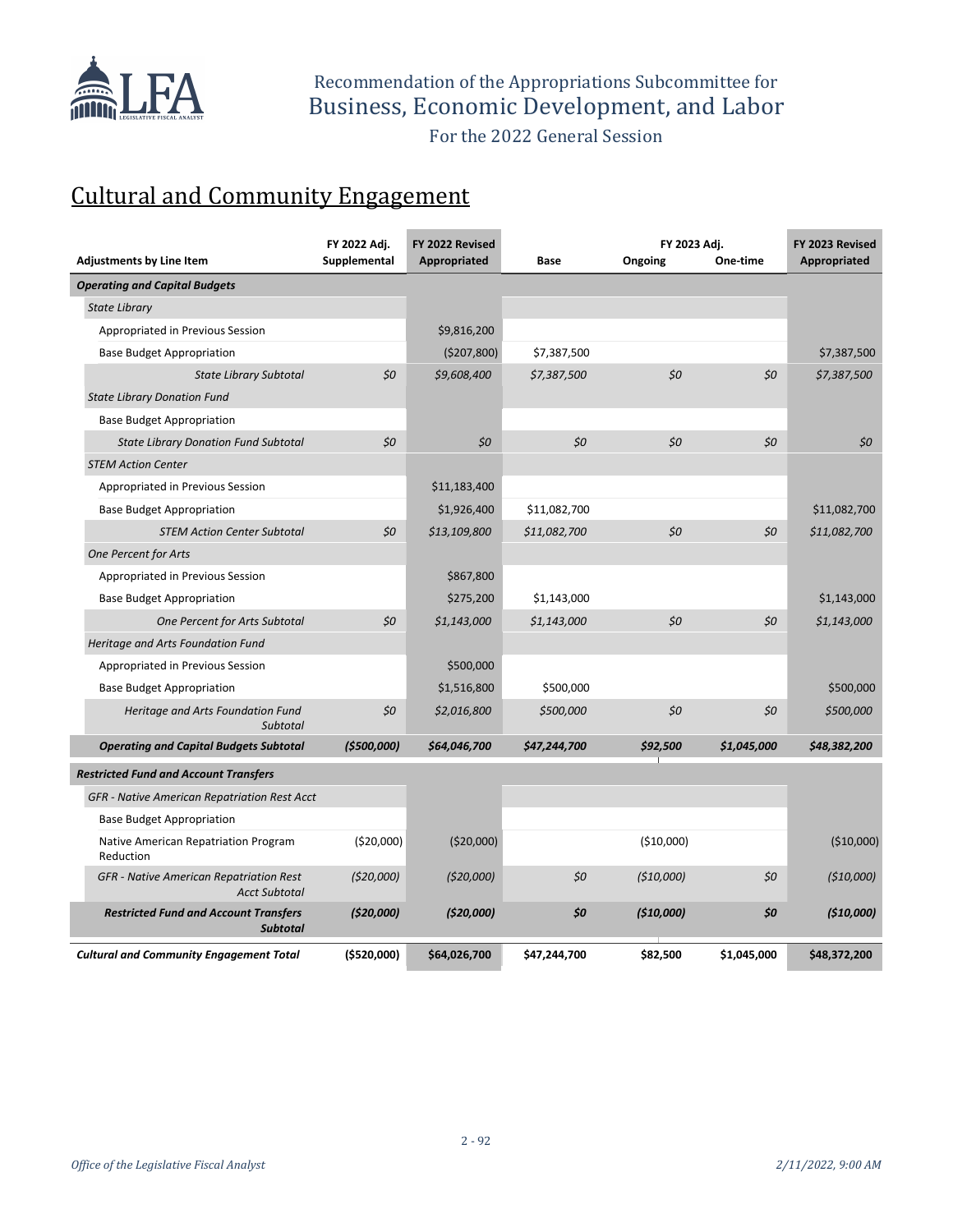

For the 2022 General Session

|     |                                     | Alcoholic Beverage Control - DABC Operations - Administration                                                                                                                                                                                                                                                                                                                                                                                                            |          |
|-----|-------------------------------------|--------------------------------------------------------------------------------------------------------------------------------------------------------------------------------------------------------------------------------------------------------------------------------------------------------------------------------------------------------------------------------------------------------------------------------------------------------------------------|----------|
| 1.  |                                     | Customized Reports Produced by Request (per hour)                                                                                                                                                                                                                                                                                                                                                                                                                        | 50.00    |
| 2.  | <b>Stock Location Report</b>        |                                                                                                                                                                                                                                                                                                                                                                                                                                                                          | 25.00    |
| 3.  | Photocopies                         |                                                                                                                                                                                                                                                                                                                                                                                                                                                                          | .15      |
| 4.  | <b>Returned Check Fee</b>           |                                                                                                                                                                                                                                                                                                                                                                                                                                                                          | 20.00    |
| 5.  |                                     | Application to Relocate Alcoholic Beverages Due to Change or Residence                                                                                                                                                                                                                                                                                                                                                                                                   | 20.00    |
| 6.  | Research (per hour)                 |                                                                                                                                                                                                                                                                                                                                                                                                                                                                          | 30.00    |
| 7.  | Video/DVD                           |                                                                                                                                                                                                                                                                                                                                                                                                                                                                          | 25.00    |
|     | Price Lists                         |                                                                                                                                                                                                                                                                                                                                                                                                                                                                          |          |
| 8.  | <b>Master Category</b>              |                                                                                                                                                                                                                                                                                                                                                                                                                                                                          | 8.00     |
|     |                                     | \$96 Yearly                                                                                                                                                                                                                                                                                                                                                                                                                                                              |          |
| 9.  | Alpha by Product                    |                                                                                                                                                                                                                                                                                                                                                                                                                                                                          | 8.00     |
|     |                                     | \$96 Yearly                                                                                                                                                                                                                                                                                                                                                                                                                                                              |          |
| 10. | Numeric by Code                     |                                                                                                                                                                                                                                                                                                                                                                                                                                                                          | 8.00     |
|     |                                     | \$96 Yearly                                                                                                                                                                                                                                                                                                                                                                                                                                                              |          |
| 11. | Military                            |                                                                                                                                                                                                                                                                                                                                                                                                                                                                          | 8.00     |
|     |                                     | \$96 Yearly                                                                                                                                                                                                                                                                                                                                                                                                                                                              |          |
|     |                                     | Alcoholic Beverage Control - DABC Operations - Executive Director                                                                                                                                                                                                                                                                                                                                                                                                        |          |
| 12. | Compliance Licensee Lists           |                                                                                                                                                                                                                                                                                                                                                                                                                                                                          | 10.00    |
| 13. | Licensee Rules                      |                                                                                                                                                                                                                                                                                                                                                                                                                                                                          | 20.00    |
| 14. | Utah Code                           |                                                                                                                                                                                                                                                                                                                                                                                                                                                                          | 30.00    |
| 15. | Label Approval Fee                  |                                                                                                                                                                                                                                                                                                                                                                                                                                                                          | 50.00    |
|     |                                     | Fee for DABC staff time for label approval process                                                                                                                                                                                                                                                                                                                                                                                                                       |          |
| 16. | <b>Training Fee</b>                 |                                                                                                                                                                                                                                                                                                                                                                                                                                                                          | 25.00    |
|     |                                     | H.B. 442 passed in the 2017 General Session requires DABC to charge<br>a fee for required manager and violation training that will be offered<br>by the department starting in 2018. By statute, the fee is to cover<br>the department's cost of providing the training program. 32B-5-<br>405(3)(e). The new training program is meant to assist licensees to<br>remain in compliance and in business as well as provide education to<br>prevent any future violations. |          |
| 17. |                                     | Master Limited Restaurant License Application fee                                                                                                                                                                                                                                                                                                                                                                                                                        | 5,330.00 |
|     |                                     | Master Limited Restaurant License Application fee                                                                                                                                                                                                                                                                                                                                                                                                                        |          |
| 18. |                                     | Master Limited Restaurant License renewal fee                                                                                                                                                                                                                                                                                                                                                                                                                            | 4,250.00 |
|     |                                     | Master Limited Restaurant License renewal fee                                                                                                                                                                                                                                                                                                                                                                                                                            |          |
|     |                                     | Alcoholic Beverage Control - DABC Operations - Warehouse and Distribution                                                                                                                                                                                                                                                                                                                                                                                                |          |
| 19. |                                     | Restacking Shifted/Collapsed Loads (per load)                                                                                                                                                                                                                                                                                                                                                                                                                            | 250.00   |
| 20. | Re-configuring Pallets (per pallet) |                                                                                                                                                                                                                                                                                                                                                                                                                                                                          | 250.00   |
| 21. |                                     | Missed Appointment Without Notice (per appointment)                                                                                                                                                                                                                                                                                                                                                                                                                      | 1,000.00 |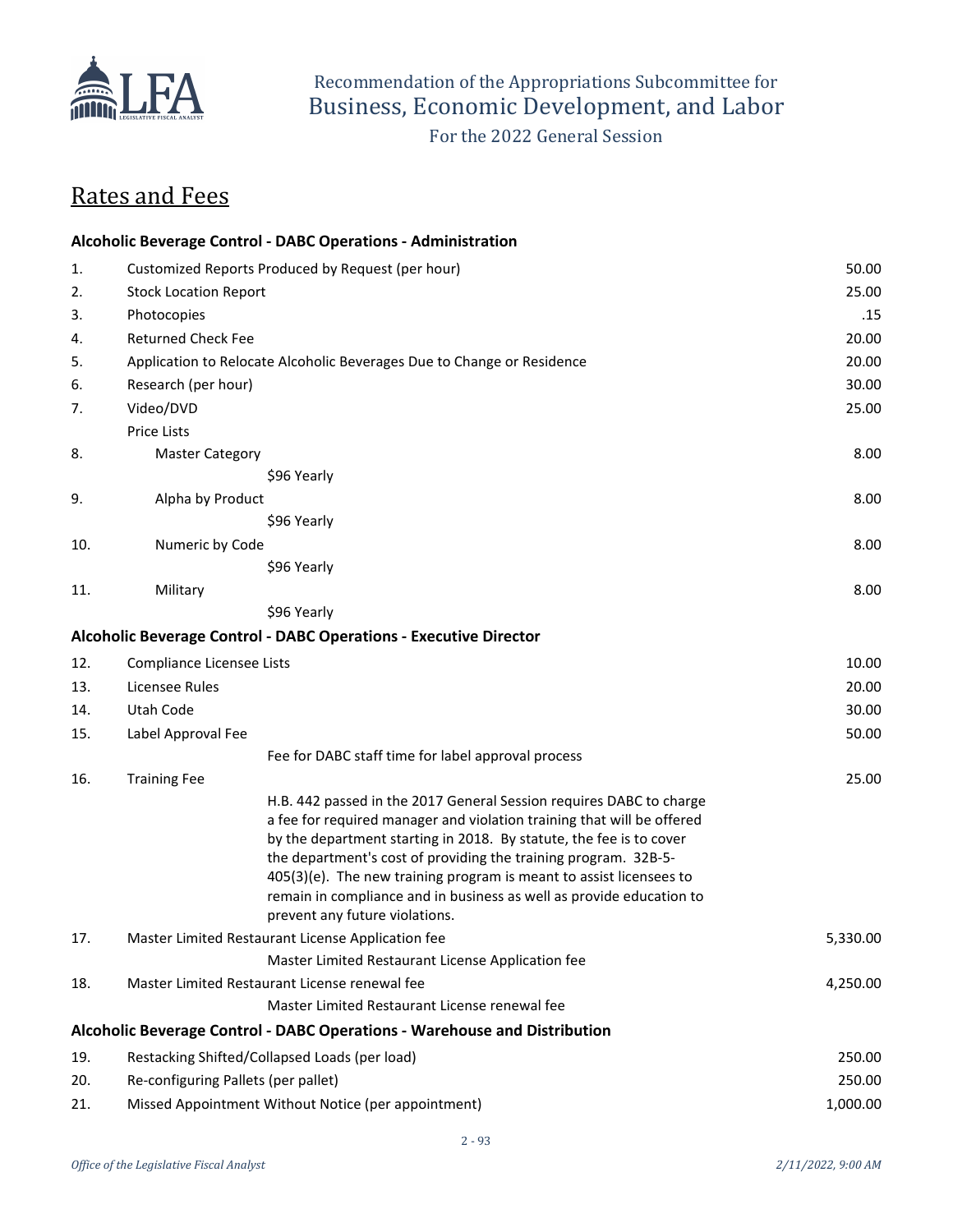

For the 2022 General Session

|     | Alcoholic Beverage Control - DABC Operations - Warehouse and Distribution                           |                      |
|-----|-----------------------------------------------------------------------------------------------------|----------------------|
| 22. | Missed Appointment with Less than 24 Hour Notice (per appointment)                                  | 500.00               |
| 23. | Non-Compliant Labeling (per case)                                                                   | 25.00                |
| 24. | PO Revisions Not Sent to Purchasing in Advance (per line item)                                      | 250.00               |
| 25. | Product Disposal (per pallet)                                                                       | 500.00               |
|     | <b>Commerce - Commerce General Regulation - Administration</b>                                      |                      |
|     | <b>Commerce Department</b>                                                                          |                      |
|     | <b>All Divisions</b>                                                                                |                      |
| 26. | <b>Booklets</b>                                                                                     | <b>Actual Cost</b>   |
| 27. | Administrative Expungement Application                                                              | 200.00               |
|     | Administration                                                                                      |                      |
| 28. | <b>Regulatory Sandbox Registration</b>                                                              | 500.00               |
|     | <b>Commerce Department</b>                                                                          |                      |
| 29. | <b>Priority Processing</b>                                                                          | 75.00                |
| 30. | List of Licensees/Business Entities                                                                 | 25.00                |
| 31. | Photocopies (per copy)                                                                              | .30                  |
| 32. | Verification of Licensure/Custodian of Record                                                       | 20.00                |
| 33. | <b>Returned Check Charge</b>                                                                        | 20.00                |
| 34. | FBI Fingerprint File Search                                                                         | 10.00                |
| 35. | <b>BCI Fingerprint File Search</b>                                                                  | 20.00                |
|     | (\$25 With \$5 Rapback included)                                                                    |                      |
| 36. | Fingerprint Processing for non-department                                                           | 10.00                |
| 37. | Government Records and Management Act Staff time to search, compile and<br>otherwise prepare record | <b>Actual Amount</b> |
| 38. | <b>GRAMA Electronic Record</b>                                                                      | <b>Actual Cost</b>   |
|     | Administration                                                                                      |                      |
|     | Motor Vehicle Franchise Act                                                                         |                      |
| 39. | Application                                                                                         | 83.00                |
| 40. | Renewal                                                                                             | 83.00                |
|     | Powersport Vehicle Franchise Act                                                                    |                      |
| 41. | Application                                                                                         | 83.00                |
| 42. | Renewal                                                                                             | 83.00                |
| 43. | Application in addition to MVFA                                                                     | 27.00                |
| 44. | Renewal in addition to MVFA                                                                         | 27.00                |
| 45. | <b>Administration Late Renewal</b>                                                                  | 20.00                |
| 46. | Employer Legal Status Voluntary Certification (Bi-annual)                                           | 3.00                 |
|     | Property Rights Ombudsman                                                                           |                      |
| 47. | Filing Request for Advisory Opinion                                                                 | 150.00               |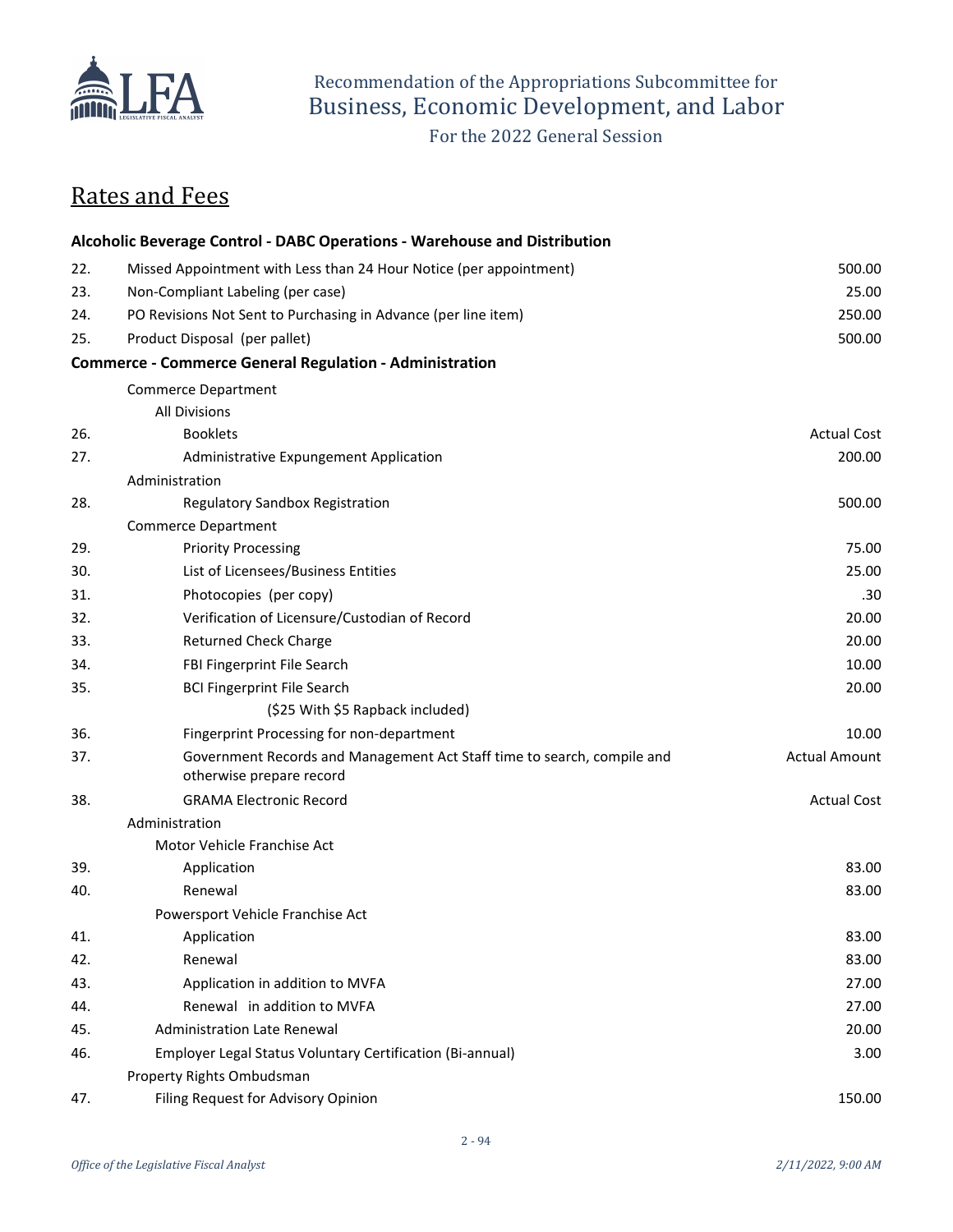

For the 2022 General Session

|     | <b>Commerce - Commerce General Regulation - Administration</b>       |          |
|-----|----------------------------------------------------------------------|----------|
| 48. | Land Use Seminar Continuing Education                                | 25.00    |
|     | <b>Books</b>                                                         |          |
|     | Citizens Guide to Land Use                                           |          |
| 49. | Single copy                                                          | 15.00    |
| 50. | Six or more copies                                                   | 9.00     |
| 51. | Case of 22 books                                                     | 132.00   |
|     | Administration                                                       |          |
|     | <b>Home Owner Associations</b>                                       |          |
| 52. | <b>HOA Registration</b>                                              | 37.00    |
| 53. | Change in HOA Registration                                           | 10.00    |
|     | <b>Commerce - Commerce General Regulation - Consumer Protection</b>  |          |
|     | Miscellaneous                                                        |          |
| 54. | Transcript / Diploma Request                                         | 30.00    |
| 55. | Residential vocational and life skills registration                  | 500.00   |
|     | Maintenance Funding Provider                                         |          |
| 56. | Maintenance Funding Provider Registrations New Application / Renewal | 300.00   |
|     | Charitable Solicitation Act                                          |          |
| 57. | Charity                                                              | 75.00    |
|     | <b>Transportation Network Company</b>                                |          |
| 58. | Transportation network Company Registration                          | 5,000.00 |
| 59. | Transportation Network Company License Renewal                       | 5,000.00 |
|     | <b>Immigration Consultants</b>                                       |          |
| 60. | <b>Initial Registration Fee</b>                                      | 200.00   |
| 61. | License Renewal Fee                                                  | 200.00   |
|     | Pawnshop Registry                                                    |          |
| 62. | Pawnbroker Late Fee                                                  | 50.00    |
|     | Charitable Solicitation Act                                          |          |
| 63. | Professional Fund Raiser                                             | 250.00   |
|     | <b>Telephone Solicitation</b>                                        |          |
| 64. | <b>Telemarketing Registration</b>                                    | 500.00   |
|     | Health Spa                                                           |          |
| 65. | Health Spa Registration / Renewal                                    | 100.00   |
|     | <b>Credit Services Organization</b>                                  |          |
| 66. | <b>Credit Services Organization Annual Fee</b>                       | 250.00   |
| 67. | Debt Management Services Organizations                               | 250.00   |
|     | <b>Business Opportunity Disclosure Register</b>                      |          |
| 68. | Exempt                                                               | 100.00   |
| 69. | Approved                                                             | 200.00   |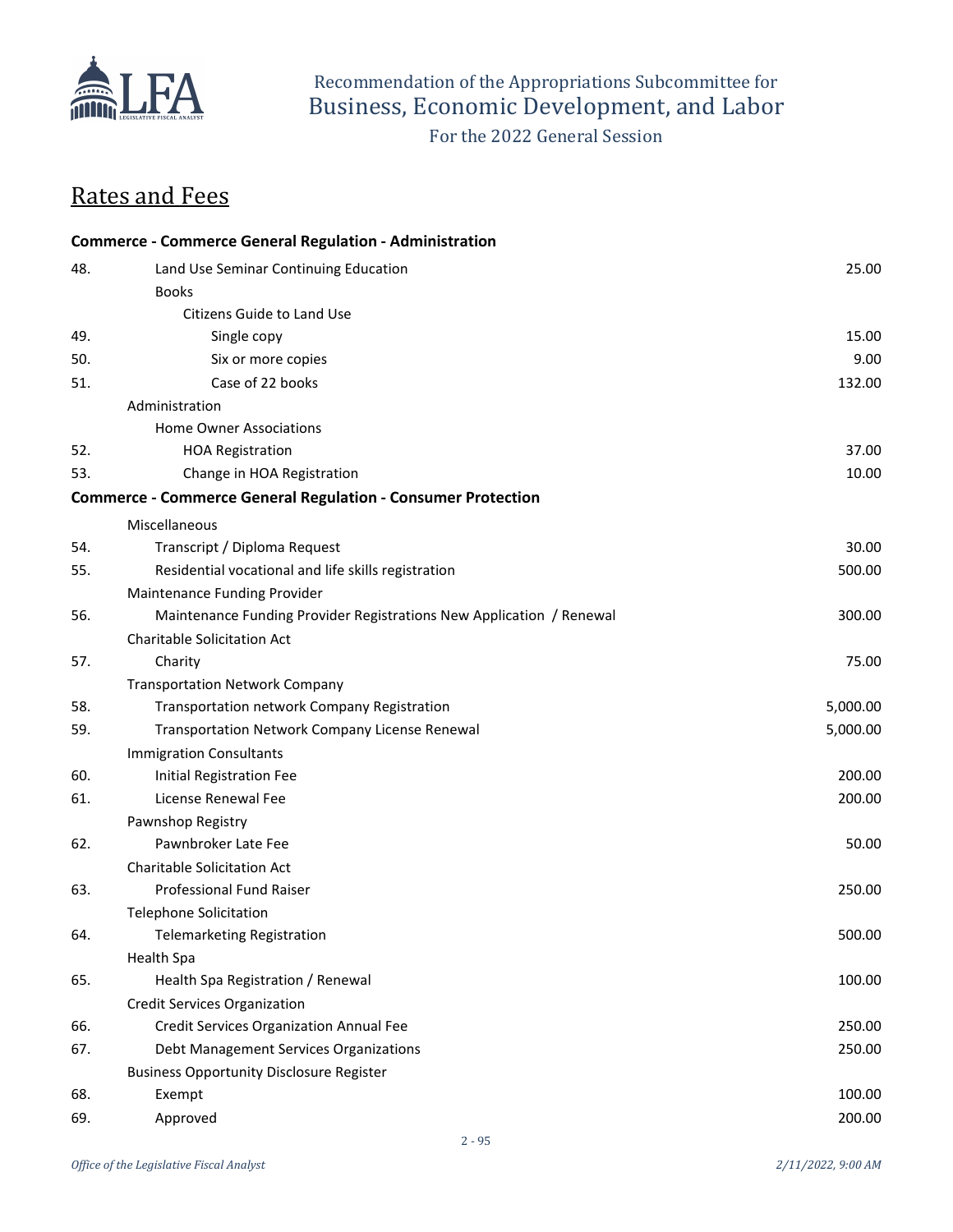

For the 2022 General Session

|     | <b>Commerce - Commerce General Regulation - Consumer Protection</b>                                                                                    |                     |
|-----|--------------------------------------------------------------------------------------------------------------------------------------------------------|---------------------|
|     | Pawnshop Registry                                                                                                                                      |                     |
| 70. | Out of State Pawnshop Database Request                                                                                                                 | 900.00              |
| 71. | Pawnshop/2nd hand store Registration                                                                                                                   | 300.00              |
| 72. | Law Enforcement Registration                                                                                                                           | 3.00                |
|     | <b>Proprietary Schools</b>                                                                                                                             |                     |
| 73. | <b>Initial Application</b>                                                                                                                             | 500.00              |
| 74. | Renewal Application                                                                                                                                    | 1% of gross revenue |
| 75. | <b>Registration Review</b>                                                                                                                             | 1% of gross revenue |
|     | <b>Miscellaneous Fees</b>                                                                                                                              |                     |
| 76. | Late Renewal (per month)                                                                                                                               | 25.00               |
|     | Miscellaneous                                                                                                                                          |                     |
| 77. | Microcassette Copying (per tape)                                                                                                                       | <b>Actual Cost</b>  |
| 78. | Proprietary Schools Registration Application                                                                                                           | 1% of gross revenue |
|     | \$500 min; \$2,500 max                                                                                                                                 |                     |
|     | <b>Proprietary Schools</b>                                                                                                                             |                     |
| 79. | Accredited Institution Certificate of Exemption Registration/Renewal                                                                                   | 1% of gross revenue |
|     | Up to \$2,500 or \$1,500 min                                                                                                                           |                     |
| 80. | Non-Profit Exemption Certificate Registration/Renewal                                                                                                  | 1,500.00            |
|     | <b>Commerce - Commerce General Regulation - Corporations and Commercial Code</b>                                                                       |                     |
|     | Partnerships                                                                                                                                           |                     |
| 81. | <b>Limited Liability Partnerships</b>                                                                                                                  | 27.00               |
|     | Since renewal fees are charged the \$5 single sign on portal fee<br>currently this will make Registrations and renewals effectively the<br>same price. |                     |
|     | Single-Sign-On                                                                                                                                         |                     |
| 82. | Single Sign-On-Portal Fee                                                                                                                              | 5.00                |
|     | Surcharge on Business renewals for Single Sign-On Portal.                                                                                              |                     |
|     | Articles of Incorporation                                                                                                                              |                     |
| 83. | <b>Domestic Profit</b>                                                                                                                                 | 54.00               |
|     | Partnerships                                                                                                                                           |                     |
| 84. | <b>General Partnerships</b>                                                                                                                            | 27.00               |
|     | 5 year renewal                                                                                                                                         |                     |
|     | Other                                                                                                                                                  |                     |
| 85. | <b>Statement Authority</b>                                                                                                                             | 15.00               |
|     | One time registration or as changes are needed                                                                                                         |                     |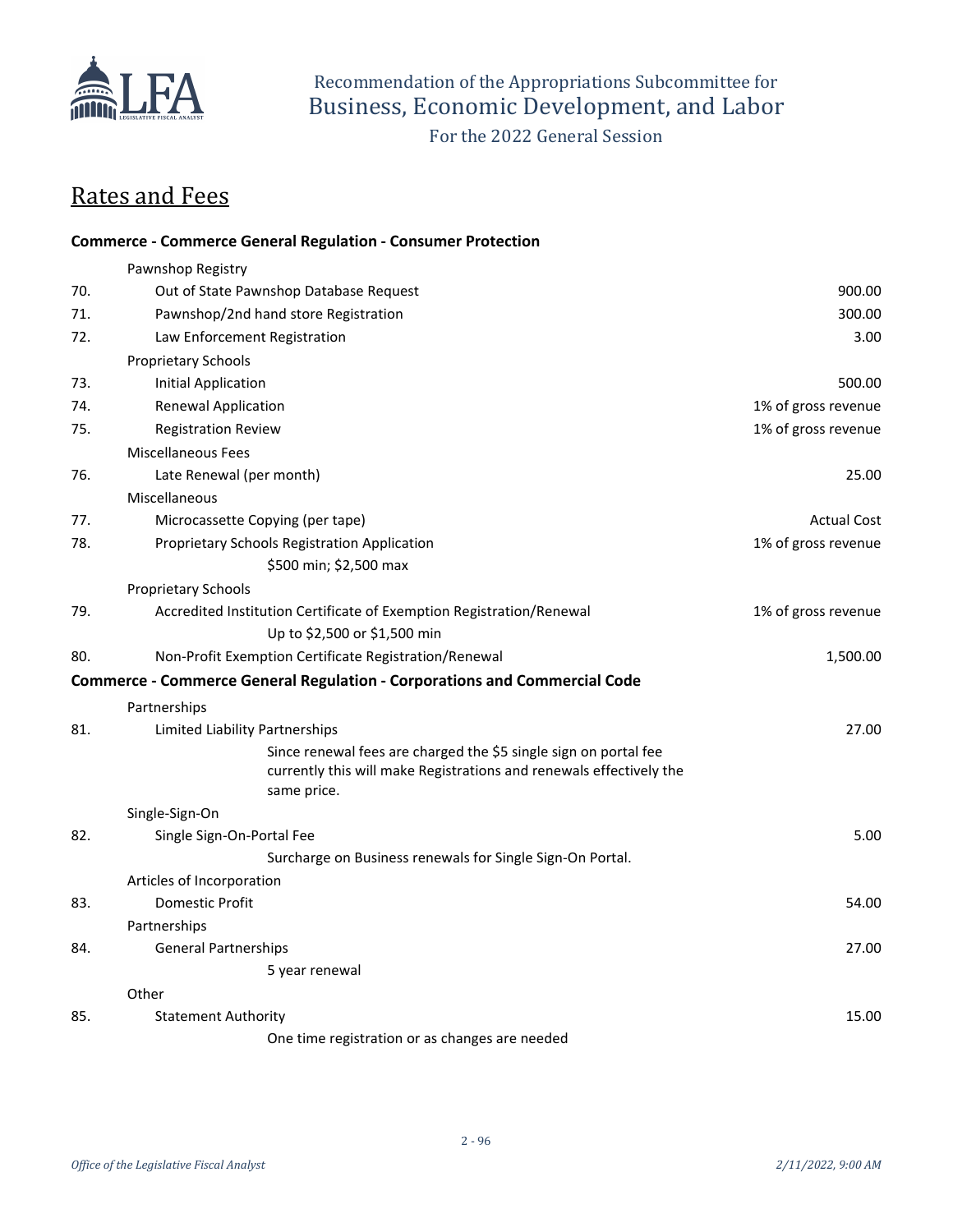

For the 2022 General Session

|      | <b>Commerce - Commerce General Regulation - Corporations and Commercial Code</b> |       |
|------|----------------------------------------------------------------------------------|-------|
|      | Partnerships                                                                     |       |
| 86.  | Limited Liability Partnership Articles of Incorporation                          | 70.00 |
|      | Previously under Limited Partnership, now LLP's Articles of<br>Incorporation     |       |
|      | Articles of Incorporation                                                        |       |
| 87.  | Domestic Nonprofit                                                               | 30.00 |
| 88.  | Foreign Profit                                                                   | 54.00 |
| 89.  | Foreign Nonprofit                                                                | 30.00 |
|      | Reinstatement                                                                    |       |
| 90.  | Profit                                                                           | 54.00 |
|      | Requalification/Reinstatement                                                    |       |
| 91.  | Nonprofit                                                                        | 30.00 |
|      | <b>Changes of Corporate Status</b>                                               |       |
| 92.  | Amend/Restate/Merge-Profit                                                       | 37.00 |
| 93.  | Amend/Restate/Merge-Nonprofit                                                    | 17.00 |
| 94.  | Amendment-Foreign                                                                | 37.00 |
| 95.  | Pre-authorization of document                                                    | 25.00 |
| 96.  | <b>Statement of Correction</b>                                                   | 12.00 |
| 97.  | Conversion                                                                       | 37.00 |
|      | <b>Annual Report</b>                                                             |       |
| 98.  | Profit                                                                           | 13.00 |
| 99.  | Nonprofit                                                                        | 10.00 |
| 100. | Limited Partnership                                                              | 13.00 |
| 101. | Limited Liability Company                                                        | 13.00 |
| 102. | Other Foreign/Domestic                                                           | 13.00 |
| 103. | Change Form                                                                      | 13.00 |
|      | Certification                                                                    |       |
| 104. | <b>Corporate Standing</b>                                                        | 12.00 |
| 105. | Corporate Standing-Long Form                                                     | 20.00 |
|      | <b>Commercial Registered Agent</b>                                               |       |
| 106. | Registration                                                                     | 52.00 |
| 107. | Changes                                                                          | 52.00 |
| 108. | Terminations                                                                     | 52.00 |
|      | <b>Corporation Search</b>                                                        |       |
| 109. | In House                                                                         | 10.00 |
|      | Limited Partnership                                                              |       |
| 110. | Certificate/Qualification                                                        | 70.00 |
| 111. | Reinstate                                                                        | 54.00 |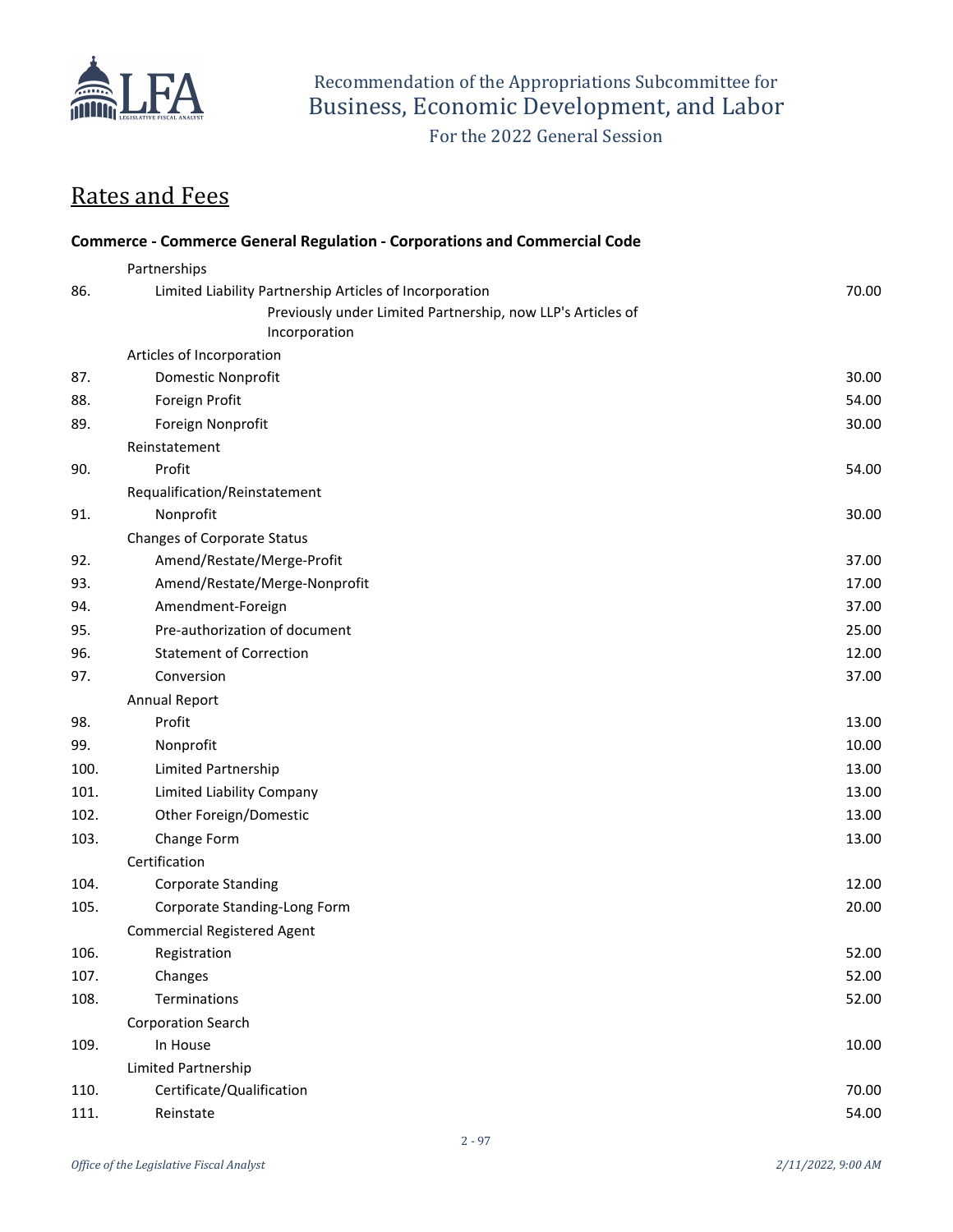

For the 2022 General Session

|      | <b>Commerce - Commerce General Regulation - Corporations and Commercial Code</b> |           |
|------|----------------------------------------------------------------------------------|-----------|
| 112. | Amend/Restate/Merge                                                              | 37.00     |
| 113. | <b>Statement of Correction</b>                                                   | 12.00     |
| 114. | Conversion                                                                       | 37.00     |
|      | <b>DBA</b>                                                                       |           |
| 115. | Registration                                                                     | 22.00     |
| 116. | Renewals                                                                         | 13.00     |
| 117. | <b>Business/Real Estate Investment Trust</b>                                     | 22.00     |
|      | Trademark/Electronic Trademark                                                   |           |
| 118. | Initial Application and 1st Class Code                                           | 50.00     |
| 119. | <b>Each Additional Class Code</b>                                                | 25.00     |
| 120. | Renewals                                                                         | 50.00     |
| 121. | Assignments                                                                      | 25.00     |
|      | Unincorporated Cooperative Association                                           |           |
| 122. | Articles of Incorporation/Qualification                                          | 22.00     |
| 123. | Annual Report                                                                    | 7.00      |
|      | Limited Liability Company                                                        |           |
| 124. | Articles of Organization/Qualification                                           | 54.00     |
| 125. | Reinstate                                                                        | 54.00     |
| 126. | Amend/Merge                                                                      | 37.00     |
| 127. | <b>Statement of Correction</b>                                                   | 12.00     |
| 128. | Conversion                                                                       | 37.00     |
|      | Other                                                                            |           |
| 129. | Late Renewal                                                                     | 10.00     |
| 130. | Out of State Motorist Summons                                                    | 12.00     |
| 131. | <b>Collection Agency Bond</b>                                                    | 32.00     |
| 132. | <b>Unregistered Foreign Business</b>                                             | 12.00     |
| 133. | Foreign Name Registration                                                        | 22.00     |
| 134. | <b>Statement of Certification</b>                                                | 12.00     |
| 135. | <b>Name Reservation</b>                                                          | 22.00     |
| 136. | Telecopier Transmittal                                                           | 5.00      |
| 137. | Telecopier Transmittal (per page)                                                | 1.00      |
|      | <b>Commercial Code Lien Filing</b>                                               |           |
| 138. | UCC I Filings (per page)                                                         | 12.00     |
| 139. | UCC Addendum (per page)                                                          | 12.00     |
| 140. | UCC III Assignment/Amendment                                                     | 12.00     |
| 141. | <b>UCC III Continuation</b>                                                      | 12.00     |
| 142. | <b>UCC III Termination</b>                                                       | No Charge |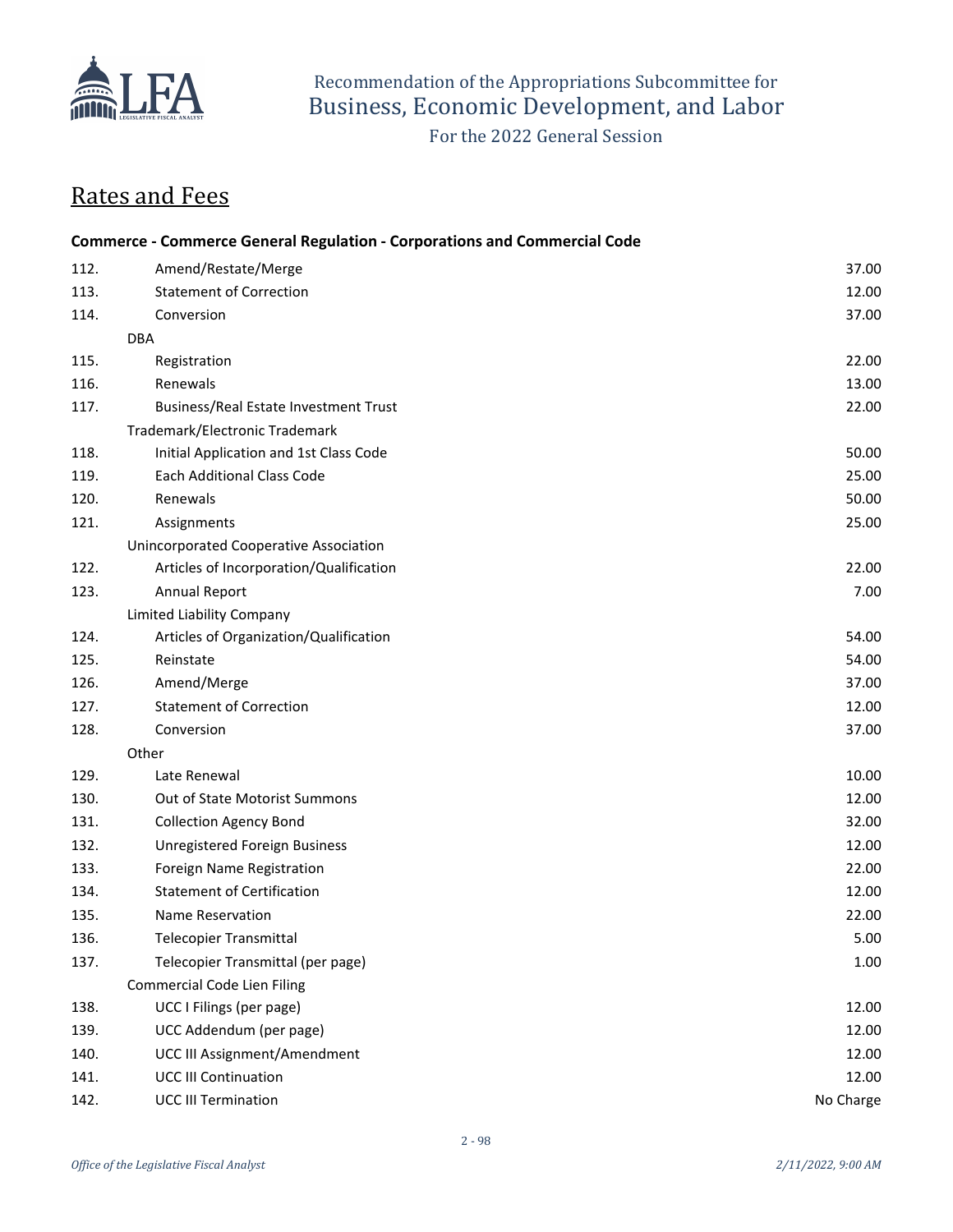

For the 2022 General Session

|      | <b>Commerce - Commerce General Regulation - Corporations and Commercial Code</b>        |                     |
|------|-----------------------------------------------------------------------------------------|---------------------|
| 143. | CFS-1                                                                                   | 12.00               |
| 144. | <b>CFS Addendum</b>                                                                     | 12.00               |
| 145. | CFS-3                                                                                   | 12.00               |
| 146. | CFS-2                                                                                   | 12.00               |
| 147. | <b>CFS Registrant</b>                                                                   | 25.00               |
| 148. | Master List                                                                             | 25.00               |
|      | Lien Search                                                                             |                     |
| 149. | Search                                                                                  | 12.00               |
|      | Transactions Through Utah Interactive                                                   |                     |
| 150. | Registered Principal Search                                                             | 3.00                |
| 151. | <b>Business Entity Search Principals</b>                                                | 1.00                |
| 152. | Certificate of Good Standing                                                            | 12.00               |
| 153. | Subscription                                                                            | 75.00               |
| 154. | <b>UCC Searches</b>                                                                     | 12.00               |
| 155. | <b>List Compilation Customized</b>                                                      | $$5.00 + $0.03$ per |
|      |                                                                                         | record              |
| 156. | One Stop Business Registration                                                          | $$5.00 + $0.05$ per |
|      |                                                                                         | record              |
|      | <b>Commerce - Commerce General Regulation - Occupational and Professional Licensing</b> |                     |
|      | Cosmetologist/Barber                                                                    |                     |
|      | Esthetician / Nail Technician                                                           |                     |
| 157. | Apprentice Cosmetology disciplines Registration / Renewal                               | 20.00               |
|      | <b>Deception Detection</b>                                                              |                     |
| 158. | Deception Detection Examiner Administrator Application                                  | 50.00               |
| 159. | Deception Detection Examiner Administrator Renewal                                      | 32.00               |
|      | <b>Commercial Interior Design</b>                                                       |                     |
| 160. | Commercial Interior Design Certification New Application                                | 70.00               |
| 161. | Commercial Interior Design Certification Renewal                                        | 47.00               |
|      | Hair Design                                                                             |                     |
| 162. | Hair Designer New Application Filing                                                    | 60.00               |
| 163. | Hair Designer License Renewal                                                           | 52.00               |
| 164. | <b>Instructor Certificate</b>                                                           | 60.00               |
| 165. | School New Application Filing and Renewal                                               | 110.00              |
|      | Plumber                                                                                 |                     |
| 166. | <b>General Plumbing Contractor New Application Filing</b>                               | 175.00              |
| 167. | <b>General Plumbing Contractor Renewal</b>                                              | 113.00              |
| 168. | Residential Plumbing Contractor New Application Filing                                  | 175.00              |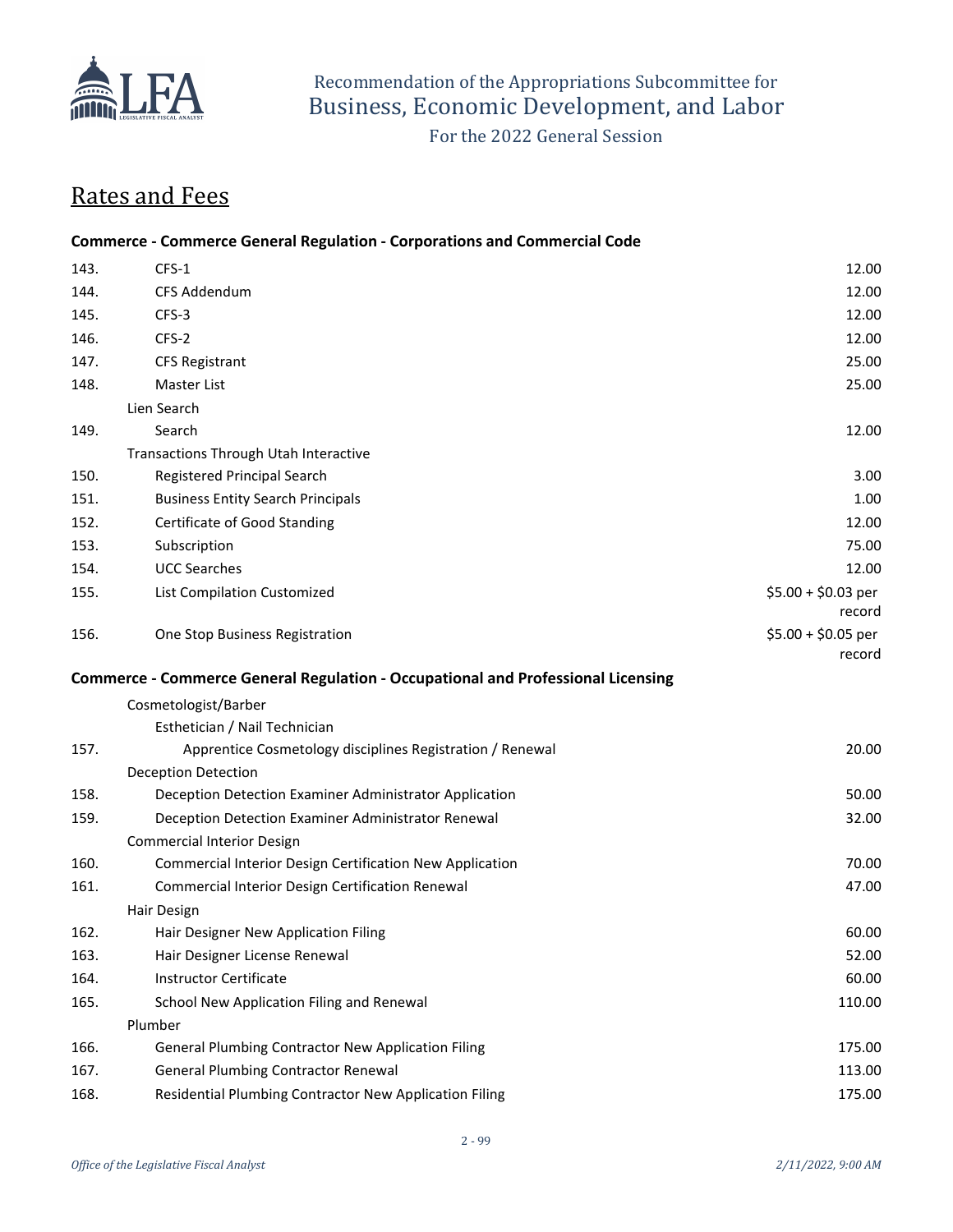

For the 2022 General Session

|      | <b>Commerce - Commerce General Regulation - Occupational and Professional Licensing</b> |                    |
|------|-----------------------------------------------------------------------------------------|--------------------|
|      | Electrician                                                                             |                    |
| 169. | <b>General Electrical Contractor New Application Filing</b>                             | 175.00             |
| 170. | Residential Electrical Contractor New Application Filing                                | 175.00             |
| 171. | <b>Residential Electrical Contractor Renewal</b>                                        | 113.00             |
| 172. | <b>General Electrical Contractor Renewal</b>                                            | 113.00             |
|      | Plumber                                                                                 |                    |
| 173. | Residential Plumbing Contractor Renewal                                                 | 113.00             |
|      | Physician and Surgeon                                                                   |                    |
| 174. | Restricted Associate Physician New Application Filing                                   | 210.00             |
| 175. | Restricted Associate Physician Renewal                                                  | 123.00             |
|      | Cosmetologist/Barber                                                                    |                    |
| 176. | <b>Barber Renewal</b>                                                                   | 52.00              |
|      | Physical Therapy                                                                        |                    |
| 177. | Physical Therapy Compact New / Renewal                                                  | 47.00              |
| 178. | Physical Therapy Assistant Compact Ne / Renewal                                         | 47.00              |
|      | Physician and Surgeon                                                                   |                    |
| 179. | Physician Compact Interstate Commission service fee                                     | <b>Actual Cost</b> |
|      | <b>State Construction Registry</b>                                                      |                    |
|      | Online                                                                                  |                    |
| 180. | State Construction Registry Intent To Finance                                           | 8.00               |
| 181. | State Construction Registry Final Lien Waiver                                           | <b>Free Filing</b> |
|      | Electrician                                                                             |                    |
| 182. | <b>Contractor Surcharge Education Fund (Electricians)</b>                               | 5.00               |
|      | Plumber                                                                                 |                    |
| 183. | <b>Contractor Surcharge Education Fund (Plumbers)</b>                                   | 5.00               |
|      | Other                                                                                   |                    |
| 184. | Pre-License Conviction Administrative Review                                            | 50.00              |
|      | Physician and Surgeon                                                                   |                    |
| 185. | Qualified Medical Provider Cannabis Fee                                                 | 100.00             |
|      | Speech Language Pathologist/Audiologist                                                 |                    |
| 186. | Speech Language Pathologist Compact New Application Filing                              | 70.00              |
| 187. | Speech Language Pathologist Compact Renewal                                             | 47.00              |
| 188. | <b>Audiologist Compact New Application Filing</b>                                       | 70.00              |
| 189. | <b>Audiologist Compact Renewal</b>                                                      | 47.00              |
|      | Hair Design                                                                             |                    |
| 190. | Hair Designer License Apprenticeship                                                    | 20.00              |
|      | Osteopathic Physician and Surgeon                                                       |                    |
| 191. | Interstate Compact License Renewal                                                      | 193.00             |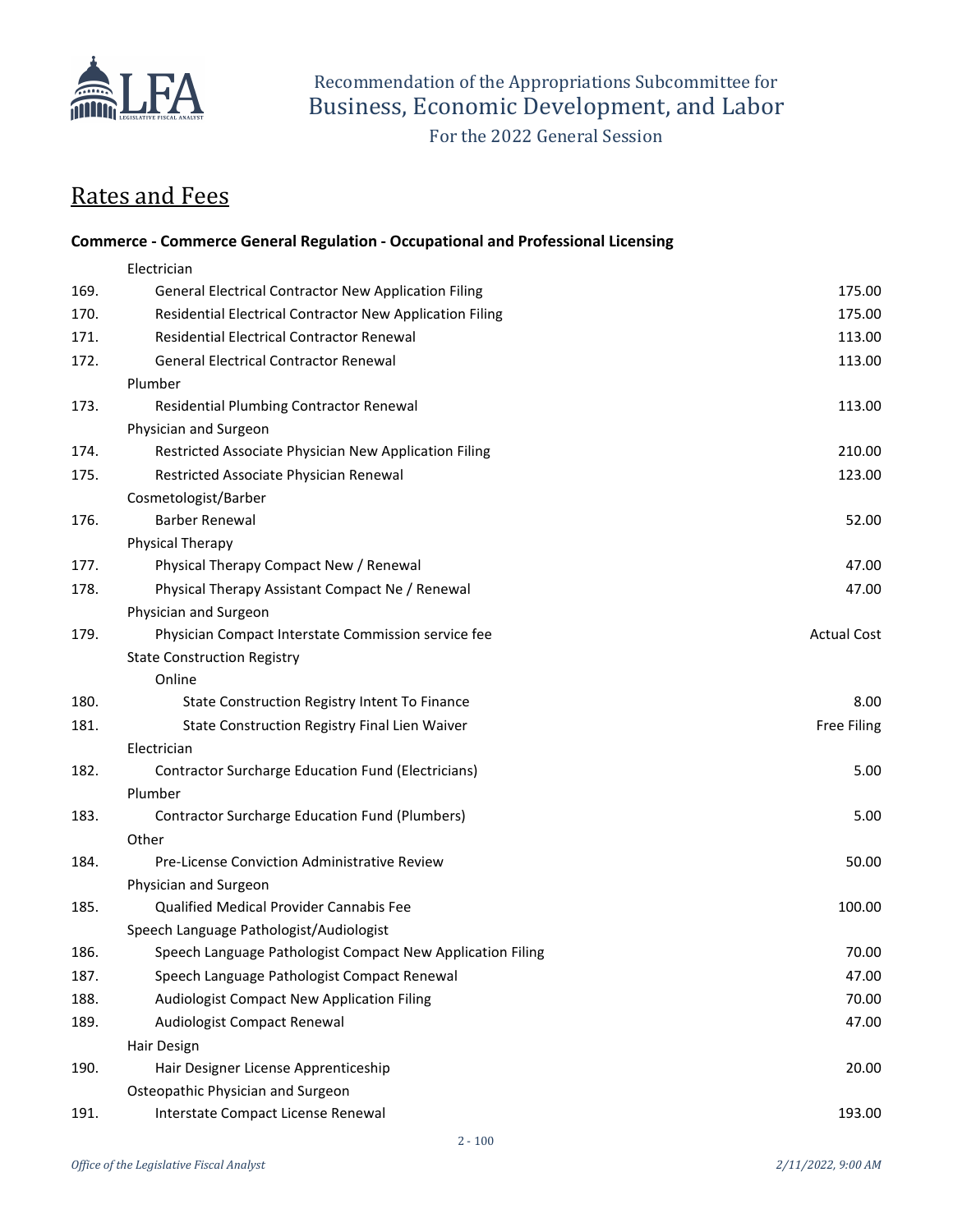

For the 2022 General Session

|      | <b>Commerce - Commerce General Regulation - Occupational and Professional Licensing</b> |        |
|------|-----------------------------------------------------------------------------------------|--------|
| 192. | Interstate Compact License New Application Filing                                       | 200.00 |
|      | State Certified Veterinary Technician                                                   |        |
| 193. | State Certified Veterinary Technician New Application                                   | 50.00  |
| 194. | State Certified Veterinary Technician Renewal                                           | 35.00  |
|      | Acupuncturist                                                                           |        |
| 195. | <b>New Application Filing</b>                                                           | 110.00 |
|      | Electrician                                                                             |        |
| 196. | Apprentice Electrician tracking per credit hour                                         | .24    |
|      | Massage                                                                                 |        |
| 197. | Apprentice Renewal                                                                      | 20.00  |
|      | Plumber                                                                                 |        |
| 198. | Plumber CE Course approval                                                              | 40.00  |
| 199. | Plumber CE Course Attendee Tracking / per hour                                          | 1.00   |
| 200. | Apprentice Plumber CE attendance tracking/ per hour                                     | .24    |
|      | Substance Use Disorder Counselor (Licensed)                                             |        |
| 201. | Licensed Advanced New Application                                                       | 85.00  |
| 202. | <b>Licensed Advanced Renewal</b>                                                        | 78.00  |
|      | Substance Use Disorder Counselor (Certified)                                            |        |
| 203. | <b>Certified Advanced Counselor</b>                                                     | 70.00  |
| 204. | Certified Advanced Counselor Intern                                                     | 70.00  |
|      | Pharmacy                                                                                |        |
| 205. | Dispensing Medical Practitioner New Application Filing                                  | 110.00 |
| 206. | Dispensing Medical Practitioner License Renewal                                         | 73.00  |
| 207. | Dispensing Medical Practitioner Clinic Pharmacy New Application                         | 200.00 |
| 208. | Dispensing Medical Practitioner Clinic Pharmacy License Renewal                         | 113.00 |
| 209. | Pharmacy Technician Trainee New / Renewal                                               | 50.00  |
|      | Technician Trainee reduced to same \$47 as technician                                   |        |
|      | <b>Music Therapy</b>                                                                    |        |
| 210. | Certified Music Therapist New Application                                               | 70.00  |
| 211. | Certified Music Therapist Application Renewal                                           | 47.00  |
|      | Physical Therapy                                                                        |        |
| 212. | Dry Needle Registration                                                                 | 50.00  |
|      | Psychologist                                                                            |        |
| 213. | <b>Behavioral Analyst New Application Filing</b>                                        | 120.00 |
| 214. | Behavioral Analyst License Renewal                                                      | 93.00  |
| 215. | <b>Assistant Behavioral Analyst New Application Filing</b>                              | 120.00 |
| 216. | Assistant Behavioral Analyst License Renewal                                            | 93.00  |
| 217. | Behavioral Specialist License Renewal                                                   | 78.00  |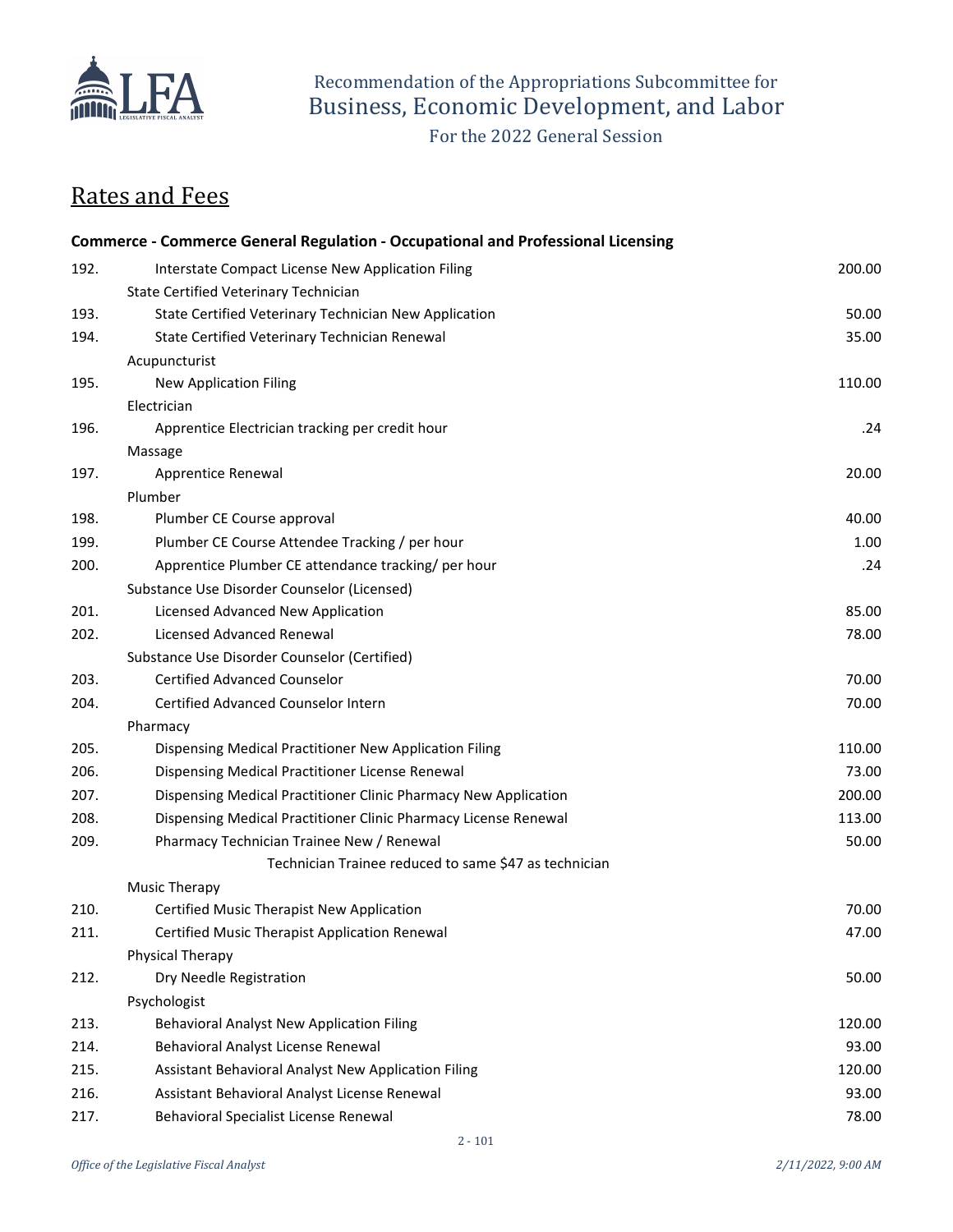

For the 2022 General Session

|      | <b>Commerce - Commerce General Regulation - Occupational and Professional Licensing</b> |        |
|------|-----------------------------------------------------------------------------------------|--------|
| 218. | Assistant Behavioral Specialist License Renewal                                         | 78.00  |
|      | Physician and Surgeon                                                                   |        |
| 219. | Physician and Surgeon Compact Existing Licensee Fee                                     | 40.00  |
| 220. | <b>Interstate Compact New License Application Filing</b>                                | 200.00 |
| 221. | Interstate Compact License Renewal                                                      | 193.00 |
|      | Acupuncturist                                                                           |        |
| 222. | License Renewal                                                                         | 63.00  |
|      | Alarm Company                                                                           |        |
| 223. | <b>Company Application Filing</b>                                                       | 330.00 |
| 224. | Company License Renewal                                                                 | 203.00 |
| 225. | <b>Agent Application Filing</b>                                                         | 60.00  |
| 226. | Agent License Renewal                                                                   | 42.00  |
| 227. | <b>Agent Temporary Permit</b>                                                           | 20.00  |
|      | Architect                                                                               |        |
| 228. | <b>New Application Filing</b>                                                           | 110.00 |
| 229. | License Renewals                                                                        | 63.00  |
| 230. | <b>Education and Enforcement Surcharge</b>                                              | 10.00  |
|      | Armored Car                                                                             |        |
| 231. | Registration                                                                            | 330.00 |
| 232. | Renewal                                                                                 | 203.00 |
| 233. | Security Officer Registration                                                           | 60.00  |
| 234. | Security Officer Renewal                                                                | 42.00  |
| 235. | <b>Education Approval</b>                                                               | 300.00 |
|      | <b>Athletic Agents</b>                                                                  |        |
| 236. | <b>New Application Filing</b>                                                           | 510.00 |
| 237. | License Renewal                                                                         | 510.00 |
|      | <b>Athletic Trainer</b>                                                                 |        |
| 238. | <b>New Application Filing</b>                                                           | 70.00  |
| 239. | License Renewal                                                                         | 47.00  |
|      | <b>Building Inspector</b>                                                               |        |
| 240. | <b>New Application Filing</b>                                                           | 85.00  |
| 241. | License Renewal                                                                         | 63.00  |
|      | Certified Court Reporter                                                                |        |
| 242. | <b>New Application Filing</b>                                                           | 45.00  |
| 243. | License Renewal                                                                         | 42.00  |
|      | Certified Dietician                                                                     |        |
| 244. | <b>New Application Filing</b>                                                           | 60.00  |
| 245. | License Renewals                                                                        | 37.00  |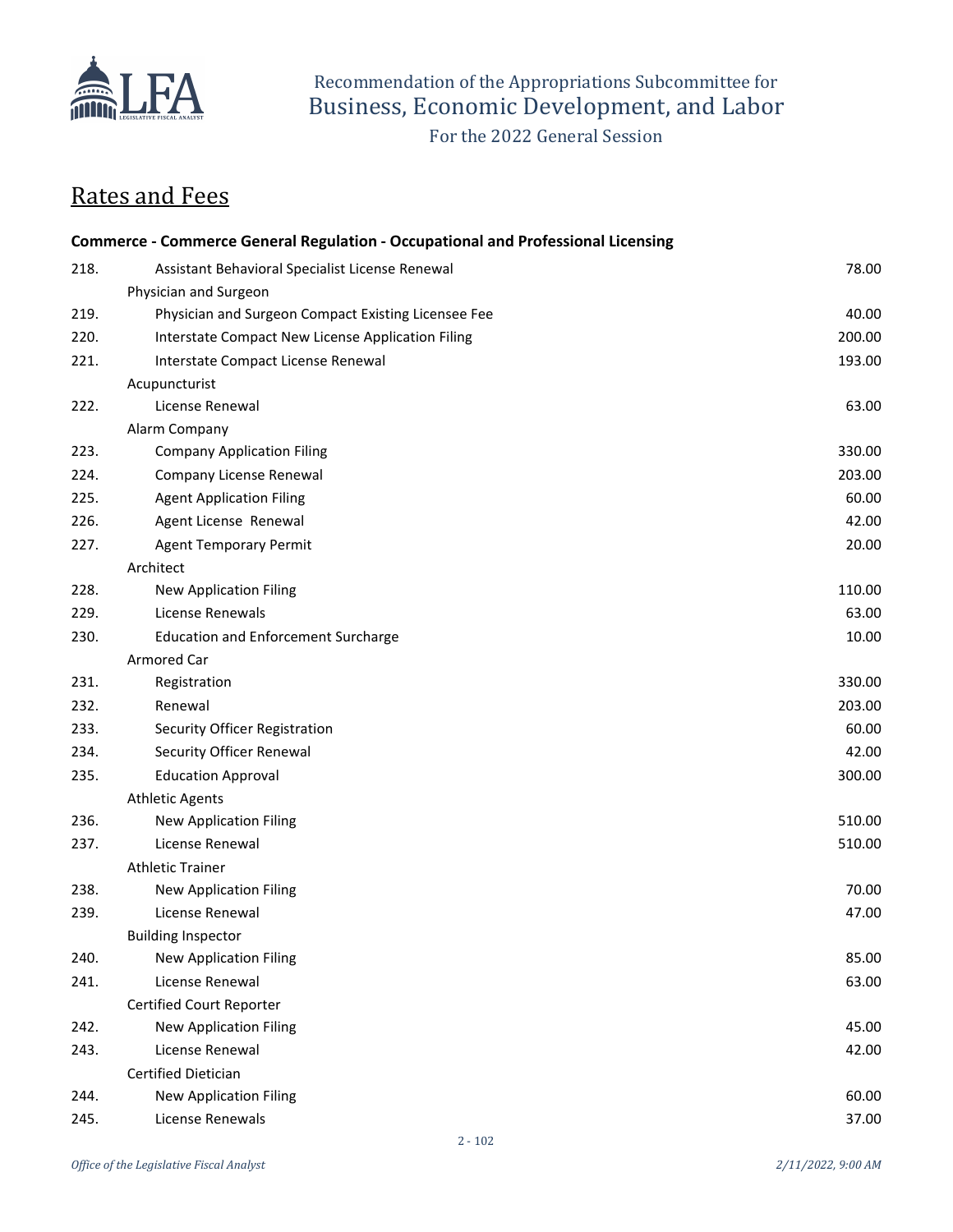

For the 2022 General Session

|      | <b>Commerce - Commerce General Regulation - Occupational and Professional Licensing</b> |        |
|------|-----------------------------------------------------------------------------------------|--------|
|      | <b>Certified Nurse Midwife</b>                                                          |        |
| 246. | <b>New Application Filing</b>                                                           | 100.00 |
| 247. | License Renewal                                                                         | 73.00  |
| 248. | <b>Intern-New Application Filing</b>                                                    | 35.00  |
|      | <b>Certified Public Accountant</b>                                                      |        |
| 249. | Individual CPA Application Filing                                                       | 85.00  |
| 250. | Individual License/Certificate Renewal                                                  | 63.00  |
| 251. | CPA Firm Application for Registration                                                   | 90.00  |
| 252. | <b>CPA Firm Registration Renewal</b>                                                    | 52.00  |
|      | Chiropractic Physician                                                                  |        |
| 253. | <b>New Application Filing</b>                                                           | 200.00 |
| 254. | License Renewal                                                                         | 103.00 |
|      | Contractor                                                                              |        |
| 255. | <b>New Application Filing</b>                                                           | 175.00 |
| 256. | License Renewals                                                                        | 113.00 |
| 257. | New / Change Qualifier                                                                  | 50.00  |
| 258. | <b>Corporation Conversion</b>                                                           | 35.00  |
| 259. | <b>Continuing Education Course Approval</b>                                             | 40.00  |
| 260. | Continuing Education (per credit hour tracking)                                         | 1.00   |
|      | <b>Controlled Substance</b>                                                             |        |
| 261. | <b>New Application Filing</b>                                                           | 100.00 |
| 262. | License Renewal                                                                         | 78.00  |
|      | <b>Controlled Substance Handler</b>                                                     |        |
| 263. | <b>Facility New Application Filing</b>                                                  | 90.00  |
| 264. | <b>Facility License Renewal</b>                                                         | 68.00  |
| 265. | Individual New Application Filing                                                       | 90.00  |
| 266. | Individual License Renewal                                                              | 68.00  |
|      | <b>Controlled Substance Precursor</b>                                                   |        |
| 267. | Distributor New Application Filing                                                      | 210.00 |
| 268. | License Renewal                                                                         | 113.00 |
|      | Cosmetologist/Barber                                                                    |        |
| 269. | <b>New Application Filing</b>                                                           | 60.00  |
| 270. | License Renewal                                                                         | 52.00  |
| 271. | <b>Instructor Certificate</b>                                                           | 60.00  |
| 272. | <b>School New Application Filing</b>                                                    | 110.00 |
| 273. | <b>School License Renewal</b>                                                           | 110.00 |
| 274. | <b>Barber New Application</b>                                                           | 60.00  |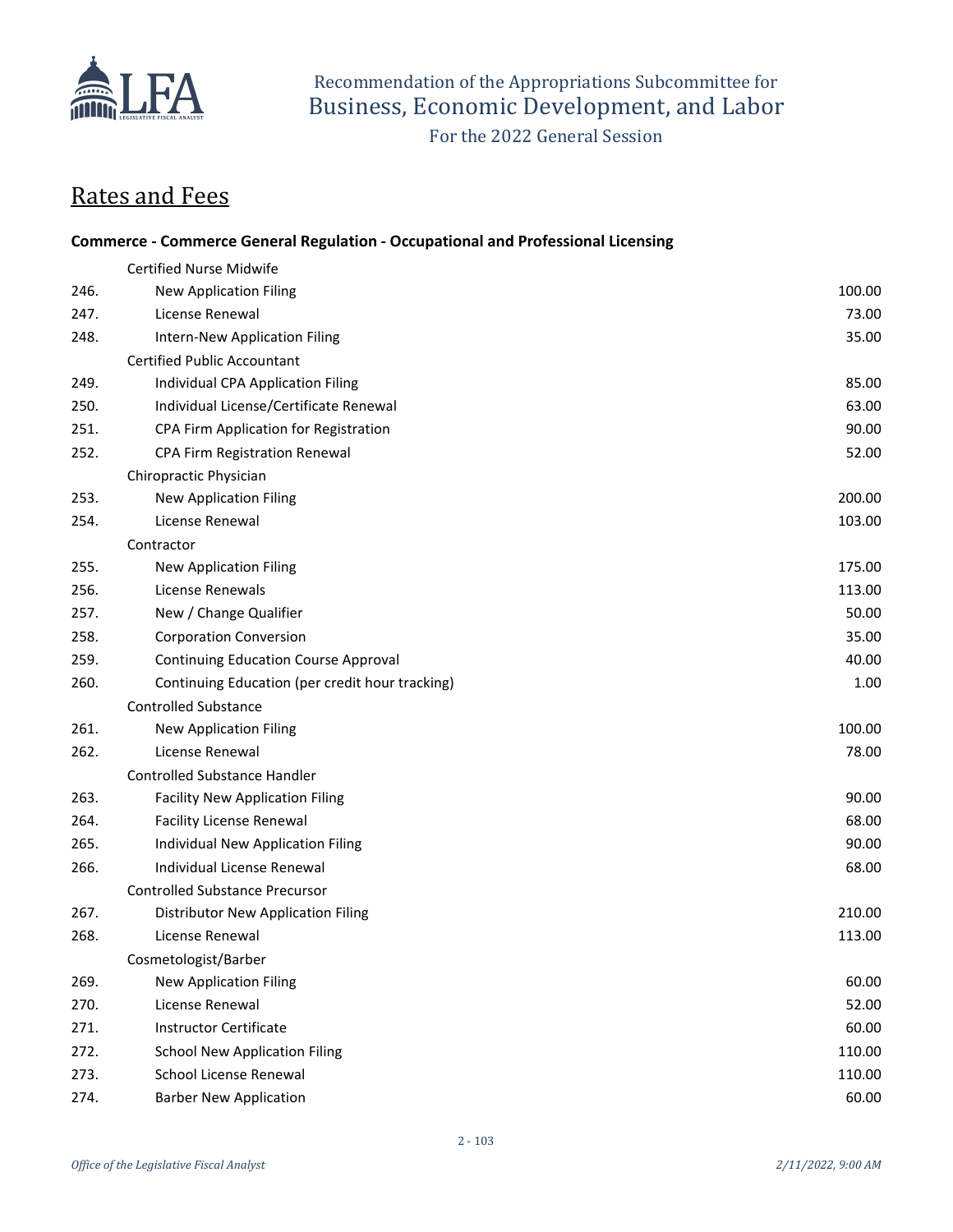

For the 2022 General Session

|      | <b>Commerce - Commerce General Regulation - Occupational and Professional Licensing</b> |        |
|------|-----------------------------------------------------------------------------------------|--------|
| 275. | School License Renewal                                                                  | 52.00  |
| 276. | <b>Barber Instructor Certificate</b>                                                    | 60.00  |
|      | <b>Deception Detection</b>                                                              |        |
| 277. | <b>Examiner New Application Filing</b>                                                  | 50.00  |
| 278. | <b>Examiner License Renewal</b>                                                         | 32.00  |
| 279. | Intern New Application Filing                                                           | 35.00  |
| 280. | Intern License Renewal                                                                  | 32.00  |
|      | Dentist                                                                                 |        |
| 281. | <b>New Application Filing</b>                                                           | 110.00 |
| 282. | License Renewals                                                                        | 73.00  |
| 283. | Anesthesia Upgrade New Application                                                      | 60.00  |
|      | Dental Hygienist                                                                        |        |
| 284. | <b>New Application Filing</b>                                                           | 60.00  |
| 285. | License Renewal                                                                         | 47.00  |
| 286. | Anesthesia Upgrade New Application                                                      | 35.00  |
|      | Direct Entry Midwife                                                                    |        |
| 287. | <b>New Application Filing</b>                                                           | 100.00 |
| 288. | License Renewal                                                                         | 73.00  |
|      | Electrician                                                                             |        |
| 289. | <b>New Application Filing</b>                                                           | 110.00 |
| 290. | License Renewal                                                                         | 63.00  |
| 291. | <b>Continuing Education Course Approval</b>                                             | 40.00  |
| 292. | Continuing Education (per credit hour tracking)                                         | 1.00   |
|      | Electrologist                                                                           |        |
| 293. | <b>New Application Filing</b>                                                           | 50.00  |
| 294. | License Renewals                                                                        | 32.00  |
| 295. | <b>Instructor Certificate</b>                                                           | 60.00  |
| 296. | <b>School New Application Filing</b>                                                    | 110.00 |
| 297. | School License Renewal                                                                  | 110.00 |
|      | Elevator Mechanic                                                                       |        |
| 298. | <b>New Application Filing</b>                                                           | 110.00 |
| 299. | License Renewal                                                                         | 63.00  |
| 300. | <b>Continuing Education Course Approval</b>                                             | 40.00  |
| 301. | Continuing Education (per credit hour tracking)                                         | 1.00   |
|      | Engineer, Professional                                                                  |        |
| 302. | <b>New Application Filing</b>                                                           | 110.00 |
| 303. | Engineer License Renewal                                                                | 63.00  |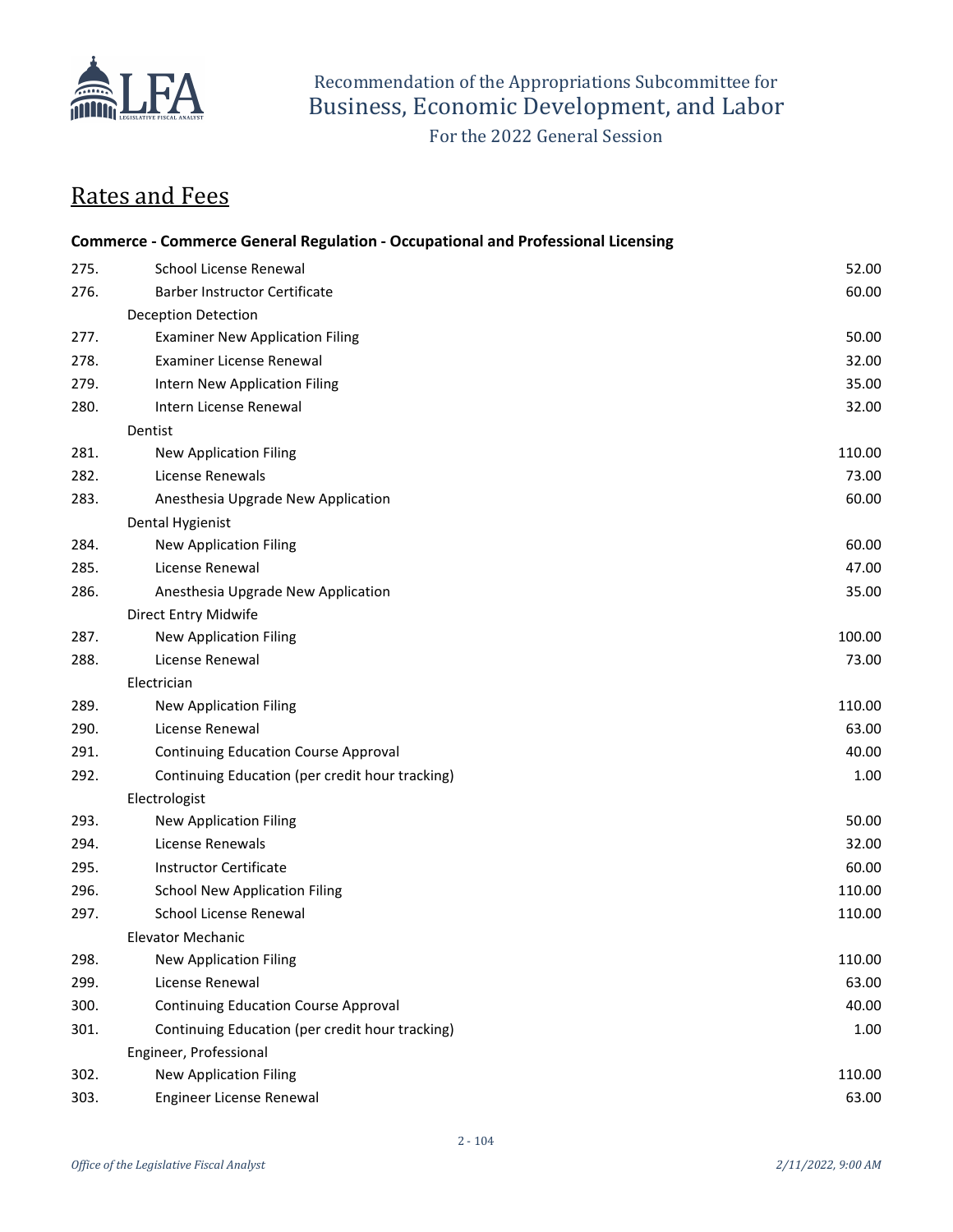

For the 2022 General Session

|      | <b>Commerce - Commerce General Regulation - Occupational and Professional Licensing</b> |                    |
|------|-----------------------------------------------------------------------------------------|--------------------|
| 304. | <b>Structural Engineer New Application Filing</b>                                       | 110.00             |
| 305. | Structural Engineer License Renewal                                                     | 63.00              |
|      | Engineer                                                                                |                    |
| 306. | <b>Education and Enforcement Surcharge</b>                                              | 10.00              |
|      | <b>Environmental Health Scientist</b>                                                   |                    |
| 307. | <b>New Application Filing</b>                                                           | 60.00              |
| 308. | License Renewal                                                                         | 37.00              |
| 309. | <b>New Application Filing</b>                                                           | 60.00              |
|      | In training                                                                             |                    |
|      | Esthetician                                                                             |                    |
| 310. |                                                                                         | 60.00              |
| 311. | License Renewals                                                                        | 52.00              |
| 312. | <b>Instructor Certificate</b>                                                           | 60.00              |
| 313. | Master Esthetician New Application Filing                                               | 85.00              |
| 314. | Master Esthetician License Renewal                                                      | 68.00              |
| 315. | <b>School New Application Filing</b>                                                    | 110.00             |
| 316. | School License Renewal                                                                  | 110.00             |
|      | <b>Factory Built Housing</b>                                                            |                    |
| 317. | <b>Dealer New Application Filing</b>                                                    | 30.00              |
| 318. | Dealer License Renewal                                                                  | 30.00              |
| 319. | On-site Plant Inspection (per hour)                                                     | \$50 per hour plus |
|      |                                                                                         | expenses           |
| 320. | Factory Built Housing Education and Enforcement                                         | 25.00              |
|      | <b>Funeral Services</b>                                                                 |                    |
| 321. | <b>Director New Application Filing</b>                                                  | 160.00             |
| 322. | Director License Renewal                                                                | 88.00              |
| 323. | Intern New Application Filing                                                           | 85.00              |
| 324. | <b>Establishment New Application Filing</b>                                             | 250.00             |
| 325. | Establishment License Renewal                                                           | 250.00             |
|      | Genetic Counselor                                                                       |                    |
| 326. | <b>New Application Filing</b>                                                           | 150.00             |
| 327. | License Renewal                                                                         | 138.00             |
|      | Geologist                                                                               |                    |
| 328. | New Application Filing                                                                  | 150.00             |
| 329. | License Renewal                                                                         | 123.00             |
| 330. | <b>Education and Enforcement Fund</b>                                                   | 15.00              |
|      | Handyman Affirmation                                                                    |                    |
| 331. | Handyman Exemption Registration/Renewal                                                 | 35.00              |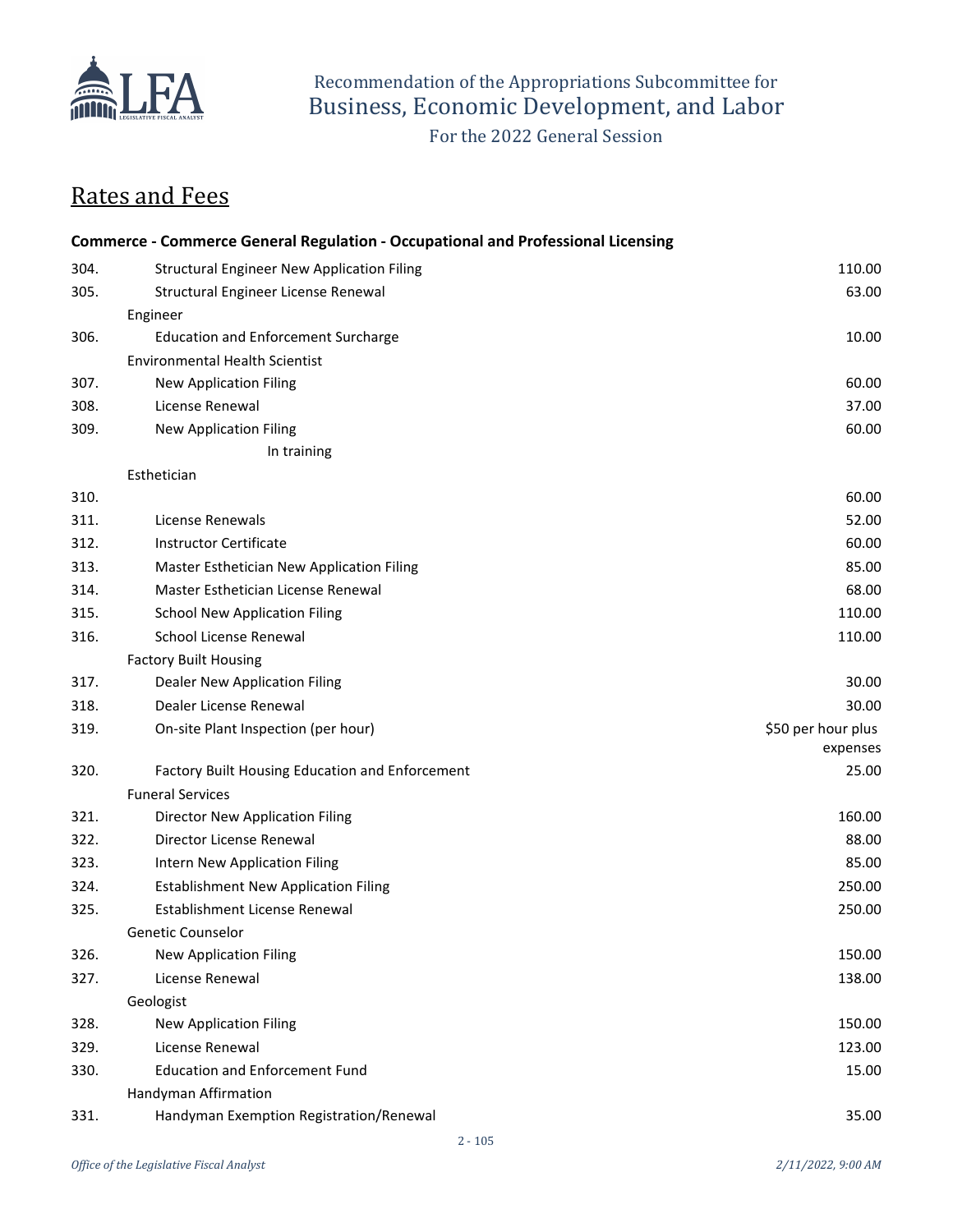

For the 2022 General Session

|      | <b>Commerce - Commerce General Regulation - Occupational and Professional Licensing</b> |        |
|------|-----------------------------------------------------------------------------------------|--------|
|      | Health Facility Administrator                                                           |        |
| 332. | <b>New Application Filing</b>                                                           | 120.00 |
| 333. | License Renewals                                                                        | 83.00  |
|      | <b>Hearing Instrument Specialist</b>                                                    |        |
| 334. | <b>New Application Filing</b>                                                           | 150.00 |
| 335. | License Renewal                                                                         | 103.00 |
| 336. | Intern New Application Filing                                                           | 35.00  |
|      | <b>Hunting Guide</b>                                                                    |        |
| 337. | <b>New Application Filing</b>                                                           | 75.00  |
| 338. | License Renewal                                                                         | 50.00  |
|      | Landscape Architect                                                                     |        |
| 339. | <b>New Application Filing</b>                                                           | 110.00 |
| 340. | License Renewal                                                                         | 63.00  |
| 341. | Examination Record                                                                      | 30.00  |
| 342. | <b>Education and Enforcement Fund</b>                                                   | 10.00  |
|      | Land Surveyor                                                                           |        |
| 343. | <b>New Application Filing</b>                                                           | 110.00 |
| 344. | License Renewals                                                                        | 63.00  |
| 345. | <b>Education and Enforcement Surcharge</b>                                              | 10.00  |
|      | Marriage and Family Therapist                                                           |        |
| 346. | <b>Therapist New Application Filing</b>                                                 | 120.00 |
| 347. | Therapist License Renewal                                                               | 93.00  |
| 348. | <b>Associate New Application Filing</b>                                                 | 85.00  |
| 349. | <b>Externship New Application Filling</b>                                               | 85.00  |
|      | Massage                                                                                 |        |
| 350. | Therapist New Application Filing                                                        | 60.00  |
| 351. | Therapist License Renewal                                                               | 52.00  |
| 352. | <b>Apprentice New Application Filing</b>                                                | 35.00  |
|      | Medical Language Interpreter                                                            |        |
| 353. | <b>New Application Filing</b>                                                           | 50.00  |
| 354. | Interpreter Renewal                                                                     | 25.00  |
|      | Nail Technician                                                                         |        |
| 355. | <b>New Application Filing</b>                                                           | 60.00  |
| 356. | License Renewal                                                                         | 52.00  |
| 357. | <b>Instructor Certificate</b>                                                           | 60.00  |
| 358. | <b>School New Application Filing</b>                                                    | 110.00 |
| 359. | School License Renewal                                                                  | 110.00 |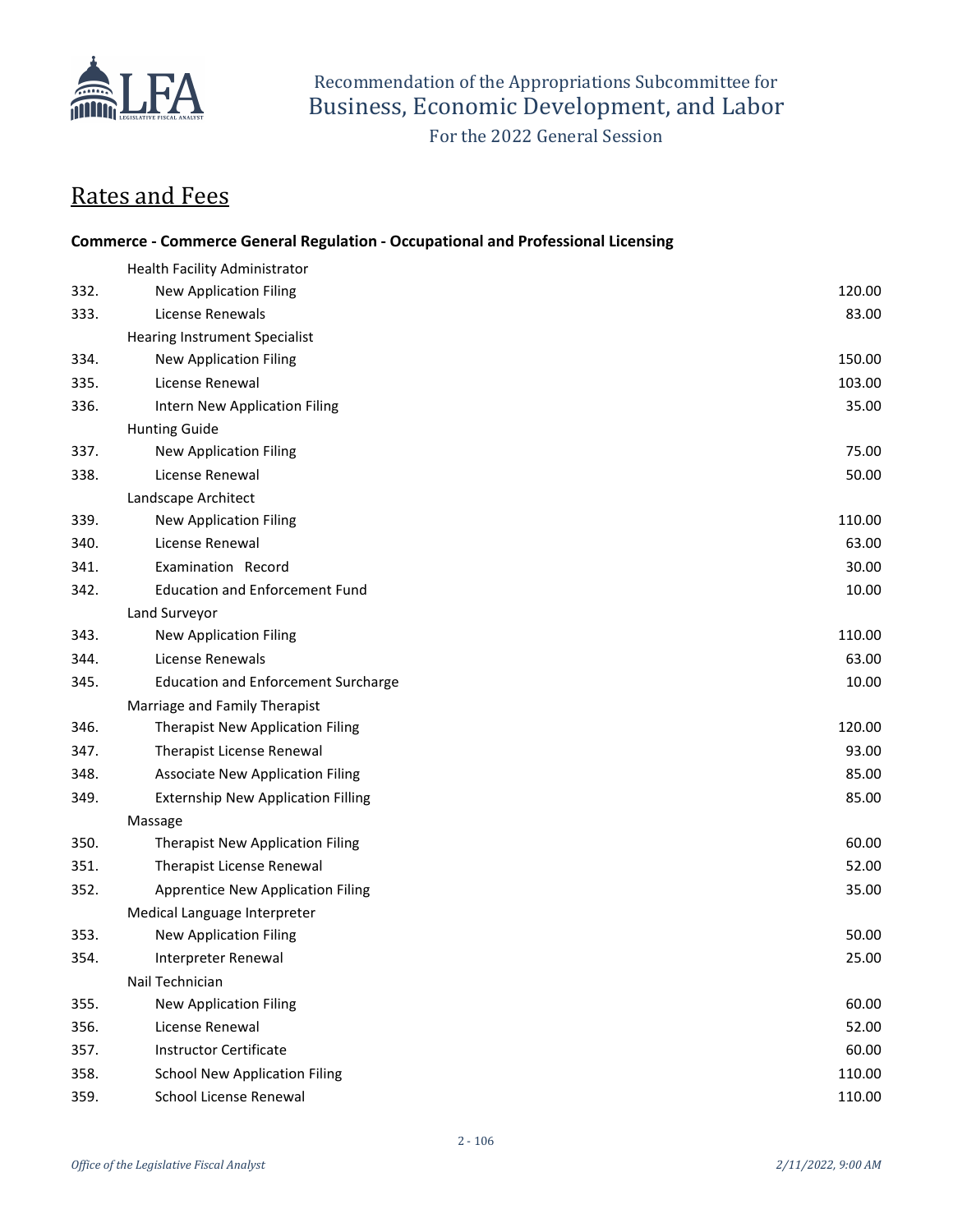

For the 2022 General Session

|      | <b>Commerce - Commerce General Regulation - Occupational and Professional Licensing</b> |          |
|------|-----------------------------------------------------------------------------------------|----------|
|      | Naturopathic Physician                                                                  |          |
| 360. | <b>New Application Filing</b>                                                           | 200.00   |
| 361. | License Renewals                                                                        | 113.00   |
|      | <b>Nursing</b>                                                                          |          |
| 362. | Licensed Practical Nurse New Application Filing                                         | 60.00    |
| 363. | Licensed Practical Nurse License Renewal                                                | 68.00    |
| 364. | Registered Nurse New Application Filing                                                 | 60.00    |
| 365. | Registered Nurse License Renewal                                                        | 68.00    |
| 366. | Advanced Practice RN New Application Filing                                             | 100.00   |
| 367. | Advanced Practice RN License Renewal                                                    | 78.00    |
| 368. | Advanced Practice RN-Intern New Application Filing                                      | 35.00    |
| 369. | Certified Nurse Anesthetist New Application Filing                                      | 100.00   |
| 370. | Certified Nurse Anesthetist License Renewal                                             | 78.00    |
| 371. | Educational Program Approval-Initial Visit                                              | 500.00   |
| 372. | Educational Program Approval-Follow-up                                                  | 250.00   |
| 373. | Medication Aide Certified New Application Filing                                        | 50.00    |
| 374. | Medication Aide Certified License Renewal                                               | 42.00    |
|      | <b>Occupational Therapist</b>                                                           |          |
| 375. | <b>Occupational Therapist New Application Filing</b>                                    | 70.00    |
| 376. | Occupational Therapist License Renewal                                                  | 47.00    |
| 377. | Occupational Therapist Assistant New Application Filing                                 | 70.00    |
| 378. | Occupational Therapist Assistants License Renewal                                       | 47.00    |
|      | <b>Online Contract Pharmacy</b>                                                         |          |
| 379. | New Application                                                                         | 200.00   |
| 380. | Renewal                                                                                 | 103.00   |
|      | Online Internet Facilitator                                                             |          |
| 381. | New Application                                                                         | 7,000.00 |
| 382. | Renewal                                                                                 | 7,000.00 |
|      | Optometrist                                                                             |          |
| 383. | <b>New Application Filing</b>                                                           | 140.00   |
| 384. | License Renewal                                                                         | 93.00    |
|      | Osteopathic Physician Online Prescriber                                                 |          |
| 385. | New Application                                                                         | 200.00   |
| 386. | License Renewal                                                                         | 193.00   |
|      | Outfitter                                                                               |          |
| 387. | New License Filing                                                                      | 150.00   |
| 388. | Renewal License                                                                         | 50.00    |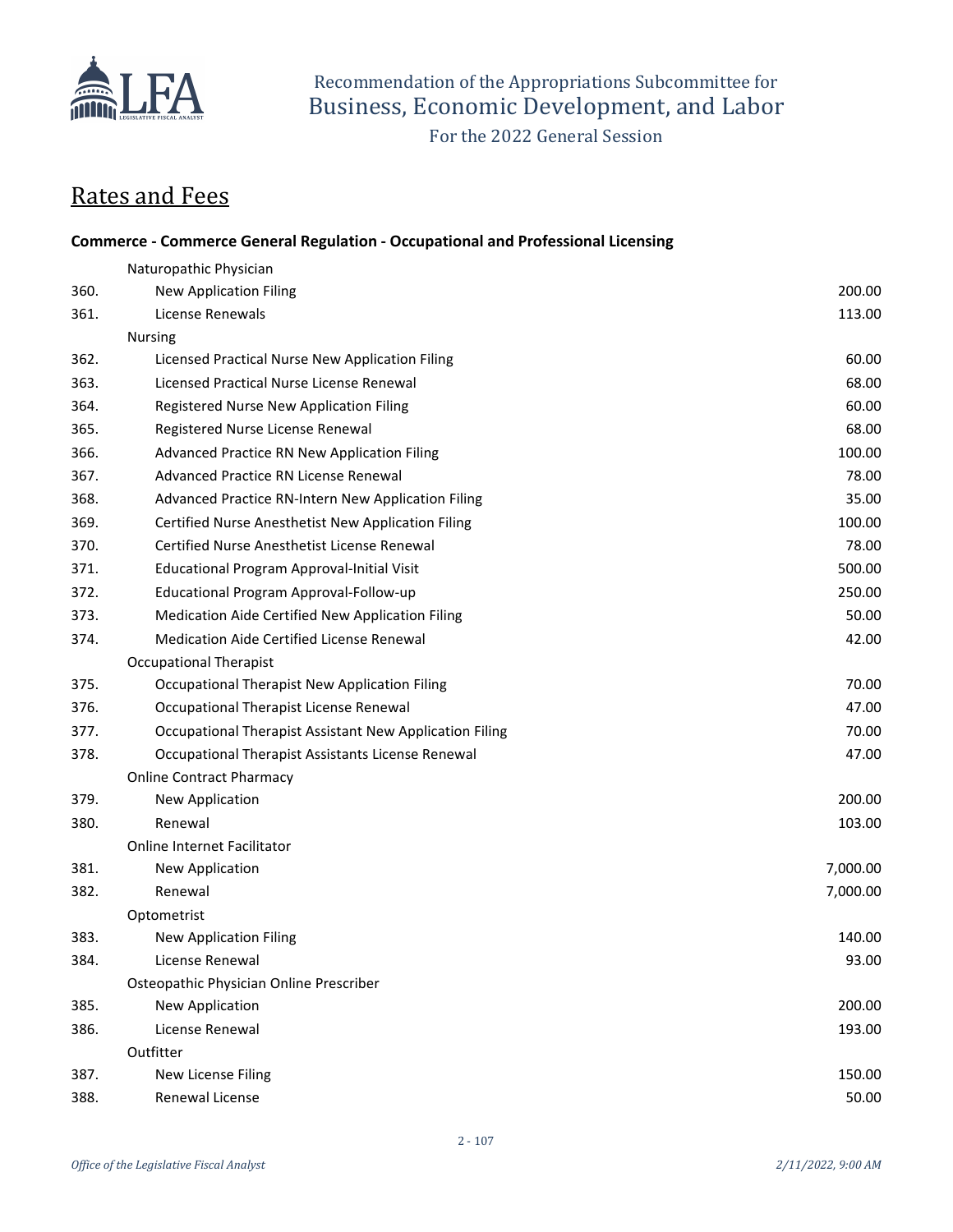

For the 2022 General Session

|      | <b>Commerce - Commerce General Regulation - Occupational and Professional Licensing</b> |        |
|------|-----------------------------------------------------------------------------------------|--------|
|      | Osteopathic Physician and Surgeon                                                       |        |
| 389. | <b>New Application Filing</b>                                                           | 200.00 |
| 390. | License Renewals                                                                        | 193.00 |
|      | Pharmacy                                                                                |        |
| 391. | <b>Pharmacist New Application Filing</b>                                                | 110.00 |
| 392. | Pharmacist License Renewal                                                              | 73.00  |
| 393. | Pharmacy Intern New Application Filing                                                  | 100.00 |
| 394. | <b>Pharmacy Technician New Application Filing</b>                                       | 60.00  |
| 395. | Pharmacy Technician License Renewal                                                     | 57.00  |
| 396. | <b>Class A New Application Filing</b>                                                   | 200.00 |
| 397. | Class A License Renewal                                                                 | 103.00 |
| 398. | Class B New Application                                                                 | 200.00 |
| 399. | Class B License Renewal                                                                 | 103.00 |
| 400. | <b>Class C New Application</b>                                                          | 200.00 |
| 401. | Class C License Renewal                                                                 | 103.00 |
| 402. | Class D New Application                                                                 | 200.00 |
| 403. | Class D License Renewal                                                                 | 103.00 |
| 404. | <b>Class E New Application</b>                                                          | 200.00 |
| 405. | Class E License Renewal                                                                 | 103.00 |
|      | Physical Therapy                                                                        |        |
| 406. | <b>New Application Filing</b>                                                           | 70.00  |
| 407. | License Renewal                                                                         | 47.00  |
|      | <b>Physical Therapy Assistant</b>                                                       |        |
| 408. | <b>New Application Filing</b>                                                           | 60.00  |
| 409. | License Renewal                                                                         | 47.00  |
|      | Physician/Surgeon                                                                       |        |
| 410. | <b>New Application Filing</b>                                                           | 200.00 |
| 411. | License Renewal                                                                         | 193.00 |
|      | Physician Assistant                                                                     |        |
| 412. | <b>New Application Filing</b>                                                           | 180.00 |
| 413. | License Renewals                                                                        | 133.00 |
|      | Physician Online Prescriber                                                             |        |
| 414. | New Application                                                                         | 200.00 |
| 415. | License Renewal                                                                         | 193.00 |
|      | Plumber                                                                                 |        |
| 416. | <b>New Application Filing</b>                                                           | 110.00 |
| 417. | License Renewals                                                                        | 63.00  |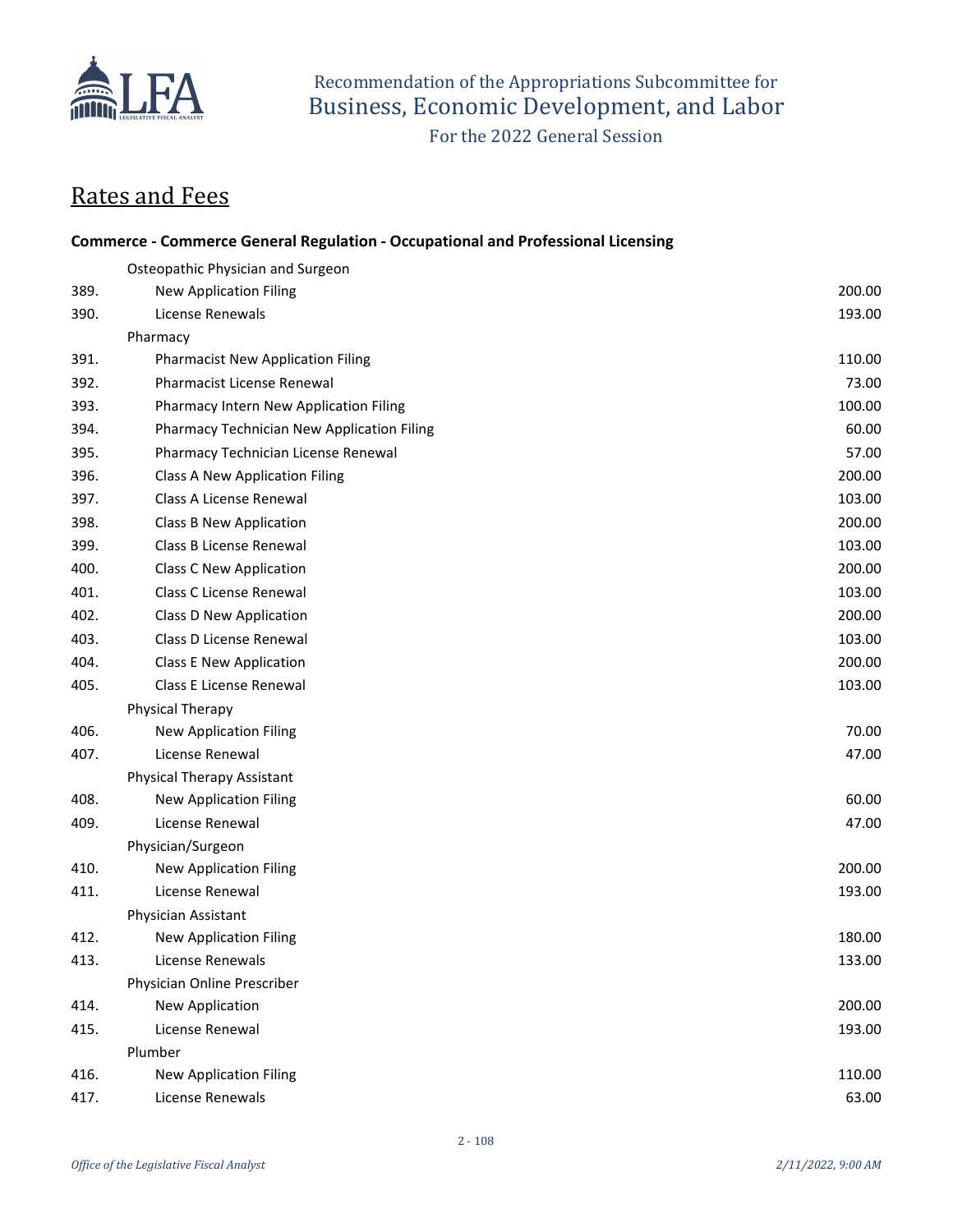

For the 2022 General Session

|      | <b>Commerce - Commerce General Regulation - Occupational and Professional Licensing</b> |        |
|------|-----------------------------------------------------------------------------------------|--------|
|      | Podiatric Physician                                                                     |        |
| 418. | <b>New Application Filing</b>                                                           | 200.00 |
| 419. | License Renewal                                                                         | 113.00 |
|      | Pre-Need Funeral Arrangement                                                            |        |
| 420. | Sales Agent New Application Filing                                                      | 85.00  |
| 421. | Sales Agent License Renewal                                                             | 73.00  |
|      | <b>Private Probation Provider</b>                                                       |        |
| 422. | <b>New Application Filing</b>                                                           | 85.00  |
| 423. | License Renewal                                                                         | 63.00  |
|      | <b>Clinical Mental Health Counselor</b>                                                 |        |
| 424. | <b>New Application Filing</b>                                                           | 120.00 |
| 425. | License Renewals                                                                        | 93.00  |
| 426. | Professional Counselor Associate New Application Filing                                 | 85.00  |
| 427. | Associate Clinical Mental Health Extern New Application                                 | 85.00  |
|      | Psychologist                                                                            |        |
| 428. | <b>New Application Filing</b>                                                           | 200.00 |
| 429. | License Renewal                                                                         | 128.00 |
| 430. | Certified Psychology Resident New App Filing                                            | 85.00  |
|      | Radiology                                                                               |        |
| 431. | Radiology Technologist New Application Filing                                           | 70.00  |
| 432. | Radiology Technologist License Renewal                                                  | 47.00  |
| 433. | Radiology Practical Technologist New Application Filing                                 | 70.00  |
| 434. | Radiology Practical Technologist License Renewal                                        | 47.00  |
|      | <b>Recreation Therapy</b>                                                               |        |
| 435. | Master Therapeutic Recreational Specialist New Application Filing                       | 70.00  |
| 436. | Master Therapeutic Recreational Specialist License Renewal                              | 47.00  |
| 437. | Therapeutic Recreational Specialist New Application Filing                              | 70.00  |
| 438. | Therapeutic Recreational Specialist License Renewal                                     | 47.00  |
| 439. | Therapeutic Recreational Technical New License Application                              | 70.00  |
| 440. | Therapeutic Recreational Technician License Renewal                                     | 47.00  |
|      | Residence Lien Recovery Fund                                                            |        |
| 441. | Registration Processing Fee-Voluntary Registrants                                       | 25.00  |
| 442. | Post-claim Laborer Assessment                                                           | 20.00  |
| 443. | <b>Beneficiary Claim</b>                                                                | 120.00 |
| 444. | Laborer Beneficiary Claim                                                               | 15.00  |
| 445. | Reinstatement of Lapsed Registration                                                    | 50.00  |
| 446. | Late                                                                                    | 20.00  |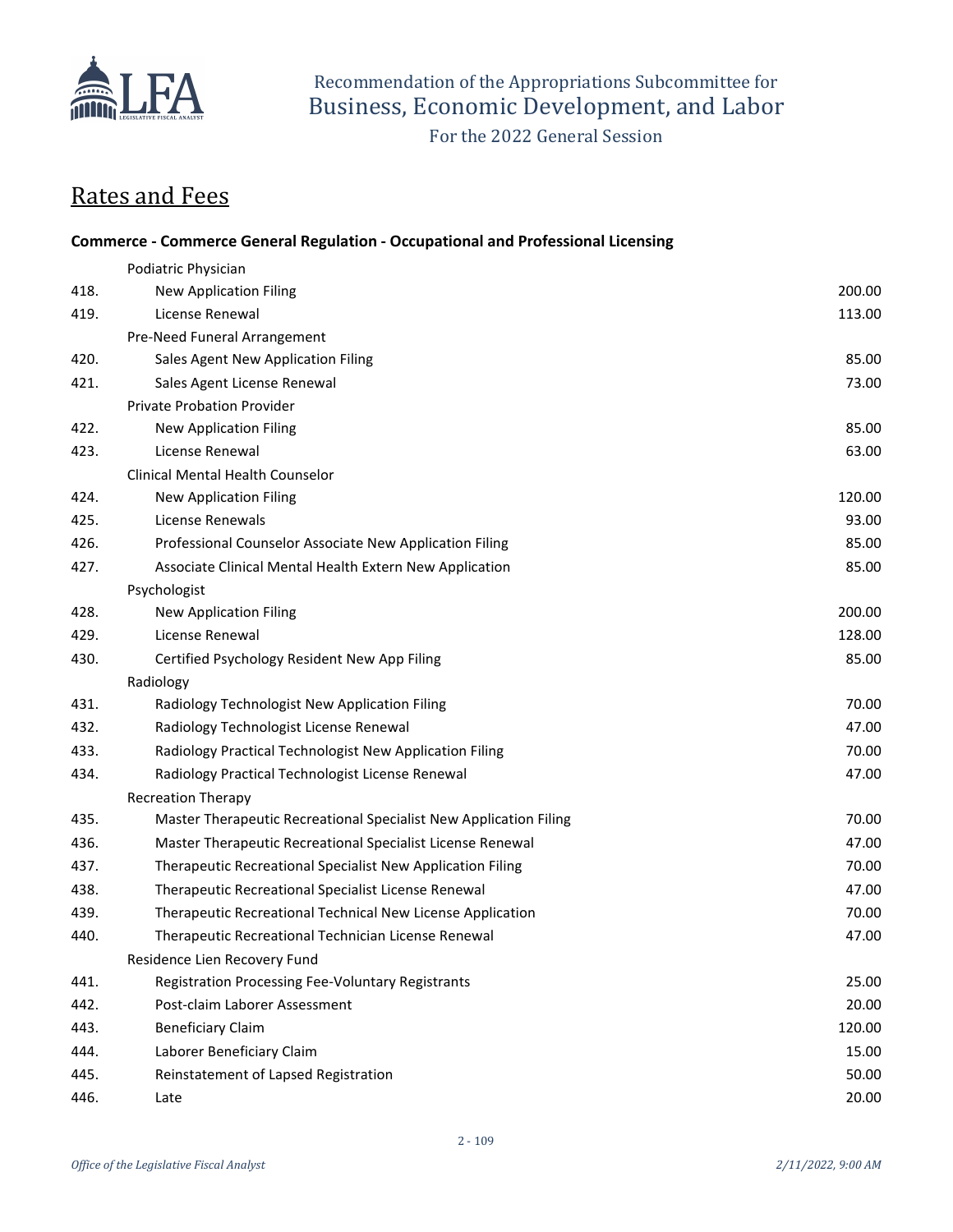

For the 2022 General Session

|      | <b>Commerce - Commerce General Regulation - Occupational and Professional Licensing</b> |        |
|------|-----------------------------------------------------------------------------------------|--------|
| 447. | Certificate of Compliance                                                               | 30.00  |
|      | <b>Respiratory Care Practitioner</b>                                                    |        |
| 448. | <b>New Application Filing</b>                                                           | 60.00  |
| 449. | License Renewal                                                                         | 52.00  |
|      | <b>Security Services</b>                                                                |        |
| 450. | <b>Contract Security Company Application Filing</b>                                     | 330.00 |
| 451. | <b>Contract Security Company Renewal</b>                                                | 203.00 |
| 452. | Replace/Change Qualifier                                                                | 50.00  |
| 453. | <b>Education Program Approval</b>                                                       | 300.00 |
| 454. | <b>Education Program Approval Renewal</b>                                               | 103.00 |
| 455. | Armed Security Officer New Application Filing                                           | 60.00  |
| 456. | Armed Security Officer New License Renewal                                              | 42.00  |
| 457. | Unarmed Security Officer New Application Filing                                         | 60.00  |
| 458. | Unarmed Security Officer New License Renewal                                            | 42.00  |
|      | Social Worker                                                                           |        |
| 459. | Clinical Social Worker New Application Filing                                           | 120.00 |
| 460. | Clinical Social Worker License Renewal                                                  | 93.00  |
| 461. | Certified Social Worker New Application Filing                                          | 120.00 |
| 462. | Certified Social Worker License Renewal                                                 | 93.00  |
| 463. | Certified Social Worker Intern New                                                      | 85.00  |
| 464. | Certified Social Worker Externship                                                      | 85.00  |
| 465. | Social Service Worker New Application Filing                                            | 85.00  |
| 466. | Social Service Worker License Renewal                                                   | 78.00  |
|      | Speech Language Pathologist/Audiologist                                                 |        |
| 467. | Speech Language Pathologist New Application Filing                                      | 70.00  |
| 468. | Speech Language Pathologist License Renewal                                             | 47.00  |
| 469. | <b>Audiologist New Application Filing</b>                                               | 70.00  |
| 470. | Audiologist License Renewal                                                             | 47.00  |
|      | Speech Language Pathologist / Audiologist                                               |        |
| 471. | Speech Language Pathologist and Audiologist New Application Filing                      | 70.00  |
| 472. | Speech Language Pathologist and Audiologist License Renewal                             | 47.00  |
|      | Substance Use Disorder Counselor (Licensed)                                             |        |
| 473. | <b>New Application Filing</b>                                                           | 85.00  |
| 474. | License Renewal                                                                         | 78.00  |
|      | Substance Use Disorder Counselor (Certified)                                            |        |
| 475. | <b>Certified Substance Counselor</b>                                                    | 70.00  |
| 476. | Certified Counselor Intern                                                              | 70.00  |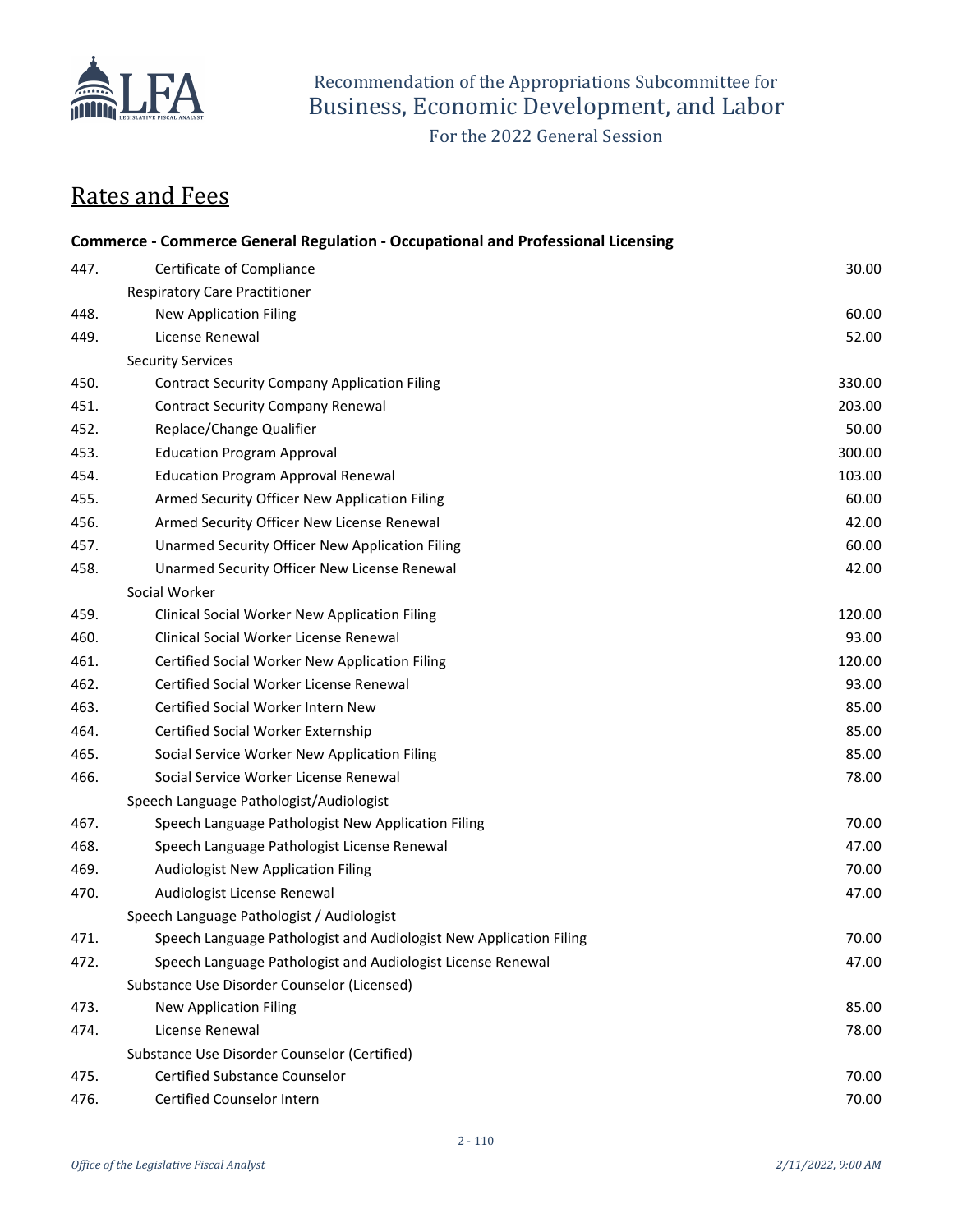

For the 2022 General Session

|      | <b>Commerce - Commerce General Regulation - Occupational and Professional Licensing</b> |                     |
|------|-----------------------------------------------------------------------------------------|---------------------|
| 477. | Certified Substance Extern                                                              | 70.00               |
|      | Veterinarian                                                                            |                     |
| 478. | <b>New Application Filing</b>                                                           | 150.00              |
| 479. | License Renewal                                                                         | 83.00               |
| 480. | Intern New Application Filing                                                           | 35.00               |
|      | <b>Vocational Rehab Counselor</b>                                                       |                     |
| 481. | <b>New Application Filing</b>                                                           | 70.00               |
| 482. | License Renewal                                                                         | 47.00               |
|      | Other                                                                                   |                     |
| 483. | Inactive/Reactivation/Emeritus License                                                  | 50.00               |
| 484. | <b>Temporary License</b>                                                                | 50.00               |
| 485. | Late Renewal                                                                            | 20.00               |
| 486. | License/Registration Reinstatement                                                      | 50.00               |
| 487. | Duplicate License                                                                       | 10.00               |
| 488. | Disciplinary File Search (per order document)                                           | 12.00               |
| 489. | Change Qualifier                                                                        | 50.00               |
| 490. | <b>UBC Seminar</b>                                                                      | <b>Actual Cost</b>  |
|      | surcharge of 1% of Building Permits in accordance w/ UCA-15a-1-209-<br>$5-a$            |                     |
| 491. | <b>UBC Building Permit surcharge</b>                                                    | 1% of Building Cost |
|      | <b>State Construction Registry</b>                                                      |                     |
|      | Online                                                                                  |                     |
| 492. | Notice of Commencement                                                                  | 7.50                |
| 493. | Appended Notice of Commencement online                                                  | 7.50                |
| 494. | <b>Preliminary Notice</b>                                                               | 1.25                |
| 495. | Notice of Completion                                                                    | 7.50                |
| 496. | <b>Required Notifications</b>                                                           | <b>Actual Cost</b>  |
| 497. | <b>Requested Notifications</b>                                                          | Opt in Free         |
|      | No Charge                                                                               |                     |
|      | Receipt Retrieval                                                                       |                     |
| 498. | Within 2 years                                                                          | 1.00                |
| 499. | Beyond 2 years                                                                          | 5.00                |
| 500. | <b>Public Search</b>                                                                    | 1.00                |
|      | Annual account set up                                                                   |                     |
| 501. | Auto bill to credit card                                                                | 60.00               |
| 502. | Invoice                                                                                 | 100.00              |
| 503. | Notice of Construction Loan                                                             | 8.00                |
| 504. | Notice of Intent to Complete                                                            | 8.00                |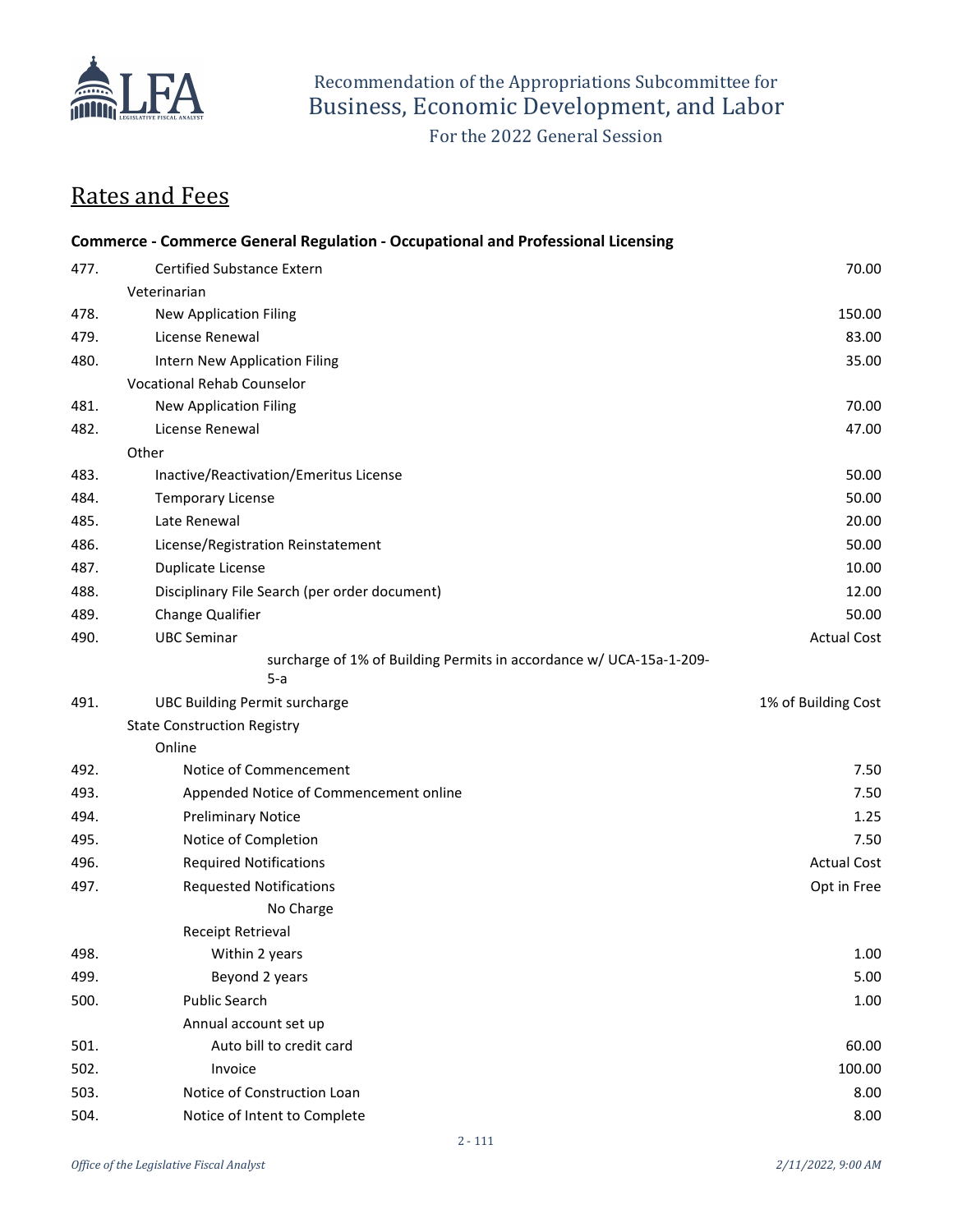

For the 2022 General Session

|      | <b>Commerce - Commerce General Regulation - Occupational and Professional Licensing</b> |           |
|------|-----------------------------------------------------------------------------------------|-----------|
| 505. | Notice of Retention                                                                     | 1.25      |
| 506. | Notice of Remaining to Complete                                                         | 1.25      |
|      | Offline                                                                                 |           |
| 507. | Notice of Commencement                                                                  | 15.00     |
| 508. | Appended Notice of Commencement - On-line                                               | 15.00     |
| 509. | <b>Preliminary Notice</b>                                                               | 6.00      |
| 510. | Notice of Completion                                                                    | 15.00     |
| 511. | <b>Required Notifications</b>                                                           | 6.00      |
| 512. | <b>Requested Notifications</b>                                                          | 25.00     |
|      | Receipt Retrieval                                                                       |           |
| 513. | Within 2 years                                                                          | 6.00      |
| 514. | Beyond 2 years                                                                          | 12.50     |
| 515. | <b>Public Search</b>                                                                    | No Charge |
|      | Annual account set up                                                                   |           |
| 516. | Auto bill to credit card                                                                | 75.00     |
| 517. | Invoice                                                                                 | 125.00    |
| 518. | Notice of Construction Loan                                                             | 15.00     |
| 519. | Notice of Intent to Complete                                                            | 16.00     |
| 520. | Notice of Retention                                                                     | 8.00      |
| 521. | Notice of Remaining to Complete                                                         | 6.00      |
| 522. | Notice of Loan Default                                                                  | No Charge |
| 523. | <b>Building Permit</b>                                                                  | No Charge |
|      | Filed by city                                                                           |           |
| 524. | Withdrawal of Preliminary Notice                                                        | No Charge |
|      | <b>Construction Ownership</b>                                                           |           |
| 525. | <b>Ownership Status Report</b>                                                          | 20.00     |
| 526. | Ownership Listing/Change                                                                | 20.00     |
|      | Physician Educator                                                                      |           |
| 527. | Physician Educator I new application                                                    | 200.00    |
| 528. | Physician Educator I renewal                                                            | 193.00    |
| 529. | Physician Educator II new application                                                   | 200.00    |
| 530. | Physician Educator I renewal                                                            | 193.00    |
|      | Radiologist Assistant                                                                   |           |
| 531. | <b>New Application Filing</b>                                                           | 70.00     |
| 532. | License Renewal                                                                         | 47.00     |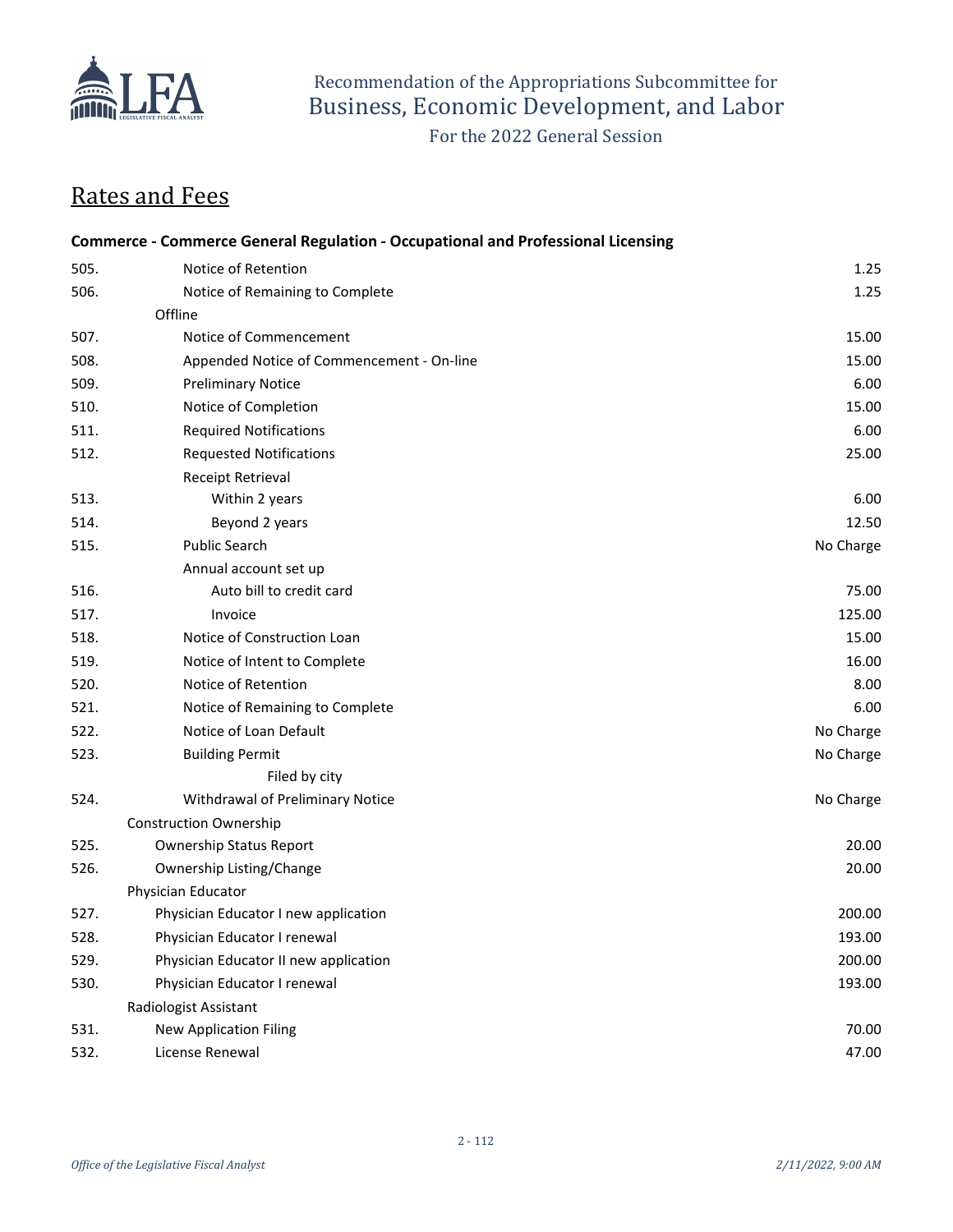

For the 2022 General Session

|      | <b>Commerce - Commerce General Regulation - Real Estate</b> |        |
|------|-------------------------------------------------------------|--------|
|      | <b>Broker/Sales Agent</b>                                   |        |
| 533. | Property Management Sales Agent Designation                 | 50.00  |
|      | Appraisers                                                  |        |
| 534. | Appraisal Education Special Event Provider Fee              | 250.00 |
| 535. | Appraisal Education Special Event (per day)                 | 150.00 |
| 536. | AMC National Registry Fee                                   | 25.00  |
|      | Timeshare and Camp Resort                                   |        |
| 537. | Late Fee                                                    | 100.00 |
|      | Appraisers                                                  |        |
|      | Licensed and Certified                                      |        |
| 538. | Application                                                 | 250.00 |
|      | Mortgage Broker                                             |        |
| 539. | Mortgage Loan Originator New Application                    | 100.00 |
| 540. | Mortgage Loan Originator Renewal                            | 30.00  |
|      | Sales Agent                                                 |        |
| 541. | New Application (2 year)                                    | 100.00 |
| 542. | Renewal                                                     | 48.00  |
|      | Education                                                   |        |
| 543. | <b>Real Estate Education Broker</b>                         | 18.00  |
| 544. | <b>Continuing Education Registration</b>                    | 10.00  |
| 545. | Real Estate Education Agent                                 | 12.00  |
|      | Appraisers                                                  |        |
|      | Licensed and Certified                                      |        |
| 546. | Renewal                                                     | 350.00 |
| 547. | <b>National Register</b>                                    | 80.00  |
|      | Certifications                                              |        |
| 548. | Real Estate Prelicense School Certification                 | 100.00 |
| 549. | Real Estate Prelicense Instructor Certification             | 75.00  |
|      | Appraisers                                                  |        |
| 550. | <b>Temporary Permit</b>                                     | 100.00 |
| 551. | <b>Appraiser Trainee Registration</b>                       | 100.00 |
|      | <b>Real Estate Education</b>                                |        |
| 552. | Real Estate Continuing Education Course Certification       | 75.00  |
| 553. | Real Estate Continuing Education Instructor Certification   | 50.00  |
|      | Appraisers                                                  |        |
| 554. | Appraiser expert witness                                    | 200.00 |
| 555. | Appraiser Trainee Renewal                                   | 100.00 |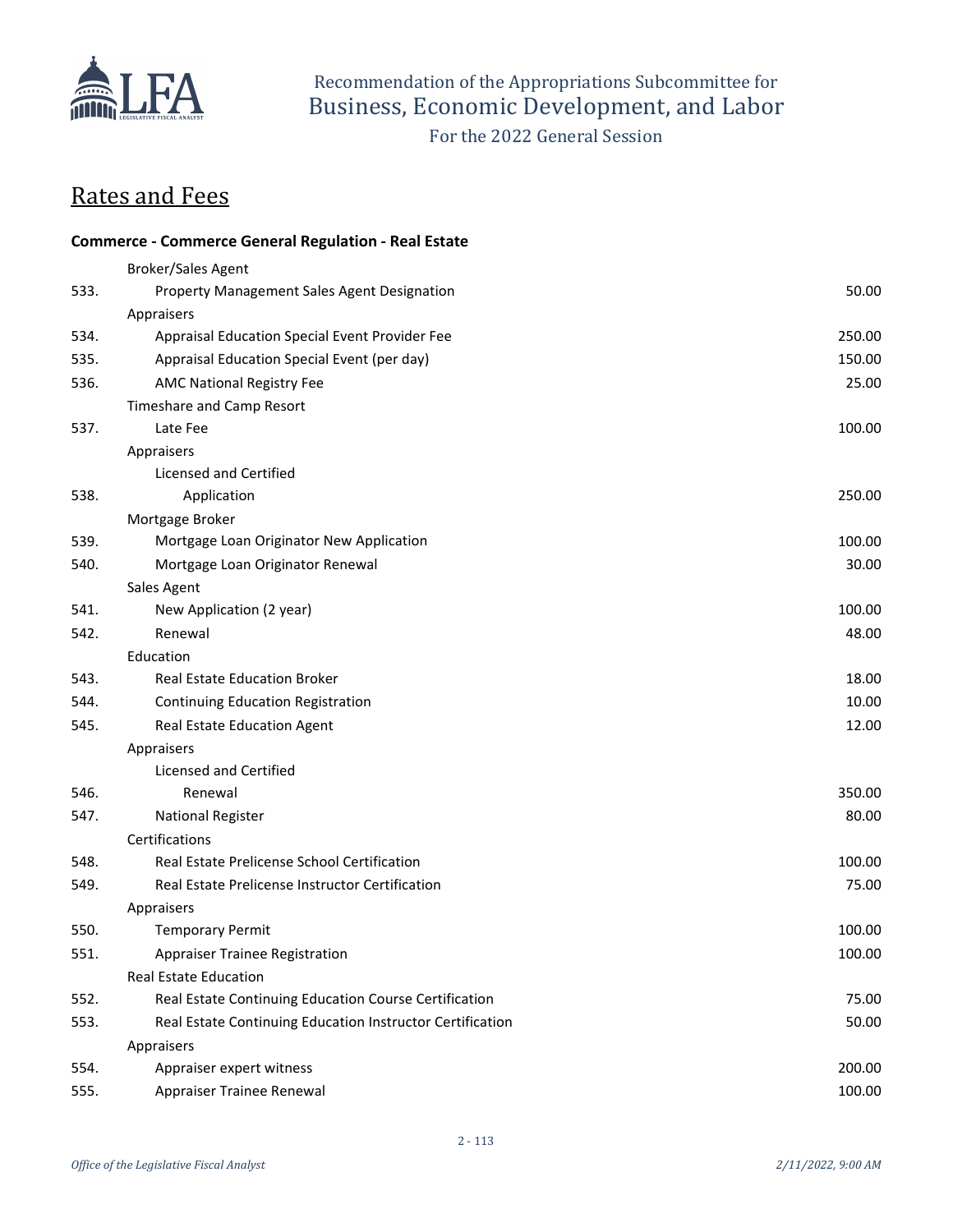

For the 2022 General Session

|      | <b>Commerce - Commerce General Regulation - Real Estate</b> |        |
|------|-------------------------------------------------------------|--------|
|      | Certifications                                              |        |
| 556. | Real Estate Branch Schools                                  | 100.00 |
| 557. | Appraiser Prelicense Course Certification                   | 70.00  |
|      | Appraisers                                                  |        |
| 558. | Appraiser Pre-License School Application                    | 100.00 |
| 559. | Appraiser Pre-License Instructor Application                | 75.00  |
|      | Certifications                                              |        |
| 560. | Appraiser CE Instructor Application/Renewal                 | 75.00  |
|      | Appraisers                                                  |        |
| 561. | Appraiser CE Course Application/Renewal                     | 75.00  |
| 562. | Appraiser Temporary Permit Extension                        | 100.00 |
|      | One time only                                               |        |
|      | Appraisal Management Company                                |        |
| 563. | <b>AMC Registration</b>                                     | 350.00 |
| 564. | Appraisal Management Company Renewal                        | 350.00 |
| 565. | Appraisal Management Company Late                           | 50.00  |
|      | <b>Broker</b>                                               |        |
| 566. | New Application                                             | 100.00 |
|      | 2 year                                                      |        |
| 567. | Renewal                                                     | 48.00  |
|      | <b>Broker/Sales Agent</b>                                   |        |
| 568. | Activation                                                  | 15.00  |
| 569. | New Company                                                 | 200.00 |
| 570. | Company Broker Change                                       | 50.00  |
| 571. | Company Name Change                                         | 100.00 |
| 572. | Verification (per copy)                                     | 20.00  |
|      | <b>General Division</b>                                     |        |
| 573. | <b>Duplicate License</b>                                    | 10.00  |
| 574. | Certifications/Computer Histories                           | 20.00  |
| 575. | Late Renewal                                                | 50.00  |
| 576. | Reinstatement                                               | 100.00 |
| 577. | <b>Branch Office</b>                                        | 200.00 |
| 578. | No Action Letter                                            | 120.00 |
| 579. | <b>Trust Account Seminar</b>                                | 5.00   |
| 580. | Continuing Education Instructor/Course Late                 | 25.00  |
|      | Mortgage Broker                                             |        |
|      | Mortgage Lending Manager                                    |        |
| 581. | Application                                                 | 100.00 |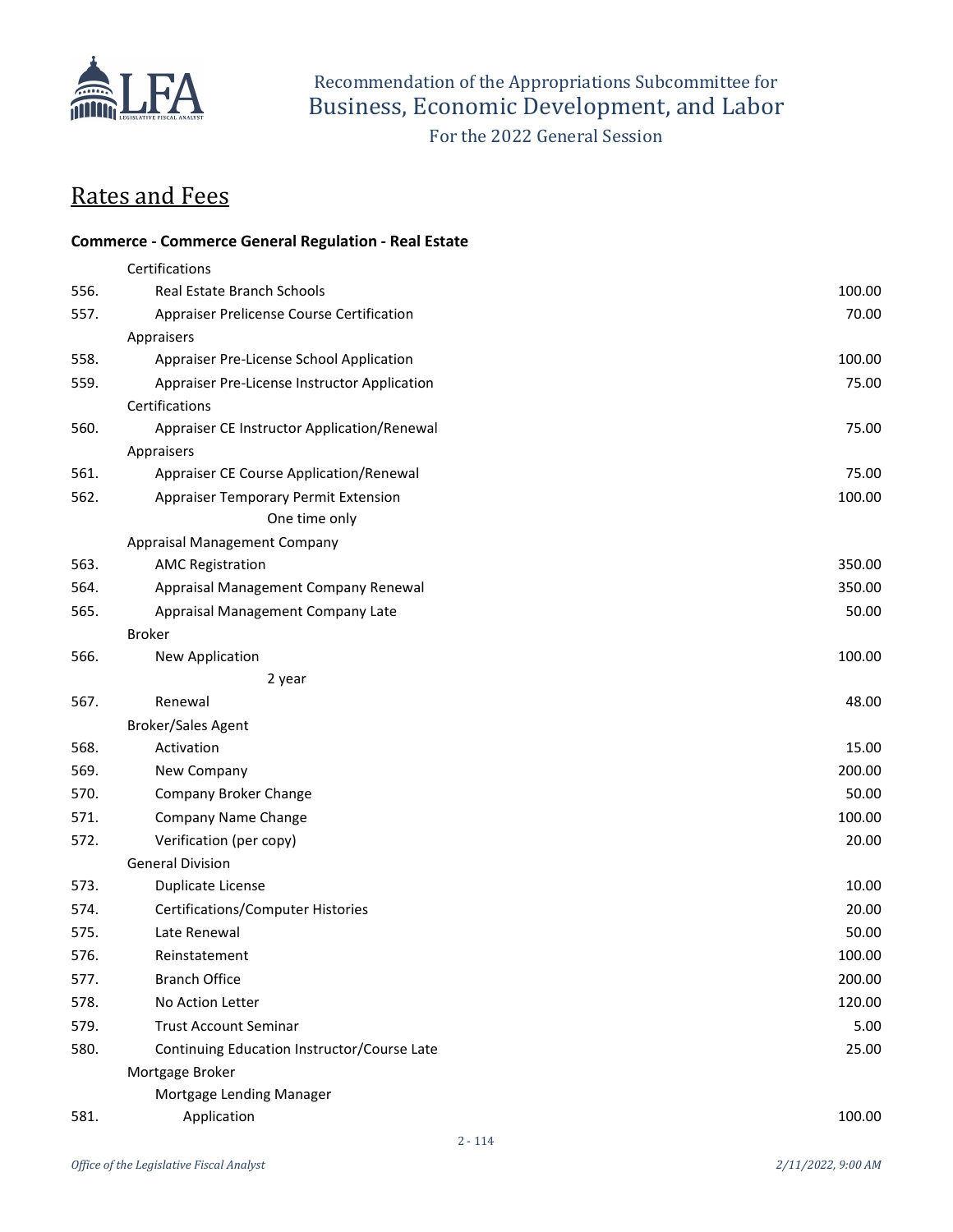

For the 2022 General Session

|      | <b>Commerce - Commerce General Regulation - Real Estate</b>            |        |
|------|------------------------------------------------------------------------|--------|
| 582. | Renewal                                                                | 30.00  |
|      | Mortgage Lender Entities                                               |        |
| 583. | Application                                                            | 200.00 |
| 584. | Renewal                                                                | 200.00 |
| 585. | Mortgage DBA                                                           | 200.00 |
| 586. | Activation                                                             | 15.00  |
|      | Subdivided Land                                                        |        |
|      | Exemption                                                              |        |
| 587. | HUD                                                                    | 100.00 |
| 588. | <b>Water Corporation</b>                                               | 50.00  |
| 589. | <b>Temporary Permit</b>                                                | 100.00 |
| 590. | Application                                                            | 500.00 |
| 591. | Charge over 30                                                         | 3.00   |
| 592. | <b>Inspection Deposit</b>                                              | 300.00 |
| 593. | Consolidation                                                          | 200.00 |
| 594. | Charge                                                                 | 3.00   |
| 595. | <b>Renewal Report</b>                                                  | 203.00 |
|      | Timeshare and Camp Resort                                              |        |
| 596. | Salesperson                                                            | 100.00 |
|      | New and renewal                                                        |        |
| 597. | Registration                                                           | 500.00 |
| 598. | Per unit charge over 100                                               | 3.00   |
| 599. | <b>Inspection Deposit</b>                                              | 300.00 |
| 600. | Consolidation                                                          | 200.00 |
| 601. | Per unit charge                                                        | 3.00   |
| 602. | <b>Temporary Permit</b>                                                | 100.00 |
| 603. | <b>Renewal Reports</b>                                                 | 203.00 |
|      | <b>Registration Addendum</b>                                           |        |
| 604. | <b>Supplementary Filing</b>                                            | 200.00 |
|      | Mortgage Education                                                     |        |
| 605. | Individual                                                             | 36.00  |
| 606. | Entity                                                                 | 50.00  |
| 607. | Mortgage Prelicense School Certification                               | 100.00 |
| 608. | Mortgage Prelicense Instructor Certification/Renewal                   | 75.00  |
| 609. | Mortgage Branch Schools                                                | 100.00 |
| 610. | Mortgage Continuing Education Course Certification Application Renewal | 75.00  |
| 611. | Mortgage Continuing Education Instructor Certification                 | 50.00  |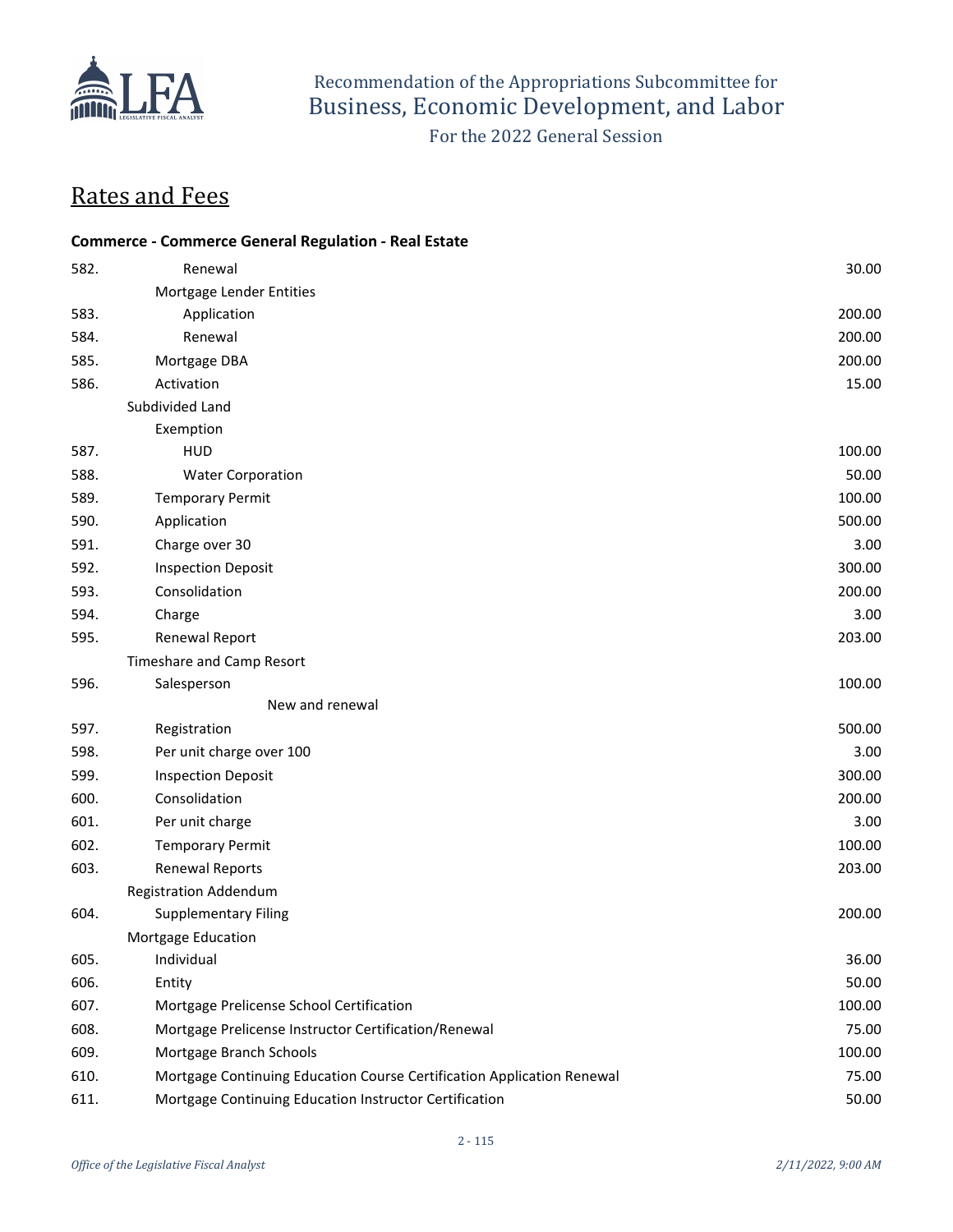

For the 2022 General Session

|      | <b>Commerce - Commerce General Regulation - Real Estate</b> |        |
|------|-------------------------------------------------------------|--------|
| 612. | Mortgage Out of State Records Inspection                    | 500.00 |
|      | <b>Commerce - Commerce General Regulation - Securities</b>  |        |
|      | Other                                                       |        |
| 613. | Title III Crowd Funding Timely Notice Filing                | 100.00 |
| 614. | Title III Crowd Funding Notice Filing Late Fee              | 500.00 |
|      | <b>Securities Registration</b>                              |        |
| 615. | <b>Qualification Registration</b>                           | 300.00 |
|      | <b>Covered Securities Notice Filings</b>                    |        |
| 616. | <b>Regulation A timely Securities Filing</b>                | 100.00 |
| 617. | Late Fee Regulation A Filing                                | 500.00 |
|      | <b>Securities Registration</b>                              |        |
| 618. | Coordinated Registration                                    | 300.00 |
|      | Exemptions                                                  |        |
| 619. | <b>Transactional Exemptions</b>                             | 60.00  |
|      | <b>Transactional Exemptions</b>                             |        |
| 620. | No-action and Interpretative Opinions                       | 120.00 |
|      | Licensing                                                   |        |
| 621. | Agent                                                       | 40.00  |
| 622. | Broker/Dealer                                               | 130.00 |
|      | <b>Investment Advisor</b>                                   |        |
| 623. | New and renewal                                             | 40.00  |
|      | Investment Advisor Representative                           |        |
| 624. |                                                             | 30.00  |
|      | <b>Certified Dealer</b>                                     |        |
| 625. | New and Renewal                                             | 500.00 |
|      | <b>Certified Adviser</b>                                    |        |
| 626. |                                                             | 500.00 |
|      | <b>Covered Securities Notice Filings</b>                    |        |
| 627. | <b>Investment Companies</b>                                 | 600.00 |
| 628. | All Other Covered Securities                                | 100.00 |
| 629. | Late Fee Rule 506 Notice Filing                             | 500.00 |
|      | Less than 15 days after sale                                |        |
|      | <b>Federal Covered Adviser</b>                              |        |
| 630. | New and Renewal                                             | 70.00  |
|      | Exemptions                                                  |        |
| 631. | Securities Exemptions                                       | 60.00  |
|      | Other                                                       |        |
| 632. | Late Renewal                                                | 20.00  |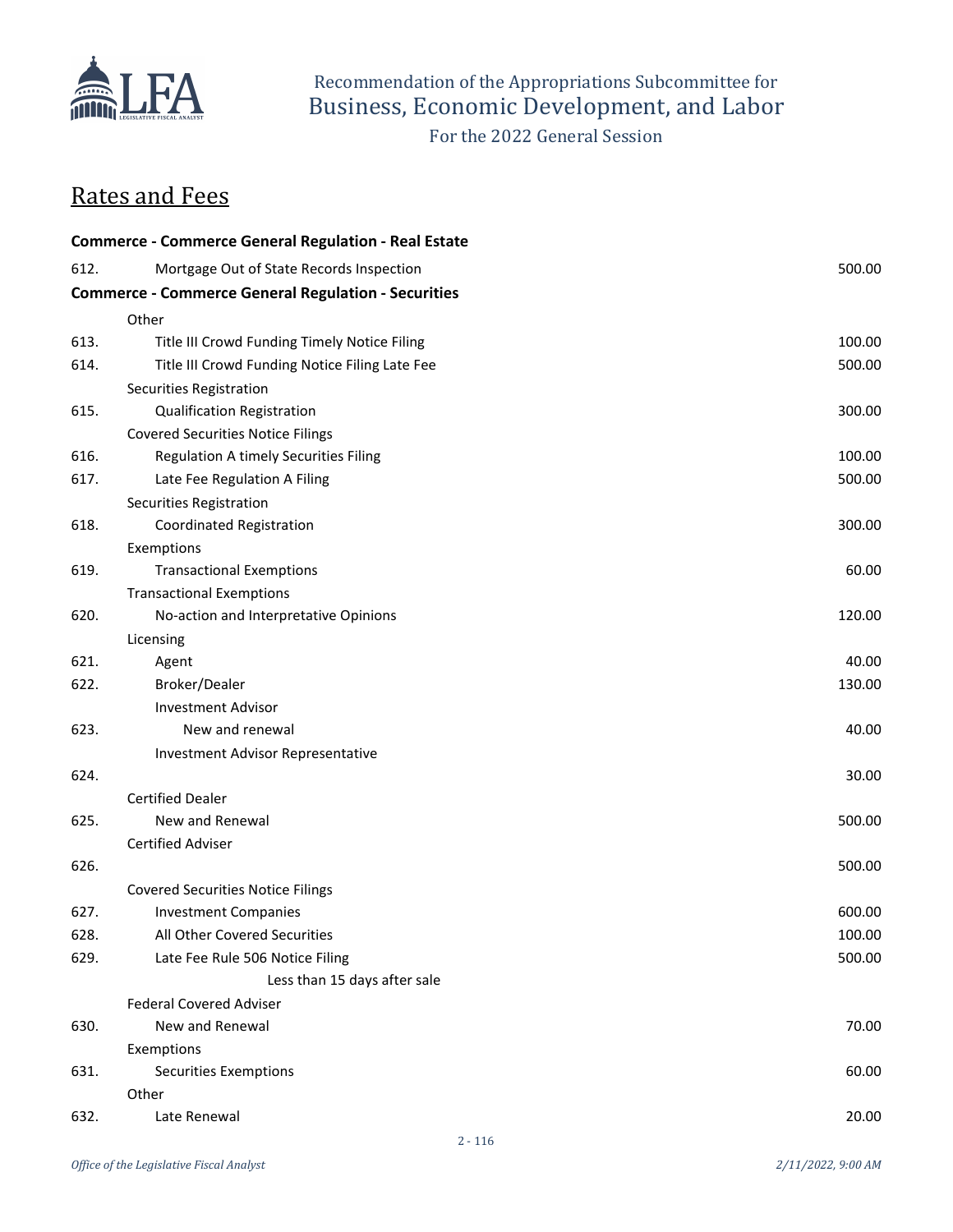

For the 2022 General Session

|      | <b>Commerce - Commerce General Regulation - Securities</b>                                   |                                |
|------|----------------------------------------------------------------------------------------------|--------------------------------|
| 633. | <b>Fairness Hearing</b>                                                                      | 1,500.00                       |
| 634. | <b>Statute Booklet</b>                                                                       | <b>Actual Cost</b>             |
| 635. | Small Corp. Offering Registration (SCOR)                                                     | Variable                       |
| 636. | Rules and form booklet                                                                       | <b>Actual Cost</b>             |
|      | <b>Excluding SCOR</b>                                                                        |                                |
| 637. | Postage and Handling                                                                         | <b>Actual Cost</b>             |
|      | <b>Economic Opportunity - Administration</b>                                                 |                                |
|      | Government Records Access and Management Act (GRAMA) fees apply for the entire<br>Department |                                |
| 638. | Odd size photocopies (per Page)                                                              | <b>Actual Cost</b>             |
|      | GRAMA fees apply to the entire Department                                                    |                                |
| 639. | 8.5 x 11 photocopy (per page)                                                                | .25                            |
|      | GRAMA fees apply to the entire Department                                                    |                                |
| 640. | <b>Document Certification</b>                                                                | 2.00                           |
|      | GRAMA fees apply to the entire Department                                                    |                                |
| 641. | Local Document Faxing (per page)                                                             | .50                            |
|      | GRAMA fees apply to the entire Department                                                    |                                |
| 642. | Long Distance Document Faxing (per page)                                                     | 2.00                           |
|      | GRAMA fees apply to the entire Department                                                    |                                |
| 643. | Staff time to search, compile and prepare records (per Hour)                                 | <b>Actual Cost</b>             |
|      | GRAMA fees apply to the entire Department                                                    |                                |
| 644. | Mail and ship preparation, plus actual postage (per Hour)                                    | <b>Actual Cost</b>             |
|      | GRAMA fees apply to the entire Department                                                    |                                |
| 645. | Media Storage Duplication (per Hour)                                                         | 10.00                          |
|      | GRAMA fees apply to the entire Department                                                    |                                |
| 646. | SPONSORSHIP - LEVEL 1 (per SPONSORSHIP)                                                      | \$0 to \$500                   |
|      | From \$1 to \$500 fee applies for the entire Department                                      |                                |
| 647. | SPONSORSHIP - LEVEL 2 (per SPONSORSHIP)                                                      | \$501 to \$1,000               |
|      | From \$501 to \$1,000 fee applies for the entire Department                                  |                                |
| 648. | SPONSORSHIP - LEVEL 3 (per SPONSORSHIP)                                                      | \$1,001 to \$5,000             |
|      | From \$1,001 to \$5,000 fee applies for the entire Department                                |                                |
| 649. | SPONSORSHIP - LEVEL 4 (per SPONSORSHIP)                                                      | \$5,001 to \$10,000            |
|      | From \$5,001 to \$10,000 fee applies for the entire Department                               |                                |
| 650. | SPONSORSHIP - LEVEL 5 (per SPONSORSHIP)                                                      | Over \$10,000                  |
|      | Over \$10,000 fee applies for the entire Department                                          |                                |
| 651. | <b>GOED Participation Fees (per Participant)</b>                                             | Up to \$500 per<br>participant |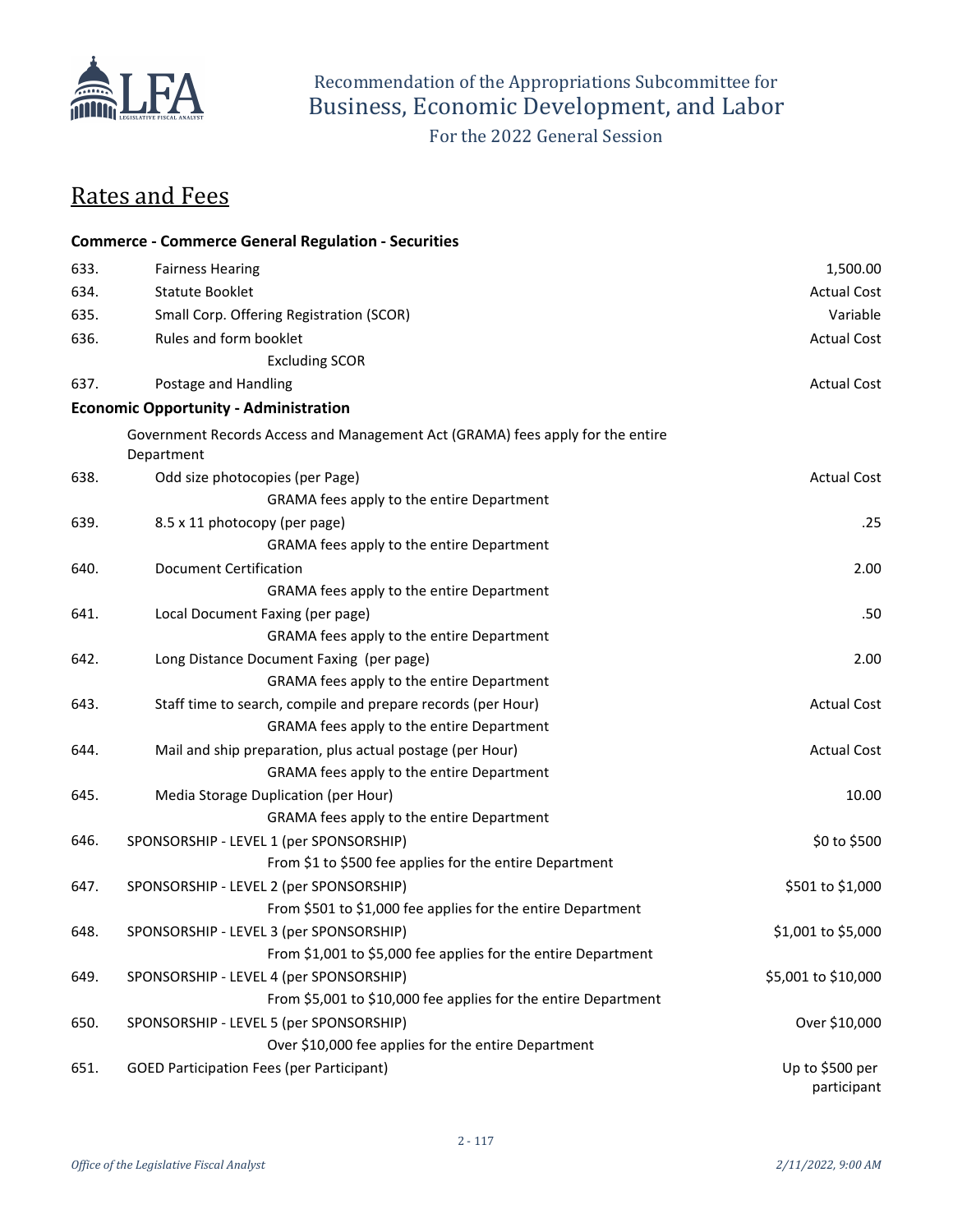

For the 2022 General Session

|      | Economic Opportunity - Business Development - Corporate Recruitment and Business Services                                                           |                      |
|------|-----------------------------------------------------------------------------------------------------------------------------------------------------|----------------------|
| 652. | PTAC Participation Fee (per Participant)                                                                                                            | Up to $$60$          |
| 653. | Market Tax Credit Fee                                                                                                                               | 100,000.00           |
|      | Annual fee to certify a proposed equity investment or long-term debt<br>security as a qualified equity investment.                                  |                      |
|      | Economic Opportunity - Business Development - Outreach and International Trade                                                                      |                      |
|      | <b>Community Reinvestment Agency Database</b>                                                                                                       |                      |
| 654. | Community Reinvestment Agency Database Fee                                                                                                          | <b>Actual Amount</b> |
|      | Actual costs to administer the Community Reinvestment Agency<br>Database.                                                                           |                      |
|      | Small Business Innovative Research (SBIR) / Small Business Technology Transfer (STTR)                                                               |                      |
| 655. | (SSAC) Search Fee (per User)                                                                                                                        | 75.00                |
| 656. | (SSAC) 4-8 hour seminar/workshop (per User)                                                                                                         | 75.00                |
| 657. | (SSAC) 4-8 hour seminar/workshop: non-client (per User)                                                                                             | 50.00                |
| 658. | (SSAC) 4-8 hour seminar/workshop: client (per User)                                                                                                 | 25.00                |
| 659. | (SSAC) 2-4 hour seminar/workshop (per User)                                                                                                         | 25.00                |
| 660. | (SSAC) 1-4 hour seminar/workshop (per User)                                                                                                         | 10.00                |
| 661. | Seminar - Outside speakers: all day event (per User)                                                                                                | 225.00               |
| 662. | Seminar - Outside speakers: all day event (early bird) (per User)                                                                                   | 150.00               |
| 663. | Seminar - Outside speakers: all day event (search client) (per User)                                                                                | 100.00               |
|      | <b>CommunityGrants App</b>                                                                                                                          |                      |
| 664. | CommunityGrants App User - State of Utah Executive Branch Agencies (per User)                                                                       | 72.00                |
|      | CommunityGrants App User - State of Utah Executive Branch<br>Agencies (per User)                                                                    |                      |
| 665. | CommunityGrants App User - Tier 1 (per User)                                                                                                        | 480.00               |
|      | CommunityGrants App User - Tier 1 (per User)                                                                                                        |                      |
| 666. | CommunityGrants App User - Tier 2 (per User)                                                                                                        | 420.00               |
|      | CommunityGrants App User - Tier 2 (per User)                                                                                                        |                      |
| 667. | CommunityGrants App User - Tier 3 (per User)                                                                                                        | 360.00               |
|      | CommunityGrants App User - Tier 3 (per User)                                                                                                        |                      |
| 668. | CommunityGrants App User - Tier 4 (per User)                                                                                                        | 300.00               |
|      | CommunityGrants App User - Tier 4 (per User)                                                                                                        |                      |
| 669. | CommunityGrants App User - Tier 5 (per User)                                                                                                        | 240.00               |
|      | CommunityGrants App User - Tier 5 (per User)                                                                                                        |                      |
| 670. | CommunityGrants Customer Portal - 100 Members (per User)                                                                                            | 3,000.00             |
|      | CommunityGrants Customer Portal - 100 Members (per 100)                                                                                             |                      |
| 671. | CommunityGrants Customer Community - Min. 100 Members (per User)<br>CommunityGrants Customer Community - Minimum - 100 Members<br>(per 100 Members) | 900.00               |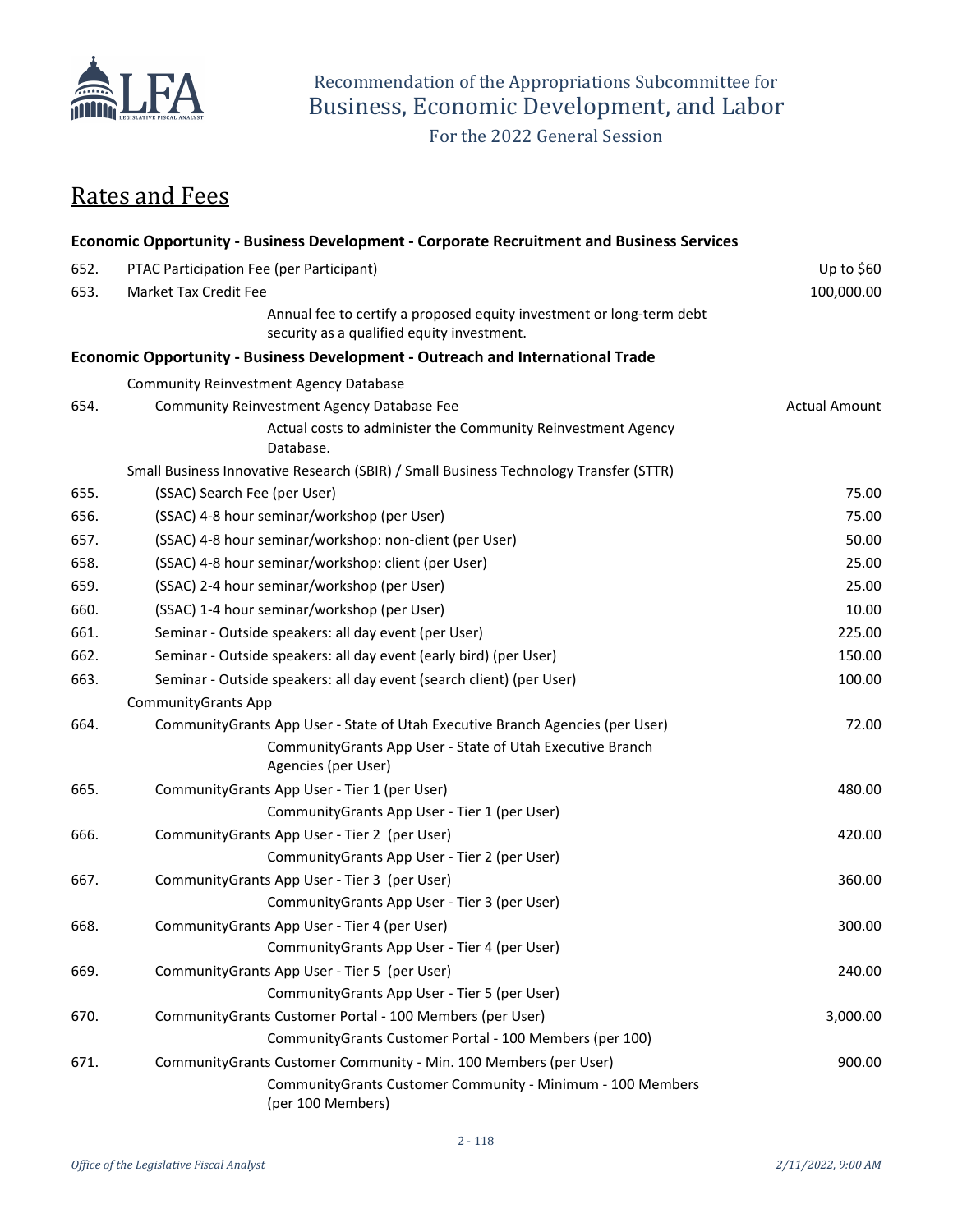

For the 2022 General Session

|      | Economic Opportunity - Business Development - Outreach and International Trade          |                               |
|------|-----------------------------------------------------------------------------------------|-------------------------------|
| 672. | CommunityGrants Customer Community - Min. 500 Members (per User)                        | 2,000.00                      |
|      | CommunityGrants Customer Community - Minimum - 500 Members<br>(per 100)                 |                               |
| 673. | CommunityGrants Customer Community-Wholesale-100 Members (per User)                     | 1,200.00                      |
|      | CommunityGrants Customer Community - Wholesale - 100 Members<br>(per 100)               |                               |
| 674. | CommunityGrants Customer Community-Wholesale-500 Members (per User)                     | 2,400.00                      |
|      | CommunityGrants Customer Community - Wholesale - 500 Members<br>(per 100)               |                               |
| 675. | CommunityGrants Customer Community - Retail - 100 Members (per User)                    | 1,800.00                      |
|      | CommunityGrants Customer Community - Retail - 100 Members (per<br>100)                  |                               |
| 676. | CommunityGrants Customer Community - Retail - 500 Members (per User)                    | 3,720.00                      |
|      | CommunityGrants Customer Community - Retail - 500 Members (per<br>100)                  |                               |
|      | <b>Economic Opportunity - Office of Tourism - Operations and Fulfillment</b>            |                               |
| 677. | Tourism/Film Participation Fees (per Event)                                             | Actual cost up to<br>\$70,000 |
| 678. | Gift Store Fee (per Net Revenue)                                                        | 3% of Net Revenue             |
|      | Calendars                                                                               |                               |
| 679. | Calendar sales: Individual (purchases of less than 30)                                  | 10.00                         |
| 680. | Calendar sales: Bulk (non state agencies)                                               | 8.00                          |
| 681. | Calendar sales: Bulk (state agencies)                                                   | 6.00                          |
| 682. | Calendar sales: Office of Tourism, Film, and Global Branding employees                  | 5.00                          |
|      | These fees may apply to one or more programs within the Office of<br>Tourism Line Item. |                               |
| 683. | <b>Calendar Envelopes</b>                                                               | .50                           |
|      | Posters                                                                                 |                               |
| 684. | Posters: Framed wall posters                                                            | 55.00                         |
| 685. | Posters: Non framed wall posters                                                        | 2.99                          |
|      | Shirts                                                                                  |                               |
| 686. | T-shirt sales (cost per shirt)                                                          | 10.00                         |
|      | Commissions                                                                             |                               |
| 687. | Tourism promotional items re-seller commission                                          | 12%                           |
| 688. | <b>UDOT Signage Commissions</b>                                                         | 54,000.00                     |
|      | <b>Economic Opportunity - Pete Suazo Utah Athletics Commission</b>                      |                               |
|      | <b>Boxing Events</b>                                                                    |                               |
| 689. | Boxing Event: <500 Seats                                                                | 500.00                        |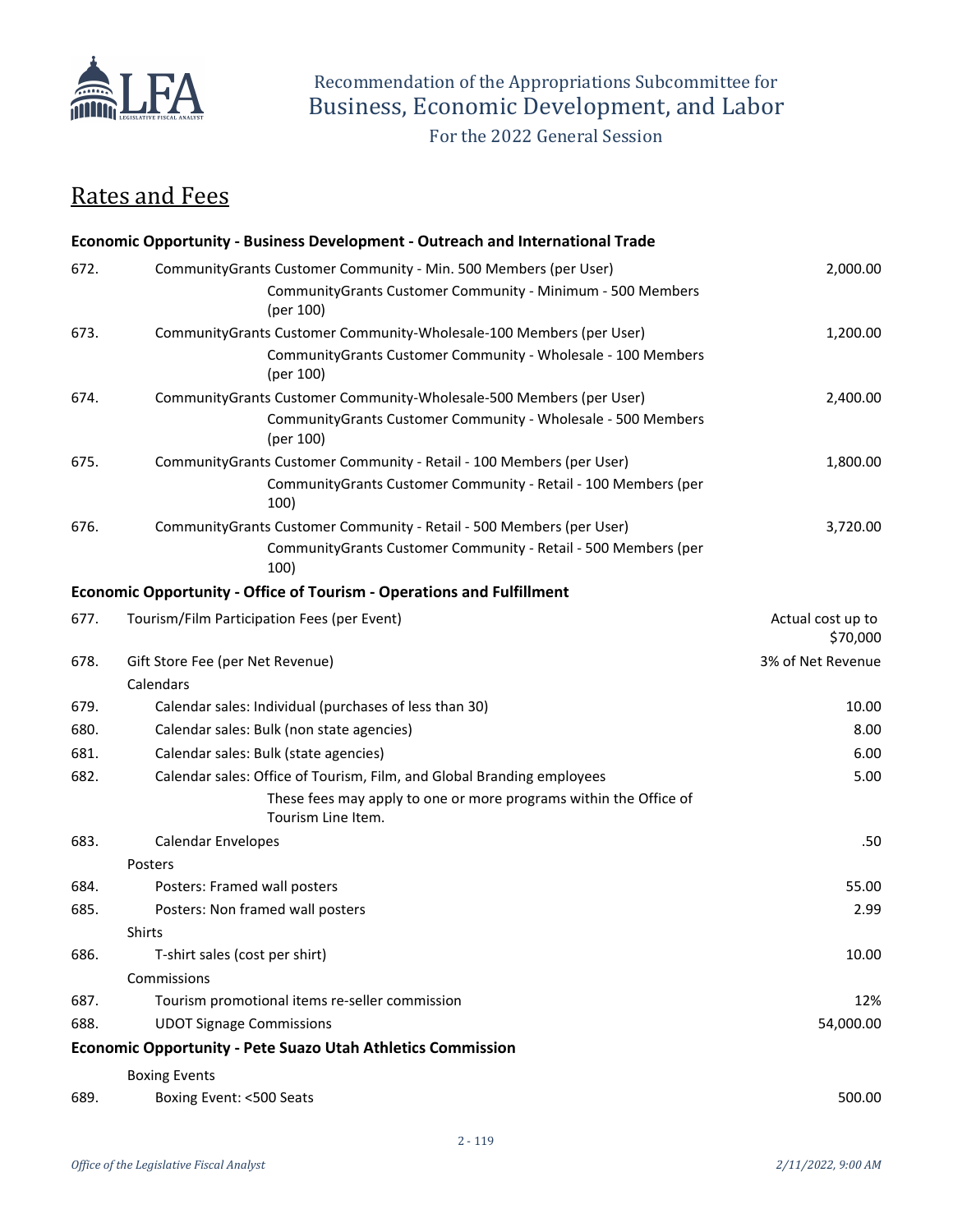

For the 2022 General Session

|      |                                 | <b>Economic Opportunity - Pete Suazo Utah Athletics Commission</b>                                                                                                                                                                                                                                                                                                                                                                                           |            |
|------|---------------------------------|--------------------------------------------------------------------------------------------------------------------------------------------------------------------------------------------------------------------------------------------------------------------------------------------------------------------------------------------------------------------------------------------------------------------------------------------------------------|------------|
| 690. | Boxing Event: 500 - 1,000 Seats |                                                                                                                                                                                                                                                                                                                                                                                                                                                              | 500.00     |
| 691. |                                 | Boxing Event: 1,000 - 3,000 Seats                                                                                                                                                                                                                                                                                                                                                                                                                            | 750.00     |
| 692. |                                 | Boxing Event: 3,000 - 5,000 seats                                                                                                                                                                                                                                                                                                                                                                                                                            | 1,500.00   |
| 693. |                                 | Boxing Event: 5,000 - 10,000 Seats                                                                                                                                                                                                                                                                                                                                                                                                                           | 1,500.00   |
| 694. | Boxing Event: >10,000 Seats     |                                                                                                                                                                                                                                                                                                                                                                                                                                                              | 1,500.00   |
|      | <b>Unarmed Combat Event</b>     |                                                                                                                                                                                                                                                                                                                                                                                                                                                              |            |
| 695. |                                 | Unarmed Combat Event: <500 Seats                                                                                                                                                                                                                                                                                                                                                                                                                             | 500.00     |
| 696. |                                 | Unarmed Combat Event: 500 - 1,000 Seats                                                                                                                                                                                                                                                                                                                                                                                                                      | 500.00     |
| 697. |                                 | Unarmed Combat Event: 1,000 - 3,000 Seats                                                                                                                                                                                                                                                                                                                                                                                                                    | 750.00     |
| 698. |                                 | Unarmed Combat Event: 3,000 - 5,000 seats                                                                                                                                                                                                                                                                                                                                                                                                                    | 1,500.00   |
| 699. |                                 | Unarmed Combat Event: 5,000 - 10,000 Seats                                                                                                                                                                                                                                                                                                                                                                                                                   | 1,500.00   |
| 700. |                                 | Unarmed Combat Event: >10,000 Seats                                                                                                                                                                                                                                                                                                                                                                                                                          | 1,500.00   |
|      | <b>Licenses and Badges</b>      |                                                                                                                                                                                                                                                                                                                                                                                                                                                              |            |
| 701. | Promoter (per License)          |                                                                                                                                                                                                                                                                                                                                                                                                                                                              | 250.00     |
| 702. |                                 | Official, Manager, Matchmaker (per License)                                                                                                                                                                                                                                                                                                                                                                                                                  | 50.00      |
|      |                                 | Judge, Referee, Matchmaker, Contestant Manager Licenses                                                                                                                                                                                                                                                                                                                                                                                                      |            |
| 703. |                                 | Contestant, Second (Corner) (per License)                                                                                                                                                                                                                                                                                                                                                                                                                    | Up to \$50 |
|      |                                 | Amateur, Professional, Second (Corner), Timekeeper Licenses                                                                                                                                                                                                                                                                                                                                                                                                  |            |
| 704. | ID Badges (per Badge)           |                                                                                                                                                                                                                                                                                                                                                                                                                                                              | 10.00      |
|      |                                 | Drug Tests, Fight Fax, Contestant ID Badge                                                                                                                                                                                                                                                                                                                                                                                                                   |            |
| 705. | <b>Additional Inspector</b>     |                                                                                                                                                                                                                                                                                                                                                                                                                                                              | 100.00     |
| 706. | <b>Health Testing</b>           |                                                                                                                                                                                                                                                                                                                                                                                                                                                              | 20.00      |
|      |                                 | Health and safety testing required for participants                                                                                                                                                                                                                                                                                                                                                                                                          |            |
| 707. | <b>Event Registration</b>       |                                                                                                                                                                                                                                                                                                                                                                                                                                                              | 100.00     |
|      |                                 | Fee to reserve a date on the Pete Suazo Utah Athletic Commission<br>event calendar                                                                                                                                                                                                                                                                                                                                                                           |            |
| 708. | <b>Broadcast Revenue</b>        |                                                                                                                                                                                                                                                                                                                                                                                                                                                              | 3,000.00   |
|      |                                 | 3% of the first \$500,000 and 1% of the next \$1,000,000 of the total<br>gross receipts from the sale, lease or other exploitation of internet,<br>broadcasting, television, and motion picture rights for any contest or<br>exhibition thereof without any deductions for commissions,<br>brokerage fees, distribution fees, advertising, contestants' purses or<br>charges, except in no case shall the fee be more than \$25,000, nor<br>less than \$100. |            |
|      |                                 | Financial Institutions - Financial Institutions Administration - Administration                                                                                                                                                                                                                                                                                                                                                                              |            |
| 709. | Photocopies                     |                                                                                                                                                                                                                                                                                                                                                                                                                                                              | .25        |
|      |                                 | <b>Cultural and Community Engagement - Utah Stem Foundation Fund</b>                                                                                                                                                                                                                                                                                                                                                                                         |            |
| 710. | Makerspace Class                |                                                                                                                                                                                                                                                                                                                                                                                                                                                              | 100.00     |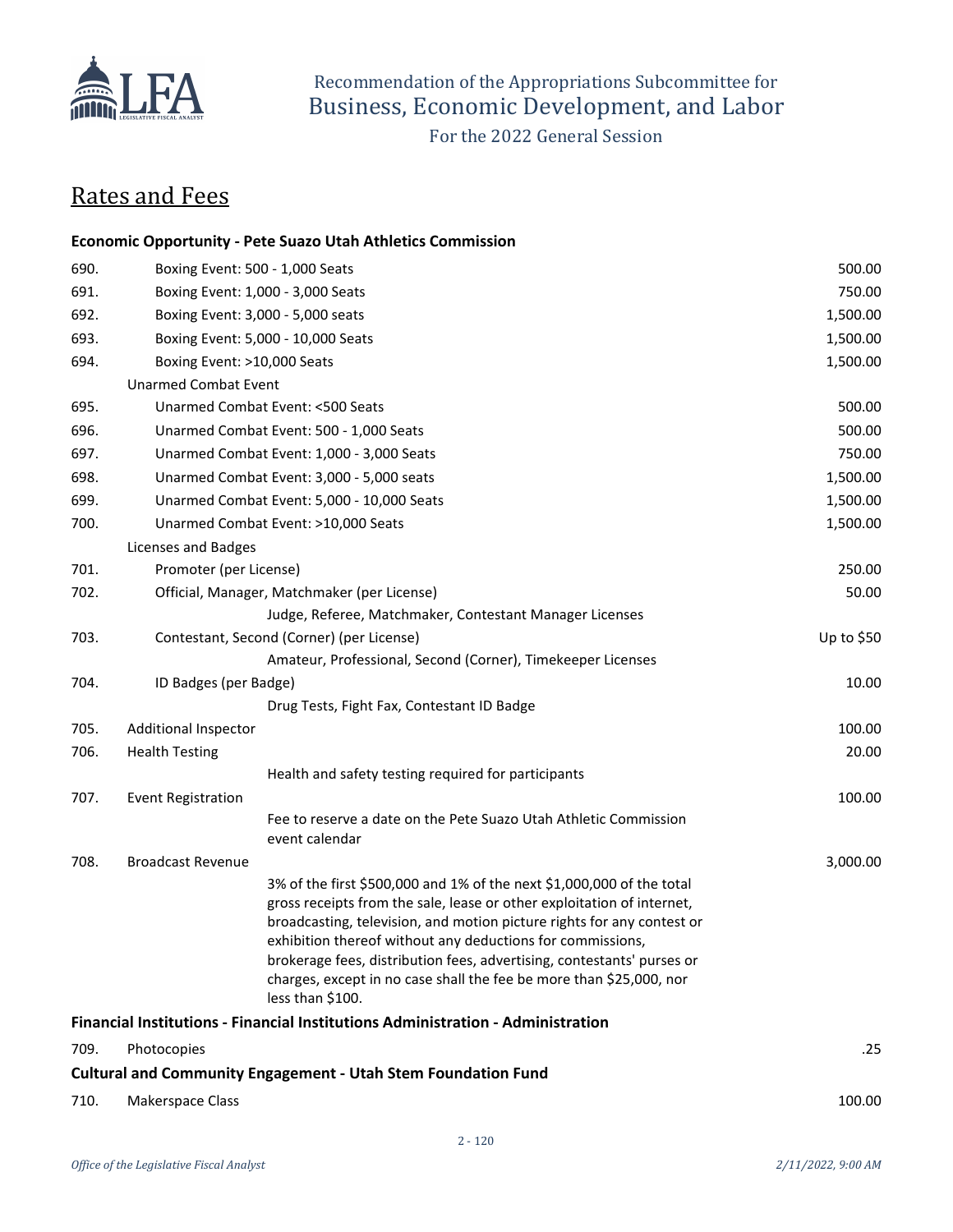

For the 2022 General Session

|      | <b>Cultural and Community Engagement - Utah Stem Foundation Fund</b>                                                                                                                      |        |
|------|-------------------------------------------------------------------------------------------------------------------------------------------------------------------------------------------|--------|
| 711. | <b>Innovation Hub Camp</b>                                                                                                                                                                | 200.00 |
| 712. | Innovation Hub Space Rental (per hour)                                                                                                                                                    | 50.00  |
| 713. | Innovation Hub General Use (per Day)                                                                                                                                                      | 5.00   |
| 714. | Innovation Hub General Use (monthly) (per month)                                                                                                                                          | 25.00  |
| 715. | Innovation Hub Standard PLA Filament Use (per gram)                                                                                                                                       | .01    |
| 716. | Innovation Hub Premium PLA Filament Use (per gram)                                                                                                                                        | .02    |
| 717. | Innovation Hub Equipment Use (per hour)                                                                                                                                                   | 10.00  |
|      | <b>Cultural and Community Engagement - Administration - Administrative Services</b>                                                                                                       |        |
| 718. | Conference Level 4 - Vendor/Display Table - registration not included (per Table)                                                                                                         | 300.00 |
|      | Fee entitled "Conference" applies for the entire Department of<br>Cultural and Community Engagement.                                                                                      |        |
| 719. | Conference Level 5 - Vendor/Display Table - registration not included (per Table)<br>Fee entitled "Conference" applies for the entire Department of<br>Cultural and Community Engagement. | 500.00 |
|      | <b>Department Merchandise</b>                                                                                                                                                             |        |
| 720. | General Merchandise - Level 1 (per Item)                                                                                                                                                  | 5.00   |
|      | Fee entitled "General Merchandise" applies for the entire<br>Department of Cultural and Community Engagement.                                                                             |        |
| 721. | General Merchandise - Level 2 (per Item)                                                                                                                                                  | 10.00  |
|      | Fee entitled "General Merchandise" applies for the entire<br>Department of Cultural and Community Engagement.                                                                             |        |
| 722. | General Merchandise - Level 3 (per Item)                                                                                                                                                  | 15.00  |
|      | Fee entitled "General Merchandise" applies for the entire<br>Department of Cultural and Community Engagement.                                                                             |        |
| 723. | General Merchandise - Level 4 (per Item)                                                                                                                                                  | 20.00  |
|      | Fee entitled "General Merchandise" applies for the entire<br>Department of Cultural and Community Engagement.                                                                             |        |
| 724. | General Merchandise - Level 5 (per Item)                                                                                                                                                  | 50.00  |
|      | Fee entitled "General Merchandise" applies for the entire<br>Department of Cultural and Community Engagement.                                                                             |        |
| 725. | General Merchandise - Level 6 (per Item)                                                                                                                                                  | 100.00 |
|      | Fee entitled "General Merchandise" applies for the entire<br>Department of Cultural and Community Engagement.                                                                             |        |
|      | <b>Department Conference</b>                                                                                                                                                              |        |
| 726. | Conference Level 1 - Early Registration (per Person)                                                                                                                                      | 20.00  |
|      | Fee entitled "Conference" applies for the entire Department of<br>Cultural and Community Engagement.                                                                                      |        |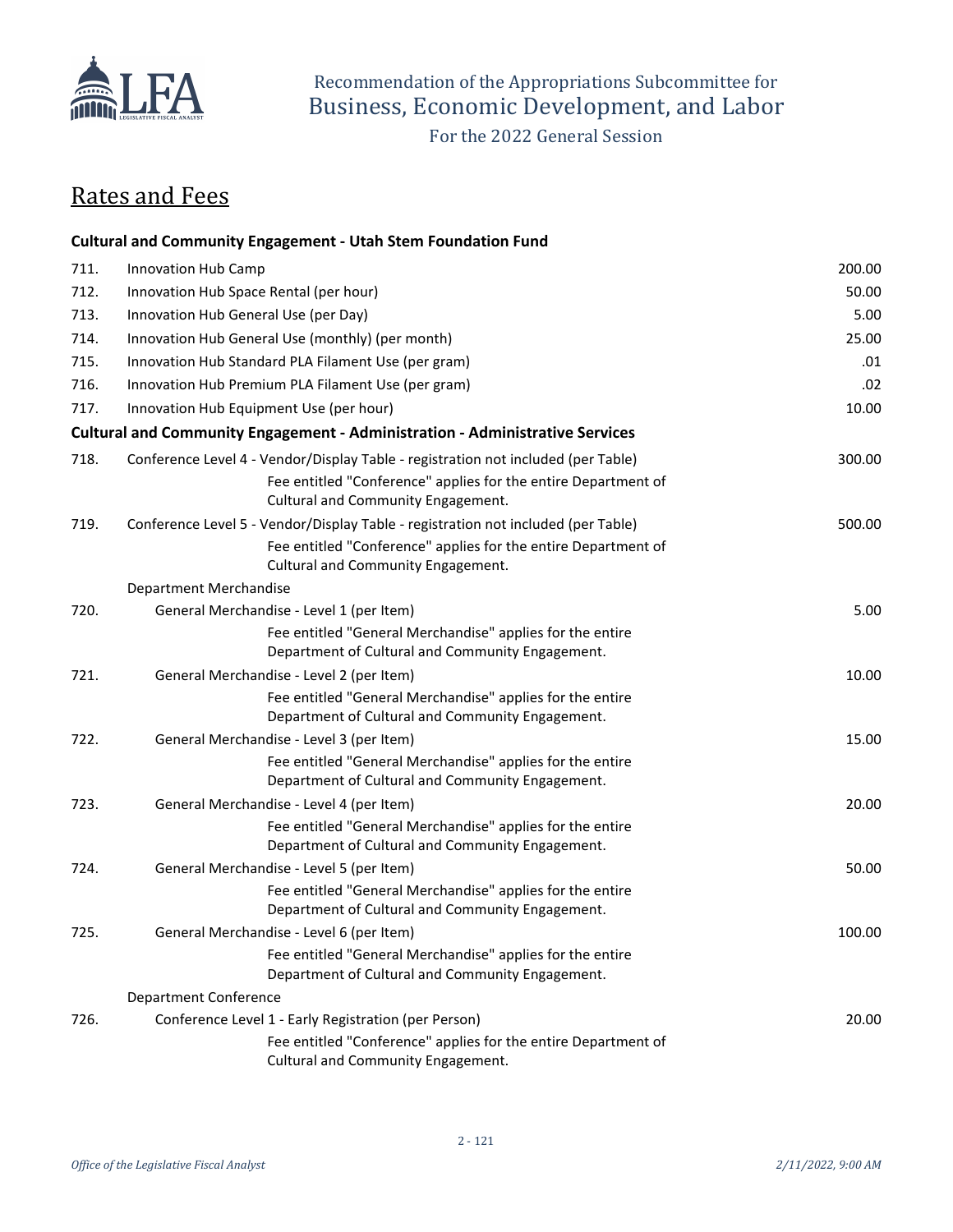

For the 2022 General Session

|      | <b>Cultural and Community Engagement - Administration - Administrative Services</b>                                                          |        |
|------|----------------------------------------------------------------------------------------------------------------------------------------------|--------|
| 727. | Conference Level 1 - Regular Registration (per Person)                                                                                       | 25.00  |
|      | Fee entitled "Conference" applies for the entire Department of                                                                               |        |
|      | Cultural and Community Engagement.                                                                                                           |        |
| 728. | Conference Level 1 - Late Registration (per Person)                                                                                          | 30.00  |
|      | Fee entitled "Conference" applies for the entire Department of                                                                               |        |
|      | Cultural and Community Engagement.                                                                                                           |        |
| 729. | Conference Level 1 - Vendor/Display Table - registration not included (per Table)                                                            | 50.00  |
|      | Fee entitled "Conference" applies for the entire Department of                                                                               |        |
|      | Cultural and Community Engagement.                                                                                                           |        |
| 730. | Conference Level 2 - Early Registration (per Person)                                                                                         | 45.00  |
|      | Fee entitled "Conference" applies for the entire Department of<br>Cultural and Community Engagement.                                         |        |
| 731. | Conference Level 2 - Regular Registration (per Person)                                                                                       | 50.00  |
|      | Fee entitled "Conference" applies for the entire Department of                                                                               |        |
|      | Cultural and Community Engagement.                                                                                                           |        |
| 732. | Conference Level 2 - Late Registration (per Person)                                                                                          | 55.00  |
|      | Fee entitled "Conference" applies for the entire Department of                                                                               |        |
|      | Cultural and Community Engagement.                                                                                                           |        |
| 733. | Conference Level 2 - Vendor/Display Table - registration not included (per Table)                                                            | 100.00 |
|      | Fee entitled "Conference" applies for the entire Department of                                                                               |        |
|      | Cultural and Community Engagement.                                                                                                           |        |
| 734. | Conference Level 3 - Student/Group/Change Leader Registration (per Person)<br>Fee entitled "Conference" applies for the entire Department of | 70.00  |
|      | Cultural and Community Engagement.                                                                                                           |        |
| 735. | Conference Level 3 - Early Registration (per Person)                                                                                         | 80.00  |
|      | Fee entitled "Conference" applies for the entire Department of                                                                               |        |
|      | Cultural and Community Engagement.                                                                                                           |        |
| 736. | Conference Level 3 - Regular Registration (per Person)                                                                                       | 95.00  |
|      | Fee entitled "Conference" applies for the entire Department of                                                                               |        |
|      | Cultural and Community Engagement.                                                                                                           |        |
| 737. | Conference Level 3 - Late Registration (per Person)                                                                                          | 100.00 |
|      | Fee entitled "Conference" applies for the entire Department of                                                                               |        |
|      | Cultural and Community Engagement.                                                                                                           |        |
| 738. | Conference Level 3 - Vendor/Display Table Fee - registration not included (per Table)                                                        | 150.00 |
|      | Fee entitled "Conference" applies for the entire Department of<br>Cultural and Community Engagement.                                         |        |
|      | Conference Sponsorship                                                                                                                       |        |
| 739. | Conference Sponsorship Level 1                                                                                                               | 350.00 |
|      | Fee entitled "Conference Sponsorship" applies for the entire                                                                                 |        |
|      | Department of Cultural and Community Engagement.                                                                                             |        |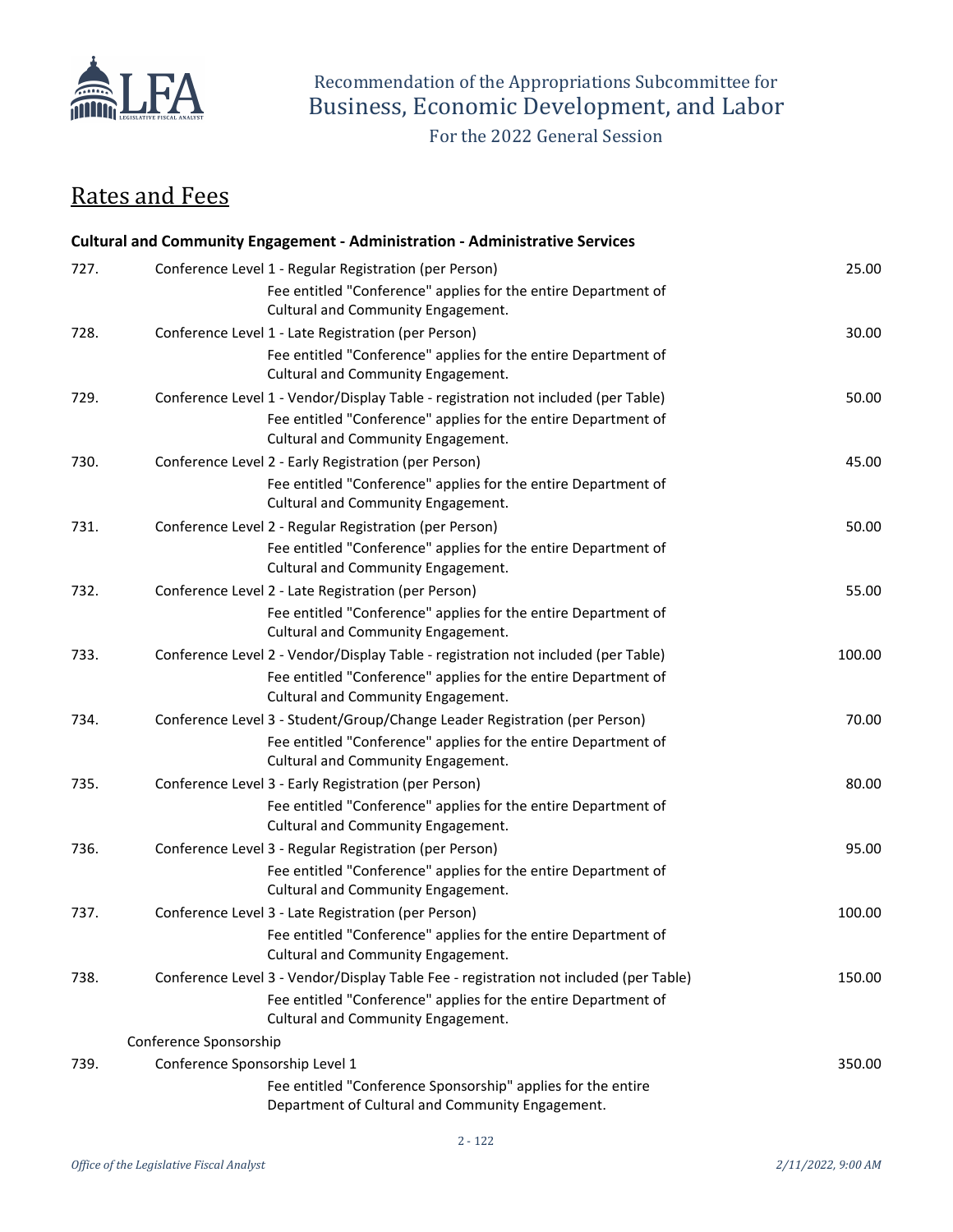

For the 2022 General Session

|      | <b>Cultural and Community Engagement - Administration - Administrative Services</b>                                 |           |
|------|---------------------------------------------------------------------------------------------------------------------|-----------|
| 740. | Conference Sponsorship Level 2                                                                                      | 500.00    |
|      | Fee entitled "Conference Sponsorship" applies for the entire                                                        |           |
|      | Department of Cultural and Community Engagement.                                                                    |           |
| 741. | Conference Sponsorship Level 3                                                                                      | 650.00    |
|      | Fee entitled "Conference Sponsorship" applies for the entire                                                        |           |
|      | Department of Cultural and Community Engagement.                                                                    |           |
| 742. | Conference Sponsorship Level 4                                                                                      | 1,000.00  |
|      | Fee entitled "Conference Sponsorship" applies for the entire<br>Department of Cultural and Community Engagement.    |           |
| 743. | Conference Sponsorship Level 5                                                                                      | 2,500.00  |
|      | Fee entitled "Conference Sponsorship" applies for the entire<br>Department of Cultural and Community Engagement.    |           |
| 744. | Conference Sponsorship Level 6                                                                                      | 5,000.00  |
|      | Fee entitled "Conference Sponsorship" applies for the entire                                                        |           |
|      | Department of Cultural and Community Engagement.                                                                    |           |
| 745. | Conference Sponsorship Level 7                                                                                      | 10,000.00 |
|      | Fee entitled "Conference Sponsorship" applies for the entire<br>Department of Cultural and Community Engagement.    |           |
|      | <b>General Training and Workshop</b>                                                                                |           |
| 746. | General Training/Workshop Participation - Level 1 (per Person)                                                      | 5.00      |
|      | Fee entitled "General Training/Workshop" applies for the entire                                                     |           |
|      | Department of Cultural and Community Engagement.                                                                    |           |
| 747. | General Training/Workshop Participation - Level 2 (per Person)                                                      | 10.00     |
|      | Fee entitled "General Training/Workshop" applies for the entire                                                     |           |
|      | Department of Cultural and Community Engagement.                                                                    |           |
| 748. | General Training/Workshop Participation - Level 3 (per Person)                                                      | 15.00     |
|      | Fee entitled "General Training/Workshop" applies for the entire                                                     |           |
|      | Department of Cultural and Community Engagement.                                                                    |           |
| 749. | General Training/Workshop Participation - Level 4 (per Person)                                                      | 25.00     |
|      | Fee entitled "General Training/Workshop" applies for the entire<br>Department of Cultural and Community Engagement. |           |
| 750. | General Training/Workshop Participation - Level 5 (per Person)                                                      | 30.00     |
|      | Fee entitled "General Training/Workshop" applies for the entire<br>Department of Cultural and Community Engagement. |           |
| 751. | General Training/Workshop Participation - Level 6 (per Person)                                                      | 40.00     |
|      | Fee entitled "General Training/Workshop" applies for the entire                                                     |           |
|      | Department of Cultural and Community Engagement.                                                                    |           |
| 752. | General Training/Workshop Participation - Level 7 (per Person)                                                      | 50.00     |
|      | Fee entitled "General Training/Workshop" applies for the entire<br>Department of Cultural and Community Engagement. |           |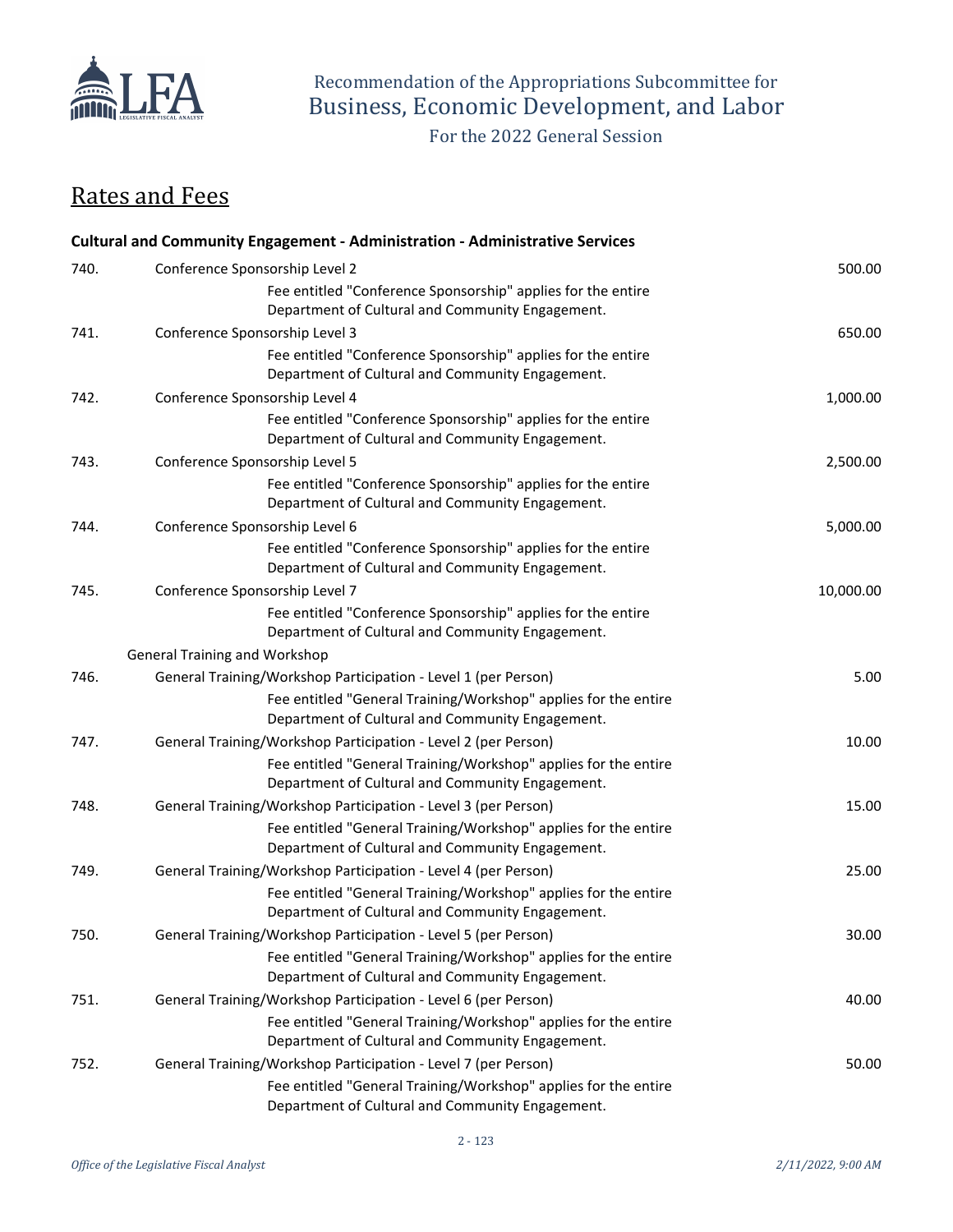

For the 2022 General Session

|      | <b>Cultural and Community Engagement - Administration - Administrative Services</b>                                                                                                                           |                |
|------|---------------------------------------------------------------------------------------------------------------------------------------------------------------------------------------------------------------|----------------|
| 753. | General Training/Workshop Participation - Level 8 (per Person)                                                                                                                                                | 60.00          |
|      | Fee entitled "General Training/Workshop" applies for the entire<br>Department of Cultural and Community Engagement.                                                                                           |                |
| 754. | General Training/Workshop Participation - Level 9 (per Person)                                                                                                                                                | 125.00         |
|      | Fee entitled "General Training/Workshop" applies for the entire<br>Department of Cultural and Community Engagement.                                                                                           |                |
| 755. | General Training/Workshop Participation - Level 10 (per Person)                                                                                                                                               | 300.00         |
|      | Fee entitled "General Training/Workshop" applies for the entire<br>Department of Cultural and Community Engagement.                                                                                           |                |
| 756. | General Training/Workshop Materials Fee (per Person)                                                                                                                                                          | 15.00          |
|      | Fee entitled "General Training/Workshop" applies for the entire<br>Department of Cultural and Community Engagement.                                                                                           |                |
|      | Government Records Access and Management Act                                                                                                                                                                  |                |
| 757. | Photocopies (per page)                                                                                                                                                                                        | .25            |
|      | GRAMA fees apply for the entire Department of Cultural and<br>Community Engagement.                                                                                                                           |                |
|      | <b>Cultural and Community Engagement - Administration - Information Technology</b>                                                                                                                            |                |
| 758. | Online Cultural Resources Viewer (per unit 1-20, depending on usage)                                                                                                                                          | 50.00          |
|      | <b>Cultural and Community Engagement - Arts and Museums - Community Arts Outreach</b>                                                                                                                         |                |
| 759. | Change Leader Institute Level 5                                                                                                                                                                               | 500.00         |
| 760. | MWAC Registration Level 1                                                                                                                                                                                     | 75.00          |
| 761. | MWAC Registration Level 2                                                                                                                                                                                     | 85.00          |
| 762. | MWAC Registration Level 3                                                                                                                                                                                     | 95.00          |
| 763. | MWAC Registration Level 4                                                                                                                                                                                     | 100.00         |
| 764. | MWAC Registration Level 5                                                                                                                                                                                     | 110.00         |
| 765. | MWAC Registration Level 6                                                                                                                                                                                     | 125.00         |
| 766. | Art Consultation Fee Level 1 (per Hour)                                                                                                                                                                       | 2 Hour Minimum |
|      | 2 Hour Minimum - consultation, site visits, and curation                                                                                                                                                      |                |
| 767. | Art Consultation Fee Level 2 (per Hour)                                                                                                                                                                       | 60.00          |
|      | 2 Hour Minimum - condition inspection, reporting, documentation,<br>and pulling from and returning to the vault at (this charge would also<br>be incurred for yearly site inspections without change to loan) |                |
| 768. | Art Consultation Fee Level 3 (per Hour)                                                                                                                                                                       | 45.00          |
|      | 3 Hour Minimum - packing, shipping, and installation                                                                                                                                                          |                |
| 769. | Change Leader Conference                                                                                                                                                                                      | 55.00          |
|      | This is the fee that will be charged for the annual change leader<br>conference.                                                                                                                              |                |
|      | <b>Community Outreach</b>                                                                                                                                                                                     |                |
| 770. | <b>Traveling Exhibit Fees</b>                                                                                                                                                                                 | 125.00         |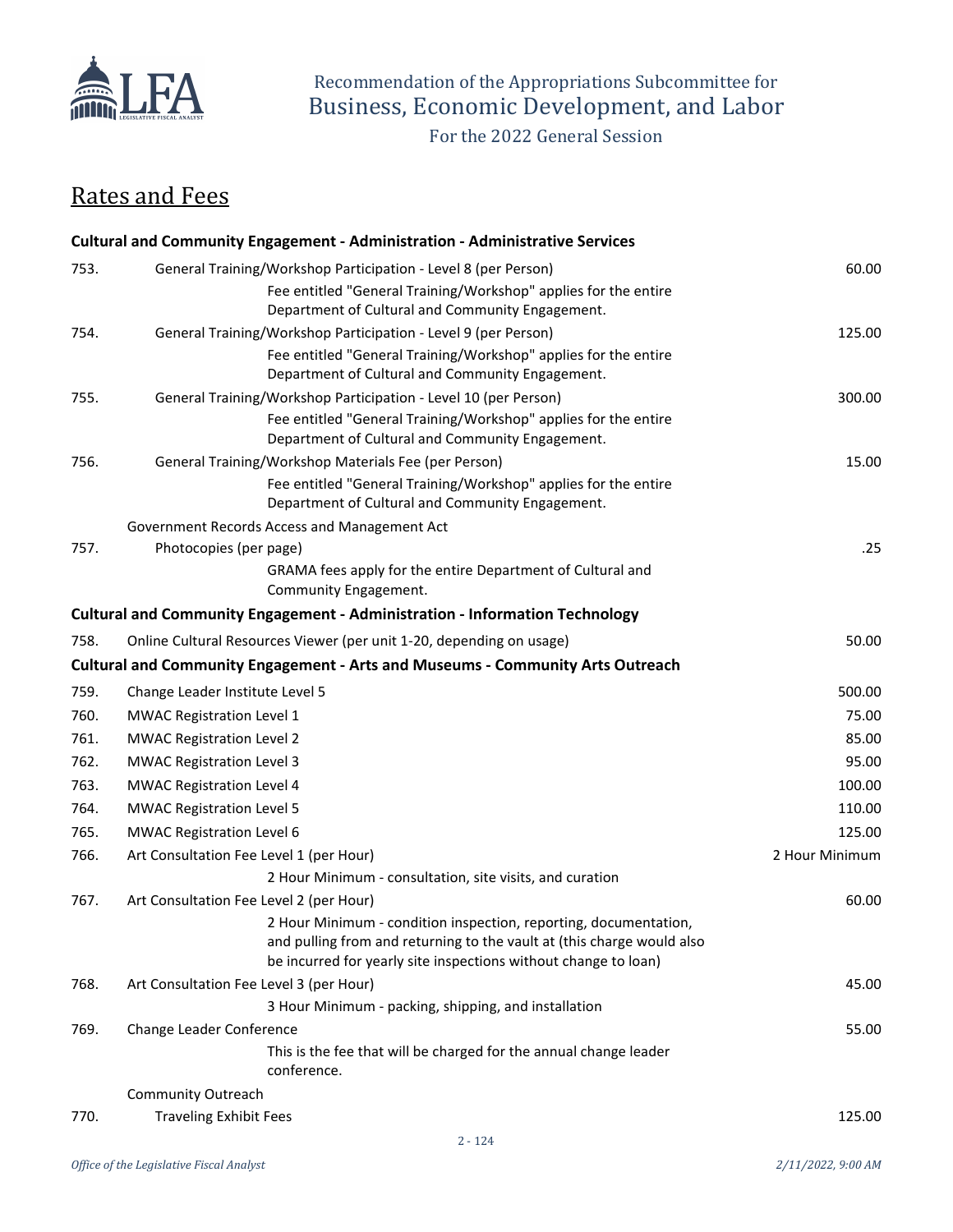

For the 2022 General Session

|      | <b>Cultural and Community Engagement - Arts and Museums - Community Arts Outreach</b>                      |          |
|------|------------------------------------------------------------------------------------------------------------|----------|
| 771. | Traveling Exhibit Fees Title I Schools                                                                     | 100.00   |
|      | Mountain West Arts Conference Registration                                                                 |          |
| 772. | MWAC Governor's Leadership in the Arts Luncheon                                                            | 60.00    |
| 773. | MWAC Governor's Leadership in the Arts Luncheon Late Registrant                                            | 65.00    |
|      | Community/State Partnership Change Leader Registration                                                     |          |
| 774. | Change Leader Institute Level 1                                                                            | 100.00   |
| 775. | Change Leader Institute Level 2                                                                            | 200.00   |
| 776. | Change Leader Institute Level 3                                                                            | 300.00   |
| 777. | Change Leader Institute Level 4                                                                            | 400.00   |
|      | <b>Cultural and Community Engagement - Arts and Museums - Museum Services</b>                              |          |
| 778. | Museum Environmental Monitoring Kit Rental/Shipping (per Period)                                           | 40.00    |
| 779. | Museum Environmental Monitoring Kit Deposit                                                                | 150.00   |
|      | <b>Cultural and Community Engagement - Historical Society - State Historical Society</b>                   |          |
| 780. | Business/Corporate                                                                                         | 80.00    |
|      | Utah Historical Society Annual Membership                                                                  |          |
| 781. | University of Illinois Press                                                                               | 9,600.00 |
|      | Utah Historical Society Annual Membership                                                                  |          |
|      | UIP manages the institutional subscription agency memberships and<br>sends the money to the State of Utah. |          |
| 782. | History Conference - Member                                                                                | 50.00    |
|      | Annual History Conference                                                                                  |          |
|      | Registration fee for Utah State Historical Society Members                                                 |          |
| 783. | History Conference - Non member                                                                            | 100.00   |
|      | Annual History Conference                                                                                  |          |
|      | Registration for non historical society members                                                            |          |
| 784. | History Conference - Vendor/Exhibitor Table                                                                | 50.00    |
|      | Annual History Conference                                                                                  |          |
|      | Utah Historical Society Annual Membership                                                                  |          |
| 785. | Student/Adjunct/Senior                                                                                     | 40.00    |
| 786. | Individual                                                                                                 | 50.00    |
| 787. | Sustaining/Business/Corporate                                                                              | 250.00   |
| 788. | Patron/Institution/Subscription Agencies/UIP                                                               | 100.00   |
| 789. | Sponsor                                                                                                    | 300.00   |
| 790. | Lifetime                                                                                                   | 1,000.00 |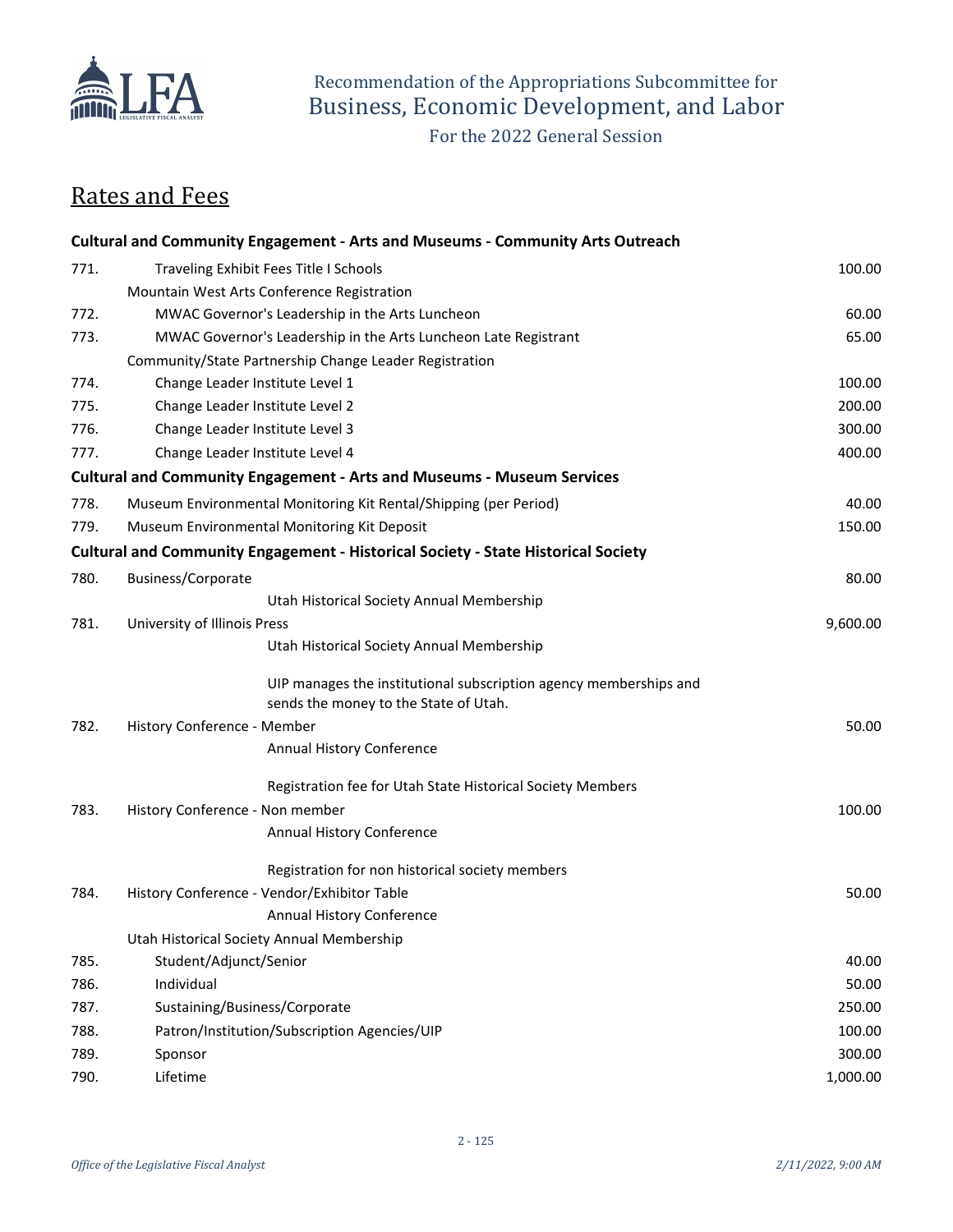

For the 2022 General Session

|      | <b>Cultural and Community Engagement - Historical Society - State Historical Society</b>  |          |
|------|-------------------------------------------------------------------------------------------|----------|
| 791. | Utah Historical Quarterly (per issue)                                                     | 13.00    |
|      | Cost of a single issue of Utah Historical Quarterly (in addition to                       |          |
|      | mailing costs, when applicable)                                                           |          |
| 792. | <b>Publication Royalties</b>                                                              | 1.00     |
|      | Cultural and Community Engagement - State History - Historic Preservation and Antiquities |          |
| 793. | Anthropological Remains Recovery (per Recovery or Analysis and reporting)                 | 2,500.00 |
|      | Fee is for recovery or analysis and reporting services.                                   |          |
| 794. | GIS Search - Staff Performed (per 1/4 Hour)                                               | 15.00    |
| 795. | GIS Data Cut and Transfer (per Section)                                                   | 15.00    |
|      | <b>Cultural and Community Engagement - State History - Library and Collections</b>        |          |
| 796. | Surplus Photo 5x7                                                                         | 2.50     |
| 797. | Surplus Photo 8x10                                                                        | 4.00     |
|      | <b>B/W Historic Photo</b>                                                                 |          |
| 798. | 4x5 B/W Historic Photo                                                                    | 7.00     |
| 799. | 5x7 B/W Historic Photo                                                                    | 10.00    |
| 800. | 8x10 B/W Historic Photo                                                                   | 15.00    |
| 801. | Self Serve Photo                                                                          | .50      |
| 802. | Digital Image 300 dpl>                                                                    | 10.00    |
| 803. | <b>Historic Collection Use</b>                                                            | 10.00    |
|      | Research Center                                                                           |          |
| 804. | Self Copy 8.5x11                                                                          | .10      |
| 805. | Self Copy 11x17                                                                           | .25      |
| 806. | Staff Copy 8.5x11                                                                         | .25      |
| 807. | Staff Copy 11x17                                                                          | .50      |
| 808. | Digital Self Scan/Save (per Page)                                                         | .05      |
| 809. | Digital Staff Scan/Save (per Page)                                                        | .25      |
| 810. | Microfilm Self Copy (per page)                                                            | .25      |
| 811. | Microfilm Self Scan/Save (per Page)                                                       | .15      |
| 812. | Microfilm Staff Scan/Save or Copy (per page)                                              | 1.00     |
| 813. | Audio Recording (per item)                                                                | 10.00    |
| 814. | Video Recording (per item)                                                                | 20.00    |
|      | Diazo print                                                                               |          |
| 815. | 16 mm diazo print (per roll)                                                              | 12.00    |
| 816. | 35 mm diazo print (per roll)                                                              | 14.00    |
| 817. | Microfilm Digitization                                                                    | 40.00    |
| 818. | <b>Digital Format Conversion</b>                                                          | 5.00     |
| 819. | Surplus Photo 4x5                                                                         | 1.00     |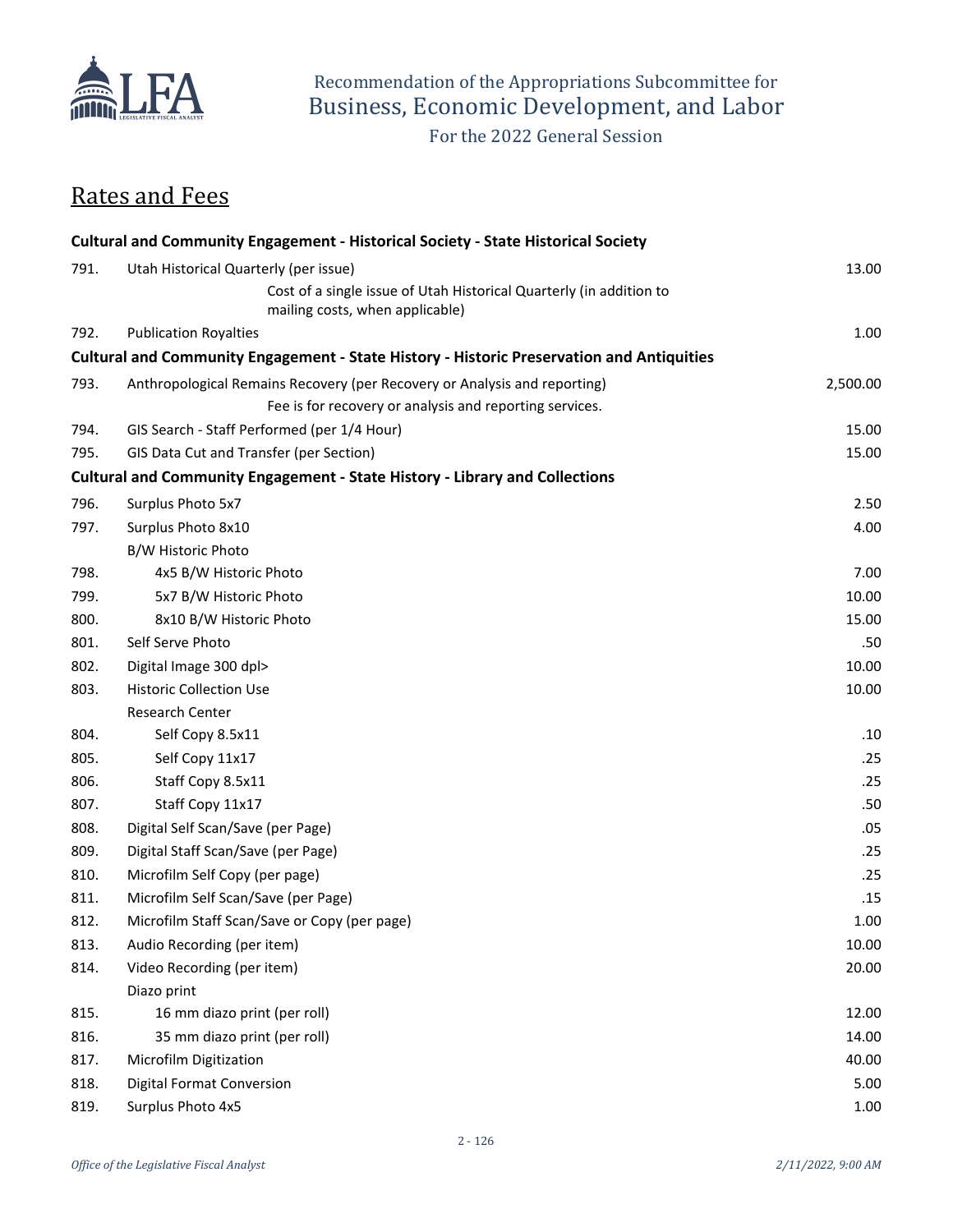

For the 2022 General Session

|      | Cultural and Community Engagement - State History - Library and Collections    |            |
|------|--------------------------------------------------------------------------------|------------|
| 820. | <b>Mailing Charges</b>                                                         | 1.00       |
|      | <b>Cultural and Community Engagement - State Library - Administration</b>      |            |
| 821. | Sale of Used Books/Materials                                                   | 1.00       |
|      | Disposal of discarded books.                                                   |            |
|      | <b>Cultural and Community Engagement - State Library - Blind and Disabled</b>  |            |
| 822. | Full Library Services to States With Machines                                  | 150.00     |
| 823. | <b>Basic Braille Services to States</b>                                        | 85.00      |
| 824. | Full Library Services to States Without Machines                               | 145.00     |
| 825. | Braille and Audio Service to LDS Church                                        | 2.50       |
| 826. | Library of Congress Contract (MSCW) (per Annual)                               | 999,600.00 |
|      | <b>Cultural and Community Engagement - State Library - Library Development</b> |            |
| 827. | <b>Bookmobile Services (per Annual)</b>                                        | 684,300.00 |
|      | Average fee of bookmobile services over the seven service areas.               |            |
|      | <b>Cultural and Community Engagement - State Library - Library Resources</b>   |            |
| 828. | <b>Cataloging Services</b>                                                     | 7,000.00   |
| 829. | <b>Catalog Express Utilization</b>                                             | .58        |
| 830. | <b>Catalog Express Overage</b>                                                 | 1.17       |
|      | <b>Cultural and Community Engagement - STEM Action Center</b>                  |            |
| 831. | STEM Bus - Charitable (per Day)                                                | 500.00     |
| 832. | STEM Bus - Private (per Day)                                                   | 1,000.00   |
|      | <b>Insurance - Bail Bond Program</b>                                           |            |
|      | <b>Restricted Revenue</b>                                                      |            |
|      | <b>Bail Bond Agency</b>                                                        |            |
| 833. | Resident initial or renewal license if renewed prior to renewal deadline       | 250.00     |
|      | Annual license period                                                          |            |
| 834. | Reinstatement of lapsed license                                                | 300.00     |
|      | Annual license period                                                          |            |
|      | <b>Insurance - Health Insurance Actuary</b>                                    |            |
|      | <b>Restricted Revenue</b>                                                      |            |
|      | <b>Health Insurance Actuarial Review Assessment</b>                            |            |
| 835. | Assessment for Actuary                                                         | 200,000.00 |
|      | <b>Insurance - Insurance Department Administration - Administration</b>        |            |
|      | Global license fees for Admitted Insurers                                      |            |
|      | Certificate of Authority                                                       |            |
| 836. | Initial License Application                                                    | 1,000.00   |
| 837. | Independent Review - Initial Application                                       | 250.00     |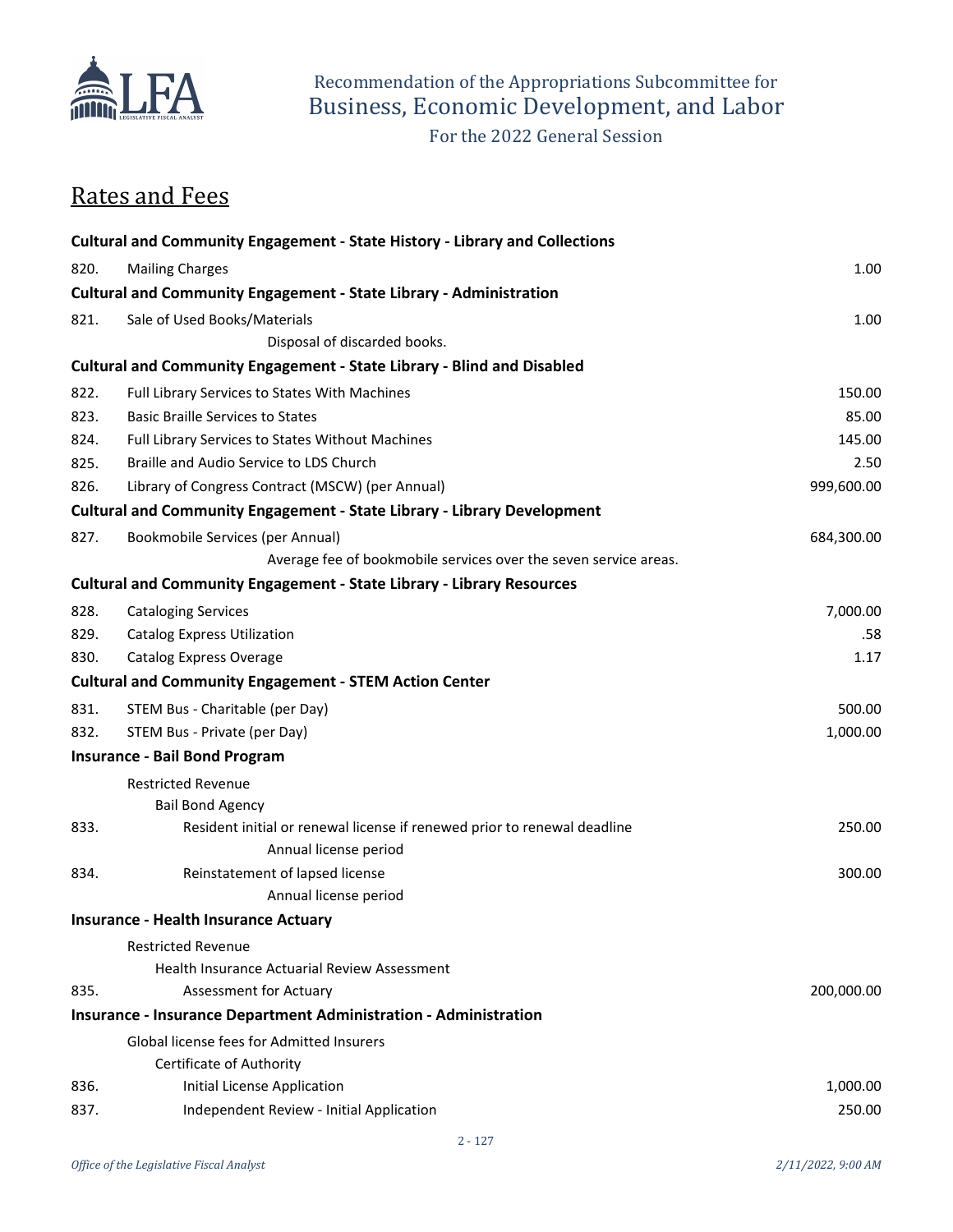

For the 2022 General Session

|      | <b>Insurance - Insurance Department Administration - Administration</b>        |                                                 |
|------|--------------------------------------------------------------------------------|-------------------------------------------------|
| 838. | Initial individual license (per 35.00)                                         | 2,800.00                                        |
| 839. | Renewal individual license (per 35.00)                                         | 35.00                                           |
| 840. | Reinstatement individual license (per 60.00)                                   | 60.00                                           |
| 841. | Initial agency license (per 40.00)                                             | 800.00                                          |
| 842. | Renewal agency license (per 40.00)                                             | 40.00                                           |
| 843. | Reinstatement agency license (per 65.00)                                       | 65.00                                           |
| 844. | Continuing Care Provider - Initial registration application                    | 6,900.00                                        |
| 845. | Continuing Care Provider - Disclosure Statement                                | 600.00                                          |
| 846. | Continuing Care Provider - Annual Registration Renewal                         | 6,900.00                                        |
| 847. | Continuing Care Provider - Annual Renewal Disclosure Statement                 | 600.00                                          |
| 848. | Continuing Care Provider - Reinstatement Fee                                   | 6,950.00                                        |
| 849. | Non-electronic payment processing fee (per 25.00)                              | 25.00                                           |
| 850. | Insurance removal of public access to administrative actions (per 185.00)      | 185.00                                          |
|      | Global license fees for Admitted Insurers                                      |                                                 |
|      | Certificate of Authority                                                       |                                                 |
| 851. | Renewal                                                                        | 300.00                                          |
| 852. | Late Renewal                                                                   | 350.00                                          |
| 853. | Reinstatement                                                                  | 1,000.00                                        |
| 854. | Amendment                                                                      | 250.00                                          |
| 855. | Orderly Plan of Withdrawal                                                     | 50,000.00                                       |
| 856. | Form A Filing                                                                  | 2,000.00                                        |
| 857. | <b>Redomestication Filing</b>                                                  | 2,000.00                                        |
| 858. | Organizational Permit for Mutual Insurer                                       | 1,000.00                                        |
| 859. | <b>Insurer Examinations</b>                                                    | 72.00                                           |
|      | Agency cost                                                                    |                                                 |
|      | <b>Global Service Fees for Admitted Insurers</b>                               |                                                 |
| 860. | Zero premium volume                                                            | <b>Insurance Rule R590-</b><br>$102-5(4)(d)(i)$ |
| 861. | More than \$0 to less than \$1M premium volume                                 | 700.00                                          |
| 862. | \$1M to less than \$3M premium volume                                          | 1,100.00                                        |
| 863. | \$3M to less than \$6 M premium volume                                         | 1,550.00                                        |
| 864. | \$6M to less than \$11M premium volume                                         | 2,100.00                                        |
| 865. | \$11M to less than \$15M premium volume                                        | 2,750.00                                        |
| 866. | \$15M to less than \$20M premium volume                                        | 3,500.00                                        |
| 867. | \$20M or more in premium volume                                                | 4,350.00                                        |
|      | Global license fees for Surplus Lines Insurers, Accredited/Trusteed Reninsurer |                                                 |
|      | Surplus Lines Insurers, Accredited/Trusteed Reinsurers, Employee Welfare Fund  |                                                 |
| 868. | Initial                                                                        | 1,000.00                                        |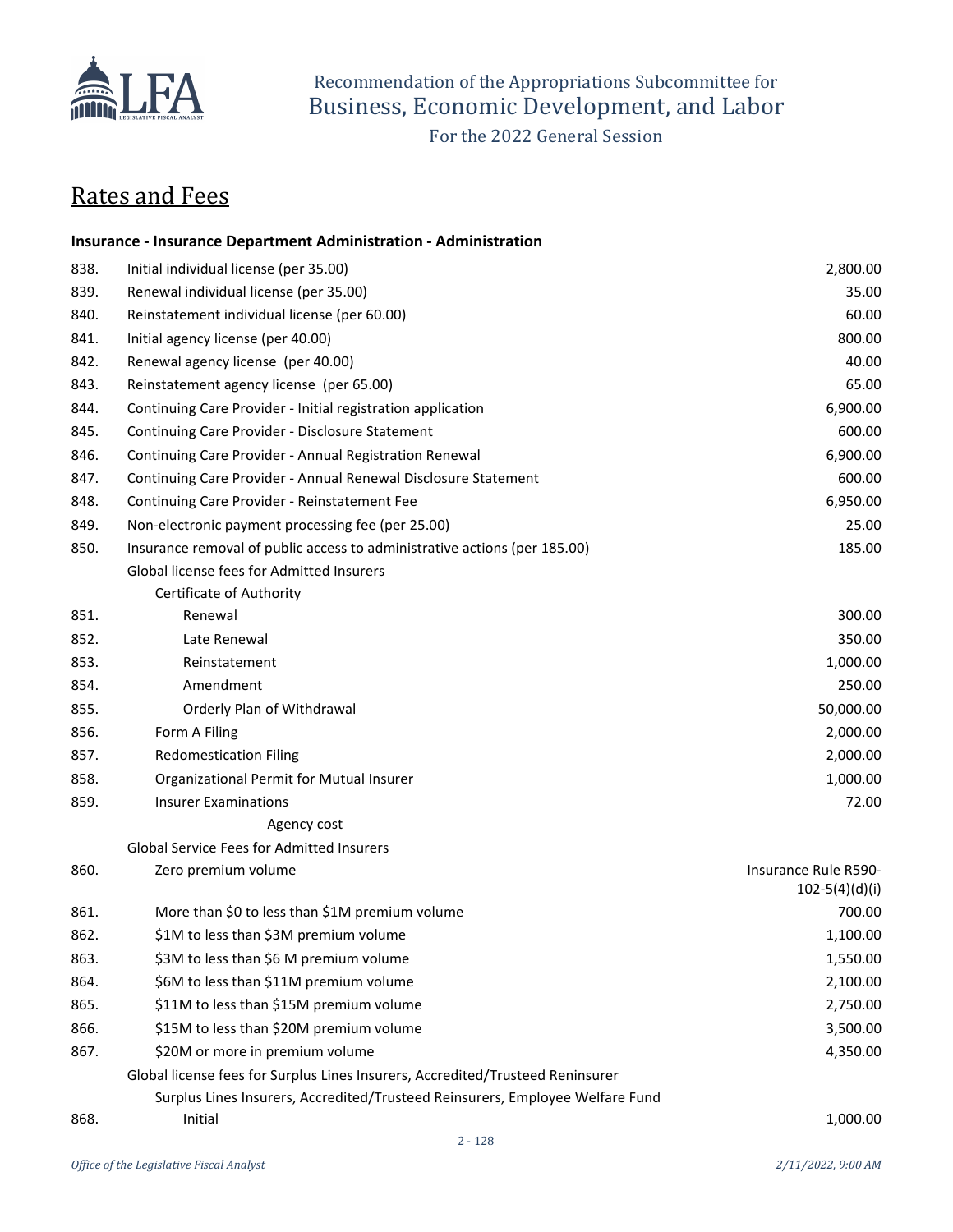

For the 2022 General Session

|      | <b>Insurance - Insurance Department Administration - Administration</b>                 |          |
|------|-----------------------------------------------------------------------------------------|----------|
| 869. | Annual                                                                                  | 500.00   |
| 870. | Late Annual                                                                             | 550.00   |
| 871. | Reinstatement                                                                           | 1,000.00 |
|      | Global license fees for Other Organizations                                             |          |
|      | <b>Other Organizations</b>                                                              |          |
| 872. | Initial License Application                                                             | 250.00   |
| 873. | Renewal                                                                                 | 200.00   |
| 874. | Late Renewal                                                                            | 250.00   |
| 875. | Reinstatement                                                                           | 250.00   |
| 876. | <b>Annual Service</b>                                                                   | 200.00   |
|      | Life Settlement Provider                                                                |          |
| 877. | Initial license application                                                             | 1,000.00 |
| 878. | Renewal                                                                                 | 300.00   |
| 879. | Late Renewal                                                                            | 350.00   |
| 880. | Reinstatement                                                                           | 1,000.00 |
| 881. | Annual service                                                                          | 600.00   |
|      | Global Individual License                                                               |          |
|      | Res/non-res full line producer license or renewal per two-year license period           |          |
| 882. | Initial, or renewal if renewed prior to renewal deadline                                | 70.00    |
| 883. | Reinstatement of Lapsed License                                                         | 120.00   |
|      | Res/non-res limited line producer license or renewal per two-year licensing period      |          |
| 884. | Initial or renewal if renewed prior to renewal deadline                                 | 45.00    |
| 885. | Reinstatement of lapsed license                                                         | 95.00    |
|      | Res/non-res full line producer license or renewal per two-year license period           |          |
| 886. | Dual Title License Form Filing                                                          | 25.00    |
| 887. | Addition of producer classification or line of authority to individual producer license | 25.00    |
|      | Global Full Line and Limited Line Agency License                                        |          |
| 888. | Res/non-res initial or renewal license if renewed prior to renewal deadline             | 75.00    |
| 889. | Reinstatement of lapsed license                                                         | 125.00   |
| 890. | Addition of agency class or line of authority to agency license                         | 25.00    |
| 891. | Resident Title initial or renewal license if renewed prior to renewal deadline          | 100.00   |
| 892. | Resident Title Reinstatement of Lapsed License                                          | 150.00   |
|      | Health Insurance Purchasing Alliance                                                    |          |
| 893. | Res/non-res initial or renewal license if renewed prior to renewal deadline             | 500.00   |
|      | Per annual license period                                                               |          |
| 894. | Late Renewal                                                                            | 550.00   |
| 895. | Reinstatement of lapsed license                                                         | 550.00   |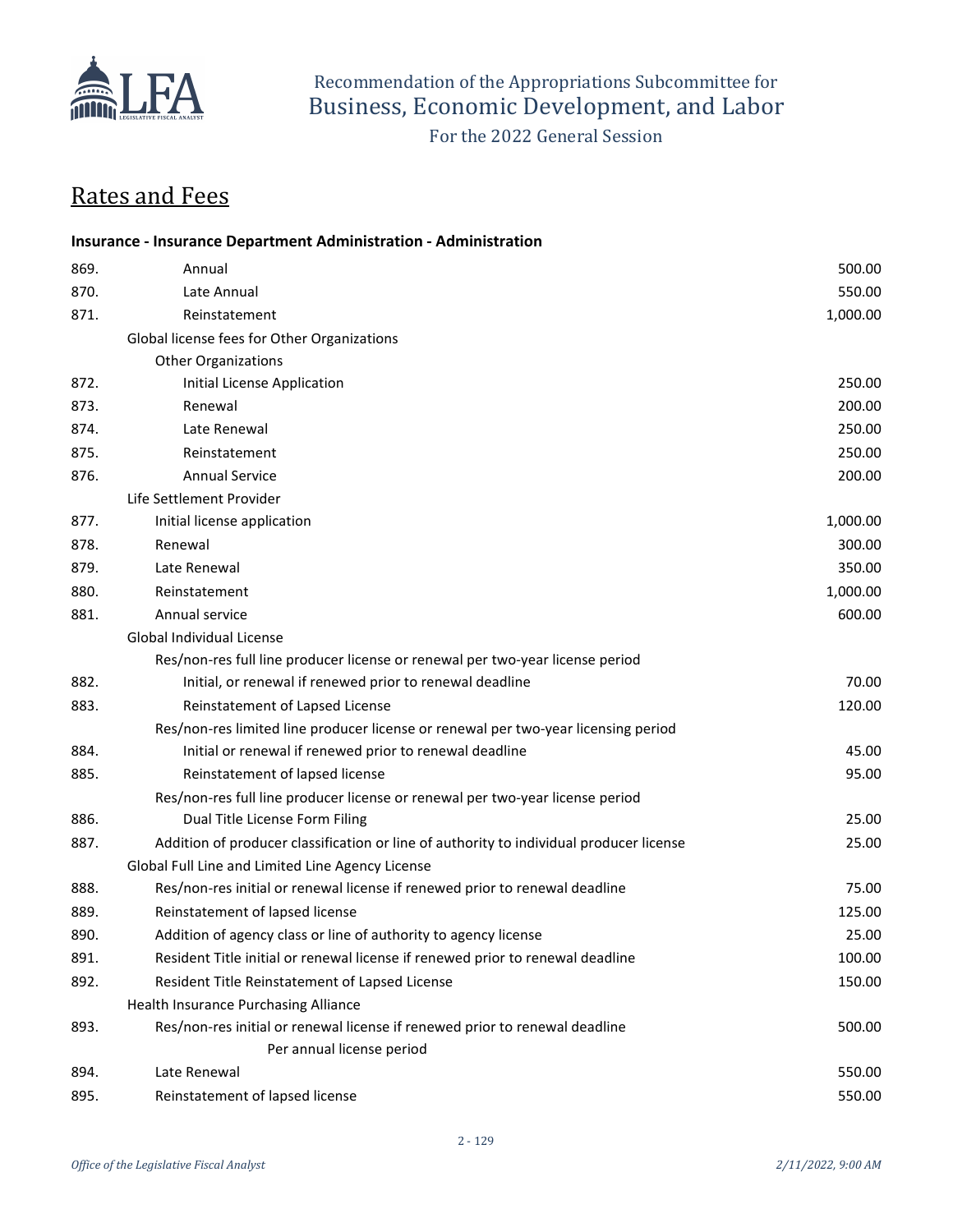

For the 2022 General Session

|      | <b>Insurance - Insurance Department Administration - Administration</b> |          |
|------|-------------------------------------------------------------------------|----------|
|      | <b>Continuing Education</b>                                             |          |
| 896. | CE provider initial or renewal license prior to renewal deadline        | 250.00   |
| 897. | CE provider reinstatement of lapsed license                             | 300.00   |
| 898. | CE provider post approval or \$5 per hour, whichever is more            | 25.00    |
|      | Other                                                                   |          |
| 899. | Photocopy (per page)                                                    | .50      |
| 900. | Copy Complete Annual Statement                                          | 40.00    |
| 901. | Accepting Service of legal process                                      | 10.00    |
| 902. | Returned check charge                                                   | 20.00    |
| 903. | Workers' Comp schedule                                                  | 5.00     |
| 904. | <b>Address Correction</b>                                               | 35.00    |
|      | Production of Lists                                                     |          |
| 905. | Printed (per page)                                                      | 1.00     |
|      | Information already in list format                                      |          |
|      | Electronic                                                              |          |
| 906. | Base fee                                                                | 50.00    |
|      | 1 CD and up to 30 minutes of staff time                                 |          |
| 907. | Additional fee billed by invoice                                        | 50.00    |
|      | For each additional 30 minutes or fraction thereof                      |          |
|      | <b>Restricted Special Revenue Fees</b>                                  |          |
|      | Title Insurance Recovery, Education, and Research Fund                  |          |
| 908. | Initial Title Agency License                                            | 1,000.00 |
|      | Renewal Title Agency License                                            |          |
| 909. | Band A-\$0-\$1 million premium volume                                   | 125.00   |
| 910. | Band B->\$1-\$10 million premium volume                                 | 250.00   |
| 911. | Band C->\$10-\$20 million premium volume                                | 375.00   |
| 912. | Band D->\$20 million premium volume                                     | 500.00   |
| 913. | Individual Title Licensee Initial or Renewal License                    | 15.00    |
|      | Professional Employers Organization                                     |          |
| 914. | Standard - Initial/Renewal                                              | 2,000.00 |
| 915. | Standard - Late Renewal or Reinstatement                                | 2,050.00 |
| 916. | Certified by an Assurance Organization - Initial                        | 2,000.00 |
| 917. | Certified by an Assurance Organization - Renewal                        | 1,000.00 |
| 918. | Certified Late Renewal or Reinstatement                                 | 1,050.00 |
|      | Small Operator                                                          |          |
| 919. | Small Operator - Initial                                                | 2,000.00 |
| 920. | Small Operator - Renewal                                                | 1,000.00 |
| 921. | Small Operator - Late Renewal or Reinstatement                          | 1,050.00 |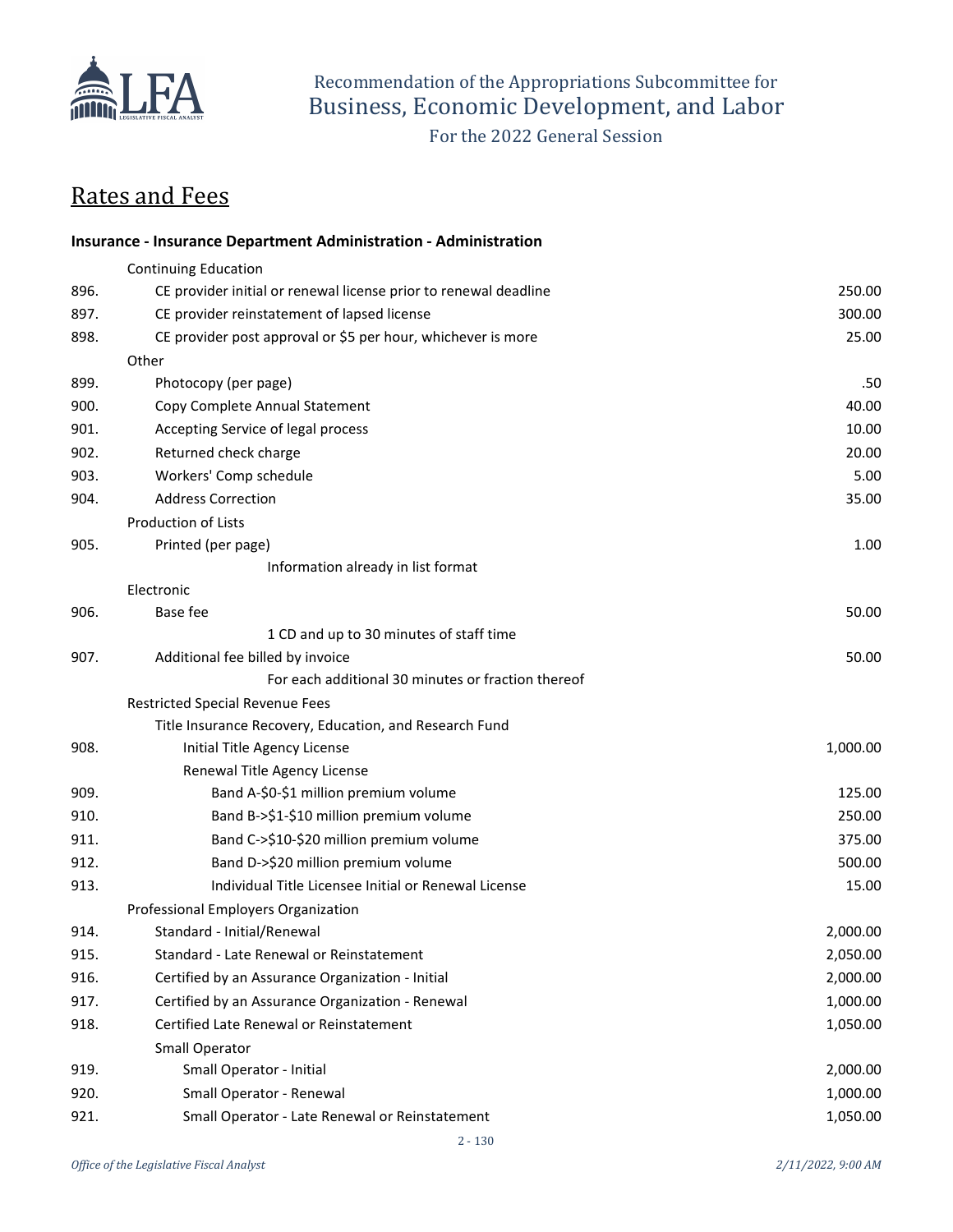

For the 2022 General Session

|      | Insurance - Insurance Department Administration - Captive Insurers                  |                       |
|------|-------------------------------------------------------------------------------------|-----------------------|
|      | Captive Insurer                                                                     |                       |
| 922. | Captive Initial license application                                                 | 200.00                |
| 923. | Captive Cell Initial Application (per 200)                                          | 200.00                |
| 924. | Captive Cell Initial License (per 1000)                                             | 1,000.00              |
| 925. | Captive Cell License Renewal (per 1000)                                             | 1,000.00              |
| 926. | Captive Cell Late Renewal (per 50)                                                  | 50.00                 |
| 927. | Captive Dormancy Certificate Annual Renewal fee (per 2500.00)                       | 2,500.00              |
| 928. | Captive Cell Dormancy Certificate Annual Renewal fee (per 500.00)                   | 500.00                |
|      | Captive Insurer                                                                     |                       |
| 929. | Initial license application review                                                  | Captive - Actual cost |
| 930. | Captive Initial License Issuance                                                    | 7,250.00              |
| 931. | Captive Annual Renewal                                                              | 7,250.00              |
| 932. | Captive Late Renewal                                                                | 7,300.00              |
| 933. | Captive Reinstatement                                                               | 7,300.00              |
| 934. | <b>Captive Insurer Examination Reimbursements</b>                                   | Variable              |
|      | <b>Insurance - Insurance Department Administration - Criminal Background Checks</b> |                       |
|      | Fingerprinting                                                                      |                       |
| 935. | Bureau of Criminal Investigation                                                    | 15.00                 |
| 936. | Federal Bureau of Investigation                                                     | 13.25                 |
|      | <b>Insurance - Insurance Department Administration - Electronic Commerce Fee</b>    |                       |
|      | <b>Electronic Commerce Restricted</b>                                               |                       |
|      | E-commerce and internet technology services                                         |                       |
| 937. | Insurer: admitted, surplus lines                                                    | 75.00                 |
| 938. | Captive Insurer                                                                     | 250.00                |
| 939. | Other organization and life settlement provider                                     | 50.00                 |
| 940. | <b>CE Provider</b>                                                                  | 20.00                 |
| 941. | Agency and Health Insurance Purchasing Alliance                                     | 10.00                 |
| 942. | Individual                                                                          | 5.00                  |
|      | Access to rate and form filing database                                             |                       |
| 943. | Base                                                                                | 45.00                 |
|      | 1 DVD and up to 30 minutes access and staff help                                    |                       |
| 944. | <b>Additional requests</b>                                                          | 45.00                 |
|      | Each additional 30 minutes or fraction thereof                                      |                       |
|      | Electronic Commerce Restricted                                                      |                       |
| 945. | Database access                                                                     | 3.00                  |
| 946. | Paper filing process                                                                | 5.00                  |
| 947. | <b>Paper Application Processing</b>                                                 | 25.00                 |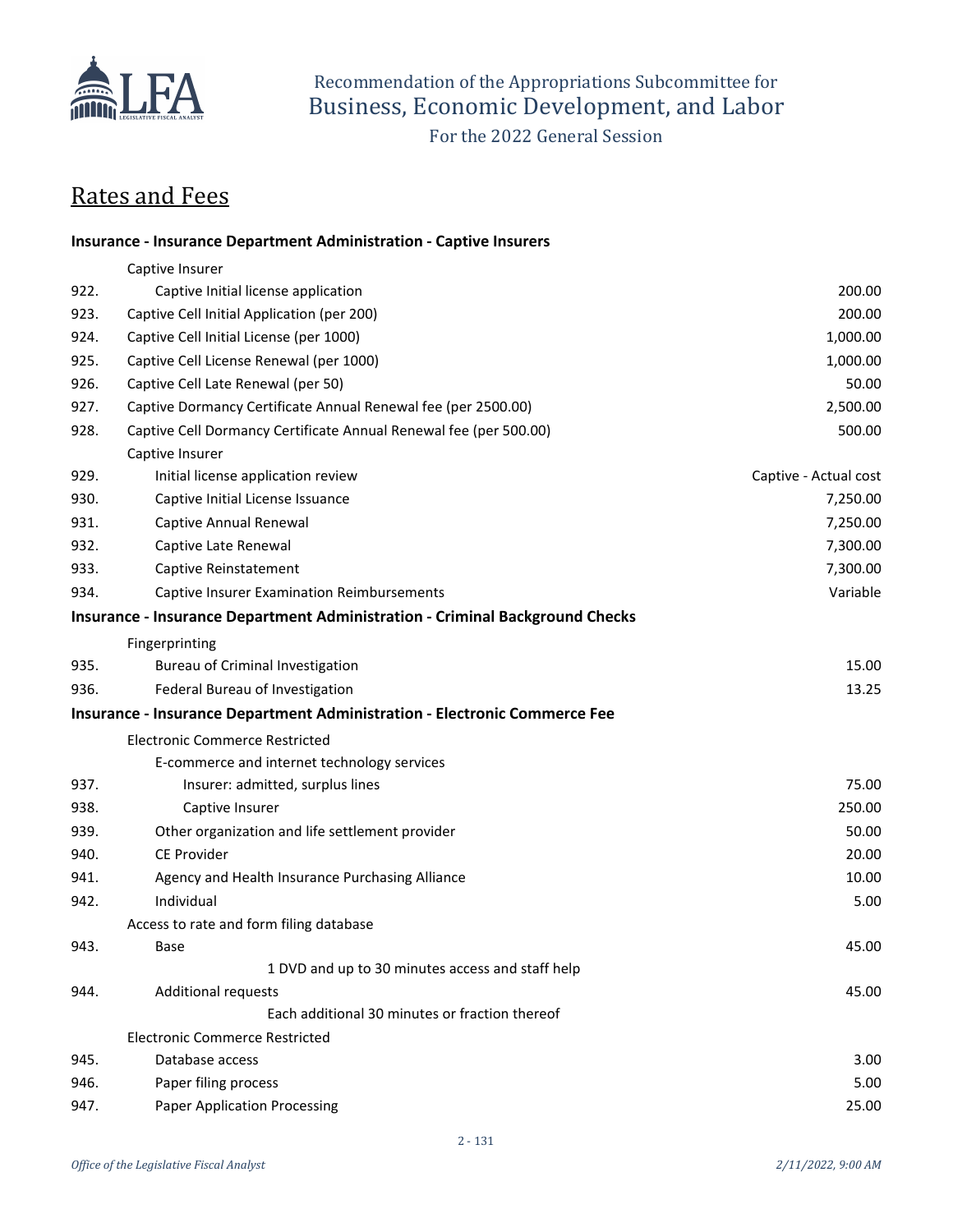

For the 2022 General Session

|      | Insurance - Insurance Department Administration - GAP Waiver Program      |                      |
|------|---------------------------------------------------------------------------|----------------------|
|      | <b>Restricted Revenue</b>                                                 |                      |
|      | <b>Guaranteed Asset Protection Waiver</b>                                 |                      |
| 948. | Registration/Annual                                                       | 1,000.00             |
| 949. | <b>GAP Waiver Assessment</b>                                              | 50.00                |
|      | Insurance - Insurance Department Administration - Insurance Fraud Program |                      |
|      | <b>Restricted Revenue</b>                                                 |                      |
|      | Fraud Investigation Division                                              |                      |
| 950. | Zero to \$1M premium volume                                               | 200.00               |
| 951. | >\$1M to less than \$2.5M premium volume                                  | 450.00               |
| 952. | \$2.5M to less than \$5M premium volume                                   | 800.00               |
| 953. | \$5M to less than \$10M premium volume                                    | 1,600.00             |
| 954. | \$10M to less than \$50M premium volume                                   | 6,100.00             |
| 955. | \$50M or more in premium volume                                           | 15,000.00            |
| 956. | Fraud Division Investigative Recovery                                     | Variable             |
| 957. | Fraud division assessment late fee                                        | 50.00                |
|      | Insurance - Insurance Department Administration - Relative Value Study    |                      |
|      | <b>Restricted Revenue</b>                                                 |                      |
|      | Relative Value Study                                                      |                      |
| 958. | Relative Value Study Book                                                 | 10.00                |
| 959. | Code Books                                                                | 57.00                |
|      | Cost to agency                                                            |                      |
| 960. | Mailing fee for books                                                     | 3.00                 |
|      | Insurance - Title Insurance Program                                       |                      |
|      | <b>Restricted Revenue</b>                                                 |                      |
| 961. | Title Insurance Regulation Assessment                                     | 100,000.00           |
|      | <b>Labor Commission - Administration</b>                                  |                      |
|      | <b>Industrial Accidents Division</b>                                      |                      |
|      | <b>Workers Compensation</b>                                               |                      |
| 962. | Coverage Waiver                                                           | 50.00                |
| 963. | Seminar Fee (alternate years) (per registrant)                            | Not to exceed 500.00 |
|      | <b>Premium Assessment</b>                                                 |                      |
| 964. | Workplace Safety Fund (per premium)                                       | 0.25%                |
| 965. | Employers Reinsurance Fund (per premium)                                  | 0%                   |
| 966. | Uninsured Employers Fund (per premium)                                    | 0.5%                 |
| 967. | Industrial Accidents Restricted Account (per premium)                     | 0.50%                |
|      | Certificate to Self-Insured                                               |                      |
| 968. | New Self-Insured Certificate                                              | 1,200.00             |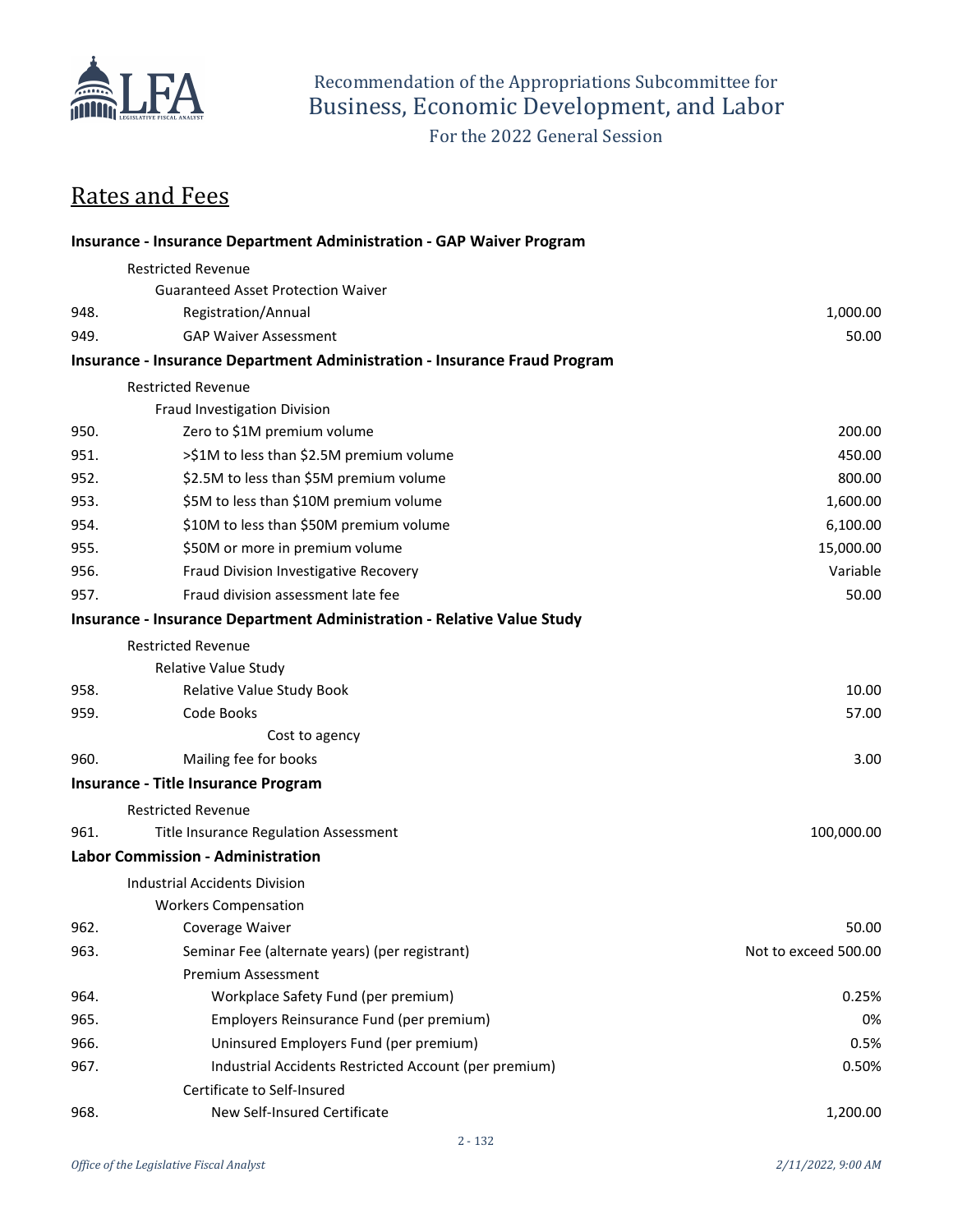

For the 2022 General Session

|      | <b>Labor Commission - Administration</b>            |        |
|------|-----------------------------------------------------|--------|
| 969. | Self Insured Certificate Renewal                    | 650.00 |
|      | Boiler, Elevator and Coal Mine Safety Division      |        |
|      | Boiler and Pressure Vessel Inspections              |        |
|      | Owner                                               |        |
| 970. | User Inspection Agency Certification                | 250.00 |
|      | Certificate of Competency                           |        |
| 971. | Original Exam                                       | 25.00  |
| 972. | Renewal                                             | 20.00  |
|      | Jacketed Kettles and Hot Water Supply               |        |
|      | Consultation                                        |        |
| 973. | Witness special inspection (per hour)               | 60.00  |
|      | <b>Boilers</b>                                      |        |
|      | Existing                                            |        |
| 974. | < 250,000 BTU                                       | 30.00  |
| 975. | > 250,000 BTU but < 4,000,000 BTU                   | 60.00  |
| 976. | > 4,000,001 BTU but < 20,000,000 BTU                | 150.00 |
| 977. | > 20,000,000 BTU                                    | 300.00 |
|      | New                                                 |        |
| 978. | < 250,000 BTU                                       | 45.00  |
| 979. | > 250,000 BTU but < 4,000,000 BTU                   | 90.00  |
| 980. | > 4,000,001 BTU but < 20,000,000 BTU                | 225.00 |
| 981. | > 20,000,000 BTU                                    | 450.00 |
|      | Pressure Vessel                                     |        |
| 982. | Existing                                            | 30.00  |
| 983. | <b>New</b>                                          | 45.00  |
|      | Pressure Vessel Inspection by Owner-user            |        |
| 984. | 25 or less on single statement (per vessel)         | 5.00   |
| 985. | 26 through 100 on single statement (per statement)  | 100.00 |
| 986. | 101 through 500 on single statement (per statement) | 200.00 |
| 987. | over 500 on single statement (per statement)        | 400.00 |
|      | <b>Elevator Inspections Existing Elevators</b>      |        |
| 988. | Hydraulic                                           | 85.00  |
| 989. | Electric                                            | 85.00  |
| 990. | Handicapped                                         | 85.00  |
| 991. | <b>Other Elevators</b>                              | 85.00  |
|      | <b>Elevator Inspections New Elevators</b>           |        |
| 992. | Hydraulic                                           | 300.00 |
| 993. | Electric                                            | 700.00 |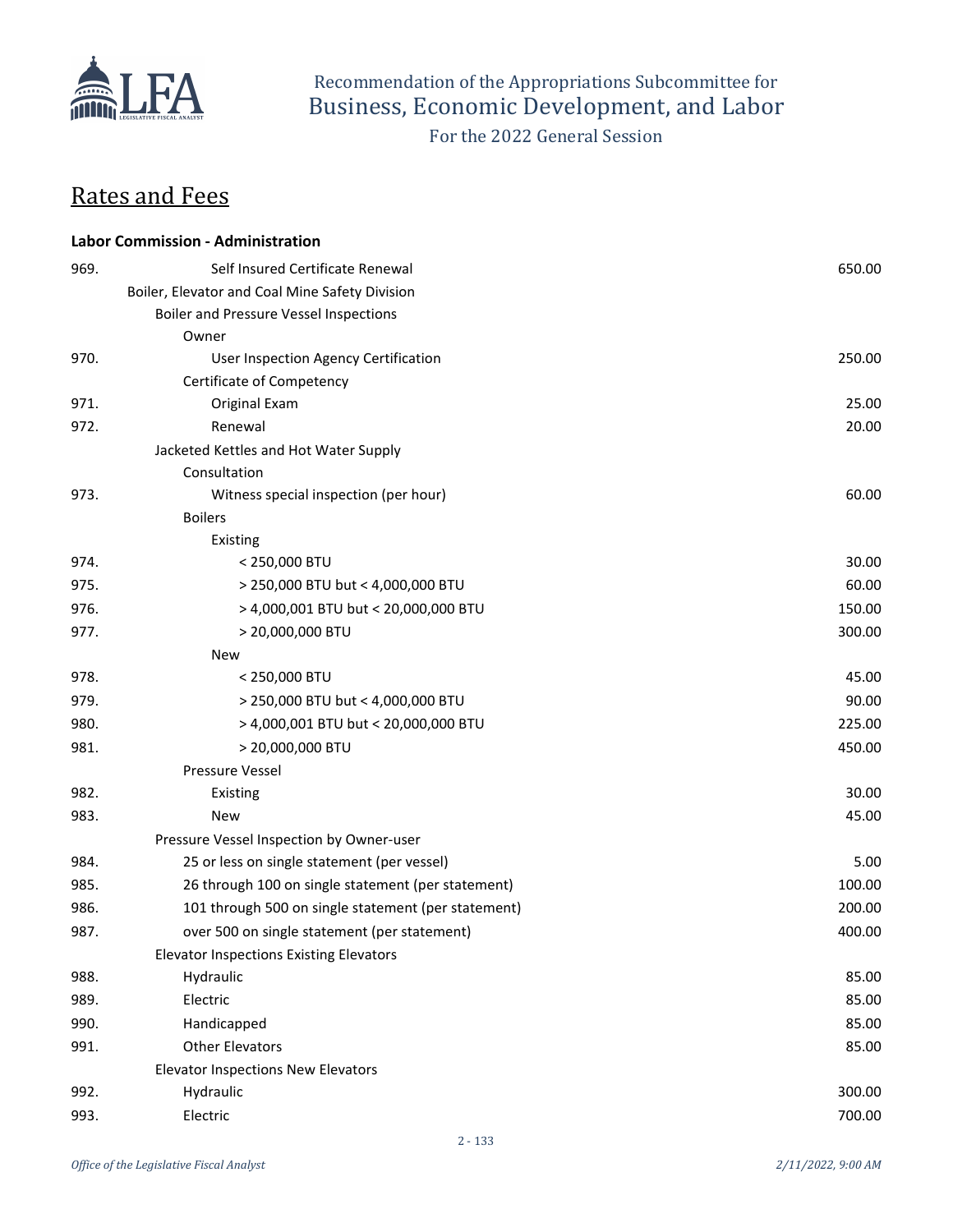

For the 2022 General Session

|       | <b>Labor Commission - Administration</b>               |        |
|-------|--------------------------------------------------------|--------|
| 994.  | Handicapped                                            | 200.00 |
| 995.  | <b>Other Elevators</b>                                 | 200.00 |
| 996.  | Consultation and Review (per hour)                     | 60.00  |
| 997.  | <b>Escalators/Moving Walks</b>                         | 700.00 |
| 998.  | <b>Remodeled Electric</b>                              | 500.00 |
| 999.  | Roped Hydraulic                                        | 500.00 |
|       | <b>Coal Mine Certification</b>                         |        |
| 1000. | Mine Foreman                                           | 50.00  |
| 1001. | <b>Temporary Mine Foreman</b>                          | 35.00  |
| 1002. | <b>Fire Boss</b>                                       | 50.00  |
| 1003. | Surface Foreman                                        | 50.00  |
| 1004. | Temporary Surface Foreman                              | 35.00  |
| 1005. | Hoistman                                               | 50.00  |
|       | Electrician                                            |        |
| 1006. | Underground                                            | 50.00  |
| 1007. | Surface                                                | 50.00  |
|       | <b>Certification Retest</b>                            |        |
| 1008. | Per section                                            | 20.00  |
| 1009. | Maximum fee charge                                     | 50.00  |
|       | <b>Hydrocarbon Mine Certifications</b>                 |        |
| 1010. | Hoistman                                               | 50.00  |
|       | <b>Certification Retest</b>                            |        |
| 1011. | Per section                                            | 20.00  |
| 1012. | Maximum fee charge                                     | 50.00  |
|       | Gilsonite                                              |        |
| 1013. | Mine Examiner                                          | 50.00  |
| 1014. | Shot Firerer                                           | 50.00  |
|       | Mine Foreman                                           |        |
| 1015. | Certificate                                            | 50.00  |
| 1016. | Temporary                                              | 35.00  |
|       | Photocopies, Search, Printing                          |        |
| 1017. | Black and White no special handling                    | .25    |
| 1018. | Research, redacting, unstapling, restapling (per hour) | 15.00  |
| 1019. | More than 1 hour (per hour)                            | 20.00  |
| 1020. | Color Printing (per page)                              | .50    |
| 1021. | Certified Copies (per certification)                   | 2.00   |
|       | Plus search fees if applicable                         |        |
| 1022. | Electronic documents CD or DVD                         | 2.00   |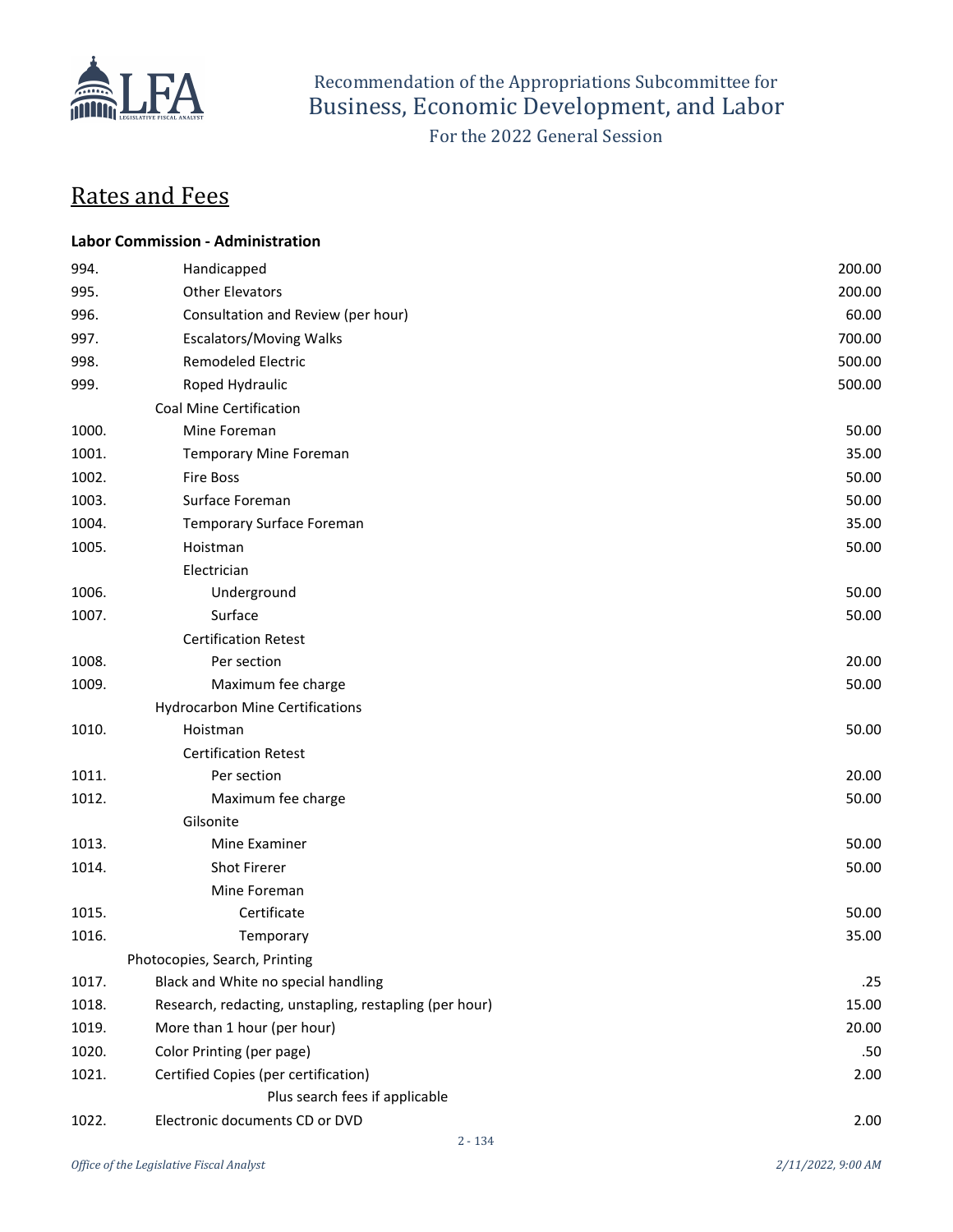

For the 2022 General Session

| <b>Labor Commission - Administration</b> |                                                                          |                     |  |  |
|------------------------------------------|--------------------------------------------------------------------------|---------------------|--|--|
| 1023.                                    | Fax, plus telephone costs                                                | .50                 |  |  |
|                                          | <b>Tax Commission - License Plates Production</b>                        |                     |  |  |
|                                          | License Plates Production                                                |                     |  |  |
| 1024.                                    | Decal Replacement                                                        | 1.00                |  |  |
| 1025.                                    | <b>Reflectorized Plate</b>                                               | Up to $$12$         |  |  |
| 1026.                                    | Plate Mailing Charge (per Plate Set)                                     | 4.00                |  |  |
|                                          | Tax Commission - Tax Administration - Administration Division            |                     |  |  |
|                                          | Administration                                                           |                     |  |  |
| 1027.                                    | Liquor Profit Distribution                                               | 6.00                |  |  |
|                                          | <b>All Divisions</b>                                                     |                     |  |  |
| 1028.                                    | <b>Certified Document</b>                                                | 5.00                |  |  |
| 1029.                                    | Faxed Document Processing (per page)                                     | 1.00                |  |  |
| 1030.                                    | <b>Record Research</b>                                                   | 6.50                |  |  |
| 1031.                                    | Photocopies, over 10 copies (per page)                                   | .10                 |  |  |
| 1032.                                    | Research, special requests (per hour)                                    | 20.00               |  |  |
|                                          | Tax Commission - Tax Administration - Motor Vehicle Enforcement Division |                     |  |  |
|                                          | Temporary Permit Restricted Fund                                         |                     |  |  |
| 1033.                                    | <b>Temporary Permit</b>                                                  | Not to exceed 12.00 |  |  |
|                                          | Sold to dealers in bulk, not to exceed approved fee amount               |                     |  |  |
| 1034.                                    | Temporary Sports Event Registration Certificate                          | Not to exceed 12.00 |  |  |
|                                          | <b>MV Business Regulation</b>                                            |                     |  |  |
| 1035.                                    | Dismantler's Retitling Inspection                                        | 50.00               |  |  |
| 1036.                                    | Salvage Vehicle Inspection                                               | 50.00               |  |  |
|                                          | <b>Electronic Payment</b>                                                |                     |  |  |
| 1037.                                    | Temporary Permit Books (per book)                                        | Not to exceed 4.00  |  |  |
| 1038.                                    | Dealer Permit Penalties (per penalty)                                    | Not to exceed 1.00  |  |  |
| 1039.                                    | Salvage Buyer's License (per license)                                    | Not to exceed 3.00  |  |  |
|                                          | Licenses                                                                 |                     |  |  |
| 1040                                     | Motor Vehicle Manufacturer License                                       | 102.00              |  |  |
| 1041.                                    | Motor Vehicle Remanufacturer License                                     | 102.00              |  |  |
| 1042.                                    | New Motor Vehicle Dealer                                                 | 127.00              |  |  |
| 1043.                                    | Transporter                                                              | 51.00               |  |  |
| 1044.                                    | <b>Body Shop</b>                                                         | 112.00              |  |  |
| 1045.                                    | Used Motor Vehicle Dealer                                                | 127.00              |  |  |
| 1046.                                    | Dismantler                                                               | 102.00              |  |  |
| 1047.                                    | Salesperson                                                              | 31.00               |  |  |
| 1048.                                    | Salesperson's License Transfer Fee                                       | 31.00               |  |  |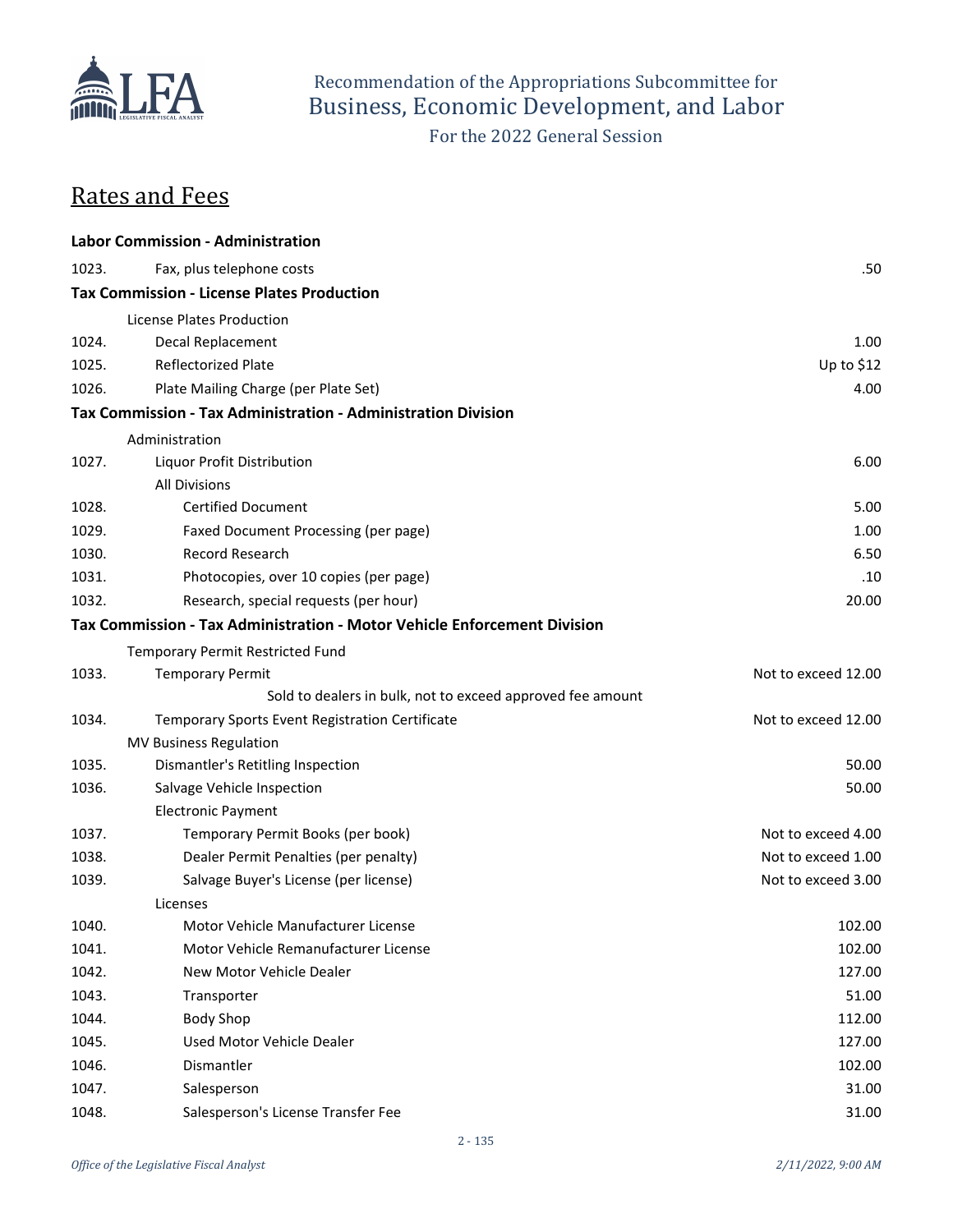

For the 2022 General Session

|       | Tax Commission - Tax Administration - Motor Vehicle Enforcement Division         |          |
|-------|----------------------------------------------------------------------------------|----------|
| 1049. | Salesperson's License Reissue                                                    | 5.00     |
| 1050. | Crusher                                                                          | 102.00   |
| 1051. | Used Motorcycle, Off-Highway Vehicle, and Small Trailer Dealer                   | 51.00    |
| 1052. | New Motorcycle, Off-Highway Vehicle, and Small Trailer Dealer                    | 51.00    |
| 1053. | Representative                                                                   | 26.00    |
| 1054. | Distributor or Factory Branch and Distributor Branch's                           | 61.00    |
|       | Additional place of business                                                     |          |
| 1055. | Temporary                                                                        | 26.00    |
| 1056. | Permanent                                                                        | Variable |
|       | Variable rate - same rate as the original license fee (based on license<br>type) |          |
|       | License Plates                                                                   |          |
|       | Purchase                                                                         |          |
| 1057. | Manufacturer                                                                     | 10.00    |
| 1058. | Dealer                                                                           | 12.00    |
| 1059. | Dismantler                                                                       | 10.00    |
| 1060. | Transporter                                                                      | 10.00    |
|       | Renewal                                                                          |          |
| 1061. | Manufacturer                                                                     | 8.50     |
| 1062. | Dealer                                                                           | 10.50    |
| 1063. | Dismantler                                                                       | 8.50     |
| 1064. | Transporter                                                                      | 8.50     |
| 1065. | In-transit Permit                                                                | 2.50     |
|       | <b>Tax Commission - Tax Administration - Motor Vehicles</b>                      |          |
|       | Administration                                                                   |          |
|       | <b>All Divisions</b>                                                             |          |
| 1066. | Custom Programming (per hour)                                                    | 85.00    |
| 1067. | Data Processing Set-Up                                                           | 55.00    |
| 1068. | Sample License Plates                                                            | 5.00     |
|       | Parks and Recreation                                                             |          |
| 1069. | Parks & Recreation Decal Replacement                                             | 4.00     |
|       | Motor Vehicle                                                                    |          |
| 1070. | Motor Vehicle Information                                                        | 3.00     |
| 1071. | Motor Vehicle Information Via Internet                                           | 1.00     |
| 1072. | Motor Vehicle Transaction (per standard unit)                                    | 1.65     |
|       | <b>Motor Carrier</b>                                                             |          |
| 1073. | Cab Card                                                                         | 3.00     |
| 1074. | <b>Duplicate Registration</b>                                                    | 3.00     |